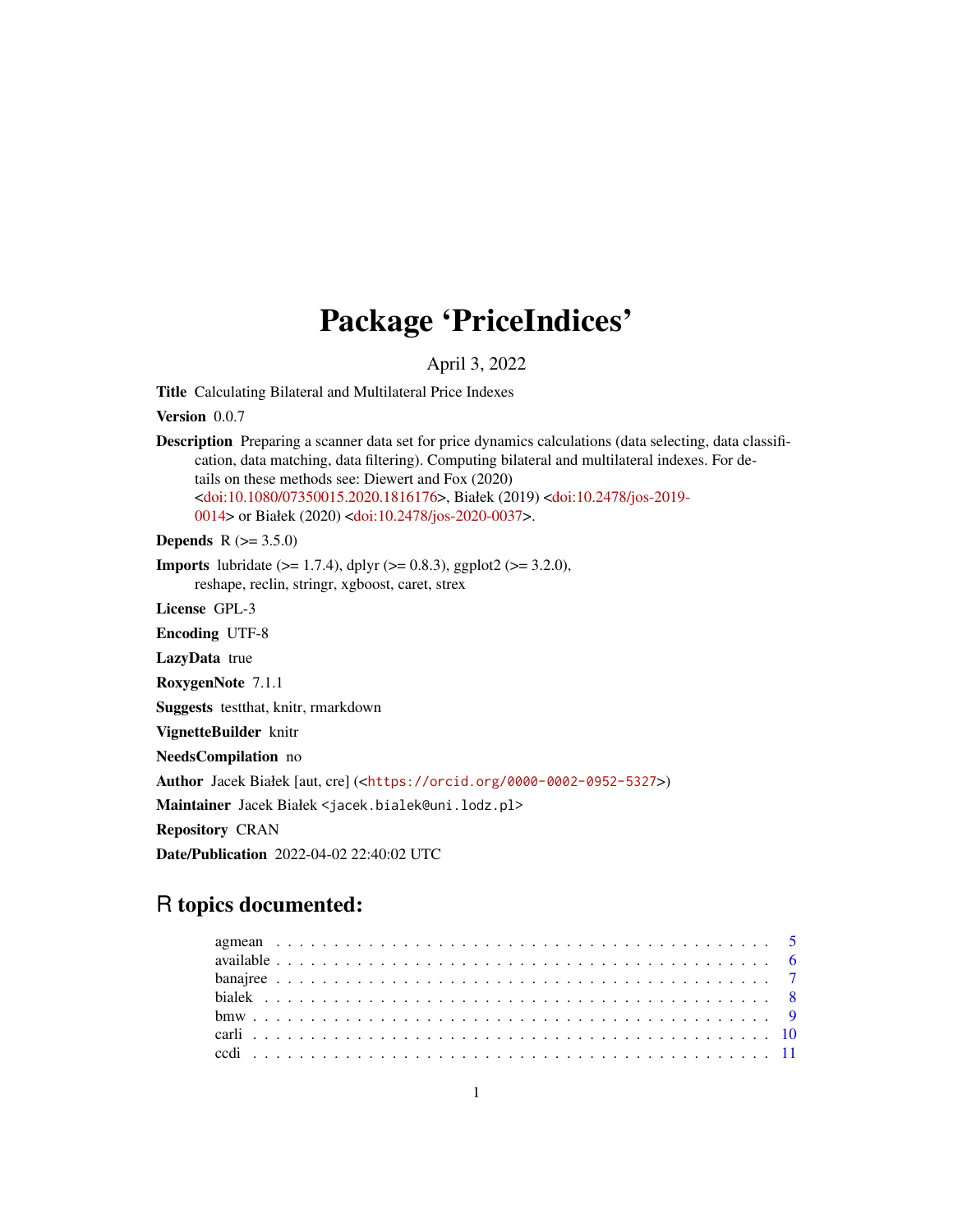|             |  |  |  |  |  |  |  |  |  |  |  | 12 |
|-------------|--|--|--|--|--|--|--|--|--|--|--|----|
|             |  |  |  |  |  |  |  |  |  |  |  | 13 |
| ccdi_splice |  |  |  |  |  |  |  |  |  |  |  | 14 |
|             |  |  |  |  |  |  |  |  |  |  |  | 16 |
|             |  |  |  |  |  |  |  |  |  |  |  | 17 |
|             |  |  |  |  |  |  |  |  |  |  |  | 18 |
|             |  |  |  |  |  |  |  |  |  |  |  | 19 |
|             |  |  |  |  |  |  |  |  |  |  |  | 20 |
|             |  |  |  |  |  |  |  |  |  |  |  | 21 |
|             |  |  |  |  |  |  |  |  |  |  |  | 22 |
|             |  |  |  |  |  |  |  |  |  |  |  | 23 |
| chdutot     |  |  |  |  |  |  |  |  |  |  |  | 24 |
| chfisher    |  |  |  |  |  |  |  |  |  |  |  | 25 |
|             |  |  |  |  |  |  |  |  |  |  |  | 26 |
|             |  |  |  |  |  |  |  |  |  |  |  | 27 |
|             |  |  |  |  |  |  |  |  |  |  |  | 28 |
|             |  |  |  |  |  |  |  |  |  |  |  | 29 |
|             |  |  |  |  |  |  |  |  |  |  |  | 30 |
|             |  |  |  |  |  |  |  |  |  |  |  | 31 |
|             |  |  |  |  |  |  |  |  |  |  |  | 32 |
|             |  |  |  |  |  |  |  |  |  |  |  | 33 |
|             |  |  |  |  |  |  |  |  |  |  |  | 34 |
|             |  |  |  |  |  |  |  |  |  |  |  | 35 |
|             |  |  |  |  |  |  |  |  |  |  |  | 36 |
|             |  |  |  |  |  |  |  |  |  |  |  |    |
|             |  |  |  |  |  |  |  |  |  |  |  | 37 |
|             |  |  |  |  |  |  |  |  |  |  |  | 38 |
|             |  |  |  |  |  |  |  |  |  |  |  | 39 |
|             |  |  |  |  |  |  |  |  |  |  |  | 40 |
|             |  |  |  |  |  |  |  |  |  |  |  | 41 |
|             |  |  |  |  |  |  |  |  |  |  |  | 42 |
|             |  |  |  |  |  |  |  |  |  |  |  | 43 |
|             |  |  |  |  |  |  |  |  |  |  |  | 44 |
|             |  |  |  |  |  |  |  |  |  |  |  | 45 |
|             |  |  |  |  |  |  |  |  |  |  |  | 46 |
|             |  |  |  |  |  |  |  |  |  |  |  | 47 |
| coffee      |  |  |  |  |  |  |  |  |  |  |  | 48 |
|             |  |  |  |  |  |  |  |  |  |  |  | 49 |
|             |  |  |  |  |  |  |  |  |  |  |  | 50 |
|             |  |  |  |  |  |  |  |  |  |  |  | 51 |
|             |  |  |  |  |  |  |  |  |  |  |  | 53 |
|             |  |  |  |  |  |  |  |  |  |  |  | 54 |
| dataAGGR    |  |  |  |  |  |  |  |  |  |  |  | 56 |
| dataCOICOP  |  |  |  |  |  |  |  |  |  |  |  | 56 |
|             |  |  |  |  |  |  |  |  |  |  |  | 57 |
|             |  |  |  |  |  |  |  |  |  |  |  | 57 |
|             |  |  |  |  |  |  |  |  |  |  |  | 58 |
| data check  |  |  |  |  |  |  |  |  |  |  |  | 59 |
|             |  |  |  |  |  |  |  |  |  |  |  | 59 |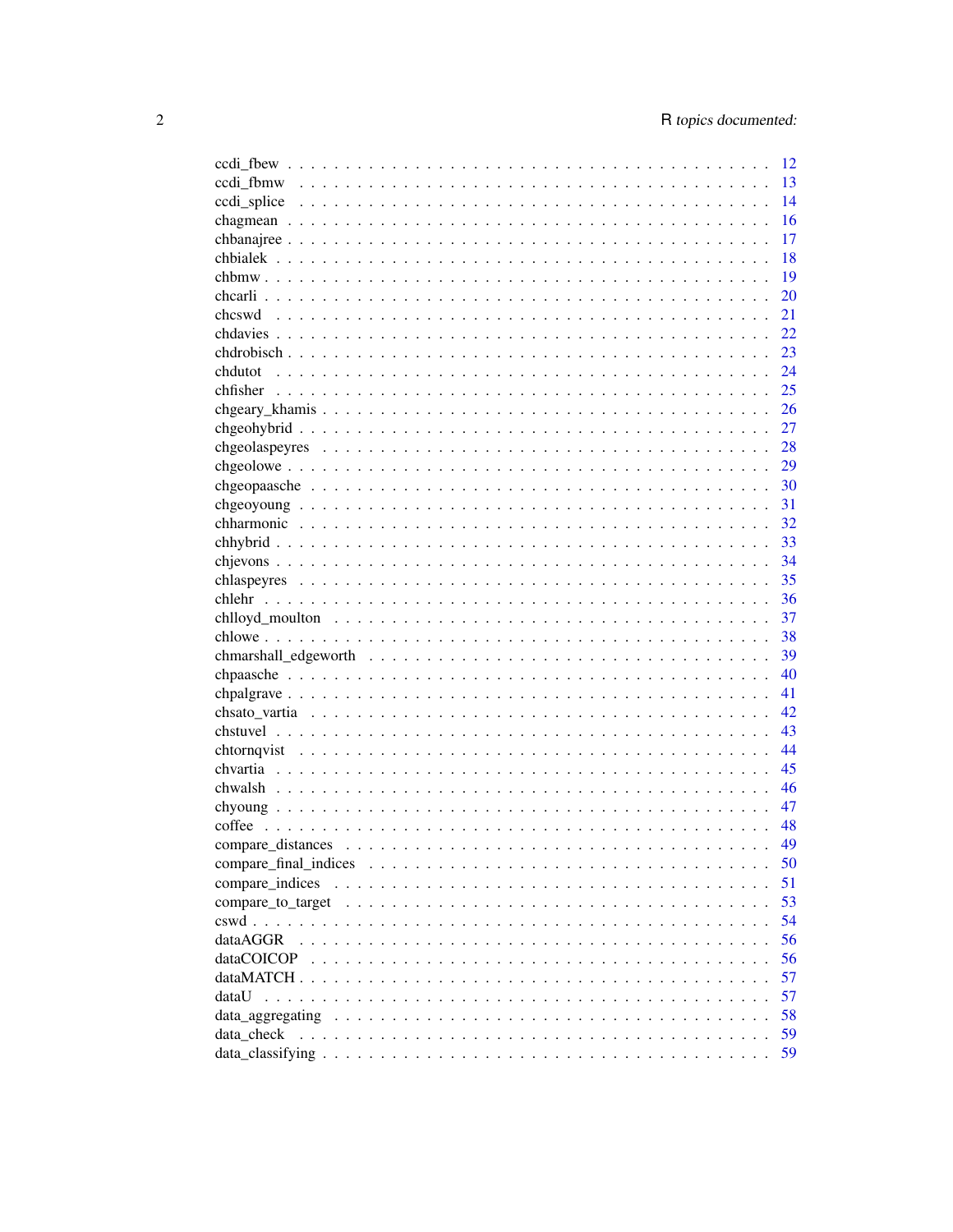|              | 60   |
|--------------|------|
|              | 61   |
|              | 63   |
|              | 64   |
|              | 66   |
|              | 67   |
|              | 68   |
|              | 69   |
|              | - 70 |
|              |      |
|              |      |
|              |      |
|              |      |
| fisher       | 77   |
|              | 78   |
|              | 79   |
|              | 80   |
|              | 81   |
|              | 82   |
|              | 83   |
|              | 85   |
|              | 86   |
|              | 87   |
|              | 88   |
|              | 90   |
|              | 91   |
|              | 92   |
|              | 93   |
|              | 95   |
|              | 96   |
|              | 97   |
|              |      |
|              |      |
|              |      |
|              |      |
|              |      |
|              |      |
|              |      |
|              |      |
|              |      |
|              |      |
|              |      |
| geksw_fbmw   |      |
| geksw_splice |      |
|              |      |
|              |      |
| geks splice  |      |
|              |      |
|              |      |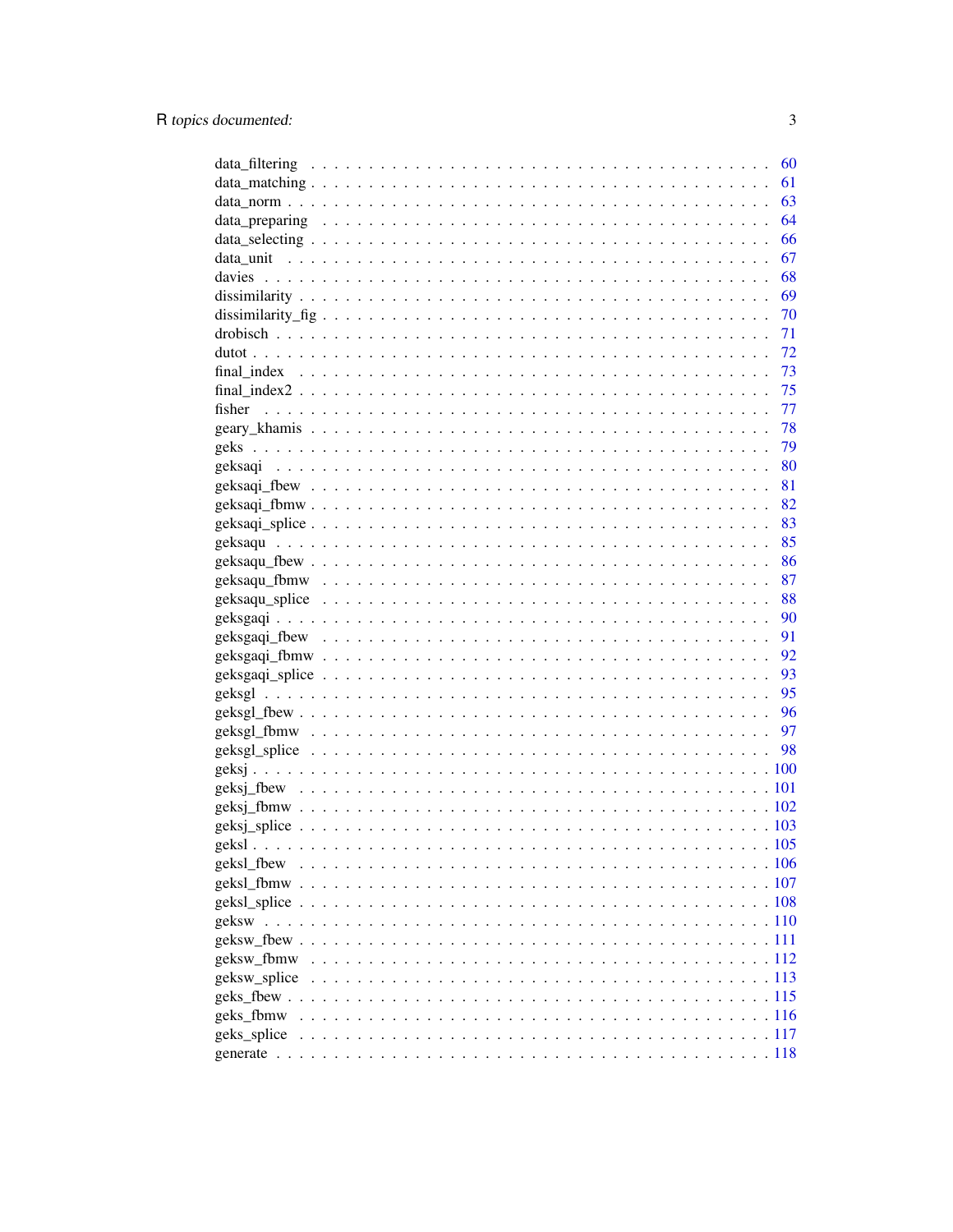| gk       |  |
|----------|--|
|          |  |
|          |  |
|          |  |
|          |  |
|          |  |
|          |  |
|          |  |
|          |  |
|          |  |
|          |  |
|          |  |
|          |  |
|          |  |
|          |  |
|          |  |
|          |  |
|          |  |
|          |  |
|          |  |
|          |  |
|          |  |
|          |  |
|          |  |
|          |  |
|          |  |
|          |  |
|          |  |
|          |  |
|          |  |
|          |  |
|          |  |
|          |  |
|          |  |
|          |  |
|          |  |
|          |  |
|          |  |
|          |  |
| tpd fbew |  |
|          |  |
|          |  |
|          |  |
|          |  |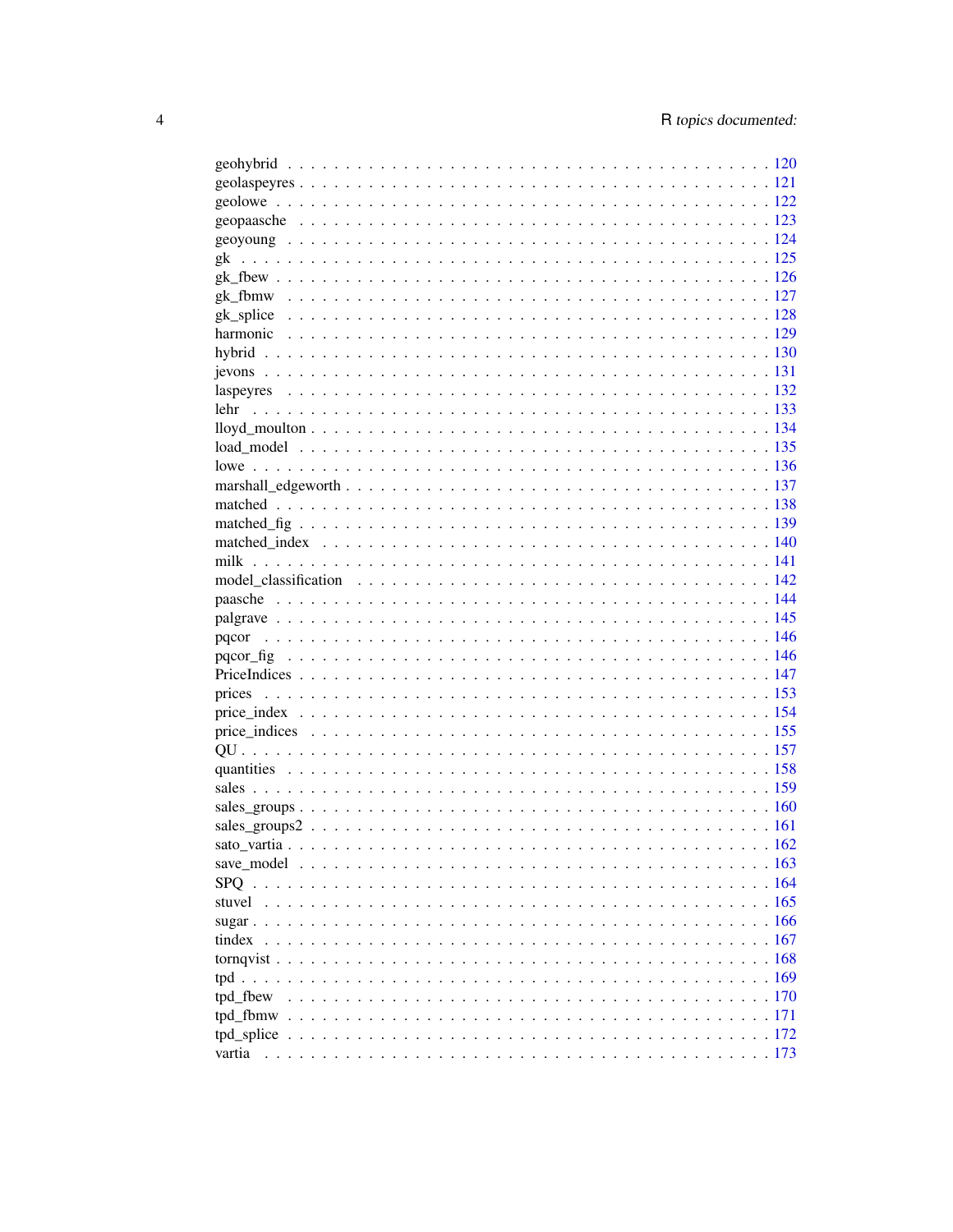#### <span id="page-4-0"></span>agmean 55 and 55 and 55 and 55 and 55 and 55 and 55 and 55 and 55 and 55 and 55 and 55 and 55 and 55 and 55 and 55 and 55 and 55 and 55 and 55 and 55 and 55 and 55 and 55 and 55 and 55 and 55 and 55 and 55 and 55 and 55 an

## **Index** [207](#page-206-0)

agmean *Calculating the bilateral AG Mean price index*

## Description

This function returns a value (or vector of values) of the bilateral AG Mean price index.

## Usage

agmean(data, start, end, sigma = 0.7, interval = FALSE)

| data  | The user's data frame with information about sold products. It must contain                                |
|-------|------------------------------------------------------------------------------------------------------------|
|       | columns: time (as Date in format: year-month-day, e.g. '2020-12-01'), prices                               |
|       | (as positive numeric), quantities (as positive numeric) and prodID (as nu-<br>meric, factor or character). |
| start | The base period (as character) limited to the year and month, e.g. "2020-03".                              |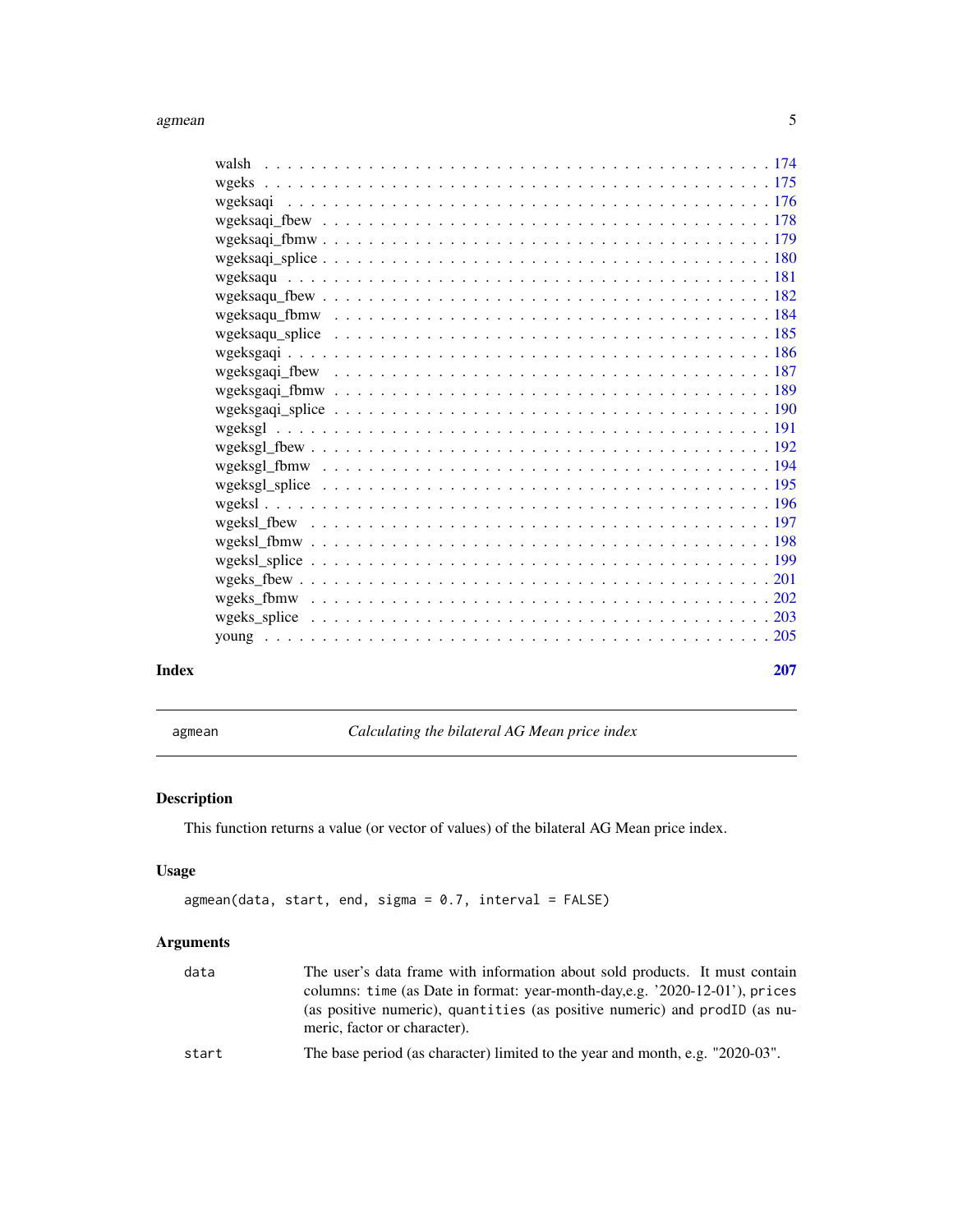<span id="page-5-0"></span>

| end      | The research period (as character) limited to the year and month, e.g. "2020-04".                                                                                                                                                                                                                                                                                                     |
|----------|---------------------------------------------------------------------------------------------------------------------------------------------------------------------------------------------------------------------------------------------------------------------------------------------------------------------------------------------------------------------------------------|
| sigma    | The elasticity of substitution parameter (as numeric)                                                                                                                                                                                                                                                                                                                                 |
| interval | A logical value indicating whether the function is to compare the research period<br>defined by end to the base period defined by start (then interval is set to<br>FALSE) or all fixed base indices are to be calculated. In this latter case, all<br>months from the time interval $\leq$ tart, end> are considered and start defines<br>the base period (interval is set to TRUE). |

## Value

The function returns a value (or vector of values) of the bilateral AG Mean price index depending on the interval parameter. If the interval parameter is set to TRUE, the function returns a vector of price index values without dates. To get information about both price index values and corresponding dates, please see functions: [price\\_index](#page-153-1), [price\\_indices](#page-154-1) or [final\\_index](#page-72-1). The function does not take into account aggregating over outlets or product subgroups (to consider these types of aggregating, please use the [final\\_index](#page-72-1) or the [final\\_index2](#page-74-1) function).

## References

Lent J., & Dorfman,A. H. (2009). *Using a Weighted Average of Base Period Price Indexes to Approximate a Superlative Index.* Journal of Official Statistics, 25(1), 139-149.

## Examples

```
agmean(sugar, start="2019-01", end="2020-01",sigma=0.5)
agmean(milk, start="2018-12", end="2020-01", interval=TRUE)
```

| available | Providing values from the indicated column that occur at least once in |
|-----------|------------------------------------------------------------------------|
|           | one of the compared periods or in a given time interval                |

## Description

The function returns all values from the indicated column (defined by the type parameter) which occur at least once in one of the compared periods or in a given time interval.

#### Usage

```
available(data, period1, period2, type = "prodID", interval = FALSE)
```

| data    | The user's data frame. It must contain a column time (as Date in format: year-<br>month-day, e.g. $2020-12-01$ , and also a column indicated by the type parame-<br>ter. |
|---------|--------------------------------------------------------------------------------------------------------------------------------------------------------------------------|
| period1 | The first period (as character) limited to the year and month, e.g. "2019-03".                                                                                           |
| period2 | The second period (as character) limited to the year and month, e.g. "2019-04".                                                                                          |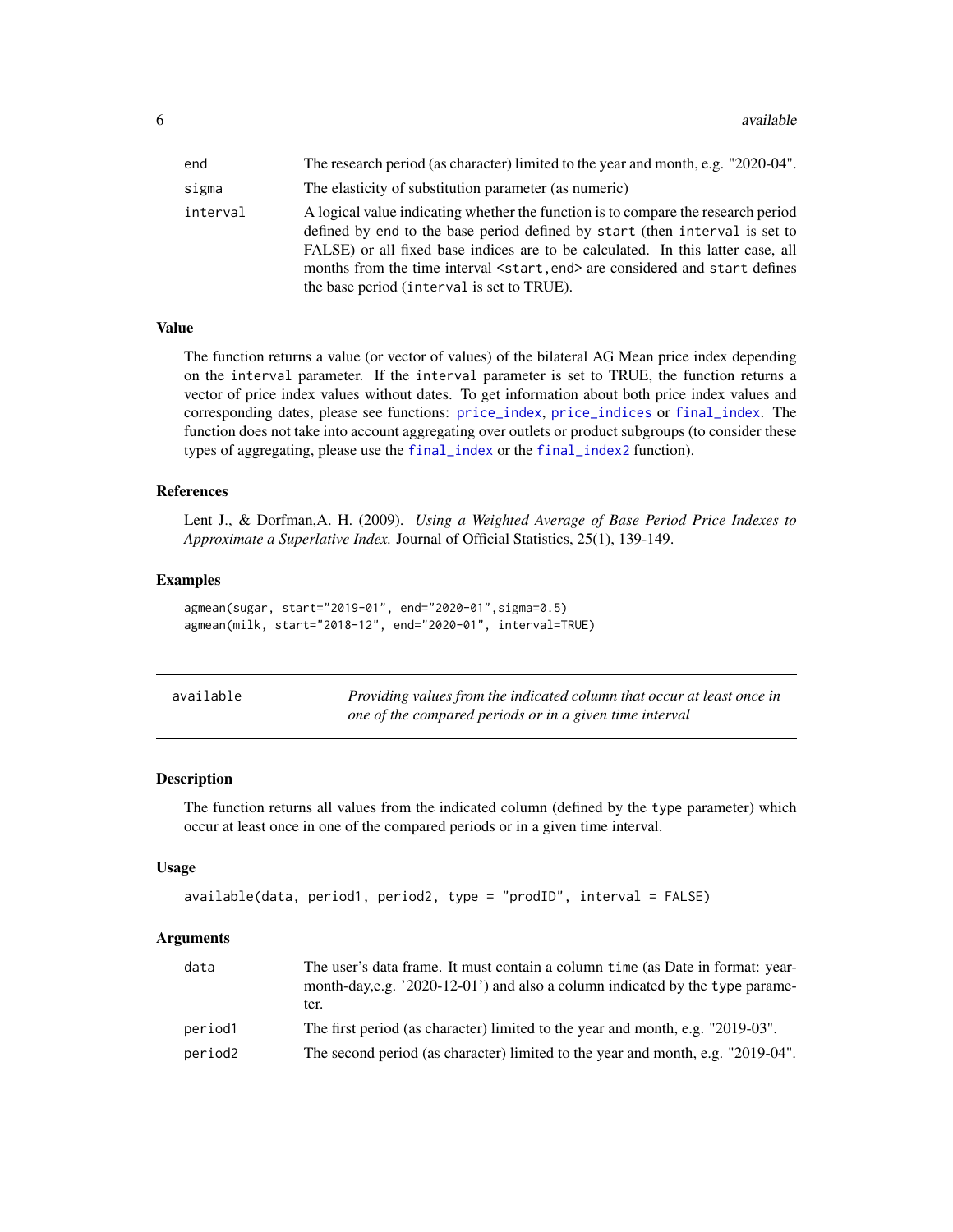#### <span id="page-6-0"></span>banajree 77 metatra. Provinsi 1980 metatra. Provinsi 1980 metatra. Provinsi 1980 metatra. Provinsi 1980 metatr

| type     | This parameters defines the column which is used in the procedure. Possi-<br>ble values of the type parameter are: retID, prodID, codeIN, codeOUT or<br>description. |
|----------|----------------------------------------------------------------------------------------------------------------------------------------------------------------------|
| interval | A logical parameter indicating whether the procedure is to work for the whole<br>time period between period and period 2 (then it is TRUE).                          |

## Value

The function returns all values from the indicated column (defined by the type parameter) which occur at least once in one of the compared periods or in a given time interval. Possible values of the type parameter are: retID, prodID, codeIN, codeOUT or description. If the interval parameter is set to FALSE, then the function compares only periods defined by period1 and period2. Otherwise the whole time period between period1 and period2 is considered.

## Examples

```
available(milk, period1="2018-12", period2="2019-12", interval=TRUE)
available(milk, period1="2018-12", period2="2019-12", type="description")
```
banajree *Calculating the bilateral Banajree price index*

## Description

This function returns a value (or vector of values) of the bilateral Banajree price index.

## Usage

```
banajree(data, start, end, interval = FALSE)
```

| data     | The user's data frame with information about sold products. It must contain<br>columns: time (as Date in format: year-month-day,e.g. '2020-12-01'), prices<br>(as positive numeric), quantities (as positive numeric) and prodID (as nu-<br>meric, factor or character).                                                                                                                      |
|----------|-----------------------------------------------------------------------------------------------------------------------------------------------------------------------------------------------------------------------------------------------------------------------------------------------------------------------------------------------------------------------------------------------|
| start    | The base period (as character) limited to the year and month, e.g. "2020-03".                                                                                                                                                                                                                                                                                                                 |
| end      | The research period (as character) limited to the year and month, e.g. "2020-04".                                                                                                                                                                                                                                                                                                             |
| interval | A logical value indicating whether the function is to compare the research period<br>defined by end to the base period defined by start (then interval is set to<br>FALSE) or all fixed base indices are to be calculated. In this latter case, all<br>months from the time interval <start, end=""> are considered and start defines<br/>the base period (interval is set to TRUE).</start,> |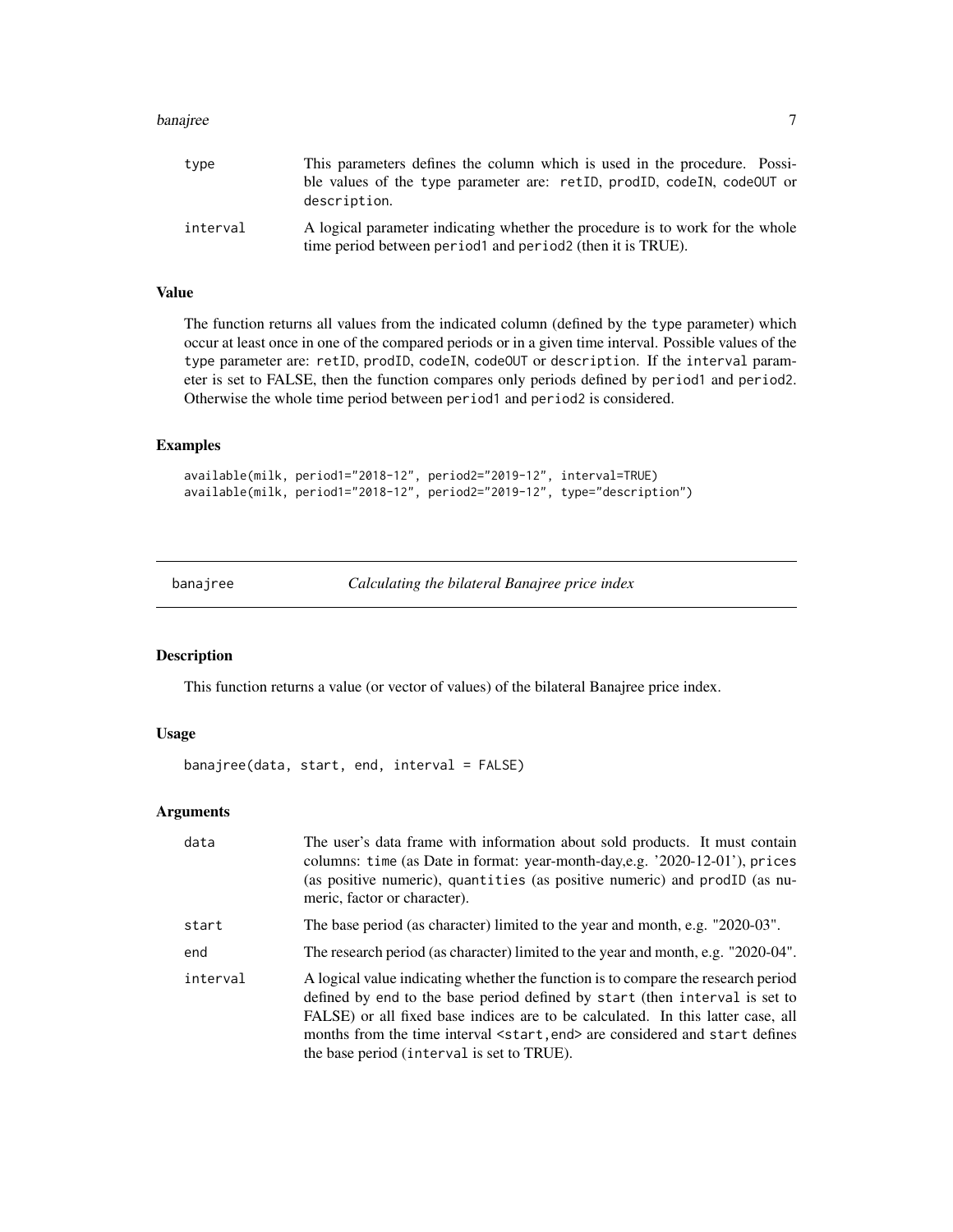## Value

The function returns a value (or vector of values) of the bilateral Banajree price index depending on the interval parameter. If the interval parameter is set to TRUE, the function returns a vector of price index values without dates. To get information about both price index values and corresponding dates, please see functions: [price\\_index](#page-153-1), [price\\_indices](#page-154-1) or [final\\_index](#page-72-1). The function does not take into account aggregating over outlets or product subgroups (to consider these types of aggregating, please use the [final\\_index](#page-72-1) or the [final\\_index2](#page-74-1) function)..

## References

Banajree, K. S. (1977). *On the factorial approach providing the true index of cost of living.* Gottingen : Vandenhoeck und Ruprecht.

(2004). *Consumer Price Index Manual. Theory and practice*. ILO/IMF/OECD/UNECE/Eurostat/The World Bank, International Labour Office (ILO), Geneva.

Von der Lippe, P. (2007). *Index Theory and Price Statistics*. Peter Lang: Berlin, Germany.

## Examples

```
banajree(sugar, start="2018-12", end="2019-12")
banajree(milk, start="2018-12", end="2020-01", interval=TRUE)
```
bialek *Calculating the bilateral Bialek price index*

## Description

This function returns a value (or vector of values) of the bilateral Bialek price index.

## Usage

bialek(data, start, end, interval = FALSE)

| data     | The user's data frame with information about sold products. It must contain<br>columns: time (as Date in format: year-month-day,e.g. '2020-12-01'), prices<br>(as positive numeric), quantities (as positive numeric) and prodID (as nu-<br>meric, factor or character).                                                                                                                      |
|----------|-----------------------------------------------------------------------------------------------------------------------------------------------------------------------------------------------------------------------------------------------------------------------------------------------------------------------------------------------------------------------------------------------|
| start    | The base period (as character) limited to the year and month, e.g. "2020-03".                                                                                                                                                                                                                                                                                                                 |
| end      | The research period (as character) limited to the year and month, e.g. "2020-04".                                                                                                                                                                                                                                                                                                             |
| interval | A logical value indicating whether the function is to compare the research period<br>defined by end to the base period defined by start (then interval is set to<br>FALSE) or all fixed base indices are to be calculated. In this latter case, all<br>months from the time interval <start, end=""> are considered and start defines<br/>the base period (interval is set to TRUE).</start,> |

<span id="page-7-0"></span>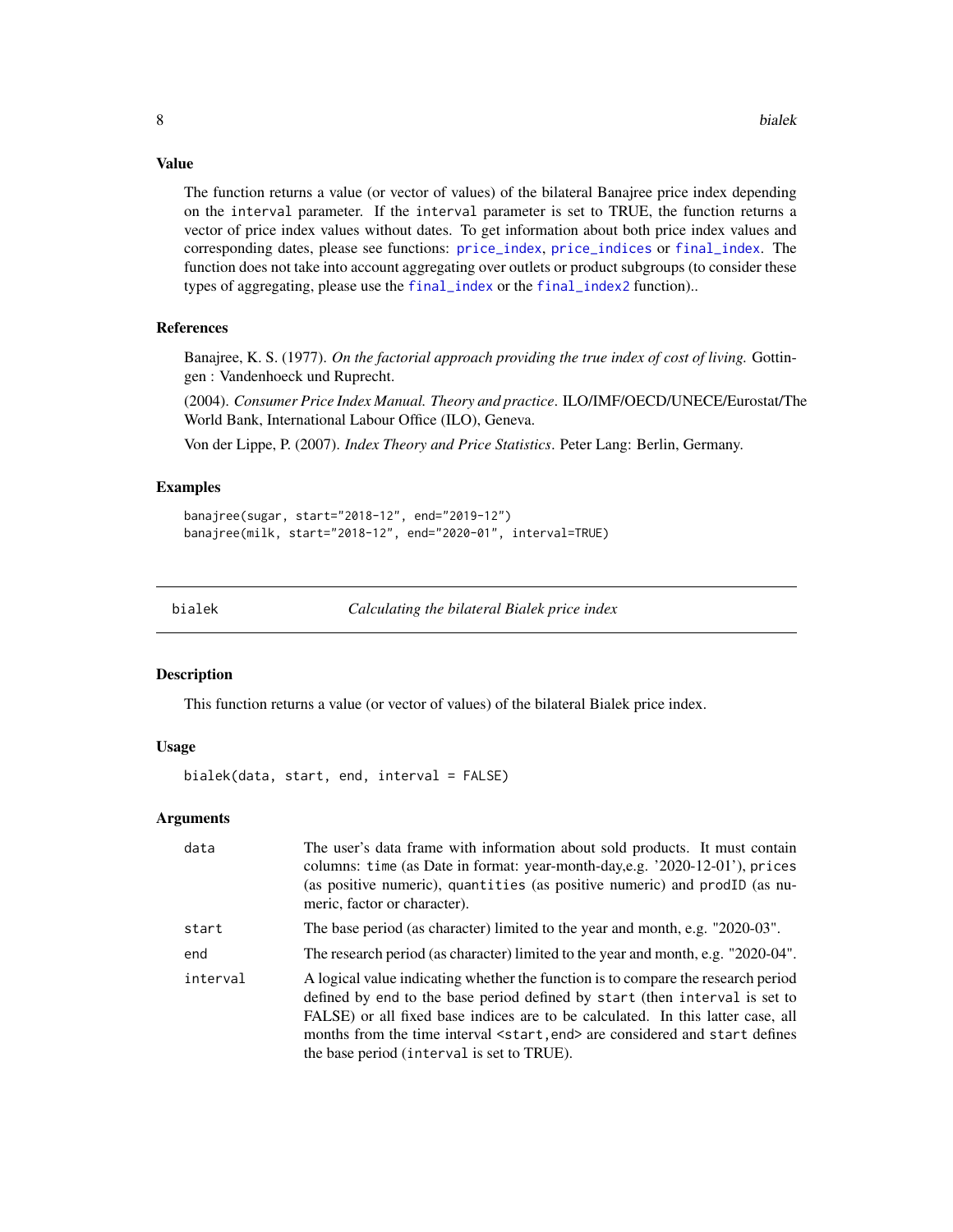#### <span id="page-8-0"></span>bmw 9

## Value

The function returns a value (or vector of values) of the bilateral Bialek price index depending on the interval parameter. If the interval parameter is set to TRUE, the function returns a vector of price index values without dates. To get information about both price index values and corresponding dates, please see functions: [price\\_index](#page-153-1), [price\\_indices](#page-154-1) or [final\\_index](#page-72-1). The function does not take into account aggregating over outlets or product subgroups (to consider these types of aggregating, please use the [final\\_index](#page-72-1) or the [final\\_index2](#page-74-1) function).

## References

Von der Lippe, P. (2012). *Some short notes on the price index of Jacek Bialek*. Econometrics (Ekonometria). 1(35), 76-83.

Bialek, J. (2013). *Some Remarks on the Original Price Index Inspired by the Notes of Peter von der Lippe*. Econometrics (Ekonometria), 3(41), 40-54.

Bialek, J. (2014). *Simulation Study of an Original Price Index Formula*. Communications in Statistics - Simulation and Computation, 43(2), 285-297

## Examples

```
bialek(sugar, start="2018-12", end="2019-12")
bialek(milk, start="2018-12", end="2020-01", interval=TRUE)
```
bmw *Calculating the unweighted BMW price index*

## **Description**

This function returns a value (or vector of values) of the unweighted Balk-Mehrhoff-Walsh (BMW) price index.

## Usage

bmw(data, start, end, interval = FALSE)

| data     | User's data frame with information about sold products. It must contain columns:<br>time (as Date in format: year-month-day, e.g. '2020-12-01'), prices (as posi-<br>tive numeric) and prodID (as numeric, factor or character). A column quantities<br>(as positive numeric) is also needed because this function uses unit values as<br>monthly prices.                                     |
|----------|-----------------------------------------------------------------------------------------------------------------------------------------------------------------------------------------------------------------------------------------------------------------------------------------------------------------------------------------------------------------------------------------------|
| start    | The base period (as character) limited to the year and month, e.g. "2020-03".                                                                                                                                                                                                                                                                                                                 |
| end      | The research period (as character) limited to the year and month, e.g. "2020-04".                                                                                                                                                                                                                                                                                                             |
| interval | A logical value indicating whether the function is to compare the research period<br>defined by end to the base period defined by start (then interval is set to<br>FALSE) or all fixed base indices are to be calculated. In this latter case, all<br>months from the time interval <start, end=""> are considered and start defines<br/>the base period (interval is set to TRUE).</start,> |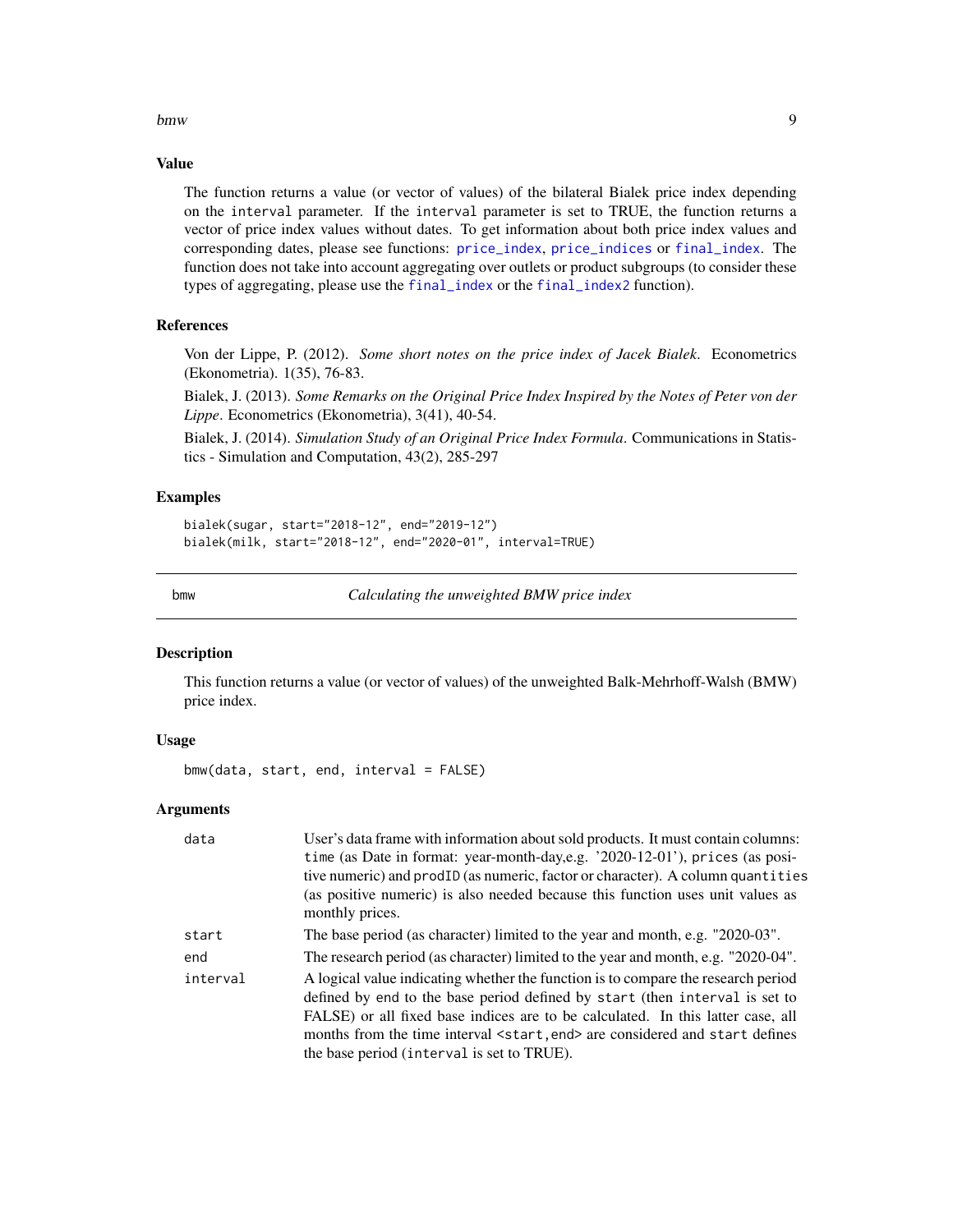<span id="page-9-0"></span>The function returns a value (or vector of values) of the unweighted bilateral BMW price index depending on the interval parameter. If the interval parameter is set to TRUE, the function returns a vector of price index values without dates. To get information about both price index values and corresponding dates, please see functions: [price\\_index](#page-153-1), [price\\_indices](#page-154-1) or [final\\_index](#page-72-1). The function does not take into account aggregating over outlets or product subgroups (to consider these types of aggregating, please use the [final\\_index](#page-72-1) or the [final\\_index2](#page-74-1) function).

#### References

Mehrhoff, J.(2007). *A linear approximation to the Jevons index*. In: Von der Lippe (2007): Index Theory and Price Statistics, Peter Lang: Berlin, Germany.

(2018). *Harmonised Index of Consumer Prices (HICP). Methodological Manual*. Publication Office of the European union, Luxembourg.

#### Examples

```
bmw(sugar, start="2018-12", end="2019-12")
bmw(milk, start="2018-12", end="2020-01", interval=TRUE)
```
carli *Calculating the unweighted Carli price index*

## Description

This function returns a value (or vector of values) of the unweighted bilateral Carli price index.

## Usage

carli(data, start, end, interval = FALSE)

| data     | The user's data frame with information about sold products. It must contain<br>columns: time (as Date in format: year-month-day,e.g. '2020-12-01'), prices<br>(as positive numeric) and prodID (as numeric, factor or character). A column<br>quantities (as positive numeric) is also needed because this function uses unit<br>values as monthly prices.                                    |
|----------|-----------------------------------------------------------------------------------------------------------------------------------------------------------------------------------------------------------------------------------------------------------------------------------------------------------------------------------------------------------------------------------------------|
| start    | The base period (as character) limited to the year and month, e.g. "2020-03".                                                                                                                                                                                                                                                                                                                 |
| end      | The research period (as character) limited to the year and month, e.g. "2020-04".                                                                                                                                                                                                                                                                                                             |
| interval | A logical value indicating whether the function is to compare the research period<br>defined by end to the base period defined by start (then interval is set to<br>FALSE) or all fixed base indices are to be calculated. In this latter case, all<br>months from the time interval <start, end=""> are considered and start defines<br/>the base period (interval is set to TRUE).</start,> |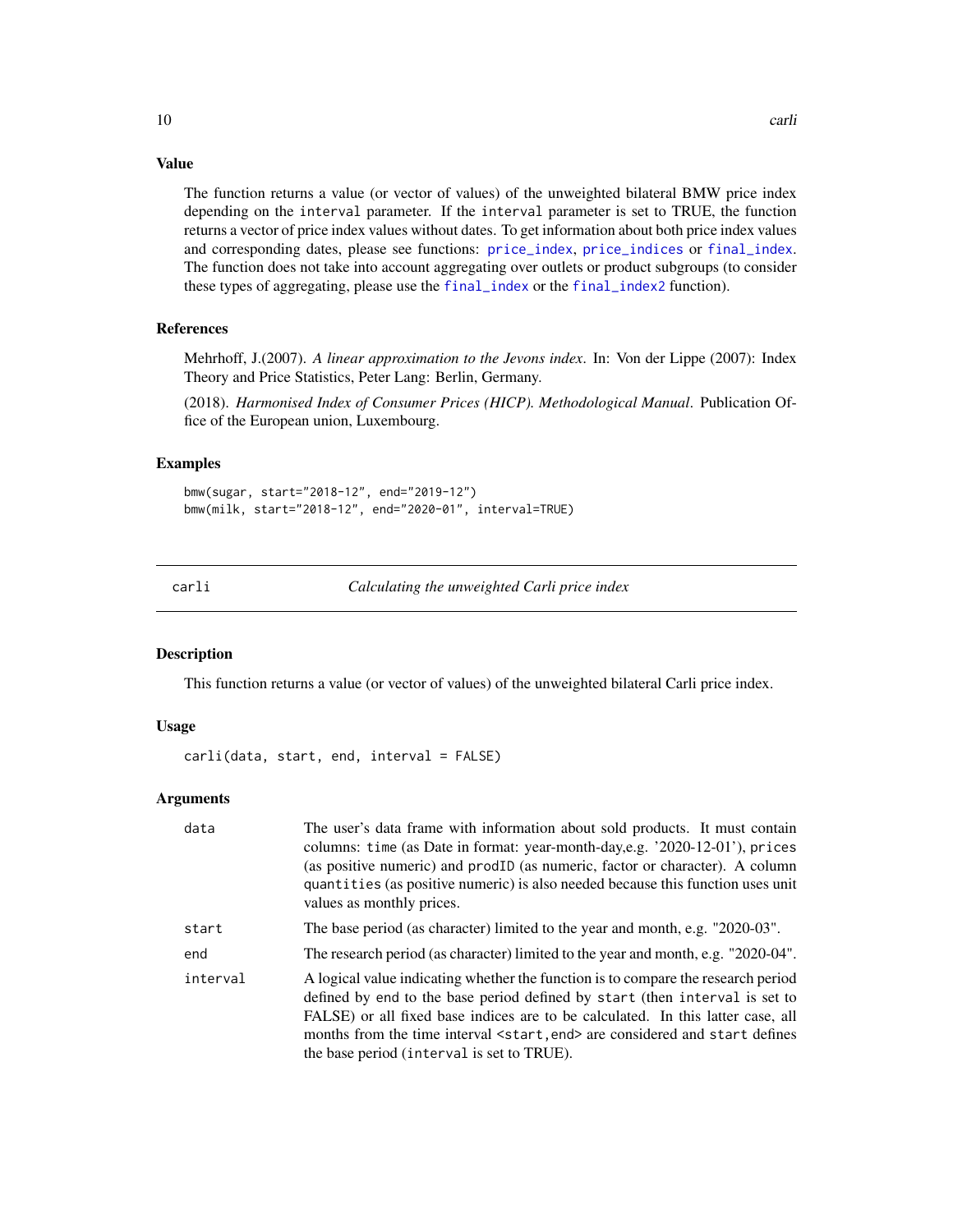#### <span id="page-10-0"></span>ccdi and the contract of the contract of the contract of the contract of the contract of the contract of the contract of the contract of the contract of the contract of the contract of the contract of the contract of the c

## Value

The function returns a value (or vector of values) of the unweighted bilateral Carli price index depending on the interval parameter. If the interval parameter is set to TRUE, the function returns a vector of price index values without dates. To get information about both price index values and corresponding dates, please see functions: [price\\_index](#page-153-1), [price\\_indices](#page-154-1) or [final\\_index](#page-72-1). The function does not take into account aggregating over outlets or product subgroups (to consider these types of aggregating, please use the [final\\_index](#page-72-1) or the [final\\_index2](#page-74-1) function).

## References

Carli, G. (1804). *Del valore e della proporzione de'metalli monetati*. Scrittori Classici Italiani di Economia Politica, 13, 297-336.

(2004). *Consumer Price Index Manual. Theory and practice*. ILO/IMF/OECD/UNECE/Eurostat/The World Bank, International Labour Office (ILO), Geneva.

## Examples

```
carli(sugar, start="2018-12", end="2019-12")
carli(milk, start="2018-12", end="2020-01", interval=TRUE)
```
ccdi *Calculating the multilateral GEKS price index based on the Tornqvist formula (typical notation: GEKS-T or CCDI)*

#### Description

This function returns a value of the multilateral CCDI price index, i.e. the GEKS price index based on the superlative Tornqvist index formula.

## Usage

 $ccdi(data, start, end, wstart = start, window = 13)$ 

| data   | The user's data frame with information about sold products. It must contain<br>columns: time (as Date in format: year-month-day,e.g. '2020-12-01'), prices<br>(as positive numeric), quantities (as positive numeric) and prodID (as nu-<br>meric, factor or character). |
|--------|--------------------------------------------------------------------------------------------------------------------------------------------------------------------------------------------------------------------------------------------------------------------------|
| start  | The base period (as character) limited to the year and month, e.g. "2020-03".                                                                                                                                                                                            |
| end    | The research period (as character) limited to the year and month, e.g. "2020-04".                                                                                                                                                                                        |
| wstart | The beginning of the time interval (which is used by multilateral methods) lim-<br>ited to the year and month, e.g. "2020-01".                                                                                                                                           |
| window | The length of the time window (as positive integer: typically multilateral meth-<br>ods are based on the 13-month time window).                                                                                                                                          |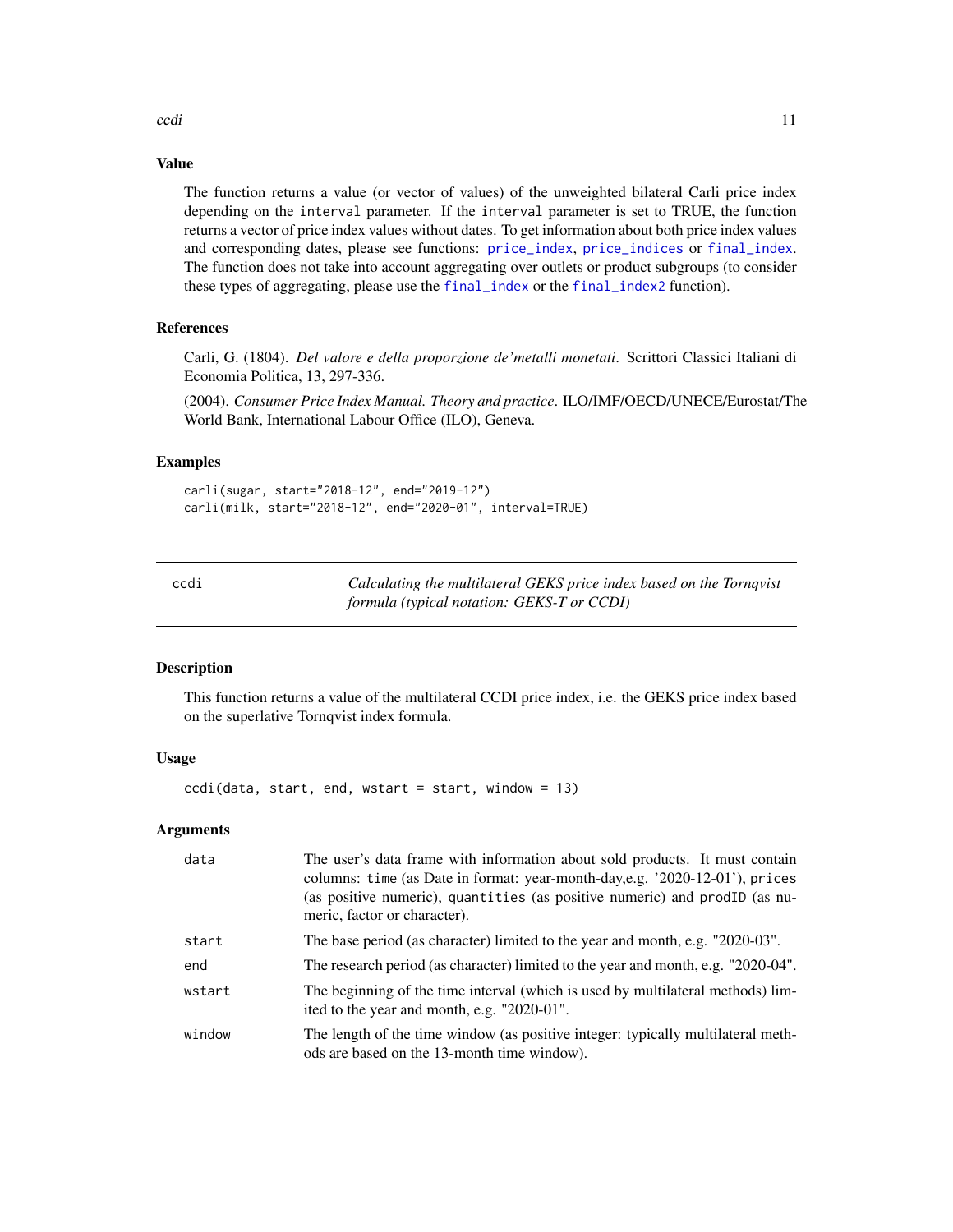This function returns a value of the multilateral CCDI price index (to be more precise: the GEKS index based on the Tornqvist formula) which considers the time window defined by wstart and window parameters. It measures the price dynamics by comparing period end to period start (both start and end must be inside the considered time window). To get information about both price index values and corresponding dates, please see functions: [price\\_index](#page-153-1), [price\\_indices](#page-154-1) or [final\\_index](#page-72-1). The function does not take into account aggregating over outlets or product subgroups (to consider these types of aggregating, please use the [final\\_index](#page-72-1) or the [final\\_index2](#page-74-1) function).

#### References

Gini, C. (1931). *On the Circular Test of Index Numbers.* Metron 9:9, 3-24.

Elteto, O., and Koves, P. (1964). *On a Problem of Index Number Computation Relating to International Comparisons.* Statisztikai Szemle 42, 507-518.

Szulc, B. (1983). *Linking Price Index Numbers.* In: Price Level Measurement, W. E. Diewert and C. Montmarquette (eds.), 537-566.

Caves, D.W., Christensen, L.R. and Diewert, W.E. (1982). *Multilateral comparisons of output, input, and productivity using superlative index numbers.* Economic Journal 92, 73-86.

## Examples

```
ccdi(milk, start="2019-01", end="2019-08",window=10)
ccdi(milk, start="2018-12", end="2019-12")
```

| ccdi fbew |         | Extending the multilateral CCDI price index by using the FBEW |  |  |  |  |
|-----------|---------|---------------------------------------------------------------|--|--|--|--|
|           | method. |                                                               |  |  |  |  |

## Description

This function returns a value of the multilateral CCDI price index (GEKS based on the Tornqvist formula) extended by using the FBEW (Fixed Base Monthly Expanding Window) method.

## Usage

```
ccdi_fbew(data, start, end)
```
## Arguments

| data  | The user's data frame with information about sold products. It must contain<br>columns: time (as Date in format: year-month-day, e.g. '2020-12-01'), prices<br>(as positive numeric), quantities (as positive numeric) and prodID (as nu-<br>meric, factor or character). |
|-------|---------------------------------------------------------------------------------------------------------------------------------------------------------------------------------------------------------------------------------------------------------------------------|
| start | The base period (as character) limited to the year and month, e.g. "2019-12".                                                                                                                                                                                             |
| end   | The research period (as character) limited to the year and month, e.g. "2020-04".                                                                                                                                                                                         |

<span id="page-11-0"></span>

## Value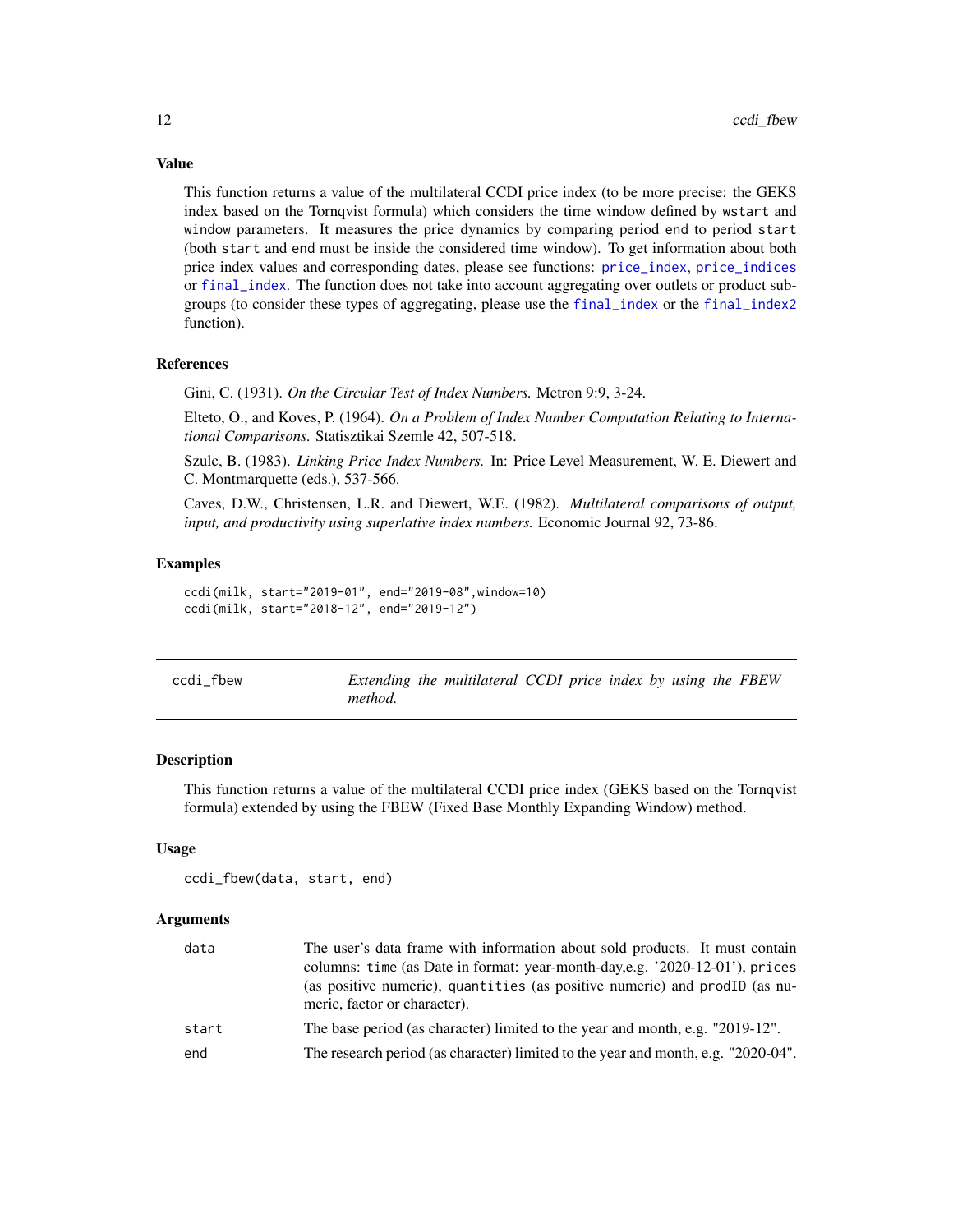#### <span id="page-12-0"></span>Value

This function returns a value of the multilateral CCDI price index extended by using the FBEW (Fixed Base Monthly Expanding Window) method. The FBEW method uses a time window with a fixed base month every year (December). The window is enlarged every month with one month in order to include information from a new month. The full window length (13 months) is reached in December of each year. The function measures the price dynamics between periods end and start. The month of the start parameter must be December. If the distance between end and start exceeds 13 months, then internal Decembers play a role of chain-linking months. To get information about both price index values and corresponding dates, please see functions: [price\\_index](#page-153-1), [price\\_indices](#page-154-1) or [final\\_index](#page-72-1). The function does not take into account aggregating over outlets or product subgroups (to consider these types of aggregating, please use the [final\\_index](#page-72-1) or the [final\\_index2](#page-74-1) function).

## References

Caves, D.W., Christensen, L.R. and Diewert, W.E. (1982). *Multilateral comparisons of output, input, and productivity using superlative index numbers.* Economic Journal 92, 73-86.

Chessa, A.G. (2016). *A New Methodology for Processing Scanner Data in the Dutch CPI.* Eurona 1/2016, 49-69.

## Examples

ccdi\_fbew(milk, start="2018-12", end="2019-08")

| ccdi fbmw | Extending the multilateral CCDI price index by using the FBMW |  |  |  |
|-----------|---------------------------------------------------------------|--|--|--|
|           | method.                                                       |  |  |  |

## Description

This function returns a value of the multilateral CCDI price index (GEKS based on the Tornqvist formula) extended by using the FBMW (Fixed Base Moving Window) method.

## Usage

```
ccdi_fbmw(data, start, end)
```

| data  | The user's data frame with information about sold products. It must contain<br>columns: time (as Date in format: year-month-day,e.g. '2020-12-01'), prices<br>(as positive numeric), quantities (as positive numeric) and prodID (as nu-<br>meric, factor or character). |
|-------|--------------------------------------------------------------------------------------------------------------------------------------------------------------------------------------------------------------------------------------------------------------------------|
| start | The base period (as character) limited to the year and month, e.g. "2019-12".                                                                                                                                                                                            |
| end   | The research period (as character) limited to the year and month, e.g. "2020-04".                                                                                                                                                                                        |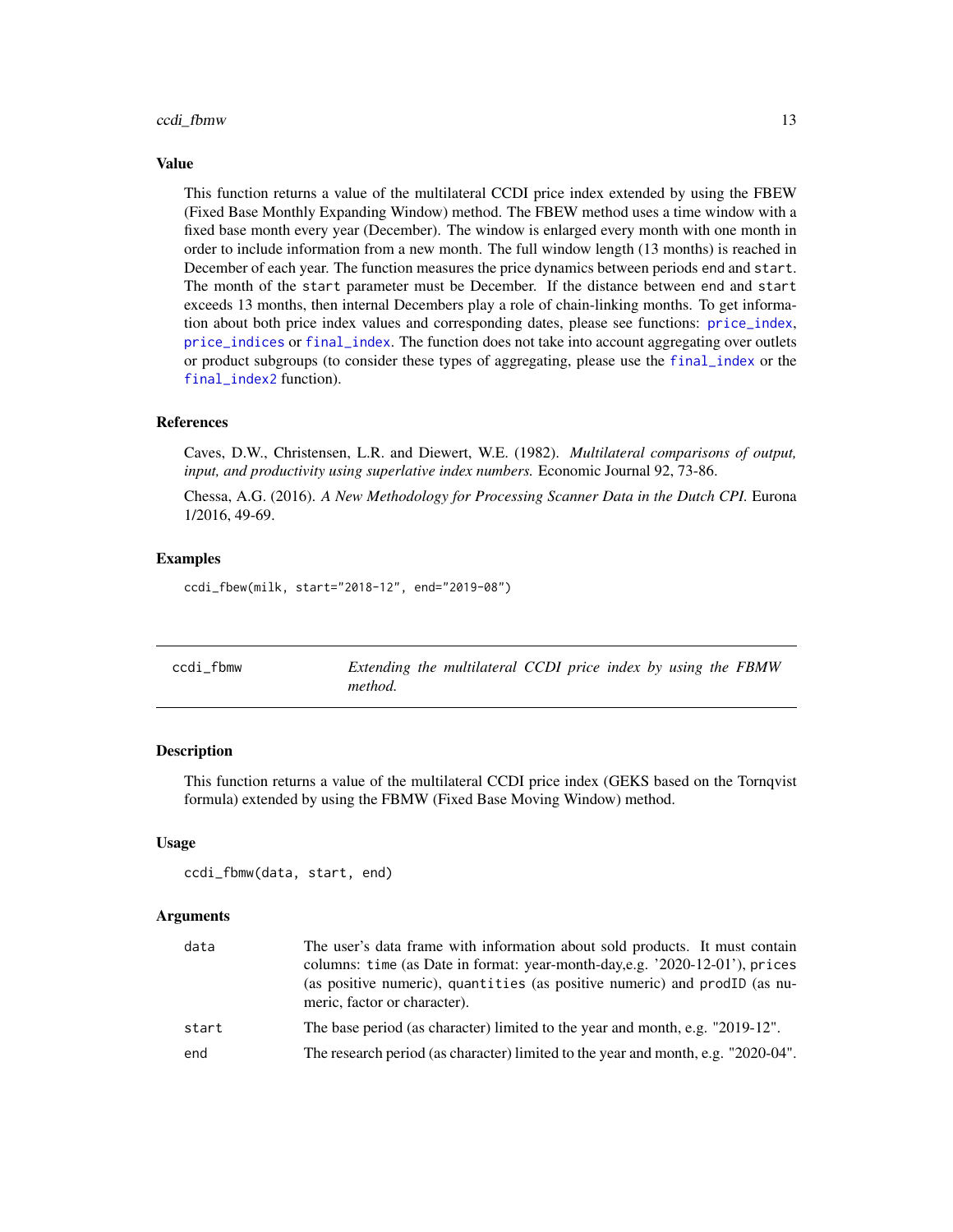This function returns a value of the multilateral CCDI price index extended by using the FBMW (Fixed Base Moving Window) method. It measures the price dynamics between periods end and start and it uses a 13-month time window with a fixed base month taken as year(end)-1. If the distance between end and start exceeds 13 months, then internal Decembers play a role of chain-linking months. The month of the start parameter must be December. To get information about both price index values and corresponding dates, please see functions: [price\\_index](#page-153-1), [price\\_indices](#page-154-1) or [final\\_index](#page-72-1). The function does not take into account aggregating over outlets or product subgroups (to consider these types of aggregating, please use the [final\\_index](#page-72-1) or the [final\\_index2](#page-74-1) function).

#### References

Caves, D.W., Christensen, L.R. and Diewert, W.E. (1982). *Multilateral comparisons of output, input, and productivity using superlative index numbers.* Economic Journal 92, 73-86.

Lamboray, C.(2017). *The Geary Khamis index and the Lehr index: how much do they differ?* Paper presented at the 15th Ottawa Group meeting, 10-12 May 2017, Elville am Rhein, Germany.

## Examples

ccdi\_fbmw(milk, start="2019-12", end="2020-04")

| ccdi_splice | Extending the multilateral CCDI price index by using window splicing |
|-------------|----------------------------------------------------------------------|
|             | <i>methods.</i>                                                      |

## Description

This function returns a value (or values) of the multilateral CCDI price index (GEKS based on the Tornqvist formula) extended by using window splicing methods. Available splicing methods are: movement splice, window splice, half splice, mean splice and their additional variants: window splice on published indices (WISP), half splice on published indices (HASP) and mean splice on published indices (see References).

## Usage

```
ccdi_splice(
  data,
  start,
  end,
  window = 13,
  splice = "movement",
  interval = FALSE
)
```
<span id="page-13-0"></span>

## Value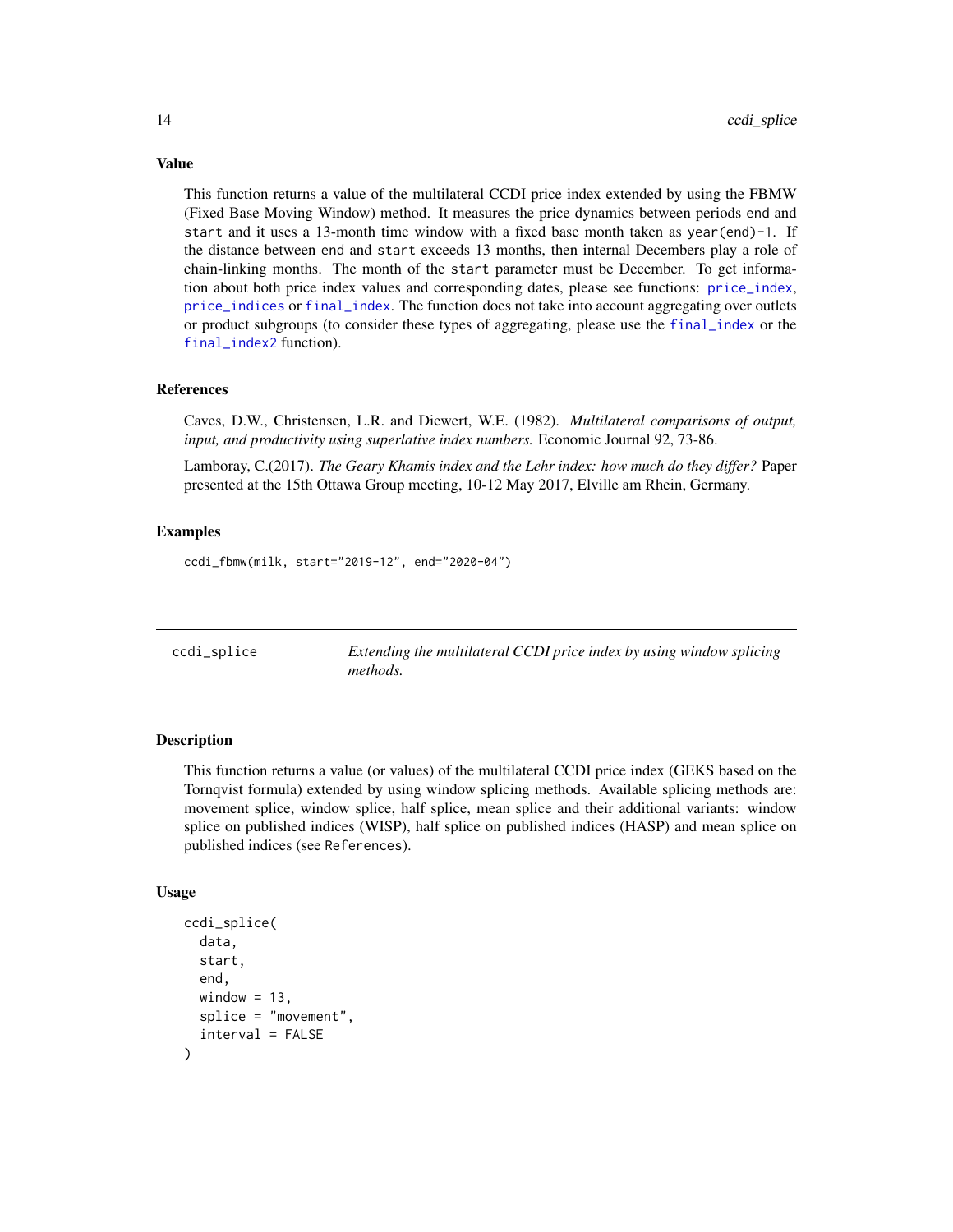#### ccdi\_splice 15

## Arguments

| data     | The user's data frame with information about sold products. It must contain<br>columns: time (as Date in format: year-month-day, e.g. '2020-12-01'), prices<br>(as positive numeric), quantities (as positive numeric) and prodID (as nu-<br>meric, factor or character).                                      |
|----------|----------------------------------------------------------------------------------------------------------------------------------------------------------------------------------------------------------------------------------------------------------------------------------------------------------------|
| start    | The base period (as character) limited to the year and month, e.g. "2019-12".                                                                                                                                                                                                                                  |
| end      | The research period (as character) limited to the year and month, e.g. "2020-04".                                                                                                                                                                                                                              |
| window   | The length of the time window (as positive integer: typically multilateral meth-<br>ods are based on the 13-month time window).                                                                                                                                                                                |
| splice   | A character string indicating the splicing method. Available options are: "move-<br>ment", "window", "half", "mean", "window_published", "half_published", "mean_published".                                                                                                                                   |
| interval | A logical value indicating whether the function is to provide the price index<br>comparing the research period defined by end to the base period defined by<br>start (then interval is set to FALSE) or all fixed base multilateral indices are<br>to be presented (the fixed base month is defined by start). |

## Value

This function returns a value or values (depending on interval parameter) of the multilateral CCDI price index extended by using window splicing methods. Available splicing methods are: movement splice, window splice, half splice, mean splice and their additional variants: window splice on published indices (WISP), half splice on published indices (HASP) and mean splice on published indices (see References). The time window starts in start and should consist of at least two months. To get information about both price index values and corresponding dates, please see functions: [price\\_index](#page-153-1), [price\\_indices](#page-154-1) or [final\\_index](#page-72-1). The function does not take into account aggregating over outlets or product subgroups (to consider these types of aggregating, please use the [final\\_index](#page-72-1) or the [final\\_index2](#page-74-1) function).

#### References

Caves, D.W., Christensen, L.R. and Diewert, W.E. (1982). *Multilateral comparisons of output, input, and productivity using superlative index numbers.* Economic Journal 92, 73-86.

de Haan, J., van der Grient, H.A. (2011). *Eliminating chain drift in price indexes based on scanner data.* Journal of Econometrics, 161, 36-46.

Krsinich, F. (2014). *The FEWS Index: Fixed Effects with a Window Splice? Non-Revisable Quality-Adjusted Price Indices with No Characteristic Information.* Paper presented at the UNECE-ILO Meeting of the Group of Experts on Consumer Price Indices, 2-4 May 2016, Geneva, Switzerland.

de Haan, J.(2015). *A Framework for Large Scale Use of Scanner Data in the Dutch CPI.* Paper presented at the 14th Ottawa Group meeting, Tokyo, Japan.

Diewert, W.E., and Fox, K.J. (2017). *Substitution Bias in Multilateral Methods for CPI Construction using Scanner Data.* Discussion paper 17-02, Vancouver School of Economics, The University of British Columbia, Vancouver, Canada.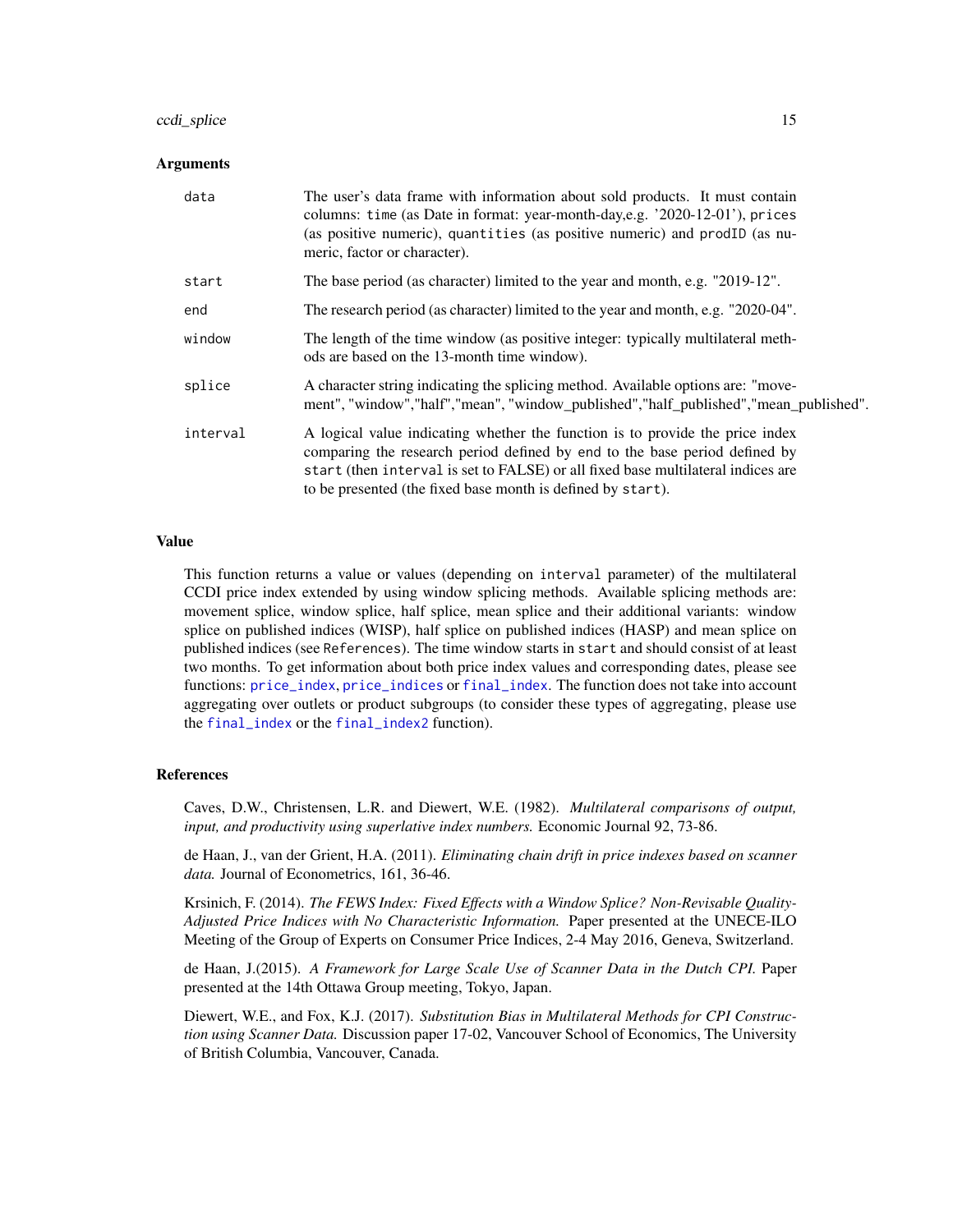<span id="page-15-0"></span>16 chagmean channels are the chagmean chagmean chagmean chagmean chagmean chagmean chagmean chagmean chagmean

## Examples

```
ccdi_splice(milk, start="2018-12", end="2020-02",splice="half")
ccdi_splice(milk, start="2018-12", end="2020-02",window=10,interval=TRUE)
```
chagmean *Calculating the monthly chained AG Mean price index*

## Description

This function returns a value (or vector of values) of the monthly chained AG Mean price index.

## Usage

```
chagmean(data, start, end, sigma = 0.7, interval = FALSE)
```
#### **Arguments**

| data     | The user's data frame with information about sold products. It must contain<br>columns: time (as Date in format: year-month-day,e.g. '2020-12-01'), prices<br>(as positive numeric), quantities (as positive numeric) and prodID (as nu-<br>meric, factor or character).                                                                                                              |
|----------|---------------------------------------------------------------------------------------------------------------------------------------------------------------------------------------------------------------------------------------------------------------------------------------------------------------------------------------------------------------------------------------|
| start    | The base period (as character) limited to the year and month, e.g. "2020-03".                                                                                                                                                                                                                                                                                                         |
| end      | The research period (as character) limited to the year and month, e.g. "2020-04".                                                                                                                                                                                                                                                                                                     |
| sigma    | The elasticity of substitution parameter (as numeric).                                                                                                                                                                                                                                                                                                                                |
| interval | A logical value indicating whether the function is to compare the research period<br>defined by end to the base period defined by start (then interval is set to<br>FALSE) or all fixed base indices are to be calculated. In this latter case, all<br>months from the time interval $\leq$ tart, end> are considered and start defines<br>the base period (interval is set to TRUE). |

## Value

The function returns a value (or vector of values) of the monthly chained AG Mean price index depending on the interval parameter. If the interval parameter is set to TRUE, the function returns a vector of price index values without dates. To get information about both price index values and corresponding dates, please see functions: [price\\_index](#page-153-1), [price\\_indices](#page-154-1) or [final\\_index](#page-72-1). The function does not take into account aggregating over outlets or product subgroups (to consider these types of aggregating, please use the [final\\_index](#page-72-1) or the [final\\_index2](#page-74-1) function).

## References

Lent J., & Dorfman,A. H. (2009). *Using a Weighted Average of Base Period Price Indexes to Approximate a Superlative Index.* Journal of Official Statistics, 25(1), 139-149.

```
chagmean(sugar, start="2019-01", end="2019-04",sigma=0.5)
chagmean(milk, start="2018-12", end="2020-01", interval=TRUE)
```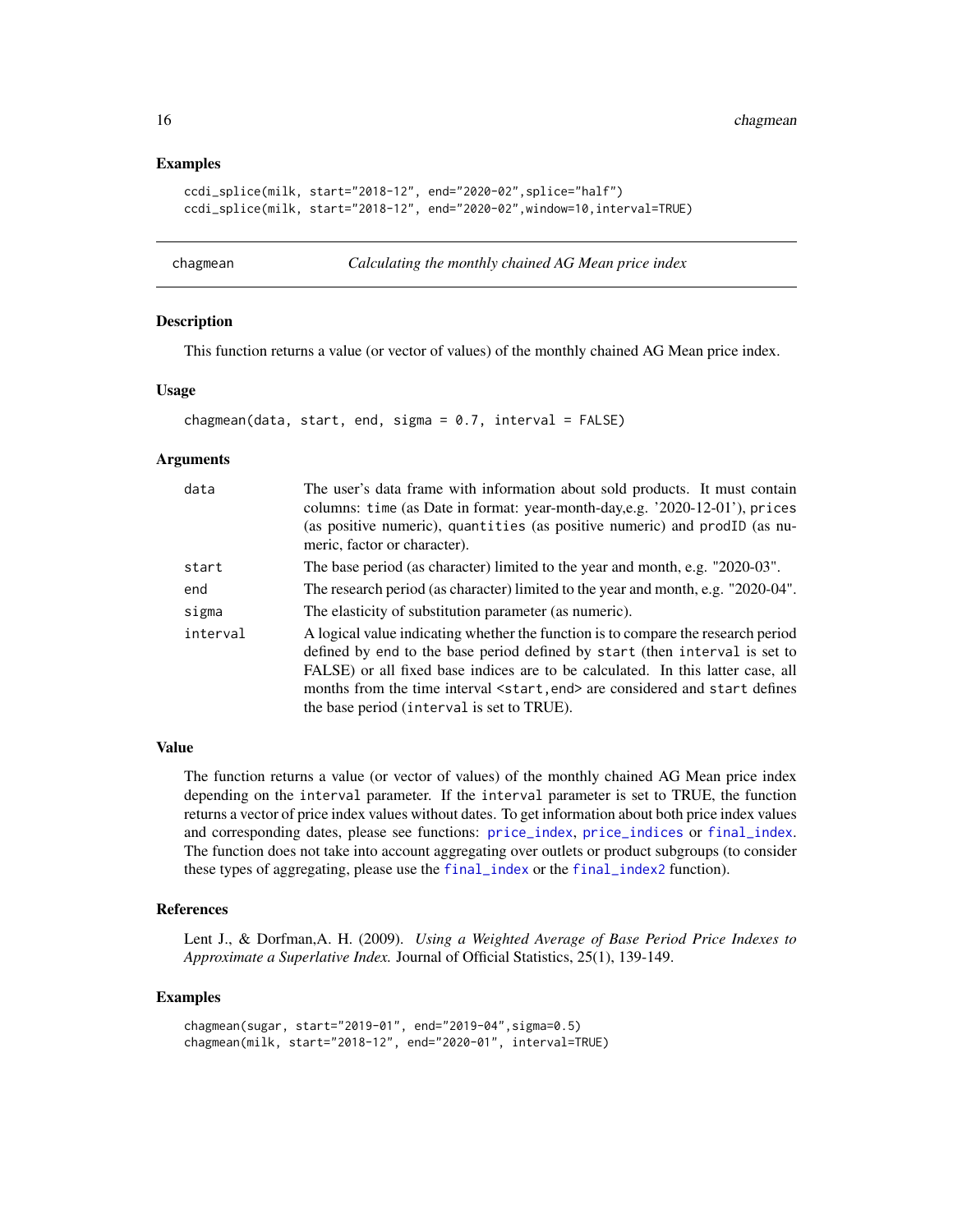<span id="page-16-0"></span>

This function returns a value (or vector of values) of the monthly chained Banajree price index.

## Usage

chbanajree(data, start, end, interval = FALSE)

## Arguments

| data     | The user's data frame with information about sold products. It must contain<br>columns: time (as Date in format: year-month-day, e.g. '2020-12-01'), prices<br>(as positive numeric), quantities (as positive numeric) and prodID (as nu-<br>meric, factor or character).                                                                                                                     |
|----------|-----------------------------------------------------------------------------------------------------------------------------------------------------------------------------------------------------------------------------------------------------------------------------------------------------------------------------------------------------------------------------------------------|
| start    | The base period (as character) limited to the year and month, e.g. "2020-03".                                                                                                                                                                                                                                                                                                                 |
| end      | The research period (as character) limited to the year and month, e.g. "2020-04".                                                                                                                                                                                                                                                                                                             |
| interval | A logical value indicating whether the function is to compare the research period<br>defined by end to the base period defined by start (then interval is set to<br>FALSE) or all fixed base indices are to be calculated. In this latter case, all<br>months from the time interval <start, end=""> are considered and start defines<br/>the base period (interval is set to TRUE).</start,> |

## Value

The function returns a value (or vector of values) of the monthly chained Banajree price index depending on the interval parameter. If the interval parameter is set to TRUE, the function returns a vector of price index values without dates. To get information about both price index values and corresponding dates, please see functions: [price\\_index](#page-153-1), [price\\_indices](#page-154-1) or [final\\_index](#page-72-1). The function does not take into account aggregating over outlets or product subgroups (to consider these types of aggregating, please use the [final\\_index](#page-72-1) or the [final\\_index2](#page-74-1) function).

## References

Banajree, K. S. (1977). *On the factorial approach providing the true index of cost of living.* Gottingen : Vandenhoeck und Ruprecht.

(2004). *Consumer Price Index Manual. Theory and practice*. ILO/IMF/OECD/UNECE/Eurostat/The World Bank, International Labour Office (ILO), Geneva.

Von der Lippe, P. (2007). *Index Theory and Price Statistics*. Peter Lang: Berlin, Germany.

```
chbanajree(sugar, start="2018-12", end="2019-04")
chbanajree(milk, start="2018-12", end="2020-01", interval=TRUE)
```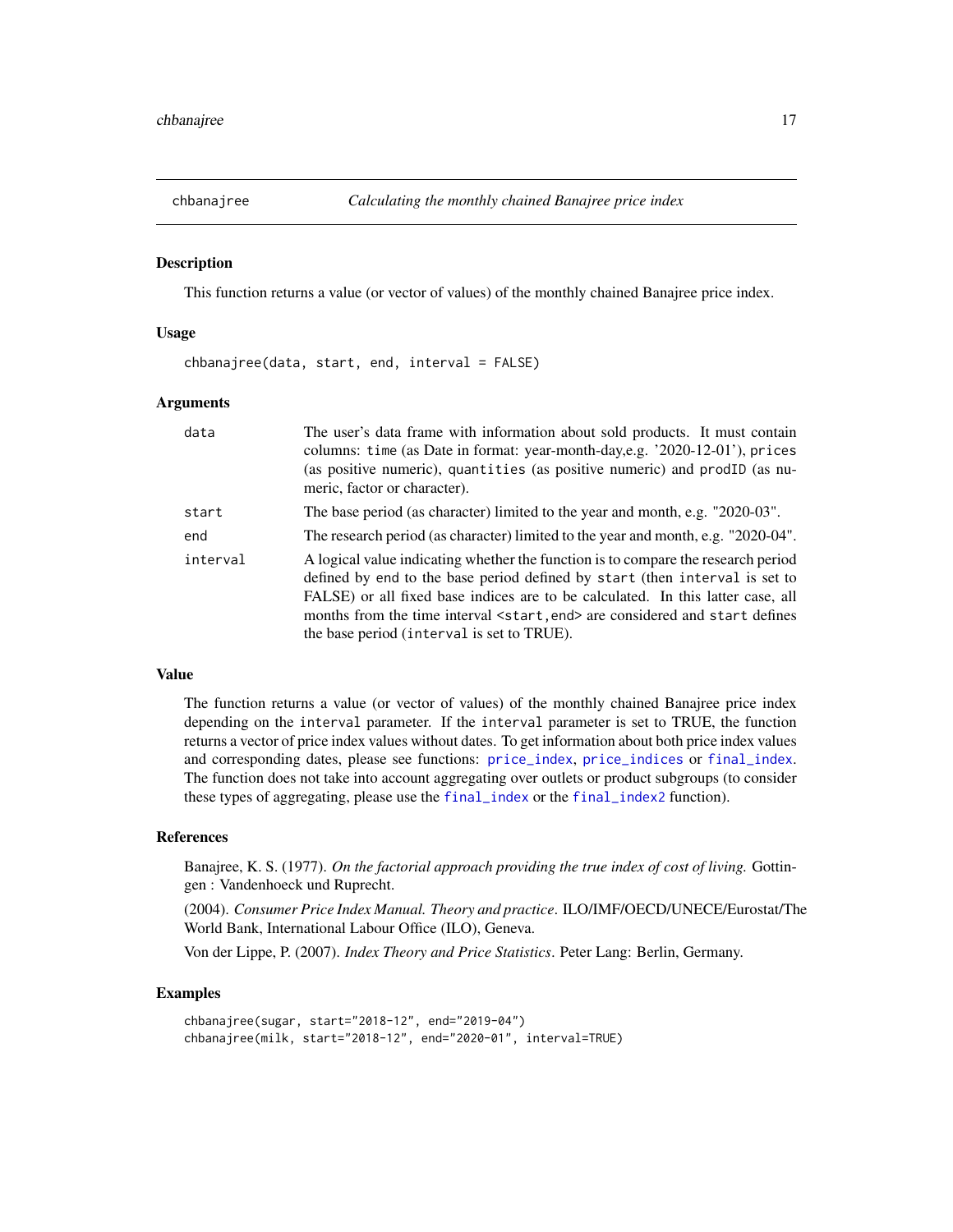<span id="page-17-0"></span>

This function returns a value (or vector of values) of the monthly chained Bialek price index.

## Usage

chbialek(data, start, end, interval = FALSE)

## **Arguments**

| data     | The user's data frame with information about sold products. It must contain<br>columns: time (as Date in format: year-month-day,e.g. '2020-12-01'), prices<br>(as positive numeric), quantities (as positive numeric) and prodID (as nu-<br>meric, factor or character).                                                                                                                      |
|----------|-----------------------------------------------------------------------------------------------------------------------------------------------------------------------------------------------------------------------------------------------------------------------------------------------------------------------------------------------------------------------------------------------|
| start    | The base period (as character) limited to the year and month, e.g. "2020-03".                                                                                                                                                                                                                                                                                                                 |
| end      | The research period (as character) limited to the year and month, e.g. "2020-04".                                                                                                                                                                                                                                                                                                             |
| interval | A logical value indicating whether the function is to compare the research period<br>defined by end to the base period defined by start (then interval is set to<br>FALSE) or all fixed base indices are to be calculated. In this latter case, all<br>months from the time interval <start, end=""> are considered and start defines<br/>the base period (interval is set to TRUE).</start,> |

## Value

The function returns a value (or vector of values) of the monthly chained Bialek price index depending on the interval parameter. If the interval parameter is set to TRUE, the function returns a vector of price index values without dates. To get information about both price index values and corresponding dates, please see functions: [price\\_index](#page-153-1), [price\\_indices](#page-154-1) or [final\\_index](#page-72-1). The function does not take into account aggregating over outlets or product subgroups (to consider these types of aggregating, please use the [final\\_index](#page-72-1) or the [final\\_index2](#page-74-1) function).

#### References

Von der Lippe, P. (2012). *Some short notes on the price index of Jacek Bialek*. Econometrics (Ekonometria). 1(35), 76-83.

Bialek, J. (2013). *Some Remarks on the Original Price Index Inspired by the Notes of Peter von der Lippe*. Econometrics (Ekonometria), 3(41), 40-54.

Bialek, J. (2014). *Simulation Study of an Original Price Index Formula*. Communications in Statistics - Simulation and Computation, 43(2), 285-297

```
chbialek(sugar, start="2018-12", end="2019-04")
chbialek(milk, start="2018-12", end="2020-01", interval=TRUE)
```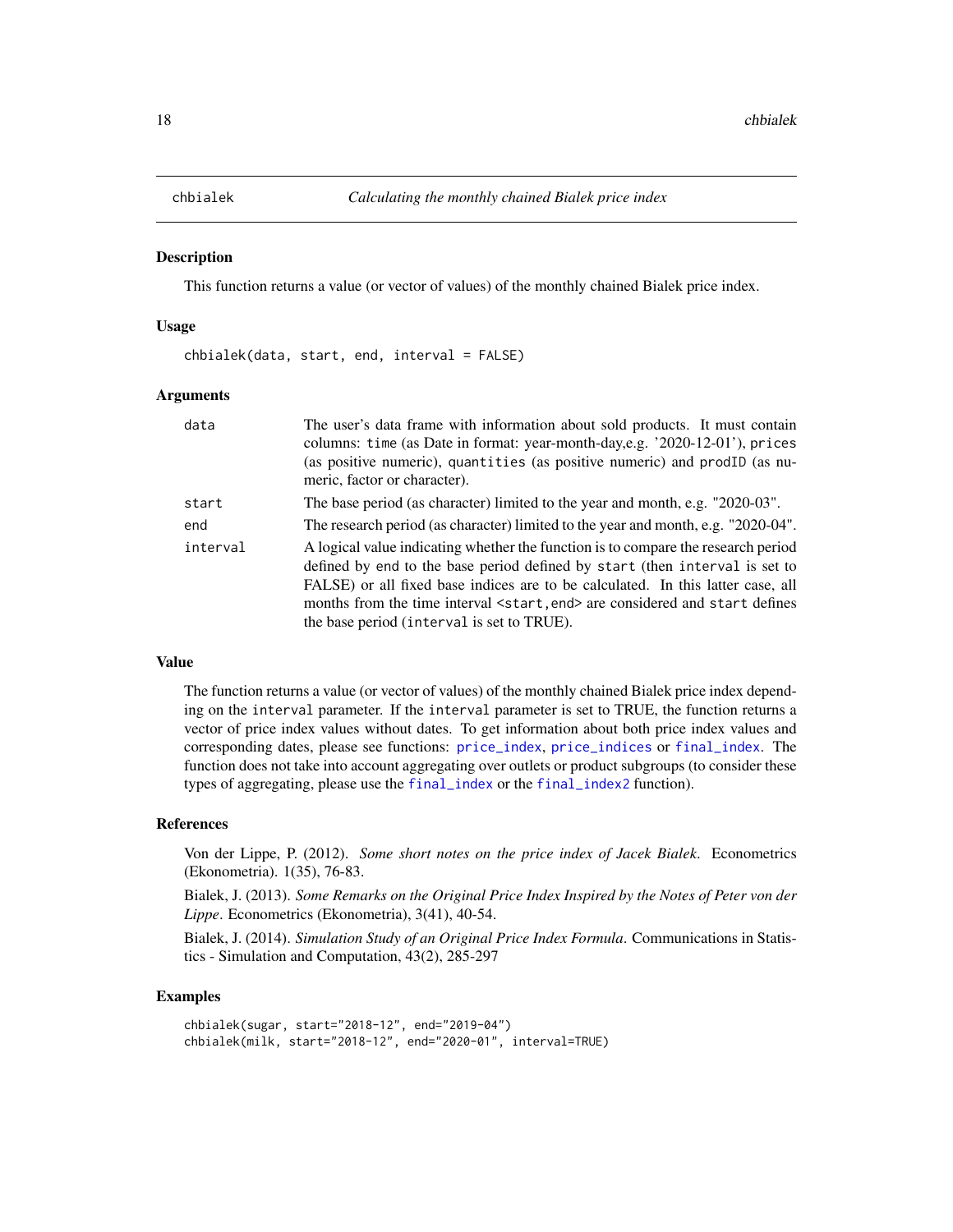<span id="page-18-0"></span>

This function returns a value (or vector of values) of the monthly chained Balk-Mehrhoff-Walsh (BMW) price index.

## Usage

chbmw(data, start, end, interval = FALSE)

## Arguments

| data     | The user's data frame with information about sold products. It must contain<br>columns: time (as Date in format: year-month-day, e.g. '2020-12-01'), prices<br>(as positive numeric) and prodID (as numeric, factor or character). A column<br>quantities (as positive numeric) is also needed because this function uses unit<br>values as monthly prices.                           |
|----------|---------------------------------------------------------------------------------------------------------------------------------------------------------------------------------------------------------------------------------------------------------------------------------------------------------------------------------------------------------------------------------------|
| start    | The base period (as character) limited to the year and month, e.g. "2020-03".                                                                                                                                                                                                                                                                                                         |
| end      | The research period (as character) limited to the year and month, e.g. "2020-04".                                                                                                                                                                                                                                                                                                     |
| interval | A logical value indicating whether the function is to compare the research period<br>defined by end to the base period defined by start (then interval is set to<br>FALSE) or all fixed base indices are to be calculated. In this latter case, all<br>months from the time interval $\leq$ tart, end> are considered and start defines<br>the base period (interval is set to TRUE). |

## Value

The function returns a value (or vector of values) of the monthly chained BMW price index depending on the interval parameter. If the interval parameter is set to TRUE, the function returns a vector of price index values without dates. To get information about both price index values and corresponding dates, please see functions: [price\\_index](#page-153-1), [price\\_indices](#page-154-1) or [final\\_index](#page-72-1). The function does not take into account aggregating over outlets or product subgroups (to consider these types of aggregating, please use the [final\\_index](#page-72-1) or the [final\\_index2](#page-74-1) function).

## References

Mehrhoff, J.(2007). *A linear approximation to the Jevons index*. In: Von der Lippe (2007): Index Theory and Price Statistics, Peter Lang: Berlin, Germany.

(2018). *Harmonised Index of Consumer Prices (HICP). Methodological Manual*. Publication Office of the European union, Luxembourg.

```
chbmw(sugar, start="2018-12", end="2019-04")
chbmw(milk, start="2018-12", end="2020-01", interval=TRUE)
```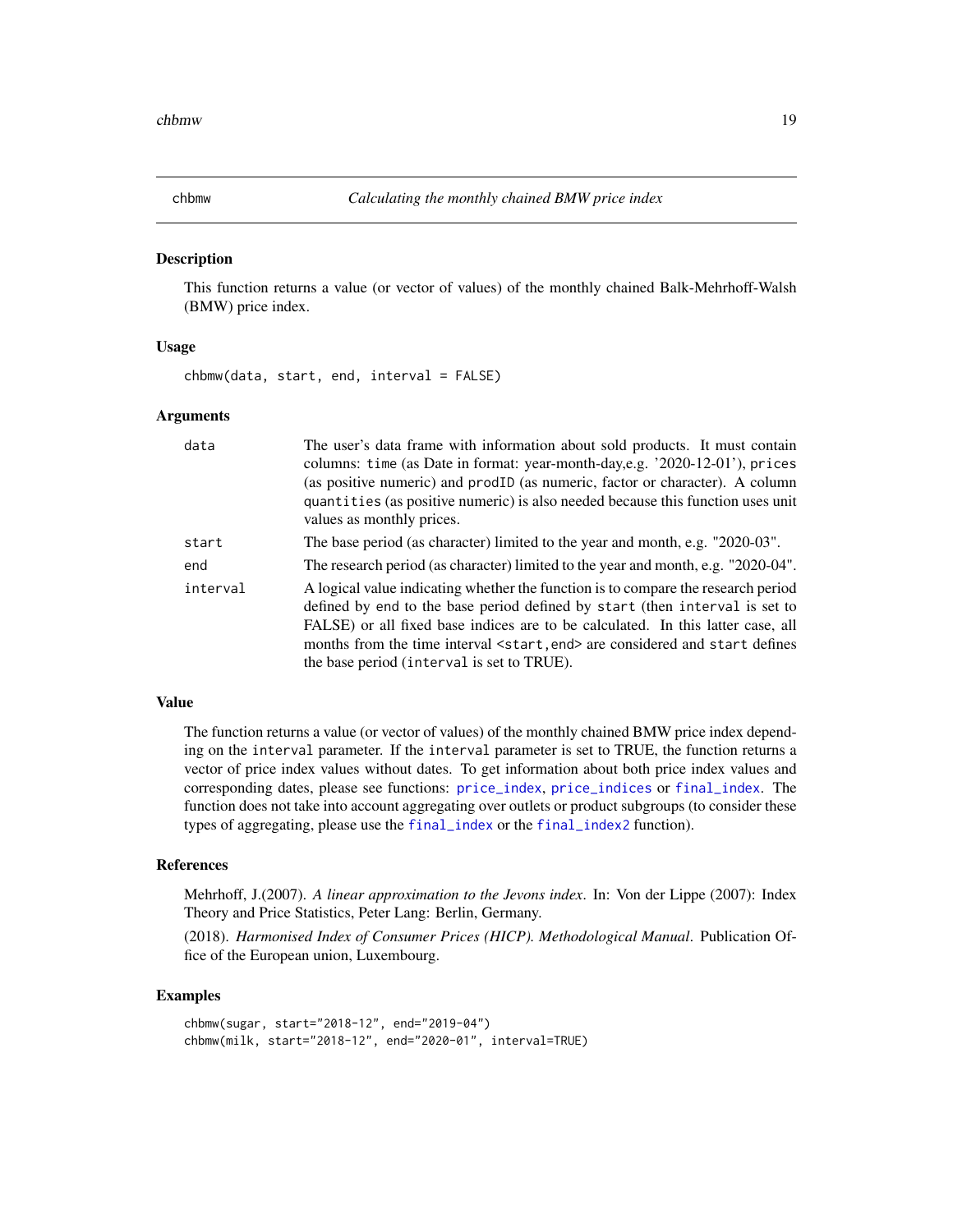<span id="page-19-0"></span>

This function returns a value (or vector of values) of the monthly chained Carli price index.

## Usage

chcarli(data, start, end, interval = FALSE)

## Arguments

| data     | The user's data frame with information about sold products. It must contain<br>columns: time (as Date in format: year-month-day,e.g. '2020-12-01'), prices<br>(as positive numeric) and prodID (as numeric, factor or character). A column<br>quantities (as positive numeric) is also needed because this function uses unit<br>values as monthly prices.                            |
|----------|---------------------------------------------------------------------------------------------------------------------------------------------------------------------------------------------------------------------------------------------------------------------------------------------------------------------------------------------------------------------------------------|
| start    | The base period (as character) limited to the year and month, e.g. "2020-03".                                                                                                                                                                                                                                                                                                         |
| end      | The research period (as character) limited to the year and month, e.g. "2020-04".                                                                                                                                                                                                                                                                                                     |
| interval | A logical value indicating whether the function is to compare the research period<br>defined by end to the base period defined by start (then interval is set to<br>FALSE) or all fixed base indices are to be calculated. In this latter case, all<br>months from the time interval $\leq$ tart, end> are considered and start defines<br>the base period (interval is set to TRUE). |

## Value

The function returns a value (or vector of values) of the monthly chained Carli price index depending on the interval parameter. If the interval parameter is set to TRUE, the function returns a vector of price index values without dates. To get information about both price index values and corresponding dates, please see functions: [price\\_index](#page-153-1), [price\\_indices](#page-154-1) or [final\\_index](#page-72-1). The function does not take into account aggregating over outlets or product subgroups (to consider these types of aggregating, please use the [final\\_index](#page-72-1) or the [final\\_index2](#page-74-1) function).

## References

Carli, G. (1804). *Del valore e della proporzione de'metalli monetati*. Scrittori Classici Italiani di Economia Politica, 13, 297-336.

(2004). *Consumer Price Index Manual. Theory and practice*. ILO/IMF/OECD/UNECE/Eurostat/The World Bank, International Labour Office (ILO), Geneva.

```
chcarli(sugar, start="2018-12", end="2019-04")
chcarli(milk, start="2018-12", end="2020-01", interval=TRUE)
```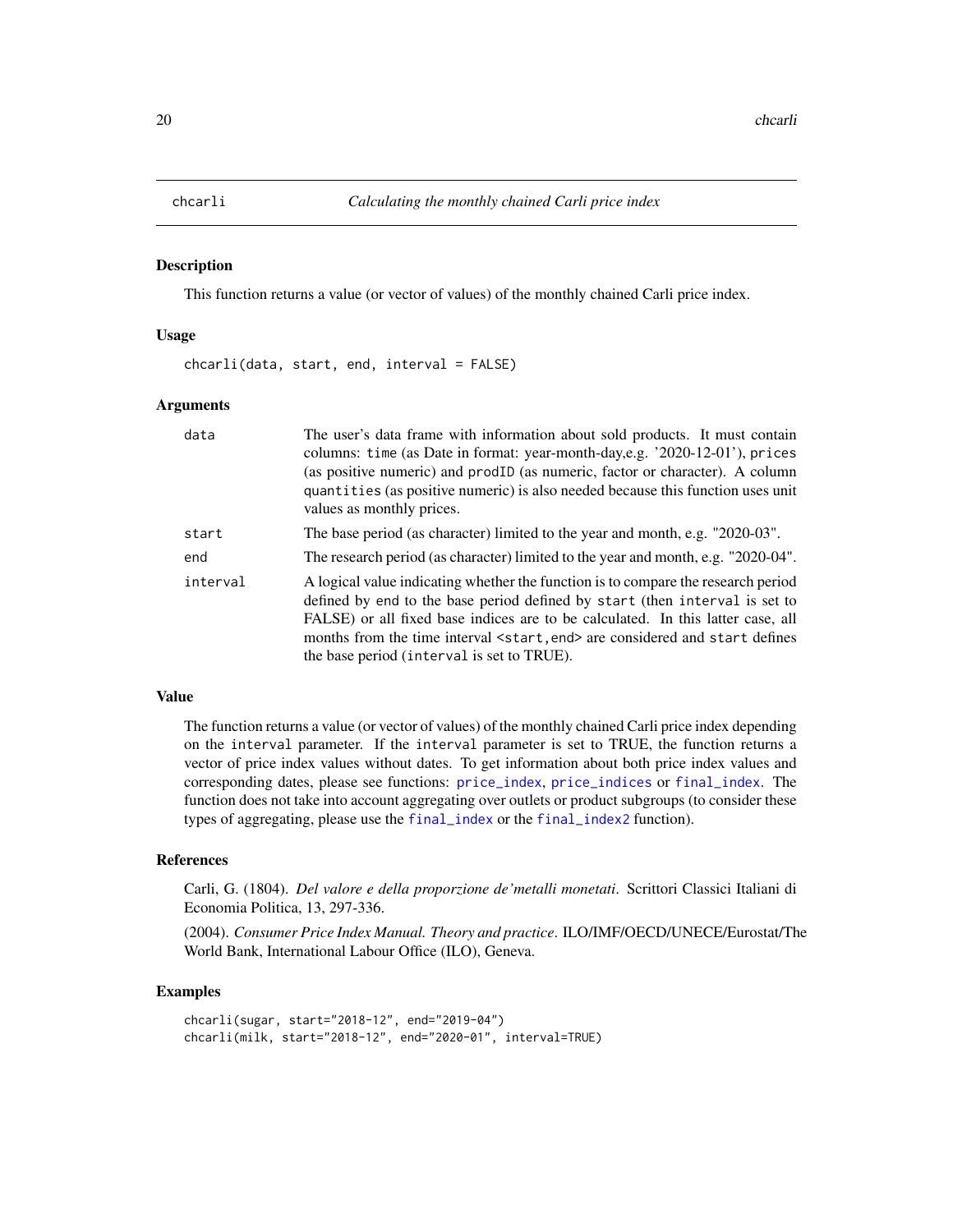<span id="page-20-0"></span>

This function returns a value (or vector of values) of the monthly chained Carruthers-Sellwood-Ward-Dalen (CSWD) price index.

## Usage

chcswd(data, start, end, interval = FALSE)

## Arguments

| data     | The user's data frame with information about sold products. It must contain<br>columns: time (as Date in format: year-month-day, e.g. '2020-12-01'), prices<br>(as positive numeric) and prodID (as numeric, factor or character). A column<br>quantities (as positive numeric) is also needed because this function uses unit<br>values as monthly prices.                           |
|----------|---------------------------------------------------------------------------------------------------------------------------------------------------------------------------------------------------------------------------------------------------------------------------------------------------------------------------------------------------------------------------------------|
| start    | The base period (as character) limited to the year and month, e.g. "2020-03".                                                                                                                                                                                                                                                                                                         |
| end      | The research period (as character) limited to the year and month, e.g. "2020-04".                                                                                                                                                                                                                                                                                                     |
| interval | A logical value indicating whether the function is to compare the research period<br>defined by end to the base period defined by start (then interval is set to<br>FALSE) or all fixed base indices are to be calculated. In this latter case, all<br>months from the time interval $\leq$ tart, end> are considered and start defines<br>the base period (interval is set to TRUE). |

## Value

The function returns a value (or vector of values) of the monthly chained CSWD price index depending on the interval parameter. If the interval parameter is set to TRUE, the function returns a vector of price index values without dates. To get information about both price index values and corresponding dates, please see functions: [price\\_index](#page-153-1), [price\\_indices](#page-154-1) or [final\\_index](#page-72-1). The function does not take into account aggregating over outlets or product subgroups (to consider these types of aggregating, please use the [final\\_index](#page-72-1) or the [final\\_index2](#page-74-1) function).

## References

Carruthers, A.G., Sellwood, D. J, Ward, P. W. (1980). *Recent developments in the retail price index*. Journal of the Royal Statistical Society. Series D (The Statisticain), 29(1), 1-32.

Dalen, J. (1992). *Recent developments in the retail price index*. The Statistician, 29(1), 1-32.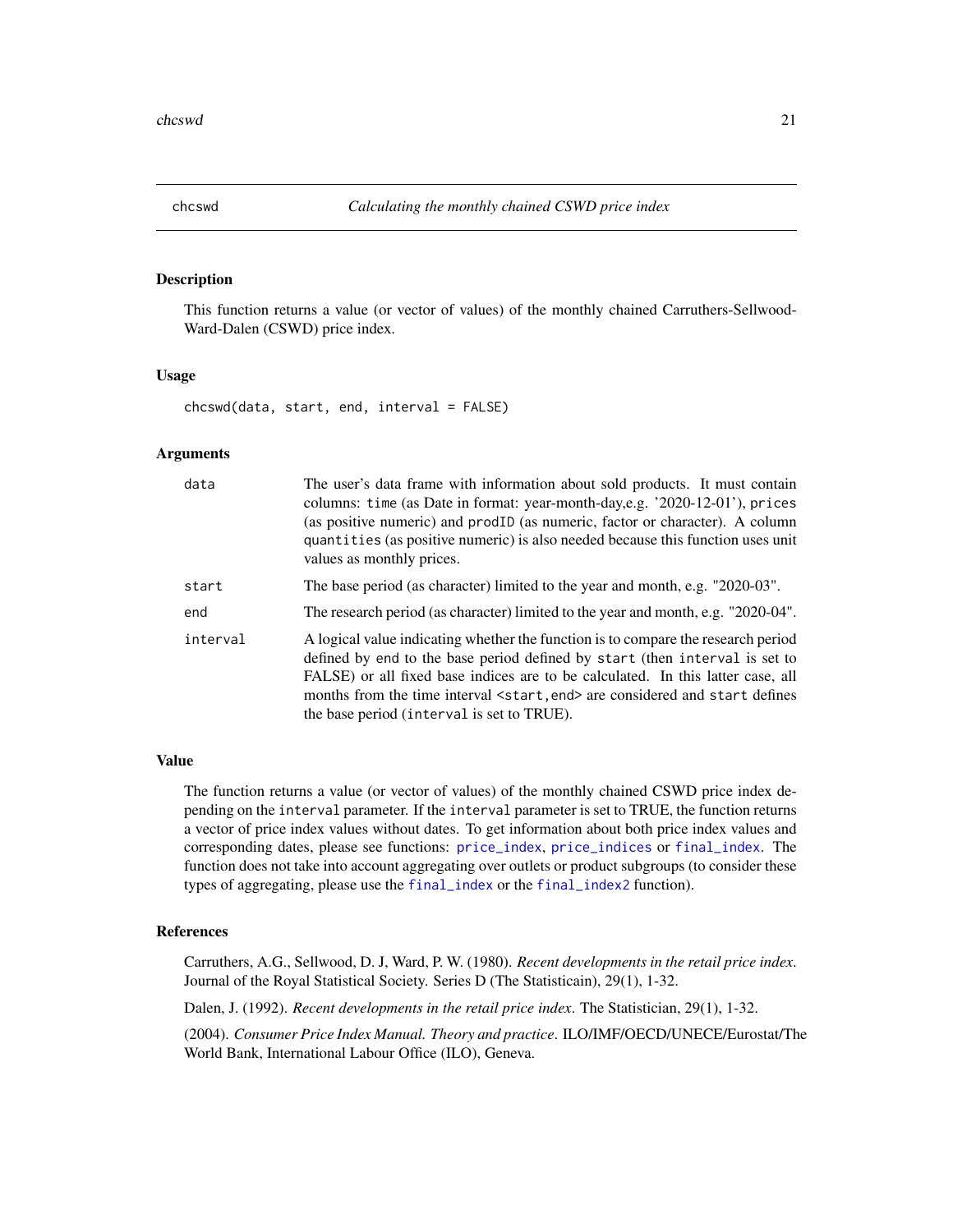## Examples

```
chcswd(sugar, start="2018-12", end="2019-04")
chcswd(milk, start="2018-12", end="2020-01", interval=TRUE)
```
chdavies *Calculating the monthly chained Davies price index*

## Description

This function returns a value (or vector of values) of the monthly chained Davies price index.

## Usage

chdavies(data, start, end, interval = FALSE)

## Arguments

| data     | The user's data frame with information about sold products. It must contain<br>columns: time (as Date in format: year-month-day, e.g. '2020-12-01'), prices<br>(as positive numeric), quantities (as positive numeric) and prodID (as nu-<br>meric, factor or character).                                                                                                                     |
|----------|-----------------------------------------------------------------------------------------------------------------------------------------------------------------------------------------------------------------------------------------------------------------------------------------------------------------------------------------------------------------------------------------------|
| start    | The base period (as character) limited to the year and month, e.g. "2020-03".                                                                                                                                                                                                                                                                                                                 |
| end      | The research period (as character) limited to the year and month, e.g. "2020-04".                                                                                                                                                                                                                                                                                                             |
| interval | A logical value indicating whether the function is to compare the research period<br>defined by end to the base period defined by start (then interval is set to<br>FALSE) or all fixed base indices are to be calculated. In this latter case, all<br>months from the time interval <start, end=""> are considered and start defines<br/>the base period (interval is set to TRUE).</start,> |

## Value

The function returns a value (or vector of values) of the monthly chained Davies price index depending on the interval parameter. If the interval parameter is set to TRUE, the function returns a vector of price index values without dates. To get information about both price index values and corresponding dates, please see functions: [price\\_index](#page-153-1), [price\\_indices](#page-154-1) or [final\\_index](#page-72-1). The function does not take into account aggregating over outlets or product subgroups (to consider these types of aggregating, please use the [final\\_index](#page-72-1) or the [final\\_index2](#page-74-1) function).

## References

Davies, G. R. (1924). *The Problem of a Standard Index Number Formula.* Journal of the American Statistical Association, 19 (146), 180-188.

(2004). *Consumer Price Index Manual. Theory and practice*. ILO/IMF/OECD/UNECE/Eurostat/The World Bank, International Labour Office (ILO), Geneva.

Von der Lippe, P. (2007). *Index Theory and Price Statistics*. Peter Lang: Berlin, Germany.

<span id="page-21-0"></span>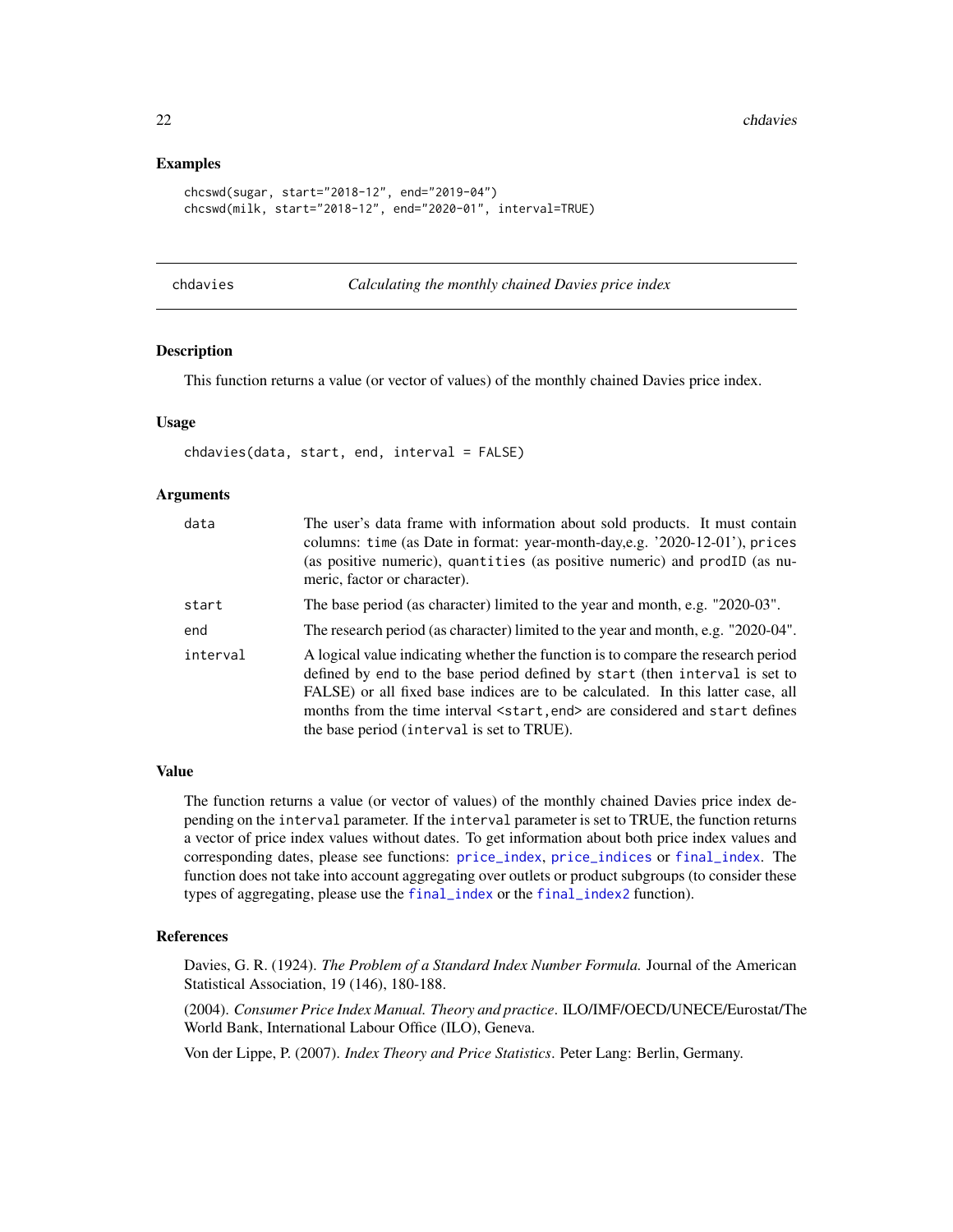#### <span id="page-22-0"></span>chdrobisch 23

## Examples

```
chdavies(sugar, start="2018-12", end="2019-04")
chdavies(milk, start="2018-12", end="2020-01", interval=TRUE)
```
chdrobisch *Calculating the monthly chained Drobisch price index*

## **Description**

This function returns a value (or vector of values) of the monthly chained Drobisch price index.

## Usage

chdrobisch(data, start, end, interval = FALSE)

#### Arguments

| data     | The user's data frame with information about sold products. It must contain<br>columns: time (as Date in format: year-month-day, e.g. '2020-12-01'), prices<br>(as positive numeric), quantities (as positive numeric) and prodID (as nu-<br>meric, factor or character).                                                                                                             |
|----------|---------------------------------------------------------------------------------------------------------------------------------------------------------------------------------------------------------------------------------------------------------------------------------------------------------------------------------------------------------------------------------------|
| start    | The base period (as character) limited to the year and month, e.g. "2020-03".                                                                                                                                                                                                                                                                                                         |
| end      | The research period (as character) limited to the year and month, e.g. "2020-04".                                                                                                                                                                                                                                                                                                     |
| interval | A logical value indicating whether the function is to compare the research period<br>defined by end to the base period defined by start (then interval is set to<br>FALSE) or all fixed base indices are to be calculated. In this latter case, all<br>months from the time interval $\leq$ tart, end> are considered and start defines<br>the base period (interval is set to TRUE). |

#### Value

The function returns a value (or vector of values) of the monthly chained Drobisch price index depending on the interval parameter. If the interval parameter is set to TRUE, the function returns a vector of price index values without dates. To get information about both price index values and corresponding dates, please see functions: [price\\_index](#page-153-1), [price\\_indices](#page-154-1) or [final\\_index](#page-72-1). The function does not take into account aggregating over outlets or product subgroups (to consider these types of aggregating, please use the [final\\_index](#page-72-1) or the [final\\_index2](#page-74-1) function).

## References

Drobisch, M. W. (1871). *Ueber einige Einwurfe gegen die in diesen Jahrbuchern veroffentlichte neue Methode, die Veranderungen der Waarenpreise und des Geldwerths zu berechten*.Jahrbucher fur Nationalokonomie und Statistik, Vol. 16, s. 416-427.

(2004). *Consumer Price Index Manual. Theory and practice*. ILO/IMF/OECD/UNECE/Eurostat/The World Bank, International Labour Office (ILO), Geneva.

Von der Lippe, P. (2007). *Index Theory and Price Statistics*. Peter Lang: Berlin, Germany.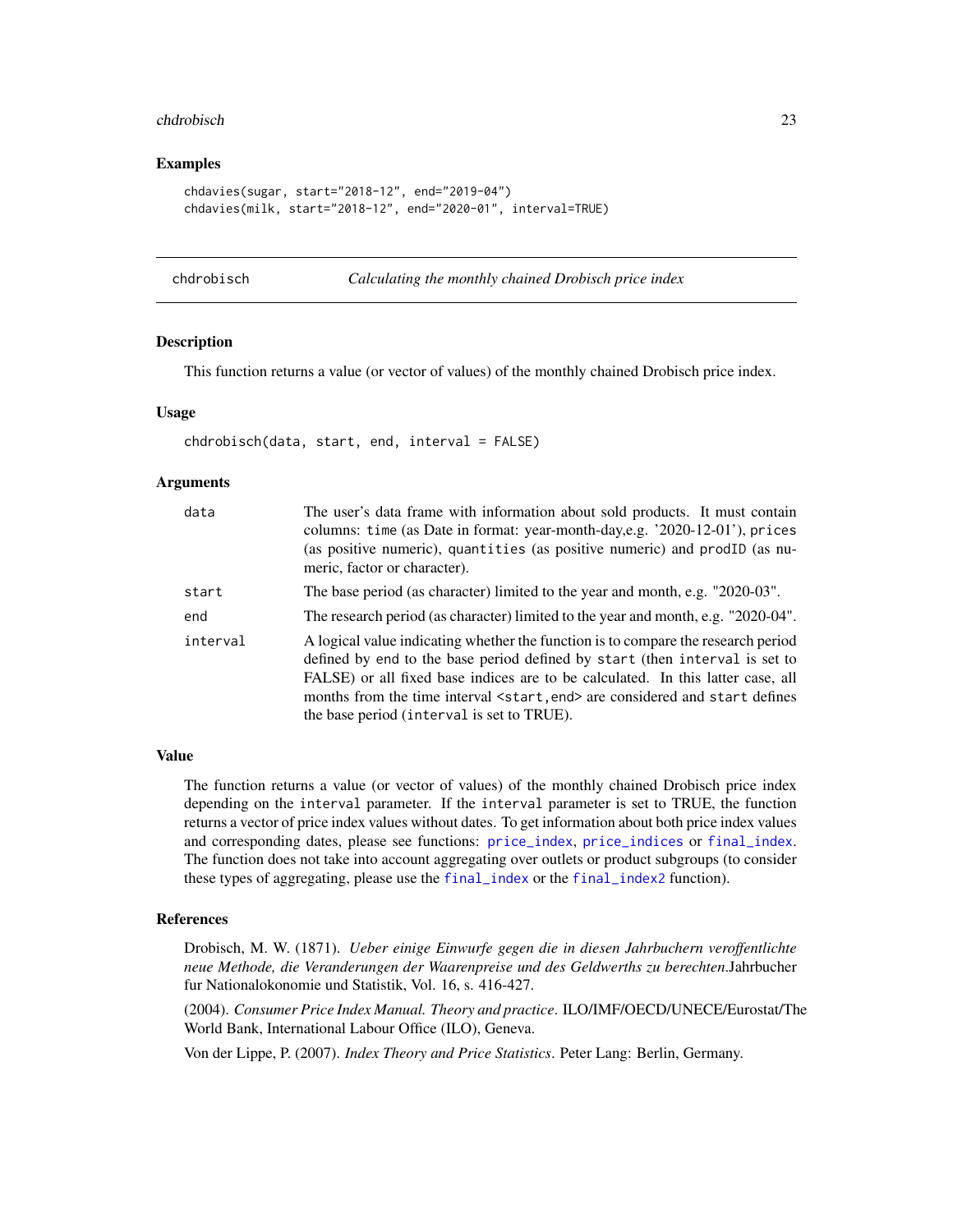<span id="page-23-0"></span>24 chdutotta a channol ann an t-an-channol ann an t-an-channol ann an t-an-channol ann an t-an-channol ann an t-an-channol ann an t-an-channol ann an t-an-channol ann an t-an-channol ann an t-an-channol ann an t-an-channol

## Examples

```
chdrobisch(sugar, start="2018-12", end="2019-04")
chdrobisch(milk, start="2018-12", end="2020-01", interval=TRUE)
```
chdutot *Calculating the monthly chained Dutot price index*

## Description

This function returns a value (or vector of values) of the monthly chained Dutot price index.

## Usage

```
chdutot(data, start, end, interval = FALSE)
```
## Arguments

| data     | The user's data frame with information about sold products. It must contain<br>columns: time (as Date in format: year-month-day, e.g. '2020-12-01'), prices<br>(as positive numeric) and prodID (as numeric, factor or character). A column<br>quantities (as positive numeric) is also needed because this function uses unit<br>values as monthly prices.                                   |
|----------|-----------------------------------------------------------------------------------------------------------------------------------------------------------------------------------------------------------------------------------------------------------------------------------------------------------------------------------------------------------------------------------------------|
| start    | The base period (as character) limited to the year and month, e.g. "2020-03".                                                                                                                                                                                                                                                                                                                 |
| end      | The research period (as character) limited to the year and month, e.g. "2020-04".                                                                                                                                                                                                                                                                                                             |
| interval | A logical value indicating whether the function is to compare the research period<br>defined by end to the base period defined by start (then interval is set to<br>FALSE) or all fixed base indices are to be calculated. In this latter case, all<br>months from the time interval <start, end=""> are considered and start defines<br/>the base period (interval is set to TRUE).</start,> |

## Value

The function returns a value (or vector of values) of the monthly chained Dutot price index depending on the interval parameter. If the interval parameter is set to TRUE, the function returns a vector of price index values without dates. To get information about both price index values and corresponding dates, please see functions: [price\\_index](#page-153-1), [price\\_indices](#page-154-1) or [final\\_index](#page-72-1). The function does not take into account aggregating over outlets or product subgroups (to consider these types of aggregating, please use the [final\\_index](#page-72-1) or the [final\\_index2](#page-74-1) function).

## References

Dutot, C. F., (1738). *Reflexions Politiques sur les Finances et le Commerce*. The Hague: Les Freres Vaillant et Nicolas Prevost, Vol. 1.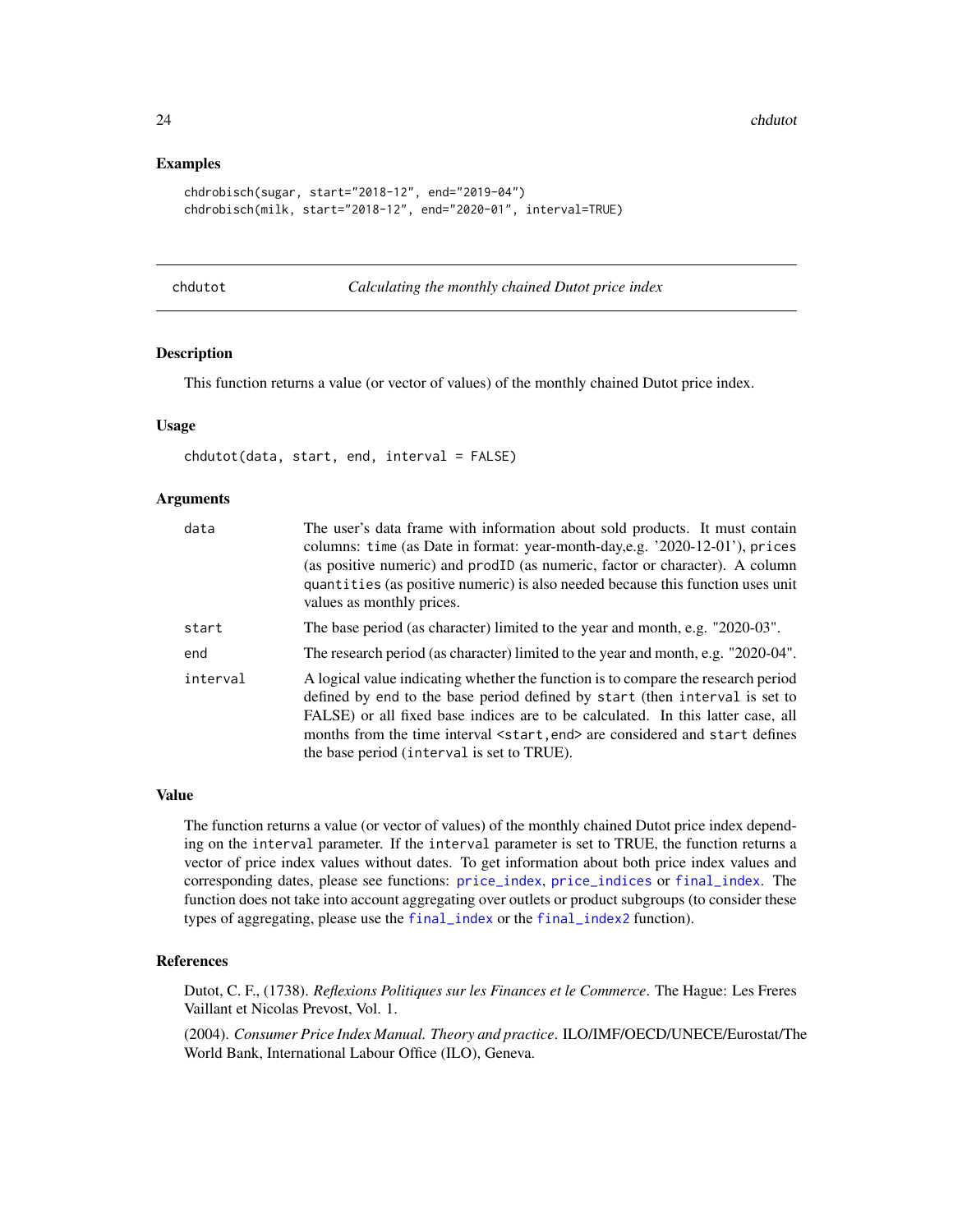#### <span id="page-24-0"></span>chfisher 25

## Examples

```
chdutot(sugar, start="2018-12", end="2019-04")
chdutot(milk, start="2018-12", end="2020-01", interval=TRUE)
```

```
chfisher Calculating the monthly chained Fisher price index
```
## **Description**

This function returns a value (or vector of values) of the monthly chained Fisher price index.

## Usage

```
chfisher(data, start, end, interval = FALSE)
```
#### Arguments

| data     | The user's data frame with information about sold products. It must contain<br>columns: time (as Date in format: year-month-day, e.g. '2020-12-01'), prices<br>(as positive numeric), quantities (as positive numeric) and prodID (as nu-<br>meric, factor or character).                                                                                                                     |
|----------|-----------------------------------------------------------------------------------------------------------------------------------------------------------------------------------------------------------------------------------------------------------------------------------------------------------------------------------------------------------------------------------------------|
| start    | The base period (as character) limited to the year and month, e.g. "2020-03".                                                                                                                                                                                                                                                                                                                 |
| end      | The research period (as character) limited to the year and month, e.g. "2020-04".                                                                                                                                                                                                                                                                                                             |
| interval | A logical value indicating whether the function is to compare the research period<br>defined by end to the base period defined by start (then interval is set to<br>FALSE) or all fixed base indices are to be calculated. In this latter case, all<br>months from the time interval <start, end=""> are considered and start defines<br/>the base period (interval is set to TRUE).</start,> |

## Value

The function returns a value (or vector of values) of the monthly chained Fisher price index depending on the interval parameter. If the interval parameter is set to TRUE, the function returns a vector of price index values without dates. To get information about both price index values and corresponding dates, please see functions: [price\\_index](#page-153-1), [price\\_indices](#page-154-1) or [final\\_index](#page-72-1). The function does not take into account aggregating over outlets or product subgroups (to consider these types of aggregating, please use the [final\\_index](#page-72-1) or the [final\\_index2](#page-74-1) function).

#### References

Fisher, I. (1922). *The Making of Index Numbers*. Boston: Houghton Mifflin.

(2004). *Consumer Price Index Manual. Theory and practice*. ILO/IMF/OECD/UNECE/Eurostat/The World Bank, International Labour Office (ILO), Geneva.

```
chfisher(sugar, start="2018-12", end="2019-04")
chfisher(milk, start="2018-12", end="2020-01", interval=TRUE)
```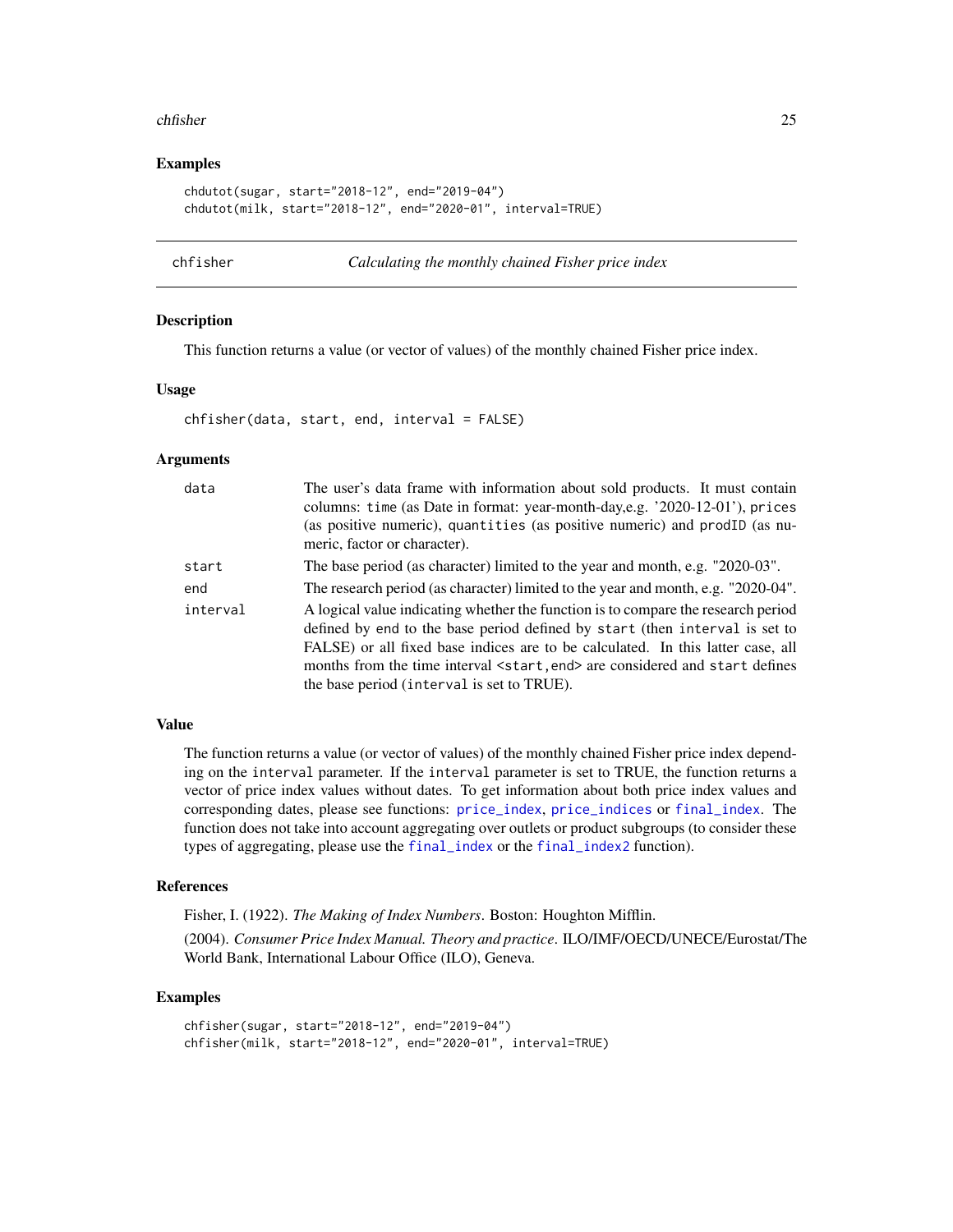<span id="page-25-0"></span>

This function returns a value (or vector of values) of the monthly chained Geary-Khamis price index.

## Usage

 $chgeary_khamis(data, start, end, interval = FALSE)$ 

## Arguments

| data     | The user's data frame with information about sold products. It must contain<br>columns: time (as Date in format: year-month-day, e.g. '2020-12-01'), prices<br>(as positive numeric), quantities (as positive numeric) and prodID (as nu-<br>meric, factor or character).                                                                                                             |
|----------|---------------------------------------------------------------------------------------------------------------------------------------------------------------------------------------------------------------------------------------------------------------------------------------------------------------------------------------------------------------------------------------|
| start    | The base period (as character) limited to the year and month, e.g. "2020-03".                                                                                                                                                                                                                                                                                                         |
| end      | The research period (as character) limited to the year and month, e.g. "2020-04".                                                                                                                                                                                                                                                                                                     |
| interval | A logical value indicating whether the function is to compare the research period<br>defined by end to the base period defined by start (then interval is set to<br>FALSE) or all fixed base indices are to be calculated. In this latter case, all<br>months from the time interval $\leq$ tart, end> are considered and start defines<br>the base period (interval is set to TRUE). |

#### Value

The function returns a value (or vector of values) of the monthly chained Geary-Khamis price index depending on the interval parameter (please use [gk](#page-124-1) function to calculate the multilateral Geary-Khamis price index). If the interval parameter is set to TRUE, the function returns a vector of price index values without dates. To get information about both price index values and corresponding dates, please see functions: [price\\_index](#page-153-1), [price\\_indices](#page-154-1) or [final\\_index](#page-72-1). The function does not take into account aggregating over outlets or product subgroups (to consider these types of aggregating, please use the [final\\_index](#page-72-1) or the [final\\_index2](#page-74-1) function).

## References

Geary, R. G. (1958). *A Note on Comparisons of Exchange Rates and Purchasing Power between Countries.* Journal of the Royal Statistical Society, Series A, 121, 97-99.

Khamis, S. H. (1970). *Properties and Conditions for the Existence of a new Type of Index Number.* Sankhya Series B32, 81-98.

(2004). *Consumer Price Index Manual. Theory and practice*. ILO/IMF/OECD/UNECE/Eurostat/The World Bank, International Labour Office (ILO), Geneva.

Von der Lippe, P. (2007). *Index Theory and Price Statistics*. Peter Lang: Berlin, Germany.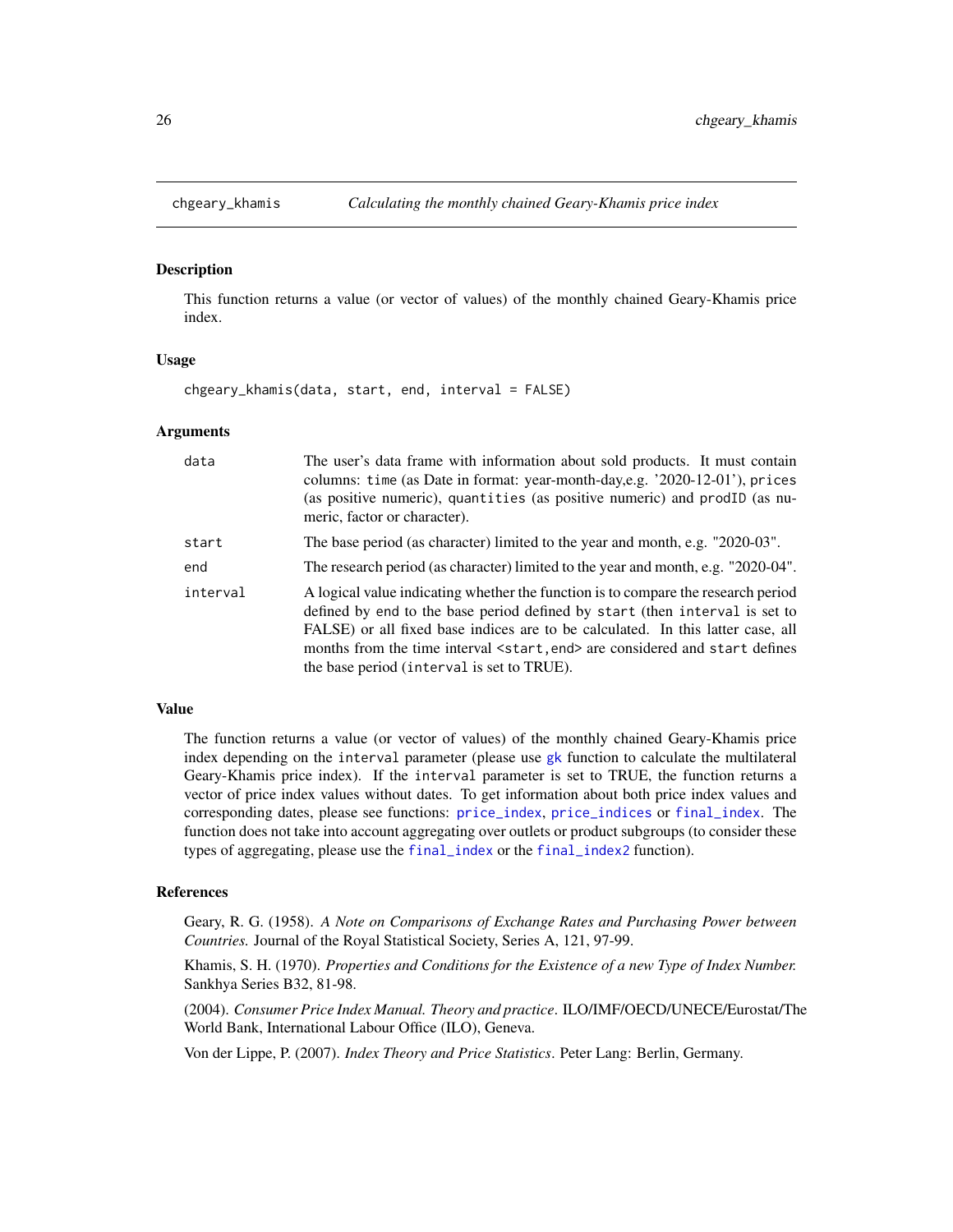## <span id="page-26-0"></span>chgeohybrid 27

## Examples

```
chgeary_khamis(sugar, start="2018-12", end="2019-04")
chgeary_khamis(milk, start="2018-12", end="2020-01", interval=TRUE)
```
chgeohybrid *Calculating the the monthly chained geohybrid price index*

## Description

This function returns a value (or vector of values) of the monthly chained geohybrid price index. The geohybrid index was proposed by Bialek (2020) and it uses correlation coefficients between prices and quantities.

## Usage

```
chgeohybrid(data, start, end, base = start, interval = FALSE)
```
## **Arguments**

| data     | The user's data frame with information about sold products. It must contain<br>columns: time (as Date in format: year-month-day,e.g. '2020-12-01'), prices<br>(as positive numeric), quantities (as positive numeric) and prodID (as nu-<br>meric, factor or character).                                                                                                              |
|----------|---------------------------------------------------------------------------------------------------------------------------------------------------------------------------------------------------------------------------------------------------------------------------------------------------------------------------------------------------------------------------------------|
| start    | The base period (as character) limited to the year and month, e.g. "2020-03".                                                                                                                                                                                                                                                                                                         |
| end      | The research period (as character) limited to the year and month, e.g. "2020-04".                                                                                                                                                                                                                                                                                                     |
| base     | The prior period used in the geohybrid price index formula (as character) limited<br>to the year and month, e.g. "2020-01"                                                                                                                                                                                                                                                            |
| interval | A logical value indicating whether the function is to compare the research period<br>defined by end to the base period defined by start (then interval is set to<br>FALSE) or all fixed base indices are to be calculated. In this latter case, all<br>months from the time interval $\leq$ tart, end> are considered and start defines<br>the base period (interval is set to TRUE). |

#### Value

The function returns a value (or vector of values) of the monthly chained geohybrid price index depending on the interval parameter. If the interval parameter is set to TRUE, the function returns a vector of price index values without dates. To get information about both price index values and corresponding dates, please see functions: [price\\_index](#page-153-1), [price\\_indices](#page-154-1) or [final\\_index](#page-72-1). The function does not take into account aggregating over outlets or product subgroups (to consider these types of aggregating, please use the [final\\_index](#page-72-1) or the [final\\_index2](#page-74-1) function).

#### References

Bialek, J. (2020). *Proposition of a Hybrid Price Index Formula for the Consumer Price Index Measurement*. Equilibrium. Quarterly Journal of Economics and Economic Policy, 15(4), 697-716.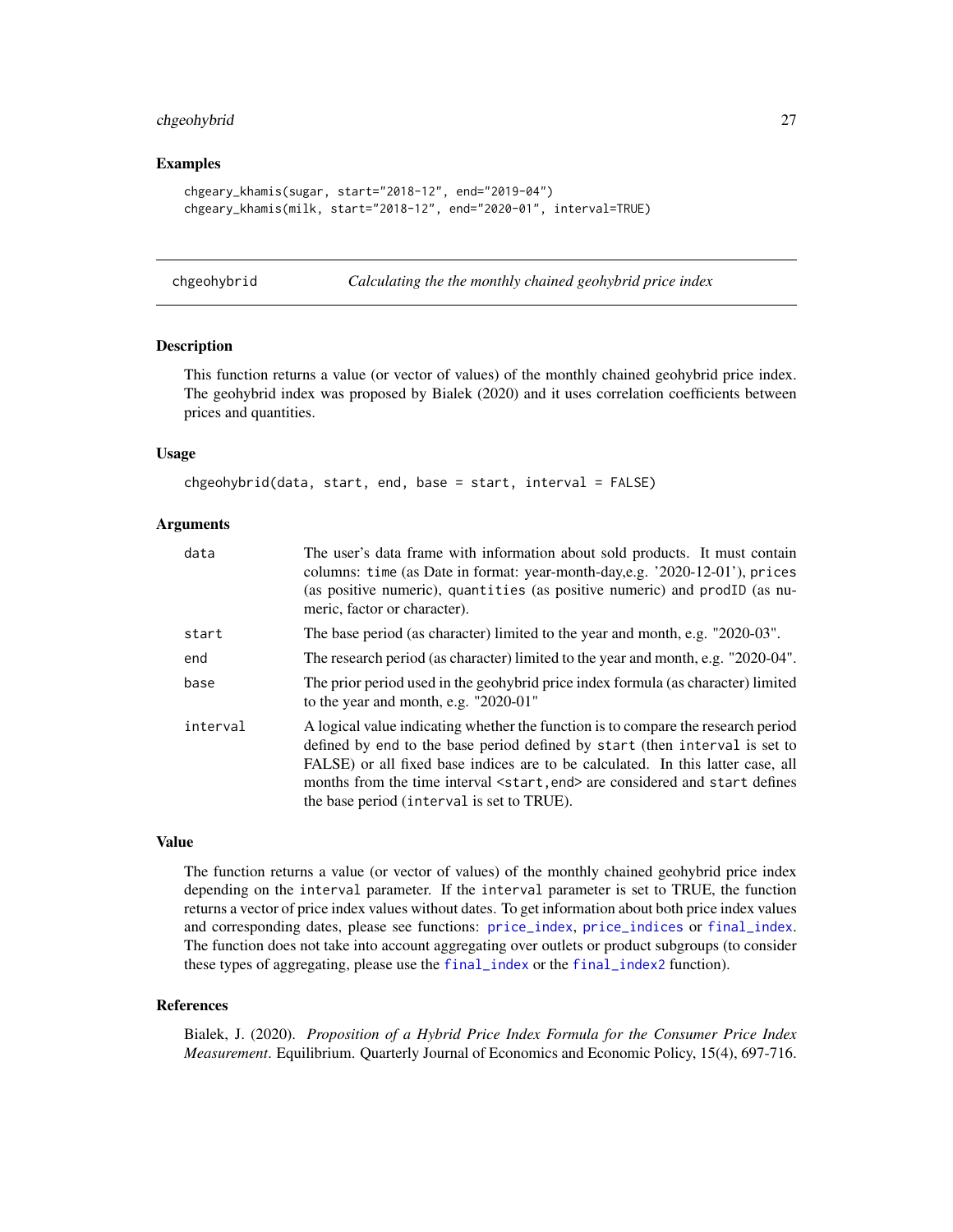## <span id="page-27-0"></span>Examples

```
chgeohybrid(sugar, start="2019-12", end="2020-05", base="2018-12")
chgeohybrid(milk, start="2019-12", end="2020-08", base="2018-12", interval=TRUE)
```
chgeolaspeyres *Calculating the monthly chained geo-logarithmic Laspeyres price index*

#### Description

This function returns a value (or vector of values) of the monthly chained geo-logarithmic Laspeyres price index.

## Usage

chgeolaspeyres(data, start, end, interval = FALSE)

## Arguments

| data     | The user's data frame with information about sold products. It must contain<br>columns: time (as Date in format: year-month-day,e.g. '2020-12-01'), prices<br>(as positive numeric), quantities (as positive numeric) and prodID (as nu-<br>meric, factor or character).                                                                                                              |
|----------|---------------------------------------------------------------------------------------------------------------------------------------------------------------------------------------------------------------------------------------------------------------------------------------------------------------------------------------------------------------------------------------|
| start    | The base period (as character) limited to the year and month, e.g. "2020-03".                                                                                                                                                                                                                                                                                                         |
| end      | The research period (as character) limited to the year and month, e.g. "2020-04".                                                                                                                                                                                                                                                                                                     |
| interval | A logical value indicating whether the function is to compare the research period<br>defined by end to the base period defined by start (then interval is set to<br>FALSE) or all fixed base indices are to be calculated. In this latter case, all<br>months from the time interval $\leq$ tart, end> are considered and start defines<br>the base period (interval is set to TRUE). |

## Value

The function returns a value (or vector of values) of the monthly chained geo-logarithmic Laspeyres price index depending on the interval parameter. If the interval parameter is set to TRUE, the function returns a vector of price index values without dates. To get information about both price index values and corresponding dates, please see functions: [price\\_index](#page-153-1), [price\\_indices](#page-154-1) or [final\\_index](#page-72-1). The function does not take into account aggregating over outlets or product subgroups (to consider these types of aggregating, please use the [final\\_index](#page-72-1) or the [final\\_index2](#page-74-1) function).

#### References

Von der Lippe, P. (2007). *Index Theory and Price Statistics*. Peter Lang: Berlin, Germany. (2004). *Consumer Price Index Manual. Theory and practice*. ILO/IMF/OECD/UNECE/Eurostat/The World Bank, International Labour Office (ILO), Geneva.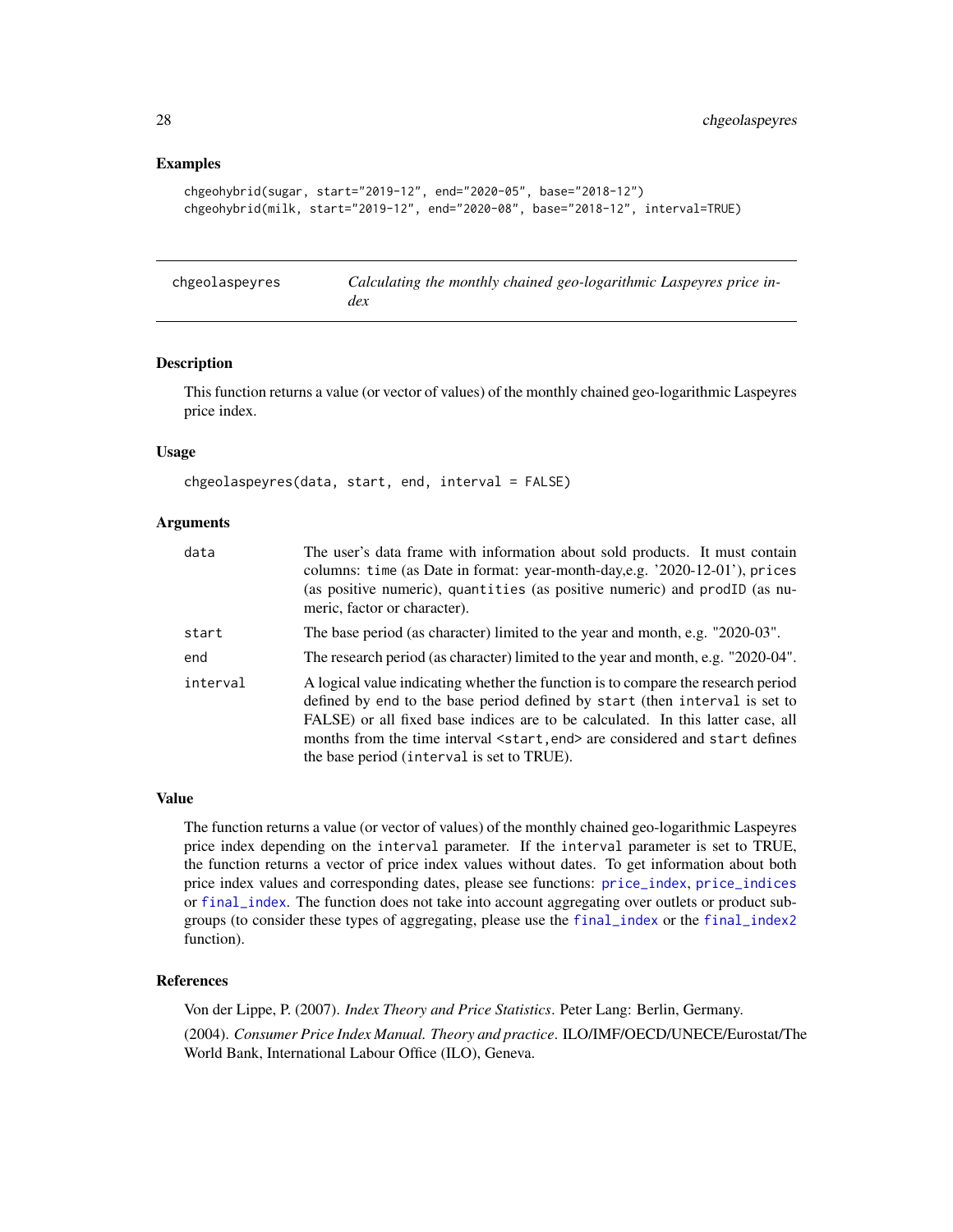#### <span id="page-28-0"></span>chgeolowe 29

## Examples

```
chgeolaspeyres(sugar, start="2018-12", end="2019-04")
chgeolaspeyres(milk, start="2018-12", end="2020-01", interval=TRUE)
```
chgeolowe *Calculating the monthly chained geometric Lowe price index*

## Description

This function returns a value (or vector of values) of the monthly chained geometric Lowe price index.

## Usage

```
chgeolowe(data, start, end, base = start, interval = FALSE)
```
#### Arguments

| data     | The user's data frame with information about sold products. It must contain<br>columns: time (as Date in format: year-month-day,e.g. '2020-12-01'), prices<br>(as positive numeric), quantities (as positive numeric) and prodID (as nu-<br>meric, factor or character).                                                                                                                      |
|----------|-----------------------------------------------------------------------------------------------------------------------------------------------------------------------------------------------------------------------------------------------------------------------------------------------------------------------------------------------------------------------------------------------|
| start    | The base period (as character) limited to the year and month, e.g. "2020-03".                                                                                                                                                                                                                                                                                                                 |
| end      | The research period (as character) limited to the year and month, e.g. "2020-04".                                                                                                                                                                                                                                                                                                             |
| base     | The prior period used in the geometric Lowe price index formula (as character)<br>limited to the year and month, e.g. "2020-01"                                                                                                                                                                                                                                                               |
| interval | A logical value indicating whether the function is to compare the research period<br>defined by end to the base period defined by start (then interval is set to<br>FALSE) or all fixed base indices are to be calculated. In this latter case, all<br>months from the time interval <start, end=""> are considered and start defines<br/>the base period (interval is set to TRUE).</start,> |

## Value

The function returns a value (or vector of values) of the monthly chained geometric Lowe price index depending on the interval parameter. If the interval parameter is set to TRUE, the function returns a vector of price index values without dates. To get information about both price index values and corresponding dates, please see functions: [price\\_index](#page-153-1), [price\\_indices](#page-154-1) or [final\\_index](#page-72-1). The function does not take into account aggregating over outlets or product subgroups (to consider these types of aggregating, please use the [final\\_index](#page-72-1) or the [final\\_index2](#page-74-1) function).

#### References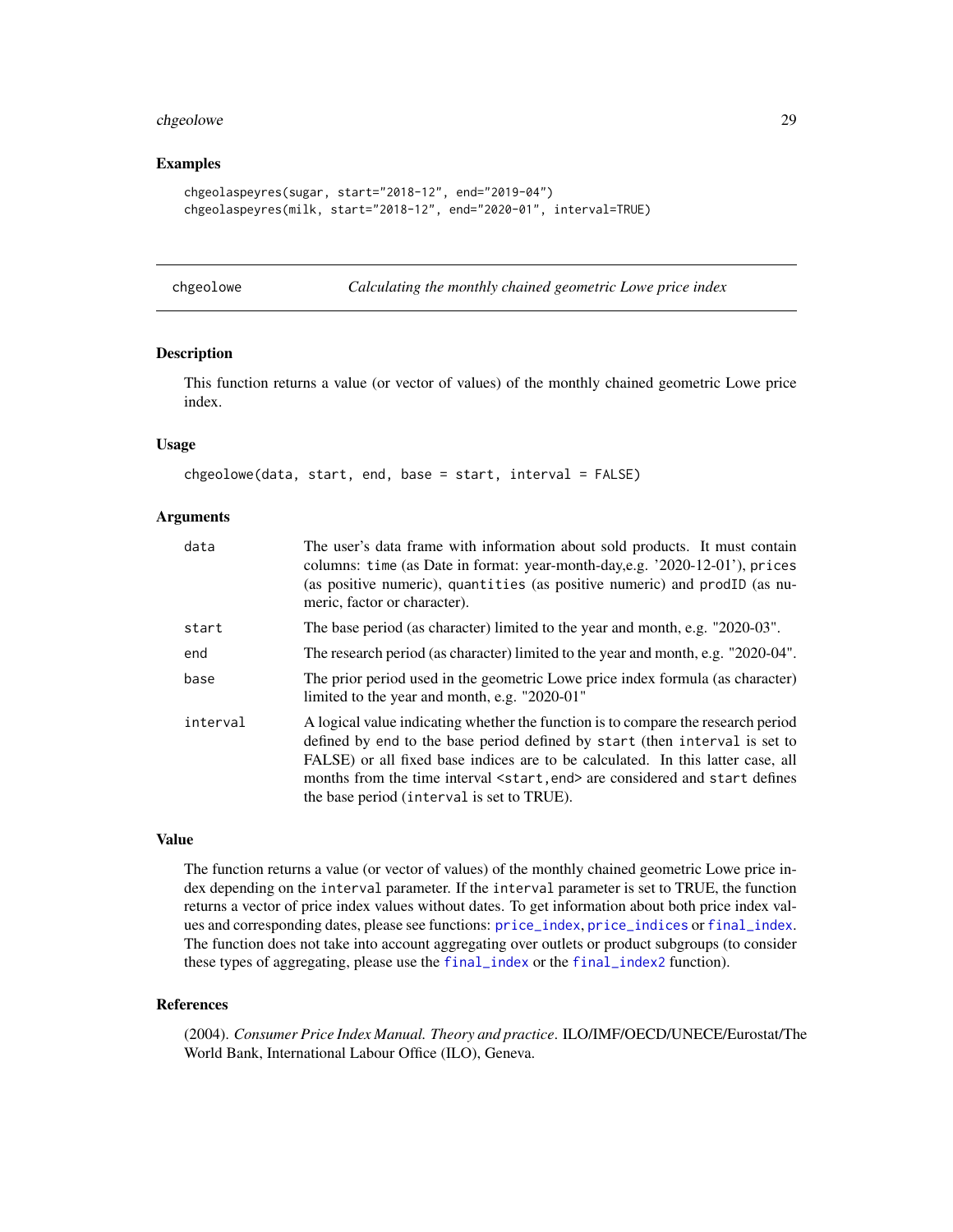## <span id="page-29-0"></span>Examples

```
chgeolowe(sugar, start="2019-01", end="2019-04",base="2018-12")
chgeolowe(milk, start="2018-12", end="2020-01", interval=TRUE)
```
chgeopaasche *Calculating the monthly chained geo-logarithmic Paasche price index*

## Description

This function returns a value (or vector of values) of the monthly chained geo-logarithmic Paasche price index.

## Usage

chgeopaasche(data, start, end, interval = FALSE)

#### Arguments

| data     | The user's data frame with information about sold products. It must contain<br>columns: time (as Date in format: year-month-day,e.g. '2020-12-01'), prices<br>(as positive numeric), quantities (as positive numeric) and prodID (as nu-<br>meric, factor or character).                                                                                                                      |
|----------|-----------------------------------------------------------------------------------------------------------------------------------------------------------------------------------------------------------------------------------------------------------------------------------------------------------------------------------------------------------------------------------------------|
| start    | The base period (as character) limited to the year and month, e.g. "2020-03".                                                                                                                                                                                                                                                                                                                 |
| end      | The research period (as character) limited to the year and month, e.g. "2020-04".                                                                                                                                                                                                                                                                                                             |
| interval | A logical value indicating whether the function is to compare the research period<br>defined by end to the base period defined by start (then interval is set to<br>FALSE) or all fixed base indices are to be calculated. In this latter case, all<br>months from the time interval <start, end=""> are considered and start defines<br/>the base period (interval is set to TRUE).</start,> |

## Value

The function returns a value (or vector of values) of the monthly chained geo-logarithmic Paasche price index depending on the interval parameter. If the interval parameter is set to TRUE, the function returns a vector of price index values without dates. To get information about both price index values and corresponding dates, please see functions: [price\\_index](#page-153-1), [price\\_indices](#page-154-1) or [final\\_index](#page-72-1). The function does not take into account aggregating over outlets or product subgroups (to consider these types of aggregating, please use the [final\\_index](#page-72-1) or the [final\\_index2](#page-74-1) function).

## References

Von der Lippe, P. (2007). *Index Theory and Price Statistics*. Peter Lang: Berlin, Germany.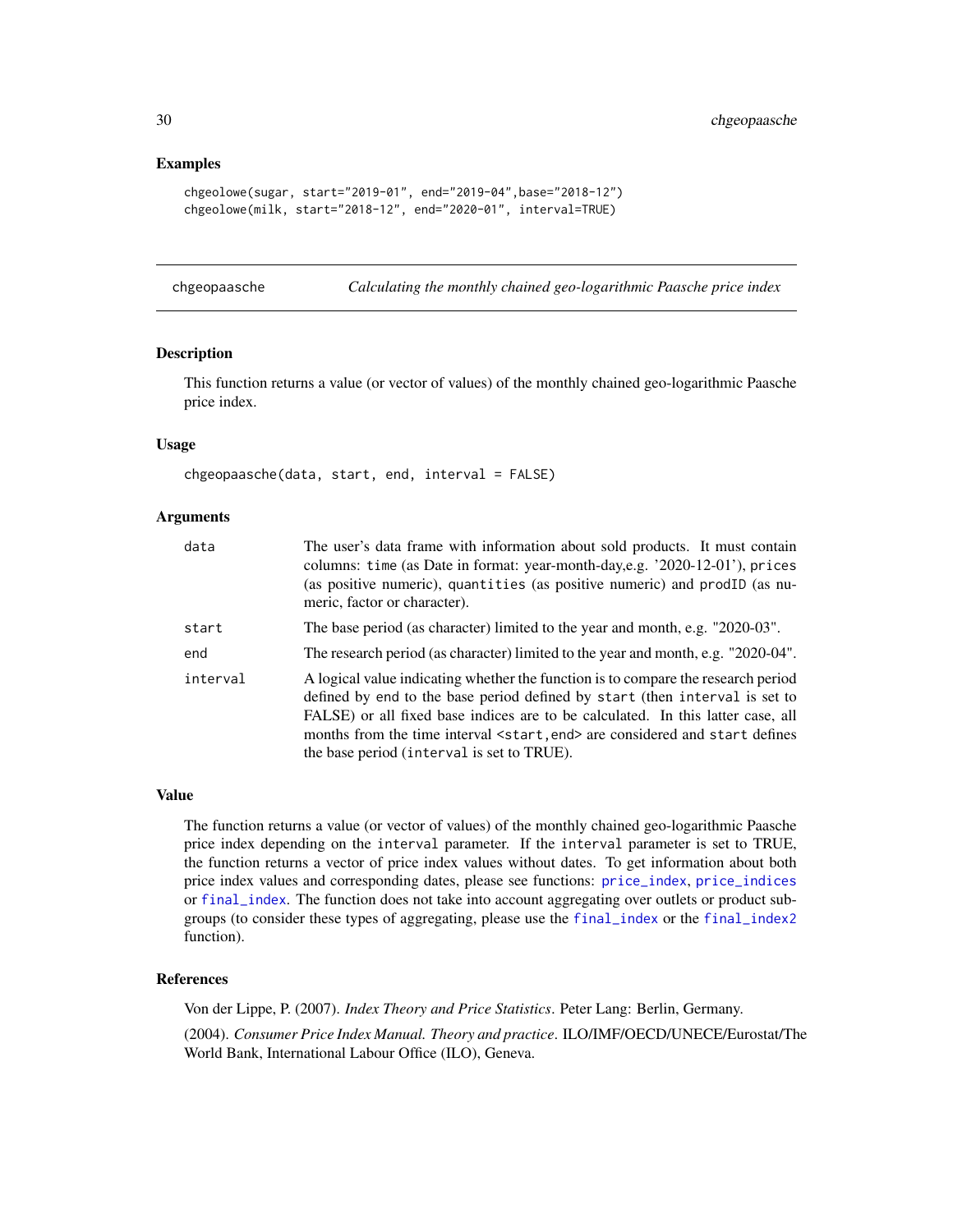## <span id="page-30-0"></span>chgeoyoung 31

## Examples

```
chgeopaasche(sugar, start="2018-12", end="2019-04")
chgeopaasche(milk, start="2018-12", end="2020-01", interval=TRUE)
```
chgeoyoung *Calculating the monthly chained geometric Young price index*

## Description

This function returns a value (or vector of values) of the monthly chained geometric Young price index.

## Usage

```
chgeoyoung(data, start, end, base = start, interval = FALSE)
```
## Arguments

| data     | The user's data frame with information about sold products. It must contain<br>columns: time (as Date in format: year-month-day,e.g. '2020-12-01'), prices<br>(as positive numeric), quantities (as positive numeric) and prodID (as nu-<br>meric, factor or character).                                                                                                              |
|----------|---------------------------------------------------------------------------------------------------------------------------------------------------------------------------------------------------------------------------------------------------------------------------------------------------------------------------------------------------------------------------------------|
| start    | The base period (as character) limited to the year and month, e.g. "2020-03".                                                                                                                                                                                                                                                                                                         |
| end      | The research period (as character) limited to the year and month, e.g. "2020-04".                                                                                                                                                                                                                                                                                                     |
| base     | The prior period used in the geometric Young price index formula (as character)<br>limited to the year and month, e.g. "2020-01".                                                                                                                                                                                                                                                     |
| interval | A logical value indicating whether the function is to compare the research period<br>defined by end to the base period defined by start (then interval is set to<br>FALSE) or all fixed base indices are to be calculated. In this latter case, all<br>months from the time interval $\leq$ tart, end> are considered and start defines<br>the base period (interval is set to TRUE). |

## Value

The function returns a value (or vector of values) of the monthly chained geometric Young price index depending on the interval parameter. If the interval parameter is set to TRUE, the function returns a vector of price index values without dates. To get information about both price index values and corresponding dates, please see functions: [price\\_index](#page-153-1), [price\\_indices](#page-154-1) or [final\\_index](#page-72-1). The function does not take into account aggregating over outlets or product subgroups (to consider these types of aggregating, please use the [final\\_index](#page-72-1) or the [final\\_index2](#page-74-1) function).

## References

Young, A. H. (1992). *Alternative Measures of Change in Real Output and Prices.* Survey of Current Business, 72, 32-48.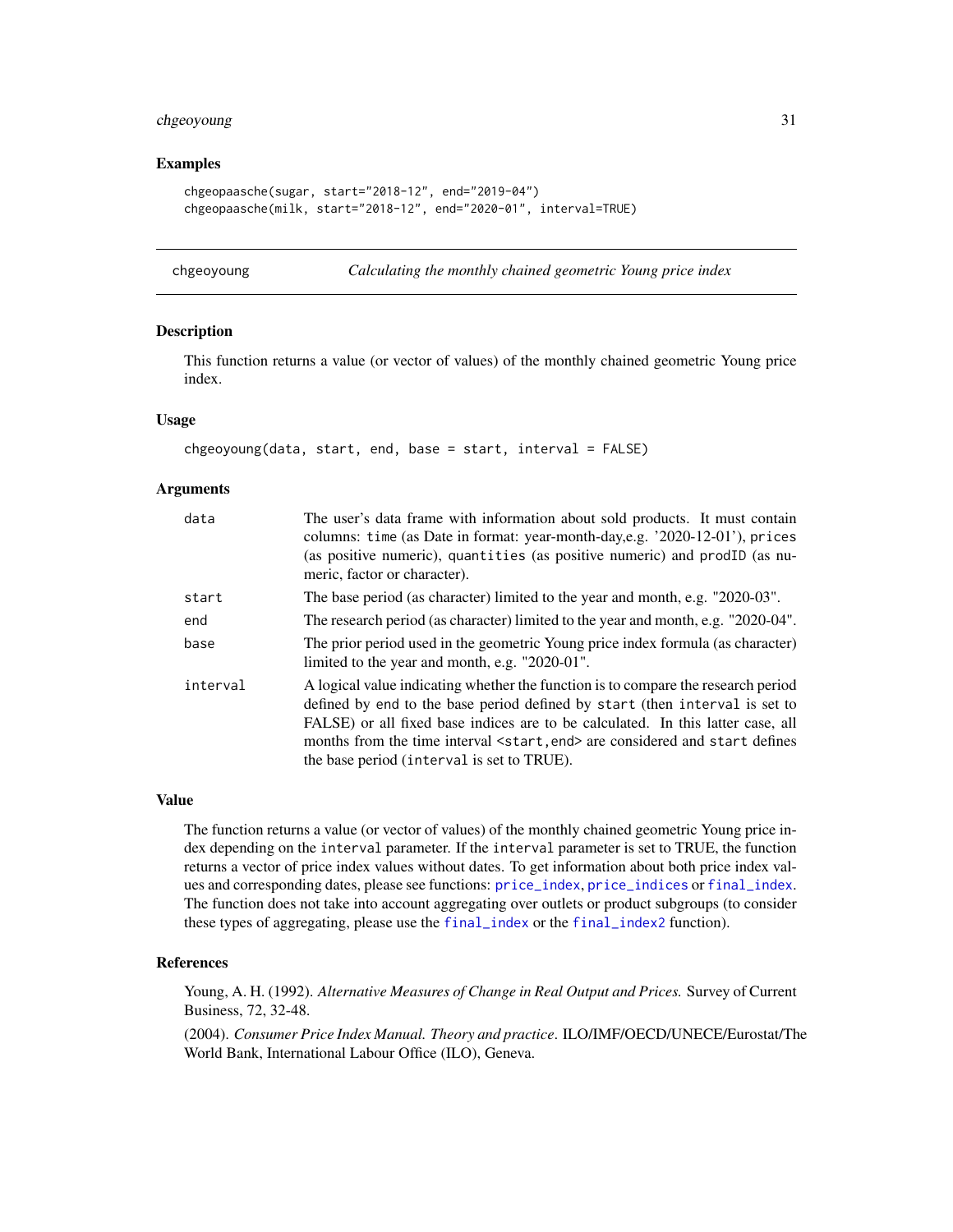## <span id="page-31-0"></span>Examples

```
chgeoyoung(sugar, start="2019-01", end="2019-04",base="2018-12")
chgeoyoung(milk, start="2018-12", end="2020-01", interval=TRUE)
```
chharmonic *Calculating the monthly chained harmonic price index*

## Description

This function returns a value (or vector of values) of the monthly chained "unnamed" harmonic price index.

## Usage

chharmonic(data, start, end, interval = FALSE)

## Arguments

| data     | The user's data frame with information about sold products. It must contain<br>columns: time (as Date in format: year-month-day,e.g. '2020-12-01'), prices<br>(as positive numeric) and prodID (as numeric, factor or character). A column<br>quantities (as positive numeric) is also needed because this function uses unit<br>values as monthly prices.                                    |
|----------|-----------------------------------------------------------------------------------------------------------------------------------------------------------------------------------------------------------------------------------------------------------------------------------------------------------------------------------------------------------------------------------------------|
| start    | The base period (as character) limited to the year and month, e.g. "2020-03".                                                                                                                                                                                                                                                                                                                 |
| end      | The research period (as character) limited to the year and month, e.g. "2020-04".                                                                                                                                                                                                                                                                                                             |
| interval | A logical value indicating whether the function is to compare the research period<br>defined by end to the base period defined by start (then interval is set to<br>FALSE) or all fixed base indices are to be calculated. In this latter case, all<br>months from the time interval <start, end=""> are considered and start defines<br/>the base period (interval is set to TRUE).</start,> |

## Value

The function returns a value (or vector of values) of the monthly chained harmonic price index depending on the interval parameter. If the interval parameter is set to TRUE, the function returns a vector of price index values without dates. To get information about both price index values and corresponding dates, please see functions: [price\\_index](#page-153-1), [price\\_indices](#page-154-1) or [final\\_index](#page-72-1). The function does not take into account aggregating over outlets or product subgroups (to consider these types of aggregating, please use the [final\\_index](#page-72-1) or the [final\\_index2](#page-74-1) function).

#### References

Von der Lippe, P. (2007). *Index Theory and Price Statistics*. Peter Lang: Berlin, Germany.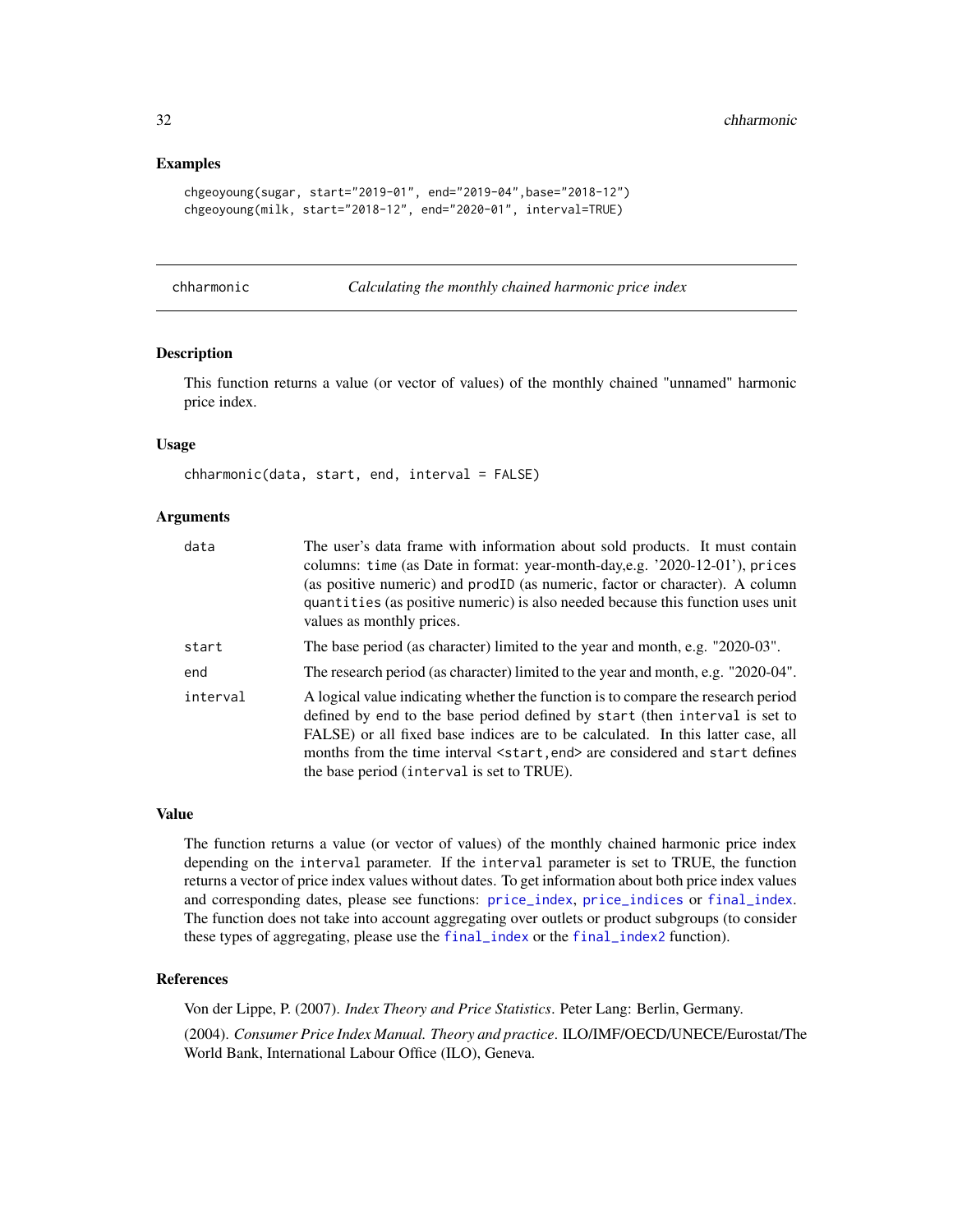#### <span id="page-32-0"></span>chhybrid 33

## Examples

```
chharmonic(sugar, start="2018-12", end="2019-04")
chharmonic(milk, start="2018-12", end="2020-01", interval=TRUE)
```
chhybrid *Calculating the the monthly chained hybrid price index*

## Description

This function returns a value (or vector of values) of the monthly chained hybrid price index. The hybrid index was proposed by Bialek (2020) and it uses correlation coefficients between prices and quantities.

## Usage

```
chhybrid(data, start, end, base = start, interval = FALSE)
```
## **Arguments**

| data     | The user's data frame with information about sold products. It must contain<br>columns: time (as Date in format: year-month-day, e.g. '2020-12-01'), prices<br>(as positive numeric), quantities (as positive numeric) and prodID (as nu-<br>meric, factor or character).                                                                                                                     |
|----------|-----------------------------------------------------------------------------------------------------------------------------------------------------------------------------------------------------------------------------------------------------------------------------------------------------------------------------------------------------------------------------------------------|
| start    | The base period (as character) limited to the year and month, e.g. "2020-03".                                                                                                                                                                                                                                                                                                                 |
| end      | The research period (as character) limited to the year and month, e.g. "2020-04".                                                                                                                                                                                                                                                                                                             |
| base     | The prior period used in the hybrid price index formula (as character) limited to<br>the year and month, e.g. "2020-01"                                                                                                                                                                                                                                                                       |
| interval | A logical value indicating whether the function is to compare the research period<br>defined by end to the base period defined by start (then interval is set to<br>FALSE) or all fixed base indices are to be calculated. In this latter case, all<br>months from the time interval <start, end=""> are considered and start defines<br/>the base period (interval is set to TRUE).</start,> |

## Value

The function returns a value (or vector of values) of the monthly chained hybrid price index depending on the interval parameter. If the interval parameter is set to TRUE, the function returns a vector of price index values without dates. To get information about both price index values and corresponding dates, please see functions: [price\\_index](#page-153-1), [price\\_indices](#page-154-1) or [final\\_index](#page-72-1). The function does not take into account aggregating over outlets or product subgroups (to consider these types of aggregating, please use the [final\\_index](#page-72-1) or the [final\\_index2](#page-74-1) function).

#### References

Bialek, J. (2020). *Proposition of a Hybrid Price Index Formula for the Consumer Price Index Measurement*. Equilibrium. Quarterly Journal of Economics and Economic Policy, 15(4), 697-716.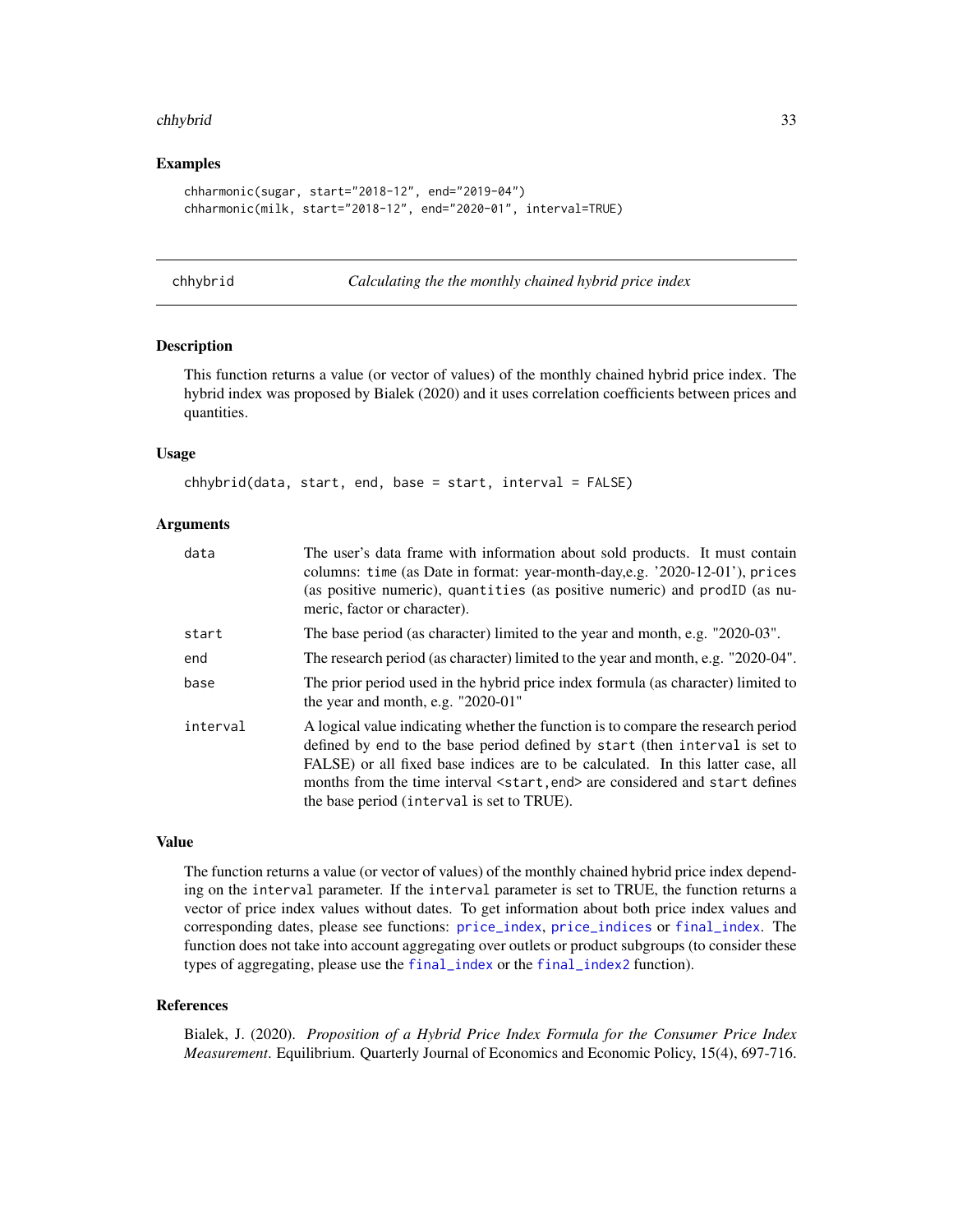34 chjevons

## Examples

```
chhybrid(sugar, start="2019-12", end="2020-05", base="2018-12")
chhybrid(milk, start="2019-12", end="2020-08", base="2018-12", interval=TRUE)
```
chjevons *Calculating the monthly chained Jevons price index*

#### Description

This function returns a value (or vector of values) of the monthly chained Jevons price index

## Usage

```
chjevons(data, start, end, interval = FALSE)
```
## Arguments

| data     | The user's data frame with information about sold products. It must contain<br>columns: time (as Date in format: year-month-day, e.g. '2020-12-01'), prices<br>(as positive numeric) and prodID (as numeric, factor or character). A column<br>quantities (as positive numeric) is also needed because this function uses unit<br>values as monthly prices.                                   |
|----------|-----------------------------------------------------------------------------------------------------------------------------------------------------------------------------------------------------------------------------------------------------------------------------------------------------------------------------------------------------------------------------------------------|
| start    | The base period (as character) limited to the year and month, e.g. "2020-03".                                                                                                                                                                                                                                                                                                                 |
| end      | The research period (as character) limited to the year and month, e.g. "2020-04".                                                                                                                                                                                                                                                                                                             |
| interval | A logical value indicating whether the function is to compare the research period<br>defined by end to the base period defined by start (then interval is set to<br>FALSE) or all fixed base indices are to be calculated. In this latter case, all<br>months from the time interval <start, end=""> are considered and start defines<br/>the base period (interval is set to TRUE).</start,> |

## Value

The function returns a value (or vector of values) of the monthly chained Jevons price index depending on the interval parameter. If the interval parameter is set to TRUE, the function returns a vector of price index values without dates. To get information about both price index values and corresponding dates, please see functions: [price\\_index](#page-153-1), [price\\_indices](#page-154-1) or [final\\_index](#page-72-1). The function does not take into account aggregating over outlets or product subgroups (to consider these types of aggregating, please use the [final\\_index](#page-72-1) or the [final\\_index2](#page-74-1) function).

## References

Jevons, W. S., (1865). *The variation of prices and the value of the currency since 1782*. J. Statist. Soc. Lond., 28, 294-320.

<span id="page-33-0"></span>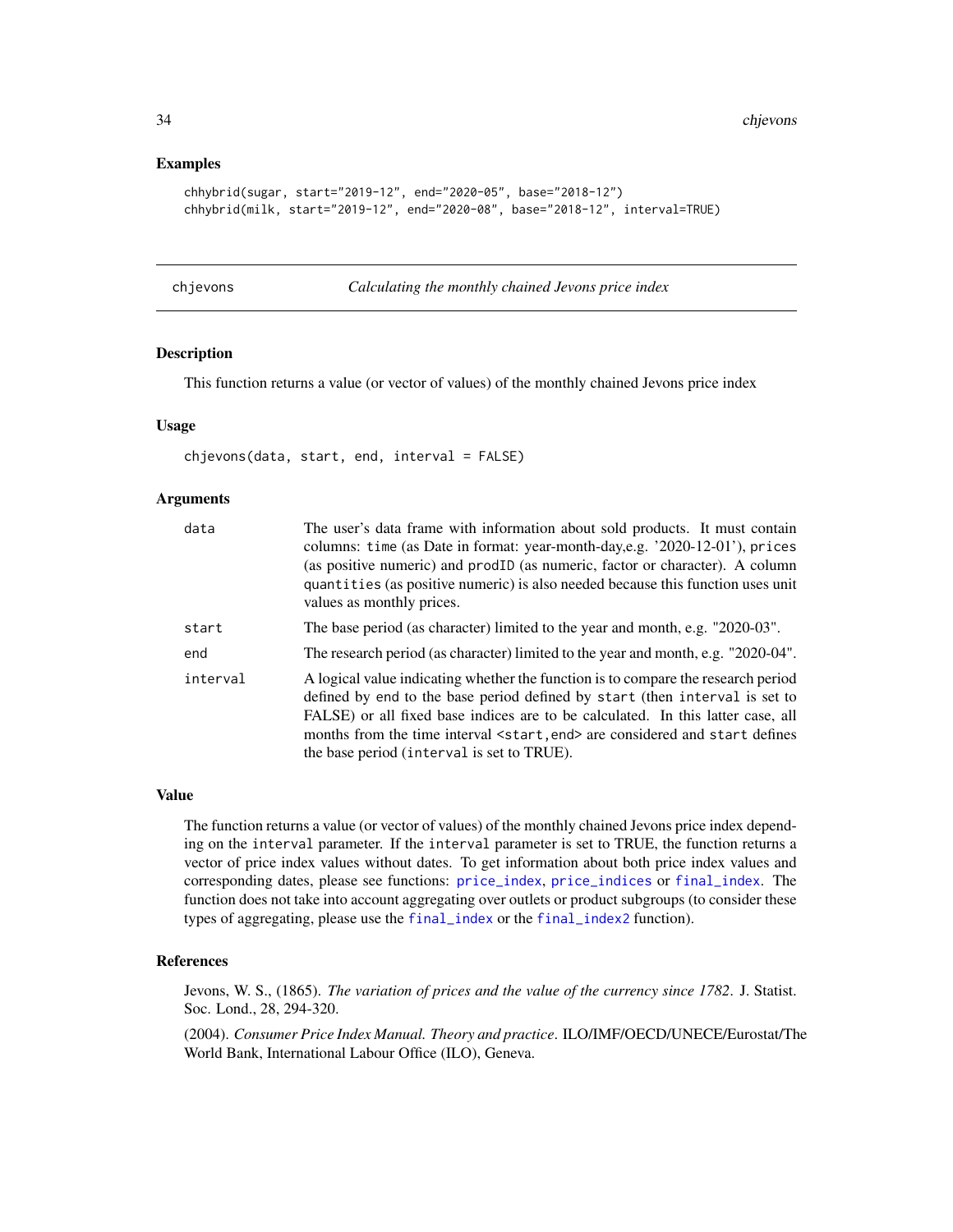## <span id="page-34-0"></span>chlaspeyres 35

## Examples

```
chjevons(sugar, start="2018-12", end="2019-04")
chjevons(milk, start="2018-12", end="2020-01", interval=TRUE)
```
chlaspeyres *Calculating the monthly chained Laspeyres price index*

## **Description**

This function returns a value (or vector of values) of the monthly chained Laspeyres price index.

## Usage

chlaspeyres(data, start, end, interval = FALSE)

## Arguments

| data     | The user's data frame with information about sold products. It must contain<br>columns: time (as Date in format: year-month-day, e.g. '2020-12-01'), prices<br>(as positive numeric), quantities (as positive numeric) and prodID (as nu-<br>meric, factor or character).                                                                                                                     |
|----------|-----------------------------------------------------------------------------------------------------------------------------------------------------------------------------------------------------------------------------------------------------------------------------------------------------------------------------------------------------------------------------------------------|
| start    | The base period (as character) limited to the year and month, e.g. "2020-03".                                                                                                                                                                                                                                                                                                                 |
| end      | The research period (as character) limited to the year and month, e.g. "2020-04".                                                                                                                                                                                                                                                                                                             |
| interval | A logical value indicating whether the function is to compare the research period<br>defined by end to the base period defined by start (then interval is set to<br>FALSE) or all fixed base indices are to be calculated. In this latter case, all<br>months from the time interval <start, end=""> are considered and start defines<br/>the base period (interval is set to TRUE).</start,> |

## Value

The function returns a value (or vector of values) of the monthly chained Laspeyres price index depending on the interval parameter. If the interval parameter is set to TRUE, the function returns a vector of price index values without dates. To get information about both price index values and corresponding dates, please see functions: [price\\_index](#page-153-1), [price\\_indices](#page-154-1) or [final\\_index](#page-72-1). The function does not take into account aggregating over outlets or product subgroups (to consider these types of aggregating, please use the [final\\_index](#page-72-1) or the [final\\_index2](#page-74-1) function).

## References

Laspeyres, E. (1871). *Die Berechnung einer mittleren Waarenpreissteigerung*. Jahrbucher fur Nationalokonomie und Statistik 16, 296-314.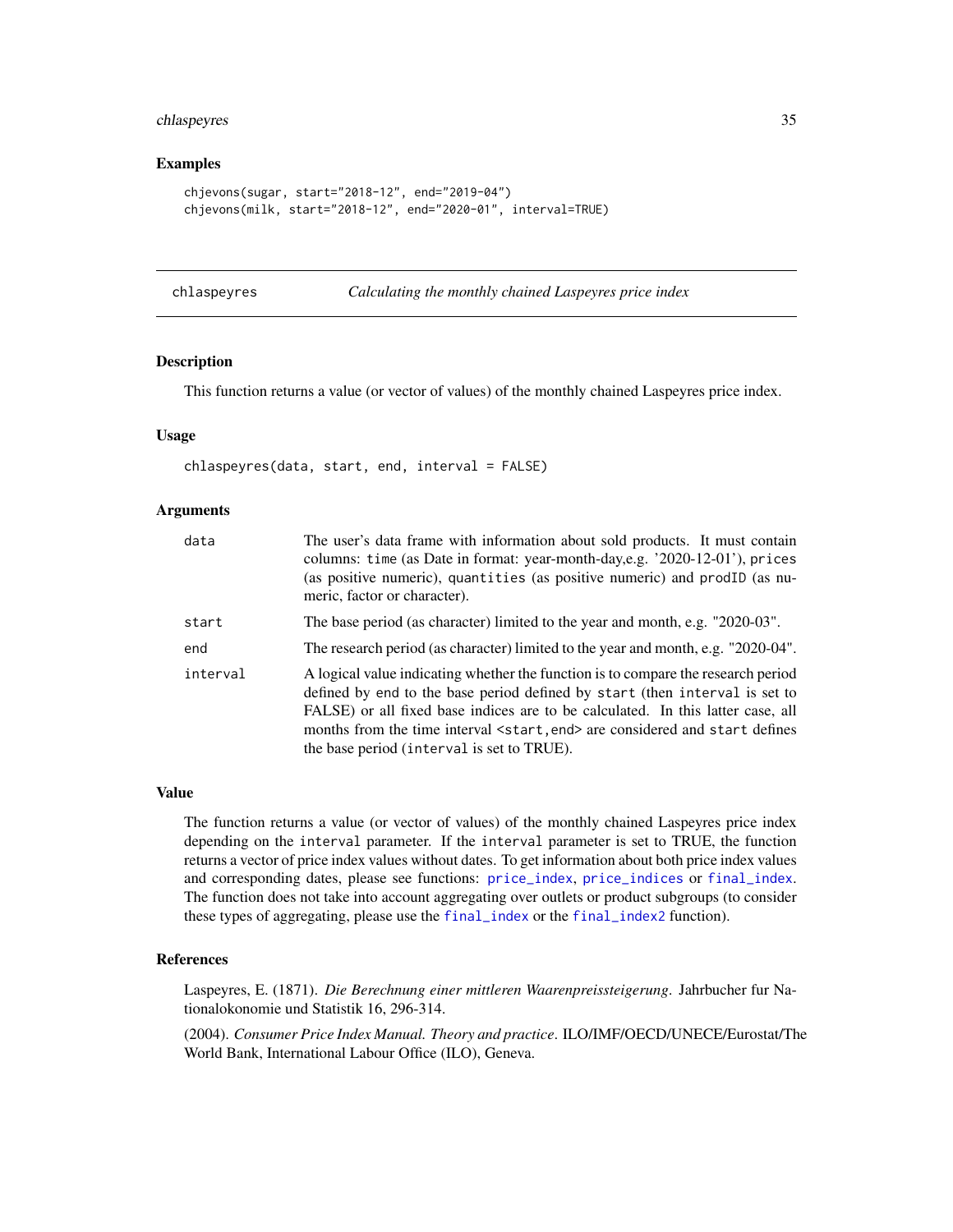## Examples

```
chlaspeyres(sugar, start="2018-12", end="2019-04")
chlaspeyres(milk, start="2018-12", end="2020-01", interval=TRUE)
```
chlehr *Calculating the monthly chained Lehr price index*

## **Description**

This function returns a value (or vector of values) of the monthly chained Lehr price index.

## Usage

chlehr(data, start, end, interval = FALSE)

## Arguments

| data     | The user's data frame with information about sold products. It must contain<br>columns: time (as Date in format: year-month-day, e.g. '2020-12-01'), prices<br>(as positive numeric), quantities (as positive numeric) and prodID (as nu-<br>meric, factor or character).                                                                                                             |
|----------|---------------------------------------------------------------------------------------------------------------------------------------------------------------------------------------------------------------------------------------------------------------------------------------------------------------------------------------------------------------------------------------|
| start    | The base period (as character) limited to the year and month, e.g. "2020-03".                                                                                                                                                                                                                                                                                                         |
| end      | The research period (as character) limited to the year and month, e.g. "2020-04".                                                                                                                                                                                                                                                                                                     |
| interval | A logical value indicating whether the function is to compare the research period<br>defined by end to the base period defined by start (then interval is set to<br>FALSE) or all fixed base indices are to be calculated. In this latter case, all<br>months from the time interval $\leq$ tart, end> are considered and start defines<br>the base period (interval is set to TRUE). |

## Value

The function returns a value (or vector of values) of the monthly chained Lehr price index depending on the interval parameter. If the interval parameter is set to TRUE, the function returns a vector of price index values without dates. To get information about both price index values and corresponding dates please see functions: [price\\_index](#page-153-1), [price\\_indices](#page-154-1) or [final\\_index](#page-72-1). The function does not take into account aggregating over outlets or product subgroups (to consider these types of aggregating, please use the [final\\_index](#page-72-1) or the [final\\_index2](#page-74-1) function).

## References

Lehr, J. (1885). *Beitrage zur Statistik der Preise, insbesondere des Geldes und des Holzes.* J. D. Sauerlander, Frankfurt am Main.

<span id="page-35-0"></span>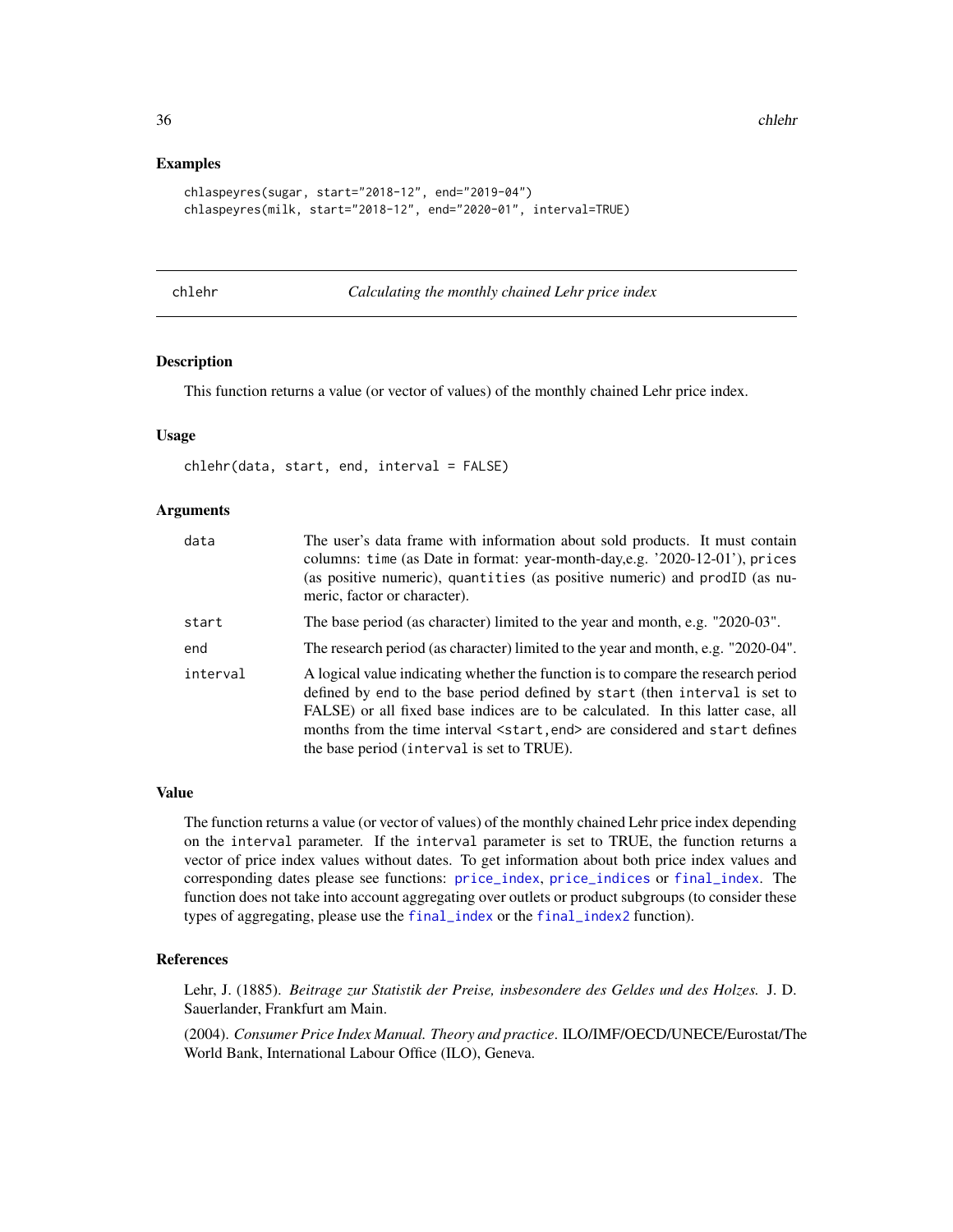# chlloyd\_moulton 37

## Examples

```
chlehr(sugar, start="2018-12", end="2019-04")
chlehr(milk, start="2018-12", end="2020-01", TRUE)
```
chlloyd\_moulton *Calculating the monthly chained Lloyd-Moulton price index*

# Description

This function returns a value (or vector of values) of the monthly chained Lloyd-Moulton price index.

#### Usage

chlloyd\_moulton(data, start, end, sigma = 0.7, interval = FALSE)

#### Arguments

| data     | The user's data frame with information about sold products. It must contain<br>columns: time (as Date in format: year-month-day, e.g. '2020-12-01'), prices<br>(as positive numeric), quantities (as positive numeric) and prodID (as nu-<br>meric, factor or character).                                                                                                                     |
|----------|-----------------------------------------------------------------------------------------------------------------------------------------------------------------------------------------------------------------------------------------------------------------------------------------------------------------------------------------------------------------------------------------------|
| start    | The base period (as character) limited to the year and month, e.g. "2020-03".                                                                                                                                                                                                                                                                                                                 |
| end      | The research period (as character) limited to the year and month, e.g. "2020-04".                                                                                                                                                                                                                                                                                                             |
| sigma    | The elasticity of substitution parameter (as numeric).                                                                                                                                                                                                                                                                                                                                        |
| interval | A logical value indicating whether the function is to compare the research period<br>defined by end to the base period defined by start (then interval is set to<br>FALSE) or all fixed base indices are to be calculated. In this latter case, all<br>months from the time interval <start, end=""> are considered and start defines<br/>the base period (interval is set to TRUE).</start,> |

#### Value

The function returns a value (or vector of values) of the monthly chained Lloyd-Moulton price index depending on the interval parameter. If the interval parameter is set to TRUE, the function returns a vector of price index values without dates. To get information about both price index values and corresponding dates, please see functions: [price\\_index](#page-153-0), [price\\_indices](#page-154-0) or [final\\_index](#page-72-0). The function does not take into account aggregating over outlets or product subgroups (to consider these types of aggregating, please use the [final\\_index](#page-72-0) or the [final\\_index2](#page-74-0) function).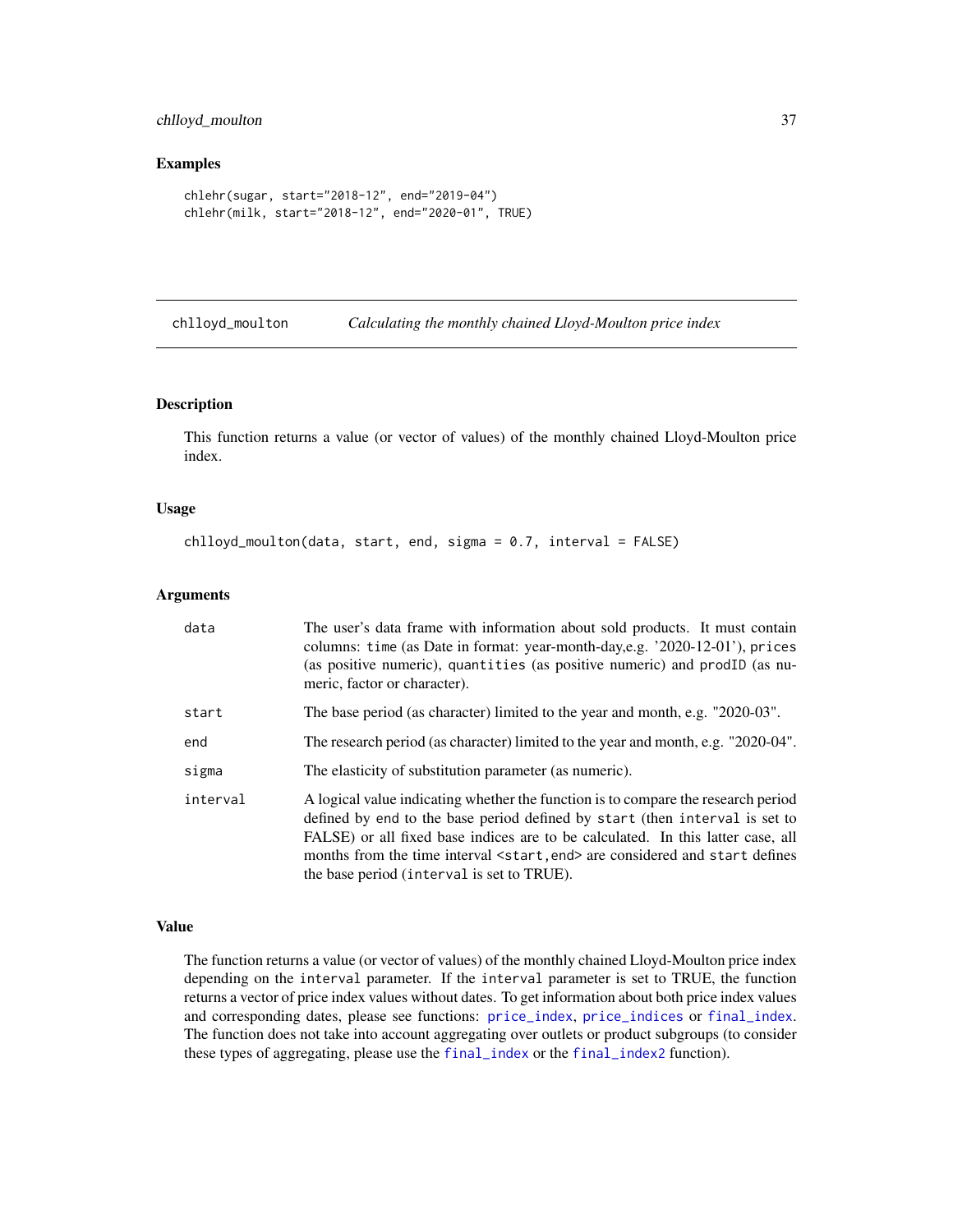## References

Lloyd, P. J. (1975). *Substitution Effects and Biases in Nontrue Price Indices.* The American Economic Review, 65, 301-313.

Moulton, B. R. (1996). *Constant Elasticity Cost-of-Living Index in Share-Relative Form.* Washington DC: U. S. Bureau of Labor Statistics, mimeograph

(2004). *Consumer Price Index Manual. Theory and practice*. ILO/IMF/OECD/UNECE/Eurostat/The World Bank, International Labour Office (ILO), Geneva.

Von der Lippe, P. (2007). *Index Theory and Price Statistics*. Peter Lang: Berlin, Germany.

## Examples

```
chlloyd_moulton(sugar, start="2018-12", end="2019-04",sigma=0.9)
chlloyd_moulton(milk, start="2018-12", end="2020-01", interval=TRUE)
```
chlowe *Calculating the monthly chained Lowe price index*

# Description

This function returns a value (or vector of values) of the monthly chained Lowe price index.

#### Usage

```
chlowe(data, start, end, base = start, interval = FALSE)
```

| data     | The user's data frame with information about sold products. It must contain<br>columns: time (as Date in format: year-month-day, e.g. '2020-12-01'), prices<br>(as positive numeric), quantities (as positive numeric) and prodID (as nu-<br>meric, factor or character).                                                                                                                     |
|----------|-----------------------------------------------------------------------------------------------------------------------------------------------------------------------------------------------------------------------------------------------------------------------------------------------------------------------------------------------------------------------------------------------|
| start    | The base period (as character) limited to the year and month, e.g. "2020-03".                                                                                                                                                                                                                                                                                                                 |
| end      | The research period (as character) limited to the year and month, e.g. "2020-04".                                                                                                                                                                                                                                                                                                             |
| base     | The prior period used in the Lowe price index formula (as character) limited to<br>the year and month, e.g. $"2020-01"$ .                                                                                                                                                                                                                                                                     |
| interval | A logical value indicating whether the function is to compare the research period<br>defined by end to the base period defined by start (then interval is set to<br>FALSE) or all fixed base indices are to be calculated. In this latter case, all<br>months from the time interval <start, end=""> are considered and start defines<br/>the base period (interval is set to TRUE).</start,> |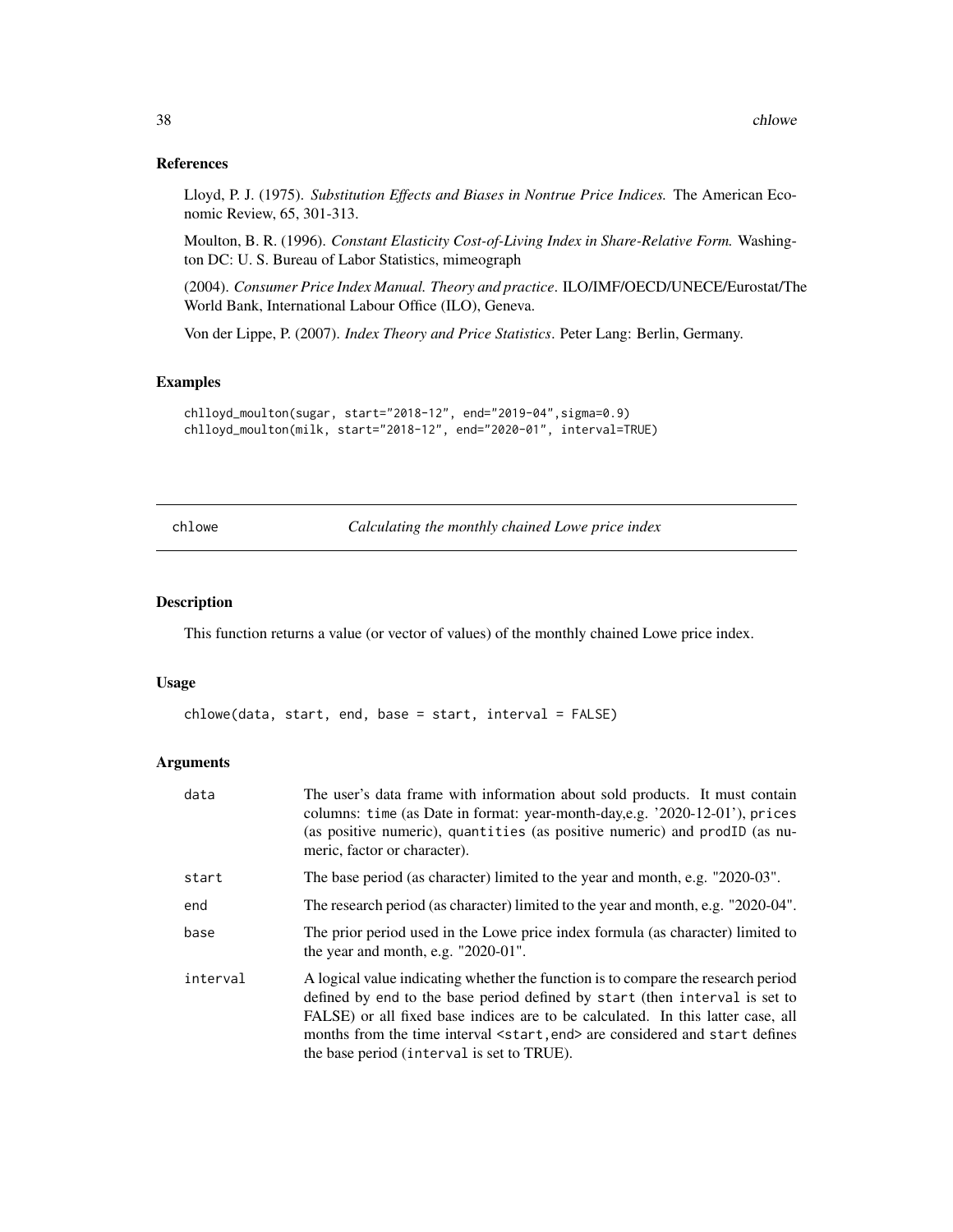# Value

The function returns a value (or vector of values) of the monthly chained Lowe price index depending on the interval parameter. If the interval parameter is set to TRUE, the function returns a vector of price index values without dates. To get information about both price index values and corresponding dates please see functions: [price\\_index](#page-153-0), [price\\_indices](#page-154-0) or [final\\_index](#page-72-0). The function does not take into account aggregating over outlets or product subgroups (to consider these types of aggregating, please use the [final\\_index](#page-72-0) or the [final\\_index2](#page-74-0) function).

# References

(2004). *Consumer Price Index Manual. Theory and practice*. ILO/IMF/OECD/UNECE/Eurostat/The World Bank, International Labour Office (ILO), Geneva.

### Examples

```
chlowe(sugar, start="2019-01", end="2019-04",base="2018-12")
chlowe(milk, start="2018-12", end="2020-01", interval=TRUE)
```
chmarshall\_edgeworth *Calculating the monthly chained Marshall-Edgeworth price index*

# Description

This function returns a value (or vector of values) of the monthly chained Marshall-Edgeworth price index.

## Usage

```
chmarshall_edgeworth(data, start, end, interval = FALSE)
```

| data     | The user's data frame with information about sold products. It must contain<br>columns: time (as Date in format: year-month-day, e.g. '2020-12-01'), prices                                                                                                                                                                                                                                   |
|----------|-----------------------------------------------------------------------------------------------------------------------------------------------------------------------------------------------------------------------------------------------------------------------------------------------------------------------------------------------------------------------------------------------|
|          | (as positive numeric), quantities (as positive numeric) and prodID (as nu-<br>meric, factor or character).                                                                                                                                                                                                                                                                                    |
| start    | The base period (as character) limited to the year and month, e.g. "2020-03".                                                                                                                                                                                                                                                                                                                 |
| end      | The research period (as character) limited to the year and month, e.g. "2020-04".                                                                                                                                                                                                                                                                                                             |
| interval | A logical value indicating whether the function is to compare the research period<br>defined by end to the base period defined by start (then interval is set to<br>FALSE) or all fixed base indices are to be calculated. In this latter case, all<br>months from the time interval <start, end=""> are considered and start defines<br/>the base period (interval is set to TRUE).</start,> |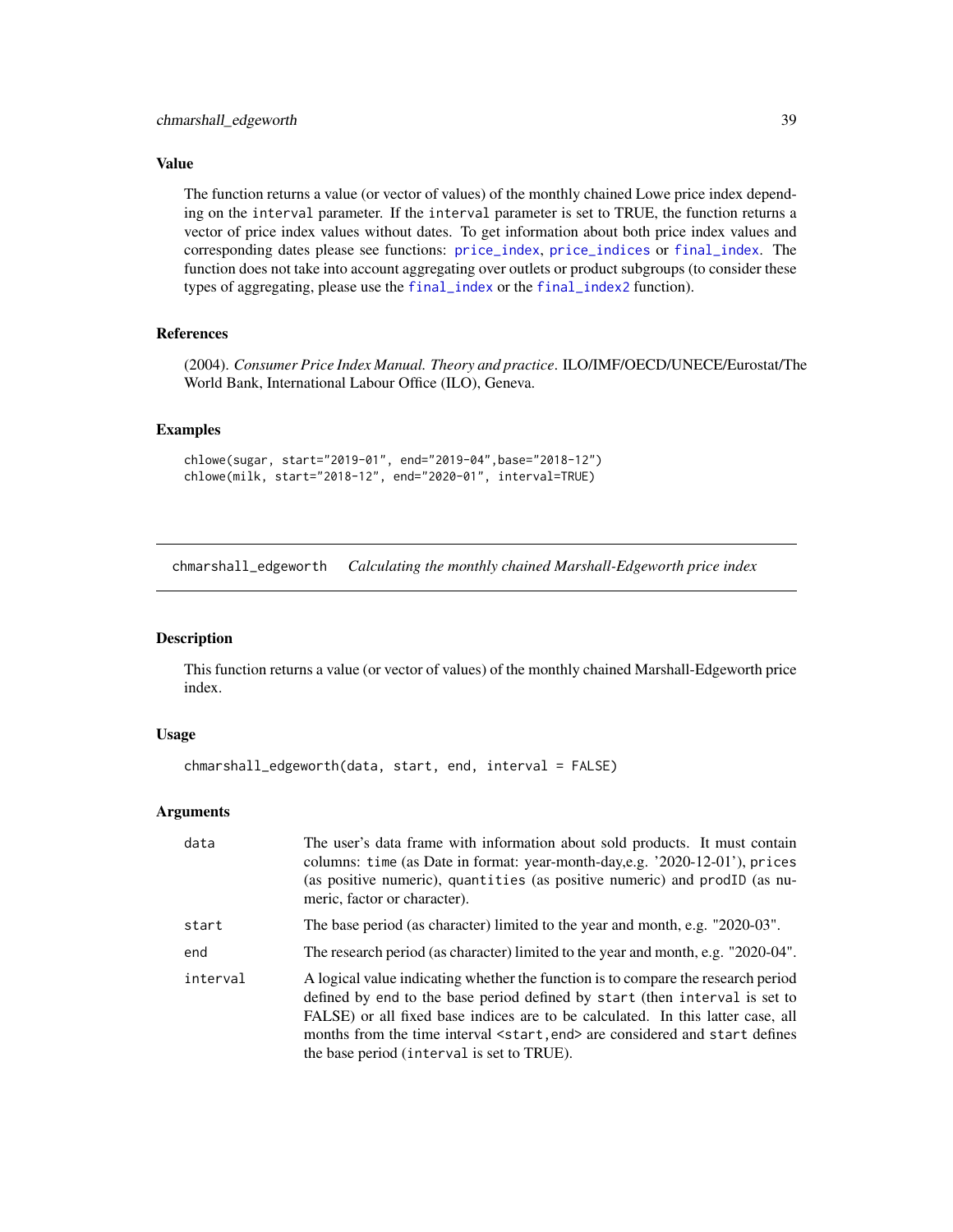Value

The function returns a value (or vector of values) of the monthly chained Marshall-Edgeworth price index depending on the interval parameter. If the interval parameter is set to TRUE, the function returns a vector of price index values without dates. To get information about both price index values and corresponding dates, please see functions: [price\\_index](#page-153-0), [price\\_indices](#page-154-0) or [final\\_index](#page-72-0). The function does not take into account aggregating over outlets or product subgroups (to consider these types of aggregating, please use the [final\\_index](#page-72-0) or the [final\\_index2](#page-74-0) function).

## References

Marshall, A. (1887). *Remedies for Fluctuations of General Prices*. Contemporary Review, 51, 355-375.

Edgeworth, F. Y. (1887). *Measurement of Change in Value of Money I*. The first Memorandum presented to the British Association for the Advancement of Science; reprinted in Papers Relating to Political Economy, Vol. 1, New York, Burt Franklin, s. 1925.

(2004). *Consumer Price Index Manual. Theory and practice*. ILO/IMF/OECD/UNECE/Eurostat/The World Bank, International Labour Office (ILO), Geneva.

Von der Lippe, P. (2007). *Index Theory and Price Statistics*. Peter Lang: Berlin, Germany.

## Examples

```
chmarshall_edgeworth(sugar, start="2018-12", end="2019-04")
chmarshall_edgeworth(milk, start="2018-12", end="2020-01", interval=TRUE)
```
chpaasche *Calculating the monthly chained Paasche price index*

# **Description**

This function returns a value (or vector of values) of the monthly chained Paasche price index.

## Usage

```
chpaasche(data, start, end, interval = FALSE)
```

| data  | The user's data frame with information about sold products. It must contain<br>columns: time (as Date in format: year-month-day,e.g. '2020-12-01'), prices<br>(as positive numeric), quantities (as positive numeric) and prodID (as nu-<br>meric, factor or character). |
|-------|--------------------------------------------------------------------------------------------------------------------------------------------------------------------------------------------------------------------------------------------------------------------------|
| start | The base period (as character) limited to the year and month, e.g. "2020-03".                                                                                                                                                                                            |
| end   | The research period (as character) limited to the year and month, e.g. "2020-04".                                                                                                                                                                                        |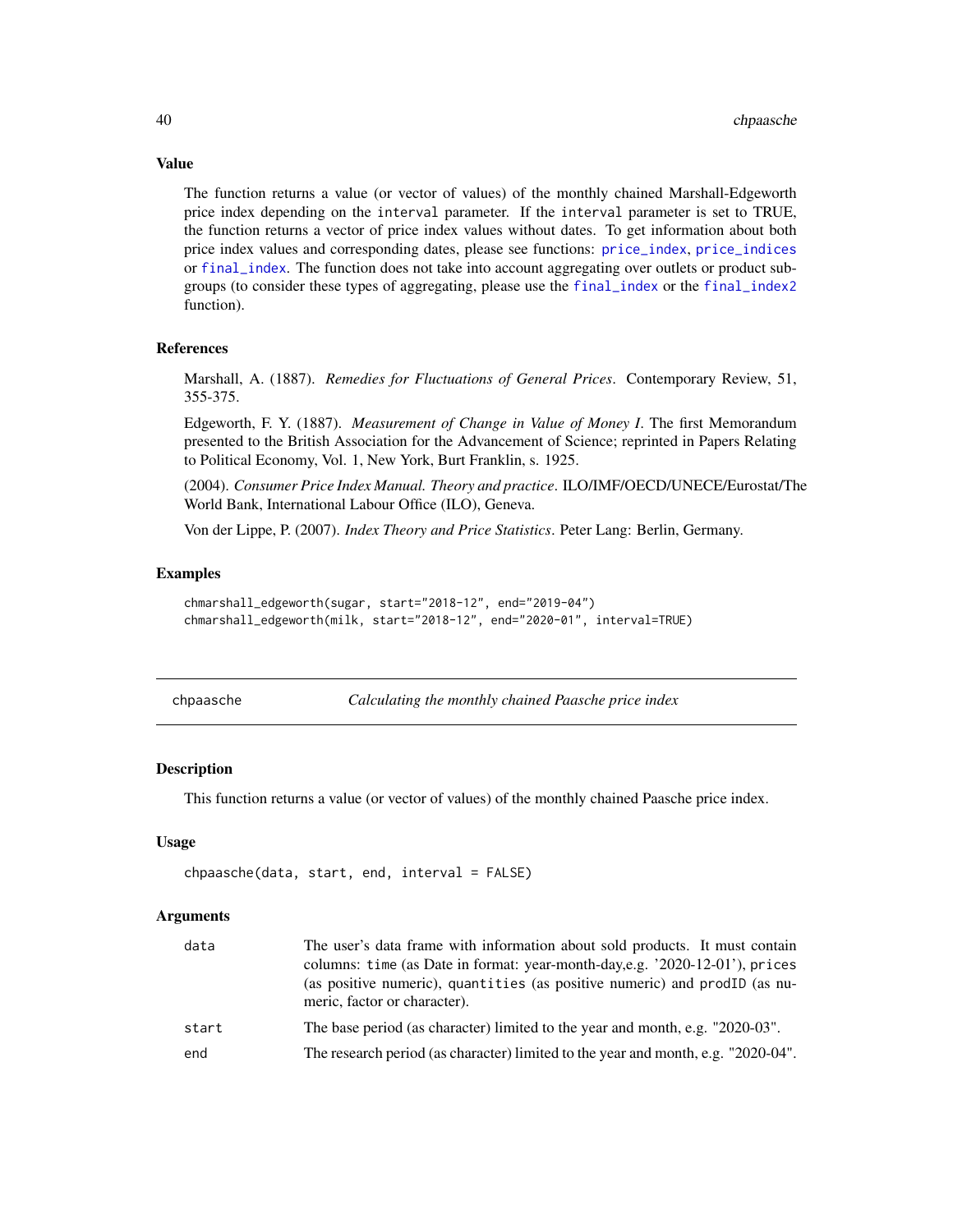#### chpalgrave 41

interval A logical value indicating whether the function is to compare the research period defined by end to the base period defined by start (then interval is set to FALSE) or all fixed base indices are to be calculated. In this latter case, all months from the time interval <start, end> are considered and start defines the base period (interval is set to TRUE).

# Value

The function returns a value (or vector of values) of the monthly chained Paasche price index depending on the interval parameter. If the interval parameter is set to TRUE, the function returns a vector of price index values without dates. To get information about both price index values and corresponding dates, please see functions: [price\\_index](#page-153-0), [price\\_indices](#page-154-0) or [final\\_index](#page-72-0). The function does not take into account aggregating over outlets or product subgroups (to consider these types of aggregating, please use the [final\\_index](#page-72-0) or the [final\\_index2](#page-74-0) function).

## References

Paasche, H. (1874). *Uber die Preisentwicklung der letzten Jahre nach den Hamburger Borsennotirungen*. Jahrbucher fur Nationalokonomie und Statistik, 12, 168-178.

(2004). *Consumer Price Index Manual. Theory and practice*. ILO/IMF/OECD/UNECE/Eurostat/The World Bank, International Labour Office (ILO), Geneva.

#### Examples

```
chpaasche(sugar, start="2018-12", end="2019-04")
chpaasche(milk, start="2018-12", end="2020-01", interval=TRUE)
```
chpalgrave *Calculating the monthly chained Palgrave price index*

#### **Description**

This function returns a value (or vector of values) of the monthly chained Palgrave price index.

### Usage

```
chpalgrave(data, start, end, interval = FALSE)
```

| data  | The user's data frame with information about sold products. It must contain<br>columns: time (as Date in format: year-month-day, e.g. '2020-12-01'), prices<br>(as positive numeric), quantities (as positive numeric) and prodID (as nu-<br>meric, factor or character). |
|-------|---------------------------------------------------------------------------------------------------------------------------------------------------------------------------------------------------------------------------------------------------------------------------|
| start | The base period (as character) limited to the year and month, e.g. "2020-03".                                                                                                                                                                                             |
| end   | The research period (as character) limited to the year and month, e.g. "2020-04".                                                                                                                                                                                         |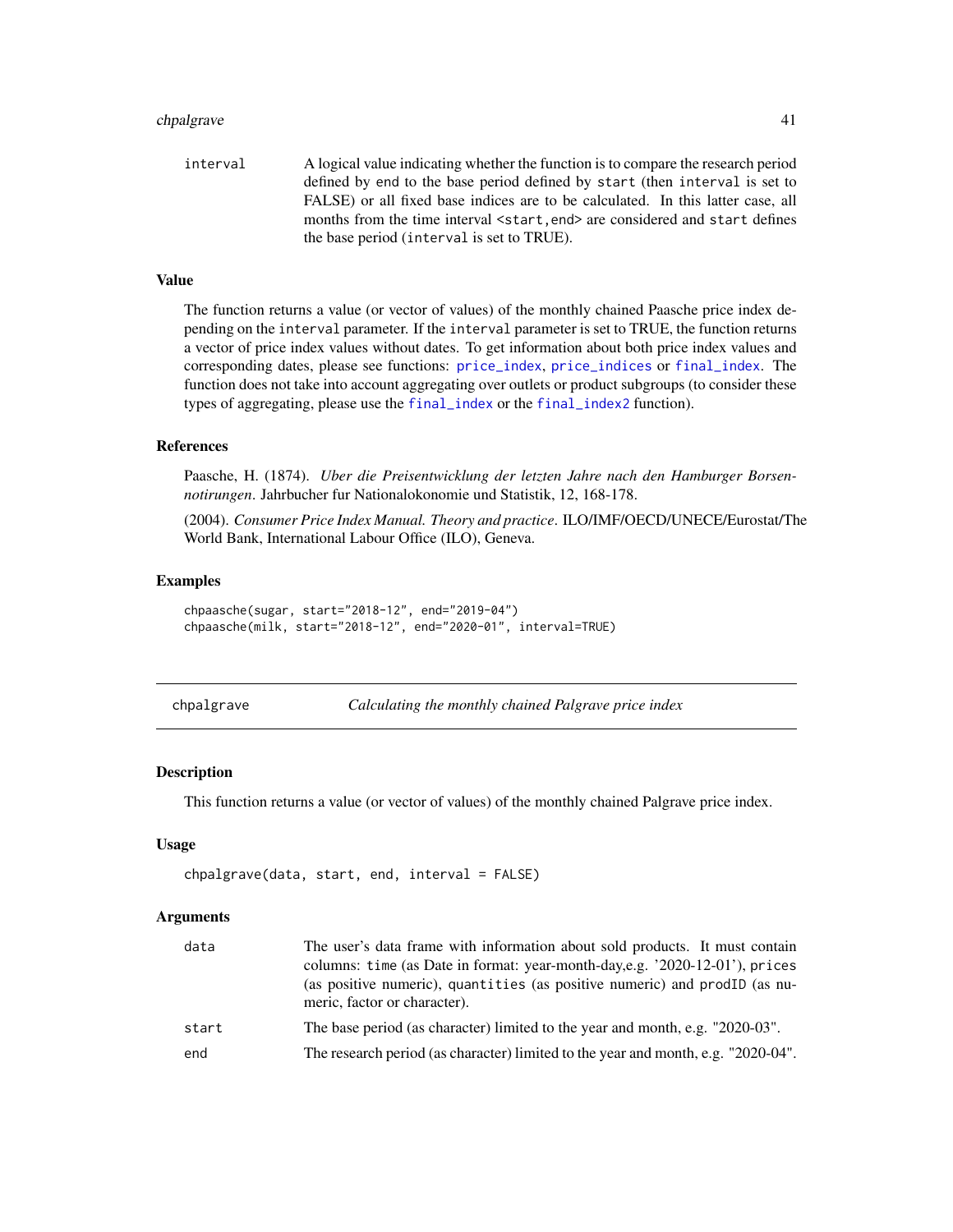interval A logical value indicating whether the function is to compare the research period defined by end to the base period defined by start (then interval is set to FALSE) or all fixed base indices are to be calculated. In this latter case, all months from the time interval <start, end> are considered and start defines the base period (interval is set to TRUE).

## Value

The function returns a value (or vector of values) of the monthly chained Palgrave price index depending on the interval parameter. If the interval parameter is set to TRUE, the function returns a vector of price index values without dates. To get information about both price index values and corresponding dates, please see functions: [price\\_index](#page-153-0), [price\\_indices](#page-154-0) or [final\\_index](#page-72-0). The function does not take into account aggregating over outlets or product subgroups (to consider these types of aggregating, please use the [final\\_index](#page-72-0) or the [final\\_index2](#page-74-0) function).

# References

Palgrave, R. H. I. (1886). *Currency and Standard of Value in England, France and India and the Rates of Exchange Between these Countries.* Memorandum submitted to the Royal Commission on Depression of trade and Industry, Third Report, Appendix B, 312-390.

(2004). *Consumer Price Index Manual. Theory and practice*. ILO/IMF/OECD/UNECE/Eurostat/The World Bank, International Labour Office (ILO), Geneva.

Von der Lippe, P. (2007). *Index Theory and Price Statistics*. Peter Lang: Berlin, Germany.

#### Examples

```
chpalgrave(sugar, start="2018-12", end="2019-04")
chpalgrave(milk, start="2018-12", end="2020-01", interval=TRUE)
```
chsato\_vartia *Calculating the monthly chained Vartia-II (Sato-Vartia) price index*

#### **Description**

This function returns a value (or vector of values) of the monthly chained Vartia-II (Sato-Vartia) price index.

#### Usage

```
chsato_vartia(data, start, end, interval = FALSE)
```
#### Arguments

data The user's data frame with information about sold products. It must contain columns: time (as Date in format: year-month-day,e.g. '2020-12-01'), prices (as positive numeric), quantities (as positive numeric) and prodID (as numeric, factor or character).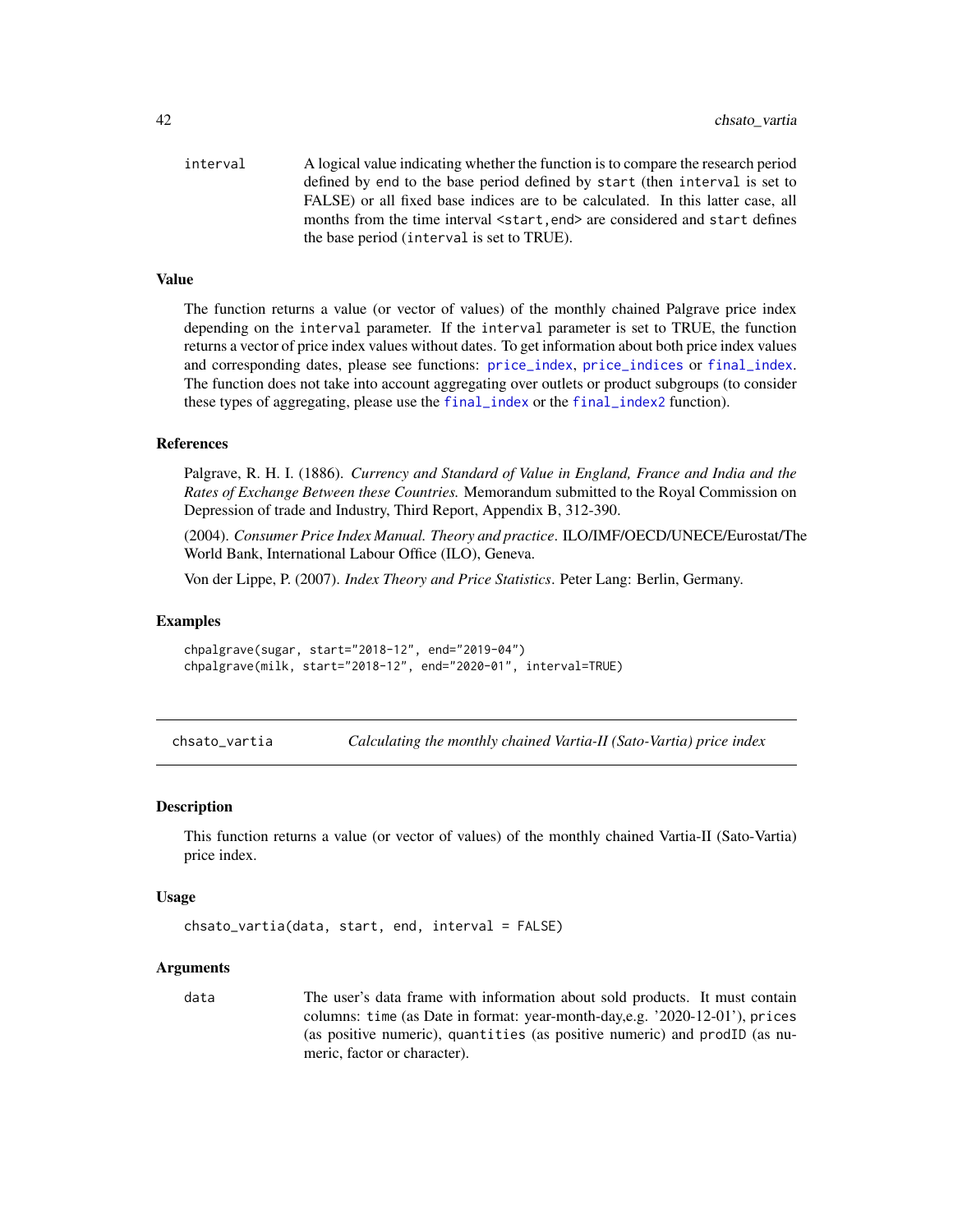#### chstuvel **43**

| start    | The base period (as character) limited to the year and month, e.g. "2020-03".                                                                                                                                                                                                                                                                                                         |
|----------|---------------------------------------------------------------------------------------------------------------------------------------------------------------------------------------------------------------------------------------------------------------------------------------------------------------------------------------------------------------------------------------|
| end      | The research period (as character) limited to the year and month, e.g. "2020-04".                                                                                                                                                                                                                                                                                                     |
| interval | A logical value indicating whether the function is to compare the research period<br>defined by end to the base period defined by start (then interval is set to<br>FALSE) or all fixed base indices are to be calculated. In this latter case, all<br>months from the time interval $\leq$ tart, end> are considered and start defines<br>the base period (interval is set to TRUE). |

#### Value

The function returns a value (or vector of values) of the monthly chained Vartia-II (Sato-Vartia) price index depending on the interval parameter. If the interval parameter is set to TRUE, the function returns a vector of price index values without dates. To get information about both price index values and corresponding dates, please see functions: [price\\_index](#page-153-0), [price\\_indices](#page-154-0) or [final\\_index](#page-72-0). The function does not take into account aggregating over outlets or product subgroups (to consider these types of aggregating, please use the [final\\_index](#page-72-0) or the [final\\_index2](#page-74-0) function).

## References

Sato, K. (1976). *The Ideal Log-Change Index Number.* The Review of Economics and Statistics, 58(2), 223-228.

Vartia, Y. 0. (1976). *Ideal Log-Change Index Numbers .* Scandinavian Journal of Statistics 3(3), 121-126.

(2004). *Consumer Price Index Manual. Theory and practice*. ILO/IMF/OECD/UNECE/Eurostat/The World Bank, International Labour Office (ILO), Geneva.

Von der Lippe, P. (2007). *Index Theory and Price Statistics*. Peter Lang: Berlin, Germany.

## Examples

```
chsato_vartia(sugar, start="2018-12", end="2019-04")
chsato_vartia(milk, start="2018-12", end="2020-01", interval=TRUE)
```
chstuvel *Calculating the monthly chained Stuvel price index*

## Description

This function returns a value (or vector of values) of the monthly chained Stuvel price index.

```
chstuvel(data, start, end, interval = FALSE)
```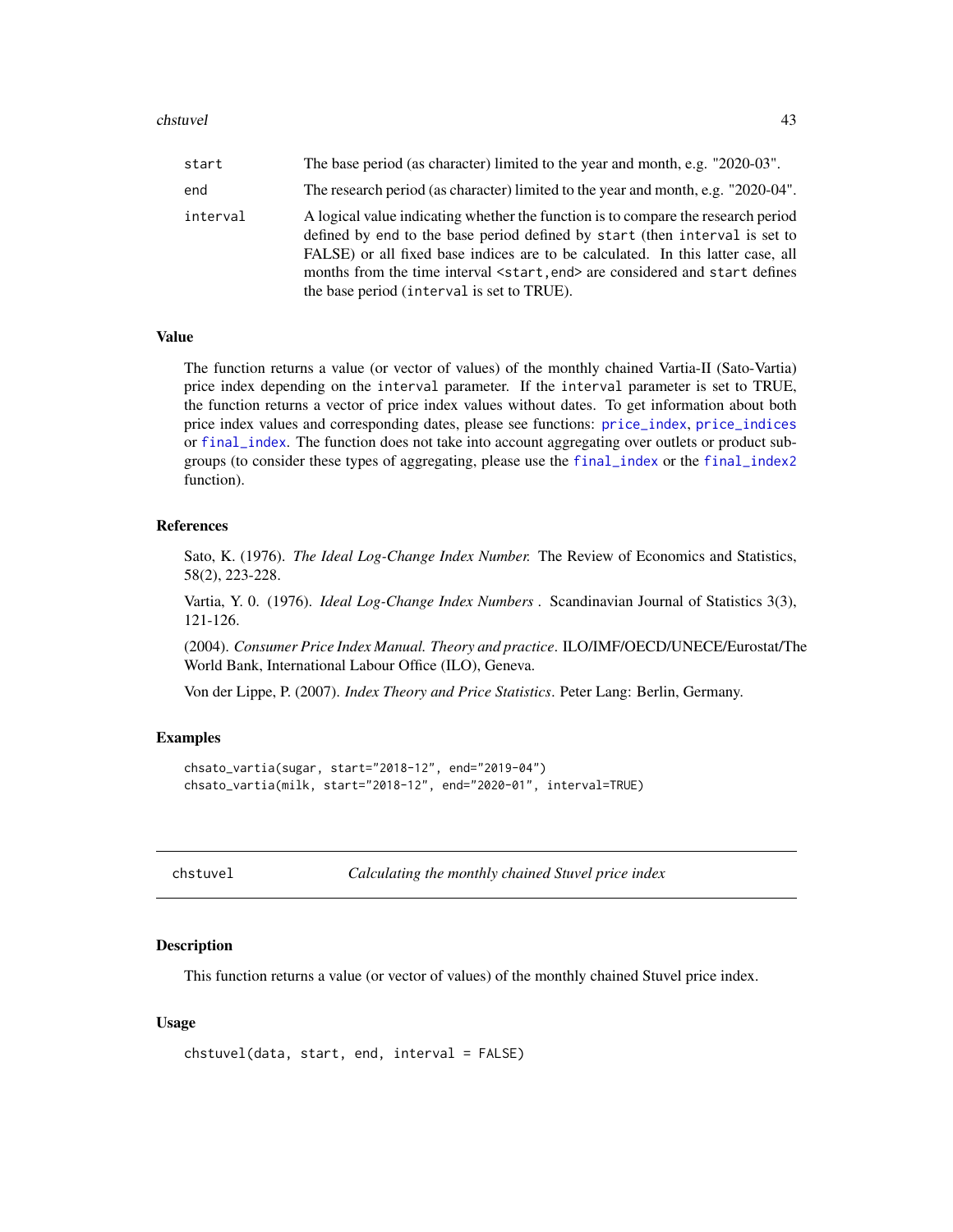## **Arguments**

| data     | The user's data frame with information about sold products. It must contain<br>columns: time (as Date in format: year-month-day, e.g. '2020-12-01'), prices<br>(as positive numeric), quantities (as positive numeric) and prodID (as nu-<br>meric, factor or character).                                                                                                                     |
|----------|-----------------------------------------------------------------------------------------------------------------------------------------------------------------------------------------------------------------------------------------------------------------------------------------------------------------------------------------------------------------------------------------------|
| start    | The base period (as character) limited to the year and month, e.g. "2020-03".                                                                                                                                                                                                                                                                                                                 |
| end      | The research period (as character) limited to the year and month, e.g. "2020-04".                                                                                                                                                                                                                                                                                                             |
| interval | A logical value indicating whether the function is to compare the research period<br>defined by end to the base period defined by start (then interval is set to<br>FALSE) or all fixed base indices are to be calculated. In this latter case, all<br>months from the time interval <start, end=""> are considered and start defines<br/>the base period (interval is set to TRUE).</start,> |

# Value

The function returns a value (or vector of values) of the monthly chained Stuvel price index depending on the interval parameter. If the interval parameter is set to TRUE, the function returns a vector of price index values without dates. To get information about both price index values and corresponding dates, please see functions: [price\\_index](#page-153-0), [price\\_indices](#page-154-0) or [final\\_index](#page-72-0). The function does not take into account aggregating over outlets or product subgroups (to consider these types of aggregating, please use the [final\\_index](#page-72-0) or the [final\\_index2](#page-74-0) function).

## References

Stuvel, G. (1957). *A New Index Number Formula.* Econometrica, 25, 123-131.

(2004). *Consumer Price Index Manual. Theory and practice*. ILO/IMF/OECD/UNECE/Eurostat/The World Bank, International Labour Office (ILO), Geneva.

Von der Lippe, P. (2007). *Index Theory and Price Statistics*. Peter Lang: Berlin, Germany.

## Examples

```
chstuvel(sugar, start="2018-12", end="2019-04")
chstuvel(milk, start="2018-12", end="2020-01", interval=TRUE)
```

| chtorngvist | Calculating the monthly chained Tornqvist price index |  |
|-------------|-------------------------------------------------------|--|
|-------------|-------------------------------------------------------|--|

# Description

This function returns a value (or vector of values) of the monthly chained Tornqvist price index.

```
chtornqvist(data, start, end, interval = FALSE)
```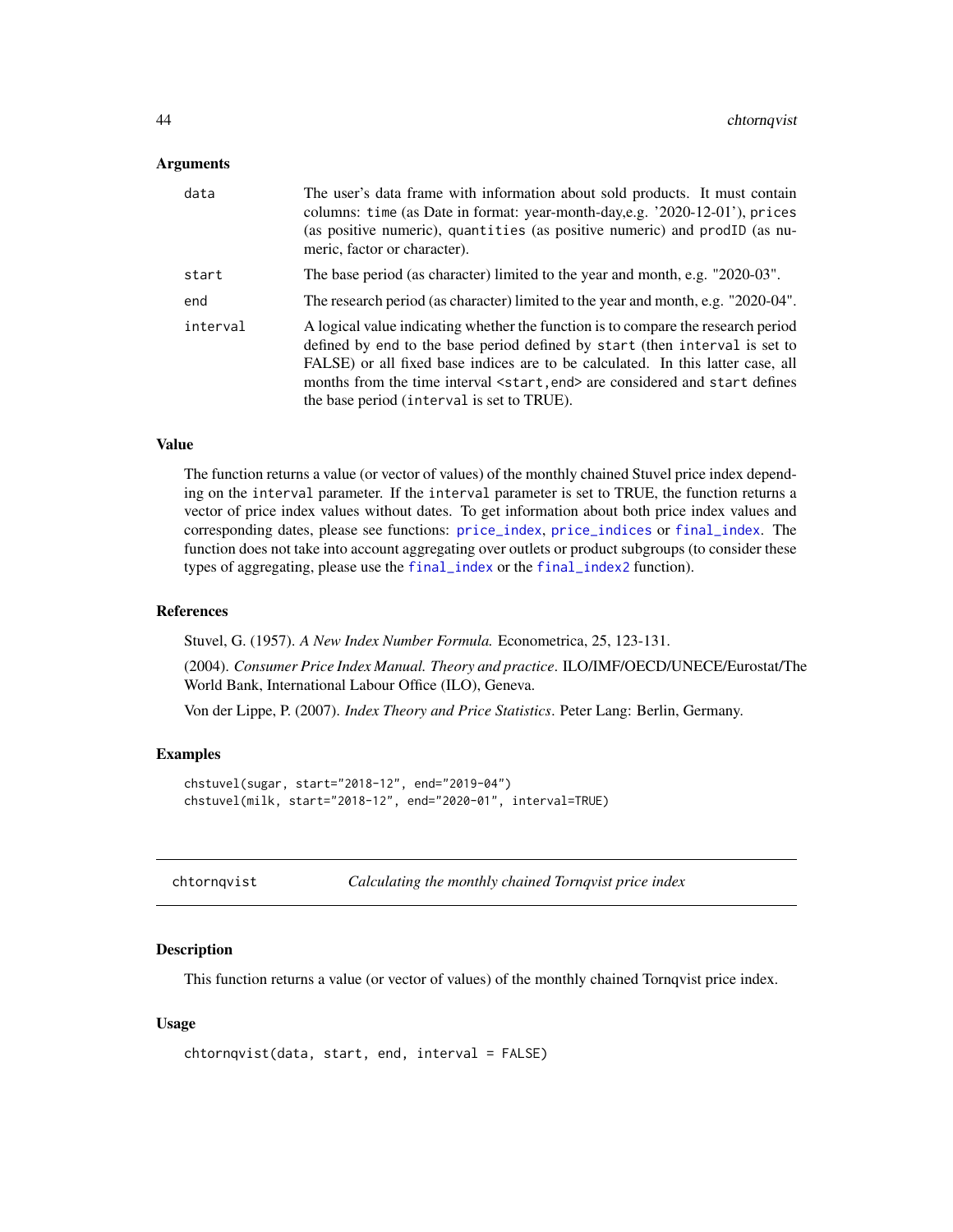#### chvartia and the control of the control of the control of the control of the control of the control of the control of the control of the control of the control of the control of the control of the control of the control of

## **Arguments**

| data     | The user's data frame with information about sold products. It must contain<br>columns: time (as Date in format: year-month-day,e.g. '2020-12-01'), prices<br>(as positive numeric), quantities (as positive numeric) and prodID (as nu-<br>meric, factor or character).                                                                                                                      |
|----------|-----------------------------------------------------------------------------------------------------------------------------------------------------------------------------------------------------------------------------------------------------------------------------------------------------------------------------------------------------------------------------------------------|
| start    | The base period (as character) limited to the year and month, e.g. "2020-03".                                                                                                                                                                                                                                                                                                                 |
| end      | The research period (as character) limited to the year and month, e.g. "2020-04".                                                                                                                                                                                                                                                                                                             |
| interval | A logical value indicating whether the function is to compare the research period<br>defined by end to the base period defined by start (then interval is set to<br>FALSE) or all fixed base indices are to be calculated. In this latter case, all<br>months from the time interval <start, end=""> are considered and start defines<br/>the base period (interval is set to TRUE).</start,> |

# Value

The function returns a value (or vector of values) of the monthly chained Tornqvist price index depending on the interval parameter. If the interval parameter is set to TRUE, the function returns a vector of price index values without dates. To get information about both price index values and corresponding dates, please see functions: [price\\_index](#page-153-0), [price\\_indices](#page-154-0) or [final\\_index](#page-72-0). The function does not take into account aggregating over outlets or product subgroups (to consider these types of aggregating, please use the [final\\_index](#page-72-0) or the [final\\_index2](#page-74-0) function).

## References

Tornqvist, L. (1936). *The Bank of Finland's Consumption Price Index*. Bank of Finland Monthly Bulletin 10, 1-8.

(2004). *Consumer Price Index Manual. Theory and practice*. ILO/IMF/OECD/UNECE/Eurostat/The World Bank, International Labour Office (ILO), Geneva.

## Examples

```
chtornqvist(sugar, start="2018-12", end="2019-04")
chtornqvist(milk, start="2018-12", end="2020-01", interval=TRUE)
```

| chvartia |  |  |  |
|----------|--|--|--|
|          |  |  |  |
|          |  |  |  |

```
Calculating the monthly chained Vartia-I price index
```
## Description

This function returns a value (or vector of values) of the monthly chained Vartia-I price index.

```
chvartia(data, start, end, interval = FALSE)
```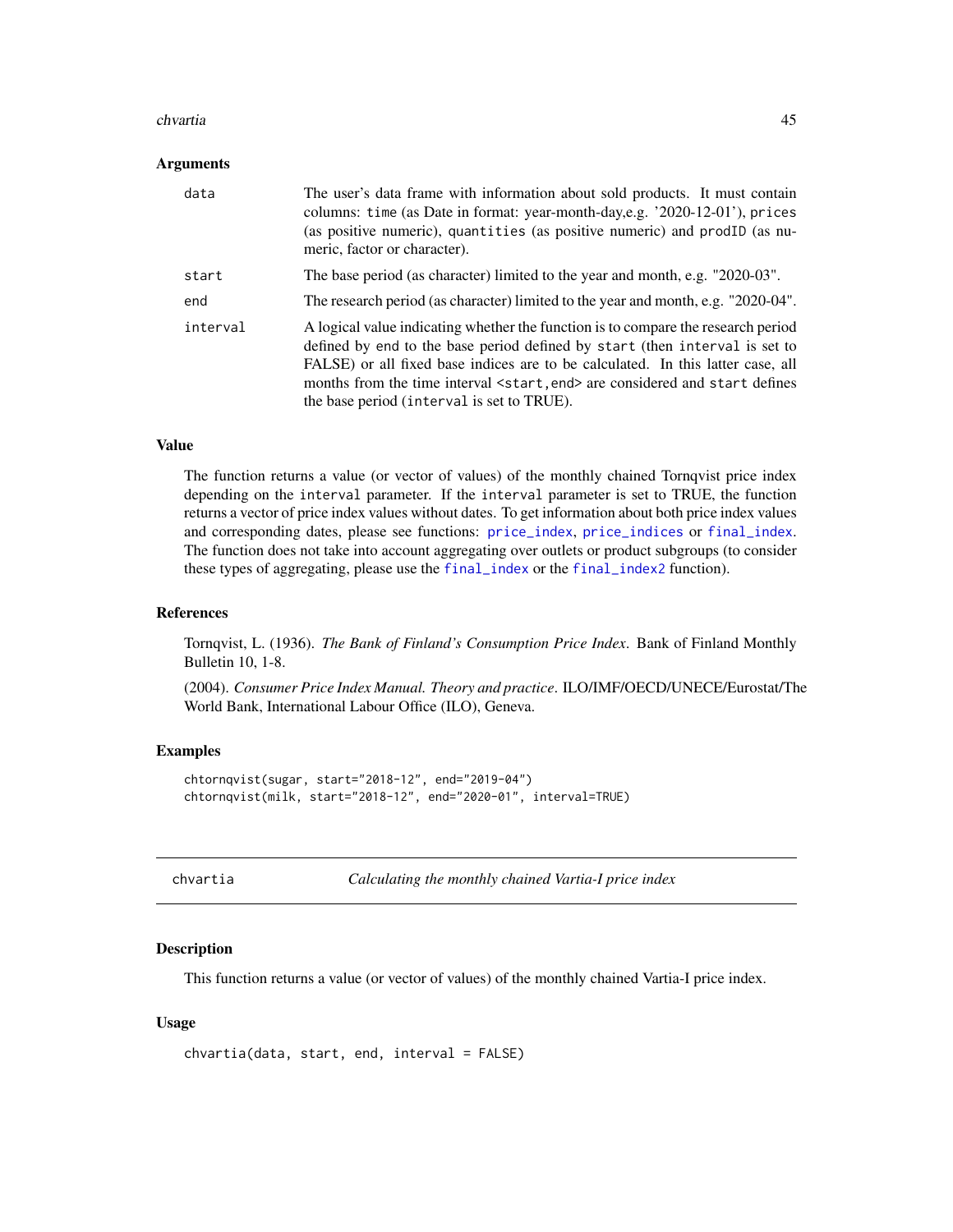## Arguments

| data     | The user's data frame with information about sold products. It must contain<br>columns: time (as Date in format: year-month-day, e.g. '2020-12-01'), prices<br>(as positive numeric), quantities (as positive numeric) and prodID (as nu-<br>meric, factor or character).                                                                                                                     |
|----------|-----------------------------------------------------------------------------------------------------------------------------------------------------------------------------------------------------------------------------------------------------------------------------------------------------------------------------------------------------------------------------------------------|
| start    | The base period (as character) limited to the year and month, e.g. "2020-03".                                                                                                                                                                                                                                                                                                                 |
| end      | The research period (as character) limited to the year and month, e.g. "2020-04".                                                                                                                                                                                                                                                                                                             |
| interval | A logical value indicating whether the function is to compare the research period<br>defined by end to the base period defined by start (then interval is set to<br>FALSE) or all fixed base indices are to be calculated. In this latter case, all<br>months from the time interval <start, end=""> are considered and start defines<br/>the base period (interval is set to TRUE).</start,> |

# Value

The function returns a value (or vector of values) of the monthly chained Vartia-I price index depending on the interval parameter. If the interval parameter is set to TRUE, the function returns a vector of price index values without dates. To get information about both price index values and corresponding dates, please see functions: [price\\_index](#page-153-0), [price\\_indices](#page-154-0) or [final\\_index](#page-72-0). The function does not take into account aggregating over outlets or product subgroups (to consider these types of aggregating, please use the [final\\_index](#page-72-0) or the [final\\_index2](#page-74-0) function).

## References

Vartia, Y. 0. (1976). *Ideal Log-Change Index Numbers .* Scandinavian Journal of Statistics 3(3), 121-126.

(2004). *Consumer Price Index Manual. Theory and practice*. ILO/IMF/OECD/UNECE/Eurostat/The World Bank, International Labour Office (ILO), Geneva.

Von der Lippe, P. (2007). *Index Theory and Price Statistics*. Peter Lang: Berlin, Germany.

#### Examples

```
chvartia(sugar, start="2018-12", end="2019-04")
chvartia(milk, start="2018-12", end="2020-01", interval=TRUE)
```
chwalsh *Calculating the monthly chained Walsh price index*

## **Description**

This function returns a value (or vector of values) of the monthly chained Walsh price index.

```
chwalsh(data, start, end, interval = FALSE)
```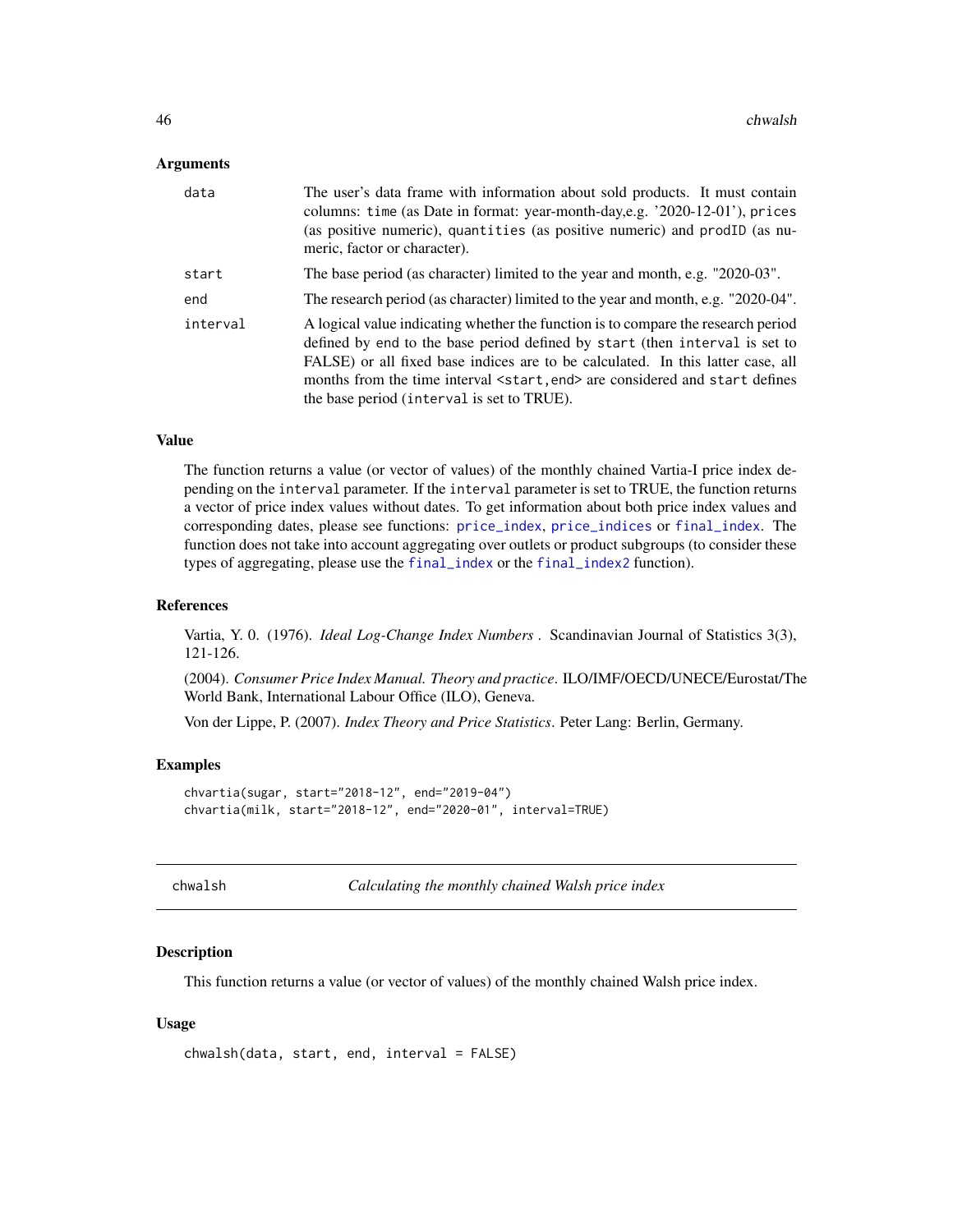#### chyoung the children of the contract of the children of the children of the children of the children of the children of the children of the children of the children of the children of the children of the children of the ch

#### Arguments

| data     | The user's data frame with information about sold products. It must contain<br>columns: time (as Date in format: year-month-day,e.g. '2020-12-01'), prices<br>(as positive numeric), quantities (as positive numeric) and prodID (as nu-<br>meric, factor or character).                                                                                                                      |
|----------|-----------------------------------------------------------------------------------------------------------------------------------------------------------------------------------------------------------------------------------------------------------------------------------------------------------------------------------------------------------------------------------------------|
| start    | The base period (as character) limited to the year and month, e.g. "2020-03".                                                                                                                                                                                                                                                                                                                 |
| end      | The research period (as character) limited to the year and month, e.g. "2020-04".                                                                                                                                                                                                                                                                                                             |
| interval | A logical value indicating whether the function is to compare the research period<br>defined by end to the base period defined by start (then interval is set to<br>FALSE) or all fixed base indices are to be calculated. In this latter case, all<br>months from the time interval <start, end=""> are considered and start defines<br/>the base period (interval is set to TRUE).</start,> |

# Value

The function returns a value (or vector of values) of the monthly chained Walsh price index depending on the interval parameter. If the interval parameter is set to TRUE, the function returns a vector of price index values without dates. To get information about both price index values and corresponding dates, please see functions: [price\\_index](#page-153-0), [price\\_indices](#page-154-0) or [final\\_index](#page-72-0). The function does not take into account aggregating over outlets or product subgroups (to consider these types of aggregating, please use the [final\\_index](#page-72-0) or the [final\\_index2](#page-74-0) function).

## References

Walsh, C. M. (1901). *The Measurement of General Exchange Value*. The MacMillan Company, New York.

(2004). *Consumer Price Index Manual. Theory and practice*. ILO/IMF/OECD/UNECE/Eurostat/The World Bank, International Labour Office (ILO), Geneva.

Von der Lippe, P. (2007). *Index Theory and Price Statistics*. Peter Lang: Berlin, Germany.

## Examples

```
chwalsh(sugar, start="2018-12", end="2019-04")
chwalsh(milk, start="2018-12", end="2020-01", interval=TRUE)
```
chyoung *Calculating the monthly chained Young price index*

# Description

This function returns a value (or vector of values) of the monthly chained Young price index.

```
chyoung(data, start, end, base = start, interval = FALSE)
```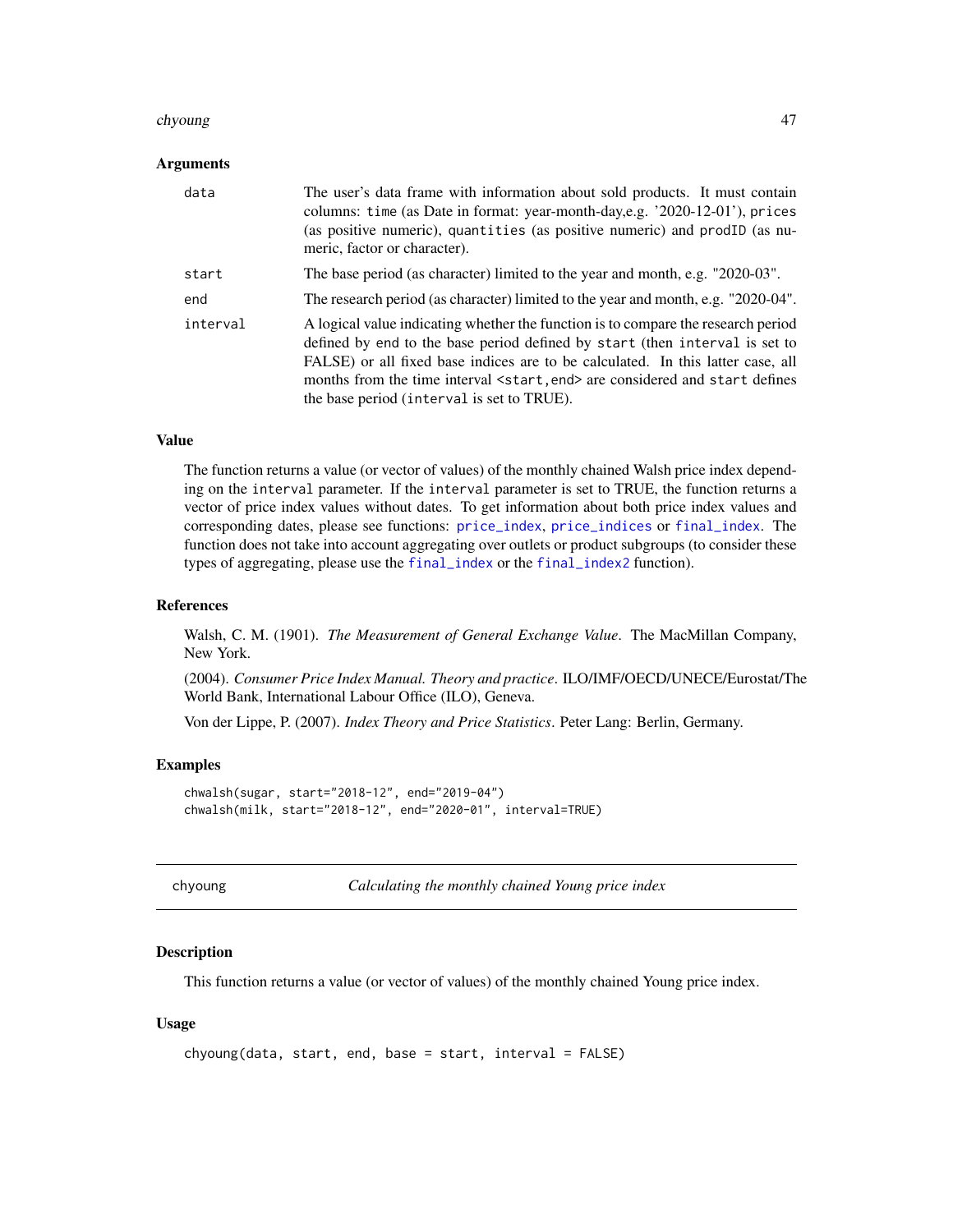## **Arguments**

| data     | The user's data frame with information about sold products. It must contain<br>columns: time (as Date in format: year-month-day,e.g. '2020-12-01'), prices<br>(as positive numeric), quantities (as positive numeric) and prodID (as nu-<br>meric, factor or character).                                                                                                                      |
|----------|-----------------------------------------------------------------------------------------------------------------------------------------------------------------------------------------------------------------------------------------------------------------------------------------------------------------------------------------------------------------------------------------------|
| start    | The base period (as character) limited to the year and month, e.g. "2020-03".                                                                                                                                                                                                                                                                                                                 |
| end      | The research period (as character) limited to the year and month, e.g. "2020-04".                                                                                                                                                                                                                                                                                                             |
| base     | The prior period used in the Young price index formula (as character) limited to<br>the year and month, e.g. $"2020-01"$ .                                                                                                                                                                                                                                                                    |
| interval | A logical value indicating whether the function is to compare the research period<br>defined by end to the base period defined by start (then interval is set to<br>FALSE) or all fixed base indices are to be calculated. In this latter case, all<br>months from the time interval <start, end=""> are considered and start defines<br/>the base period (interval is set to TRUE).</start,> |

#### Value

The function returns a value (or vector of values) of the monthly chained Young price index depending on the interval parameter. If the interval parameter is set to TRUE, the function returns a vector of price index values without dates. To get information about both price index values and corresponding dates, please see functions: [price\\_index](#page-153-0), [price\\_indices](#page-154-0) or [final\\_index](#page-72-0). The function does not take into account aggregating over outlets or product subgroups (to consider these types of aggregating, please use the [final\\_index](#page-72-0) or the [final\\_index2](#page-74-0) function).

# References

Young, A. H. (1992). *Alternative Measures of Change in Real Output and Prices.* Survey of Current Business, 72, 32-48.

(2004). *Consumer Price Index Manual. Theory and practice*. ILO/IMF/OECD/UNECE/Eurostat/The World Bank, International Labour Office (ILO), Geneva.

#### Examples

```
chyoung(sugar, start="2019-01", end="2019-04",base="2018-12")
chyoung(milk, start="2018-12", end="2020-01", interval=TRUE)
```
coffee *A real data set on sold coffee*

## Description

A collection of scanner data on the sale of coffee in one of Polish supermarkets in the period from December 2017 to October 2020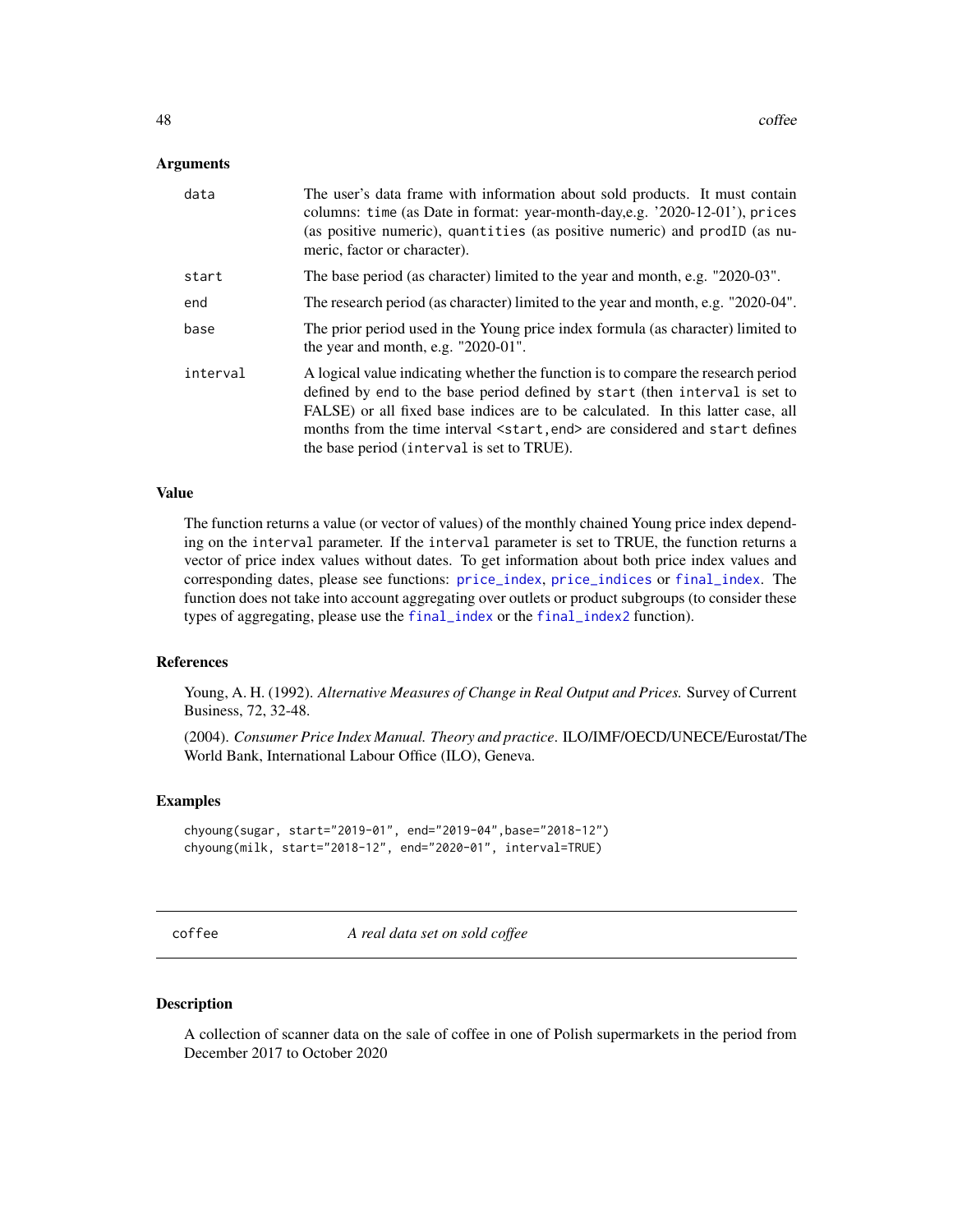# Usage

coffee

# Format

A data frame with 6 columns and 42561 rows. The used variables are as follows:

time - Dates of transactions (Year-Month-Day)

prices - Prices of sold products [PLN]

quantities - Quantities of sold products [kg]

prodID - Unique product codes (data set contains 79 different prodIDs)

retID - Unique codes identifying outlets/retailer sale points (data set contains 20 different retIDs)

description Descriptions of sold coffee products (data set contains 3 different product descriptions)

compare\_distances *Calculating distances between price indices*

# Description

The function calculates distances between price indices

#### Usage

```
compare_distances(
  data = data.frame(),measure = "MAD",
 pp = TRUE,first = TRUE,prec = 3\mathcal{L}
```

| data    | A data frame containg values of indices which are to be compared                                                                                                                                                                                                                                |
|---------|-------------------------------------------------------------------------------------------------------------------------------------------------------------------------------------------------------------------------------------------------------------------------------------------------|
| measure | A parameter specifying what measure should be used to compare the indexes.<br>Possible parameter values are: "MAD" (Mean Absolute Distance) or "RMSD"<br>(Root Mean Square Distance).                                                                                                           |
| pp      | Logical parameter indicating whether the results are to be presented in percent-<br>age points (then $pp = TRUE$ ).                                                                                                                                                                             |
| first   | A logical parameter that determines whether the first row of the data frame is to<br>be taken into account when calculating the distance between the indices (then<br>first = TRUE). Usually, the first row concerns the index values for the base<br>period - all indexes are then set to one. |
| prec    | Parameter that determines how many decimal places are to be used in the pre-<br>sentation of results.                                                                                                                                                                                           |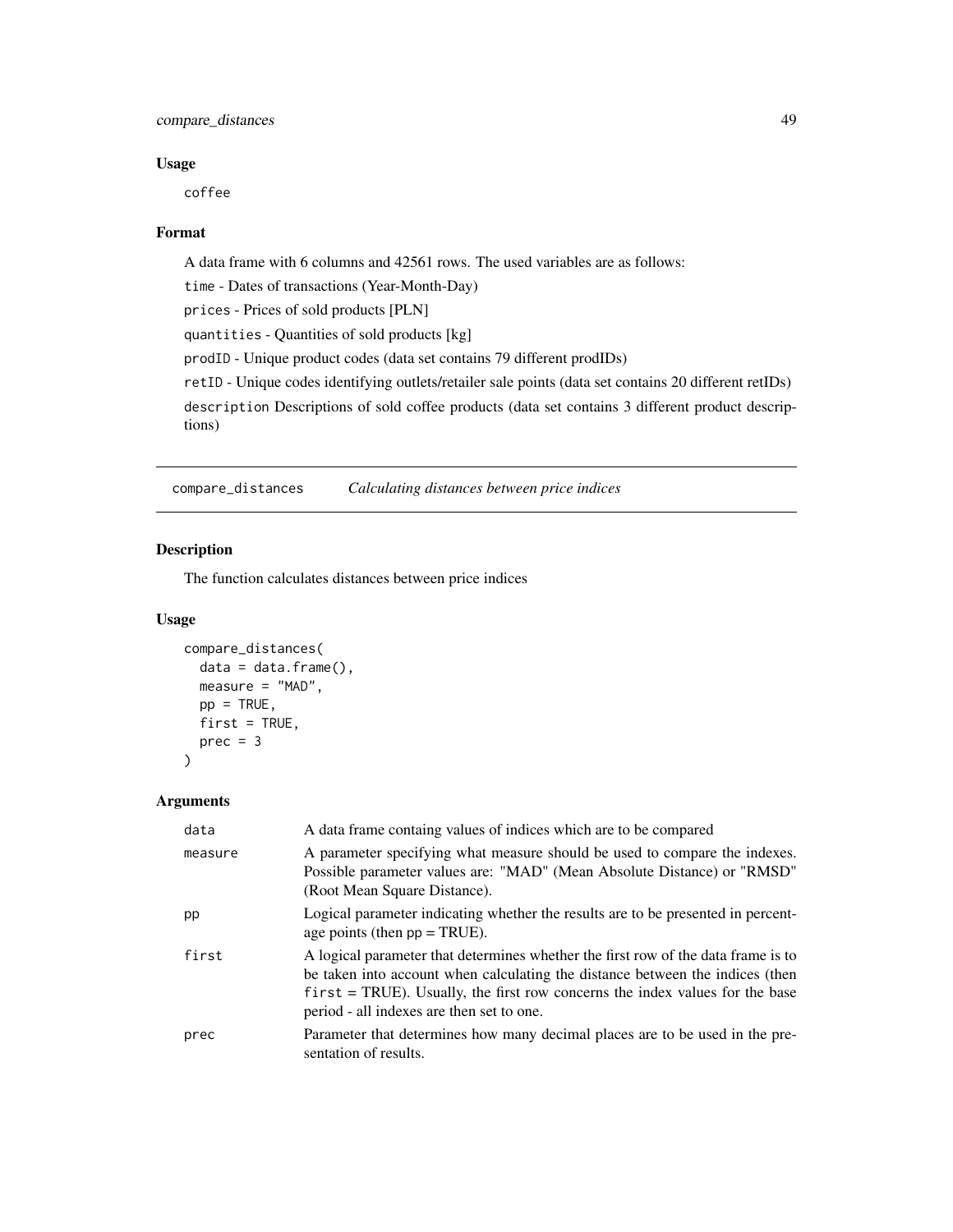# Value

The function calculates average distances between price indices and it returns a data frame with these values for each pair of price indices.

# Examples

```
#Creating a data frame with unweighted bilateral index values
df<-price_indices(milk,
bilateral=c("jevons","dutot","carli"),
start="2018-12",end="2019-12",interval=TRUE)
#Calculating average distances between indices (in p.p)
compare_distances(df)
```
<span id="page-49-0"></span>compare\_final\_indices *A general function for graphical comparison of price indices*

# Description

This function returns a figure with plots of previously calculated price indices.

## Usage

```
compare_final_indices(
  finalindices = list(),
  names = c(),
  date_breaks = "1 month"
)
```
## Arguments

| finalindices | A list of data frames with previously calculated price indices. Each data frame<br>must consist of two columns, i.e. the first column must includes dates limited<br>to the year and month (e.g.: $"2020-04"$ ) and the second column must indicate<br>price index values for corresponding dates. The above-mentioned single data<br>frame may be created manually in the previous step or it may be a result of<br>functions: price_index or final_index. All considered data frames must have |
|--------------|--------------------------------------------------------------------------------------------------------------------------------------------------------------------------------------------------------------------------------------------------------------------------------------------------------------------------------------------------------------------------------------------------------------------------------------------------------------------------------------------------|
| names        | an identical number of rows.<br>A vector of character strings describing names of presented indices.                                                                                                                                                                                                                                                                                                                                                                                             |
| date breaks  | A string giving the distance between breaks on the X axis like "1 month" (default<br>value) or "4 months".                                                                                                                                                                                                                                                                                                                                                                                       |

# Value

This function returns a figure with plots of previously calculated price indices. It allows for graphical comparison of price index values which were previously calculated and now are provided as data frames (see finalindices parameter).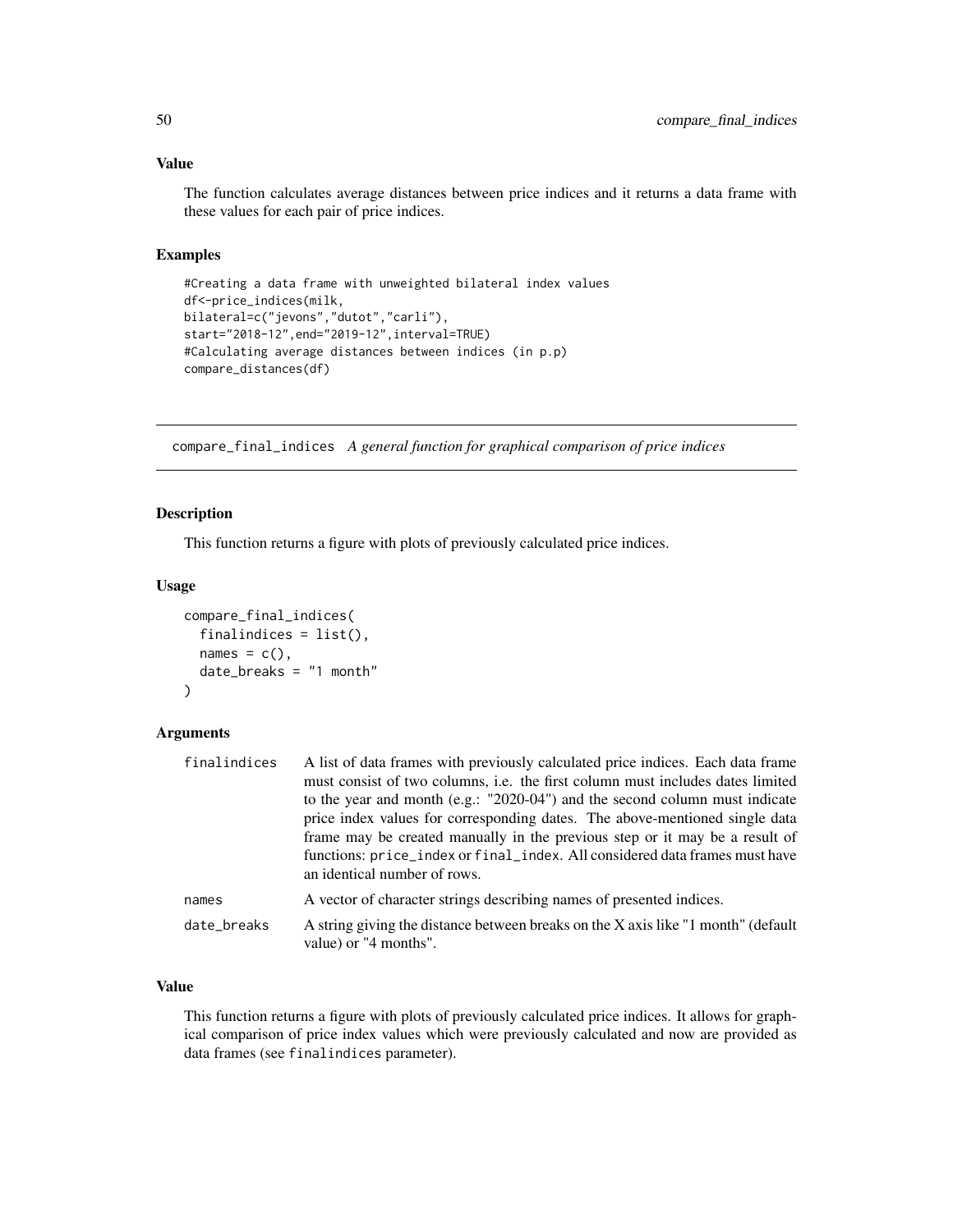# compare\_indices 51

## Examples

```
## Caluclating two indices by using two different package functions:
index1<-final_index(datasets=list(milk), start="2018-12",
end="2019-12",formula="walsh",interval=TRUE)
index2<-price_index(milk,start="2018-12", end="2019-12",
formula="geks",interval=TRUE)
## Graphical comparison of these two indices
compare_final_indices(finalindices=list(index1,index2),
names=c("Walsh index", "GEKS index"))
```
compare\_indices *A function for graphical comparison of price indices*

# Description

This function returns a figure with plots of selected price indices.

#### Usage

```
compare_indices(
  data,
  start,
  end,
  bilateral = c(),
  bindex = c(),
  base = c(),
  cesindex = c(),
  sigma = c(),
  simindex = c(),
  fbmulti = c(),
  fbwindow = c(),
  split = c(),
  splitcewindow = c(),
  splitce = c(),
  namebilateral = bilateral,
  namebindex = bindex,
  namecesindex = cesindex,
  namesimindex = simindex,
  namefbmulti = fbmulti,
  namesplicemulti = splicemulti,
  date_breaks = "1 month"
)
```
## Arguments

data The user's data frame with information about sold products. It must contain columns: time (as Date in format: year-month-day,e.g. '2020-12-01'), prices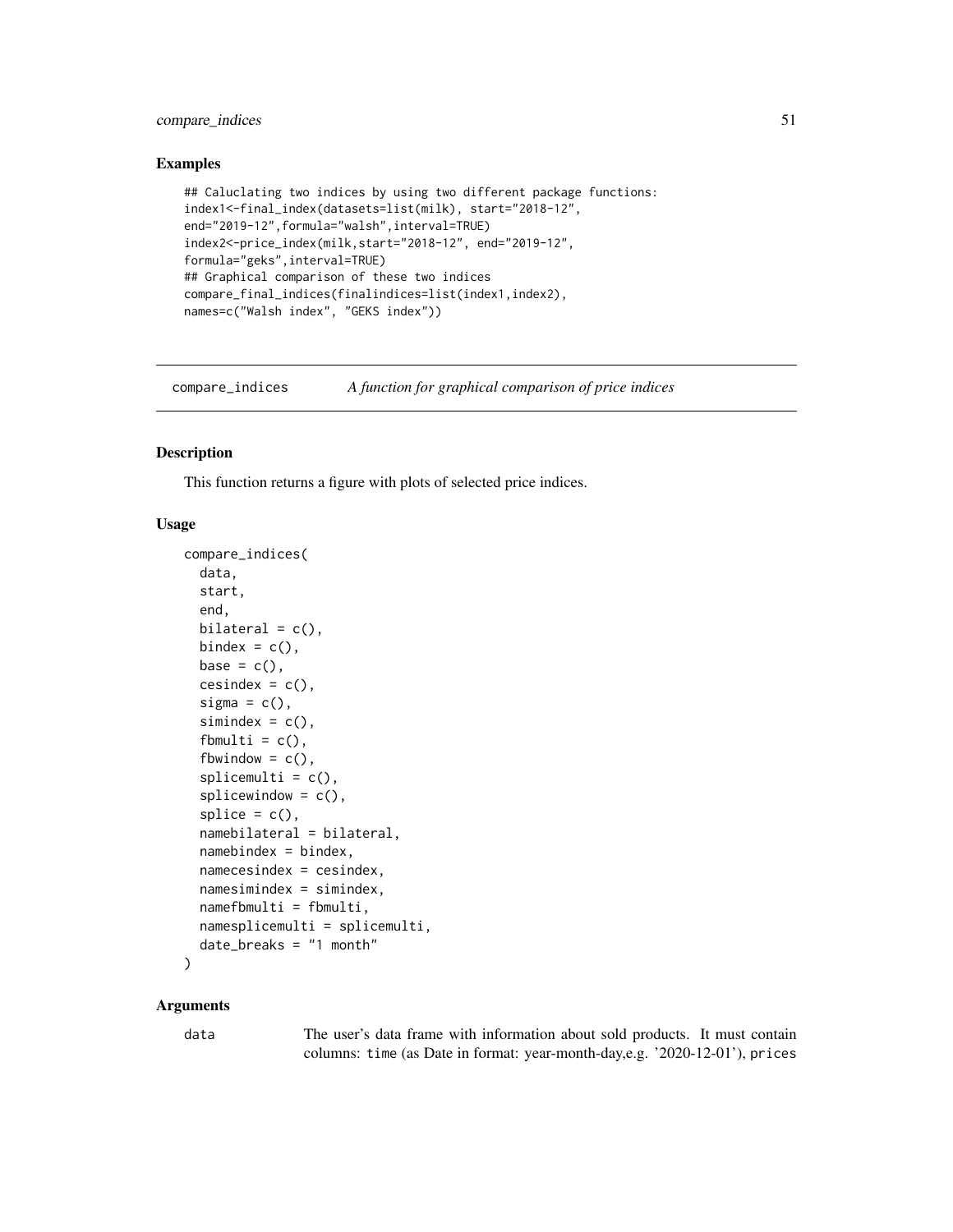|               | (as positive numeric) and prodID (as numeric, factor or character). A column<br>quantities is also essential (as positive numeric) because unit values are cal-<br>culated.                                                                                                                                                     |
|---------------|---------------------------------------------------------------------------------------------------------------------------------------------------------------------------------------------------------------------------------------------------------------------------------------------------------------------------------|
| start         | The base period (as character) limited to the year and month, e.g. "2019-12".                                                                                                                                                                                                                                                   |
| end           | The research period (as character) limited to the year and month, e.g. "2020-04".                                                                                                                                                                                                                                               |
| bilateral     | A vector of character strings indicating bilateral price index formulas that are to<br>be calculated. To see available options please use the link: PriceIndices.                                                                                                                                                               |
| bindex        | A vector of character strings indicating Lowe- or Young-type price index for-<br>mulas that are to be calculated. Available options are: young, geoyoung, lowe<br>and geolowe.                                                                                                                                                  |
| base          | The vector of prior periods used in the Young- or Lowe-type price indices. Each<br>element of the vector (as character) must be limited to the year and month, e.g.<br>"2020-01".                                                                                                                                               |
| cesindex      | A vector of character strings indicating CES price index formulas that are to be<br>calculated. To see available options, please use the link: PriceIndices.                                                                                                                                                                    |
| sigma         | The vector of elasticity of substitution parameters used in the Lloyed-Moulton<br>and AG Mean indices.                                                                                                                                                                                                                          |
| simindex      | A vector of character strings indicating multilateral price index formulas based<br>on relative price and quantity similarity that are to be calculated. To see available<br>options, please use the link: PriceIndices.                                                                                                        |
| fbmulti       | A vector of character strings indicating multilateral price index formulas that are<br>to be calculated. The available set of indices includes full-window multilateral<br>indices or their FBEW and FBMW extensions. To see available options, please<br>use the link: PriceIndices.                                           |
| fbwindow      | A vector of integers. Each element of the vector defines the length of the time<br>window of the corresponding multilateral index (if it is selected by fbmulti).                                                                                                                                                               |
| splicemulti   | The vector of character strings indicating multilateral price index formulas are<br>to be extended by using splicing methods. To see available options please use<br>the link: PriceIndices.                                                                                                                                    |
| splicewindow  | A vector of integers. Each element of the vector defines the length of the time<br>window of the corresponding multilateral index (if it is selected by splicemulti).                                                                                                                                                           |
| splice        | A vector of character strings. Each element of the vector indicates the splicing<br>method is to be used for the corresponding multilateral index (if it is selected<br>by splicemulti). Available values of vector elements are: "movement", "win-<br>dow","half","mean","window_published","half_published","mean_published". |
| namebilateral | A vector of character strings describing names of bilateral price indices that are<br>to be displayed. If this vector is empty, then default names are used.                                                                                                                                                                    |
| namebindex    | A vector of character strings describing names of Young- and/or Lowe-type<br>price indices are to be displayed. If this vector is empty then default names<br>are used.                                                                                                                                                         |
| namecesindex  | A vector of character strings describing names of CES price indices that are to<br>be displayed. If this vector is empty, then default names are used.                                                                                                                                                                          |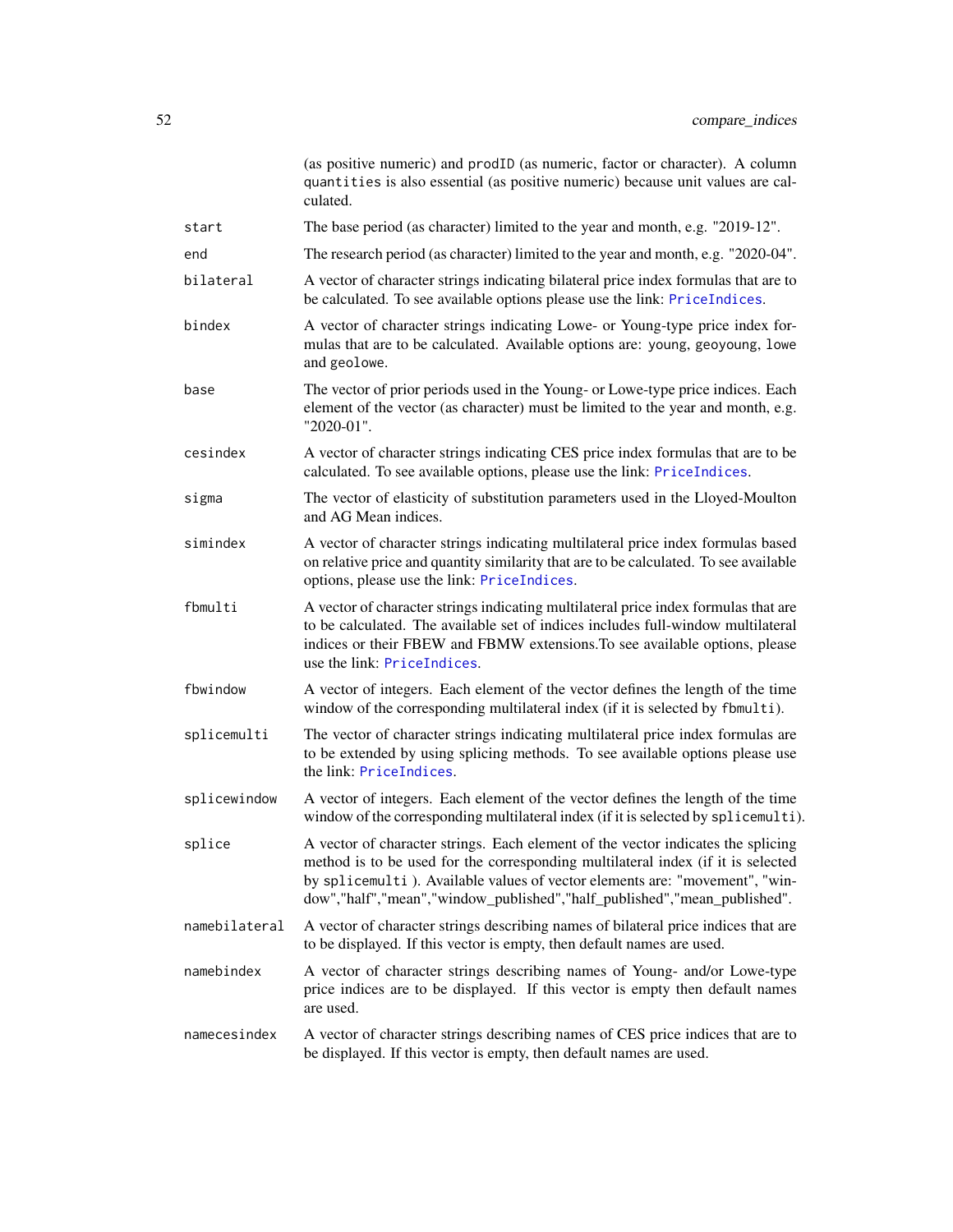| namesimindex    | A vector of character strings describing names of multilateral price index for-<br>mulas based on relative price and quantity similarity that are to be displayed. If<br>this vector is empty, then default names are used. |
|-----------------|-----------------------------------------------------------------------------------------------------------------------------------------------------------------------------------------------------------------------------|
| namefbmulti     | A vector of character strings describing names of full-window multilateral indices<br>or their FBEW and FBMW extensions that are to be displayed. If this vector is<br>empty, then default names are used.                  |
| namesplicemulti |                                                                                                                                                                                                                             |
|                 | A vector of character strings describing names of multilateral splice indices that<br>are to be displayed. If this vector is empty, then default names are used.                                                            |
| date_breaks     | A string giving the distance between breaks on the X axis like "1 month" (default<br>value) or "4 months".                                                                                                                  |

# Value

This function calculates selected bilateral or/and multilateral price indices and returns a figure with plots of these indices (together with dates on X-axis and a corresponding legend). The function does not take into account aggregating over outlets or product subgroups (to consider these types of aggregating, please use functions: [final\\_index](#page-72-0) and [compare\\_final\\_indices](#page-49-0)).

# Examples

```
compare_indices(milk, start="2018-12", end="2019-04",
bilateral=c("jevons"),fbmulti=c("tpd"),fbwindow=c(6))
compare_indices(milk, start="2018-12", end="2019-05",
fbmulti=c("tpd","geks"),fbwindow=c(10,12))
```

| compare_to_target | Calculating distances between considered price indices and the target |
|-------------------|-----------------------------------------------------------------------|
|                   | <i>price index</i>                                                    |

# Description

The function calculates distances between considered price indices and the target price index

```
compare_to_target(
 data = data.frame(),target,
 measure = "MAD",
 pp = TRUE,first = TRUE,
 prec = 3)
```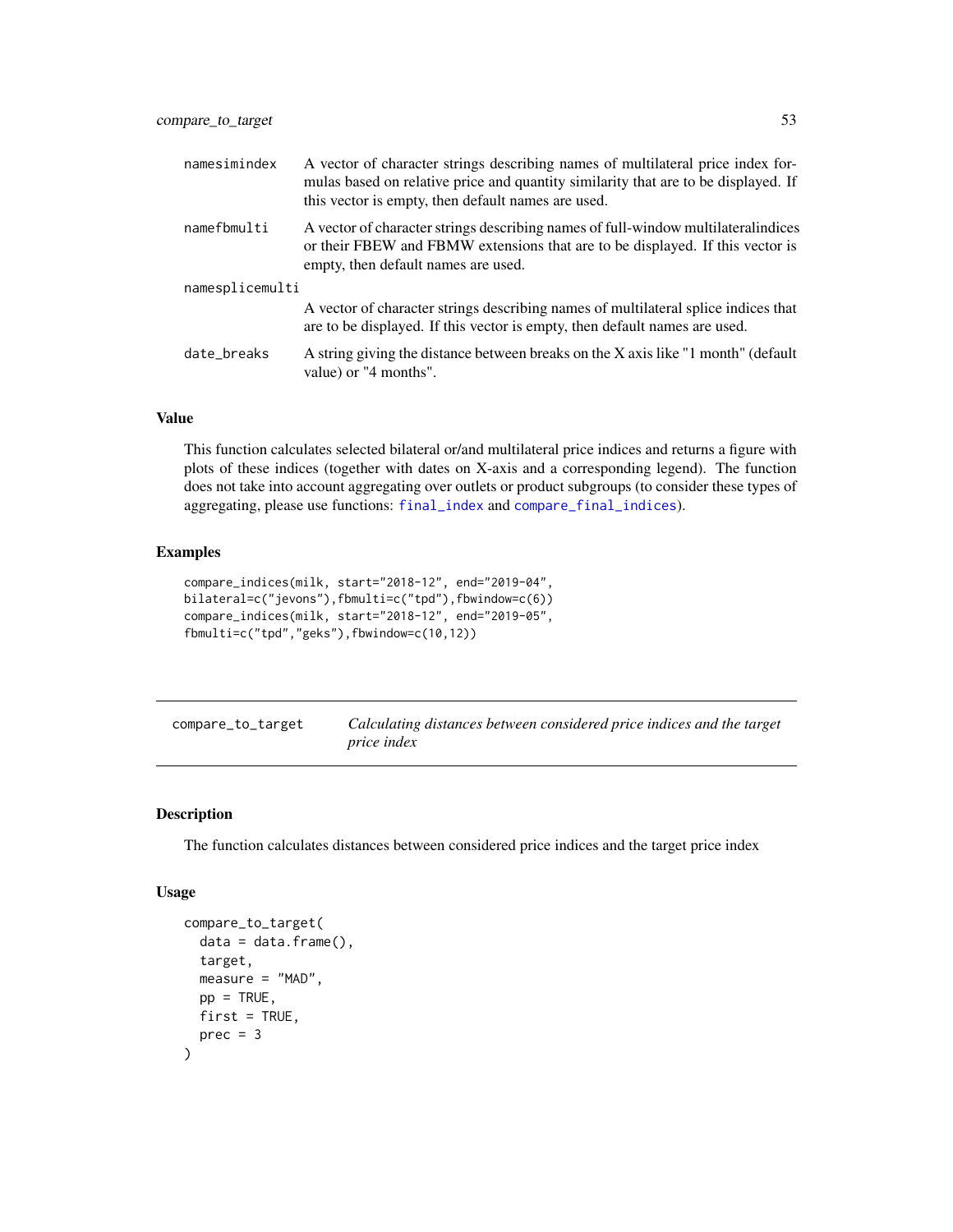## **Arguments**

| data    | A data frame containg values of indices which are to be compared to the target<br>price index                                                                                                                                                                                                                                                                                                |
|---------|----------------------------------------------------------------------------------------------------------------------------------------------------------------------------------------------------------------------------------------------------------------------------------------------------------------------------------------------------------------------------------------------|
| target  | A data frame or a vector containg values of the target price index                                                                                                                                                                                                                                                                                                                           |
| measure | A parameter specifying what measure should be used to compare indices. Possi-<br>ble parameter values are: "MAD" (Mean Absolute Distance) or "RMSD" (Root<br>Mean Square Distance).                                                                                                                                                                                                          |
| pp      | Logical parameter indicating whether the results are to be presented in percent-<br>age points (then $pp = TRUE$ ).                                                                                                                                                                                                                                                                          |
| first   | A logical parameter that determines whether the first row of the data frame and<br>the first row of the 'target' data frame (or its first element if it is a vector) are to<br>be taken into account when calculating the distance between the indices (then<br>$first = TRUE$ ). Usually, the first row concerns the index values for the base<br>period - all indexes are then set to one. |
| prec    | Parameter that determines how many decimal places are to be used in the pre-<br>sentation of results.                                                                                                                                                                                                                                                                                        |

# Value

The function calculates average distances between considered price indices and the target price index and it returns a data frame with: average distances on the basis of all values of compared indices ('distance' column), average semi-distances on the basis of values of compared indices which overestimate the target index values ('distance\_upper' column) and average semi-distances on the basis of values of compared indices which underestimate the target index values ('distance\_lower' column).

# Examples

```
#Creating a data frame with example bilateral indices
df<-price_indices(milk,
bilateral=c("jevons","laspeyres","paasche","walsh"),
start="2018-12",end="2019-12",interval=TRUE)
#Calculating the target Fisher price index
target_index<-fisher(milk,start="2018-12",end="2019-12",interval=TRUE)
#Calculating average distances between considered indices and the Fisher index (in p.p)
compare_to_target(df,target=target_index)
```
cswd *Calculating the unweighted CSWD price index*

## Description

This function returns a value (or vector of values) of the unweighted Carruthers-Sellwood-Ward-Dalen (CSWD) price index.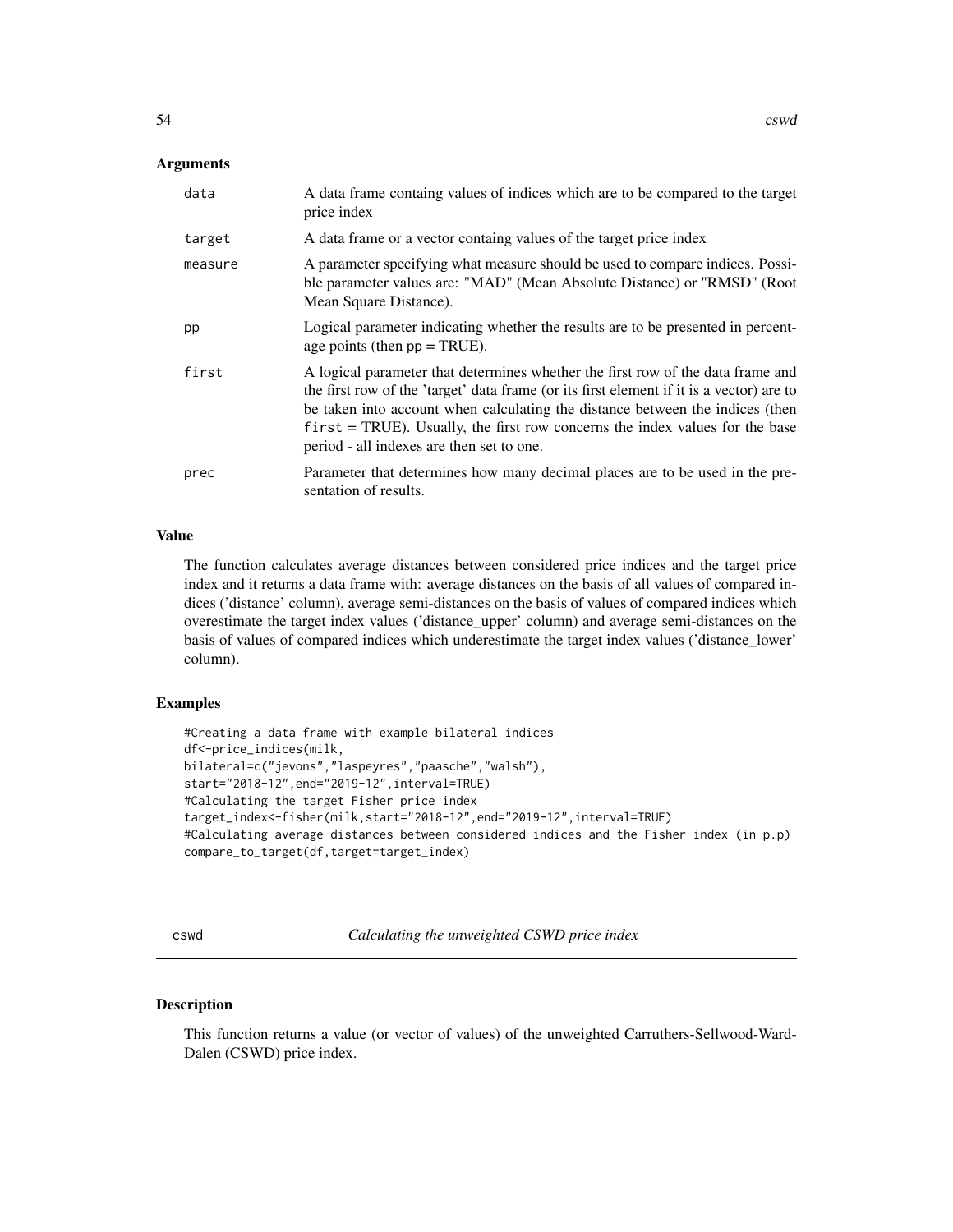#### $\sim$  cswd  $\sim$  55

## Usage

cswd(data, start, end, interval = FALSE)

#### Arguments

| data     | The user's data frame with information about sold products. It must contain<br>columns: time (as Date in format: year-month-day, e.g. '2020-12-01'), prices<br>(as positive numeric) and prodID (as numeric, factor or character). A column<br>quantities (as positive numeric) is also needed because this function uses unit<br>values as monthly prices.                                   |
|----------|-----------------------------------------------------------------------------------------------------------------------------------------------------------------------------------------------------------------------------------------------------------------------------------------------------------------------------------------------------------------------------------------------|
| start    | The base period (as character) limited to the year and month, e.g. "2020-03".                                                                                                                                                                                                                                                                                                                 |
| end      | The research period (as character) limited to the year and month, e.g. "2020-04".                                                                                                                                                                                                                                                                                                             |
| interval | A logical value indicating whether the function is to compare the research period<br>defined by end to the base period defined by start (then interval is set to<br>FALSE) or all fixed base indices are to be calculated. In this latter case, all<br>months from the time interval <start, end=""> are considered and start defines<br/>the base period (interval is set to TRUE).</start,> |

#### Value

The function returns a value (or vector of values) of the unweighted bilateral CSWD price index depending on the interval parameter. If the interval parameter is set to TRUE, the function returns a vector of price index values without dates. To get information about both price index values and corresponding dates, please see functions: [price\\_index](#page-153-0), [price\\_indices](#page-154-0) or [final\\_index](#page-72-0). The function does not take into account aggregating over outlets or product subgroups (to consider these types of aggregating, please use the [final\\_index](#page-72-0) or the [final\\_index2](#page-74-0) function).

# References

Carruthers, A.G., Sellwood, D. J, Ward, P. W. (1980). *Recent developments in the retail price index*. Journal of the Royal Statistical Society. Series D (The Statisticain), 29(1), 1-32.

Dalen, J. (1992). *Recent developments in the retail price index*. The Statistician, 29(1), 1-32.

(2004). *Consumer Price Index Manual. Theory and practice*. ILO/IMF/OECD/UNECE/Eurostat/The World Bank, International Labour Office (ILO), Geneva.

```
cswd(sugar, start="2018-12", end="2019-12")
cswd(milk, start="2018-12", end="2020-01", interval=TRUE)
```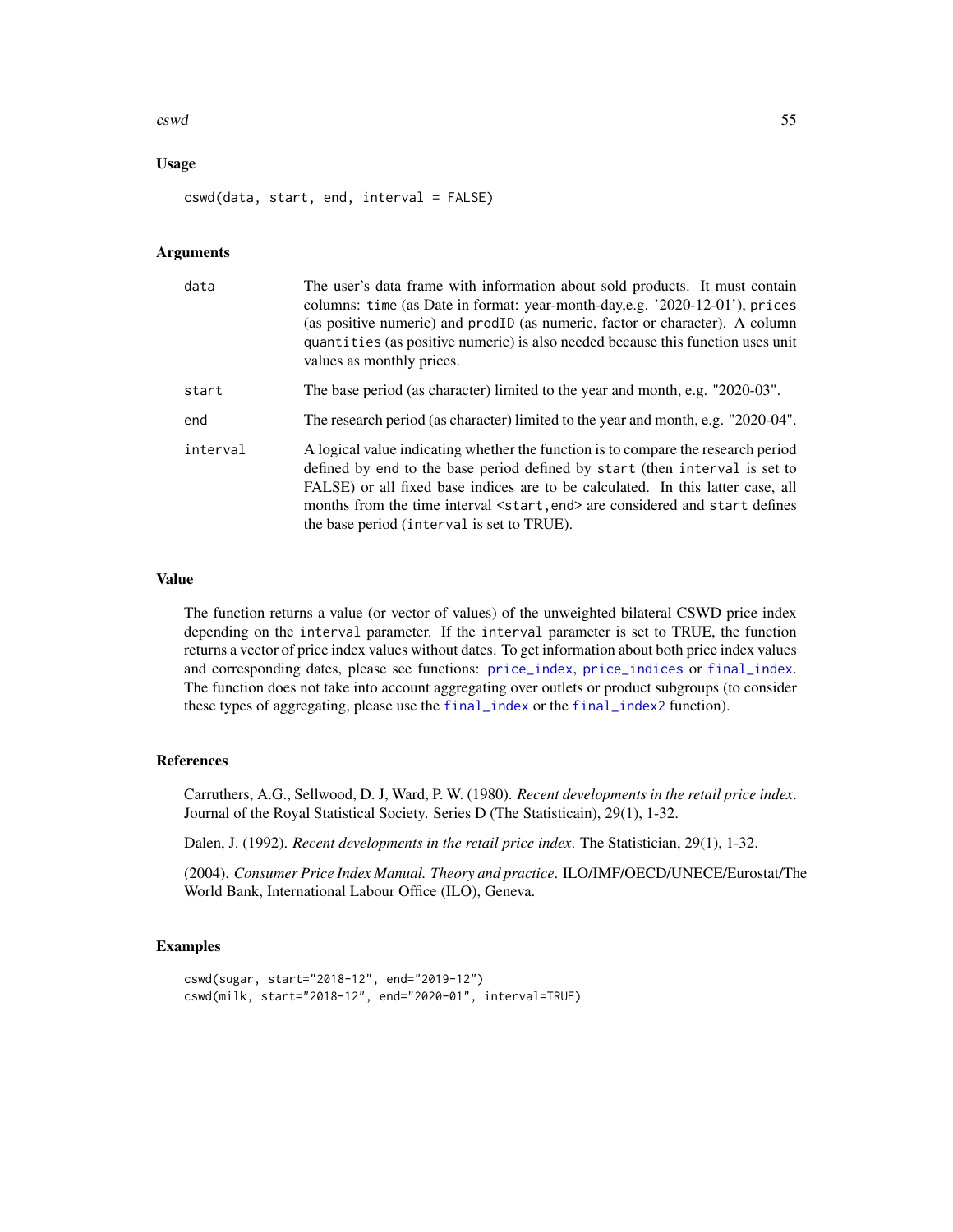## Description

A collection of artificial scanner data on milk products sold in three different months

# Usage

dataAGGR

# Format

A data frame with 6 columns and 9 rows. The used variables are as follows:

time - Dates of transactions (Year-Month-Day: 4 different dates)

prices - Prices of sold products [PLN]

quantities - Quantities of sold products [l]

prodID - Retailer product codes (3 prodIDs)

retID - Unique codes identifying outlets/retailer sale points (4 retIDs)

description Descriptions of sold products (two subgroups: goat milk, powdered milk)

dataCOICOP *An artificial scanner data set for the product classification*

## Description

A collection of artificial scanner data on the sale of tomatoes, fruit juices, low fat milk, full fat milk, sugar, chocolate, yoghurt, coffee, eggs and salt in the period from December 2018 to October 2020

## Usage

dataCOICOP

#### Format

A data frame with 8 columns and 96600 rows (some rows are not complete). The used variables are as follows:

time - Dates of transactions (Year-Month-Day)

prices - Prices of sold products [EUR]

quantities - Quantities of sold products [unit defined in the 'unit' column]

prodID - Retailer product codes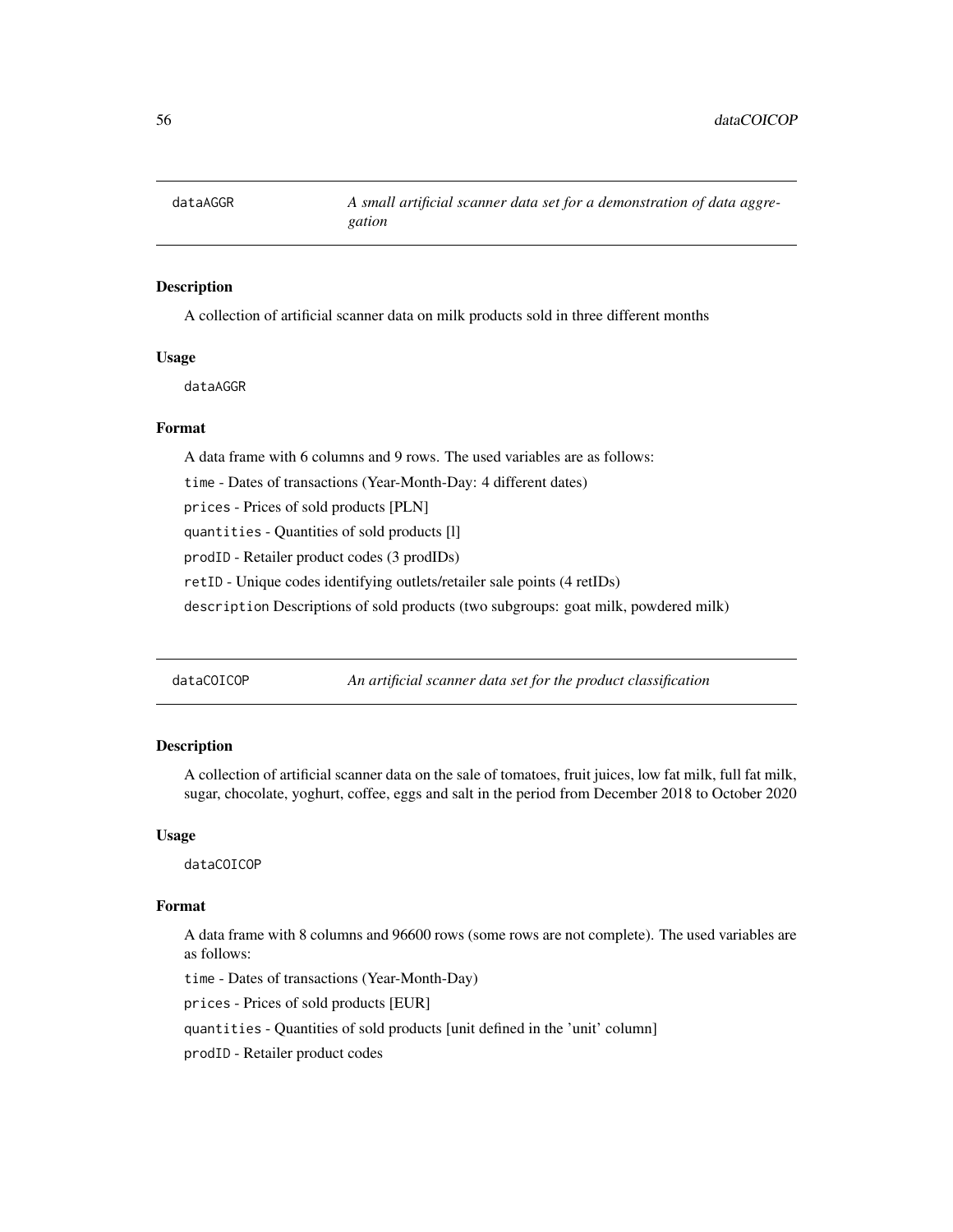#### dataMATCH 57

retID - Unique codes identifying outlets/retailer sale points (10 retIDs) description Descriptions of sold products unit Sales units, e.g.: kg, ml, etc. coicop Identifiers of COICOP groups (10 groups)

dataMATCH *An artificial scanner data set for product matching*

# Description

A collection of scanner data on the sale of sample artificial products.

## Usage

dataMATCH

#### Format

A data frame with 7 columns and 30 rows. The used variables are as follows:

time - Dates of transactions (Year-Month-Day)

prices - Prices of sold products [PLN]

quantities - Quantities of sold products [liters]

codeIN - Unique internal (retailer) product codes (data set contains 5 different codeINs)

codeOUT - Unique external product codes (data set contains 5 different codeOUTs)

retID - Unique codes identifying outlets/retailer sale points (data set contains 2 different retIDs)

description Descriptions of sold products (data set contains 3 different product descriptions)

dataU *An artificial, small scanner data set*

# Description

A collection of artificial scanner data on 6 products sold in Dec, 2018. Product descriptions contain the information about their grammage and unit.

## Usage

dataU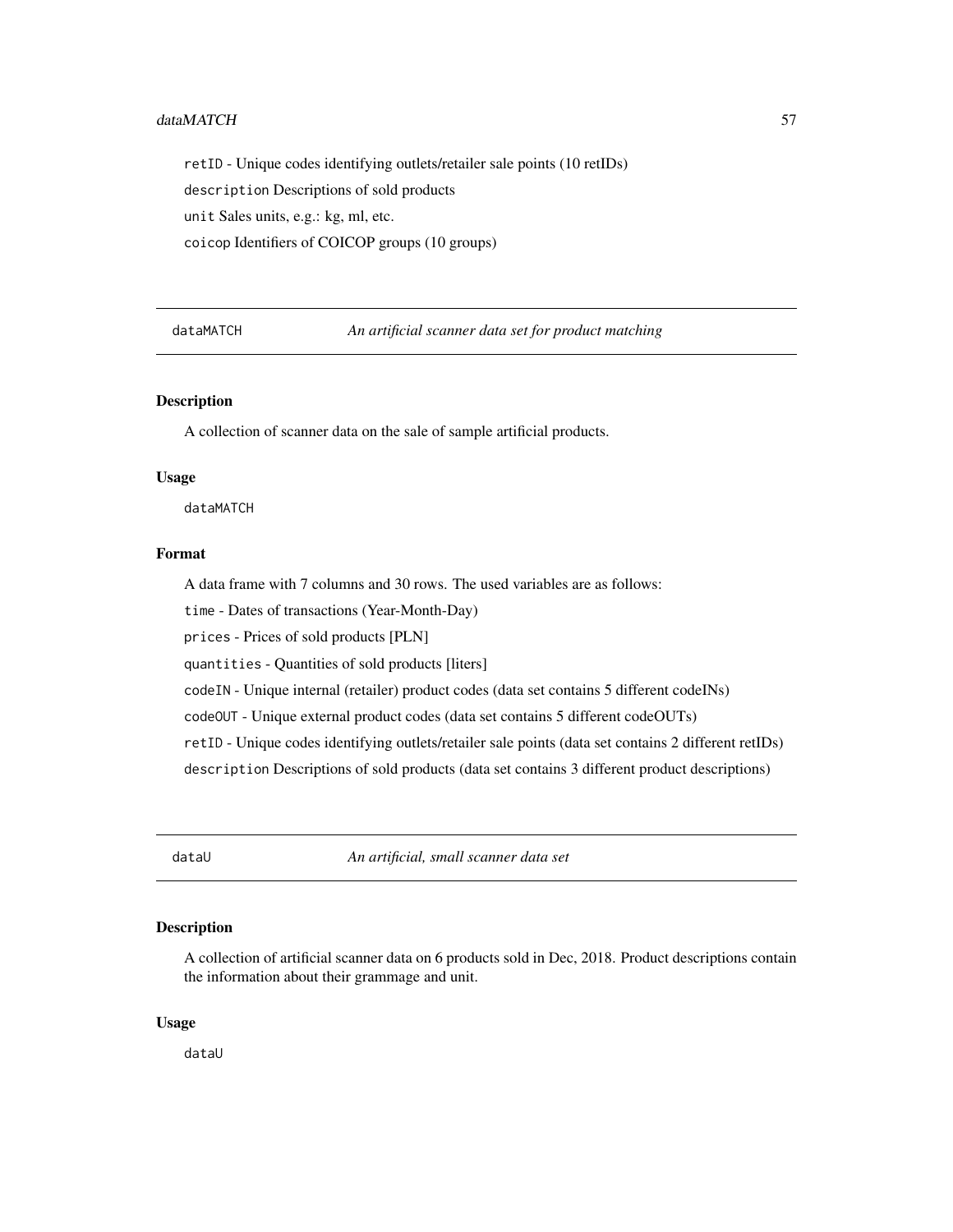# Format

A data frame with 5 columns and 6 rows. The used variables are as follows:

time - Dates of transactions (Year-Month-Day)

prices - Prices of sold products [PLN]

quantities - Quantities of sold products [item]

prodID - Unique product codes

description Descriptions of sold products (data set contains 6 different product descriptions)

data\_aggregating *Aggregating the user's data frame*

## Description

The function aggregates the user's data frame over time and optionally over outlets.

# Usage

data\_aggregating(data, join\_outlets = TRUE)

## Arguments

| data         | The user's data frame.                                                                       |
|--------------|----------------------------------------------------------------------------------------------|
| join_outlets | A logical value indicating whether the data aggregation over outlets should be<br>also done. |

# Value

The function aggregates the user's data frame over time and/or over outlets. Consequently, we obtain monthly data, where the unit value is calculated instead of a price for each prodID observed in each month (the time column gets the Date format: "Year-Month-01"). If the parameter join\_outlets is TRUE, then the function also performs aggregation over outlets (retIDs) and the retID column is removed from the data frame. The main advantage of using this function is the ability to reduce the size of the data frame and the time needed to calculate the price index.

```
#Example 1
data_aggregating(dataAGGR,join_outlets = FALSE)
data_aggregating(dataAGGR,join_outlets = FALSE)
#Example 2 (data frame reduction)
nrow(milk)
nrow(data_aggregating(milk))
```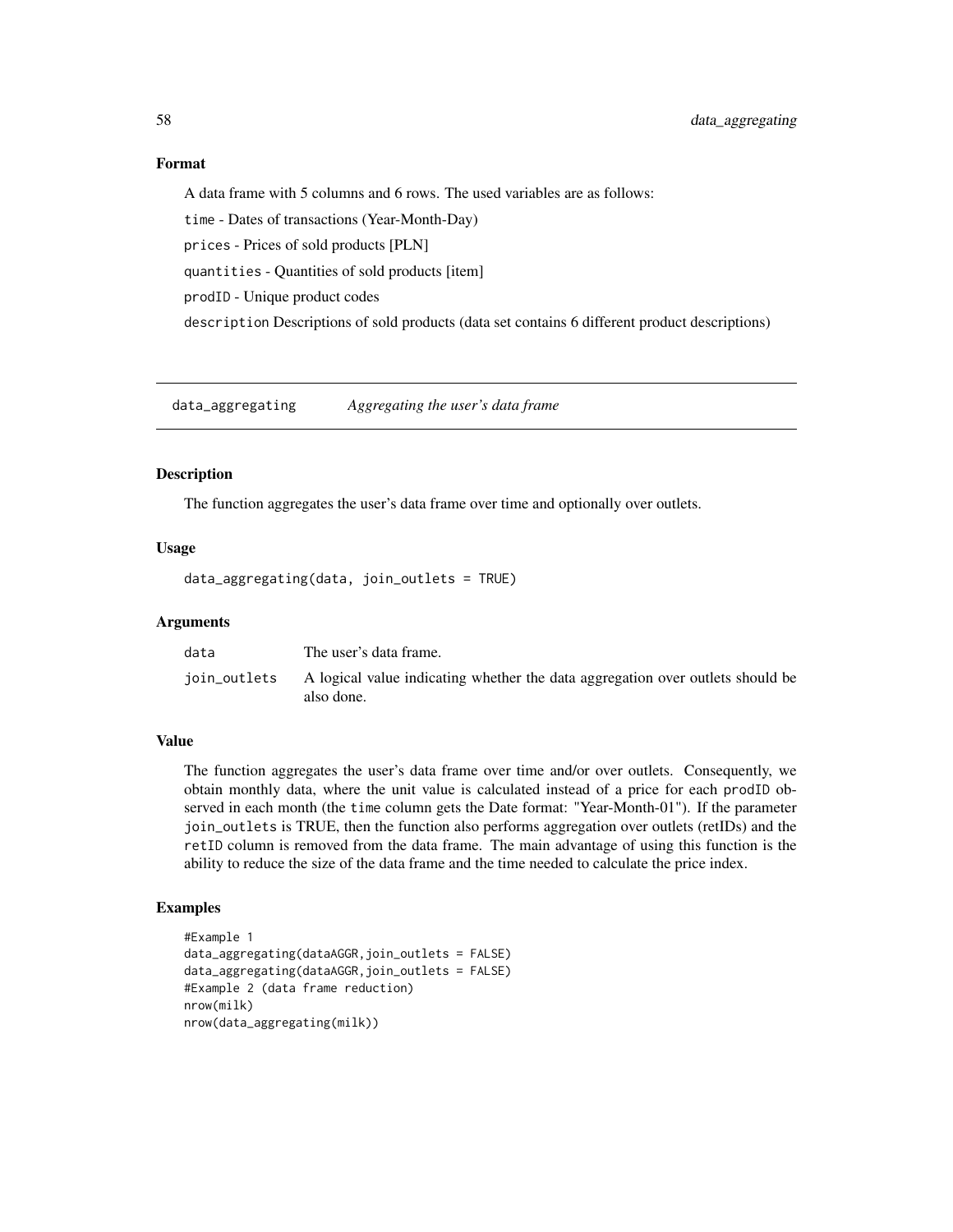## Description

The function checks if the argument data points to a data frame which is suitable for further price index calculation. In particular, the function checks whether the indicated data frame contains the required columns and whether they are of the appropriate type (if not, the function returns FALSE and an appropriate comment).

#### Usage

data\_check(data)

### Arguments

data Any R object but ultimately it is a data frame.

# Value

The function returns TRUE if the data frame indicated by the data parameter is suitable for the calculation of price indices and returns FALSE otherwise.

#### Examples

```
data_check(milk)
data_check(iris)
```
data\_classifying *Predicting product COICOP levels via the machine learning model*

#### Description

This function predicts product COICOP levels via the selected machine learning model.

#### Usage

```
data_classifying(model = list(), data)
```

| model | A list of 8 elements which identify the previously built machine learning model<br>(the list is obtained via the model_classification function).  |
|-------|---------------------------------------------------------------------------------------------------------------------------------------------------|
| data  | A data set for the model (products with their characteristics). This data set must<br>contain all the columns which were used in the built model. |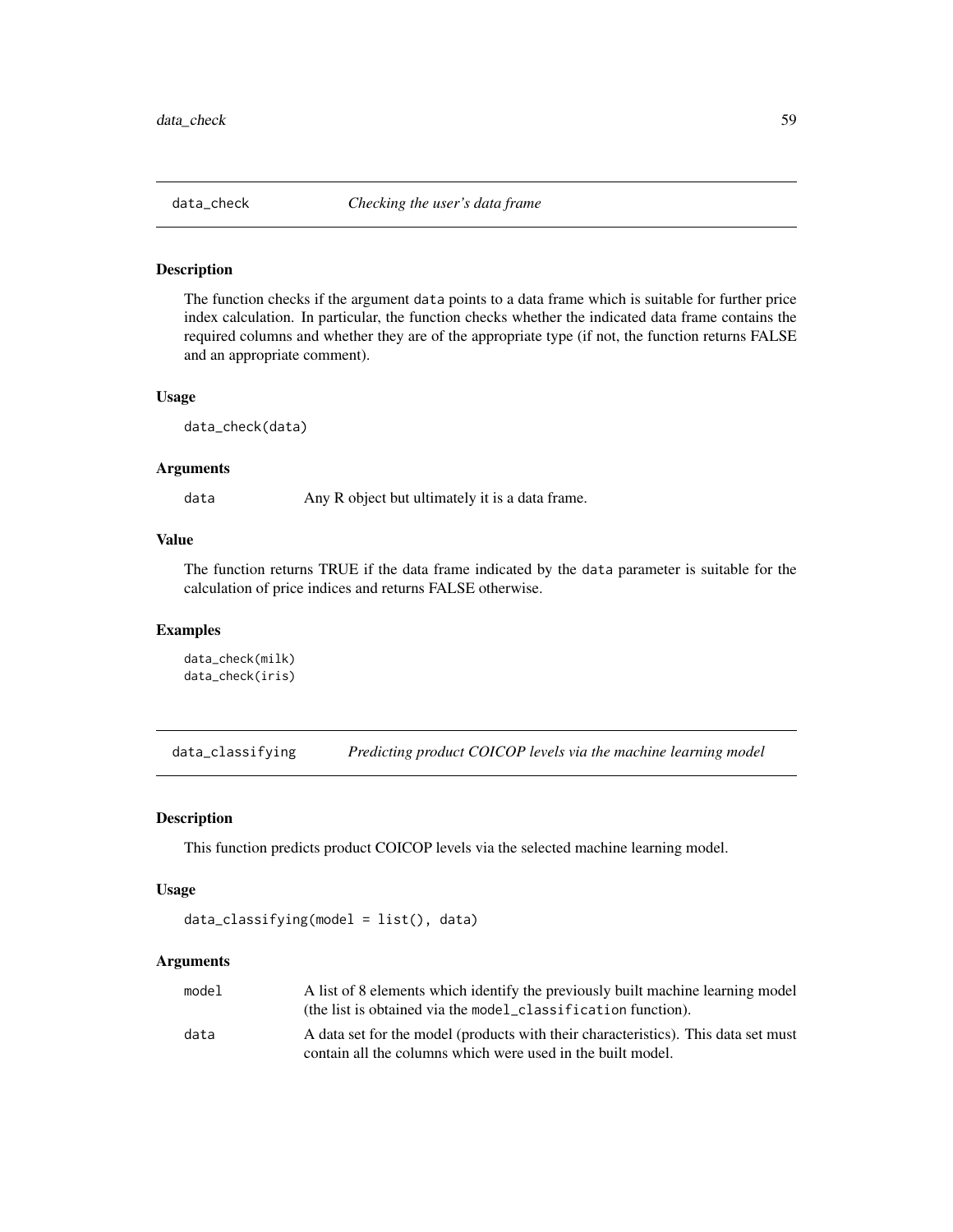# Value

This function provides the indicated data set with an additional column, i.e. coicop\_predicted, which is obtained by using the selected machine learning model.

## Examples

```
#Building the model
my.grid=list(eta=c(0.01,0.02,0.05),subsample=c(0.5))
data_train<-dplyr::filter(dataCOICOP,dataCOICOP$time<=as.Date("2020-08-01"))
data_test<-dplyr::filter(dataCOICOP,dataCOICOP$time>as.Date("2020-08-01"))
ML<-model_classification(data_train,data_test,grid=my.grid,
indicators=c("prodID","unit","description"),key_words=c("milk"),rounds=50)
#Data classification
data_classifying(ML, data_test)
```
data\_filtering *Filtering a data set for further price index calculations*

#### Description

This function returns a filtered data set, i.e. a reduced user's data frame with the same columns and rows limited by a criterion defined by filters.

#### Usage

```
data_filtering(
  data,
  start,
  end,
  filters = c(),
 plimits = c(),
  pquantiles = c(),
  dplimits = c(),
  lambda = 1.25,
  interval = FALSE,
  retailers = FALSE
)
```

| data    | The user's data frame with information about products to be filtered. It must         |
|---------|---------------------------------------------------------------------------------------|
|         | contain columns: time (as Date in format: year-month-day, e.g. '2020-12-01'),         |
|         | prices (as positive numeric) and quantities (as positive numeric).                    |
| start   | The base period (as character) limited to the year and month, e.g. "2020-03".         |
| end     | The research period (as character) limited to the year and month, e.g. "2020-04".     |
| filters | A vector of filter names (options are: extremeprices, dumpprices and/or<br>lowsales). |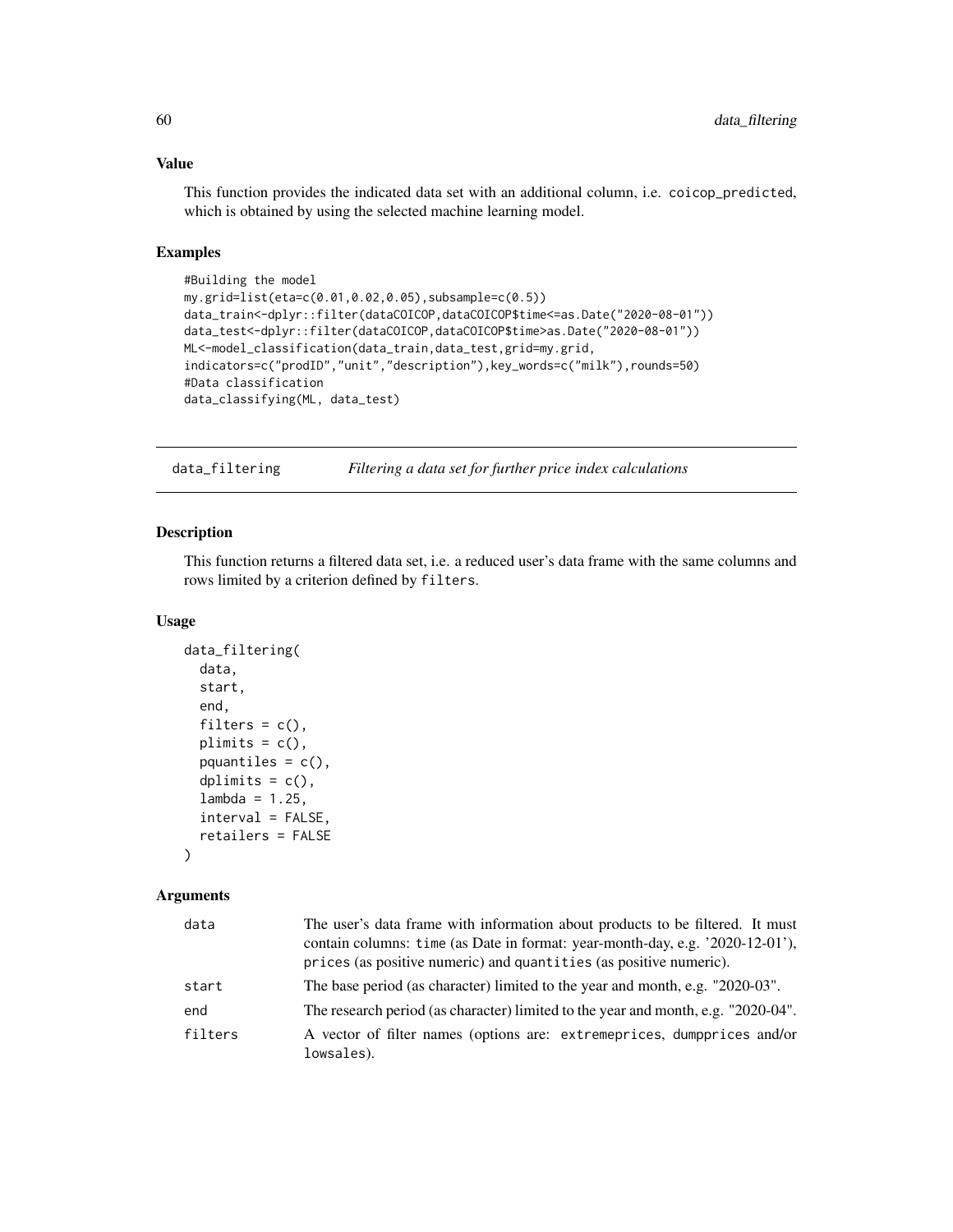# data\_matching 61

| plimits    | A two-dimensional vector of thresholds for minimum and maximum price change<br>(it works if one of the chosen filters is extremeprices filter).                                                                                                                                                                             |
|------------|-----------------------------------------------------------------------------------------------------------------------------------------------------------------------------------------------------------------------------------------------------------------------------------------------------------------------------|
| pquantiles | A two-dimensional vector of quantile levels for minimum and maximum price<br>change (it works if one of the chosen filters is extremeprices filter).                                                                                                                                                                        |
| dplimits   | A two-dimensional vector of thresholds for maximum price drop and maximum<br>ependiture drop (it works if one of the chosen filters is dumpprices filter).                                                                                                                                                                  |
| lambda     | The lambda parameter for lowsales filter (see References below).                                                                                                                                                                                                                                                            |
| interval   | A logical value indicating whether the filtering process concerns only two peri-<br>ods defined by start and end parameters (then the interval is set to FALSE)<br>or whether that function is to filter products sold during the whole time interval<br><start, end="">, i.e. any subsequent months are compared.</start,> |
| retailers  | A logical parameter indicating whether filtering should be done for each outlet<br>(retID) separately. If it is set to FALSE, then there is no need to consider the<br>retID column.                                                                                                                                        |

#### Value

This function returns a filtered data set (a reduced user's data frame). If the set of filters is empty, then the function returns the original data frame (defined by the data parameter) limited to considered months. On the other hand, if all filters are chosen, i.e. filters=c(extremeprices,dumpprices,lowsales), then these filters work independently and a summary result is returned. Please note that both variants of extremeprices filter can be chosen at the same time, i.e. plimits and pquantiles, and they work also independently.

#### References

Van Loon, K., Roels, D. (2018) *Integrating big data in Belgian CPI*. Meeting of the Group of Experts on Consumer Price Indices, Geneva.

# Examples

```
data_filtering(milk,start="2018-12",end="2019-03",
filters=c("extremeprices"),pquantiles=c(0.01,0.99),interval=TRUE)
data_filtering(milk,start="2018-12",end="2019-03",
filters=c("extremeprices","lowsales"), plimits=c(0.25,2))
```
<span id="page-60-0"></span>data\_matching *Matching products*

## Description

This function returns a data set defined in the first parameter (data) with an additional column (prodID). Two products are treated as being matched if they have the same prodID value.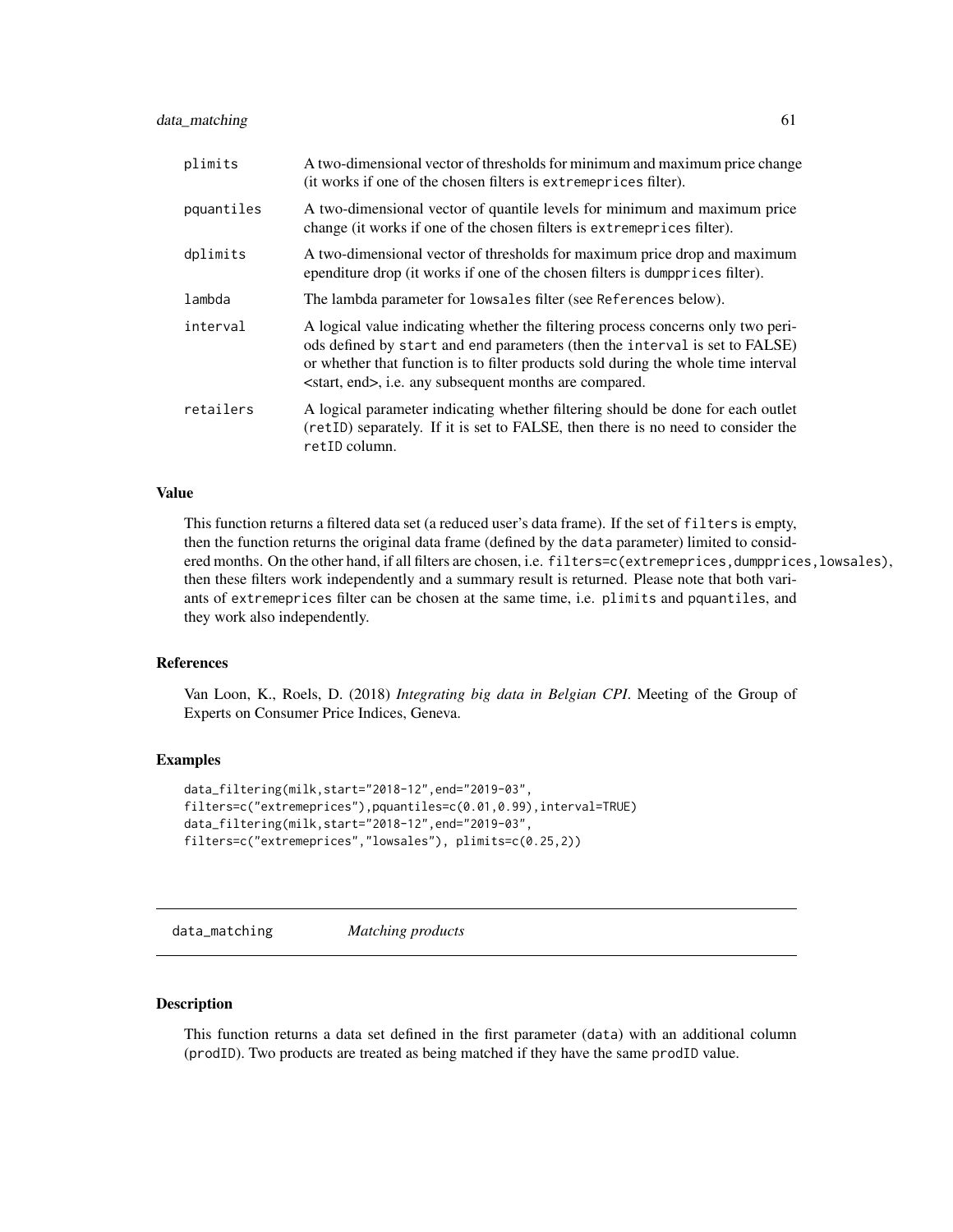# Usage

```
data_matching(
  data,
 start,
 end,
 interval = FALSE,
 variables = c(),
 codeIN = TRUE,codeOUT = TRUE,description = TRUE,
 onlydescription = FALSE,
 precision = 0.95\mathcal{L}
```

| data            | The user's data frame with information about products to be matched. It must<br>contain columns: time (as Date in format: year-month-day, e.g. '2020-12-01')<br>and at least one of the following columns: codeIN (as numeric, factor or charac-<br>ter), codeOUT (as numeric, factor or character) and description (as character). |
|-----------------|-------------------------------------------------------------------------------------------------------------------------------------------------------------------------------------------------------------------------------------------------------------------------------------------------------------------------------------|
| start           | The base period (as character) limited to the year and month, e.g. "2020-03".                                                                                                                                                                                                                                                       |
| end             | The research period (as character) limited to the year and month, e.g. "2020-04".                                                                                                                                                                                                                                                   |
| interval        | A logical value indicating whether the matching process concerns only two pe-<br>riods defined by start and end parameters (then the interval is set to FALSE)<br>or whether that function is to match products sold during the whole time interval<br><start, end="">.</start,>                                                    |
| variables       | The optional parameter describing the vector of additional column names. Val-<br>ues of these additional columns must be identical for matched products.                                                                                                                                                                            |
| codeIN          | A logical value, e.g. if there are retailer (internal) product codes (as numeric<br>or character) written in codeIN column and there is a need to use that column<br>while data matching, then that parameter should be set to TRUE. Otherwise it is<br>set to FALSE.                                                               |
| code0UT         | A logical value, e.g. if there are external product codes, such as GTIN or SKU<br>(as numeric or character) written in code0UT column and there is a need to use<br>that column while data preparing then, that parameter should be set to TRUE.<br>Otherwise it is set to FALSE.                                                   |
| description     | A logical value, e.g. if there are product labels (as character) written in description<br>column and there is a need to use that column while data preparing, then that<br>parameter should be set to TRUE. Otherwise it is set to FALSE.                                                                                          |
| onlydescription |                                                                                                                                                                                                                                                                                                                                     |
|                 | A logical value indicating whether products with identical labels (described in<br>the description) are to be matched.                                                                                                                                                                                                              |
| precision       | A threshold value for the Jaro-Winkler distance measure when comparing labels<br>(its value must belong to the interval $[0,1]$ ). Two labels are treated as similar<br>enough if their Jaro-Winkler distance exceeds the precision value.                                                                                          |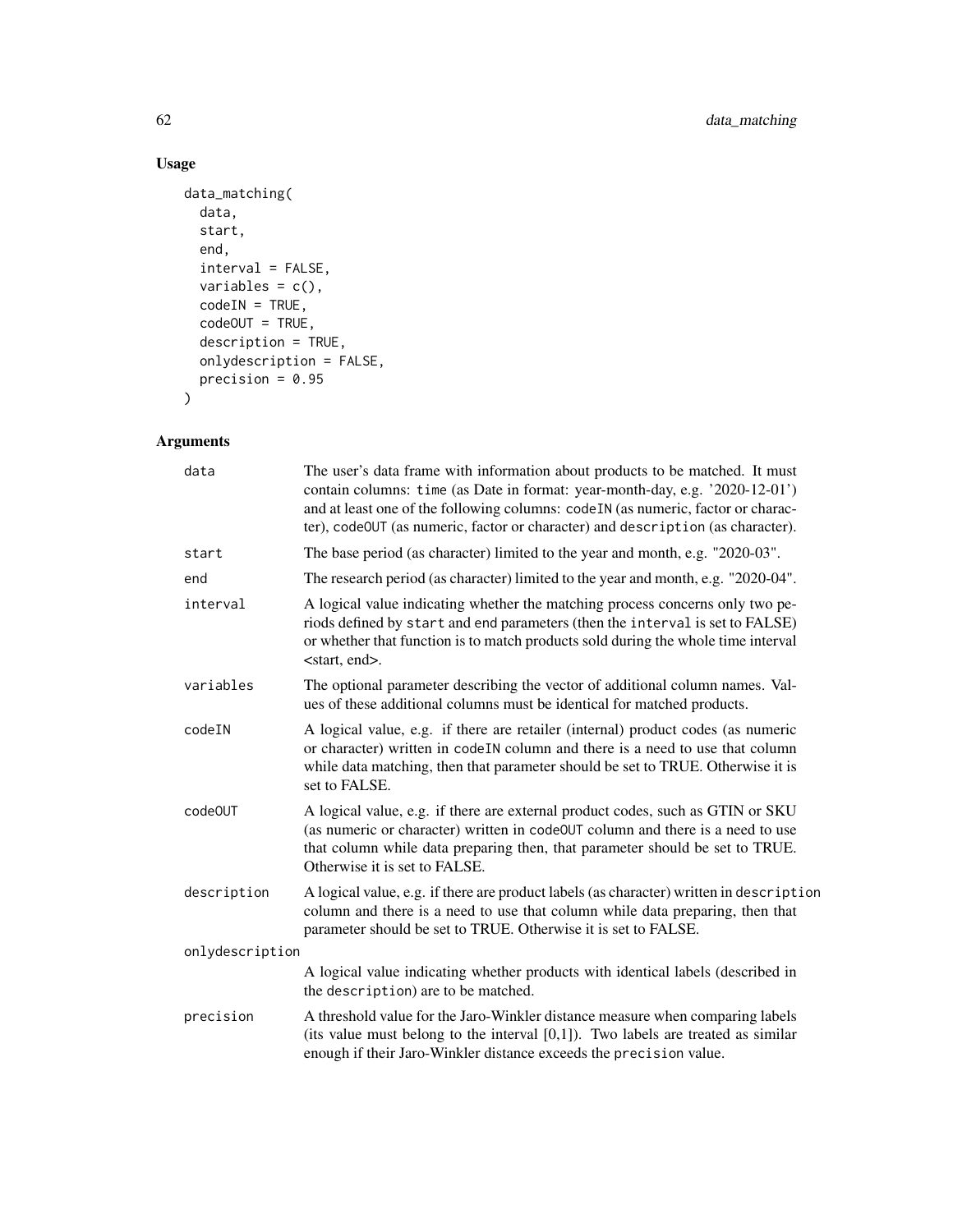#### data\_norm 63

#### Value

This function returns a data set defined in the first parameter (data) with an additional column (prodID). Two products are treated as being matched if they have the same prodID value. The procedure of generating the above-mentioned additional column depends on the set of chosen columns for matching. In most extreme case, when the onlydescription parameter value is TRUE, two products are also matched if they have identical descriptions. Other cases are as follows: Case 1: Parameters codeIN, codeOUT and description are set to TRUE. Products with two identical codes or one of the codes identical and an identical description are automatically matched. Products are also matched if they have identical one of codes and the Jaro-Winkler distance of their descriptions is bigger than the precision value.Case 2: Only one of the parameters: codeIN or codeOUT are set to TRUE and also the description parameter is set to TRUE. Products with an identical chosen code and an identical description are automatically matched. In the second stage, products are also matched if they have an identical chosen code and the Jaro-Winkler distance of their descriptions is bigger than the precision value. Case 3: Parameters codeIN and codeOUT are set to TRUE and the parameter description is set to FALSE. In this case, products are matched if they have both codes identical. Case 4: Only the parameter description is set to TRUE. This case requires the onlydescription parameter to be TRUE and then the matching process is based only on product labels (two products are matched if they have identical descriptions). Case 5: Only one of the parameters: codeIN or codeOUT are set to TRUE and the description parameter is set to FALSE. In this case, the only reasonable option is to return the prodID column which is identical with the chosen code column. Please note that if the set of column names defined in the variables parameter is not empty, then the values of these additional columns must be identical while product matching.

## Examples

data\_matching(dataMATCH, start="2018-12",end="2019-02",onlydescription=TRUE,interval=TRUE) data\_matching(dataMATCH, start="2018-12",end="2019-02",precision=0.98, interval=TRUE)

data\_norm *Normalization of grammage units and recalculation of prices and quantities with respect to these units*

#### Description

The function normalizes grammage units of products and recalculates product prices and quantities with respect to these normalized grammage units.

```
data_norm(
  data = data.frame(),
  rules = list(c("ml", "l", 1000), c("g", "kg", 1000)),
  all = TRUE)
```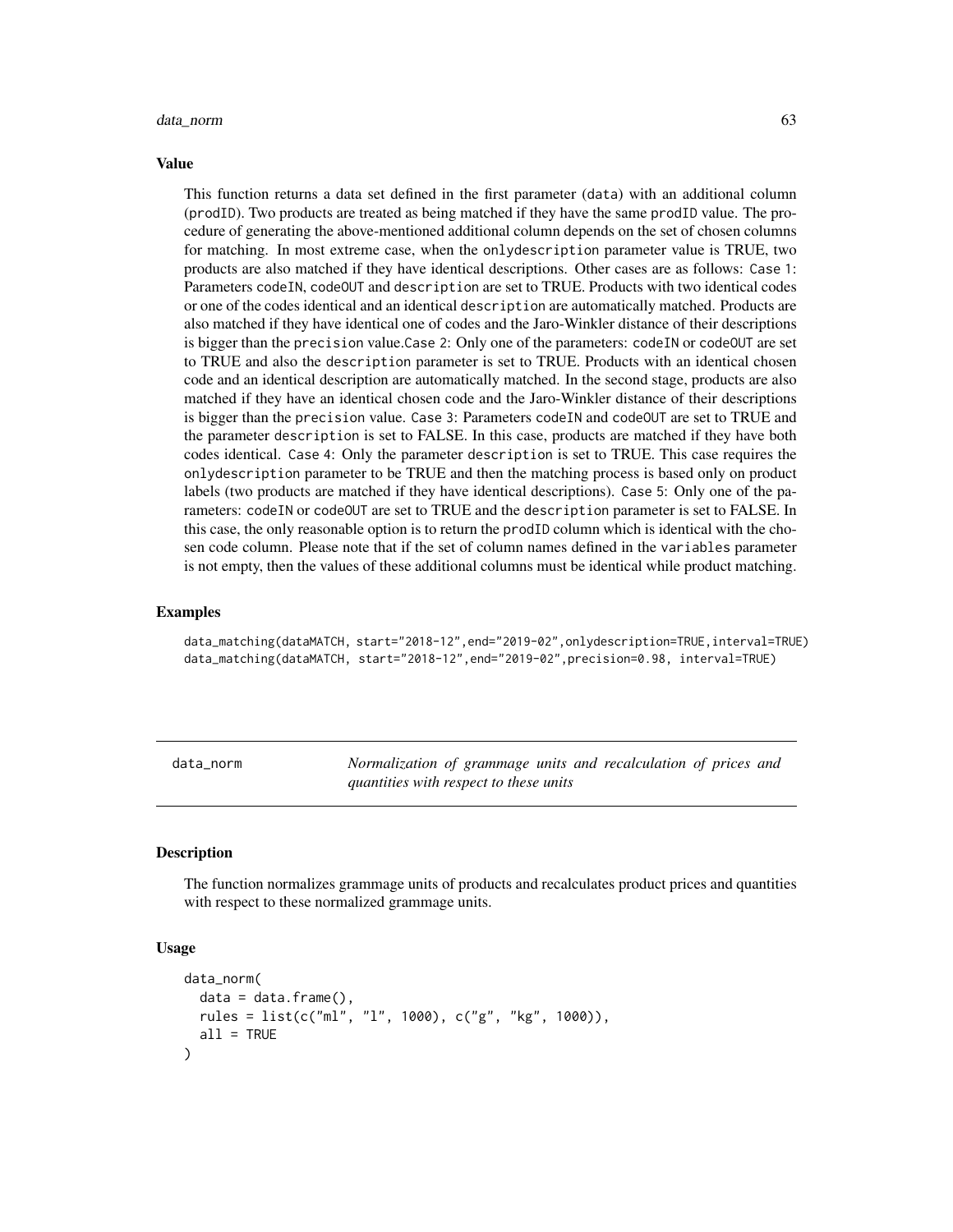## **Arguments**

| data  | The user's data frame. The data frame must contain the following columns:<br>prices (as positive numeric), quantities (as positive numeric), grammage (as<br>numeric or character) and unit (as character).                                                                                                                                             |
|-------|---------------------------------------------------------------------------------------------------------------------------------------------------------------------------------------------------------------------------------------------------------------------------------------------------------------------------------------------------------|
| rules | User rules for transforming grammage, unit, prices and quantities of prod-<br>ucts. For instance, a rule ("ml", "l", 1000) changes the 'old' grammage unit:<br>ml into the new one: 1 on the basis of the provided relation: 1000ml=11. As<br>a consequence, for each product which is sold in liters 1, the unit price and<br>quantity are calculated. |
| all   | A logical value indicating whether the resulting data frame is to be limited to<br>products with detected grammage. Its default value is TRUE which means that<br>not transformed rows (products) are also returned.                                                                                                                                    |

## Value

The function returns the user's data frame with two transformed columns: grammage and unit, and two rescaled columns: prices and quantities. The above-mentioned transformation and rescaling take into consideration the user rules. Recalculated prices and quantities concern grammage units defined as the second parameter in the given rule.

## Examples

```
# Preparing a data set
data<-data_unit(dataU,units=c("g","ml","kg","l"),multiplication="x")
# Normalization of grammage units
data_norm(data, rules=list(c("ml","l",1000),c("g","kg",1000)))
```

| data_preparing | Preparing a data set for further data processing or price index calcu- |
|----------------|------------------------------------------------------------------------|
|                | <i>lations</i>                                                         |

## Description

This function returns a prepared data frame based on the user's data set. The resulting data frame is ready for further data processing (such as data selecting, matching or filtering) and it is also ready for price index calculations (if only it contains required columns).

```
data_preparing(
  data,
  time = NULL,
 prices = NULL,
  quantities = NULL,
 prodID = NULL,
  retID = NULL,description = NULL,
```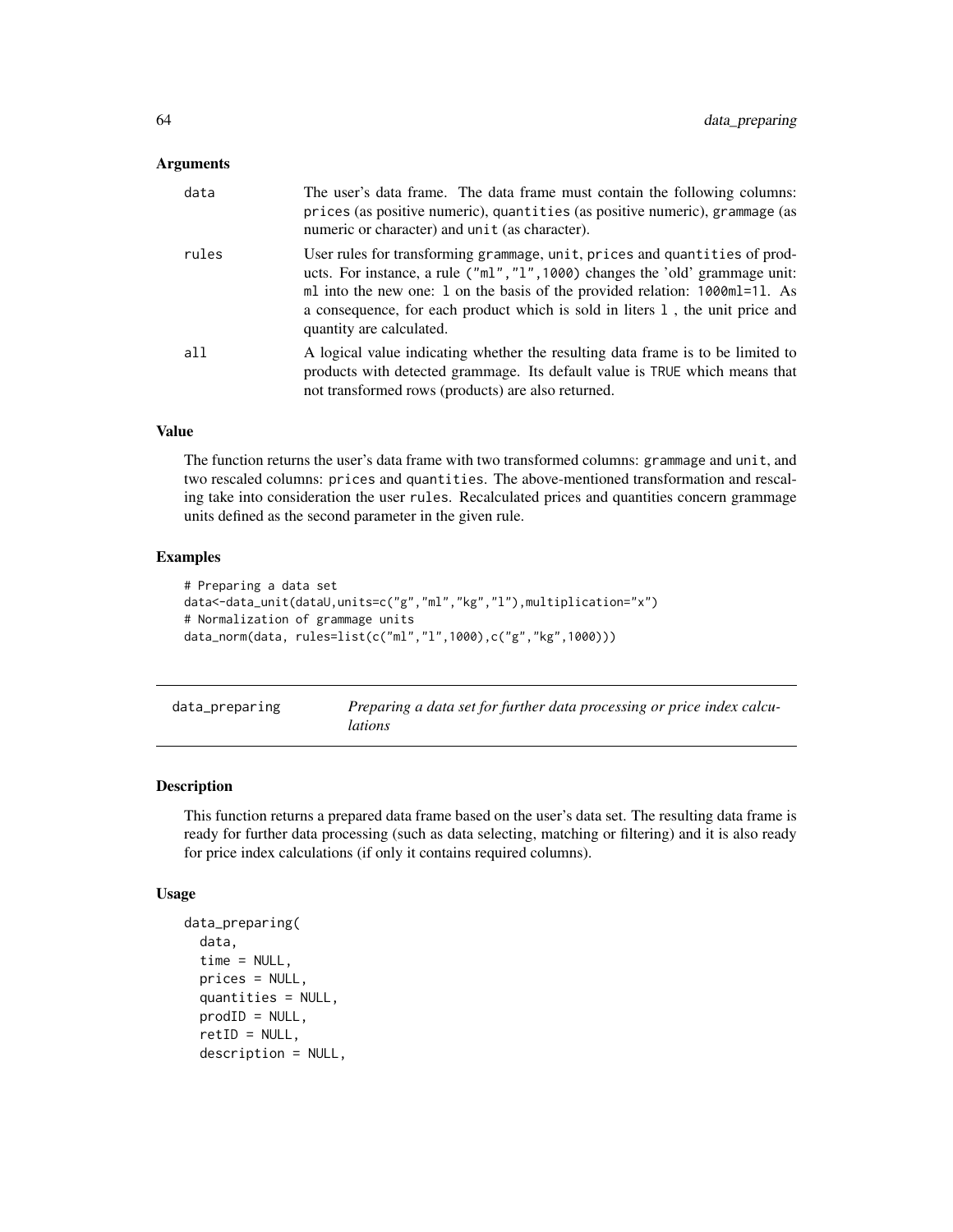# data\_preparing 65

```
codeIN = NULL,codeOUT = NULL,
 grammage = NULL,unit = NULL,additional = c()\mathcal{L}
```

| data        | The user's data frame to be prepared. The user must indicate columns: time (as<br>Date or character type, allowed formats are, eg.: '2020-03' or '2020-12-28'),<br>prices and quantities (as numeric). Optionally, the user may also indicate<br>columns: prodID, codeIN, codeOUT, retID (as numeric, factor or character),<br>description (as character), grammage (as numeric or character), unit (as char-<br>acter) and other columns specified by the additional parameter. |
|-------------|----------------------------------------------------------------------------------------------------------------------------------------------------------------------------------------------------------------------------------------------------------------------------------------------------------------------------------------------------------------------------------------------------------------------------------------------------------------------------------|
| time        | A character name of the column which provides transaction dates.                                                                                                                                                                                                                                                                                                                                                                                                                 |
| prices      | A character name of the column which provides product prices.                                                                                                                                                                                                                                                                                                                                                                                                                    |
| quantities  | A character name of the column which provides product quantities.                                                                                                                                                                                                                                                                                                                                                                                                                |
| prodID      | A character name of the column which provides product IDs. The prodID<br>column should include unique product IDs used for product matching (as nu-<br>meric or character). It is not obligatory to consider this column while data<br>preparing but it is required while price index calculating (to obtain it, please<br>see data_matching).                                                                                                                                   |
| retID       | A character name of the column which provides outlet IDs (retailer sale points).<br>The retID column should include unique outlet IDs used for aggregating subindices<br>over outlets. It is not obligatory to consider this column while data preparing<br>but it is required while final price index calculating (to obtain it, please see the<br>final_index or final_index2 function).                                                                                       |
| description | A character name of the column which provides product descriptions. It is not<br>obligatory to consider this column while data preparing but it is required while<br>product selecting (please see the data_selecting function).                                                                                                                                                                                                                                                 |
| codeIN      | A character name of the column which provides internal product codes (from<br>the retailer). It is not obligatory to consider this column while data preparing<br>but it may be required while product matching (please see the data_matching<br>function).                                                                                                                                                                                                                      |
| code0UT     | A character name of the column which provides external product codes (e.g.<br>GTIN or SKU). It is not obligatory to consider this column while data preparing<br>but it may be required while product matching (please see the data_matching<br>function).                                                                                                                                                                                                                       |
| grammage    | A character name of the numeric column which provides the grammage of prod-<br>ucts                                                                                                                                                                                                                                                                                                                                                                                              |
| unit        | A character name of the column which provides the unit of the grammage of<br>products                                                                                                                                                                                                                                                                                                                                                                                            |
| additional  | A character vector of names of additional columns to be considered while data<br>preparing (records with missing values are deleted).                                                                                                                                                                                                                                                                                                                                            |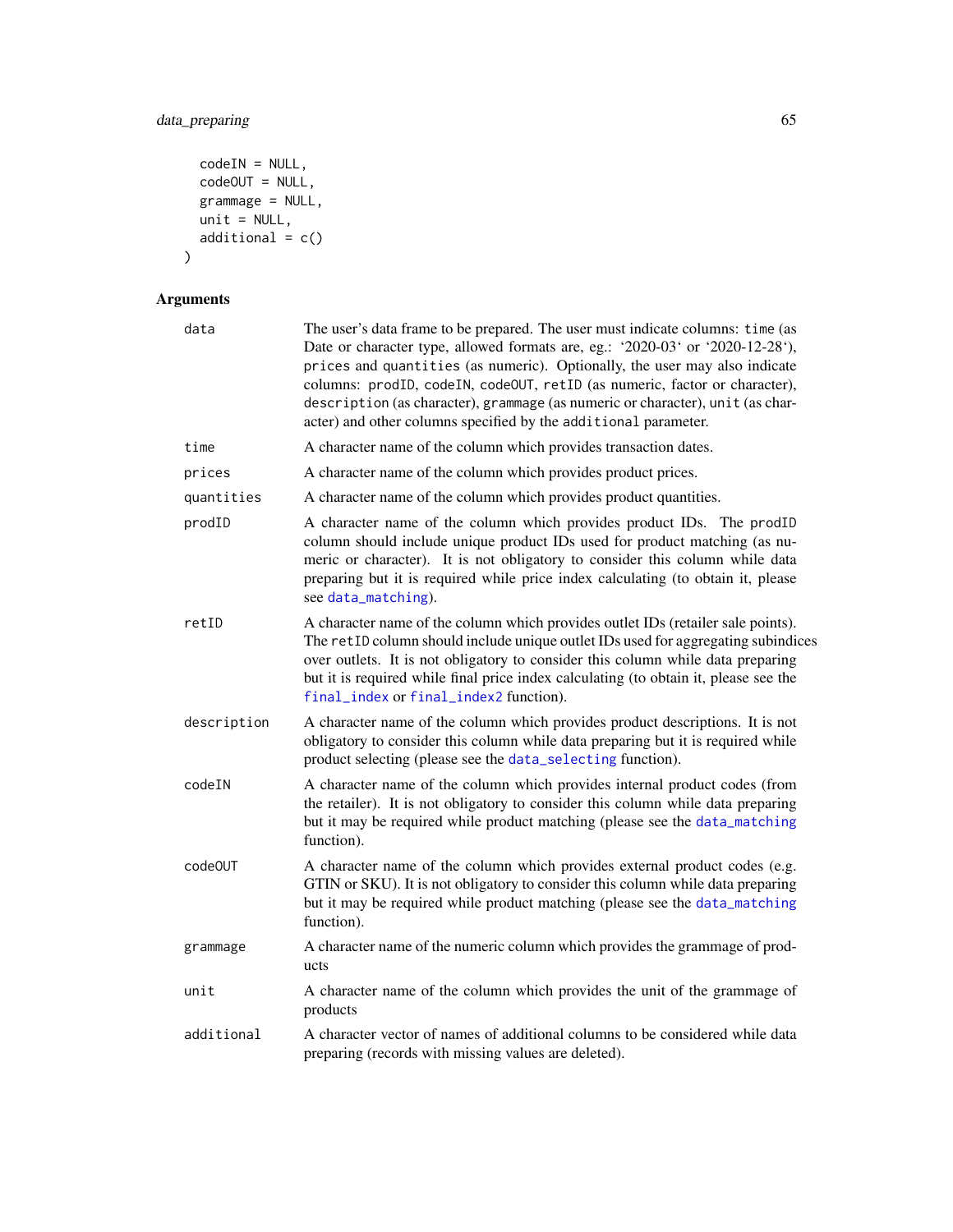The resulting data frame is free from missing values, zero or negative prices and quantities. As a result, column time is set to be Date type (in format: 'Year-Month-01'), columns prices and quantities are set to be numeric. If the column description is selected, then it is set to be character type. If columns: prodID, retID, codeIN or codeOUT are selected, then they are set to be factor type.

# Examples

```
data_preparing(milk, time="time",prices="prices",quantities="quantities")
data_preparing(dataCOICOP, time="time",
prices="prices",quantities="quantities",additional="coicop")
```
<span id="page-65-0"></span>

| data_selecting | Selecting products from the user's data set for further price index cal- |
|----------------|--------------------------------------------------------------------------|
|                | culations                                                                |

#### Description

The function returns a subset of the user's data set obtained by selection based on keywords and phrases.

# Usage

```
data_selecting(
  data,
  include = c(),
  must = c(),
  \text{exclude} = c(),
  sensitivity = FALSE,
  coicop = NULL
)
```
# Arguments

| data        | The user's data frame. It must contain a column description (as character).                                                                                 |
|-------------|-------------------------------------------------------------------------------------------------------------------------------------------------------------|
| include     | A vector consisting of words and phrases. The function reduces the data set to<br>one in which the description column contains any of these values.         |
| must        | A vector consisting of words and phrases. The function reduces the data set to<br>one in which the description column contains each of these values.        |
| exclude     | A vector consisting of words and phrases. The function reduces the data set to<br>one in which the description column does not contain any of these values. |
| sensitivity | A logical parameter indicating whether sensitivity to lowercase and uppercase<br>letters is taken into consideration (if yes, its value is TRUE).           |
| coicop      | An optional parameter indicating a value for an additional column coicop which<br>is added to the resulting data frame                                      |

# Value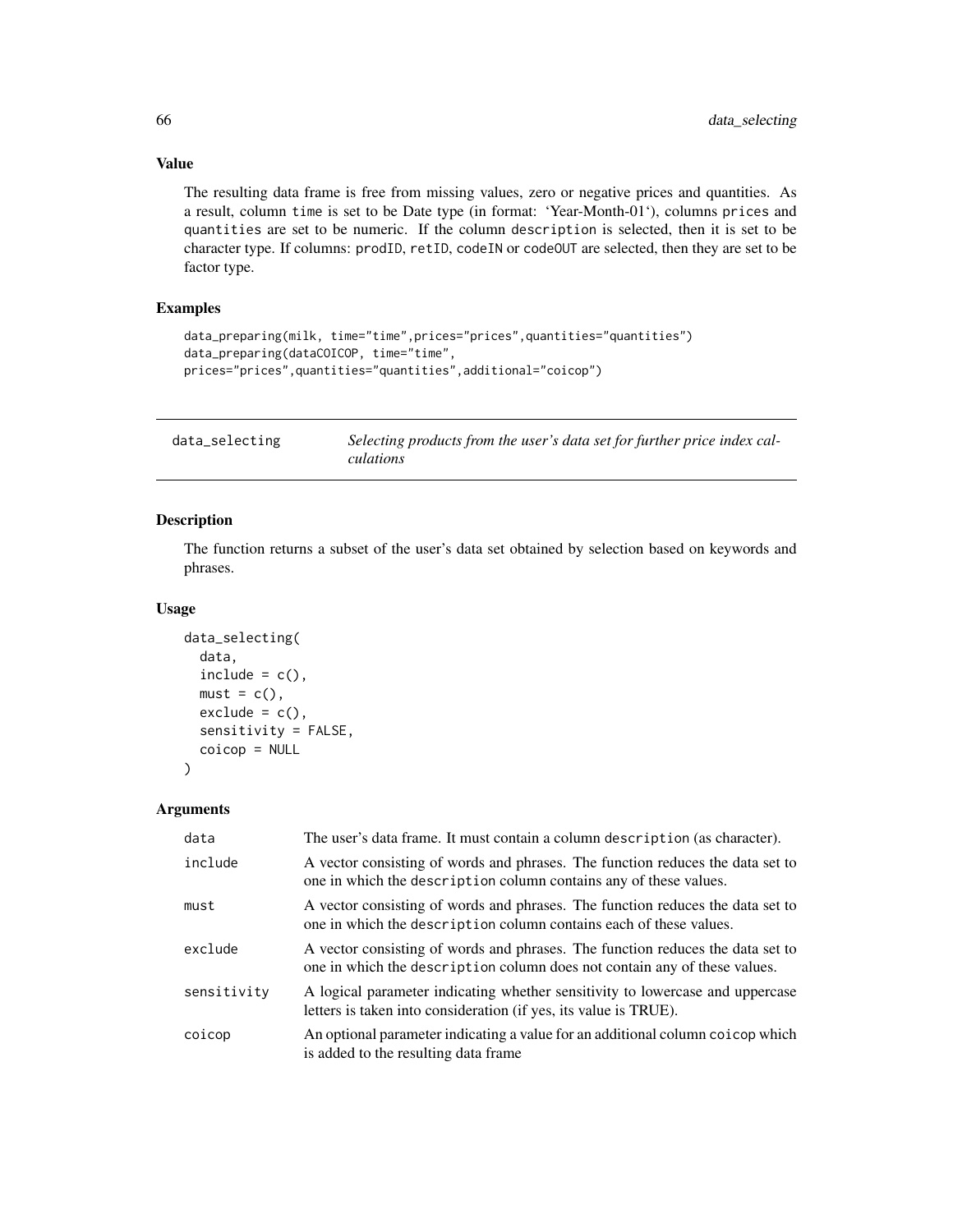#### data\_unit 67

#### Value

The function returns a subset of the user's data set obtained by selection based on keywords and phrases defined by parameters: include, must and exclude (an additional column coicop is optional). Providing values of these parameters, please remember that the procedure distinguishes between uppercase and lowercase letters only when sensitivity is set to TRUE.

# Examples

```
data_selecting(milk, include=c("milk"), must=c("UHT"))
data_selecting(milk, must=c("milk"), exclude=c("paust"))
```
#### Description

The function returns the grammage and unit of products as two additional columns.

# Usage

```
data_unit(
  data = data.frame(),units = c("g", "m1", "kg", "1"),
 multiplication = "x",
  space = 1)
```
#### Arguments

| data  | The user's data frame. The data frame must contain the description column<br>(as character). |
|-------|----------------------------------------------------------------------------------------------|
| units | Units of products which are to be detected                                                   |
|       | multiplication A sign of the multiplication used in product descriptions                     |
| space | A maximum space between the product grammage and its unit                                    |

# Value

The function returns the user's data frame with two additional columns: grammage and unit (both are character type). The values of these columns are extracted from product descriptions on the basis of provided units. Please note, that the function takes into consideration a sign of the multiplication, e.g. if the product description contains:  $2x50 g'$ , we obtain: grammage: 100 and unit: g for that product (for multiplication set to 'x').

```
data_unit(dataU,units=c("g","ml","kg","l"),multiplication="x")
```
data\_unit *Providing information about the grammage and unit of products*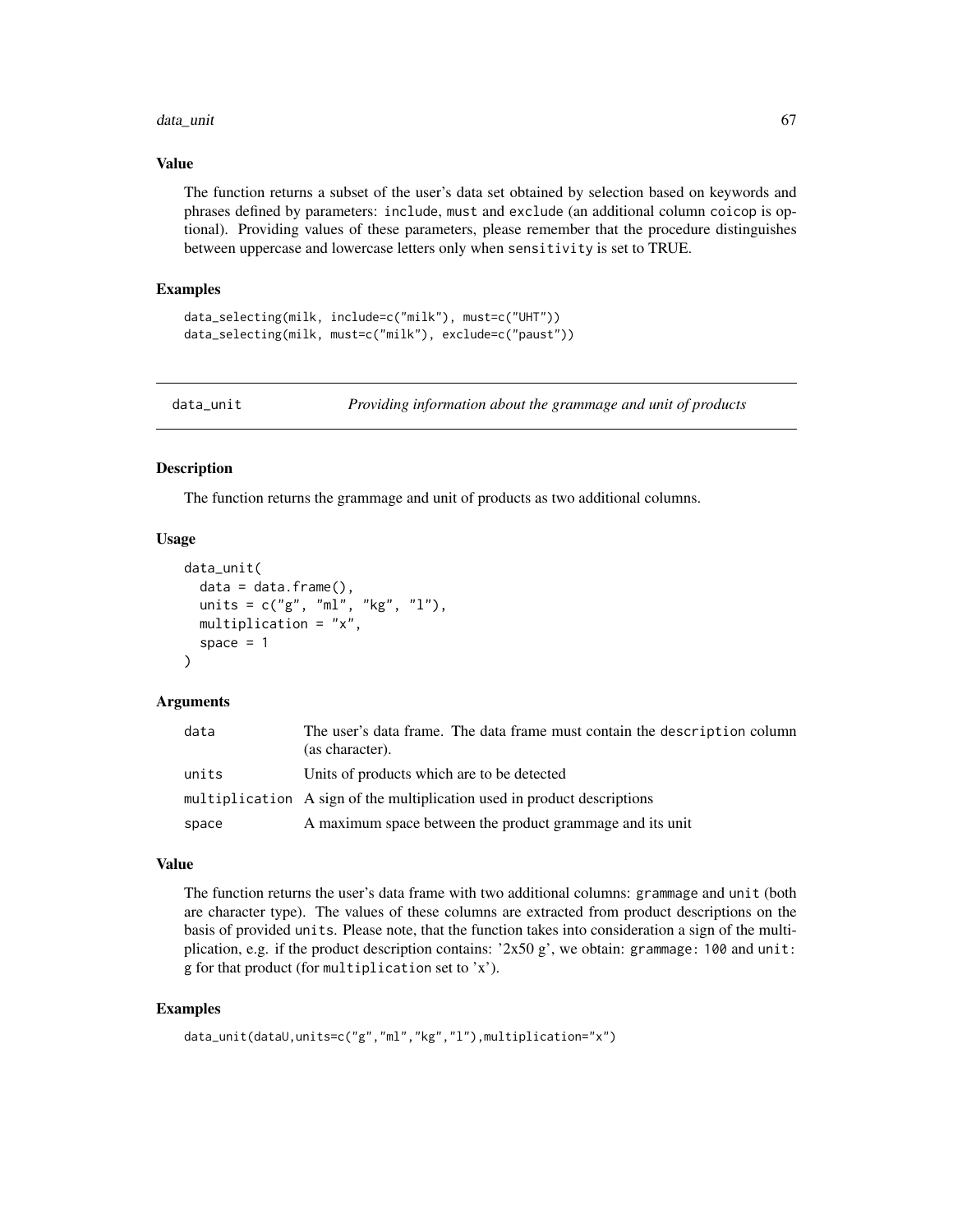#### Description

This function returns a value (or vector of values) of the bilateral Davies price index.

## Usage

davies(data, start, end, interval = FALSE)

## Arguments

| data     | The user's data frame with information about sold products. It must contain<br>columns: time (as Date in format: year-month-day, e.g. '2020-12-01'), prices<br>(as positive numeric), quantities (as positive numeric) and prodID (as nu-<br>meric, factor or character).                                                                                                                     |
|----------|-----------------------------------------------------------------------------------------------------------------------------------------------------------------------------------------------------------------------------------------------------------------------------------------------------------------------------------------------------------------------------------------------|
| start    | The base period (as character) limited to the year and month, e.g. "2020-03".                                                                                                                                                                                                                                                                                                                 |
| end      | The research period (as character) limited to the year and month, e.g. "2020-04".                                                                                                                                                                                                                                                                                                             |
| interval | A logical value indicating whether the function is to compare the research period<br>defined by end to the base period defined by start (then interval is set to<br>FALSE) or all fixed base indices are to be calculated. In this latter case, all<br>months from the time interval <start, end=""> are considered and start defines<br/>the base period (interval is set to TRUE).</start,> |

# Value

The function returns a value (or vector of values) of the bilateral Davies price index depending on the interval parameter. If the interval parameter is set to TRUE, the function returns a vector of price index values without dates. To get information about both price index values and corresponding dates, please see functions: [price\\_index](#page-153-0), [price\\_indices](#page-154-0) or [final\\_index](#page-72-0). The function does not take into account aggregating over outlets or product subgroups (to consider these types of aggregating, please use the [final\\_index](#page-72-0) or the [final\\_index2](#page-74-0) function).

#### References

Davies, G. R. (1924). *The Problem of a Standard Index Number Formula.* Journal of the American Statistical Association, 19 (146), 180-188.

(2004). *Consumer Price Index Manual. Theory and practice*. ILO/IMF/OECD/UNECE/Eurostat/The World Bank, International Labour Office (ILO), Geneva.

Von der Lippe, P. (2007). *Index Theory and Price Statistics*. Peter Lang: Berlin, Germany.

```
davies(sugar, start="2018-12", end="2019-12")
davies(milk, start="2018-12", end="2020-01", interval=TRUE)
```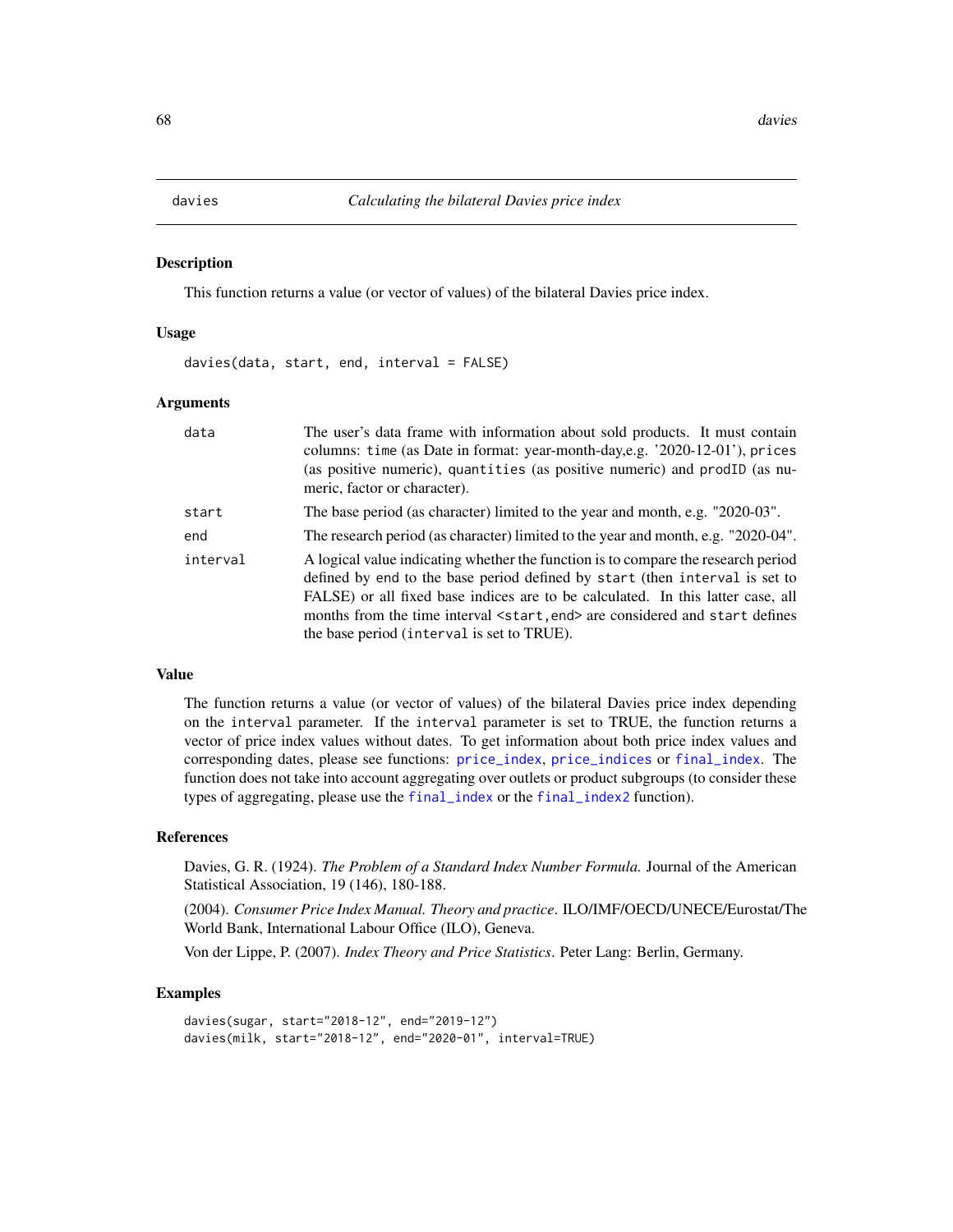dissimilarity *Calculating the relative price and/or quantity dissimilarity measure between periods*

# Description

This function returns a value of the relative price and/or quantity dissimilarity measure.

## Usage

```
dissimilarity(data, period1, period2, type = "p")
```
#### Arguments

| data    | The user's data frame with information about sold products. It must contain<br>columns: time (as Date in format: year-month-day,e.g. '2020-12-01'), prices<br>(as positive numeric), quantities (as positive numeric) and prodID (as nu-<br>meric, factor or character).                                                                                                     |
|---------|------------------------------------------------------------------------------------------------------------------------------------------------------------------------------------------------------------------------------------------------------------------------------------------------------------------------------------------------------------------------------|
| period1 | The first period (as character) limited to the year and month, e.g. '2019-03'.                                                                                                                                                                                                                                                                                               |
| period2 | The second period (as character) limited to the year and month, e.g. '2019-04'.                                                                                                                                                                                                                                                                                              |
| type    | The parameter indicates what type of dissimilarity measure is to be calculated.<br>Possible values of the type parameter are: p (for the price dissimilarity measure<br>calculation), q (for the quantity dissimilarity measure calculation) or pq (for<br>the dSPQ measure calculation, i.e. the measure of relative price and quantity<br>dissimilarity - see References). |

# Value

This function returns a value of the relative price (dSP) and/or quantity (dSQ) dissimilarity measure. In a special case, when the type parameter is set to pq, the function provides the value of dSPQ measure (the relative price and quantity dissimilarity measure calculated as min(dSP,dSQ).

# References

Diewert, E. (2020). *The Chain Drift Problem and Multilateral Indexes.* Chapter 6 in: Consumer Price Index Theory (draft)

```
dissimilarity(milk, period1="2018-12",period2="2019-12",type="q")
dissimilarity(milk, period1="2018-12",period2="2019-12",type="pq")
```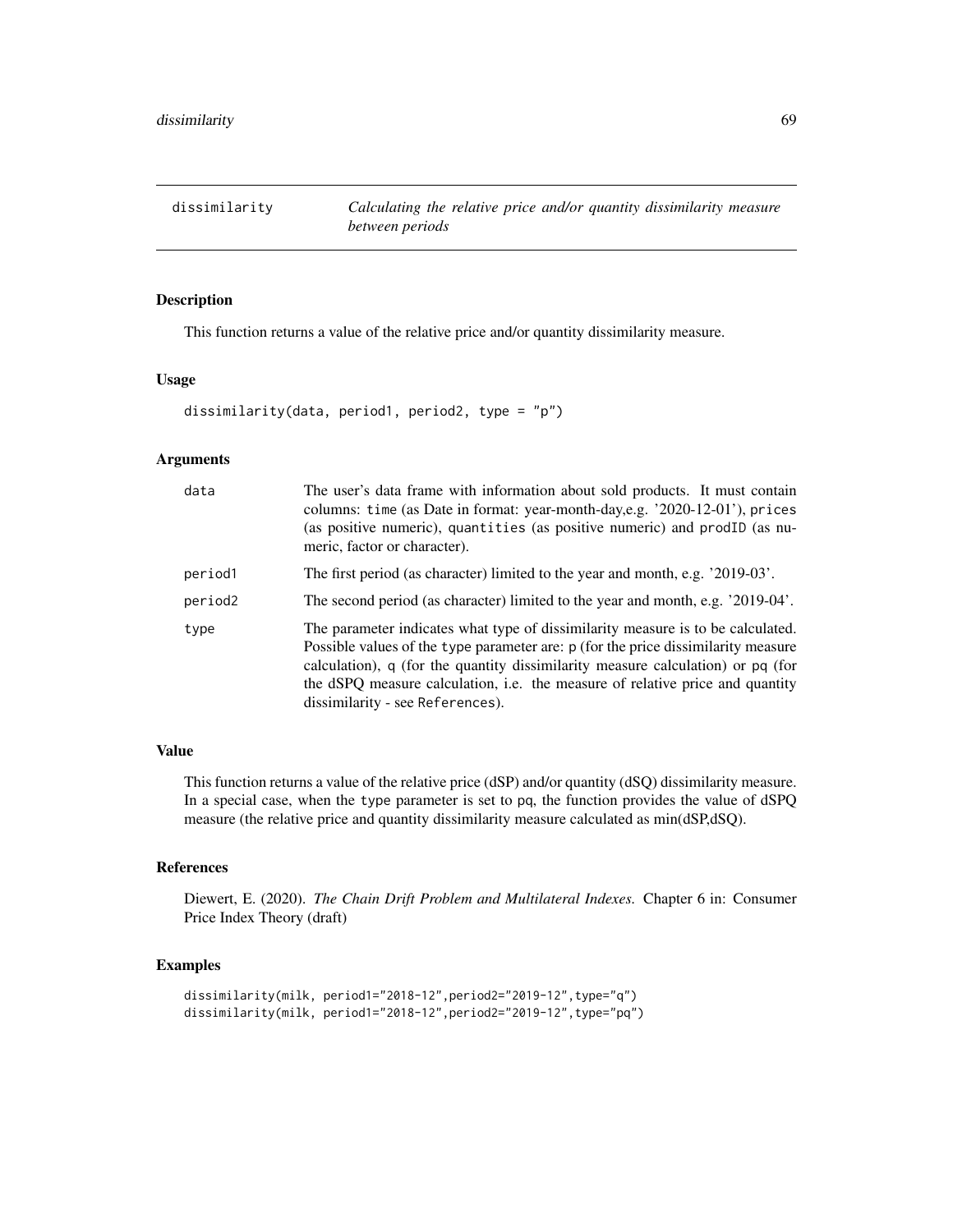# Description

This function presents values of the relative price and/or quantity dissimilarity measure over time.

## Usage

```
dissimilarity_fig(
 data,
  start,
  end,
  type = "p",benchmark = "end",
  figure = TRUE,
  date_breaks = "1 month"
)
```
## Arguments

| data        | The user's data frame with information about sold products. It must contain<br>columns: time (as Date in format: year-month-day, e.g. '2020-12-01'), prices<br>(as positive numeric), quantities (as positive numeric) and prodID (as nu-<br>meric, factor or character).                                                                                                    |
|-------------|------------------------------------------------------------------------------------------------------------------------------------------------------------------------------------------------------------------------------------------------------------------------------------------------------------------------------------------------------------------------------|
| start       | The base period (as character) limited to the year and month, e.g. '2019-03'.                                                                                                                                                                                                                                                                                                |
| end         | The research period (as character) limited to the year and month, e.g. '2019-07'.                                                                                                                                                                                                                                                                                            |
| type        | The parameter indicates what type of dissimilarity measure is to be calculated.<br>Possible values of the type parameter are: p (for the price dissimilarity measure<br>calculation), q (for the quantity dissimilarity measure calculation) or pq (for<br>the dSPQ measure calculation, i.e. the measure of relative price and quantity<br>dissimilarity - see References). |
| benchmark   | The benchmark period (as character) limited to the year and month, e.g. '2019-<br>$07^\circ$ .                                                                                                                                                                                                                                                                               |
| figure      | A logical parameter indicating the resulting object. If it is TRUE, the function<br>presents the above-mentioned dissimilarities over time via a figure. Otherwise,<br>the function returns a dataframe.                                                                                                                                                                     |
| date_breaks | A string giving the distance between breaks on the X axis like "1 month" (default<br>value) or "4 months".                                                                                                                                                                                                                                                                   |
|             |                                                                                                                                                                                                                                                                                                                                                                              |

# Value

This function presents values of the relative price and/or quantity dissimilarity measure over time. The user can choose a benchmark period (defined by benchmark) and the type of dissimilarity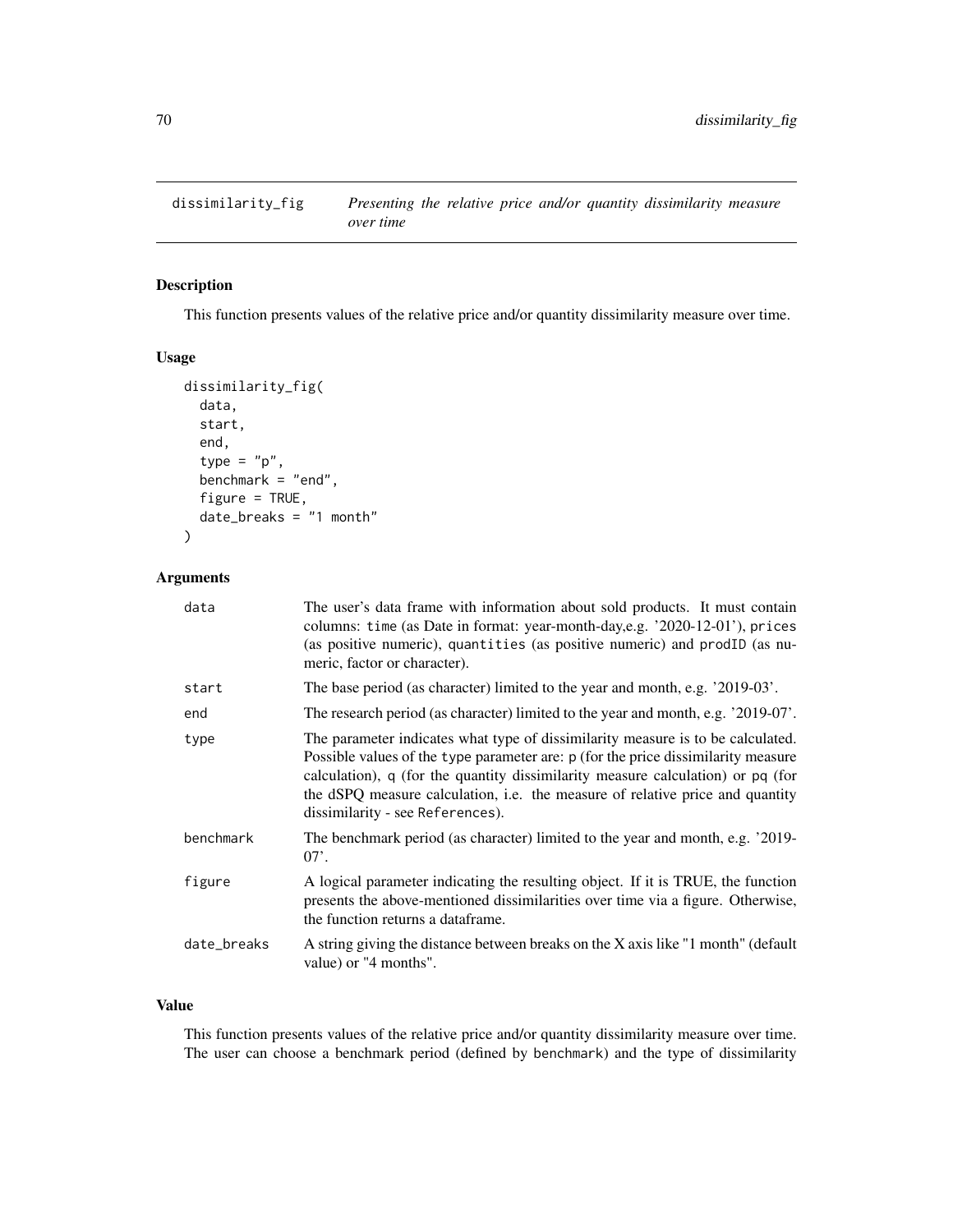#### drobisch 71

measure is to be calculated (defined by type). The obtained results of dissimilarities over time can be presented in a dataframe form or via a figure (the default value of figure is TRUE, which results in a figure).

## References

Diewert, E. (2020). *The Chain Drift Problem and Multilateral Indexes.* Chapter 6 in: Consumer Price Index Theory (draft)

#### Examples

```
dissimilarity_fig(milk, start="2018-12",end="2019-12",type="q",figure=FALSE)
dissimilarity_fig(milk, start="2018-12",end="2019-12",type="pq",benchmark="start")
```
drobisch *Calculating the bilateral Drobisch price index*

## Description

This function returns a value (or vector of values) of the bilateral Drobisch price index.

#### Usage

drobisch(data, start, end, interval = FALSE)

#### Arguments

| data     | The user's data frame with information about sold products. It must contain<br>columns: time (as Date in format: year-month-day,e.g. '2020-12-01'), prices<br>(as positive numeric), quantities (as positive numeric) and prodID (as nu-<br>meric, factor or character).                                                                                                                      |
|----------|-----------------------------------------------------------------------------------------------------------------------------------------------------------------------------------------------------------------------------------------------------------------------------------------------------------------------------------------------------------------------------------------------|
| start    | The base period (as character) limited to the year and month, e.g. "2020-03".                                                                                                                                                                                                                                                                                                                 |
| end      | The research period (as character) limited to the year and month, e.g. "2020-04".                                                                                                                                                                                                                                                                                                             |
| interval | A logical value indicating whether the function is to compare the research period<br>defined by end to the base period defined by start (then interval is set to<br>FALSE) or all fixed base indices are to be calculated. In this latter case, all<br>months from the time interval <start, end=""> are considered and start defines<br/>the base period (interval is set to TRUE).</start,> |

#### Value

The function returns a value (or vector of values) of the bilateral Drobisch price index depending on the interval parameter. If the interval parameter is set to TRUE, the function returns a vector of price index values without dates. To get information about both price index values and corresponding dates, please see functions: [price\\_index](#page-153-0), [price\\_indices](#page-154-0) or [final\\_index](#page-72-0). The function does not take into account aggregating over outlets or product subgroups (to consider these types of aggregating, please use the [final\\_index](#page-72-0) or the [final\\_index2](#page-74-0) function).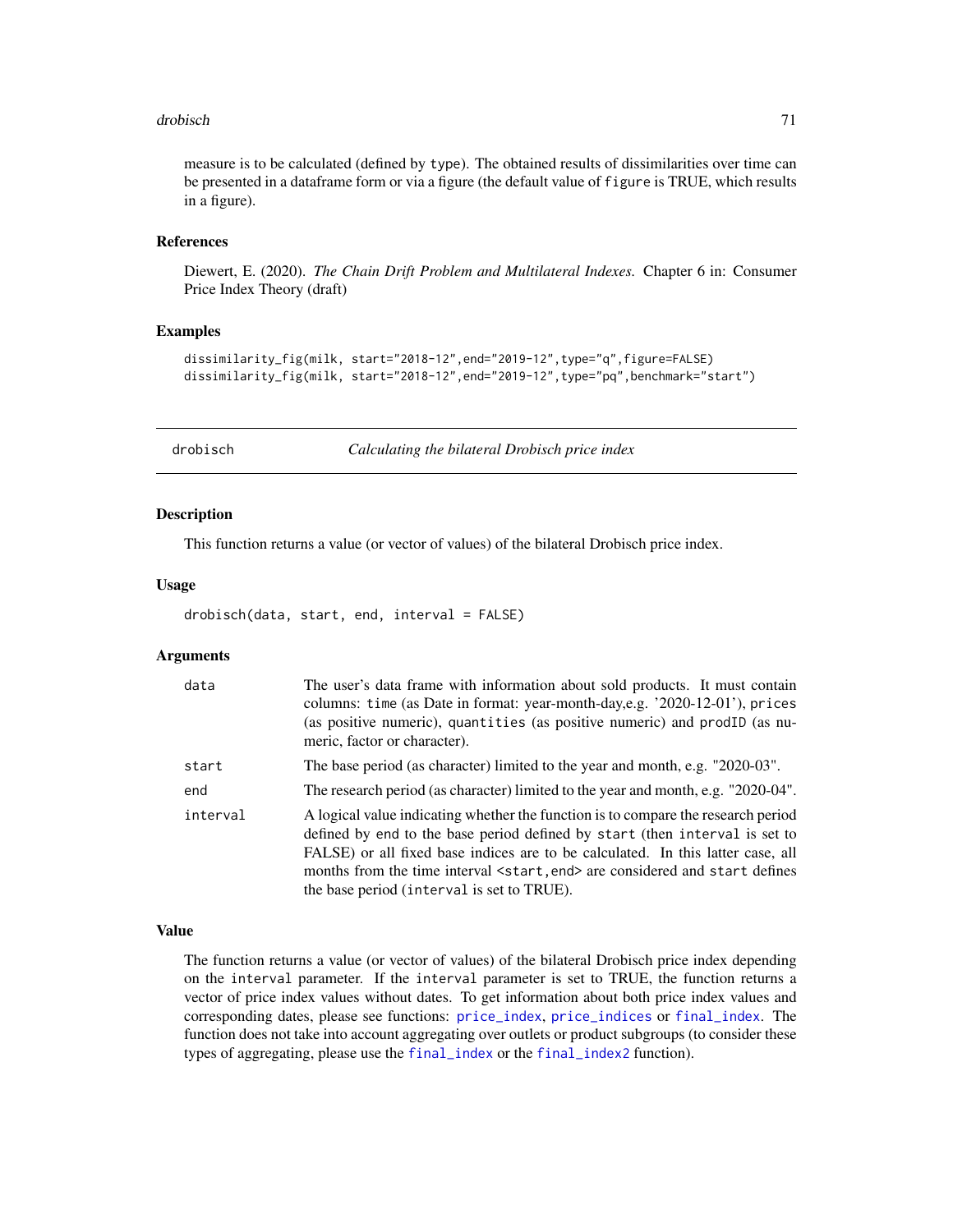## References

Drobisch, M. W. (1871). *Ueber einige Einwurfe gegen die in diesen Jahrbuchern veroffentlichte neue Methode, die Veranderungen der Waarenpreise und des Geldwerths zu berechten*.Jahrbucher fur Nationalokonomie und Statistik, Vol. 16, s. 416-427.

(2004). *Consumer Price Index Manual. Theory and practice*. ILO/IMF/OECD/UNECE/Eurostat/The World Bank, International Labour Office (ILO), Geneva.

Von der Lippe, P. (2007). *Index Theory and Price Statistics*. Peter Lang: Berlin, Germany.

#### Examples

```
drobisch(sugar, start="2018-12", end="2019-12")
drobisch(milk, start="2018-12", end="2020-01", interval=TRUE)
```
dutot *Calculating the unweighted Dutot price index*

#### Description

This function returns a value (or vector of values) of the unweighted bilateral Dutot price index.

# Usage

 $dutoff(data, start, end, interval = FALSE)$ 

#### Arguments

| data     | The user's data frame with information about sold products. It must contain<br>columns: time (as Date in format: year-month-day, e.g. '2020-12-01'), prices<br>(as positive numeric) and prodID (as numeric, factor or character). A column                                                                                                                                                   |
|----------|-----------------------------------------------------------------------------------------------------------------------------------------------------------------------------------------------------------------------------------------------------------------------------------------------------------------------------------------------------------------------------------------------|
|          | quantities (as positive numeric) is also needed because this function uses unit<br>values as monthly prices.                                                                                                                                                                                                                                                                                  |
| start    | The base period (as character) limited to the year and month, e.g. "2020-03".                                                                                                                                                                                                                                                                                                                 |
| end      | The research period (as character) limited to the year and month, e.g. "2020-04".                                                                                                                                                                                                                                                                                                             |
| interval | A logical value indicating whether the function is to compare the research period<br>defined by end to the base period defined by start (then interval is set to<br>FALSE) or all fixed base indices are to be calculated. In this latter case, all<br>months from the time interval <start, end=""> are considered and start defines<br/>the base period (interval is set to TRUE).</start,> |

#### Value

The function returns a value (or vector of values) of the unweighted bilateral Dutot price index depending on the interval parameter. If the interval parameter is set to TRUE, the function returns a vector of price index values without dates. To get information about both price index values and corresponding dates, please see functions: [price\\_index](#page-153-0), [price\\_indices](#page-154-0) or [final\\_index](#page-72-0). The function does not take into account aggregating over outlets or product subgroups (to consider these types of aggregating, please use the [final\\_index](#page-72-0) or the [final\\_index2](#page-74-0) function).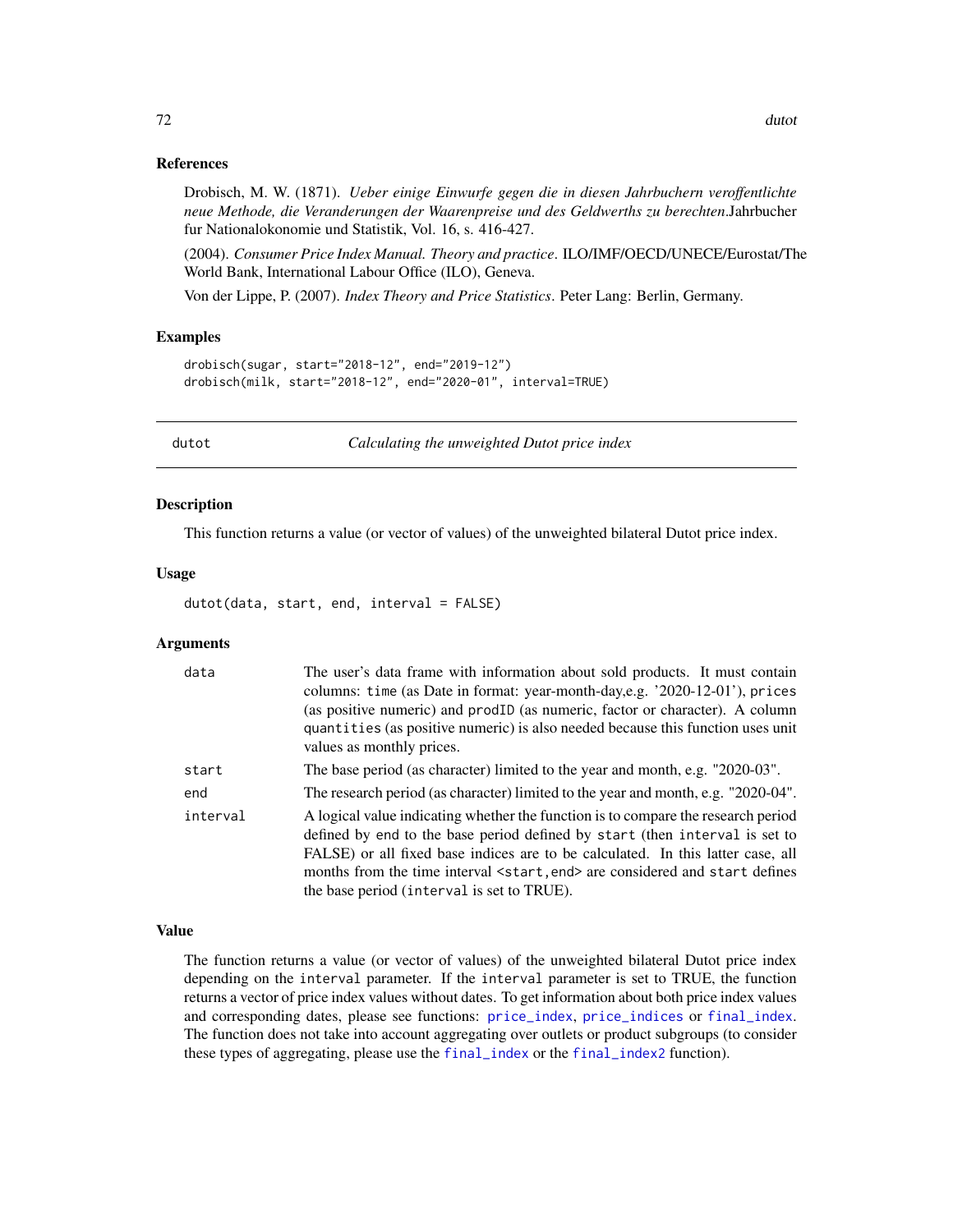# final\_index 73

# References

Dutot, C. F., (1738). *Reflexions Politiques sur les Finances et le Commerce*. The Hague: Les Freres Vaillant et Nicolas Prevost, Vol. 1.

(2004). *Consumer Price Index Manual. Theory and practice*. ILO/IMF/OECD/UNECE/Eurostat/The World Bank, International Labour Office (ILO), Geneva.

# Examples

```
dutot(sugar, start="2018-12", end="2019-12")
dutot(milk, start="2018-12", end="2020-01", interval=TRUE)
```
<span id="page-72-0"></span>

final\_index *The most general package function to compute the price dynamics*

# Description

This function returns a value or values of the selected (final) price index taking into consideration aggregation over product subgroups and/or over outlets.

#### Usage

```
final_index(
  datasets = list(),start,
  end,
  formula = "fisher",
 window = 13,
  splice = "movement",
  base = start,
  sigma = 0.7,
  aggrret = "tornqvist",
  aggrsets = "tornqvist",
  interval = FALSE
)
```

| datasets | The user's list of data frames with subgroups of sold products. Each data frame<br>must contain columns: time (as Date in format: year-month-day, e.g. '2020-12-<br>01'), prices (as positive numeric), quantities (as positive numeric), prodID<br>(as numeric, factor or character) and retID (as numeric, factor or character). |
|----------|------------------------------------------------------------------------------------------------------------------------------------------------------------------------------------------------------------------------------------------------------------------------------------------------------------------------------------|
| start    | The base period (as character) limited to the year and month, e.g. "2019-12".                                                                                                                                                                                                                                                      |
| end      | The research period (as character) limited to the year and month, e.g. "2020-04".                                                                                                                                                                                                                                                  |
| formula  | The character string indicating the (final or main) price index formula is to be<br>calculated. To see available options please use the link: PriceIndices.                                                                                                                                                                        |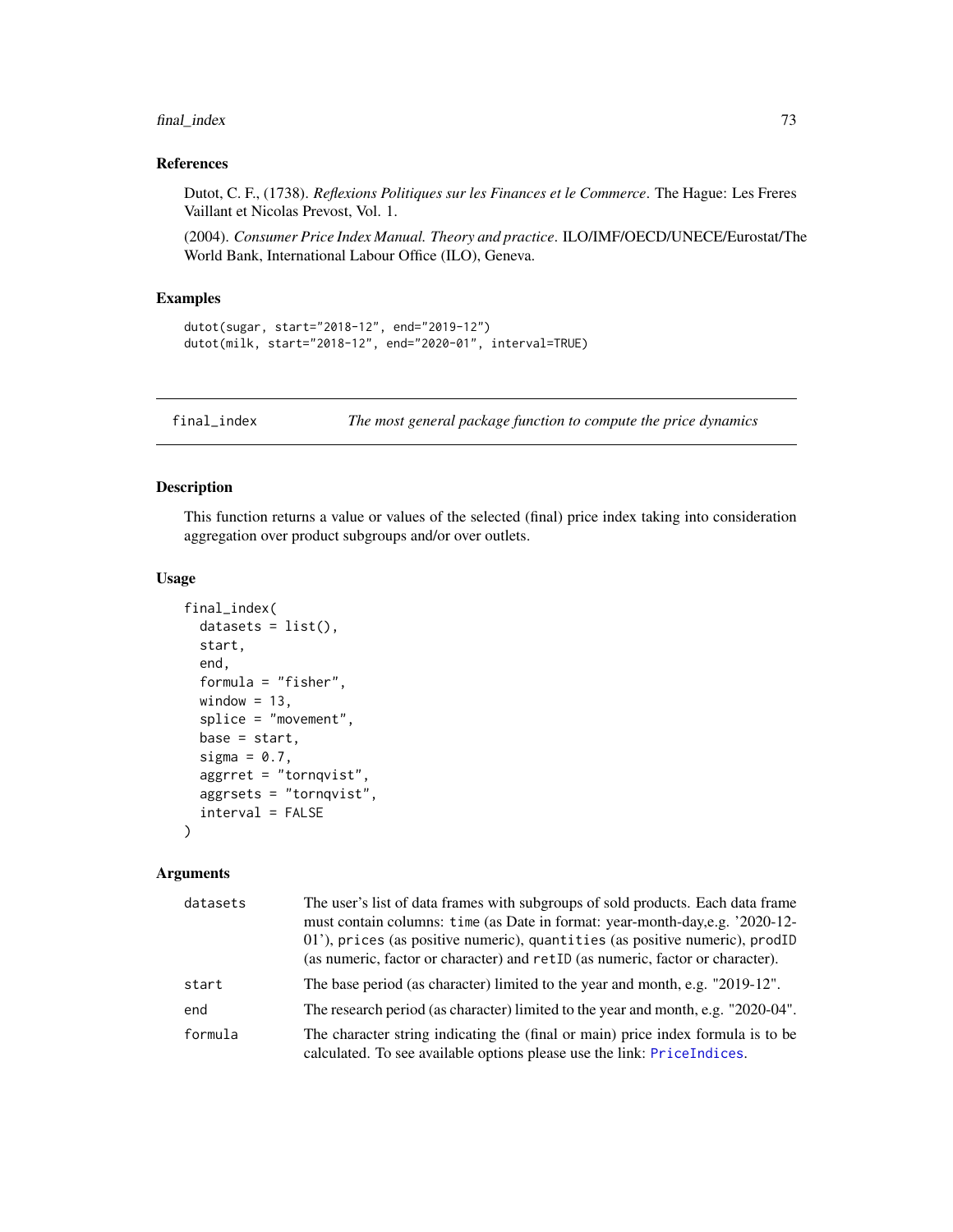| window   | The length of the time window if the multilateral index is selected (as positive<br>integer: typically multilateral methods are based on the 13-month time window<br>and thus the default value is 13).                                                                                                                                                                                                                                  |
|----------|------------------------------------------------------------------------------------------------------------------------------------------------------------------------------------------------------------------------------------------------------------------------------------------------------------------------------------------------------------------------------------------------------------------------------------------|
| splice   | A character string indicating the splicing method (if the multilateral splicing<br>index is selected). Available options are: "movement", "window", "half", "mean"<br>and also "window_published", "half_published" and "mean_published".                                                                                                                                                                                                |
| base     | The prior period used in the Young- or Lowe-type price indices (as character)<br>limited to the year and month, e.g. "2020-01".                                                                                                                                                                                                                                                                                                          |
| sigma    | The elasticity of substitution parameter used in the Lloyed-Moulton and AG<br>Mean indices (as numeric).                                                                                                                                                                                                                                                                                                                                 |
| aggrret  | A character string indicating the formula for aggregation over outlets (retailer<br>sale points). Available options are: "none", "laspeyres", "paasche", "geolaspeyres",<br>"geopaasche", "fisher", "tornqvist", "arithmetic" and "geometric". The first op-<br>tion means that there is no aggregating over outlets. The last two options mean<br>unweighted methods of aggregating, i.e. the arithmetic or geometric mean is<br>used.  |
| aggrsets | A character string indicating the formula for aggregation over product sub-<br>groups. Available options are: "none", "laspeyres", "paasche", "geolaspeyres",<br>"geopaasche", "fisher", "tornqvist", "arithmetic" and "geometric". The first op-<br>tion means that there is no aggregating over product subgroups. The last two<br>options mean unweighted methods of aggregating, i.e. the arithmetic or geo-<br>metric mean is used. |
| interval | A logical value indicating whether the function is to provide the price index<br>comparing the research period defined by end to the base period defined by<br>start (then interval is set to FALSE) or all fixed base indices are to be pre-<br>sented (the fixed base month is defined by start).                                                                                                                                      |

### Value

This function returns a value or values of the selected (final) price index taking into consideration aggregation over product subgroups and/or over outlets (retailer sale points defined in retID column) . To be more precise: if both types of aggregation are selected, then for each subgroup of products and for each outlet (point of sale) price indices are calculated separately and then aggregated (according to the aggregation methods indicated) to the form of the final price index. If the interval parameter is set to TRUE then it returns a data frame with two columns: dates and final index values (after optional aggregating). Please note that different index formulas may use different time intervals (or time periods) for calculations and each time, aggregation over outlets is done for the set of retIDs being available during the whole considered time interval.

# Examples

```
final_index(datasets=list(milk),start="2018-12",end="2020-02",
formula="walsh",aggrret="paasche",aggrsets="none")
## defining two subgroups of milk
g1<-dplyr::filter(milk, milk$description=="full-fat milk UHT")
g2<-dplyr::filter(milk, milk$description=="low-fat milk UHT")
## Final price index calculations (for the whole time interval)
## with aggregating over subgroups g1 and g2 and over outlets
```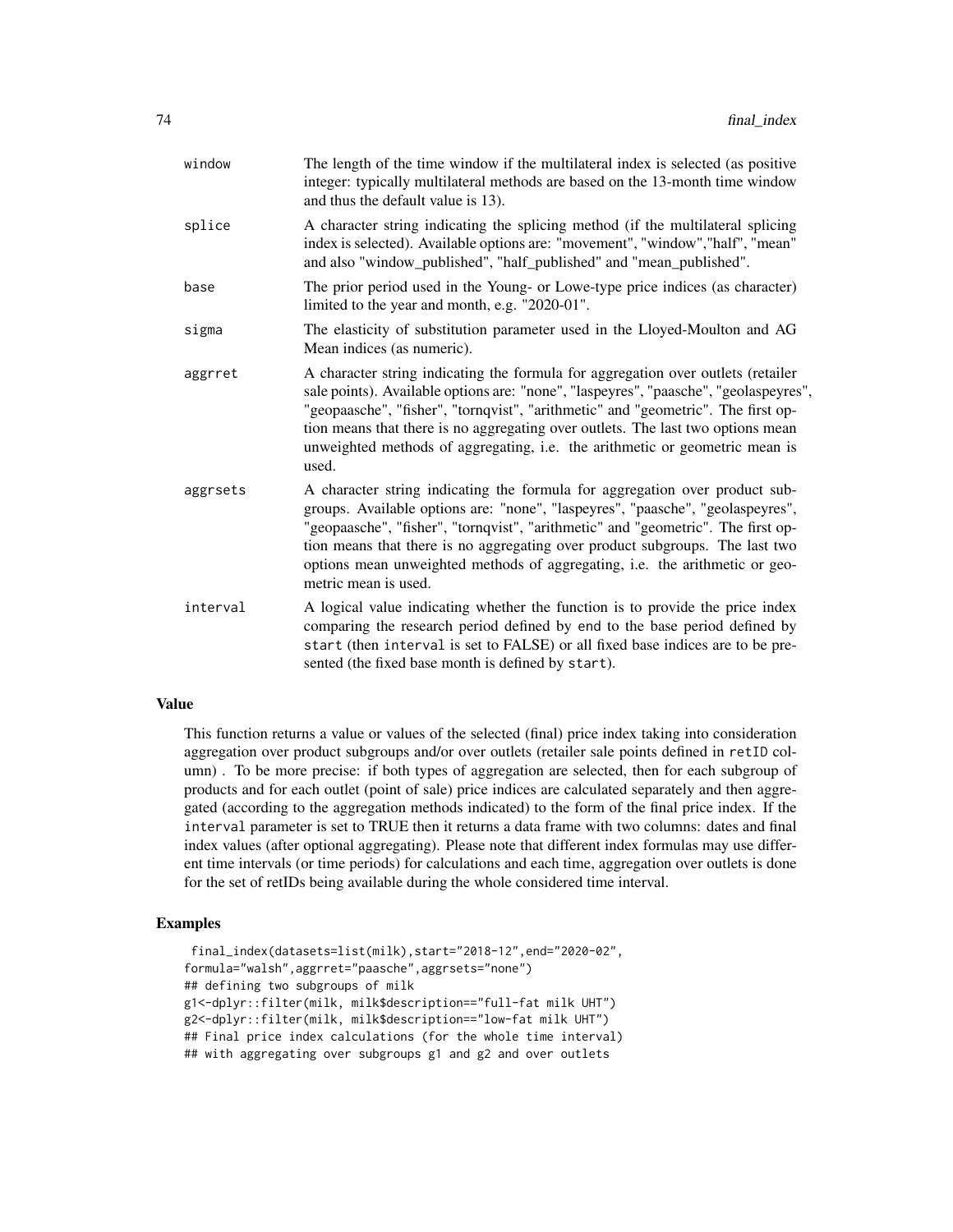```
## Please note that the default value (formula) for aggregating over outlets is "tornqvist""
final_index(datasets=list(g1,g2), start="2018-12",
end="2019-12",formula="fisher",aggrsets="geometric",interval=TRUE)
```
<span id="page-74-0"></span>final\_index2 *The most general package function to compute the price dynamics*

# Description

This function returns a value or values of the selected (final) price index taking into consideration aggregation over product subgroups and/or over outlets. Optionally, the function returns a data frame or a figure presenting calculated indices, i.e. the price index for the whole data set and price indices for product subgroups.

### Usage

```
final_index2(
  data = data.frame(),by,
  all = FALSE,start,
  end,
  formula = "fisher",
  window = 13,
  splice = "movement",
  base = start,
  sigma = 0.7,
  aggrret = "tornqvist",
  aggrsets = "tornqvist",
  interval = FALSE,figure = FALSE,date_breaks = "1 month"
)
```

| data | The user's data frame with subgroups of sold products (see by parameter). Each<br>data frame must contain columns: time (as Date in format: year-month-day,e.g.<br>'2020-12-01'), prices (as positive numeric), quantities (as positive numeric),<br>prodID (as numeric, factor or character) and retID (as numeric, factor or char-<br>acter). An additional column indicated via by parameter is also needed. |
|------|-----------------------------------------------------------------------------------------------------------------------------------------------------------------------------------------------------------------------------------------------------------------------------------------------------------------------------------------------------------------------------------------------------------------|
| by   | The column name indicating grouping variable, i.e. this column is used for<br>creating subgroups of products.                                                                                                                                                                                                                                                                                                   |
| all  | A logical value indicating whether the the selected price index is to be calculated<br>only for the whole set of products or also for created subgroups of products (then<br>all is set to TRUE).                                                                                                                                                                                                               |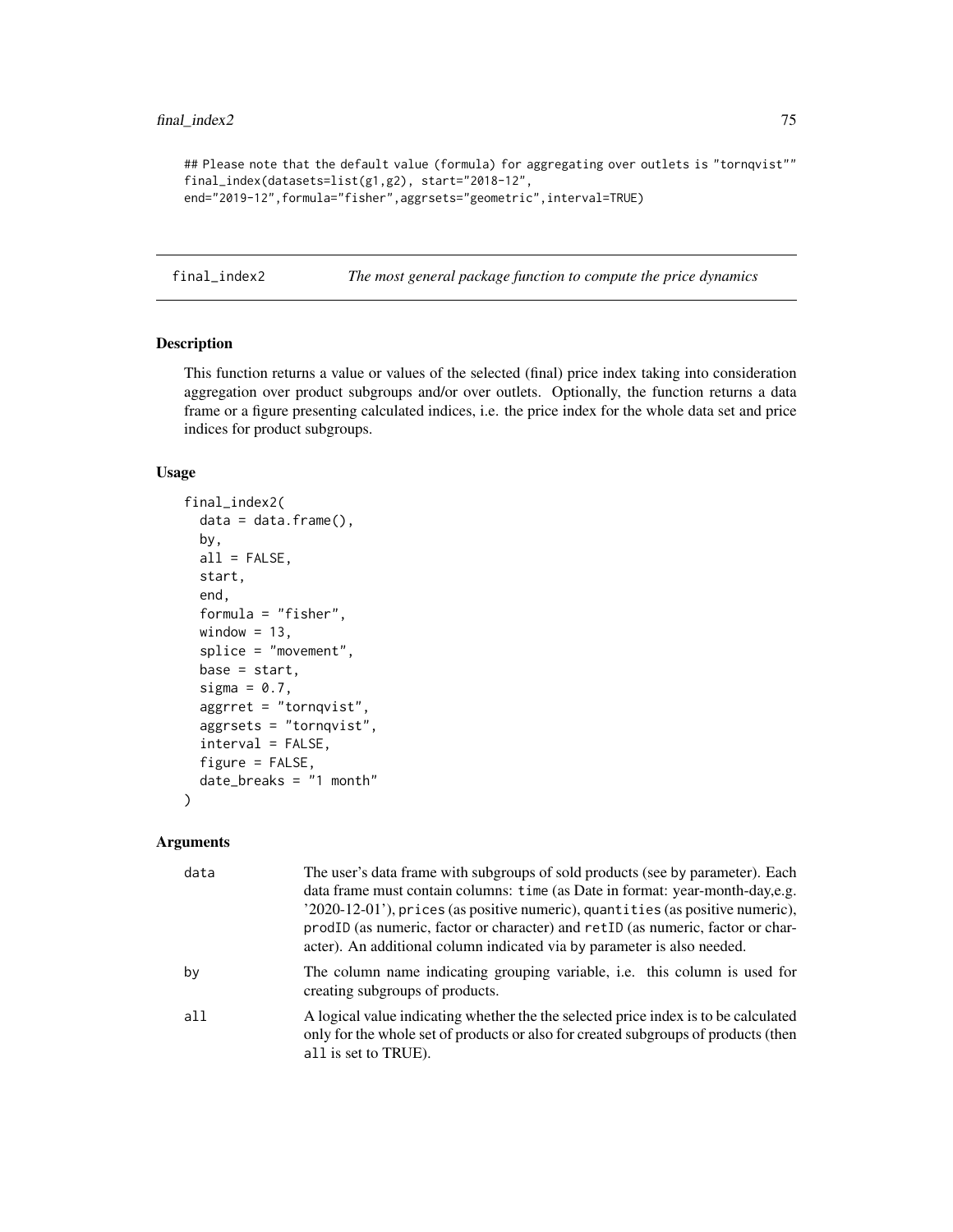| start       | The base period (as character) limited to the year and month, e.g. "2019-12".                                                                                                                                                                                                                                                                                                                                                            |  |
|-------------|------------------------------------------------------------------------------------------------------------------------------------------------------------------------------------------------------------------------------------------------------------------------------------------------------------------------------------------------------------------------------------------------------------------------------------------|--|
| end         | The research period (as character) limited to the year and month, e.g. "2020-04".                                                                                                                                                                                                                                                                                                                                                        |  |
| formula     | The character string indicating the (final or main) price index formula is to be<br>calculated. To see available options please use the link: PriceIndices.                                                                                                                                                                                                                                                                              |  |
| window      | The length of the time window if the multilateral index is selected (as positive<br>integer: typically multilateral methods are based on the 13-month time window<br>and thus the default value is 13).                                                                                                                                                                                                                                  |  |
| splice      | A character string indicating the splicing method (if the multilateral splicing<br>index is selected). Available options are: "movement", "window", "half", "mean"<br>and also "window_published", "half_published" and "mean_published".                                                                                                                                                                                                |  |
| base        | The prior period used in the Young- or Lowe-type price indices (as character)<br>limited to the year and month, e.g. "2020-01".                                                                                                                                                                                                                                                                                                          |  |
| sigma       | The elasticity of substitution parameter used in the Lloyed-Moulton and AG<br>Mean indices (as numeric).                                                                                                                                                                                                                                                                                                                                 |  |
| aggrret     | A character string indicating the formula for aggregation over outlets (retailer<br>sale points). Available options are: "none", "laspeyres", "paasche", "geolaspeyres",<br>"geopaasche", "fisher", "tornqvist", "arithmetic" and "geometric". The first op-<br>tion means that there is no aggregating over outlets. The last two options mean<br>unweighted methods of aggregating, i.e. the arithmetic or geometric mean is<br>used.  |  |
| aggrsets    | A character string indicating the formula for aggregation over product sub-<br>groups. Available options are: "none", "laspeyres", "paasche", "geolaspeyres",<br>"geopaasche", "fisher", "tornqvist", "arithmetic" and "geometric". The first op-<br>tion means that there is no aggregating over product subgroups. The last two<br>options mean unweighted methods of aggregating, i.e. the arithmetic or geo-<br>metric mean is used. |  |
| interval    | A logical value indicating whether the function is to provide the price index<br>comparing the research period defined by end to the base period defined by<br>start (then interval is set to FALSE) or all fixed base indices are to be pre-<br>sented (the fixed base month is defined by start).                                                                                                                                      |  |
| figure      | A logical value indicating whether the function returns a figure presenting all<br>calculated indices (it works if all and interval are set to TRUE)                                                                                                                                                                                                                                                                                     |  |
| date_breaks | A string giving the distance between breaks on the X axis like "1 month" (default<br>value) or "4 months".                                                                                                                                                                                                                                                                                                                               |  |

### Value

This function returns a value or values of the selected (final) price index taking into consideration aggregation over product subgroups and/or over outlets (retailer sale points defined in retID column). Optionally, the function returns a data frame or a figure presenting calculated indices, i.e. the price index for the whole data set and price indices for product subgroups.To be more precise: if both types of aggregation are selected, then for each subgroup of products and for each outlet (point of sale) price indices are calculated separately and then aggregated (according to the aggregation methods indicated) to the form of the final price index. If the interval parameter is set to TRUE then it returns a data frame (or a figure) with dates and final index values (after optional aggregating). Please note that different index formulas may use different time intervals (or time periods)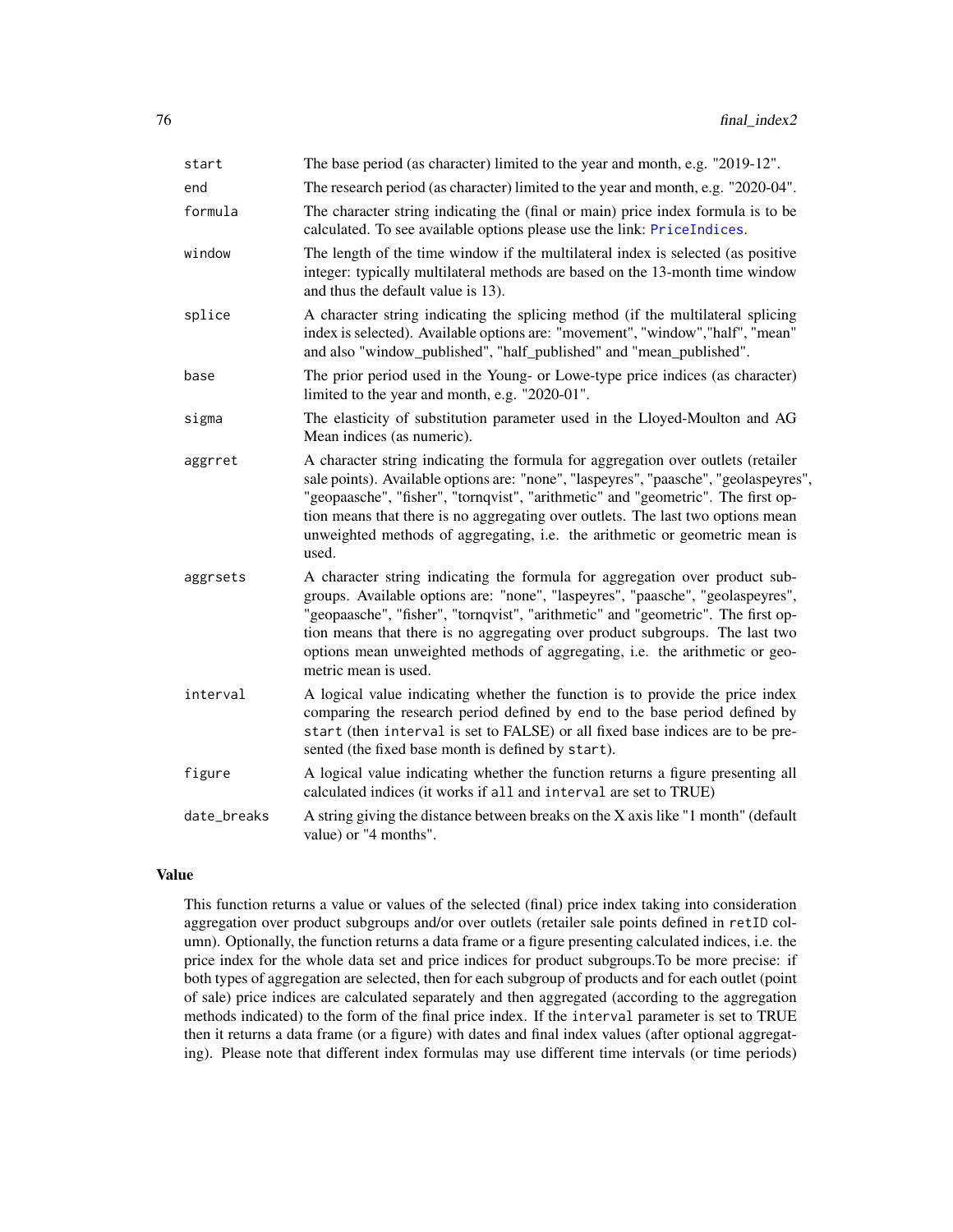#### fisher 77

for calculations and each time, aggregation over outlets is done for the set of retIDs being available during the whole considered time interval.

#### Examples

```
final_index2(data=coffee, by="description",all=TRUE,start="2018-12",end="2019-12",
formula="fisher",interval=TRUE,aggrsets="laspeyres",aggrret="none",figure=FALSE)
final_index2(data=coffee, by="retID",all=TRUE,start="2018-12",end="2019-12",
formula="fisher",interval=TRUE,aggrsets="none",aggrret="none",figure=TRUE)
```
fisher *Calculating the bilateral Fisher price index*

# Description

This function returns a value (or vector of values) of the bilateral Fisher price index.

#### Usage

fisher(data, start, end, interval = FALSE)

### Arguments

| data     | The user's data frame with information about sold products. It must contain<br>columns: time (as Date in format: year-month-day,e.g. '2020-12-01'), prices<br>(as positive numeric), quantities (as positive numeric) and prodID (as nu-<br>meric, factor or character).                                                                                                              |
|----------|---------------------------------------------------------------------------------------------------------------------------------------------------------------------------------------------------------------------------------------------------------------------------------------------------------------------------------------------------------------------------------------|
| start    | The base period (as character) limited to the year and month, e.g. "2020-03".                                                                                                                                                                                                                                                                                                         |
| end      | The research period (as character) limited to the year and month, e.g. "2020-04".                                                                                                                                                                                                                                                                                                     |
| interval | A logical value indicating whether the function is to compare the research period<br>defined by end to the base period defined by start (then interval is set to<br>FALSE) or all fixed base indices are to be calculated. In this latter case, all<br>months from the time interval $\leq$ tart, end> are considered and start defines<br>the base period (interval is set to TRUE). |

### Value

The function returns a value (or vector of values) of the bilateral Fisher price index depending on the interval parameter. If the interval parameter is set to TRUE, the function returns a vector of price index values without dates. To get information about both price index values and corresponding dates, please see functions: [price\\_index](#page-153-0), [price\\_indices](#page-154-0) or [final\\_index](#page-72-0). The function does not take into account aggregating over outlets or product subgroups (to consider these types of aggregating,please use the [final\\_index](#page-72-0) or the [final\\_index2](#page-74-0) function).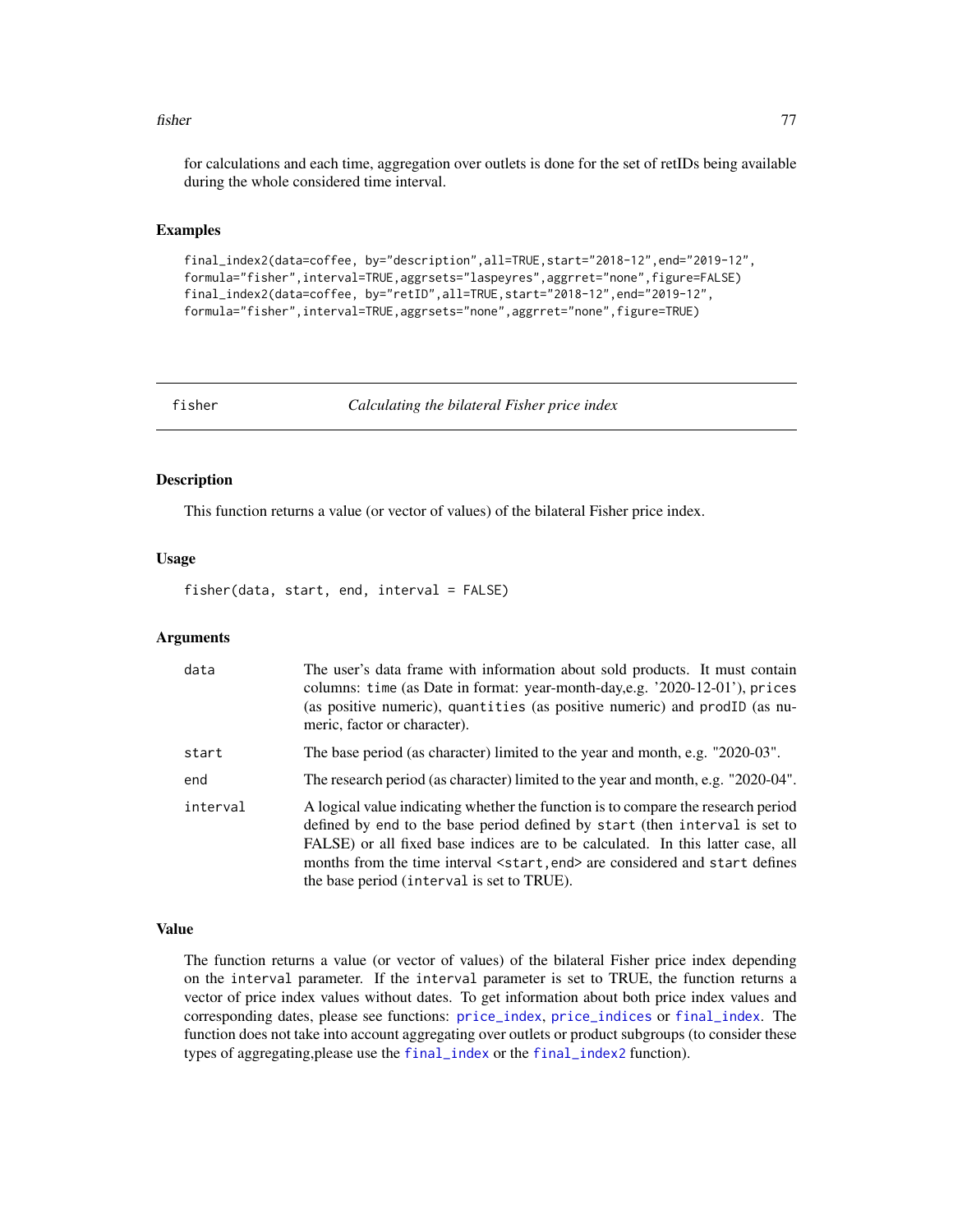#### References

Fisher, I. (1922). *The Making of Index Numbers*. Boston: Houghton Mifflin.

(2004). *Consumer Price Index Manual. Theory and practice*. ILO/IMF/OECD/UNECE/Eurostat/The World Bank, International Labour Office (ILO), Geneva.

# Examples

```
fisher(sugar, start="2018-12", end="2019-12")
fisher(milk, start="2018-12", end="2020-01", interval=TRUE)
```
geary\_khamis *Calculating the bilateral Geary-Khamis price index*

### Description

This function returns a value (or vector of values) of the bilateral Geary-Khamis price index.

### Usage

geary\_khamis(data, start, end, interval = FALSE)

### Arguments

| data     | The user's data frame with information about sold products. It must contain<br>columns: time (as Date in format: year-month-day, e.g. '2020-12-01'), prices<br>(as positive numeric), quantities (as positive numeric) and prodID (as nu-<br>meric, factor or character).                                                                                                                     |
|----------|-----------------------------------------------------------------------------------------------------------------------------------------------------------------------------------------------------------------------------------------------------------------------------------------------------------------------------------------------------------------------------------------------|
| start    | The base period (as character) limited to the year and month, e.g. "2020-03".                                                                                                                                                                                                                                                                                                                 |
| end      | The research period (as character) limited to the year and month, e.g. "2020-04".                                                                                                                                                                                                                                                                                                             |
| interval | A logical value indicating whether the function is to compare the research period<br>defined by end to the base period defined by start (then interval is set to<br>FALSE) or all fixed base indices are to be calculated. In this latter case, all<br>months from the time interval <start, end=""> are considered and start defines<br/>the base period (interval is set to TRUE).</start,> |

#### Value

The function returns a value (or vector of values) of the bilateral Geary-Khamis price index depending on the interval parameter (please use [gk](#page-124-0) function to calculate the multilateral Geary-Khamis price index). If the interval parameter is set to TRUE, the function returns a vector of price index values without dates. To get information about both price index values and corresponding dates, please see functions: [price\\_index](#page-153-0), [price\\_indices](#page-154-0) or [final\\_index](#page-72-0). The function does not take into account aggregating over outlets or product subgroups (to consider these types of aggregating, please use the [final\\_index](#page-72-0) or the [final\\_index2](#page-74-0) function).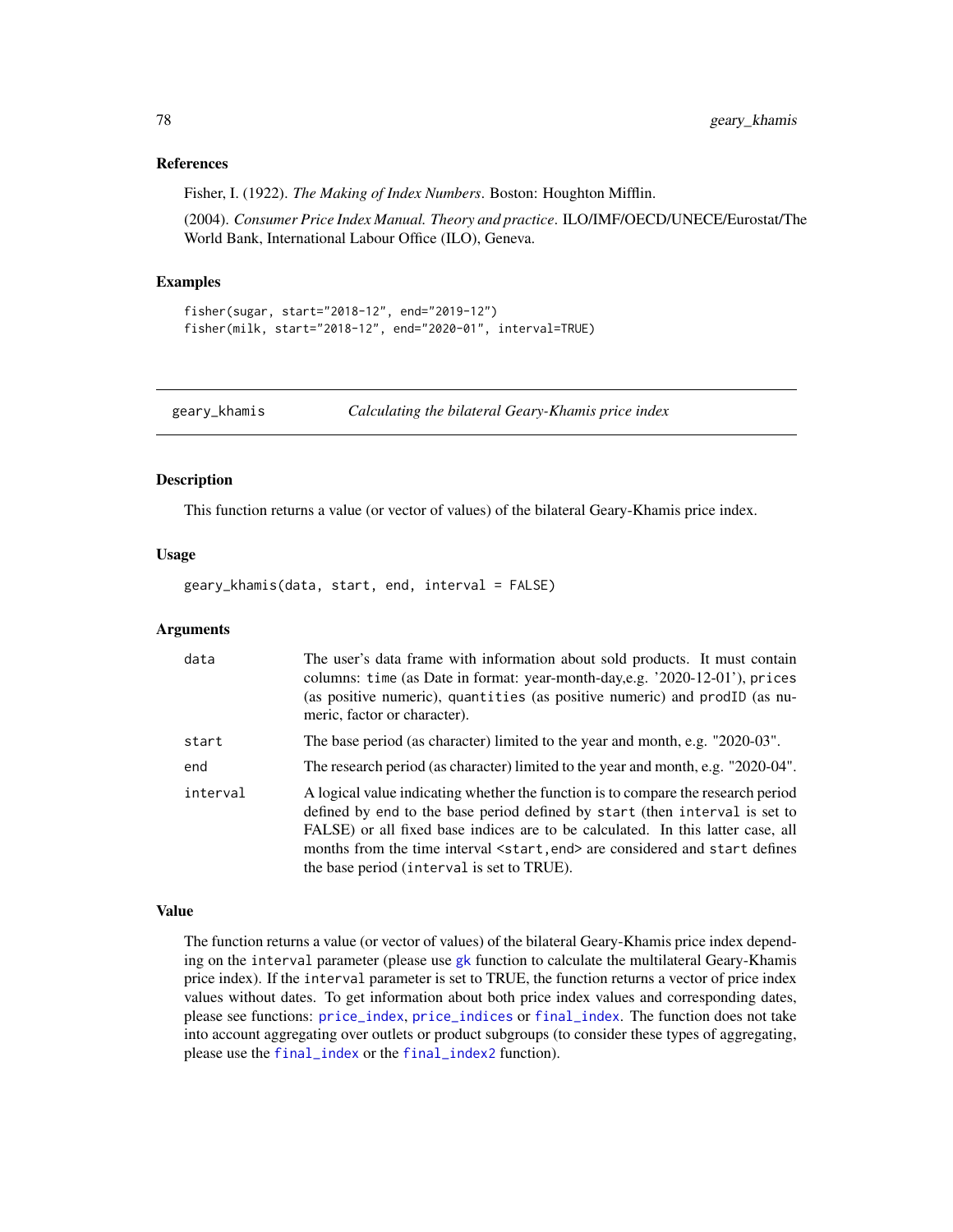#### References

Geary, R. G. (1958). *A Note on Comparisons of Exchange Rates and Purchasing Power between Countries.* Journal of the Royal Statistical Society, Series A, 121, 97-99.

Khamis, S. H. (1970). *Properties and Conditions for the Existence of a new Type of Index Number.* Sankhya Series B32, 81-98.

(2004). *Consumer Price Index Manual. Theory and practice*. ILO/IMF/OECD/UNECE/Eurostat/The World Bank, International Labour Office (ILO), Geneva.

Von der Lippe, P. (2007). *Index Theory and Price Statistics*. Peter Lang: Berlin, Germany.

### Examples

```
geary_khamis(sugar, start="2018-12", end="2019-12")
geary_khamis(milk, start="2018-12", end="2020-01", interval=TRUE)
```
geks *Calculating the multilateral GEKS price index*

### Description

This function returns a value of the multilateral GEKS price index (to be more precise: the GEKS index based on the Fisher formula).

# Usage

geks(data, start, end, wstart = start, window = 13)

# Arguments

| data   | The user's data frame with information about sold products. It must contain<br>columns: time (as Date in format: year-month-day, e.g. '2020-12-01'), prices<br>(as positive numeric), quantities (as positive numeric) and prodID (as nu-<br>meric, factor or character). |
|--------|---------------------------------------------------------------------------------------------------------------------------------------------------------------------------------------------------------------------------------------------------------------------------|
| start  | The base period (as character) limited to the year and month, e.g. "2020-03".                                                                                                                                                                                             |
| end    | The research period (as character) limited to the year and month, e.g. "2020-04".                                                                                                                                                                                         |
| wstart | The beginning of the time interval (which is used by multilateral methods) lim-<br>ited to the year and month, e.g. "2020-01".                                                                                                                                            |
| window | The length of the time window (as positive integer: typically multilateral meth-<br>ods are based on the 13-month time window).                                                                                                                                           |

geks to the control of the control of the control of the control of the control of the control of the control of the control of the control of the control of the control of the control of the control of the control of the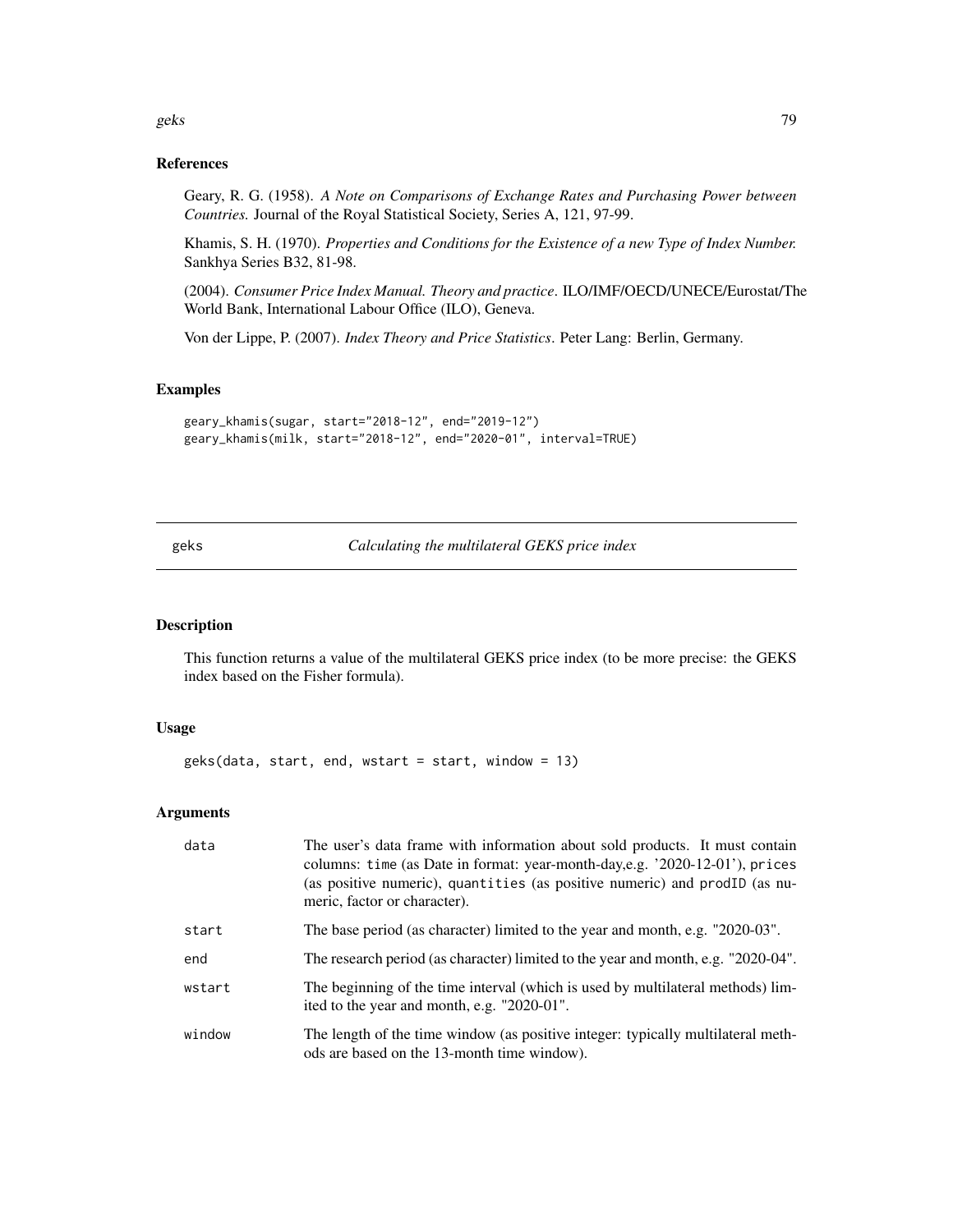This function returns a value of the multilateral GEKS price index (to be more precise: the GEKS index based on the Fisher formula) which considers the time window defined by wstart and window parameters. It measures the price dynamics by comparing period end to period start (both start and end must be inside the considered time window). To get information about both price index values and corresponding dates, please see functions: [price\\_index](#page-153-0), [price\\_indices](#page-154-0) or [final\\_index](#page-72-0). The function does not take into account aggregating over outlets or product subgroups (to consider these types of aggregating, please use the [final\\_index](#page-72-0) or the [final\\_index2](#page-74-0) function).

#### References

Gini, C. (1931). *On the Circular Test of Index Numbers.* Metron 9:9, 3-24.

Elteto, O., and Koves, P. (1964). *On a Problem of Index Number Computation Relating to International Comparisons.* Statisztikai Szemle 42, 507-518.

Szulc, B. (1983). *Linking Price Index Numbers.* In: Price Level Measurement, W. E. Diewert and C. Montmarquette (eds.), 537-566.

### Examples

```
geks(milk, start="2019-01", end="2019-08",window=10)
geks(milk, start="2018-12", end="2019-12")
```
geksaqi *Calculating the multilateral GEKS-AQI price index*

### Description

This function returns a value of the multilateral GEKS-AQI price index (to be more precise: the GEKS index based on the asynchronous quality adjusted price index formula).

### Usage

geksaqi(data, start, end, wstart = start, window = 13)

### Arguments

| data   | The user's data frame with information about sold products. It must contain<br>columns: time (as Date in format: year-month-day, e.g. '2020-12-01'), prices<br>(as positive numeric), quantities (as positive numeric) and prodID (as nu-<br>meric, factor or character). |
|--------|---------------------------------------------------------------------------------------------------------------------------------------------------------------------------------------------------------------------------------------------------------------------------|
| start  | The base period (as character) limited to the year and month, e.g. "2020-03".                                                                                                                                                                                             |
| end    | The research period (as character) limited to the year and month, e.g. "2020-04".                                                                                                                                                                                         |
| wstart | The beginning of the time interval (which is used by multilateral methods) lim-<br>ited to the year and month, e.g. "2020-01".                                                                                                                                            |
| window | The length of the time window (as positive integer: typically multilateral meth-<br>ods are based on the 13-month time window).                                                                                                                                           |

# Value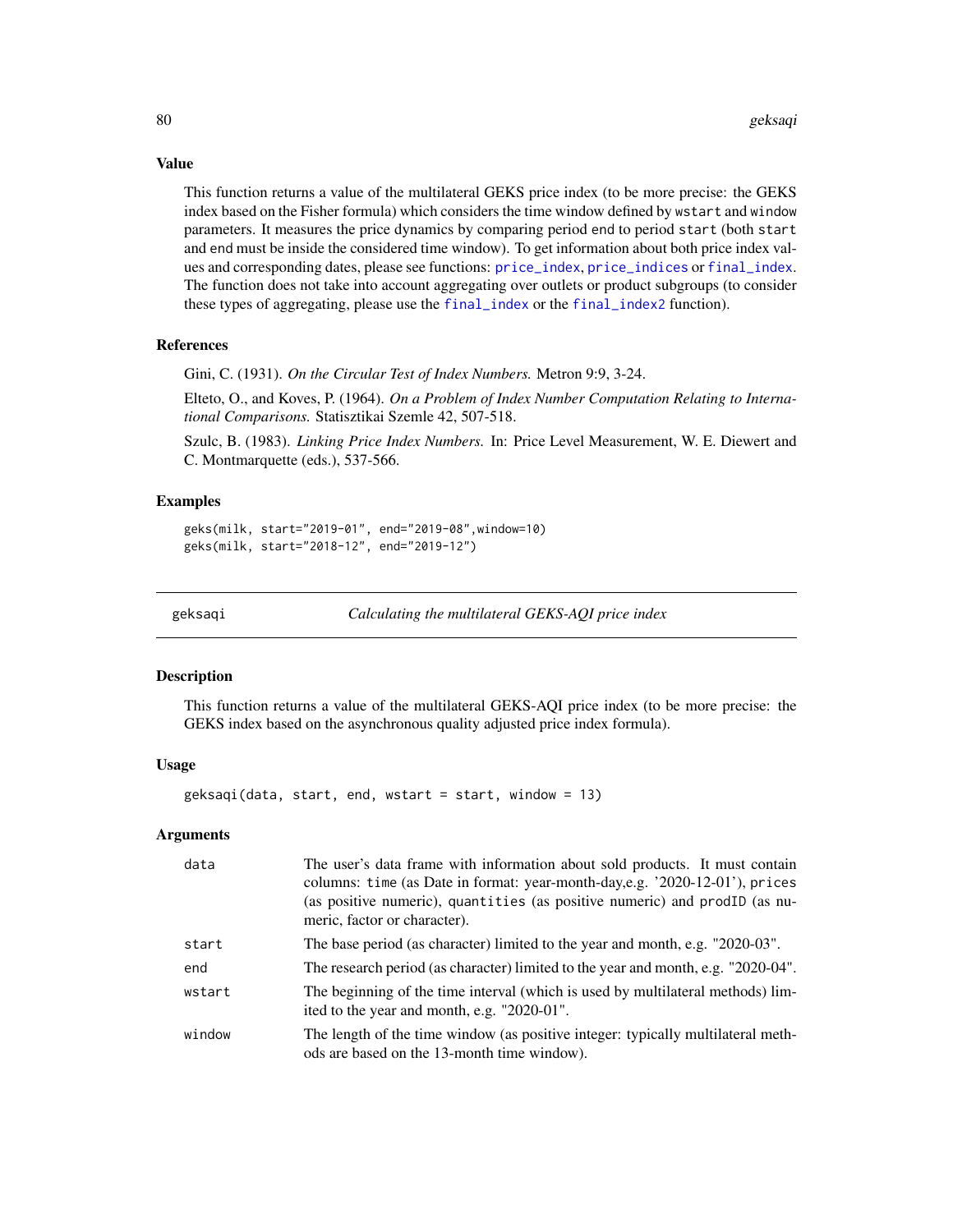### Value

This function returns a value of the multilateral GEKS-AQI price index (to be more precise: the GEKS index based on the asynchronous quality adjusted price index formula) which considers the time window defined by wstart and window parameters. It measures the price dynamics by comparing period end to period start (both start and end must be inside the considered time window). To get information about both price index values and corresponding dates, please see functions: [price\\_index](#page-153-0), [price\\_indices](#page-154-0) or [final\\_index](#page-72-0). The function does not take into account aggregating over outlets or product subgroups (to consider these types of aggregating, please use the [final\\_index](#page-72-0) or the [final\\_index2](#page-74-0) function).

#### References

Gini, C. (1931). *On the Circular Test of Index Numbers.* Metron 9:9, 3-24.

Elteto, O., and Koves, P. (1964). *On a Problem of Index Number Computation Relating to International Comparisons.* Statisztikai Szemle 42, 507-518.

Szulc, B. (1983). *Linking Price Index Numbers.* In: Price Level Measurement, W. E. Diewert and C. Montmarquette (eds.), 537-566.

### Examples

```
geksaqi(milk, start="2019-01", end="2019-08",window=10)
geksaqi(milk, start="2018-12", end="2019-12")
```

| geksaqi_fbew | Extending the multilateral GEKS-AQI price index by using the FBEW |
|--------------|-------------------------------------------------------------------|
|              | method.                                                           |

### Description

This function returns a value of the multilateral GEKS-AQI price index extended by using the FBEW (Fixed Base Monthly Expanding Window) method.

### Usage

```
geksaqi_fbew(data, start, end)
```

| data  | The user's data frame with information about sold products. It must contain                                |
|-------|------------------------------------------------------------------------------------------------------------|
|       | columns: time (as Date in format: year-month-day, e.g. '2020-12-01'), prices                               |
|       | (as positive numeric), quantities (as positive numeric) and prodID (as nu-<br>meric, factor or character). |
| start | The base period (as character) limited to the year and month, e.g. "2019-12".                              |
| end   | The research period (as character) limited to the year and month, e.g. "2020-04".                          |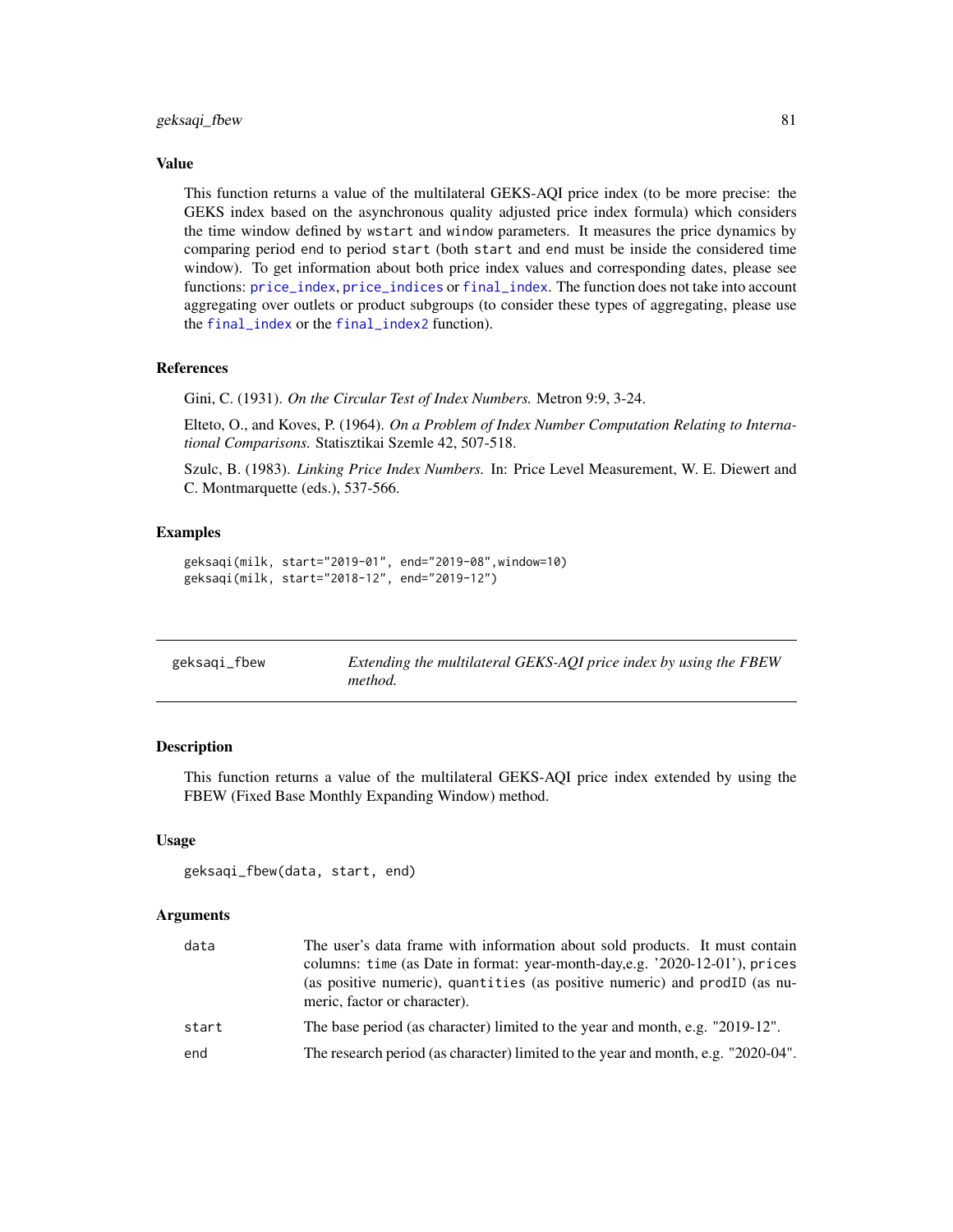This function returns a value of the multilateral GEKS-AQI price index (the GEKS index based on the asynchronous quality adjusted price index formula) extended by using the FBEW (Fixed Base Monthly Expanding Window) method. The FBEW method uses a time window with a fixed base month every year (December). The window is enlarged every month with one month in order to include information from a new month. The full window length (13 months) is reached in December of each year. The function measures the price dynamics between periods end and start. The month of the start parameter must be December. If the distance between end and start exceeds 13 months, then internal Decembers play a role of chain-linking months. To get information about both price index values and corresponding dates, please see functions: [price\\_index](#page-153-0), [price\\_indices](#page-154-0) or [final\\_index](#page-72-0). The function does not take into account aggregating over outlets or product subgroups (to consider these types of aggregating, please use the [final\\_index](#page-72-0) or the [final\\_index2](#page-74-0) function).

### References

Gini, C. (1931). *On the Circular Test of Index Numbers.* Metron 9:9, 3-24.

Elteto, O., and Koves, P. (1964). *On a Problem of Index Number Computation Relating to International Comparisons.* Statisztikai Szemle 42, 507-518.

Szulc, B. (1983). *Linking Price Index Numbers.* In: Price Level Measurement, W. E. Diewert and C. Montmarquette (eds.), 537-566.

Chessa, A.G. (2016). *A New Methodology for Processing Scanner Data in the Dutch CPI.* Eurona 1/2016, 49-69.

#### Examples

geksaqi\_fbew(milk, start="2018-12", end="2019-08")

geksaqi\_fbmw *Extending the multilateral GEKS-AQI price index by using the FBMW method.*

#### Description

This function returns a value of the multilateral GEKS-AQI price index extended by using the FBMW (Fixed Base Moving Window) method.

#### Usage

geksaqi\_fbmw(data, start, end)

# Value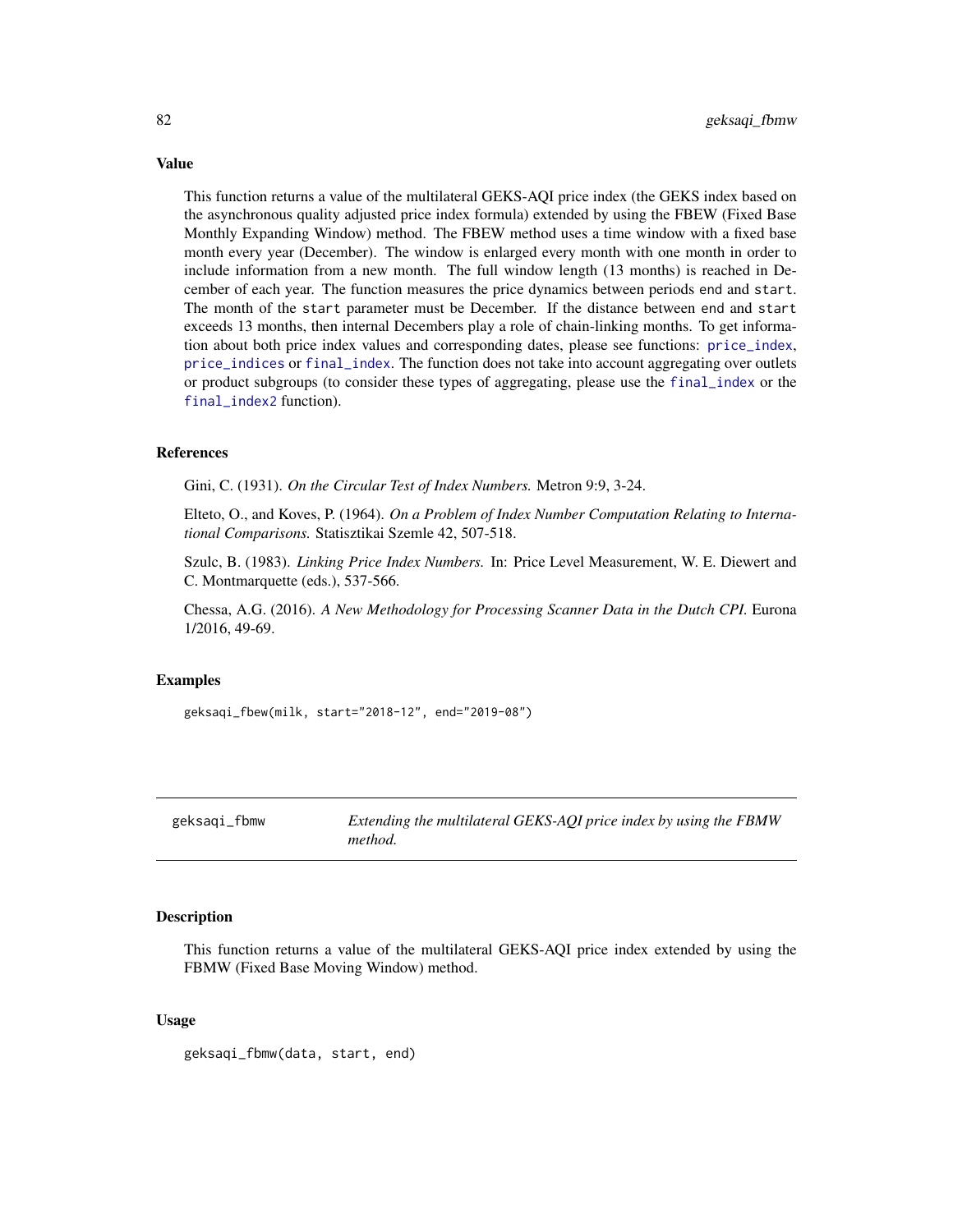### geksaqi\_splice 83

#### **Arguments**

| data  | The user's data frame with information about sold products. It must contain<br>columns: time (as Date in format: year-month-day, e.g. '2020-12-01'), prices<br>(as positive numeric), quantities (as positive numeric) and prodID (as nu-<br>meric, factor or character). |
|-------|---------------------------------------------------------------------------------------------------------------------------------------------------------------------------------------------------------------------------------------------------------------------------|
| start | The base period (as character) limited to the year and month, e.g. "2019-12".                                                                                                                                                                                             |
| end   | The research period (as character) limited to the year and month, e.g. "2020-04".                                                                                                                                                                                         |

### Value

This function returns a value of the multilateral GEKS-AQI price index (the GEKS index based on the asynchronous quality adjusted price index formula) extended by using the FBMW (Fixed Base Moving Window) method. It measures the price dynamics between periods end and start and it uses a 13-month time window with a fixed base month taken as year(end)-1. If the distance between end and start exceeds 13 months, then internal Decembers play a role of chain-linking months. The month of the start parameter must be December. To get information about both price index values and corresponding dates, please see functions: [price\\_index](#page-153-0), [price\\_indices](#page-154-0) or [final\\_index](#page-72-0). The function does not take into account aggregating over outlets or product subgroups (to consider these types of aggregating, please use the [final\\_index](#page-72-0) or the [final\\_index2](#page-74-0) function).

#### References

Gini, C. (1931). *On the Circular Test of Index Numbers.* Metron 9:9, 3-24.

Elteto, O., and Koves, P. (1964). *On a Problem of Index Number Computation Relating to International Comparisons.* Statisztikai Szemle 42, 507-518.

Szulc, B. (1983). *Linking Price Index Numbers.* In: Price Level Measurement, W. E. Diewert and C. Montmarquette (eds.), 537-566.

Lamboray, C.(2017). *The Geary Khamis index and the Lehr index: how much do they differ?* Paper presented at the 15th Ottawa Group meeting, 10-12 May 2017, Elville am Rhein, Germany.

#### Examples

geksaqi\_fbmw(milk, start="2019-12", end="2020-04")

| geksaqi_splice | Extending the multilateral GEKS-AQI price index by using window |  |
|----------------|-----------------------------------------------------------------|--|
|                | splicing methods.                                               |  |

#### Description

This function returns a value (or values) of the multilateral GEKS-AQI price index extended by using window splicing methods. Available splicing methods are: movement splice, window splice, half splice, mean splice and their additional variants: window splice on published indices (WISP), half splice on published indices (HASP) and mean splice on published indices (see References).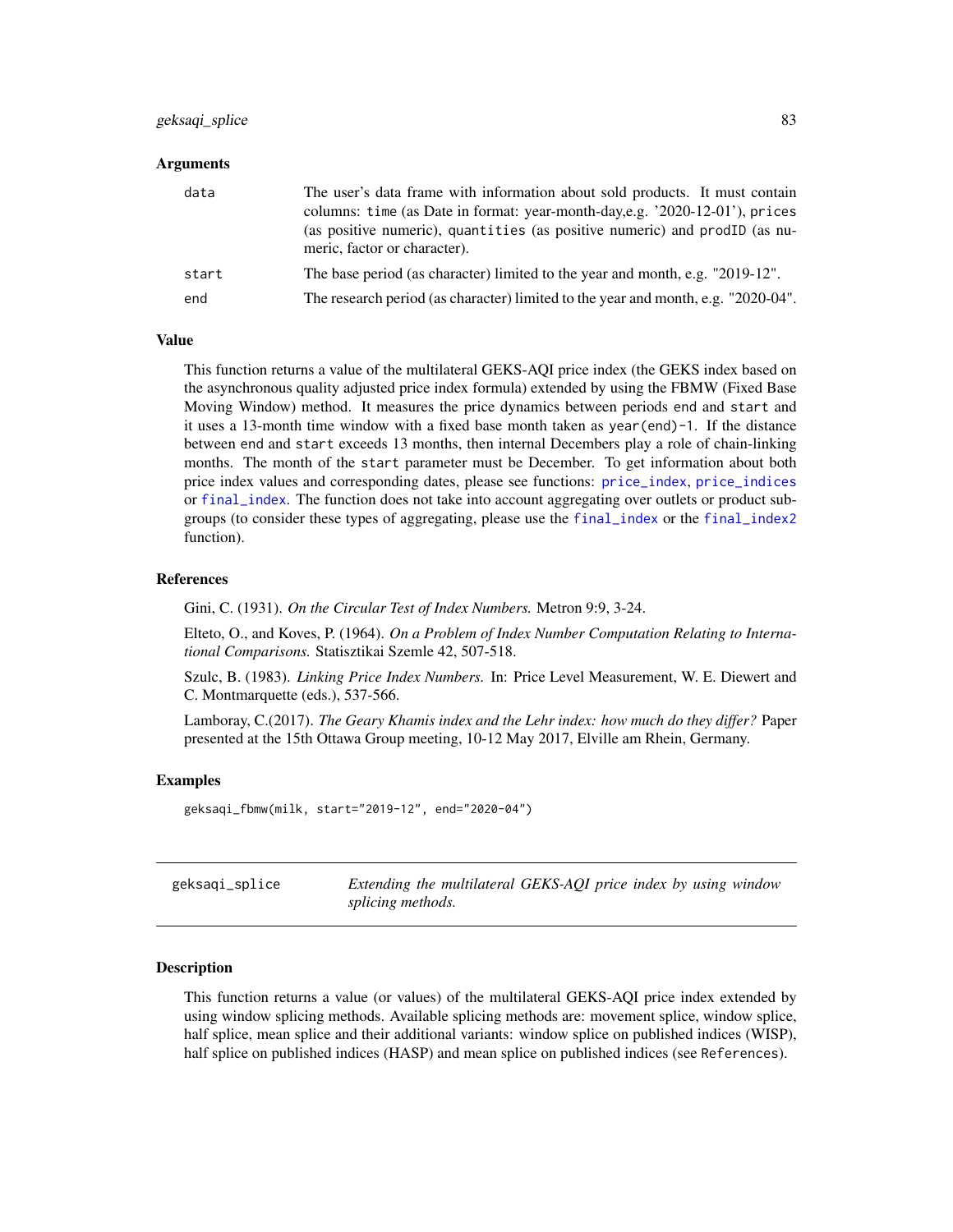### Usage

```
geksaqi_splice(
  data,
  start,
  end,
  window = 13,
  splice = "movement",
  interval = FALSE
)
```
#### Arguments

| data     | The user's data frame with information about sold products. It must contain<br>columns: time (as Date in format: year-month-day, e.g. '2020-12-01'), prices<br>(as positive numeric), quantities (as positive numeric) and prodID (as nu-<br>meric, factor or character).                                      |
|----------|----------------------------------------------------------------------------------------------------------------------------------------------------------------------------------------------------------------------------------------------------------------------------------------------------------------|
| start    | The base period (as character) limited to the year and month, e.g. "2019-12".                                                                                                                                                                                                                                  |
| end      | The research period (as character) limited to the year and month, e.g. "2020-04".                                                                                                                                                                                                                              |
| window   | The length of the time window (as positive integer: typically multilateral meth-<br>ods are based on the 13-month time window).                                                                                                                                                                                |
| splice   | A character string indicating the splicing method. Available options are: "move-<br>ment", "window","half","mean","window_published","half_published","mean_published".                                                                                                                                        |
| interval | A logical value indicating whether the function is to provide the price index<br>comparing the research period defined by end to the base period defined by<br>start (then interval is set to FALSE) or all fixed base multilateral indices are<br>to be presented (the fixed base month is defined by start). |

### Value

This function returns a value or values (depending on interval parameter) of the multilateral GEKS-AQI price index (the GEKS index based on the asynchronous quality adjusted price index formula) extended by using window splicing methods. Available splicing methods are: movement splice, window splice, half splice, mean splice and their additional variants: window splice on published indices (WISP), half splice on published indices (HASP) and mean splice on published indices (see References). The time window starts in start and should consist of at least two months. To get information about both price index values and corresponding dates, please see functions: [price\\_index](#page-153-0), [price\\_indices](#page-154-0) or [final\\_index](#page-72-0). The function does not take into account aggregating over outlets or product subgroups (to consider these types of aggregating, please use the [final\\_index](#page-72-0) or the [final\\_index2](#page-74-0) function).

#### References

Chessa, A. G. (2019). *A Comparison of Index Extension Methods for Multilateral Methods.* Paper presented at the 16th Meeting of the Ottawa Group on Price Indices, 8-10 May 2019, Rio de Janeiro, Brazil.

de Haan, J., van der Grient, H.A. (2011). *Eliminating chain drift in price indexes based on scanner data.* Journal of Econometrics, 161, 36-46.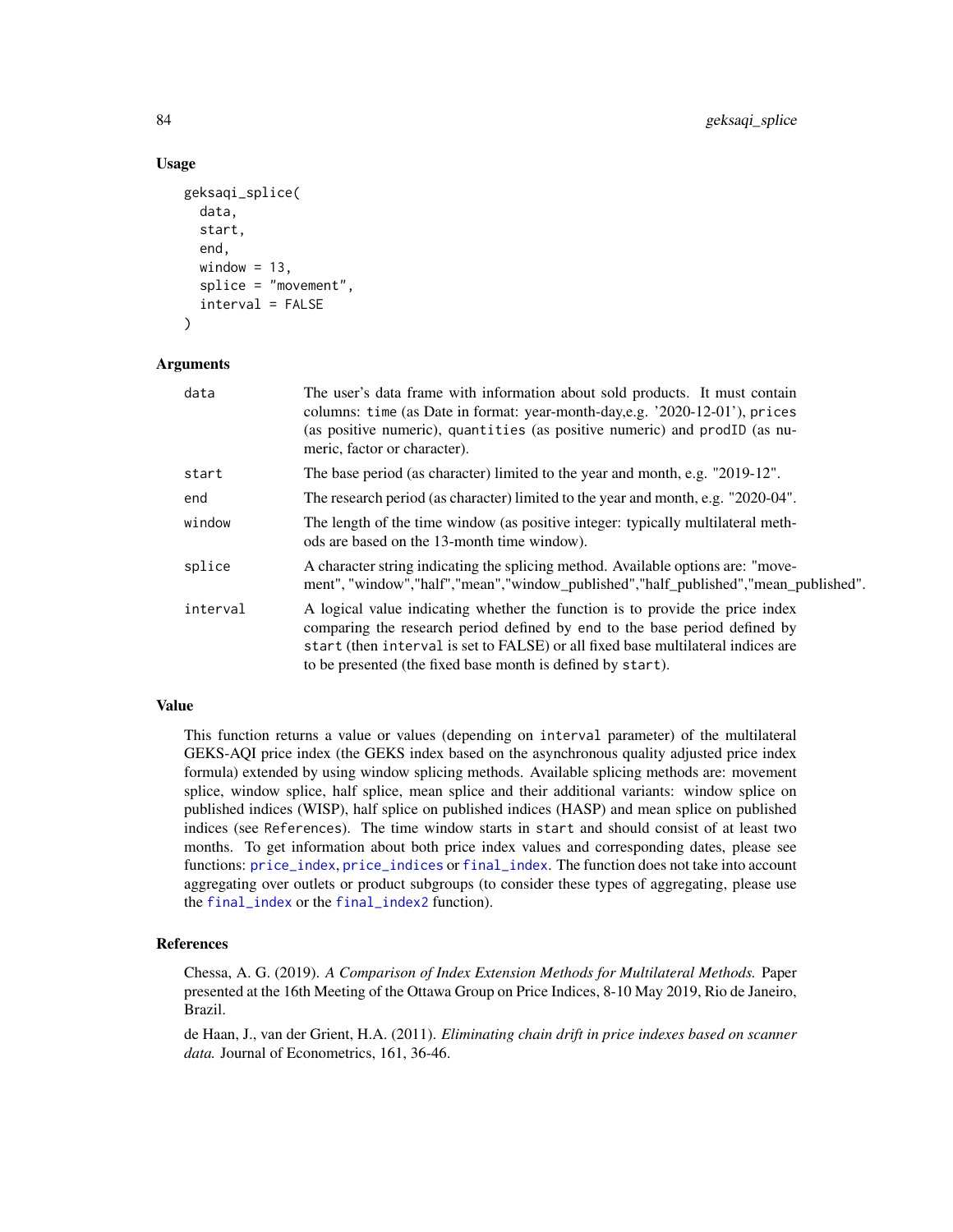#### geksaqu 85

Krsinich, F. (2014). *The FEWS Index: Fixed Effects with a Window Splice? Non-Revisable Quality-Adjusted Price Indices with No Characteristic Information.* Paper presented at the UNECE-ILO Meeting of the Group of Experts on Consumer Price Indices, 2-4 May 2016, Geneva, Switzerland.

de Haan, J.(2015). *A Framework for Large Scale Use of Scanner Data in the Dutch CPI.* Paper presented at the 14th Ottawa Group meeting, Tokyo, Japan.

Diewert, W.E., and Fox, K.J. (2017). *Substitution Bias in Multilateral Methods for CPI Construction using Scanner Data.* Discussion paper 17-02, Vancouver School of Economics, The University of British Columbia, Vancouver, Canada.

#### Examples

```
geksaqi_splice(milk, start="2018-12", end="2020-02",splice="half")
geksaqi_splice(milk, start="2018-12", end="2020-02",window=10,interval=TRUE)
```
geksaqu *Calculating the multilateral GEKS-AQU price index*

### Description

This function returns a value of the multilateral GEKS-AQU price index (to be more precise: the GEKS index based on the asynchronous quality adjusted unit value formula).

#### Usage

```
geksaqu(data, start, end, wstart = start, window = 13)
```
### Arguments

| data   | The user's data frame with information about sold products. It must contain<br>columns: time (as Date in format: year-month-day, e.g. '2020-12-01'), prices<br>(as positive numeric), quantities (as positive numeric) and prodID (as nu-<br>meric, factor or character). |
|--------|---------------------------------------------------------------------------------------------------------------------------------------------------------------------------------------------------------------------------------------------------------------------------|
| start  | The base period (as character) limited to the year and month, e.g. "2020-03".                                                                                                                                                                                             |
| end    | The research period (as character) limited to the year and month, e.g. "2020-04".                                                                                                                                                                                         |
| wstart | The beginning of the time interval (which is used by multilateral methods) lim-<br>ited to the year and month, e.g. "2020-01".                                                                                                                                            |
| window | The length of the time window (as positive integer: typically multilateral meth-<br>ods are based on the 13-month time window).                                                                                                                                           |

### Value

This function returns a value of the multilateral GEKS-AQU price index (to be more precise: the GEKS index based on the asynchronous quality adjusted unit value formula) which considers the time window defined by wstart and window parameters. It measures the price dynamics by comparing period end to period start (both start and end must be inside the considered time window). To get information about both price index values and corresponding dates, please see functions: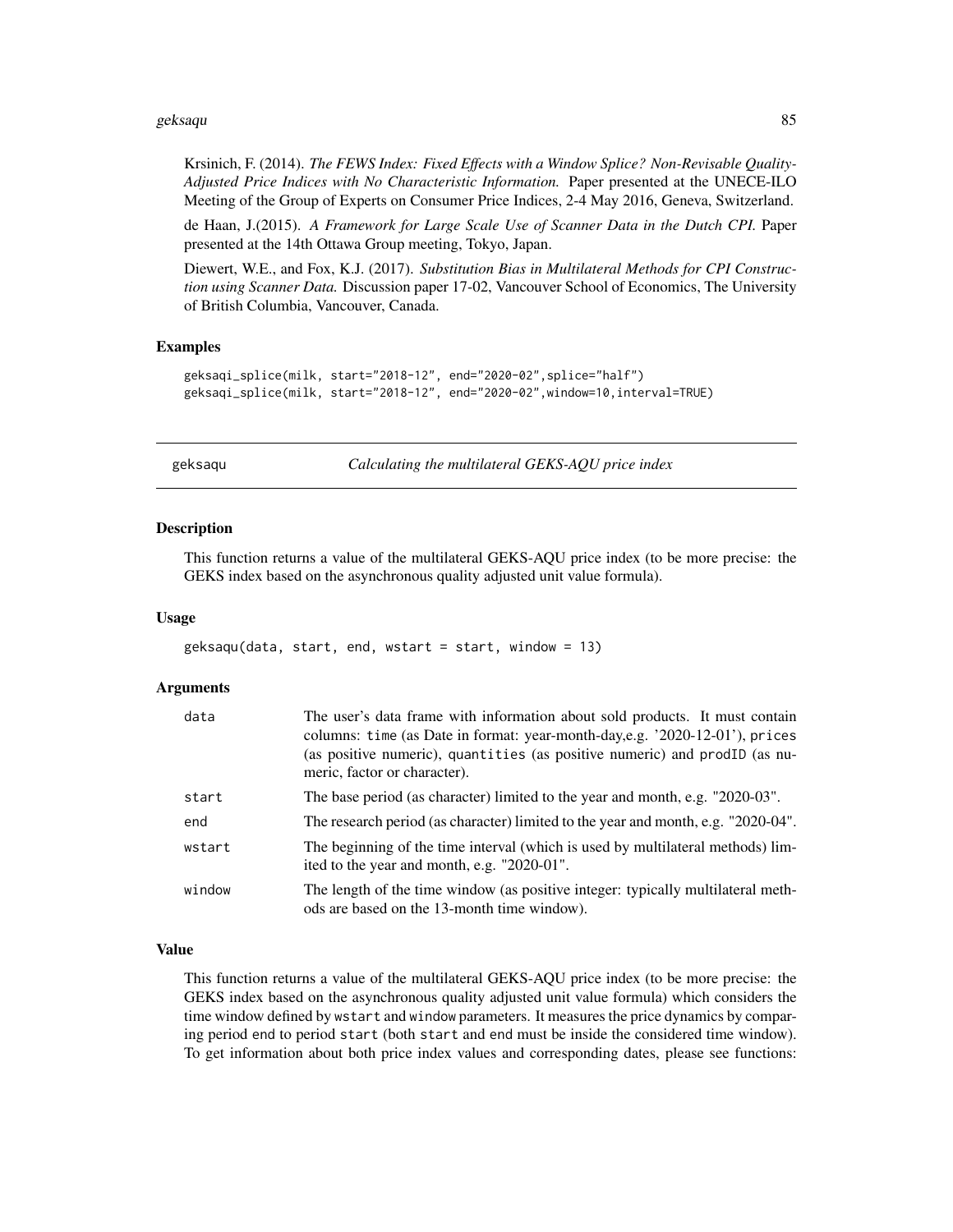[price\\_index](#page-153-0), [price\\_indices](#page-154-0) or [final\\_index](#page-72-0). The function does not take into account aggregating over outlets or product subgroups (to consider these types of aggregating, please use the [final\\_index](#page-72-0) or the [final\\_index2](#page-74-0) function).

### References

Gini, C. (1931). *On the Circular Test of Index Numbers.* Metron 9:9, 3-24.

Elteto, O., and Koves, P. (1964). *On a Problem of Index Number Computation Relating to International Comparisons.* Statisztikai Szemle 42, 507-518.

Szulc, B. (1983). *Linking Price Index Numbers.* In: Price Level Measurement, W. E. Diewert and C. Montmarquette (eds.), 537-566.

### Examples

```
geksaqu(milk, start="2019-01", end="2019-08",window=10)
geksaqu(milk, start="2018-12", end="2019-12")
```

| geksaqu_fbew | Extending the multilateral GEKS-AQU price index by using the FBEW |
|--------------|-------------------------------------------------------------------|
|              | method.                                                           |

#### Description

This function returns a value of the multilateral GEKS-AQU price index extended by using the FBEW (Fixed Base Monthly Expanding Window) method.

#### Usage

```
geksaqu_fbew(data, start, end)
```
### Arguments

| data  | The user's data frame with information about sold products. It must contain                                |
|-------|------------------------------------------------------------------------------------------------------------|
|       | columns: time (as Date in format: year-month-day, e.g. '2020-12-01'), prices                               |
|       | (as positive numeric), quantities (as positive numeric) and prodID (as nu-<br>meric, factor or character). |
| start | The base period (as character) limited to the year and month, e.g. "2019-12".                              |
| end   | The research period (as character) limited to the year and month, e.g. "2020-04".                          |

#### Value

This function returns a value of the multilateral GEKS-AQU price index (the GEKS index based on the asynchronous quality adjusted unit value formula) extended by using the FBEW (Fixed Base Monthly Expanding Window) method. The FBEW method uses a time window with a fixed base month every year (December). The window is enlarged every month with one month in order to include information from a new month. The full window length (13 months) is reached in December of each year. The function measures the price dynamics between periods end and start.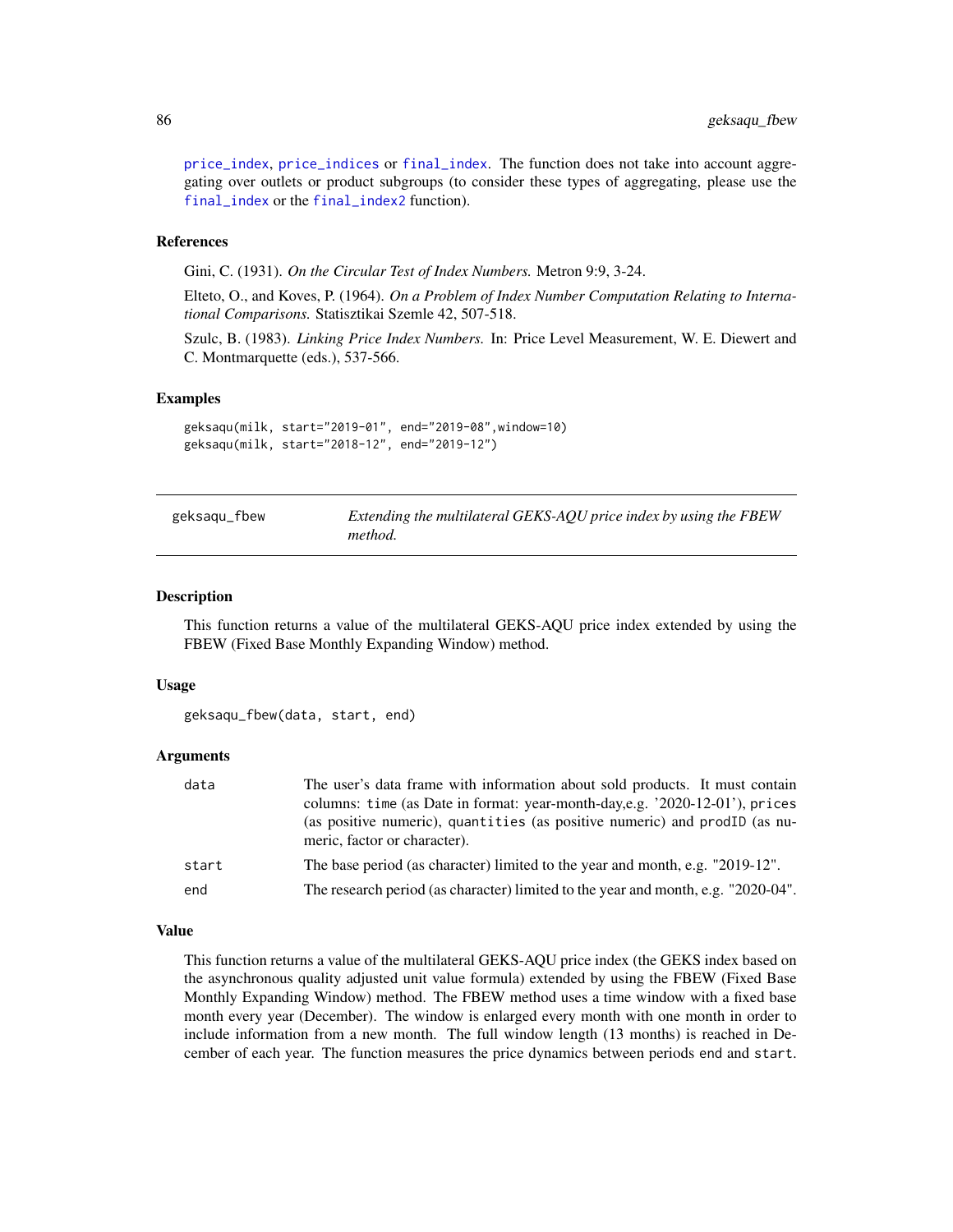# geksaqu\_fbmw 87

The month of the start parameter must be December. If the distance between end and start exceeds 13 months, then internal Decembers play a role of chain-linking months. To get information about both price index values and corresponding dates, please see functions: [price\\_index](#page-153-0), [price\\_indices](#page-154-0) or [final\\_index](#page-72-0). The function does not take into account aggregating over outlets or product subgroups (to consider these types of aggregating,please use the [final\\_index](#page-72-0) or the [final\\_index2](#page-74-0) function).

### References

Gini, C. (1931). *On the Circular Test of Index Numbers.* Metron 9:9, 3-24.

Elteto, O., and Koves, P. (1964). *On a Problem of Index Number Computation Relating to International Comparisons.* Statisztikai Szemle 42, 507-518.

Szulc, B. (1983). *Linking Price Index Numbers.* In: Price Level Measurement, W. E. Diewert and C. Montmarquette (eds.), 537-566.

Chessa, A.G. (2016). *A New Methodology for Processing Scanner Data in the Dutch CPI.* Eurona 1/2016, 49-69.

### Examples

geksaqu\_fbew(milk, start="2018-12", end="2019-08")

| geksaqu_fbmw |              |  | Extending the multilateral GEKS-AQU price index by using the |  |  |  |
|--------------|--------------|--|--------------------------------------------------------------|--|--|--|
|              | FBMW method. |  |                                                              |  |  |  |

# **Description**

This function returns a value of the multilateral GEKS-AQU price index extended by using the FBMW (Fixed Base Moving Window) method.

#### Usage

```
geksaqu_fbmw(data, start, end)
```

| data  | The user's data frame with information about sold products. It must contain                                |
|-------|------------------------------------------------------------------------------------------------------------|
|       | columns: time (as Date in format: year-month-day, e.g. '2020-12-01'), prices                               |
|       | (as positive numeric), quantities (as positive numeric) and prodID (as nu-<br>meric, factor or character). |
| start | The base period (as character) limited to the year and month, e.g. "2019-12".                              |
| end   | The research period (as character) limited to the year and month, e.g. "2020-04".                          |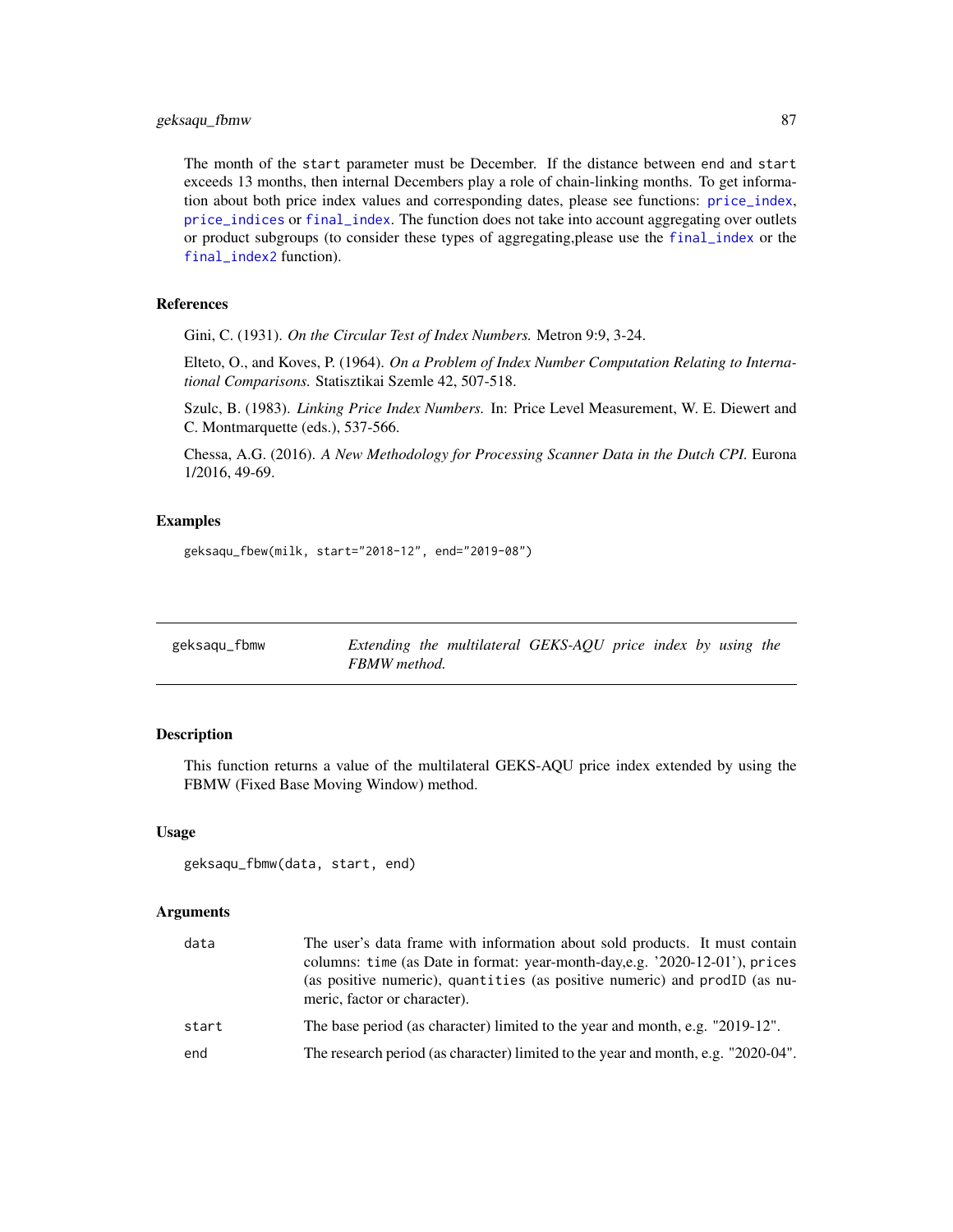This function returns a value of the multilateral GEKS-AQU price index (the GEKS index based on the asynchronous quality adjusted unit value formula) extended by using the FBMW (Fixed Base Moving Window) method. It measures the price dynamics between periods end and start and it uses a 13-month time window with a fixed base month taken as year(end)-1. If the distance between end and start exceeds 13 months, then internal Decembers play a role of chain-linking months. The month of the start parameter must be December. To get information about both price index values and corresponding dates, please see functions: [price\\_index](#page-153-0), [price\\_indices](#page-154-0) or [final\\_index](#page-72-0). The function does not take into account aggregating over outlets or product subgroups (to consider these types of aggregating, please use the [final\\_index](#page-72-0) or the [final\\_index2](#page-74-0) function).

#### References

Gini, C. (1931). *On the Circular Test of Index Numbers.* Metron 9:9, 3-24.

Elteto, O., and Koves, P. (1964). *On a Problem of Index Number Computation Relating to International Comparisons.* Statisztikai Szemle 42, 507-518.

Szulc, B. (1983). *Linking Price Index Numbers.* In: Price Level Measurement, W. E. Diewert and C. Montmarquette (eds.), 537-566.

Lamboray, C.(2017). *The Geary Khamis index and the Lehr index: how much do they differ?* Paper presented at the 15th Ottawa Group meeting, 10-12 May 2017, Elville am Rhein, Germany.

### Examples

geksaqu\_fbmw(milk, start="2019-12", end="2020-04")

| geksaqu_splice | Extending the multilateral GEKS-AQU price index by using window |
|----------------|-----------------------------------------------------------------|
|                | splicing methods.                                               |

# **Description**

This function returns a value (or values) of the multilateral GEKS-AQU price index extended by using window splicing methods. Available splicing methods are: movement splice, window splice, half splice, mean splice and their additional variants: window splice on published indices (WISP), half splice on published indices (HASP) and mean splice on published indices (see References).

#### Usage

```
geksaqu_splice(
  data,
  start,
  end,
  window = 13,
  splice = "movement",
  interval = FALSE
)
```
# Value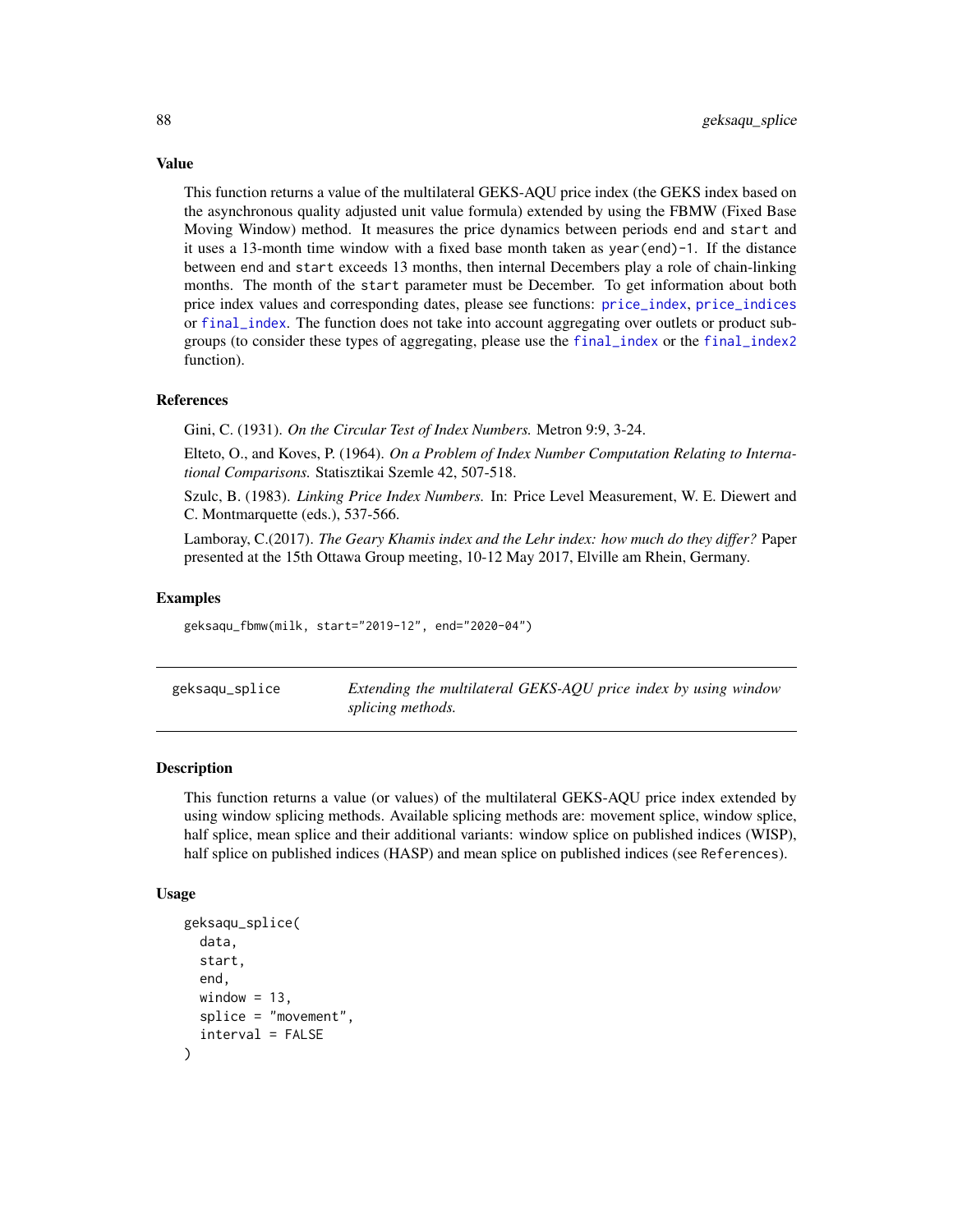# geksaqu\_splice 89

### **Arguments**

| data     | The user's data frame with information about sold products. It must contain<br>columns: time (as Date in format: year-month-day, e.g. '2020-12-01'), prices<br>(as positive numeric), quantities (as positive numeric) and prodID (as nu-<br>meric, factor or character).                                      |
|----------|----------------------------------------------------------------------------------------------------------------------------------------------------------------------------------------------------------------------------------------------------------------------------------------------------------------|
| start    | The base period (as character) limited to the year and month, e.g. "2019-12".                                                                                                                                                                                                                                  |
| end      | The research period (as character) limited to the year and month, e.g. "2020-04".                                                                                                                                                                                                                              |
| window   | The length of the time window (as positive integer: typically multilateral meth-<br>ods are based on the 13-month time window).                                                                                                                                                                                |
| splice   | A character string indicating the splicing method. Available options are: "move-<br>ment", "window", "half", "mean", "window_published", "half_published", "mean_published".                                                                                                                                   |
| interval | A logical value indicating whether the function is to provide the price index<br>comparing the research period defined by end to the base period defined by<br>start (then interval is set to FALSE) or all fixed base multilateral indices are<br>to be presented (the fixed base month is defined by start). |

# Value

This function returns a value or values (depending on interval parameter) of the multilateral GEKS-AQU price index (the GEKS index based on the asynchronous quality adjusted unit value formula) extended by using window splicing methods. Available splicing methods are: movement splice, window splice, half splice, mean splice and their additional variants: window splice on published indices (WISP), half splice on published indices (HASP) and mean splice on published indices (see References). The time window starts in start and should consist of at least two months. To get information about both price index values and corresponding dates, please see functions: [price\\_index](#page-153-0), [price\\_indices](#page-154-0) or [final\\_index](#page-72-0). The function does not take into account aggregating over outlets or product subgroups (to consider these types of aggregating, please use the [final\\_index](#page-72-0) or the [final\\_index2](#page-74-0) function).

### References

Chessa, A. G. (2019). *A Comparison of Index Extension Methods for Multilateral Methods.* Paper presented at the 16th Meeting of the Ottawa Group on Price Indices, 8-10 May 2019, Rio de Janeiro, Brazil.

de Haan, J., van der Grient, H.A. (2011). *Eliminating chain drift in price indexes based on scanner data.* Journal of Econometrics, 161, 36-46.

Krsinich, F. (2014). *The FEWS Index: Fixed Effects with a Window Splice? Non-Revisable Quality-Adjusted Price Indices with No Characteristic Information.* Paper presented at the UNECE-ILO Meeting of the Group of Experts on Consumer Price Indices, 2-4 May 2016, Geneva, Switzerland.

de Haan, J.(2015). *A Framework for Large Scale Use of Scanner Data in the Dutch CPI.* Paper presented at the 14th Ottawa Group meeting, Tokyo, Japan.

Diewert, W.E., and Fox, K.J. (2017). *Substitution Bias in Multilateral Methods for CPI Construction using Scanner Data.* Discussion paper 17-02, Vancouver School of Economics, The University of British Columbia, Vancouver, Canada.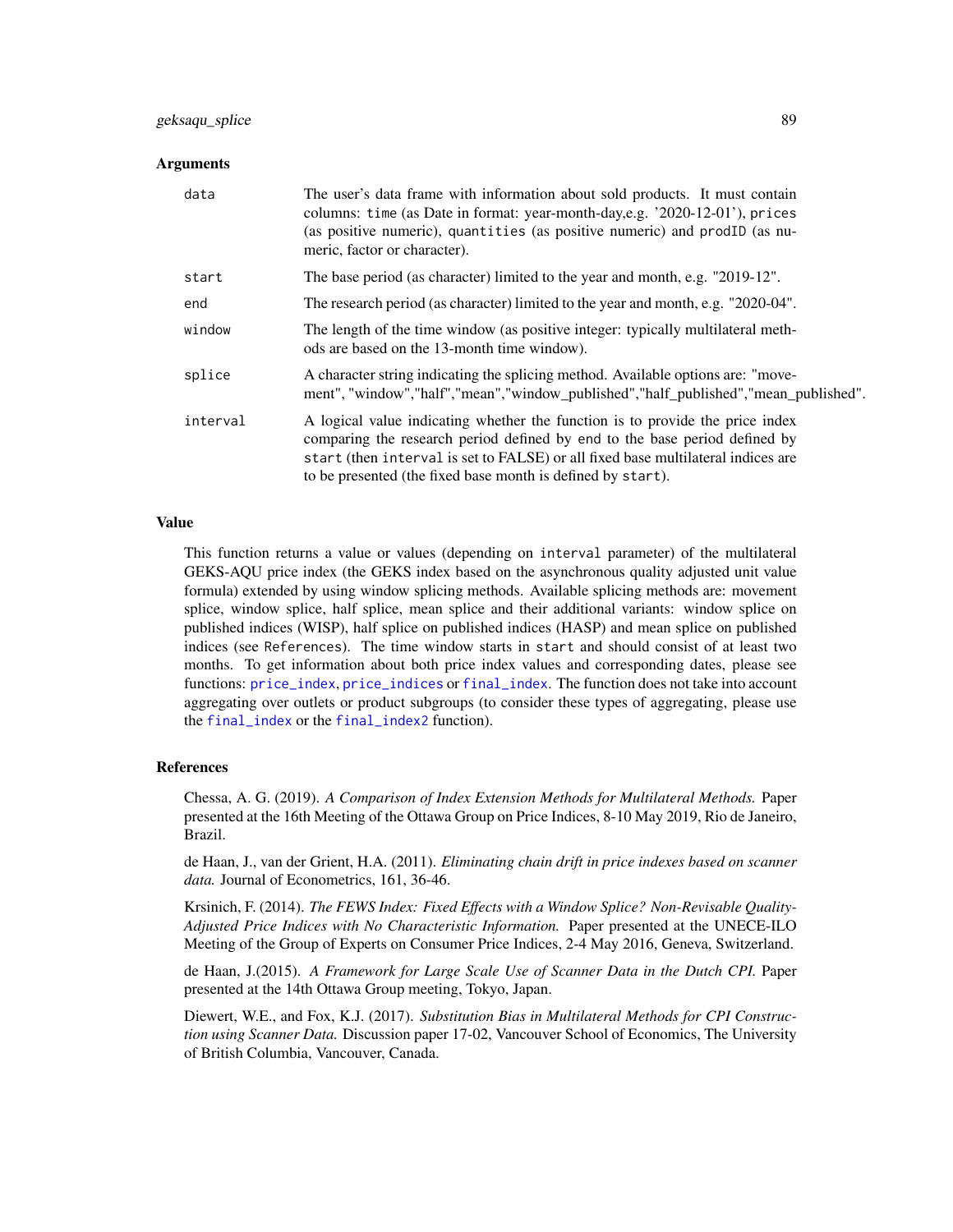90 geksgaqi

### Examples

```
geksaqu_splice(milk, start="2018-12", end="2020-02",splice="half")
geksaqu_splice(milk, start="2018-12", end="2020-02",window=10,interval=TRUE)
```
geksgaqi *Calculating the multilateral GEKS-GAQI price index*

#### **Description**

This function returns a value of the multilateral GEKS-GAQI price index (to be more precise: the GEKS index based on the geometric asynchronous quality adjusted price index formula).

### Usage

geksgaqi(data, start, end, wstart = start, window = 13)

#### Arguments

| data   | The user's data frame with information about sold products. It must contain<br>columns: time (as Date in format: year-month-day, e.g. '2020-12-01'), prices<br>(as positive numeric), quantities (as positive numeric) and prodID (as nu-<br>meric, factor or character). |
|--------|---------------------------------------------------------------------------------------------------------------------------------------------------------------------------------------------------------------------------------------------------------------------------|
| start  | The base period (as character) limited to the year and month, e.g. "2020-03".                                                                                                                                                                                             |
| end    | The research period (as character) limited to the year and month, e.g. "2020-04".                                                                                                                                                                                         |
| wstart | The beginning of the time interval (which is used by multilateral methods) lim-<br>ited to the year and month, e.g. "2020-01".                                                                                                                                            |
| window | The length of the time window (as positive integer: typically multilateral meth-<br>ods are based on the 13-month time window).                                                                                                                                           |

#### Value

This function returns a value of the multilateral GEKS-GAQI price index (to be more precise: the GEKS index based on the geometric asynchronous quality adjusted price index formula) which considers the time window defined by wstart and window parameters. It measures the price dynamics by comparing period end to period start (both start and end must be inside the considered time window). To get information about both price index values and corresponding dates, please see functions: [price\\_index](#page-153-0), [price\\_indices](#page-154-0) or [final\\_index](#page-72-0). The function does not take into account aggregating over outlets or product subgroups (to consider these types of aggregating, please use the [final\\_index](#page-72-0) or the [final\\_index2](#page-74-0) function).

### References

Gini, C. (1931). *On the Circular Test of Index Numbers.* Metron 9:9, 3-24.

Elteto, O., and Koves, P. (1964). *On a Problem of Index Number Computation Relating to International Comparisons.* Statisztikai Szemle 42, 507-518.

Szulc, B. (1983). *Linking Price Index Numbers.* In: Price Level Measurement, W. E. Diewert and C. Montmarquette (eds.), 537-566.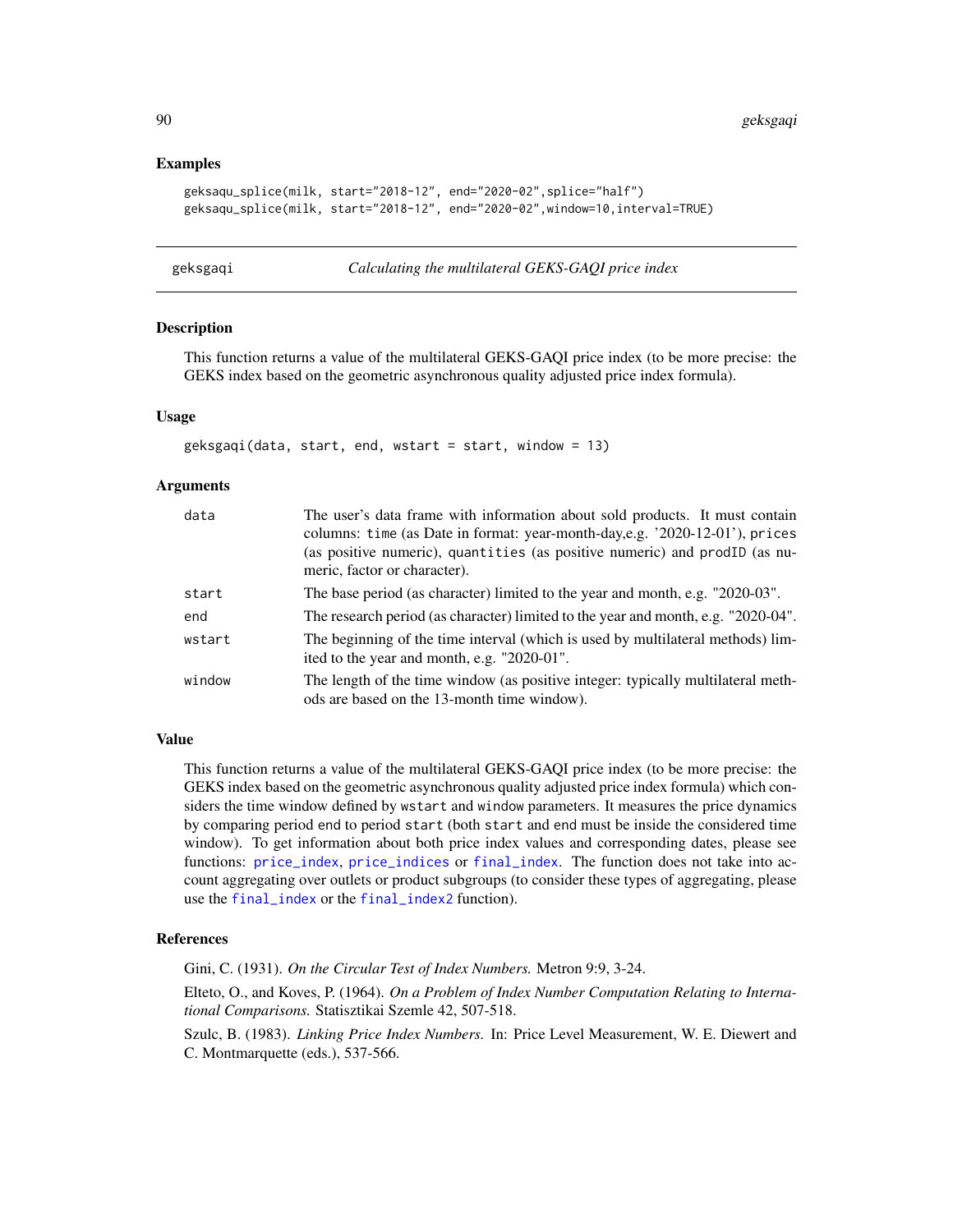# geksgaqi\_fbew 91

### Examples

```
geksgaqi(milk, start="2019-01", end="2019-08",window=10)
geksgaqi(milk, start="2018-12", end="2019-12")
```

| geksgaqi_fbew |
|---------------|
|---------------|

Extending the multilateral GEKS-GAQI price index by using the *FBEW method.*

### **Description**

This function returns a value of the multilateral GEKS-GAQI price index extended by using the FBEW (Fixed Base Monthly Expanding Window) method.

### Usage

geksgaqi\_fbew(data, start, end)

### Arguments

| data  | The user's data frame with information about sold products. It must contain<br>columns: time (as Date in format: year-month-day, e.g. '2020-12-01'), prices<br>(as positive numeric), quantities (as positive numeric) and prodID (as nu-<br>meric, factor or character). |
|-------|---------------------------------------------------------------------------------------------------------------------------------------------------------------------------------------------------------------------------------------------------------------------------|
| start | The base period (as character) limited to the year and month, e.g. "2019-12".                                                                                                                                                                                             |
| end   | The research period (as character) limited to the year and month, e.g. "2020-04".                                                                                                                                                                                         |

#### Value

This function returns a value of the multilateral GEKS-GAQI price index (the GEKS index based on the geometric asynchronous quality adjusted price index formula) extended by using the FBEW (Fixed Base Monthly Expanding Window) method. The FBEW method uses a time window with a fixed base month every year (December). The window is enlarged every month with one month in order to include information from a new month. The full window length (13 months) is reached in December of each year. The function measures the price dynamics between periods end and start. The month of the start parameter must be December. If the distance between end and start exceeds 13 months, then internal Decembers play a role of chain-linking months. To get information about both price index values and corresponding dates, please see functions: [price\\_index](#page-153-0), [price\\_indices](#page-154-0) or [final\\_index](#page-72-0). The function does not take into account aggregating over outlets or product subgroups (to consider these types of aggregating, please use the [final\\_index](#page-72-0) or the [final\\_index2](#page-74-0) function).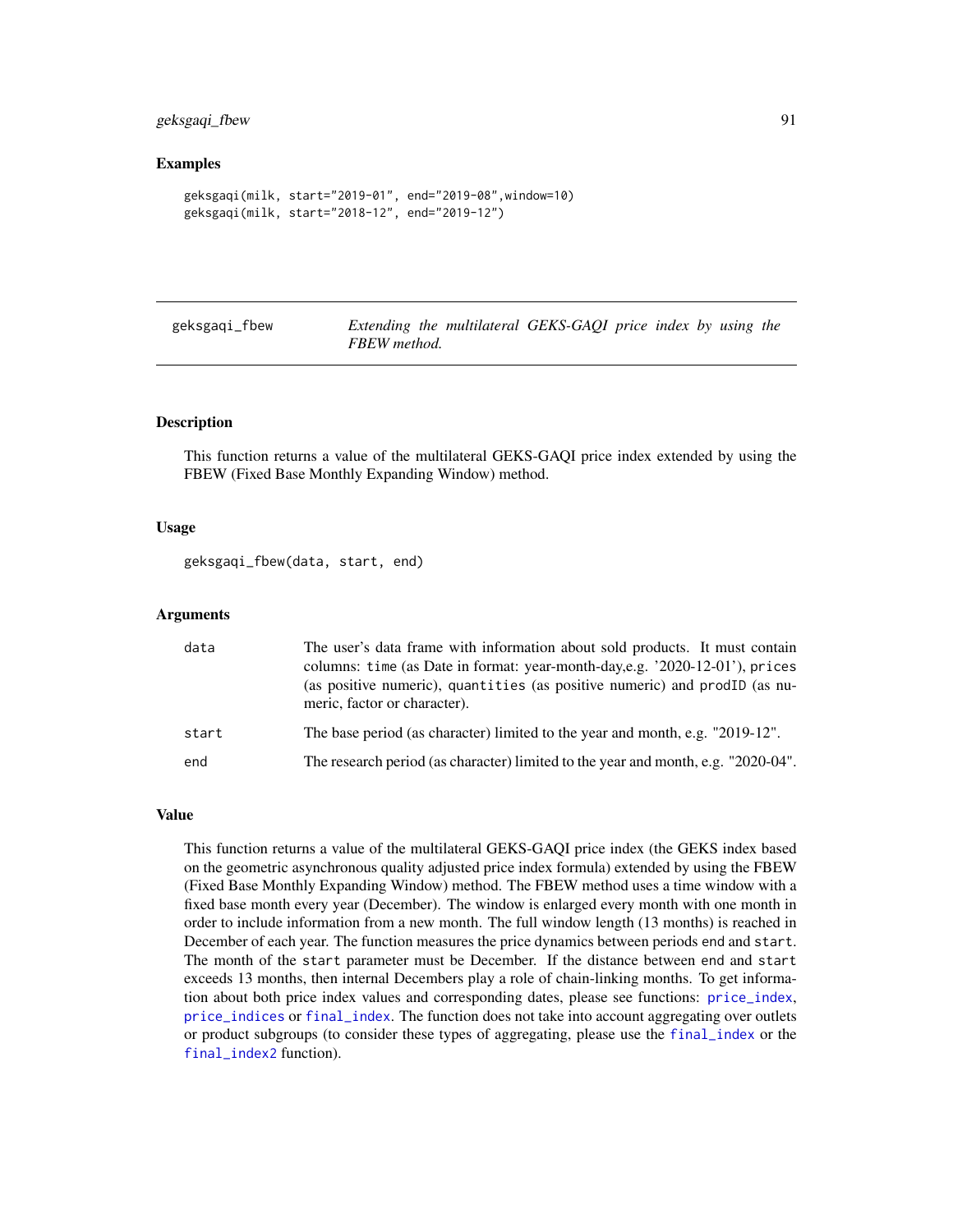### References

Gini, C. (1931). *On the Circular Test of Index Numbers.* Metron 9:9, 3-24.

Elteto, O., and Koves, P. (1964). *On a Problem of Index Number Computation Relating to International Comparisons.* Statisztikai Szemle 42, 507-518.

Szulc, B. (1983). *Linking Price Index Numbers.* In: Price Level Measurement, W. E. Diewert and C. Montmarquette (eds.), 537-566.

Chessa, A.G. (2016). *A New Methodology for Processing Scanner Data in the Dutch CPI.* Eurona 1/2016, 49-69.

### Examples

geksgaqi\_fbew(milk, start="2018-12", end="2019-08")

| geksgaqi_fbmw | Extending the multilateral GEKS-GAQI price index by using the |  |  |  |
|---------------|---------------------------------------------------------------|--|--|--|
|               | FBMW method.                                                  |  |  |  |

### **Description**

This function returns a value of the multilateral GEKS-GAQI price index extended by using the FBMW (Fixed Base Moving Window) method.

### Usage

geksgaqi\_fbmw(data, start, end)

### Arguments

| data  | The user's data frame with information about sold products. It must contain                                |
|-------|------------------------------------------------------------------------------------------------------------|
|       | columns: time (as Date in format: year-month-day, e.g. '2020-12-01'), prices                               |
|       | (as positive numeric), quantities (as positive numeric) and prodID (as nu-<br>meric, factor or character). |
| start | The base period (as character) limited to the year and month, e.g. "2019-12".                              |
| end   | The research period (as character) limited to the year and month, e.g. "2020-04".                          |

### Value

This function returns a value of the multilateral GEKS-GAQI price index (the GEKS index based on the geometric asynchronous quality adjusted price index formula) extended by using the FBMW (Fixed Base Moving Window) method. It measures the price dynamics between periods end and start and it uses a 13-month time window with a fixed base month taken as year(end)-1. If the distance between end and start exceeds 13 months, then internal Decembers play a role of chain-linking months. The month of the start parameter must be December. To get information about both price index values and corresponding dates, please see functions: [price\\_index](#page-153-0), [price\\_indices](#page-154-0) or [final\\_index](#page-72-0). The function does not take into account aggregating over outlets or product subgroups (to consider these types of aggregating, please use the [final\\_index](#page-72-0) or the [final\\_index2](#page-74-0) function).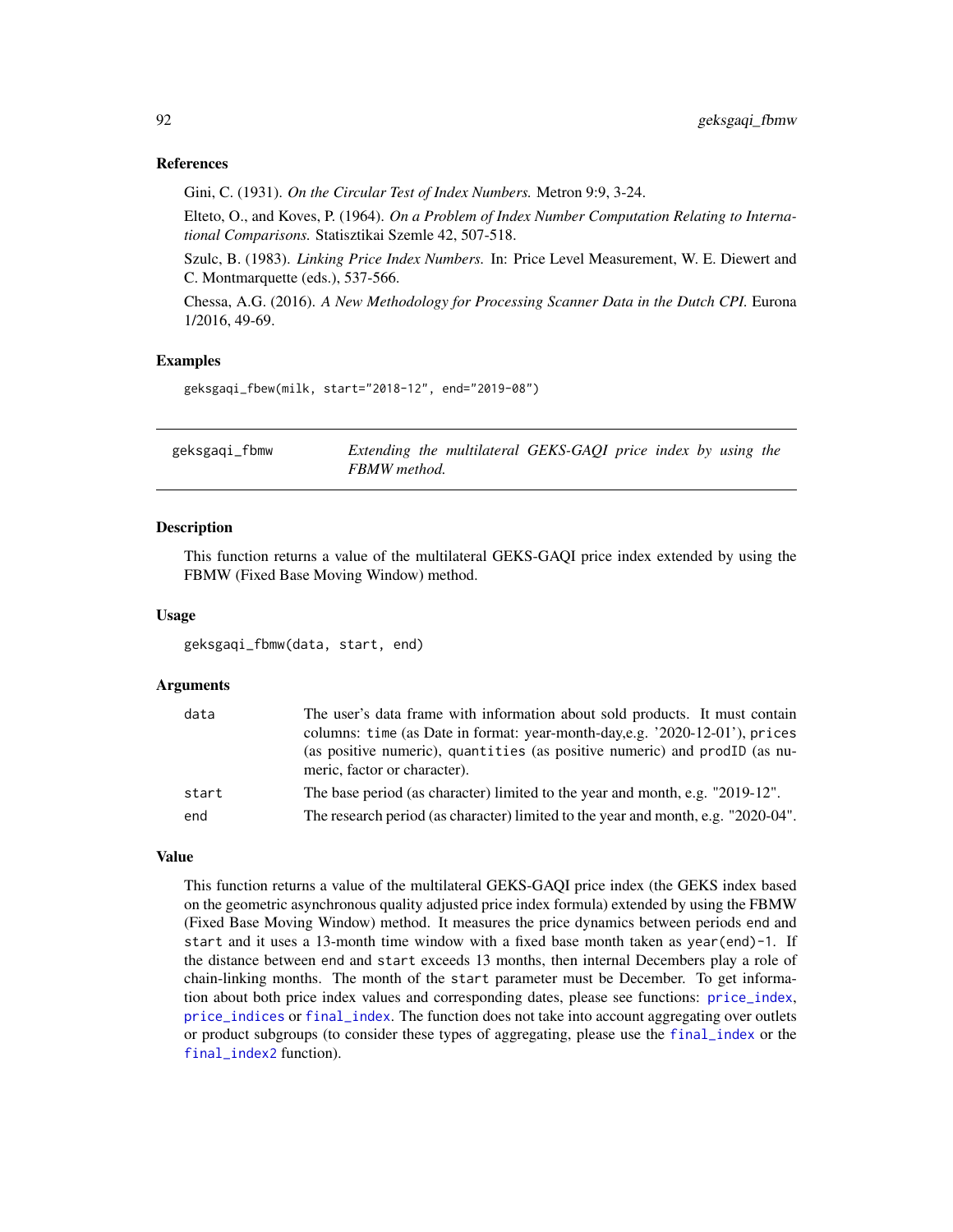# geksgaqi\_splice 93

### References

Gini, C. (1931). *On the Circular Test of Index Numbers.* Metron 9:9, 3-24.

Elteto, O., and Koves, P. (1964). *On a Problem of Index Number Computation Relating to International Comparisons.* Statisztikai Szemle 42, 507-518.

Szulc, B. (1983). *Linking Price Index Numbers.* In: Price Level Measurement, W. E. Diewert and C. Montmarquette (eds.), 537-566.

Lamboray, C.(2017). *The Geary Khamis index and the Lehr index: how much do they differ?* Paper presented at the 15th Ottawa Group meeting, 10-12 May 2017, Elville am Rhein, Germany.

### Examples

geksgaqi\_fbmw(milk, start="2019-12", end="2020-04")

geksgaqi\_splice *Extending the multilateral GEKS-GAQI price index by using window splicing methods.*

# **Description**

This function returns a value (or values) of the multilateral GEKS-GAQI price index extended by using window splicing methods. Available splicing methods are: movement splice, window splice, half splice, mean splice and their additional variants: window splice on published indices (WISP), half splice on published indices (HASP) and mean splice on published indices (see References).

# Usage

```
geksgaqi_splice(
  data,
  start,
  end,
 window = 13,
  splice = "movement",
  interval = FALSE
)
```

| data   | The user's data frame with information about sold products. It must contain<br>columns: time (as Date in format: year-month-day, e.g. '2020-12-01'), prices<br>(as positive numeric), quantities (as positive numeric) and prodID (as nu-<br>meric, factor or character). |
|--------|---------------------------------------------------------------------------------------------------------------------------------------------------------------------------------------------------------------------------------------------------------------------------|
| start  | The base period (as character) limited to the year and month, e.g. "2019-12".                                                                                                                                                                                             |
| end    | The research period (as character) limited to the year and month, e.g. "2020-04".                                                                                                                                                                                         |
| window | The length of the time window (as positive integer: typically multilateral meth-<br>ods are based on the 13-month time window).                                                                                                                                           |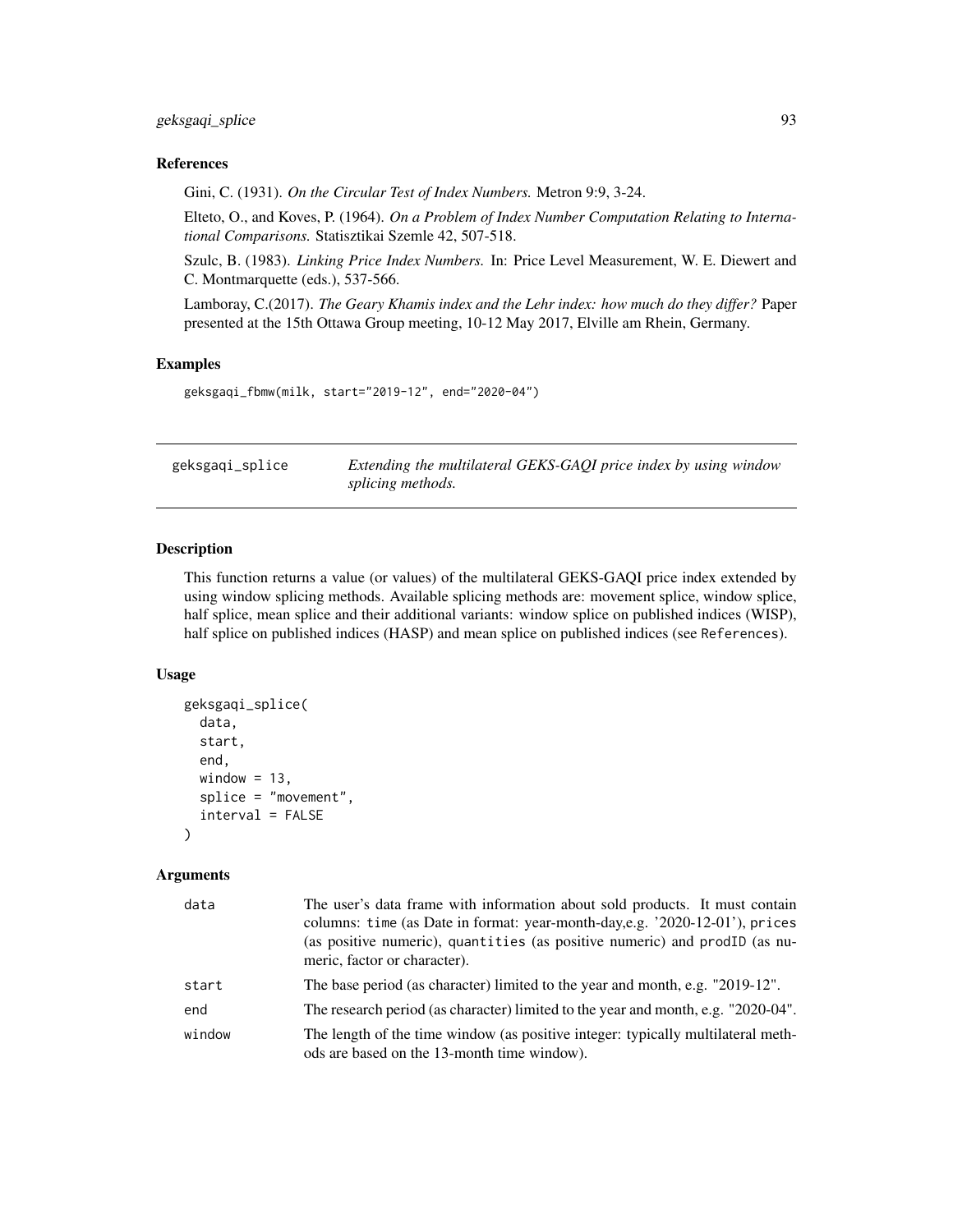| splice   | A character string indicating the splicing method. Available options are: "move-<br>ment", "window", "half", "mean", "window_published", "half_published", "mean_published".                                                                                                                                   |
|----------|----------------------------------------------------------------------------------------------------------------------------------------------------------------------------------------------------------------------------------------------------------------------------------------------------------------|
| interval | A logical value indicating whether the function is to provide the price index<br>comparing the research period defined by end to the base period defined by<br>start (then interval is set to FALSE) or all fixed base multilateral indices are<br>to be presented (the fixed base month is defined by start). |

### Value

This function returns a value or values (depending on interval parameter) of the multilateral GEKS-GAQI price index (the GEKS index based on the geometric asynchronous quality adjusted price index formula) extended by using window splicing methods. Available splicing methods are: movement splice, window splice, half splice, mean splice and their additional variants: window splice on published indices (WISP), half splice on published indices (HASP) and mean splice on published indices (see References). The time window starts in start and should consist of at least two months. To get information about both price index values and corresponding dates, please see functions: [price\\_index](#page-153-0), [price\\_indices](#page-154-0) or [final\\_index](#page-72-0). The function does not take into account aggregating over outlets or product subgroups (to consider these types of aggregating, please use the [final\\_index](#page-72-0) or the [final\\_index2](#page-74-0) function).

#### References

Chessa, A. G. (2019). *A Comparison of Index Extension Methods for Multilateral Methods.* Paper presented at the 16th Meeting of the Ottawa Group on Price Indices, 8-10 May 2019, Rio de Janeiro, Brazil.

de Haan, J., van der Grient, H.A. (2011). *Eliminating chain drift in price indexes based on scanner data.* Journal of Econometrics, 161, 36-46.

Krsinich, F. (2014). *The FEWS Index: Fixed Effects with a Window Splice? Non-Revisable Quality-Adjusted Price Indices with No Characteristic Information.* Paper presented at the UNECE-ILO Meeting of the Group of Experts on Consumer Price Indices, 2-4 May 2016, Geneva, Switzerland.

de Haan, J.(2015). *A Framework for Large Scale Use of Scanner Data in the Dutch CPI.* Paper presented at the 14th Ottawa Group meeting, Tokyo, Japan.

Diewert, W.E., and Fox, K.J. (2017). *Substitution Bias in Multilateral Methods for CPI Construction using Scanner Data.* Discussion paper 17-02, Vancouver School of Economics, The University of British Columbia, Vancouver, Canada.

### Examples

```
geksgaqi_splice(milk, start="2018-12", end="2020-02",splice="half")
geksgaqi_splice(milk, start="2018-12", end="2020-02",window=10,interval=TRUE)
```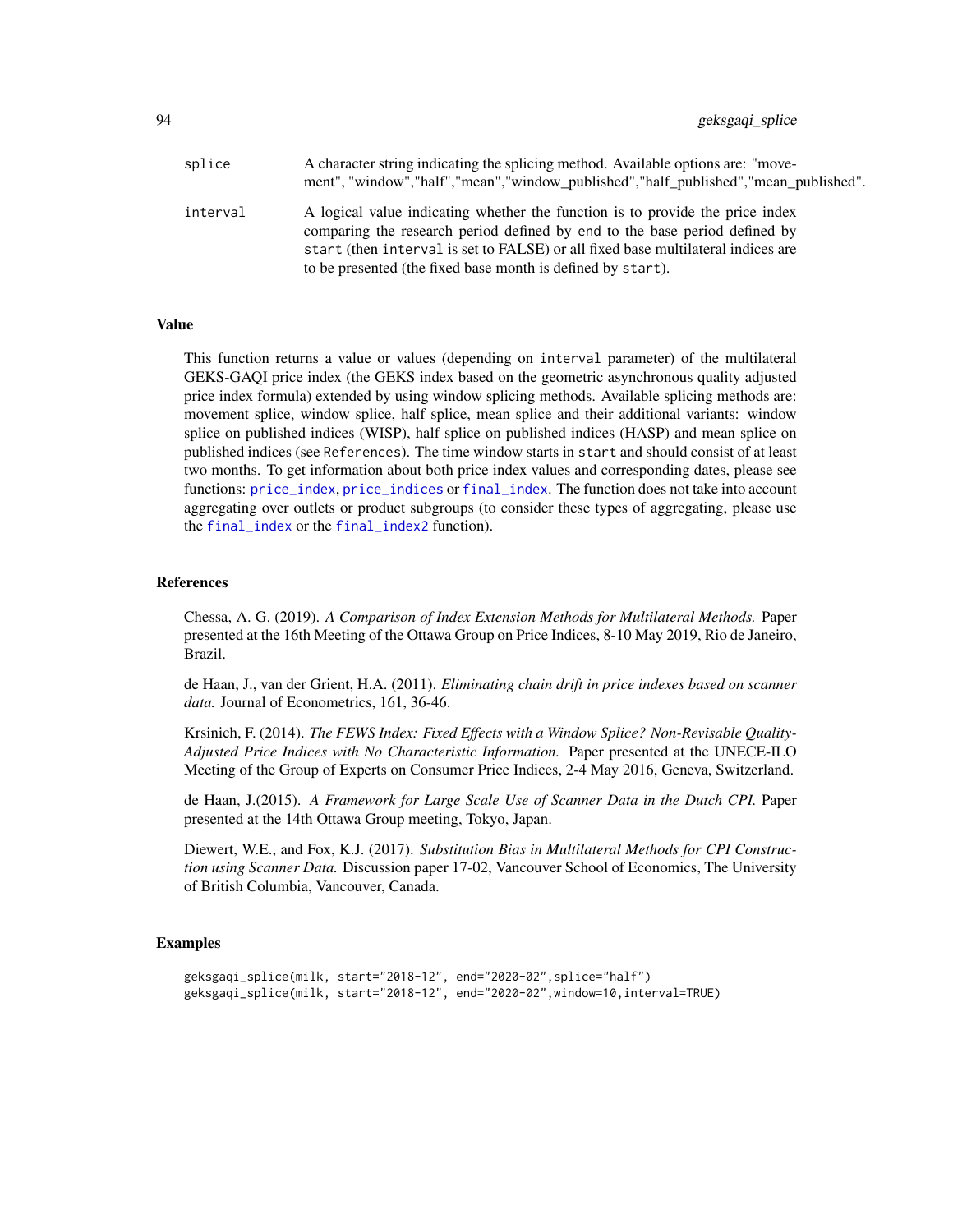### **Description**

This function returns a value of the multilateral GEKS-GL price index (to be more precise: the GEKS index based on the geometric Laspeyres formula).

### Usage

 $geksgl(data, start, end, wstart = start, window = 13)$ 

### Arguments

| data   | The user's data frame with information about sold products. It must contain<br>columns: time (as Date in format: year-month-day,e.g. '2020-12-01'), prices<br>(as positive numeric), quantities (as positive numeric) and prodID (as nu-<br>meric, factor or character). |
|--------|--------------------------------------------------------------------------------------------------------------------------------------------------------------------------------------------------------------------------------------------------------------------------|
| start  | The base period (as character) limited to the year and month, e.g. "2020-03".                                                                                                                                                                                            |
| end    | The research period (as character) limited to the year and month, e.g. "2020-04".                                                                                                                                                                                        |
| wstart | The beginning of the time interval (which is used by multilateral methods) lim-<br>ited to the year and month, e.g. "2020-01".                                                                                                                                           |
| window | The length of the time window (as positive integer: typically multilateral meth-<br>ods are based on the 13-month time window).                                                                                                                                          |

### Value

This function returns a value of the multilateral GEKS-GL price index (to be more precise: the GEKS index based on the geometric Laspeyres formula) which considers the time window defined by wstart and window parameters. It measures the price dynamics by comparing period end to period start (both start and end must be inside the considered time window). To get information about both price index values and corresponding dates, please see functions: [price\\_index](#page-153-0), [price\\_indices](#page-154-0) or [final\\_index](#page-72-0). The function does not take into account aggregating over outlets or product subgroups (to consider these types of aggregating, please use the [final\\_index](#page-72-0) or the [final\\_index2](#page-74-0) function).

#### References

Gini, C. (1931). *On the Circular Test of Index Numbers.* Metron 9:9, 3-24.

Elteto, O., and Koves, P. (1964). *On a Problem of Index Number Computation Relating to International Comparisons.* Statisztikai Szemle 42, 507-518.

Szulc, B. (1983). *Linking Price Index Numbers.* In: Price Level Measurement, W. E. Diewert and C. Montmarquette (eds.), 537-566.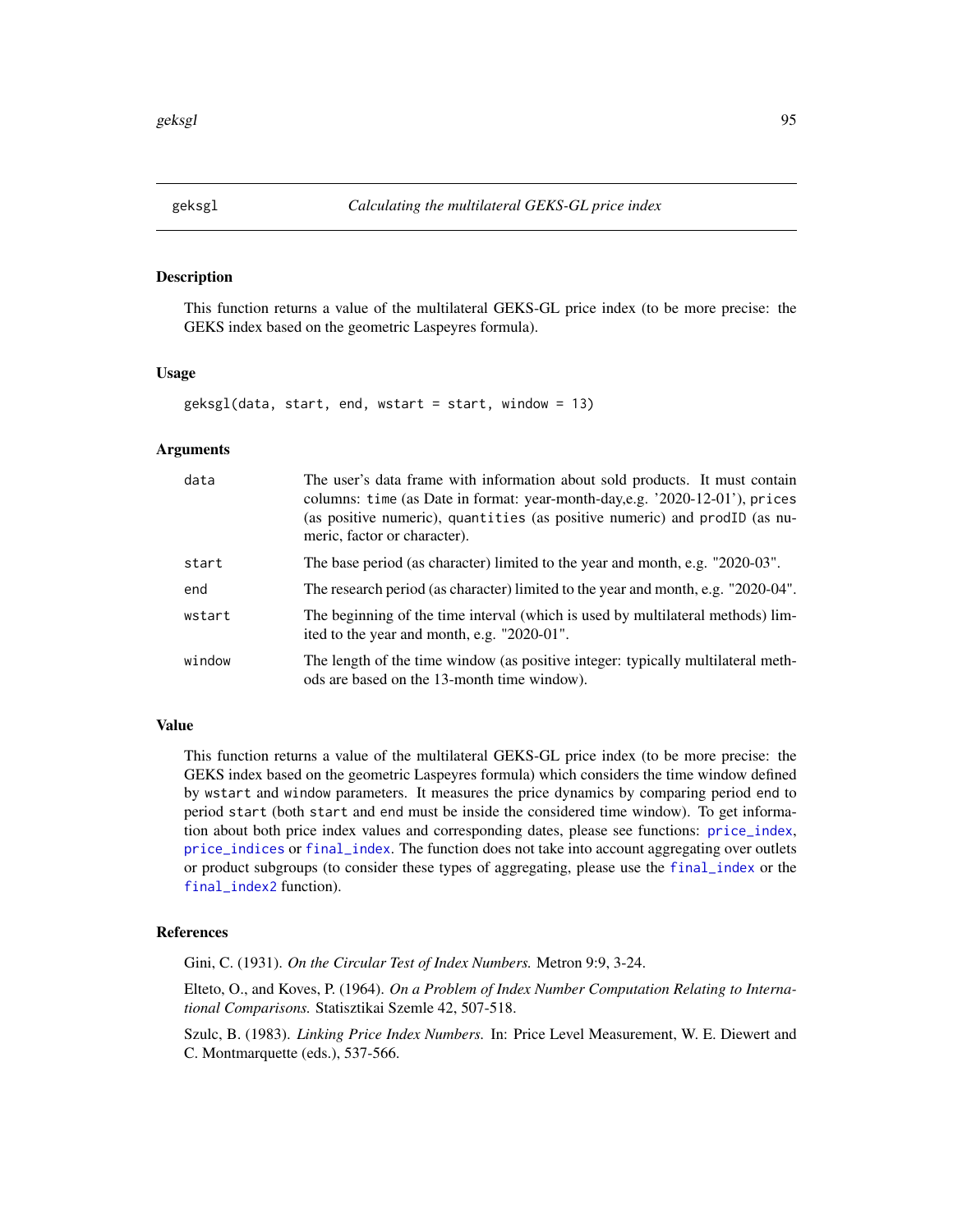### Examples

```
geksgl(milk, start="2019-01", end="2019-08",window=10)
geksgl(milk, start="2018-12", end="2019-12")
```

| geksgl_fbew | Extending the multilateral GEKS-GL price index by using the FBEW |
|-------------|------------------------------------------------------------------|
|             | method.                                                          |

#### Description

This function returns a value of the multilateral GEKS-GL price index extended by using the FBEW (Fixed Base Monthly Expanding Window) method.

### Usage

geksgl\_fbew(data, start, end)

### Arguments

| data  | The user's data frame with information about sold products. It must contain                                |
|-------|------------------------------------------------------------------------------------------------------------|
|       | columns: time (as Date in format: year-month-day, e.g. '2020-12-01'), prices                               |
|       | (as positive numeric), quantities (as positive numeric) and prodID (as nu-<br>meric, factor or character). |
| start | The base period (as character) limited to the year and month, e.g. "2019-12".                              |
| end   | The research period (as character) limited to the year and month, e.g. "2020-04".                          |

# Value

This function returns a value of the multilateral GEKS-GL price index (the GEKS index based on the geometric Laspeyres formula) extended by using the FBEW (Fixed Base Monthly Expanding Window) method. The FBEW method uses a time window with a fixed base month every year (December). The window is enlarged every month with one month in order to include information from a new month. The full window length (13 months) is reached in December of each year. The function measures the price dynamics between periods end and start. The month of the start parameter must be December. If the distance between end and start exceeds 13 months, then internal Decembers play a role of chain-linking months. To get information about both price index values and corresponding dates, please see functions: [price\\_index](#page-153-0), [price\\_indices](#page-154-0) or [final\\_index](#page-72-0). The function does not take into account aggregating over outlets or product subgroups (to consider these types of aggregating, please use the [final\\_index](#page-72-0) or the [final\\_index2](#page-74-0) function).

### References

Gini, C. (1931). *On the Circular Test of Index Numbers.* Metron 9:9, 3-24.

Elteto, O., and Koves, P. (1964). *On a Problem of Index Number Computation Relating to International Comparisons.* Statisztikai Szemle 42, 507-518.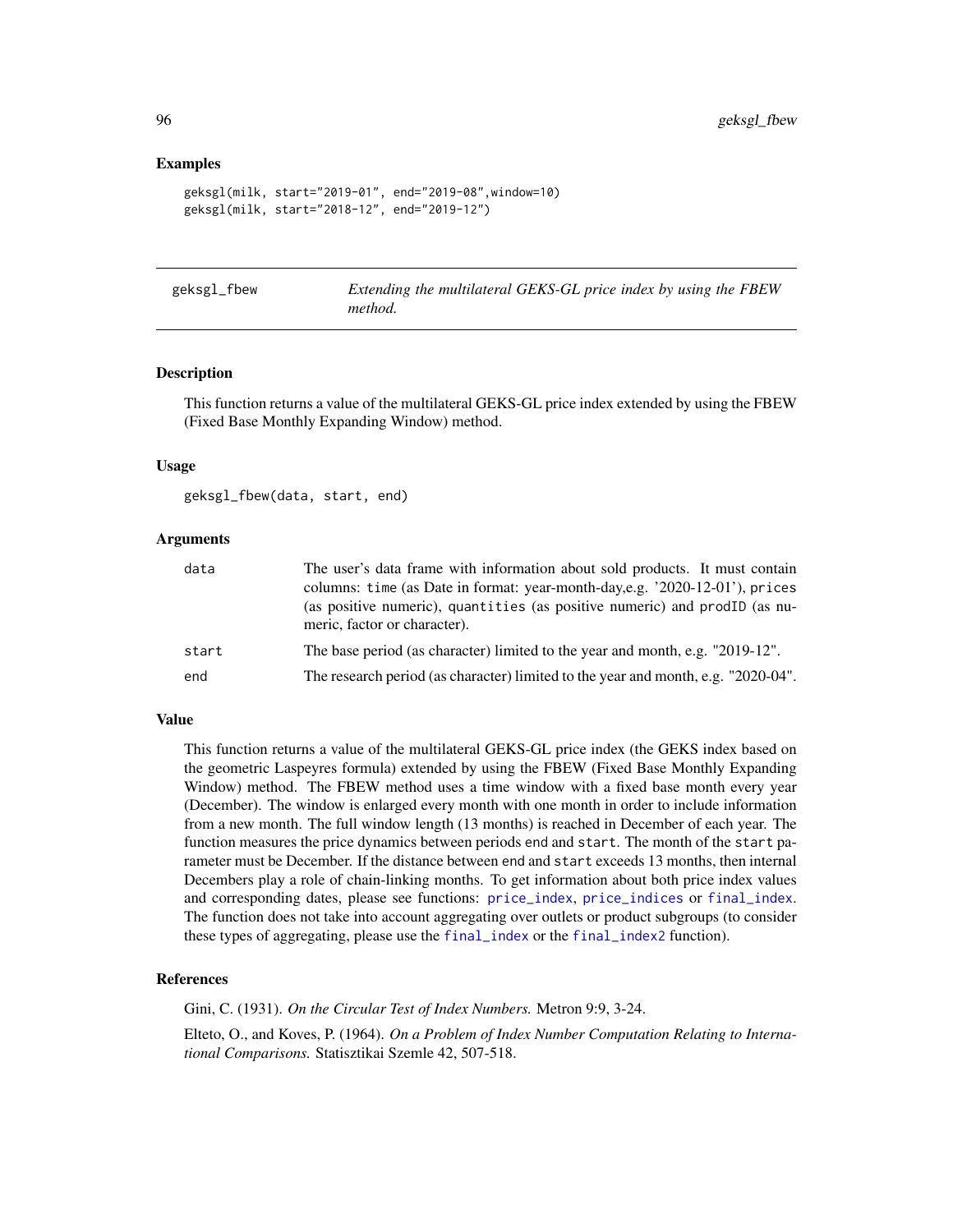# geksgl\_fbmw 97

Szulc, B. (1983). *Linking Price Index Numbers.* In: Price Level Measurement, W. E. Diewert and C. Montmarquette (eds.), 537-566.

Chessa, A.G. (2016). *A New Methodology for Processing Scanner Data in the Dutch CPI.* Eurona 1/2016, 49-69.

#### Examples

geksgl\_fbew(milk, start="2018-12", end="2019-08")

| geksgl_fbmw | Extending the multilateral GEKS-GL price index by using the FBMW |
|-------------|------------------------------------------------------------------|
|             | method.                                                          |

#### Description

This function returns a value of the multilateral GEKS-GL price index extended by using the FBMW (Fixed Base Moving Window) method.

#### Usage

geksgl\_fbmw(data, start, end)

#### Arguments

| data  | The user's data frame with information about sold products. It must contain<br>columns: time (as Date in format: year-month-day, e.g. '2020-12-01'), prices<br>(as positive numeric), quantities (as positive numeric) and prodID (as nu-<br>meric, factor or character). |
|-------|---------------------------------------------------------------------------------------------------------------------------------------------------------------------------------------------------------------------------------------------------------------------------|
| start | The base period (as character) limited to the year and month, e.g. "2019-12".                                                                                                                                                                                             |
| end   | The research period (as character) limited to the year and month, e.g. "2020-04".                                                                                                                                                                                         |

### Value

This function returns a value of the multilateral GEKS-GL price index (the GEKS index based on the geometric Laspeyres formula) extended by using the FBMW (Fixed Base Moving Window) method. It measures the price dynamics between periods end and start and it uses a 13-month time window with a fixed base month taken as year(end)-1. If the distance between end and start exceeds 13 months, then internal Decembers play a role of chain-linking months. The month of the start parameter must be December. To get information about both price index values and corresponding dates, please see functions: [price\\_index](#page-153-0), [price\\_indices](#page-154-0) or [final\\_index](#page-72-0). The function does not take into account aggregating over outlets or product subgroups (to consider these types of aggregating, please use the [final\\_index](#page-72-0) or the [final\\_index2](#page-74-0) function).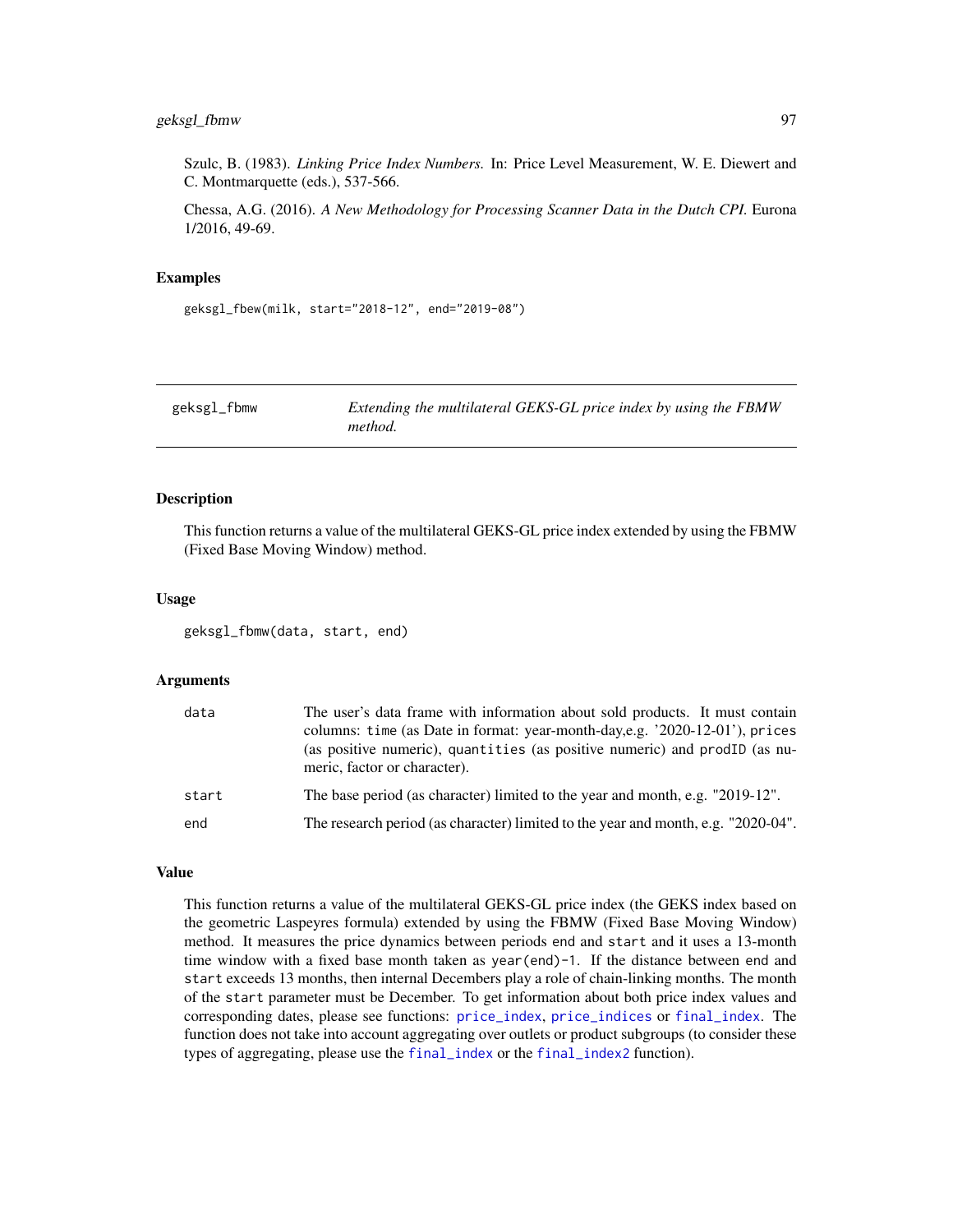### References

Gini, C. (1931). *On the Circular Test of Index Numbers.* Metron 9:9, 3-24.

Elteto, O., and Koves, P. (1964). *On a Problem of Index Number Computation Relating to International Comparisons.* Statisztikai Szemle 42, 507-518.

Szulc, B. (1983). *Linking Price Index Numbers.* In: Price Level Measurement, W. E. Diewert and C. Montmarquette (eds.), 537-566.

Lamboray, C.(2017). *The Geary Khamis index and the Lehr index: how much do they differ?* Paper presented at the 15th Ottawa Group meeting, 10-12 May 2017, Elville am Rhein, Germany.

#### Examples

geksgl\_fbmw(milk, start="2019-12", end="2020-04")

geksgl\_splice *Extending the multilateral GEKS-GL price index by using window splicing methods.*

### Description

This function returns a value (or values) of the multilateral GEKS-GL price index extended by using window splicing methods. Available splicing methods are: movement splice, window splice, half splice, mean splice and their additional variants: window splice on published indices (WISP), half splice on published indices (HASP) and mean splice on published indices (see References).

# Usage

```
geksgl_splice(
  data,
  start,
  end,
 window = 13,
  splice = "movement",
  interval = FALSE
)
```

| data   | The user's data frame with information about sold products. It must contain<br>columns: time (as Date in format: year-month-day, e.g. '2020-12-01'), prices<br>(as positive numeric), quantities (as positive numeric) and prodID (as nu-<br>meric, factor or character). |
|--------|---------------------------------------------------------------------------------------------------------------------------------------------------------------------------------------------------------------------------------------------------------------------------|
| start  | The base period (as character) limited to the year and month, e.g. "2019-12".                                                                                                                                                                                             |
| end    | The research period (as character) limited to the year and month, e.g. "2020-04".                                                                                                                                                                                         |
| window | The length of the time window (as positive integer: typically multilateral meth-<br>ods are based on the 13-month time window).                                                                                                                                           |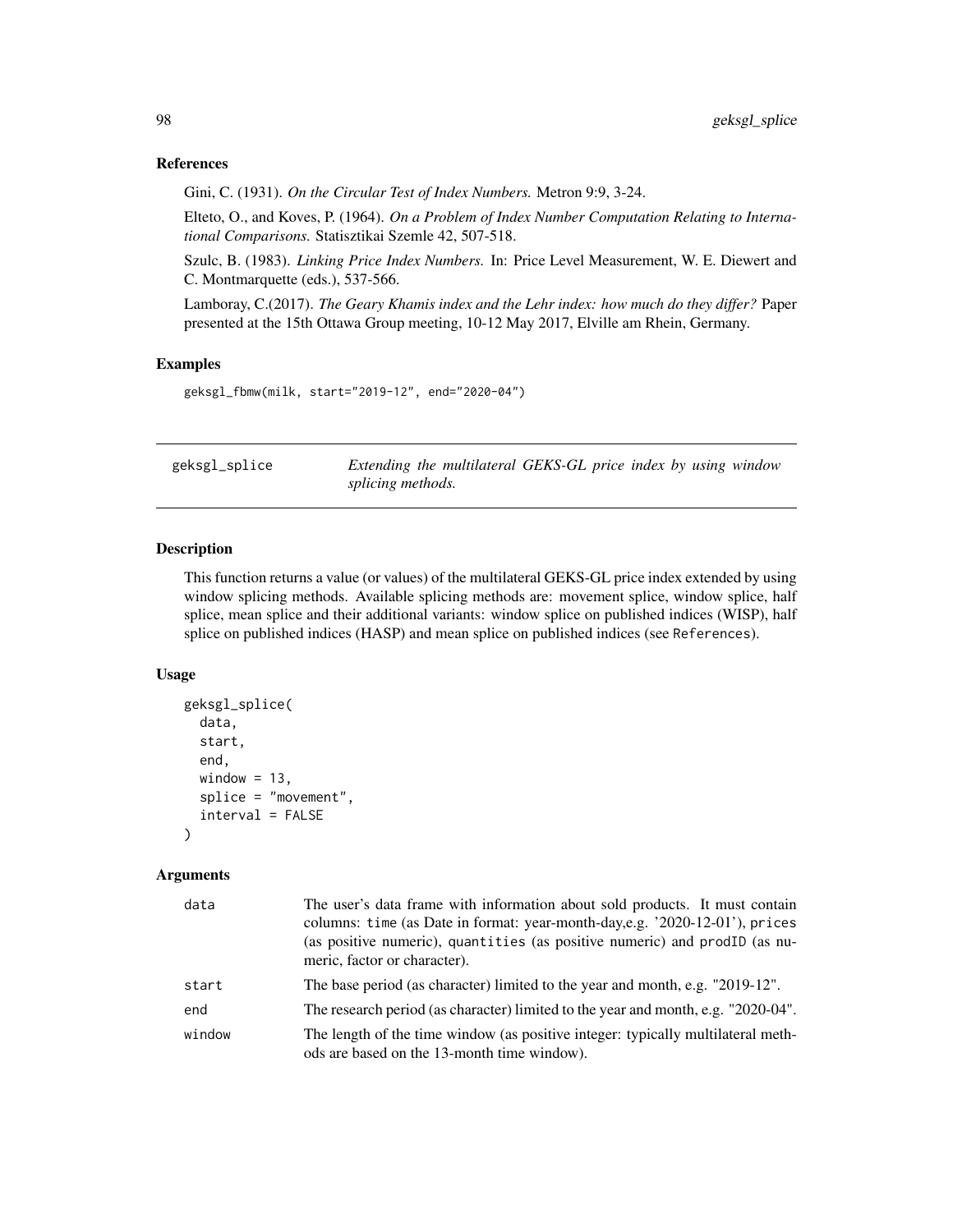# geksgl\_splice 99

| splice   | A character string indicating the splicing method. Available options are: "move-<br>ment", "window","half","mean", "window_published","half_published","mean_published".                                                                                                                                       |
|----------|----------------------------------------------------------------------------------------------------------------------------------------------------------------------------------------------------------------------------------------------------------------------------------------------------------------|
| interval | A logical value indicating whether the function is to provide the price index<br>comparing the research period defined by end to the base period defined by<br>start (then interval is set to FALSE) or all fixed base multilateral indices are<br>to be presented (the fixed base month is defined by start). |

### Value

This function returns a value or values (depending on interval parameter) of the multilateral GEKS-GL price index (the GEKS index based on the geometric Laspeyres formula) extended by using window splicing methods. Available splicing methods are: movement splice, window splice, half splice, mean splice and their additional variants: window splice on published indices (WISP), half splice on published indices (HASP) and mean splice on published indices (see References). The time window starts in start and should consist of at least two months. To get information about both price index values and corresponding dates, please see functions: [price\\_index](#page-153-0), [price\\_indices](#page-154-0) or [final\\_index](#page-72-0). The function does not take into account aggregating over outlets or product subgroups (to consider these types of aggregating, please use the [final\\_index](#page-72-0) or the [final\\_index2](#page-74-0) function).

### References

Chessa, A. G. (2019). *A Comparison of Index Extension Methods for Multilateral Methods.* Paper presented at the 16th Meeting of the Ottawa Group on Price Indices, 8-10 May 2019, Rio de Janeiro, Brazil.

de Haan, J., van der Grient, H.A. (2011). *Eliminating chain drift in price indexes based on scanner data.* Journal of Econometrics, 161, 36-46.

Krsinich, F. (2014). *The FEWS Index: Fixed Effects with a Window Splice? Non-Revisable Quality-Adjusted Price Indices with No Characteristic Information.* Paper presented at the UNECE-ILO Meeting of the Group of Experts on Consumer Price Indices, 2-4 May 2016, Geneva, Switzerland.

de Haan, J.(2015). *A Framework for Large Scale Use of Scanner Data in the Dutch CPI.* Paper presented at the 14th Ottawa Group meeting, Tokyo, Japan.

Diewert, W.E., and Fox, K.J. (2017). *Substitution Bias in Multilateral Methods for CPI Construction using Scanner Data.* Discussion paper 17-02, Vancouver School of Economics, The University of British Columbia, Vancouver, Canada.

### Examples

```
geksgl_splice(milk, start="2018-12", end="2020-02",splice="half")
geksgl_splice(milk, start="2018-12", end="2020-02",window=10,interval=TRUE)
```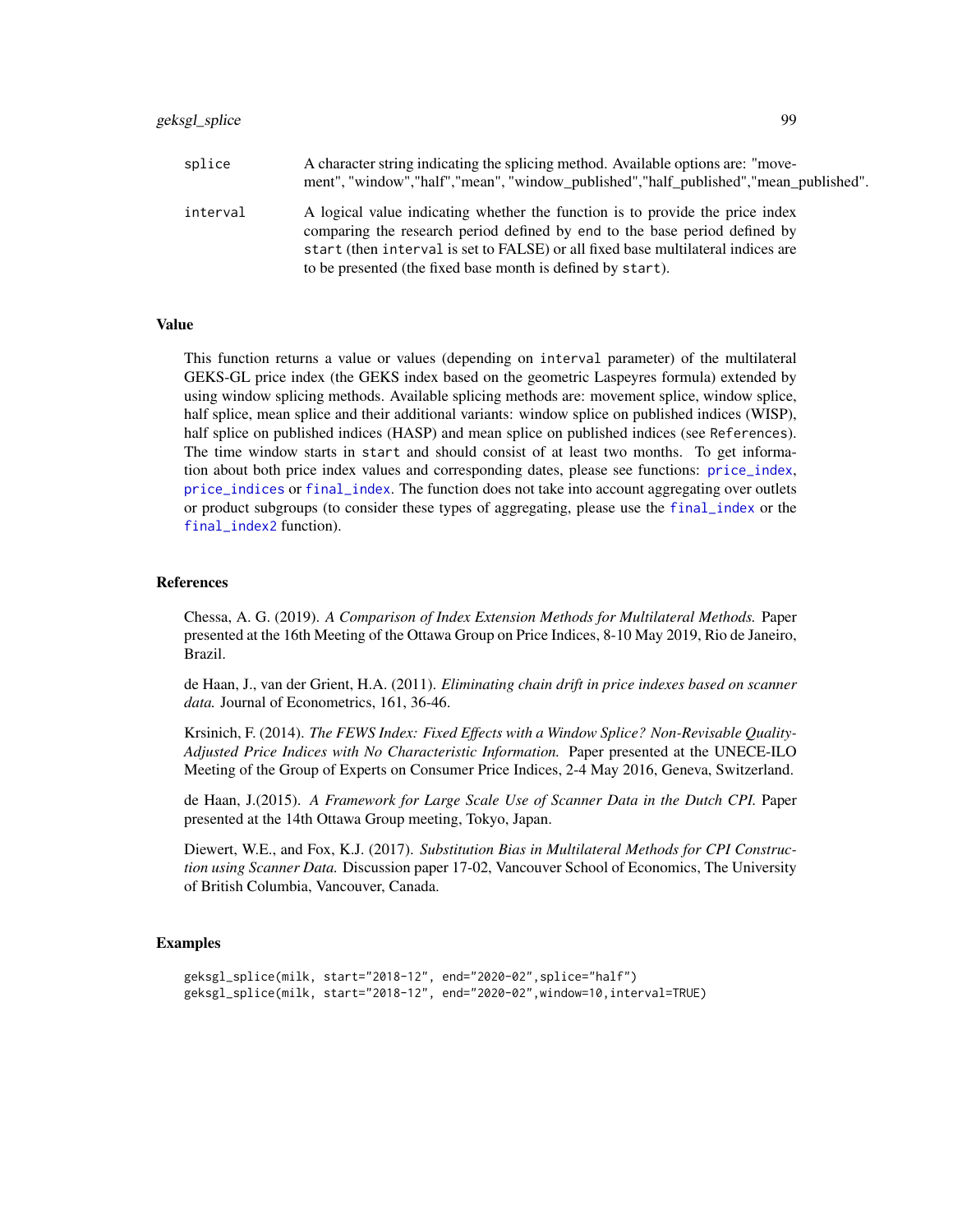geksj *Calculating the multilateral GEKS price index based on the Jevons formula (typical notation: GEKS-J)*

### **Description**

This function returns a value of the multilateral GEKS-J price index (to be more precise: the GEKS index based on the Jevons formula).

### Usage

 $geksj(data, start, end, wstart = start, window = 13)$ 

### **Arguments**

| data   | The user's data frame with information about sold products. It must contain<br>columns: time (as Date in format: year-month-day, e.g. '2020-12-01'), prices<br>(as positive numeric), quantities (as positive numeric) and prodID (as nu-<br>meric, factor or character). A column quantities is needed because this func-<br>tion uses unit values as monthly prices. |
|--------|------------------------------------------------------------------------------------------------------------------------------------------------------------------------------------------------------------------------------------------------------------------------------------------------------------------------------------------------------------------------|
| start  | The base period (as character) limited to the year and month, e.g. "2020-03".                                                                                                                                                                                                                                                                                          |
| end    | The research period (as character) limited to the year and month, e.g. "2020-04".                                                                                                                                                                                                                                                                                      |
| wstart | The beginning of the time interval (which is used by multilateral methods) lim-<br>ited to the year and month, e.g. "2020-01".                                                                                                                                                                                                                                         |
| window | The length of the time window (as positive integer: typically multilateral meth-<br>ods are based on the 13-month time window).                                                                                                                                                                                                                                        |

### Value

This function returns a value of the multilateral GEKS-J price index (to be more precise: the GEKS index based on the Jevons formula) which considers the time window defined by wstart and window parameters. It measures the price dynamics by comparing period end to period start (both start and end must be inside the considered time window). To get information about both price index values and corresponding dates, please see functions: [price\\_index](#page-153-0), [price\\_indices](#page-154-0) or [final\\_index](#page-72-0). The function does not take into account aggregating over outlets or product subgroups (to consider these types of aggregating, please use the [final\\_index](#page-72-0) or the [final\\_index2](#page-74-0) function).

### References

Gini, C. (1931). *On the Circular Test of Index Numbers.* Metron 9:9, 3-24.

Elteto, O., and Koves, P. (1964). *On a Problem of Index Number Computation Relating to International Comparisons.* Statisztikai Szemle 42, 507-518.

Szulc, B. (1983). *Linking Price Index Numbers.* In: Price Level Measurement, W. E. Diewert and C. Montmarquette (eds.), 537-566.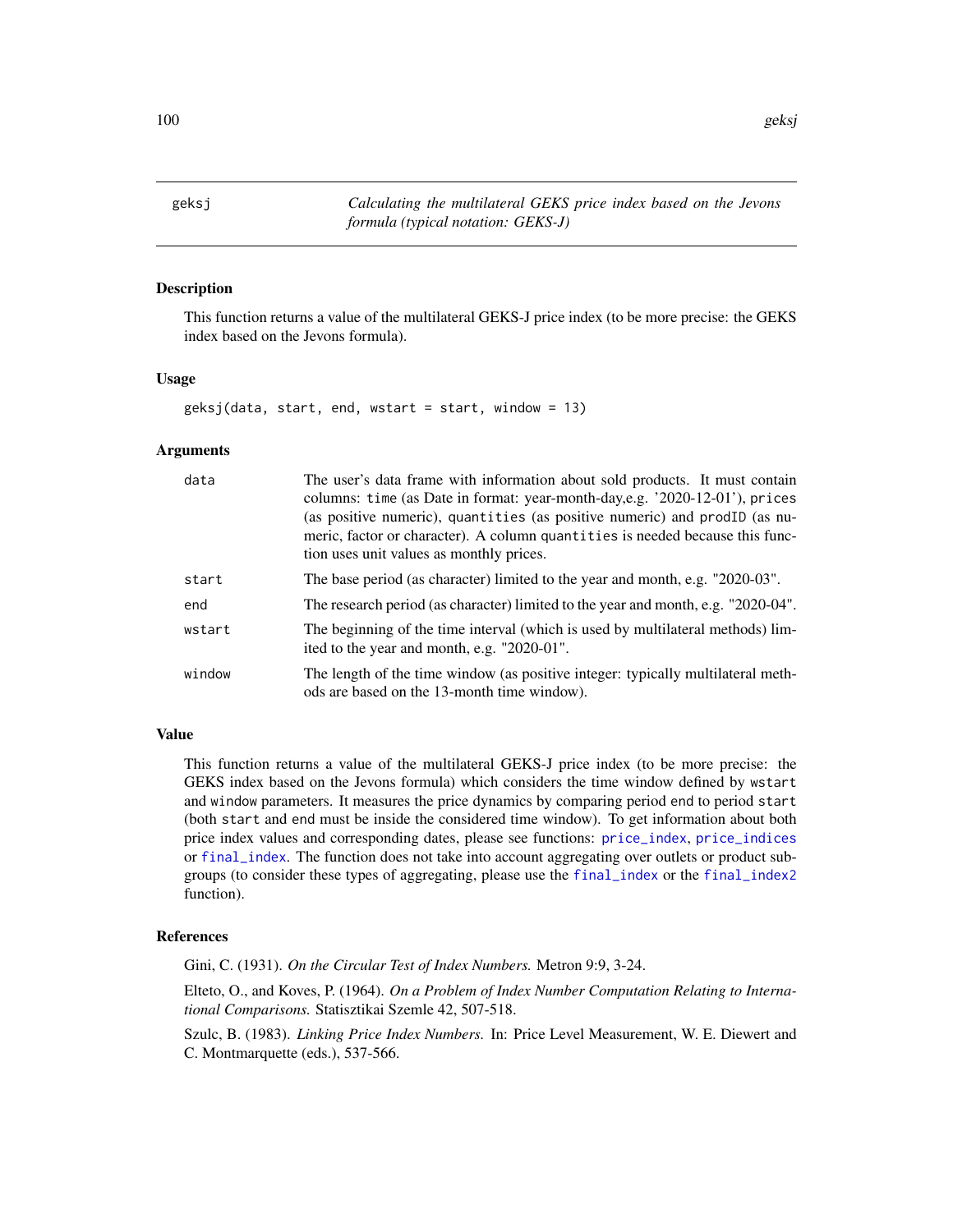# geksj\_fbew 101

### Examples

```
geksj(milk, start="2019-01", end="2019-08",window=10)
geksj(milk, start="2018-12", end="2019-12")
```

| geksj_fbew |  |
|------------|--|
|            |  |
|            |  |
|            |  |

Extending the multilateral GEKS-J price index by using the FBEW *method.*

#### Description

This function returns a value of the multilateral GEKS-J price index (i.e. the GEKS price index based on the Jevons formula) extended by using the FBEW (Fixed Base Monthly Expanding Window) method.

### Usage

geksj\_fbew(data, start, end)

#### Arguments

| data  | The user's data frame with information about sold products. It must contain<br>columns: time (as Date in format: year-month-day, e.g. '2020-12-01'), prices<br>(as positive numeric), quantities (as positive numeric) and prodID (as nu-<br>meric, factor or character). A column quantities is needed because this func-<br>tion uses unit values as monthly prices. |
|-------|------------------------------------------------------------------------------------------------------------------------------------------------------------------------------------------------------------------------------------------------------------------------------------------------------------------------------------------------------------------------|
| start | The base period (as character) limited to the year and month, e.g. "2019-12".                                                                                                                                                                                                                                                                                          |
| end   | The research period (as character) limited to the year and month, e.g. "2020-04".                                                                                                                                                                                                                                                                                      |

### Value

This function returns a value of the multilateral GEKS-J price index (i.e. the GEKS price index based on the Jevons formula) extended by using the FBEW (Fixed Base Monthly Expanding Window) method. The FBEW method uses a time window with a fixed base month every year (December). The window is enlarged every month with one month in order to include information from a new month. The full window length (13 months) is reached in December of each year. The function measures the price dynamics between periods end and start. The month of the start parameter must be December. If the distance between end and start exceeds 13 months, then internal Decembers play a role of chain-linking months. To get information about both price index values and corresponding dates, please see functions: [price\\_index](#page-153-0), [price\\_indices](#page-154-0) or [final\\_index](#page-72-0). The function does not take into account aggregating over outlets or product subgroups (to consider these types of aggregating, please use the [final\\_index](#page-72-0) or the [final\\_index2](#page-74-0) function).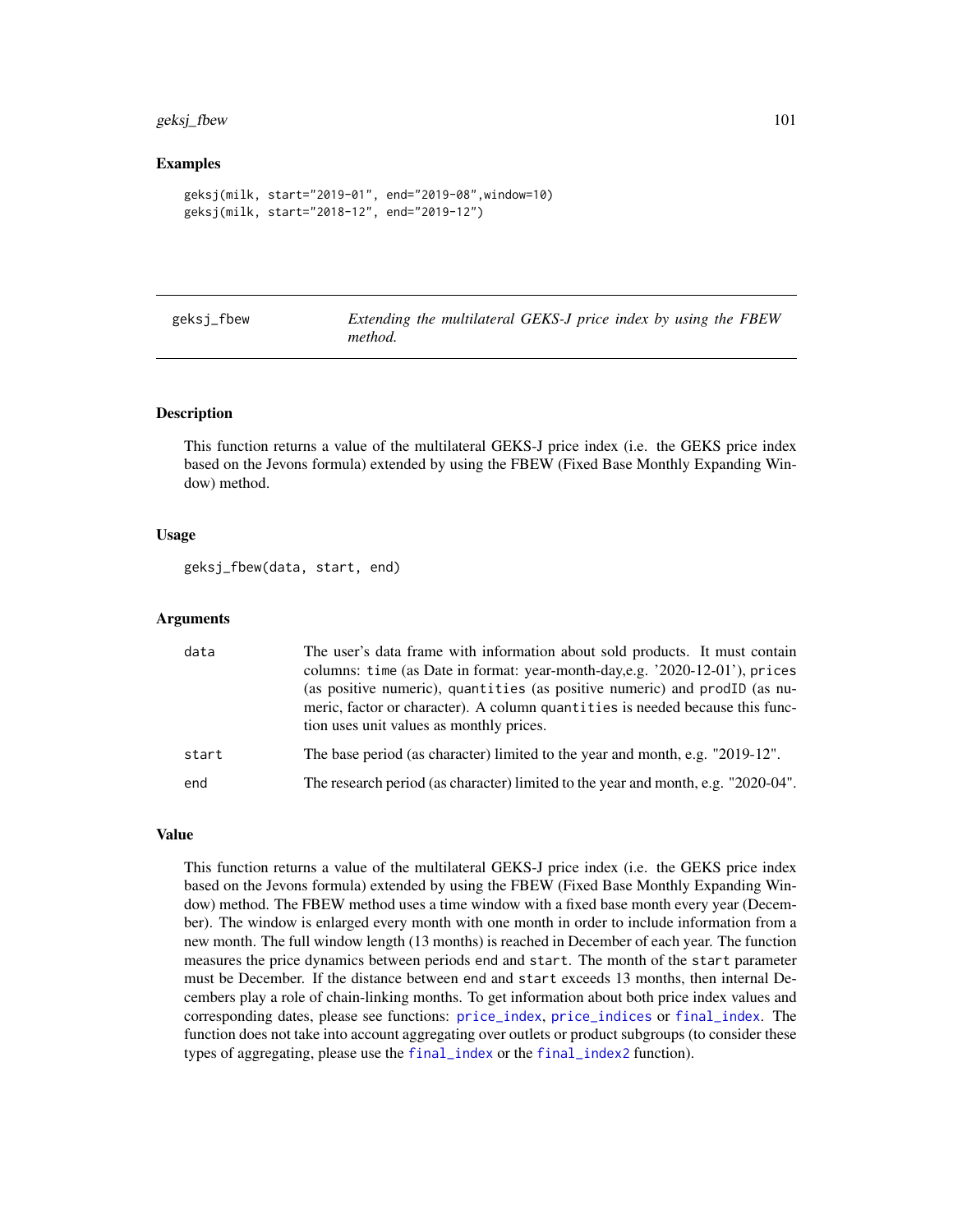### References

Gini, C. (1931). *On the Circular Test of Index Numbers.* Metron 9:9, 3-24.

Elteto, O., and Koves, P. (1964). *On a Problem of Index Number Computation Relating to International Comparisons.* Statisztikai Szemle 42, 507-518.

Szulc, B. (1983). *Linking Price Index Numbers.* In: Price Level Measurement, W. E. Diewert and C. Montmarquette (eds.), 537-566.

Chessa, A.G. (2016). *A New Methodology for Processing Scanner Data in the Dutch CPI.* Eurona 1/2016, 49-69.

### Examples

geksj\_fbew(milk, start="2018-12", end="2019-08")

| geksj_fbmw | Extending the multilateral GEKS-J price index by using the FBMW |
|------------|-----------------------------------------------------------------|
|            | method.                                                         |

### **Description**

This function returns a value of the multilateral GEKS-J price index (i.e. the GEKS price index based on the Jevons formula) extended by using the FBMW (Fixed Base Moving Window) method.

#### Usage

geksj\_fbmw(data, start, end)

#### Arguments

| data  | The user's data frame with information about sold products. It must contain       |
|-------|-----------------------------------------------------------------------------------|
|       | columns: time (as Date in format: year-month-day, e.g. '2020-12-01'), prices      |
|       | (as positive numeric), quantities (as positive numeric) and prodID (as nu-        |
|       | meric, factor or character). A column quantities is needed because this func-     |
|       | tion uses unit values as monthly prices.                                          |
| start | The base period (as character) limited to the year and month, e.g. "2019-12".     |
| end   | The research period (as character) limited to the year and month, e.g. "2020-04". |

#### Value

This function returns a value of the multilateral GEKS-J price index (i.e. the GEKS price index based on the Jevons formula) extended by using the FBMW (Fixed Base Moving Window) method. It measures the price dynamics between periods end and start and it uses a 13-month time window with a fixed base month taken as year(end)-1. If the distance between end and start exceeds 13 months, then internal Decembers play a role of chain-linking months. The month of the start parameter must be December. To get information about both price index values and corresponding dates, please see functions: [price\\_index](#page-153-0), [price\\_indices](#page-154-0) or [final\\_index](#page-72-0). The function does not take into account aggregating over outlets or product subgroups (to consider these types of aggregating, please use the [final\\_index](#page-72-0) or the [final\\_index2](#page-74-0) function).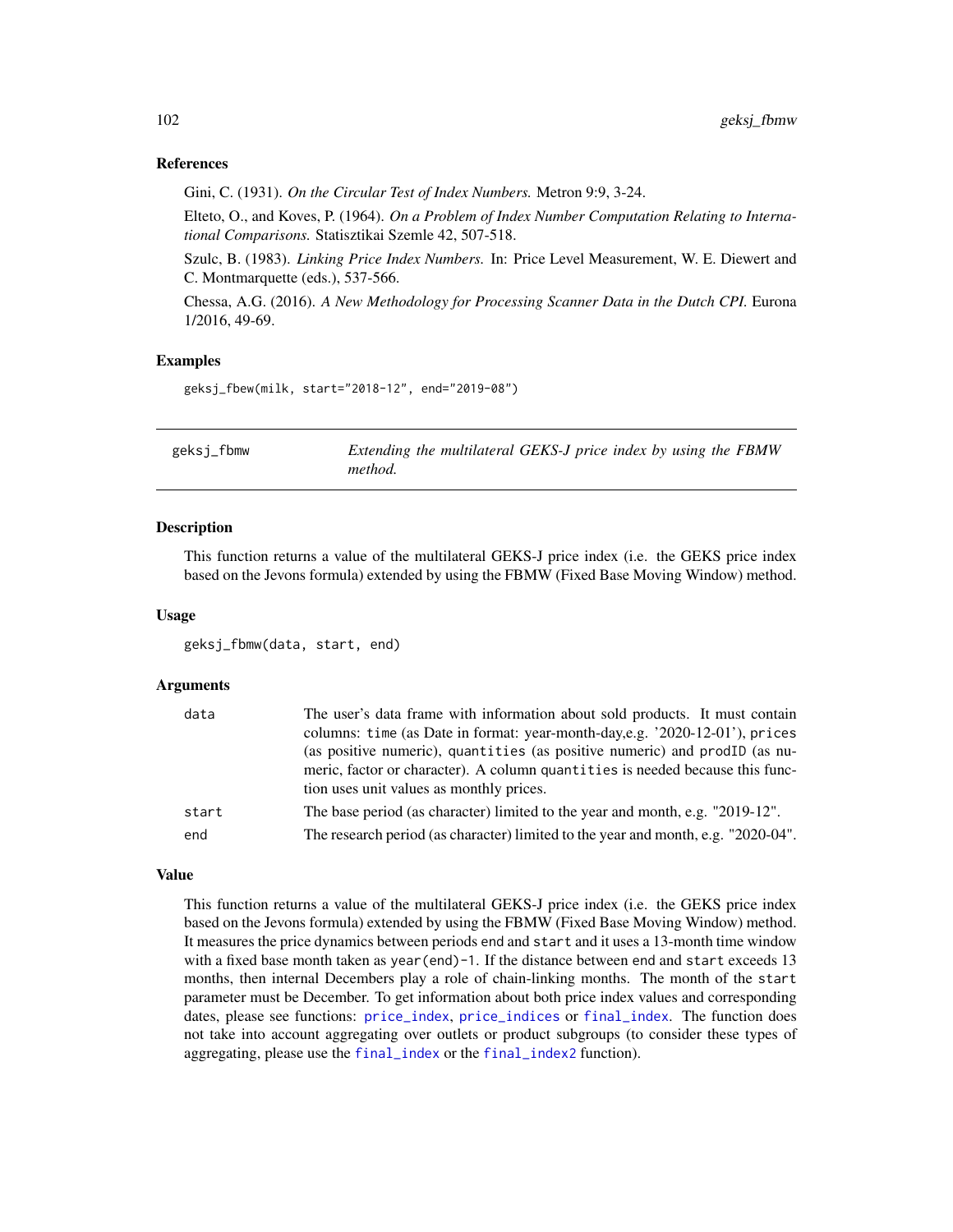# geksj\_splice 103

### References

Gini, C. (1931). *On the Circular Test of Index Numbers.* Metron 9:9, 3-24.

Elteto, O., and Koves, P. (1964). *On a Problem of Index Number Computation Relating to International Comparisons.* Statisztikai Szemle 42, 507-518.

Szulc, B. (1983). *Linking Price Index Numbers.* In: Price Level Measurement, W. E. Diewert and C. Montmarquette (eds.), 537-566.

Lamboray, C.(2017). *The Geary Khamis index and the Lehr index: how much do they differ?* Paper presented at the 15th Ottawa Group meeting, 10-12 May 2017, Elville am Rhein, Germany.

### Examples

geksj\_fbmw(milk, start="2019-12", end="2020-04")

geksj\_splice *Extending the multilateral GEKS-J price index by using window splicing methods.*

### Description

This function returns a value (or values) of the multilateral GEKS-J price index (GEKS based on the Jevons formula) extended by using window splicing methods. Available splicing methods are: movement splice, window splice, half splice, mean splice and their additional variants: window splice on published indices (WISP), half splice on published indices (HASP) and mean splice on published indices (see References).

### Usage

```
geksj_splice(
  data,
  start,
  end,
 window = 13,
  splice = "movement",
  interval = FALSE
```
# )

| data  | The user's data frame with information about sold products. It must contain<br>columns: time (as Date in format: year-month-day, e.g. $2020-12-01$ ), prices<br>(as positive numeric), quantities (as positive numeric) and prodID (as nu-<br>meric, factor or character). A column quantities is needed because this func-<br>tion uses unit values as monthly prices. |
|-------|-------------------------------------------------------------------------------------------------------------------------------------------------------------------------------------------------------------------------------------------------------------------------------------------------------------------------------------------------------------------------|
| start | The base period (as character) limited to the year and month, e.g. "2019-12".                                                                                                                                                                                                                                                                                           |
| end   | The research period (as character) limited to the year and month, e.g. "2020-04".                                                                                                                                                                                                                                                                                       |
|       |                                                                                                                                                                                                                                                                                                                                                                         |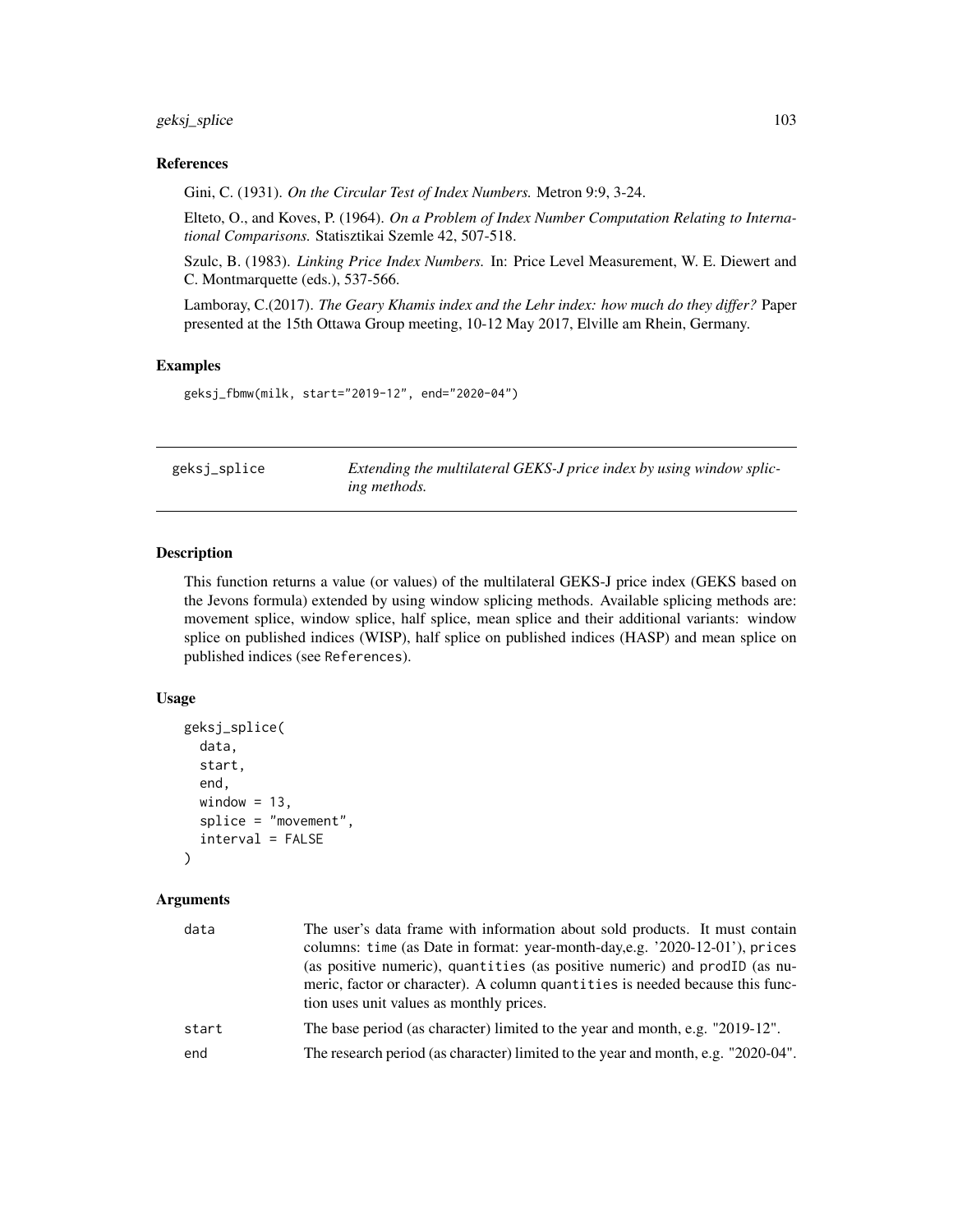| window   | The length of the time window (as positive integer: typically multilateral meth-<br>ods are based on the 13-month time window).                                                                                                                                                                                |
|----------|----------------------------------------------------------------------------------------------------------------------------------------------------------------------------------------------------------------------------------------------------------------------------------------------------------------|
| splice   | A character string indicating the splicing method. Available options are: "move-<br>ment", "window", "half", "mean", "window_published", "half_published", "mean_published".                                                                                                                                   |
| interval | A logical value indicating whether the function is to provide the price index<br>comparing the research period defined by end to the base period defined by<br>start (then interval is set to FALSE) or all fixed base multilateral indices are<br>to be presented (the fixed base month is defined by start). |

# Value

This function returns a value or values (depending on interval parameter) of the multilateral GEKS-J price index extended by using window splicing methods. Available splicing methods are: movement splice, window splice, half splice, mean splice and their additional variants: window splice on published indices (WISP), half splice on published indices (HASP) and mean splice on published indices (see References). The time window starts in start and should consist of at least two months. To get information about both price index values and corresponding dates, please see functions: [price\\_index](#page-153-0), [price\\_indices](#page-154-0) or [final\\_index](#page-72-0). The function does not take into account aggregating over outlets or product subgroups (to consider these types of aggregating, please use the [final\\_index](#page-72-0) or the [final\\_index2](#page-74-0) function).

#### References

Chessa, A. G. (2019). *A Comparison of Index Extension Methods for Multilateral Methods.* Paper presented at the 16th Meeting of the Ottawa Group on Price Indices, 8-10 May 2019, Rio de Janeiro, Brazil.

de Haan, J., van der Grient, H.A. (2011). *Eliminating chain drift in price indexes based on scanner data.* Journal of Econometrics, 161, 36-46.

Krsinich, F. (2014). *The FEWS Index: Fixed Effects with a Window Splice? Non-Revisable Quality-Adjusted Price Indices with No Characteristic Information.* Paper presented at the UNECE-ILO Meeting of the Group of Experts on Consumer Price Indices, 2-4 May 2016, Geneva, Switzerland.

de Haan, J.(2015). *A Framework for Large Scale Use of Scanner Data in the Dutch CPI.* Paper presented at the 14th Ottawa Group meeting, Tokyo, Japan.

Diewert, W.E., and Fox, K.J. (2017). *Substitution Bias in Multilateral Methods for CPI Construction using Scanner Data.* Discussion paper 17-02, Vancouver School of Economics, The University of British Columbia, Vancouver, Canada.

### Examples

```
geksj_splice(milk, start="2018-12", end="2020-02",splice="half")
geksj_splice(milk, start="2018-12", end="2020-02",window=10,interval=TRUE)
```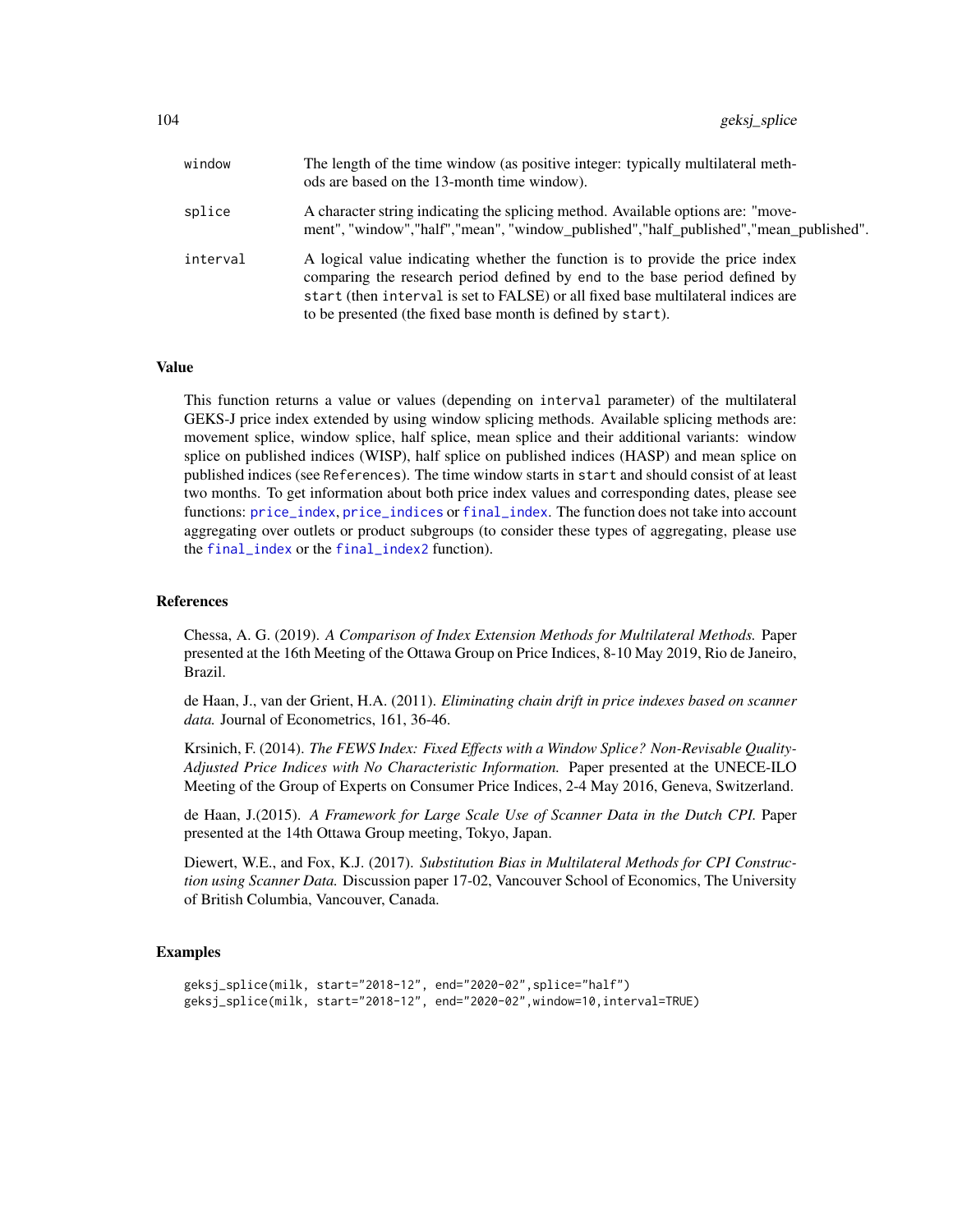### **Description**

This function returns a value of the multilateral GEKS-L price index (to be more precise: the GEKS index based on the Laspeyres formula).

### Usage

geksl(data, start, end, wstart = start, window = 13)

### Arguments

| data   | The user's data frame with information about sold products. It must contain<br>columns: time (as Date in format: year-month-day,e.g. '2020-12-01'), prices<br>(as positive numeric), quantities (as positive numeric) and prodID (as nu-<br>meric, factor or character). |
|--------|--------------------------------------------------------------------------------------------------------------------------------------------------------------------------------------------------------------------------------------------------------------------------|
| start  | The base period (as character) limited to the year and month, e.g. "2020-03".                                                                                                                                                                                            |
| end    | The research period (as character) limited to the year and month, e.g. "2020-04".                                                                                                                                                                                        |
| wstart | The beginning of the time interval (which is used by multilateral methods) lim-<br>ited to the year and month, e.g. "2020-01".                                                                                                                                           |
| window | The length of the time window (as positive integer: typically multilateral meth-<br>ods are based on the 13-month time window).                                                                                                                                          |

### Value

This function returns a value of the multilateral GEKS-L price index (to be more precise: the GEKS index based on the Laspeyres formula) which considers the time window defined by wstart and window parameters. It measures the price dynamics by comparing period end to period start (both start and end must be inside the considered time window). To get information about both price index values and corresponding dates, please see functions: [price\\_index](#page-153-0), [price\\_indices](#page-154-0) or [final\\_index](#page-72-0). The function does not take into account aggregating over outlets or product subgroups (to consider these types of aggregating, please use the [final\\_index](#page-72-0) or the [final\\_index2](#page-74-0) function).

### References

Gini, C. (1931). *On the Circular Test of Index Numbers.* Metron 9:9, 3-24.

Elteto, O., and Koves, P. (1964). *On a Problem of Index Number Computation Relating to International Comparisons.* Statisztikai Szemle 42, 507-518.

Szulc, B. (1983). *Linking Price Index Numbers.* In: Price Level Measurement, W. E. Diewert and C. Montmarquette (eds.), 537-566.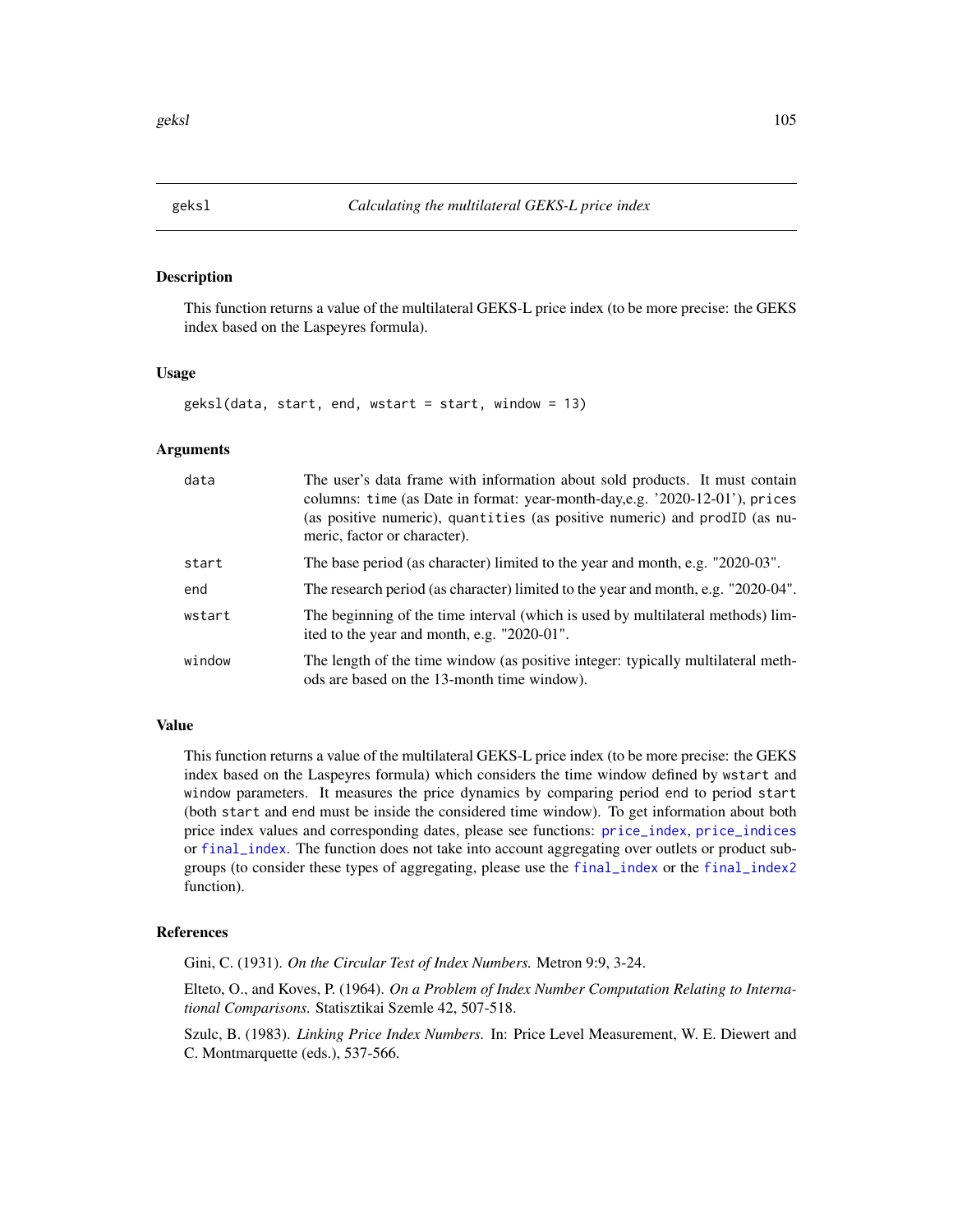### Examples

```
geksl(milk, start="2019-01", end="2019-08",window=10)
geksl(milk, start="2018-12", end="2019-12")
```

| geksl_ | fbew |
|--------|------|
|--------|------|

*Extending the multilateral GEKS-L price index by using the FBEW method.*

### Description

This function returns a value of the multilateral GEKS-L price index extended by using the FBEW (Fixed Base Monthly Expanding Window) method.

#### Usage

geksl\_fbew(data, start, end)

### Arguments

| data  | The user's data frame with information about sold products. It must contain                                |
|-------|------------------------------------------------------------------------------------------------------------|
|       | columns: time (as Date in format: year-month-day, e.g. '2020-12-01'), prices                               |
|       | (as positive numeric), quantities (as positive numeric) and prodID (as nu-<br>meric, factor or character). |
| start | The base period (as character) limited to the year and month, e.g. "2019-12".                              |
| end   | The research period (as character) limited to the year and month, e.g. "2020-04".                          |
|       |                                                                                                            |

# Value

This function returns a value of the multilateral GEKS-L price index (the GEKS index based on the Laspeyres formula) extended by using the FBEW (Fixed Base Monthly Expanding Window) method. The FBEW method uses a time window with a fixed base month every year (December). The window is enlarged every month with one month in order to include information from a new month. The full window length (13 months) is reached in December of each year. The function measures the price dynamics between periods end and start. The month of the start parameter must be December. If the distance between end and start exceeds 13 months, then internal Decembers play a role of chain-linking months. To get information about both price index values and corresponding dates, please see functions: [price\\_index](#page-153-0), [price\\_indices](#page-154-0) or [final\\_index](#page-72-0). The function does not take into account aggregating over outlets or product subgroups (to consider these types of aggregating, please use the [final\\_index](#page-72-0) or the [final\\_index2](#page-74-0) function).

### References

Gini, C. (1931). *On the Circular Test of Index Numbers.* Metron 9:9, 3-24.

Elteto, O., and Koves, P. (1964). *On a Problem of Index Number Computation Relating to International Comparisons.* Statisztikai Szemle 42, 507-518.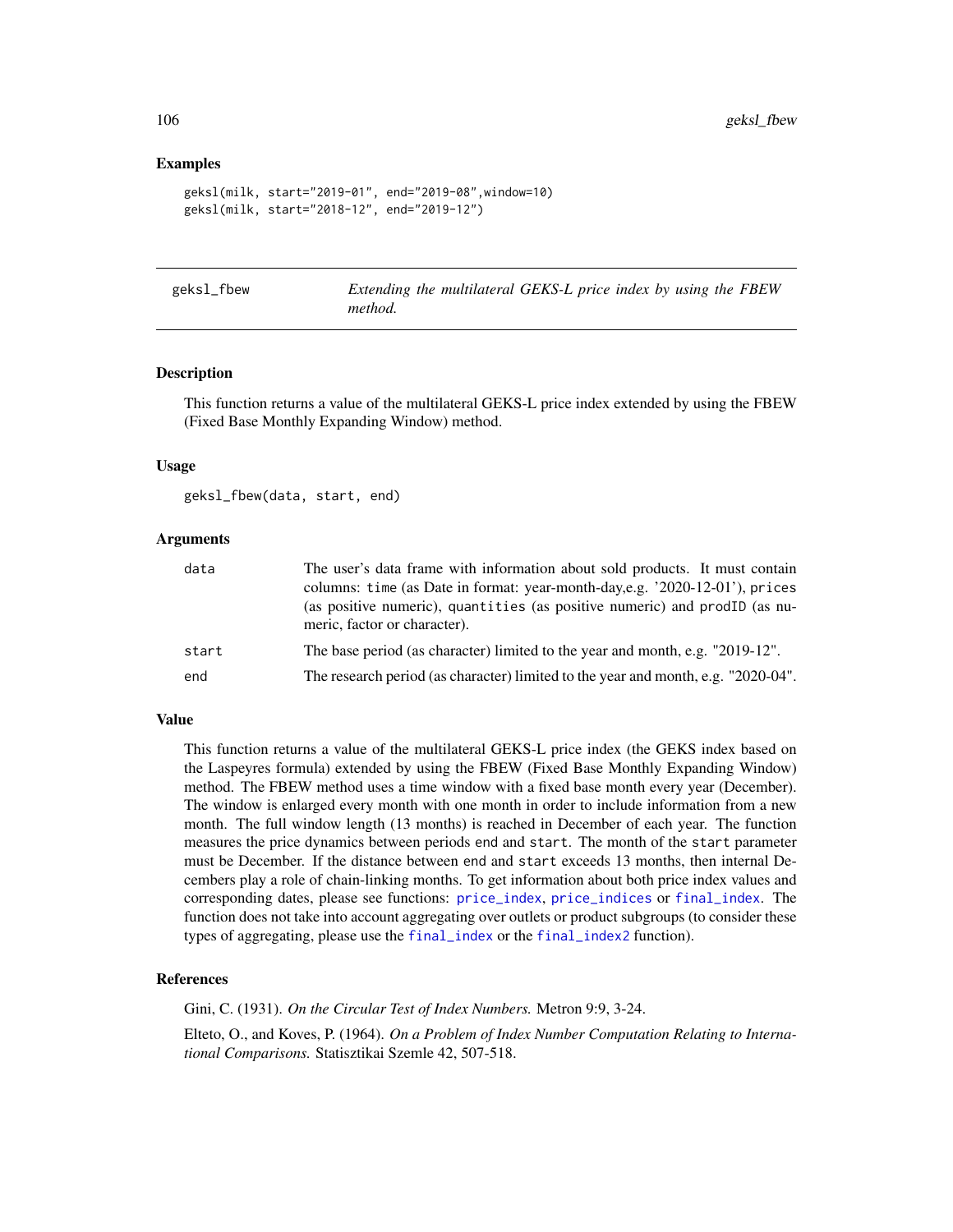Szulc, B. (1983). *Linking Price Index Numbers.* In: Price Level Measurement, W. E. Diewert and C. Montmarquette (eds.), 537-566.

Chessa, A.G. (2016). *A New Methodology for Processing Scanner Data in the Dutch CPI.* Eurona 1/2016, 49-69.

# Examples

geksl\_fbew(milk, start="2018-12", end="2019-08")

| geksl_fbmw | Extending the multilateral GEKS-L price index by using the FBMW |
|------------|-----------------------------------------------------------------|
|            | method.                                                         |

#### Description

This function returns a value of the multilateral GEKS-L price index extended by using the FBMW (Fixed Base Moving Window) method.

#### Usage

geksl\_fbmw(data, start, end)

#### Arguments

| data  | The user's data frame with information about sold products. It must contain<br>columns: time (as Date in format: year-month-day, e.g. '2020-12-01'), prices<br>(as positive numeric), quantities (as positive numeric) and prodID (as nu-<br>meric, factor or character). |
|-------|---------------------------------------------------------------------------------------------------------------------------------------------------------------------------------------------------------------------------------------------------------------------------|
| start | The base period (as character) limited to the year and month, e.g. "2019-12".                                                                                                                                                                                             |
| end   | The research period (as character) limited to the year and month, e.g. "2020-04".                                                                                                                                                                                         |

### Value

This function returns a value of the multilateral GEKS-L price index (the GEKS index based on the Laspeyres formula) extended by using the FBMW (Fixed Base Moving Window) method. It measures the price dynamics between periods end and start and it uses a 13-month time window with a fixed base month taken as year(end)-1. If the distance between end and start exceeds 13 months, then internal Decembers play a role of chain-linking months. The month of the start parameter must be December. To get information about both price index values and corresponding dates, please see functions: [price\\_index](#page-153-0), [price\\_indices](#page-154-0) or [final\\_index](#page-72-0). The function does not take into account aggregating over outlets or product subgroups (to consider these types of aggregating, please use the [final\\_index](#page-72-0) or the [final\\_index2](#page-74-0) function).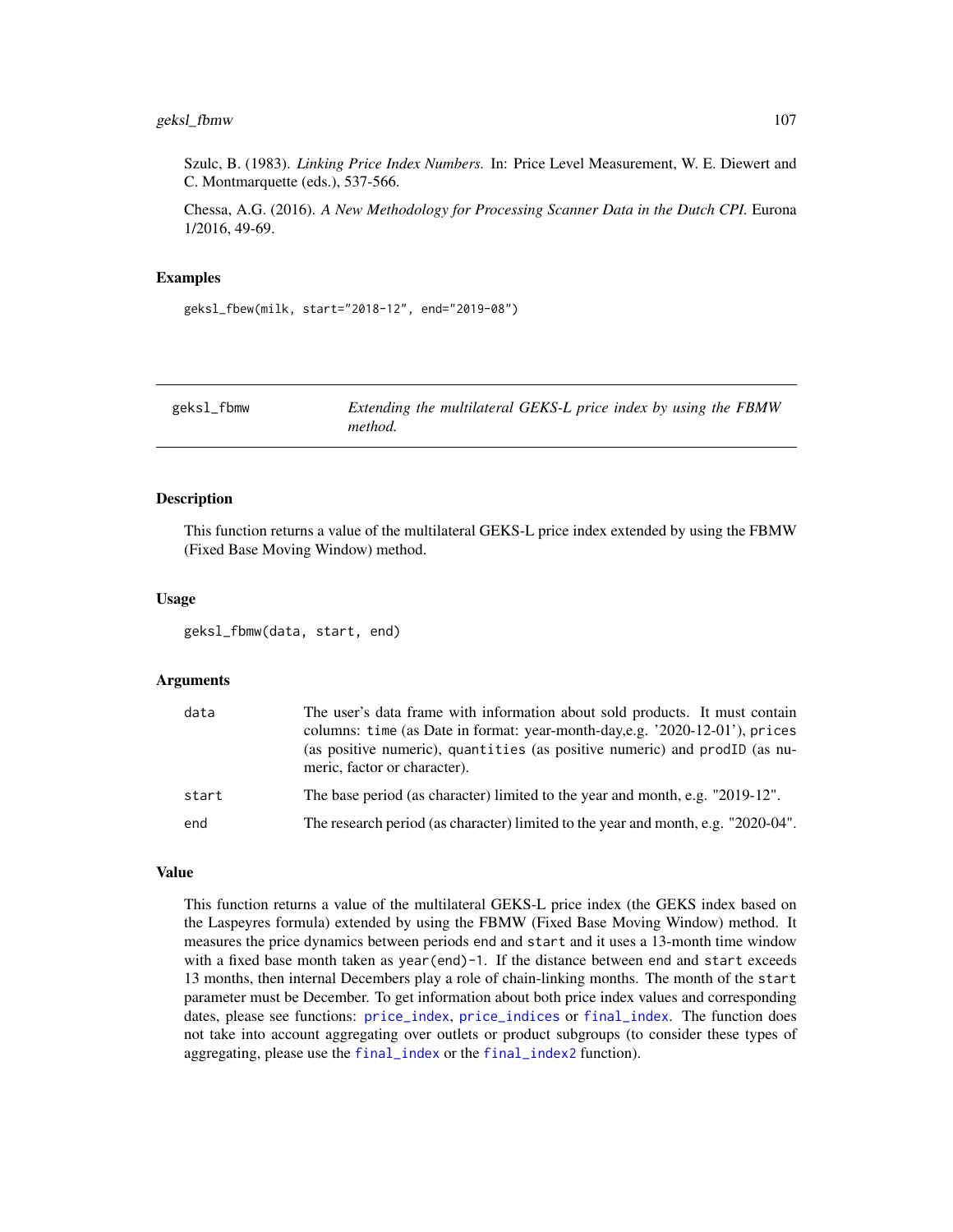### References

Gini, C. (1931). *On the Circular Test of Index Numbers.* Metron 9:9, 3-24.

Elteto, O., and Koves, P. (1964). *On a Problem of Index Number Computation Relating to International Comparisons.* Statisztikai Szemle 42, 507-518.

Szulc, B. (1983). *Linking Price Index Numbers.* In: Price Level Measurement, W. E. Diewert and C. Montmarquette (eds.), 537-566.

Lamboray, C.(2017). *The Geary Khamis index and the Lehr index: how much do they differ?* Paper presented at the 15th Ottawa Group meeting, 10-12 May 2017, Elville am Rhein, Germany.

### Examples

geksl\_fbmw(milk, start="2019-12", end="2020-04")

geksl\_splice *Extending the multilateral GEKS-L price index by using window splicing methods.*

### Description

This function returns a value (or values) of the multilateral GEKS-L price index extended by using window splicing methods. Available splicing methods are: movement splice, window splice, half splice, mean splice and their additional variants: window splice on published indices (WISP), half splice on published indices (HASP) and mean splice on published indices (see References).

# Usage

```
geksl_splice(
  data,
  start,
  end,
 window = 13,
  splice = "movement",
  interval = FALSE
)
```

| data   | The user's data frame with information about sold products. It must contain<br>columns: time (as Date in format: year-month-day, e.g. '2020-12-01'), prices<br>(as positive numeric), quantities (as positive numeric) and prodID (as nu-<br>meric, factor or character). |
|--------|---------------------------------------------------------------------------------------------------------------------------------------------------------------------------------------------------------------------------------------------------------------------------|
| start  | The base period (as character) limited to the year and month, e.g. "2019-12".                                                                                                                                                                                             |
| end    | The research period (as character) limited to the year and month, e.g. "2020-04".                                                                                                                                                                                         |
| window | The length of the time window (as positive integer: typically multilateral meth-<br>ods are based on the 13-month time window).                                                                                                                                           |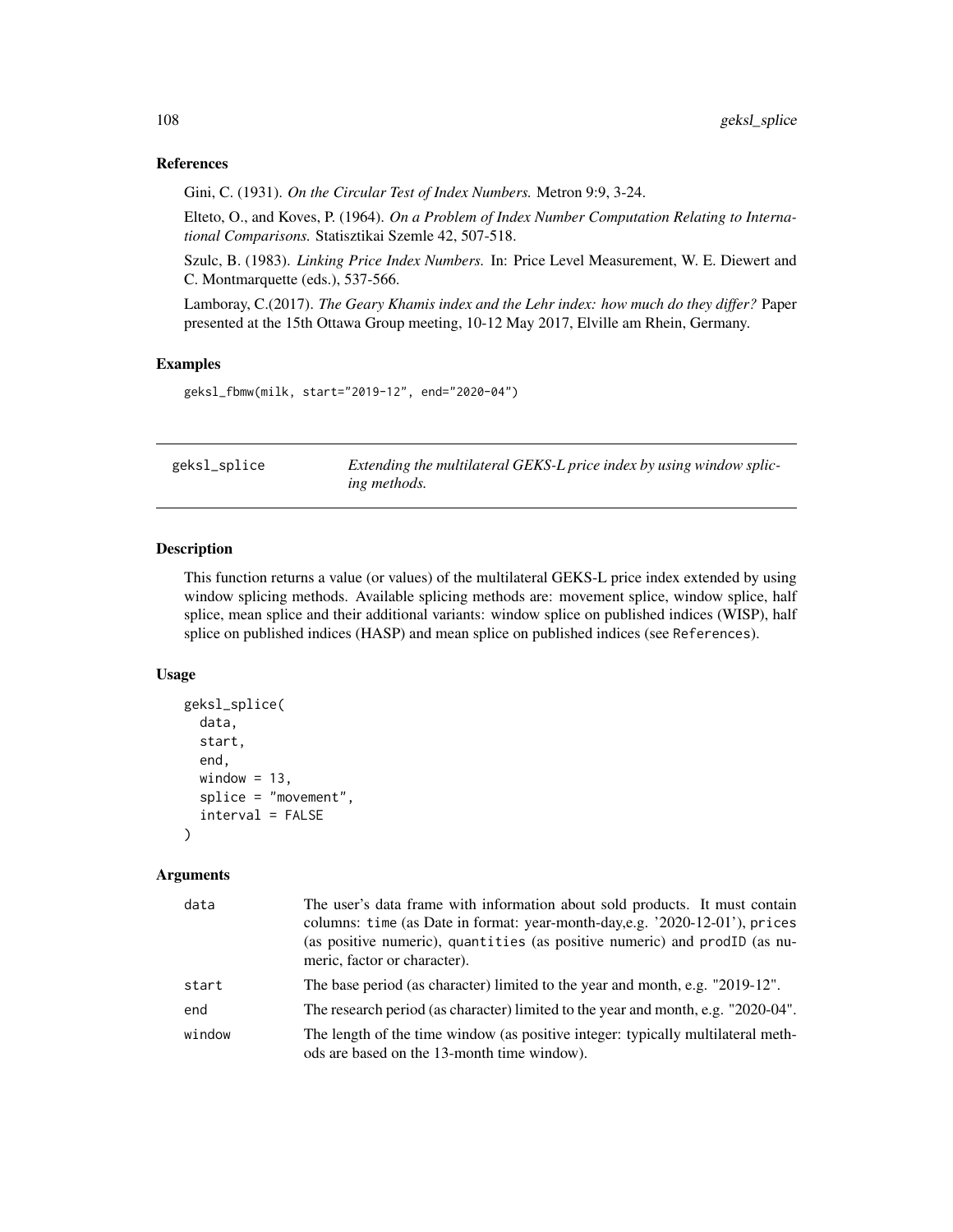| splice   | A character string indicating the splicing method. Available options are: "move-<br>ment", "window", "half", "mean", "window_published", "half_published", "mean_published".                                                                                                                                   |
|----------|----------------------------------------------------------------------------------------------------------------------------------------------------------------------------------------------------------------------------------------------------------------------------------------------------------------|
| interval | A logical value indicating whether the function is to provide the price index<br>comparing the research period defined by end to the base period defined by<br>start (then interval is set to FALSE) or all fixed base multilateral indices are<br>to be presented (the fixed base month is defined by start). |

This function returns a value or values (depending on interval parameter) of the multilateral GEKS-L price index (the GEKS index based on the Laspeyres formula) extended by using window splicing methods. Available splicing methods are: movement splice, window splice, half splice, mean splice and their additional variants: window splice on published indices (WISP), half splice on published indices (HASP) and mean splice on published indices (see References). The time window starts in start and should consist of at least two months. To get information about both price index values and corresponding dates, please see functions: [price\\_index](#page-153-0), [price\\_indices](#page-154-0) or [final\\_index](#page-72-0). The function does not take into account aggregating over outlets or product subgroups (to consider these types of aggregating, please use the [final\\_index](#page-72-0) or the [final\\_index2](#page-74-0) function).

#### References

Chessa, A. G. (2019). *A Comparison of Index Extension Methods for Multilateral Methods.* Paper presented at the 16th Meeting of the Ottawa Group on Price Indices, 8-10 May 2019, Rio de Janeiro, Brazil.

de Haan, J., van der Grient, H.A. (2011). *Eliminating chain drift in price indexes based on scanner data.* Journal of Econometrics, 161, 36-46.

Krsinich, F. (2014). *The FEWS Index: Fixed Effects with a Window Splice? Non-Revisable Quality-Adjusted Price Indices with No Characteristic Information.* Paper presented at the UNECE-ILO Meeting of the Group of Experts on Consumer Price Indices, 2-4 May 2016, Geneva, Switzerland.

de Haan, J.(2015). *A Framework for Large Scale Use of Scanner Data in the Dutch CPI.* Paper presented at the 14th Ottawa Group meeting, Tokyo, Japan.

Diewert, W.E., and Fox, K.J. (2017). *Substitution Bias in Multilateral Methods for CPI Construction using Scanner Data.* Discussion paper 17-02, Vancouver School of Economics, The University of British Columbia, Vancouver, Canada.

```
geksl_splice(milk, start="2018-12", end="2020-02",splice="half")
geksl_splice(milk, start="2018-12", end="2020-02",window=10,interval=TRUE)
```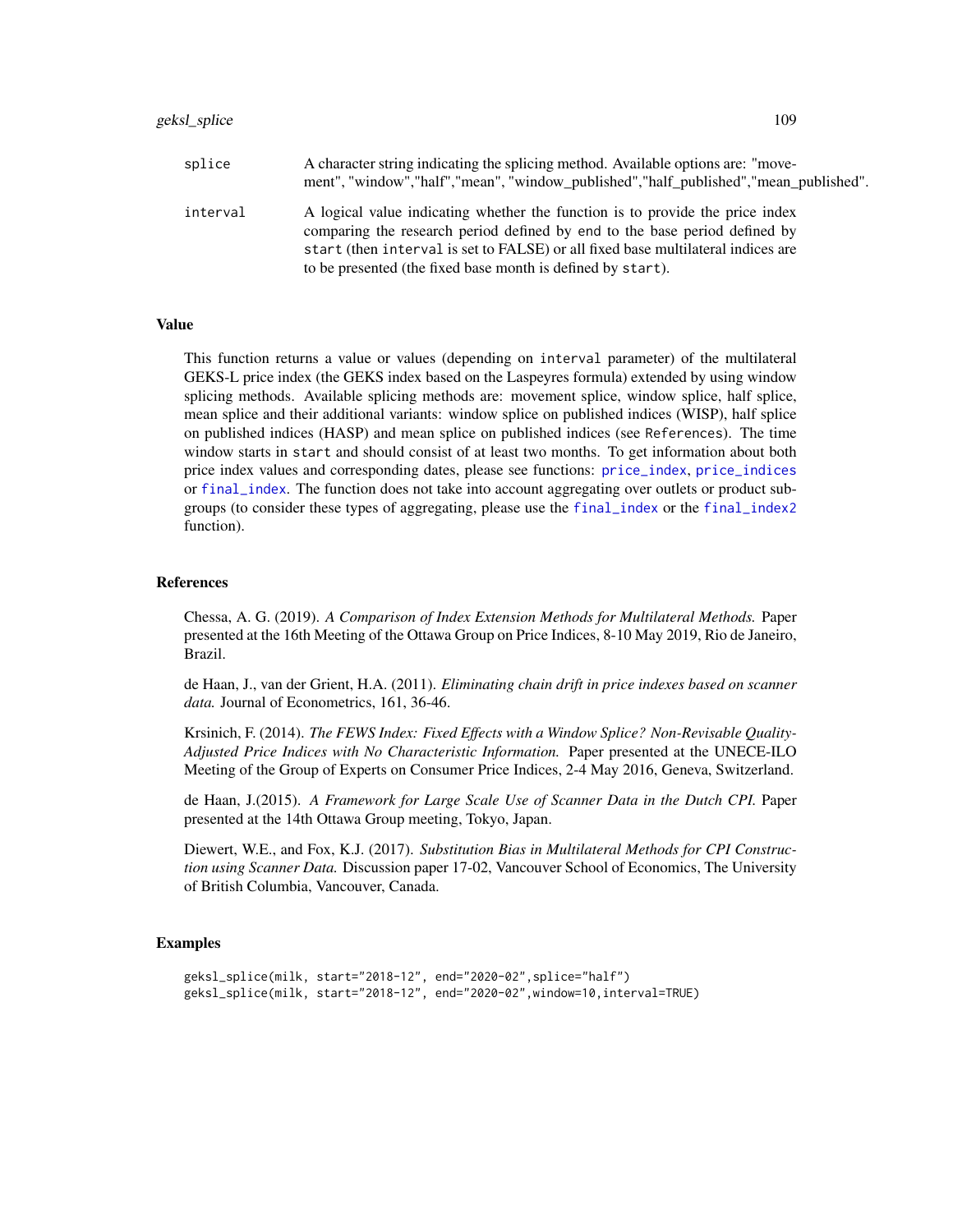geksw *Calculating the multilateral GEKS price index based on the Walsh formula (GEKS-W)*

# Description

This function returns a value of the multilateral GEKS-W price index, i.e. the GEKS price index based on the superlative Walsh index formula.

## Usage

geksw(data, start, end, wstart = start, window =  $13$ )

#### Arguments

| data   | The user's data frame with information about sold products. It must contain<br>columns: time (as Date in format: year-month-day, e.g. '2020-12-01'), prices<br>(as positive numeric), quantities (as positive numeric) and prodID (as nu-<br>meric, factor or character). |
|--------|---------------------------------------------------------------------------------------------------------------------------------------------------------------------------------------------------------------------------------------------------------------------------|
| start  | The base period (as character) limited to the year and month, e.g. "2020-03".                                                                                                                                                                                             |
| end    | The research period (as character) limited to the year and month, e.g. "2020-04".                                                                                                                                                                                         |
| wstart | The beginning of the time interval (which is used by multilateral methods) lim-<br>ited to the year and month, e.g. "2020-01".                                                                                                                                            |
| window | The length of the time window (as positive integer: typically multilateral meth-<br>ods are based on the 13-month time window).                                                                                                                                           |

## Value

This function returns a value of the multilateral GEKS-W price index (to be more precise: the GEKS index based on the Walsh formula) which considers the time window defined by wstart and window parameters. It measures the price dynamics by comparing period end to period start (both start and end must be inside the considered time window). To get information about both price index values and corresponding dates, please see functions: [price\\_index](#page-153-0), [price\\_indices](#page-154-0) or [final\\_index](#page-72-0). The function does not take into account aggregating over outlets or product subgroups (to consider these types of aggregating, please use the [final\\_index](#page-72-0) or the [final\\_index2](#page-74-0) function).

# References

Walsh, C. M. (1901). *The Measurement of General Exchange Value*. The MacMillan Company, New York.

Gini, C. (1931). *On the Circular Test of Index Numbers.* Metron 9:9, 3-24.

Elteto, O., and Koves, P. (1964). *On a Problem of Index Number Computation Relating to International Comparisons.* Statisztikai Szemle 42, 507-518.

Szulc, B. (1983). *Linking Price Index Numbers.* In: Price Level Measurement, W. E. Diewert and C. Montmarquette (eds.), 537-566.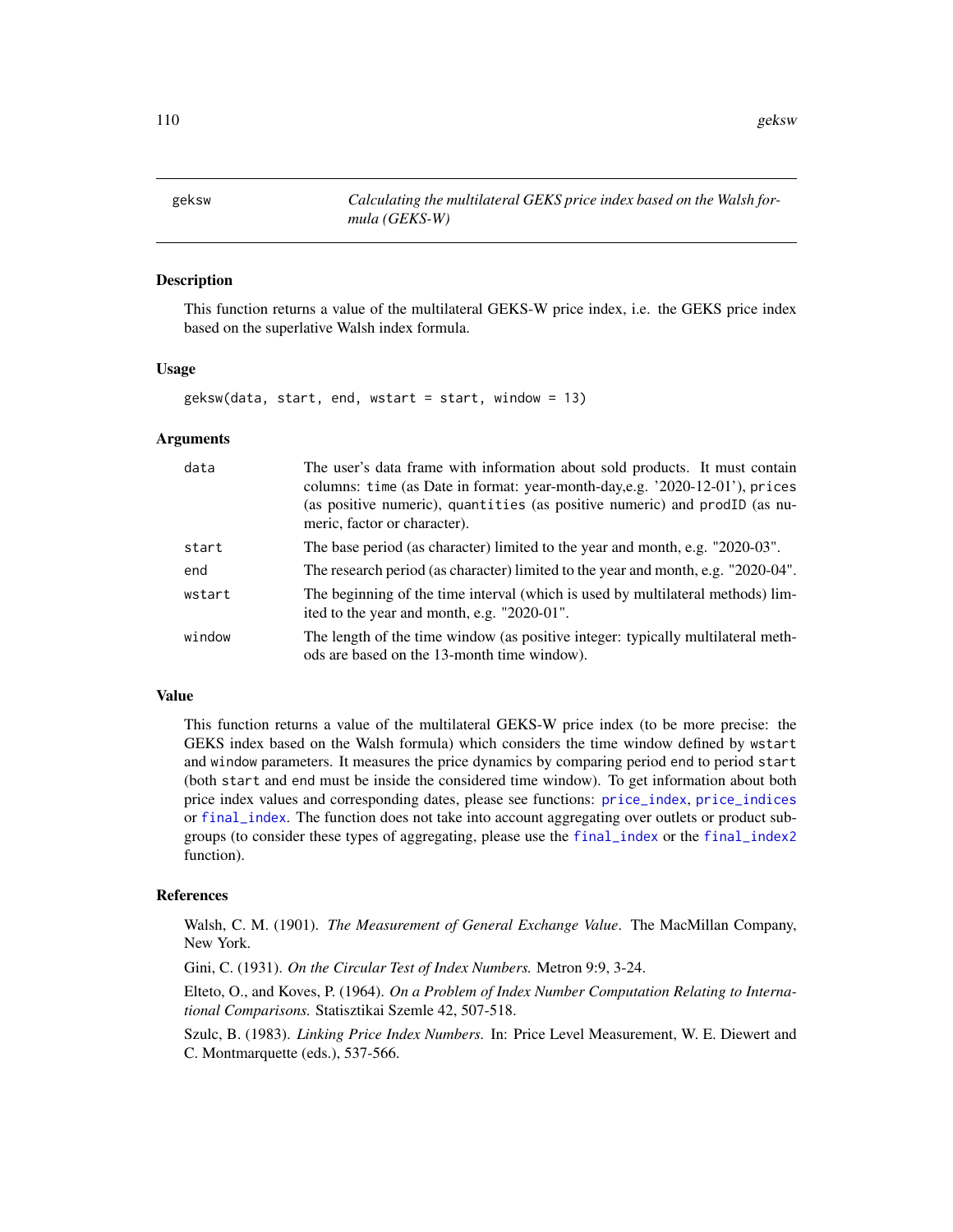# geksw\_fbew 111

## Examples

```
geksw(milk, start="2019-01", end="2019-08",window=10)
geksw(milk, start="2018-12", end="2019-12")
```

| geksw_fbew | Extending the multilateral GEKS-W price index by using the FBEW |  |
|------------|-----------------------------------------------------------------|--|
|            | method.                                                         |  |

#### Description

This function returns a value of the multilateral GEKS-W price index (GEKS based on the Walsh formula) extended by using the FBEW (Fixed Base Monthly Expanding Window) method.

#### Usage

```
geksw_fbew(data, start, end)
```
# Arguments

| data  | The user's data frame with information about sold products. It must contain                                |
|-------|------------------------------------------------------------------------------------------------------------|
|       | columns: time (as Date in format: year-month-day, e.g. '2020-12-01'), prices                               |
|       | (as positive numeric), quantities (as positive numeric) and prodID (as nu-<br>meric, factor or character). |
| start | The base period (as character) limited to the year and month, e.g. "2019-12".                              |
| end   | The research period (as character) limited to the year and month, e.g. "2020-04".                          |

# Value

This function returns a value of the multilateral GEKS-W price index extended by using the FBEW (Fixed Base Monthly Expanding Window) method. The FBEW method uses a time window with a fixed base month every year (December). The window is enlarged every month with one month in order to include information from a new month. The full window length (13 months) is reached in December of each year. The function measures the price dynamics between periods end and start. The month of the start parameter must be December. If the distance between end and start exceeds 13 months, then internal Decembers play a role of chain-linking months. To get information about both price index values and corresponding dates, please see functions: [price\\_index](#page-153-0), [price\\_indices](#page-154-0) or [final\\_index](#page-72-0). The function does not take into account aggregating over outlets or product subgroups (to consider these types of aggregating, please use the [final\\_index](#page-72-0) or the [final\\_index2](#page-74-0) function).

#### References

Walsh, C. M. (1901). *The Measurement of General Exchange Value*. The MacMillan Company, New York.

Gini, C. (1931). *On the Circular Test of Index Numbers.* Metron 9:9, 3-24.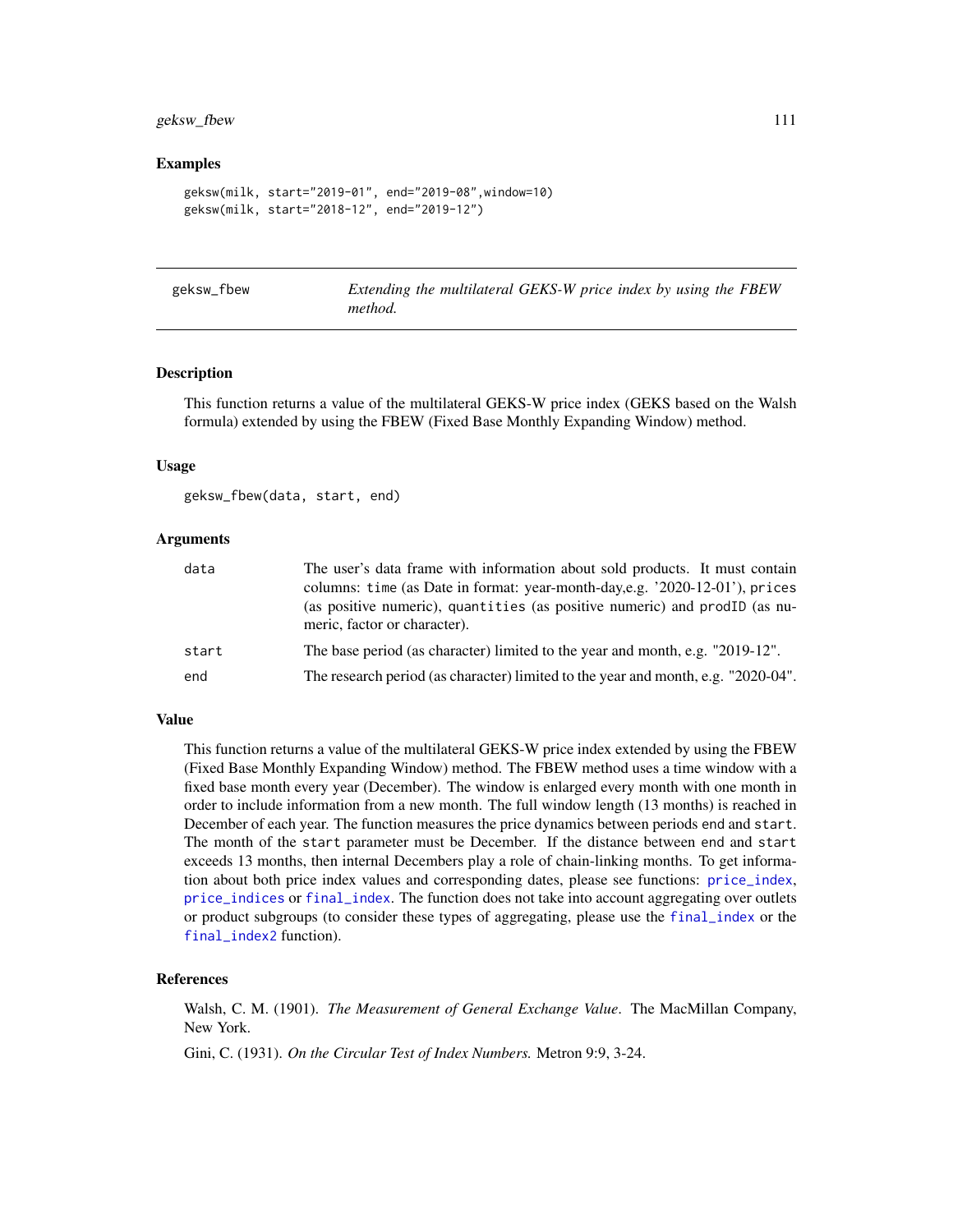Elteto, O., and Koves, P. (1964). *On a Problem of Index Number Computation Relating to International Comparisons.* Statisztikai Szemle 42, 507-518.

Szulc, B. (1983). *Linking Price Index Numbers.* In: Price Level Measurement, W. E. Diewert and C. Montmarquette (eds.), 537-566.

Chessa, A.G. (2016). *A New Methodology for Processing Scanner Data in the Dutch CPI.* Eurona 1/2016, 49-69.

# Examples

geksw\_fbew(milk, start="2018-12", end="2019-08")

| geksw_fbmw | Extending the multilateral GEKS-W price index by using the FBMW |
|------------|-----------------------------------------------------------------|
|            | method.                                                         |

## Description

This function returns a value of the multilateral GEKS-W price index (GEKS based on the Walsh formula) extended by using the FBMW (Fixed Base Moving Window) method.

#### Usage

geksw\_fbmw(data, start, end)

#### Arguments

| data  | The user's data frame with information about sold products. It must contain<br>columns: time (as Date in format: year-month-day, e.g. '2020-12-01'), prices<br>(as positive numeric), quantities (as positive numeric) and prodID (as nu-<br>meric, factor or character). |
|-------|---------------------------------------------------------------------------------------------------------------------------------------------------------------------------------------------------------------------------------------------------------------------------|
| start | The base period (as character) limited to the year and month, e.g. "2019-12".                                                                                                                                                                                             |
| end   | The research period (as character) limited to the year and month, e.g. "2020-04".                                                                                                                                                                                         |

#### Value

This function returns a value of the multilateral GEKS-W price index extended by using the FBMW (Fixed Base Moving Window) method. It measures the price dynamics between periods end and start and it uses a 13-month time window with a fixed base month taken as year(end)-1. If the distance between end and start exceeds 13 months, then internal Decembers play a role of chain-linking months. The month of the start parameter must be December. To get information about both price index values and corresponding dates, please see functions: [price\\_index](#page-153-0), [price\\_indices](#page-154-0) or [final\\_index](#page-72-0). The function does not take into account aggregating over outlets or product subgroups (to consider these types of aggregating, please use the [final\\_index](#page-72-0) or the [final\\_index2](#page-74-0) function).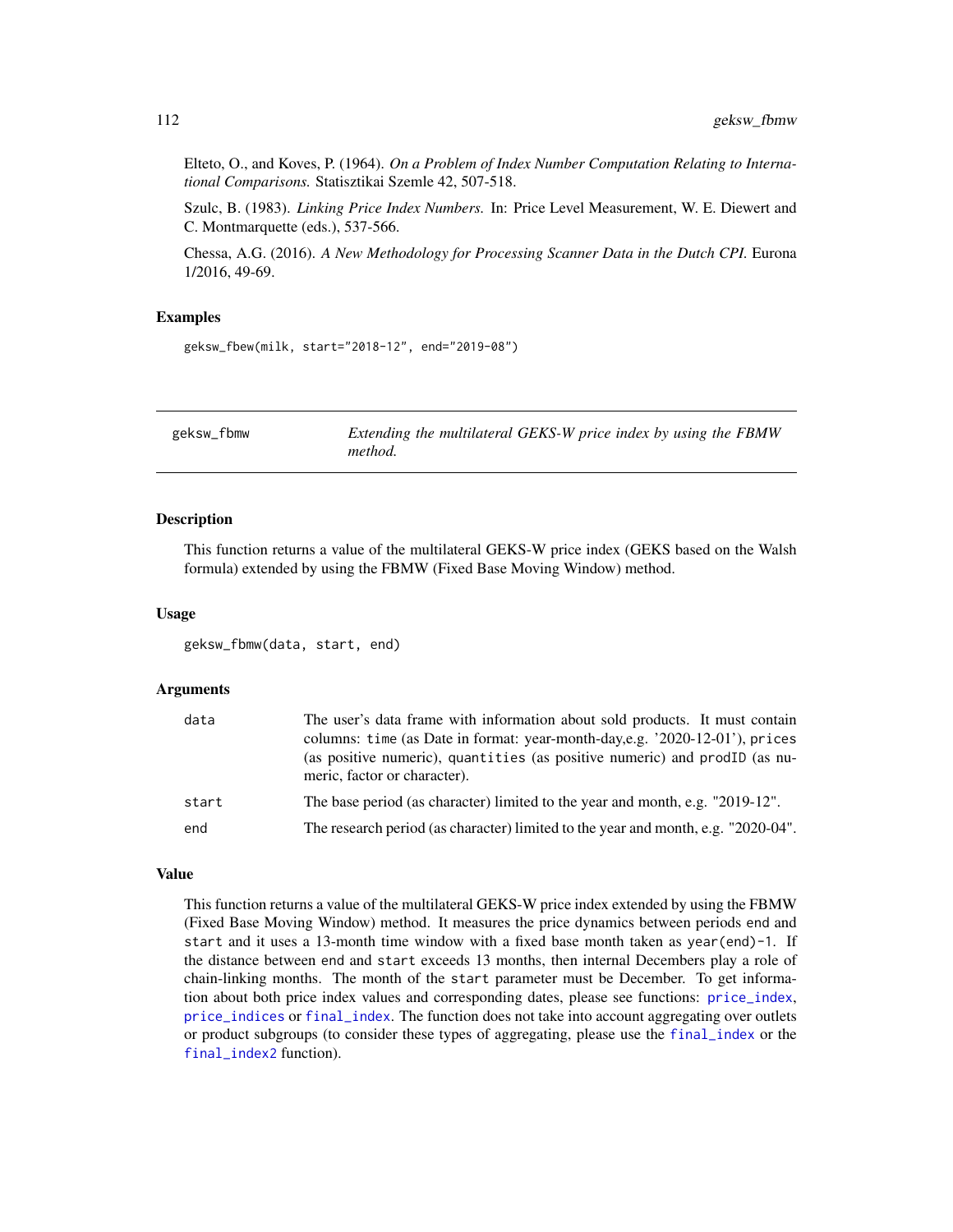# geksw\_splice 113

## References

Walsh, C. M. (1901). *The Measurement of General Exchange Value*. The MacMillan Company, New York.

Gini, C. (1931). *On the Circular Test of Index Numbers.* Metron 9:9, 3-24.

Elteto, O., and Koves, P. (1964). *On a Problem of Index Number Computation Relating to International Comparisons.* Statisztikai Szemle 42, 507-518.

Szulc, B. (1983). *Linking Price Index Numbers.* In: Price Level Measurement, W. E. Diewert and C. Montmarquette (eds.), 537-566.

Lamboray, C.(2017). *The Geary Khamis index and the Lehr index: how much do they differ?* Paper presented at the 15th Ottawa Group meeting, 10-12 May 2017, Elville am Rhein, Germany.

# Examples

geksw\_fbmw(milk, start="2019-12", end="2020-04")

| geksw_splice | Extending the multilateral GEKS-W price index by using window |  |  |  |
|--------------|---------------------------------------------------------------|--|--|--|
|              | splicing methods.                                             |  |  |  |

## Description

This function returns a value (or values) of the multilateral GEKS-W price index (GEKS based on the Walsh formula) extended by using window splicing methods. Available splicing methods are: movement splice, window splice, half splice, mean splice and their additional variants: window splice on published indices (WISP), half splice on published indices (HASP) and mean splice on published indices (see References).

## Usage

```
geksw_splice(
  data,
  start,
  end,
  window = 13,
  splice = "movement",
  interval = FALSE
\lambda
```

| data  | The user's data frame with information about sold products. It must contain                                |
|-------|------------------------------------------------------------------------------------------------------------|
|       | columns: time (as Date in format: year-month-day, e.g. '2020-12-01'), prices                               |
|       | (as positive numeric), quantities (as positive numeric) and prodID (as nu-<br>meric, factor or character). |
| start | The base period (as character) limited to the year and month, e.g. "2019-12".                              |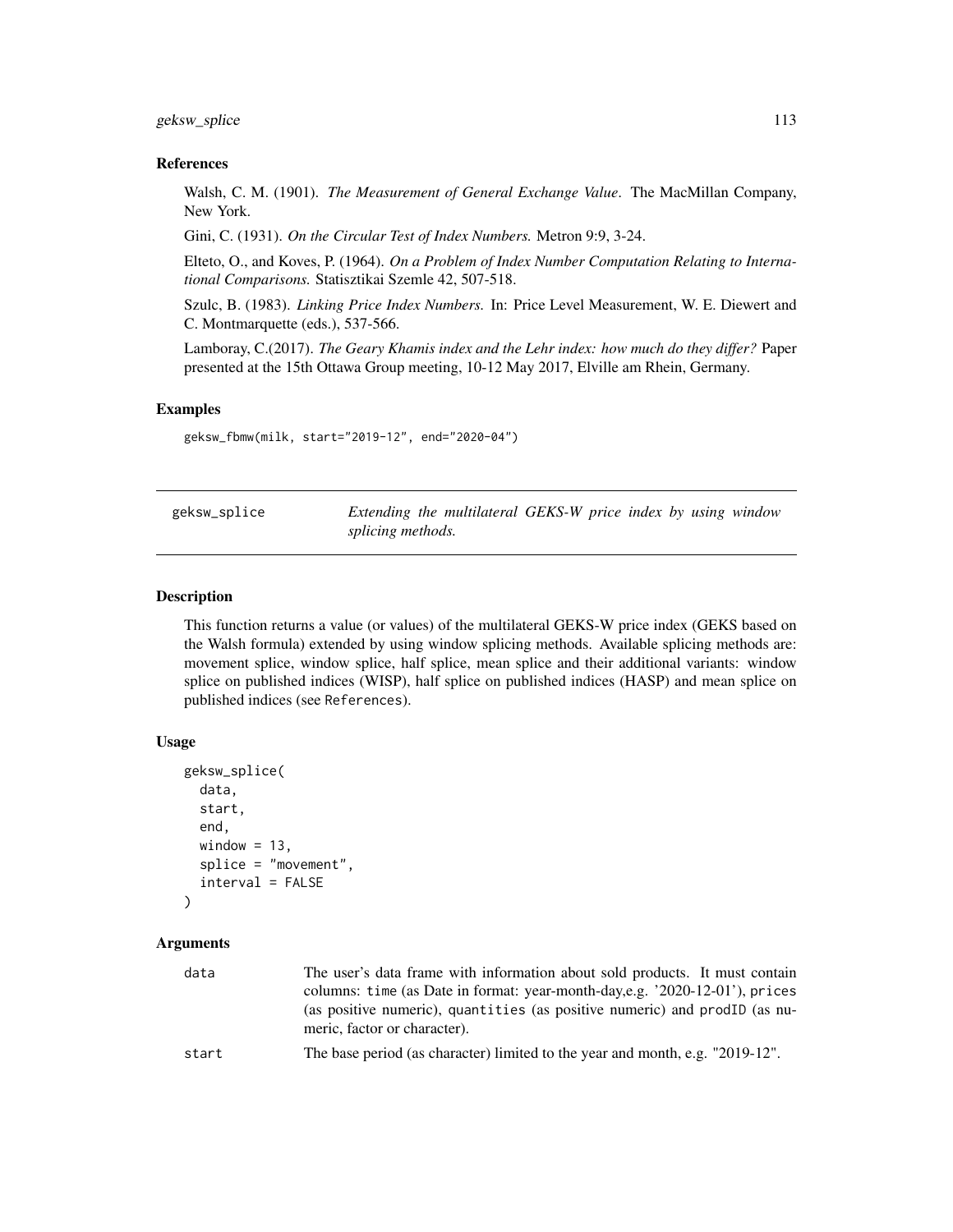| end      | The research period (as character) limited to the year and month, e.g. "2020-04".                                                                                                                                                                                                                              |
|----------|----------------------------------------------------------------------------------------------------------------------------------------------------------------------------------------------------------------------------------------------------------------------------------------------------------------|
| window   | The length of the time window (as positive integer: typically multilateral meth-<br>ods are based on the 13-month time window).                                                                                                                                                                                |
| splice   | A character string indicating the splicing method. Available options are: "move-<br>ment", "window", "half", "mean", "window_published", "half_published", "mean_published".                                                                                                                                   |
| interval | A logical value indicating whether the function is to provide the price index<br>comparing the research period defined by end to the base period defined by<br>start (then interval is set to FALSE) or all fixed base multilateral indices are<br>to be presented (the fixed base month is defined by start). |

This function returns a value or values (depending on interval parameter) of the multilateral GEKS-W price index extended by using window splicing methods. Available splicing methods are: movement splice, window splice, half splice, mean splice and their additional variants: window splice on published indices (WISP), half splice on published indices (HASP) and mean splice on published indices (see References). The time window starts in start and should consist of at least two months. To get information about both price index values and corresponding dates, please see functions: [price\\_index](#page-153-0), [price\\_indices](#page-154-0) or [final\\_index](#page-72-0). The function does not take into account aggregating over outlets or product subgroups (to consider these types of aggregating, please use the [final\\_index](#page-72-0) or the [final\\_index2](#page-74-0) function).

## References

Chessa, A. G. (2019). *A Comparison of Index Extension Methods for Multilateral Methods.* Paper presented at the 16th Meeting of the Ottawa Group on Price Indices, 8-10 May 2019, Rio de Janeiro, Brazil.

de Haan, J., van der Grient, H.A. (2011). *Eliminating chain drift in price indexes based on scanner data.* Journal of Econometrics, 161, 36-46.

Krsinich, F. (2014). *The FEWS Index: Fixed Effects with a Window Splice? Non-Revisable Quality-Adjusted Price Indices with No Characteristic Information.* Paper presented at the UNECE-ILO Meeting of the Group of Experts on Consumer Price Indices, 2-4 May 2016, Geneva, Switzerland.

de Haan, J.(2015). *A Framework for Large Scale Use of Scanner Data in the Dutch CPI.* Paper presented at the 14th Ottawa Group meeting, Tokyo, Japan.

Diewert, W.E., and Fox, K.J. (2017). *Substitution Bias in Multilateral Methods for CPI Construction using Scanner Data.* Discussion paper 17-02, Vancouver School of Economics, The University of British Columbia, Vancouver, Canada.

```
geksw_splice(milk, start="2018-12", end="2020-02",splice="half")
geksw_splice(milk, start="2018-12", end="2020-02",window=10,interval=TRUE)
```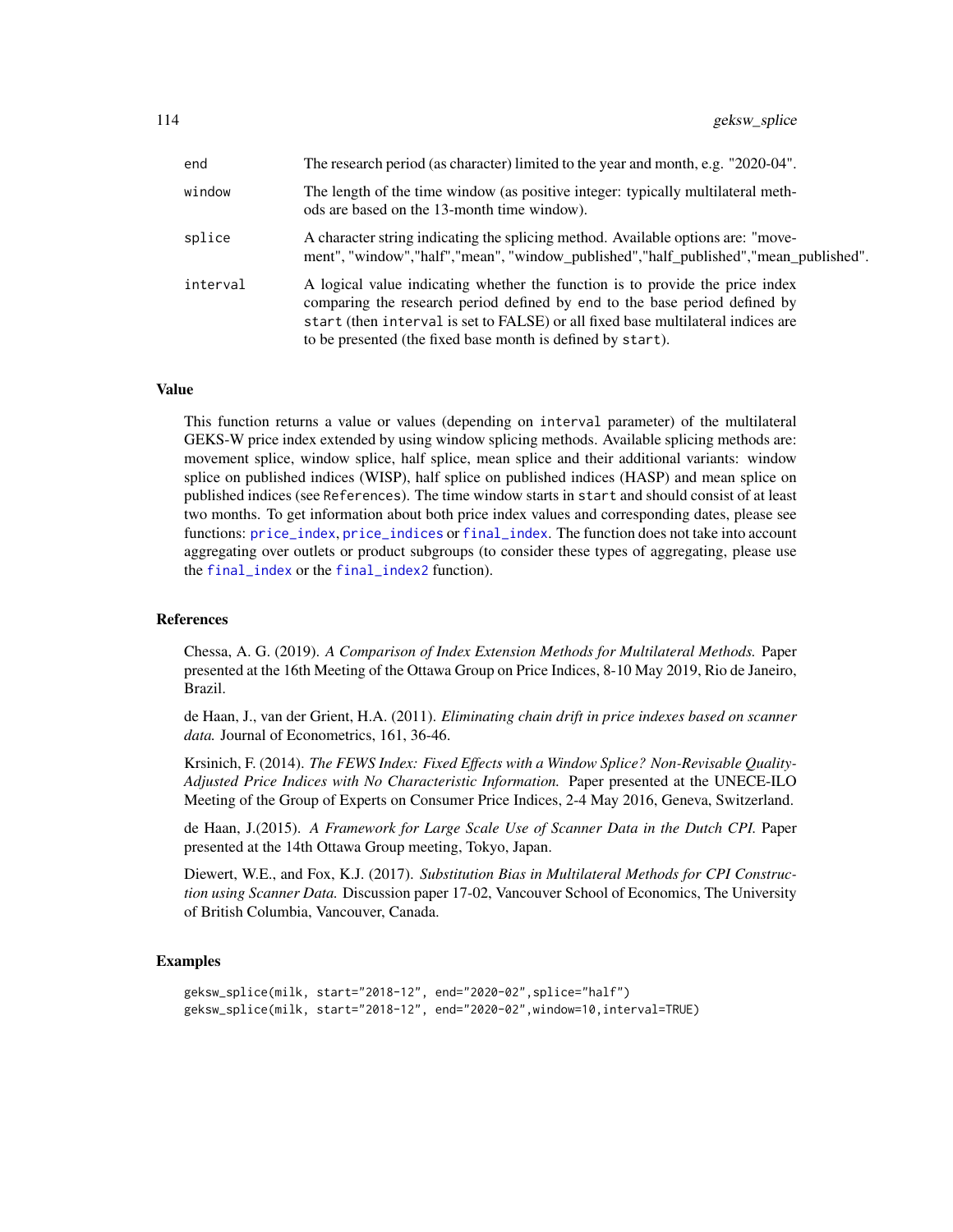This function returns a value of the multilateral GEKS price index extended by using the FBEW (Fixed Base Monthly Expanding Window) method.

## Usage

geks\_fbew(data, start, end)

# **Arguments**

| data  | The user's data frame with information about sold products. It must contain                                |
|-------|------------------------------------------------------------------------------------------------------------|
|       | columns: time (as Date in format: year-month-day, e.g. '2020-12-01'), prices                               |
|       | (as positive numeric), quantities (as positive numeric) and prodID (as nu-<br>meric, factor or character). |
| start | The base period (as character) limited to the year and month, e.g. "2019-12".                              |
| end   | The research period (as character) limited to the year and month, e.g. "2020-04".                          |

#### Value

This function returns a value of the multilateral GEKS price index extended by using the FBEW (Fixed Base Monthly Expanding Window) method. The FBEW method uses a time window with a fixed base month every year (December). The window is enlarged every month with one month in order to include information from a new month. The full window length (13 months) is reached in December of each year. The function measures the price dynamics between periods end and start. The month of the start parameter must be December. If the distance between end and start exceeds 13 months, then internal Decembers play a role of chain-linking months. To get information about both price index values and corresponding dates, please see functions: [price\\_index](#page-153-0), [price\\_indices](#page-154-0) or [final\\_index](#page-72-0). The function does not take into account aggregating over outlets or product subgroups (to consider these types of aggregating, please use the [final\\_index](#page-72-0) or the [final\\_index2](#page-74-0) function).

#### References

Gini, C. (1931). *On the Circular Test of Index Numbers.* Metron 9:9, 3-24.

Elteto, O., and Koves, P. (1964). *On a Problem of Index Number Computation Relating to International Comparisons.* Statisztikai Szemle 42, 507-518.

Szulc, B. (1983). *Linking Price Index Numbers.* In: Price Level Measurement, W. E. Diewert and C. Montmarquette (eds.), 537-566.

Chessa, A.G. (2016). *A New Methodology for Processing Scanner Data in the Dutch CPI.* Eurona 1/2016, 49-69.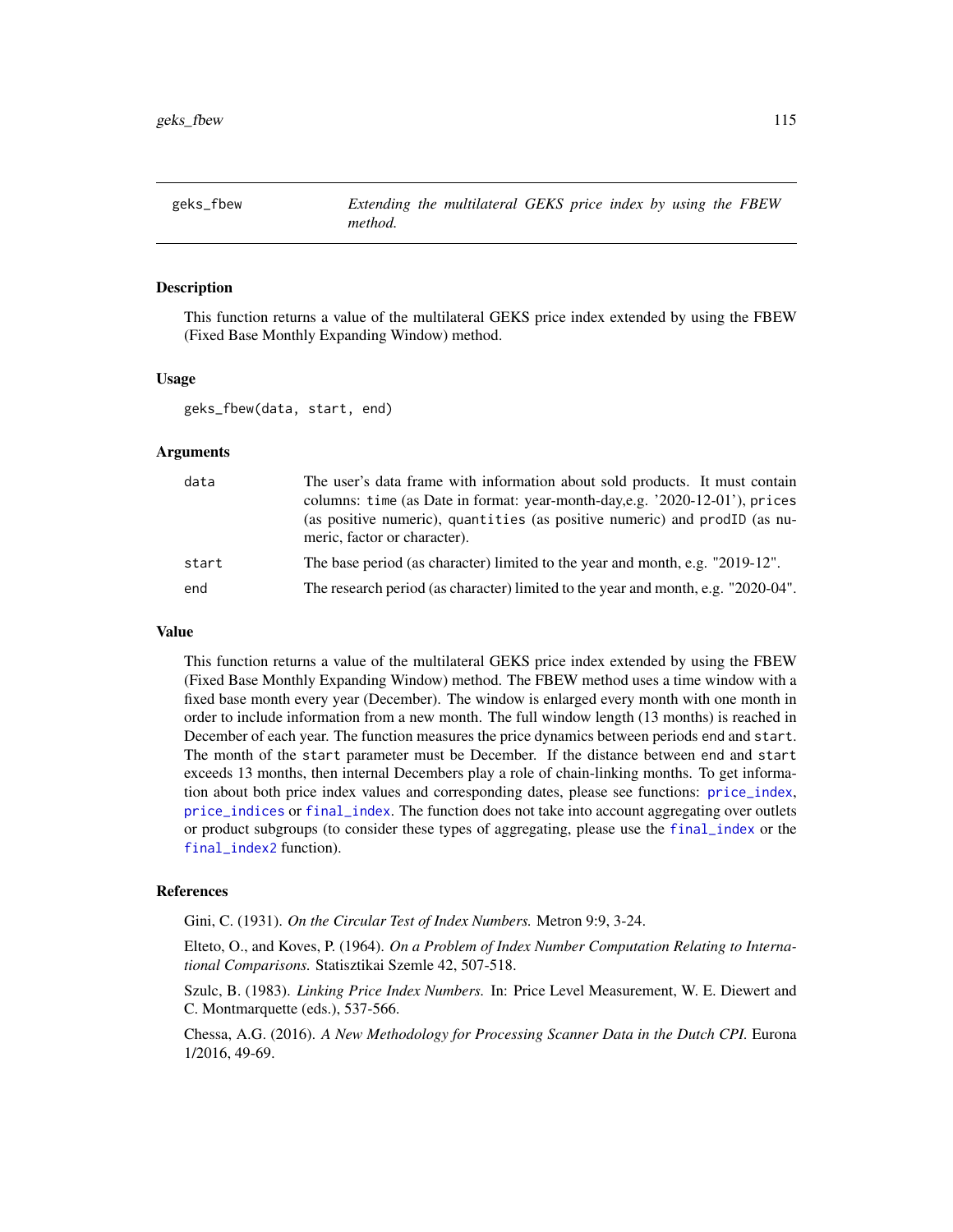#### Examples

```
geks_fbew(milk, start="2018-12", end="2019-08")
```
geks\_fbmw *Extending the multilateral GEKS price index by using the FBMW method.*

# Description

This function returns a value of the multilateral GEKS price index extended by using the FBMW (Fixed Base Moving Window) method.

#### Usage

geks\_fbmw(data, start, end)

#### Arguments

| data  | The user's data frame with information about sold products. It must contain                                |
|-------|------------------------------------------------------------------------------------------------------------|
|       | columns: time (as Date in format: year-month-day, e.g. '2020-12-01'), prices                               |
|       | (as positive numeric), quantities (as positive numeric) and prodID (as nu-<br>meric, factor or character). |
| start | The base period (as character) limited to the year and month, e.g. "2019-12".                              |
| end   | The research period (as character) limited to the year and month, e.g. "2020-04".                          |

# Value

This function returns a value of the multilateral GEKS price index extended by using the FBMW (Fixed Base Moving Window) method. It measures the price dynamics between periods end and start and it uses a 13-month time window with a fixed base month taken as year(end)-1. If the distance between end and start exceeds 13 months, then internal Decembers play a role of chain-linking months. The month of the start parameter must be December. To get information about both price index values and corresponding dates, please see functions: [price\\_index](#page-153-0), [price\\_indices](#page-154-0) or [final\\_index](#page-72-0). The function does not take into account aggregating over outlets or product subgroups (to consider these types of aggregating, please use the [final\\_index](#page-72-0) or the [final\\_index2](#page-74-0) function).

#### References

Gini, C. (1931). *On the Circular Test of Index Numbers.* Metron 9:9, 3-24.

Elteto, O., and Koves, P. (1964). *On a Problem of Index Number Computation Relating to International Comparisons.* Statisztikai Szemle 42, 507-518.

Szulc, B. (1983). *Linking Price Index Numbers.* In: Price Level Measurement, W. E. Diewert and C. Montmarquette (eds.), 537-566.

Lamboray, C.(2017). *The Geary Khamis index and the Lehr index: how much do they differ?* Paper presented at the 15th Ottawa Group meeting, 10-12 May 2017, Elville am Rhein, Germany.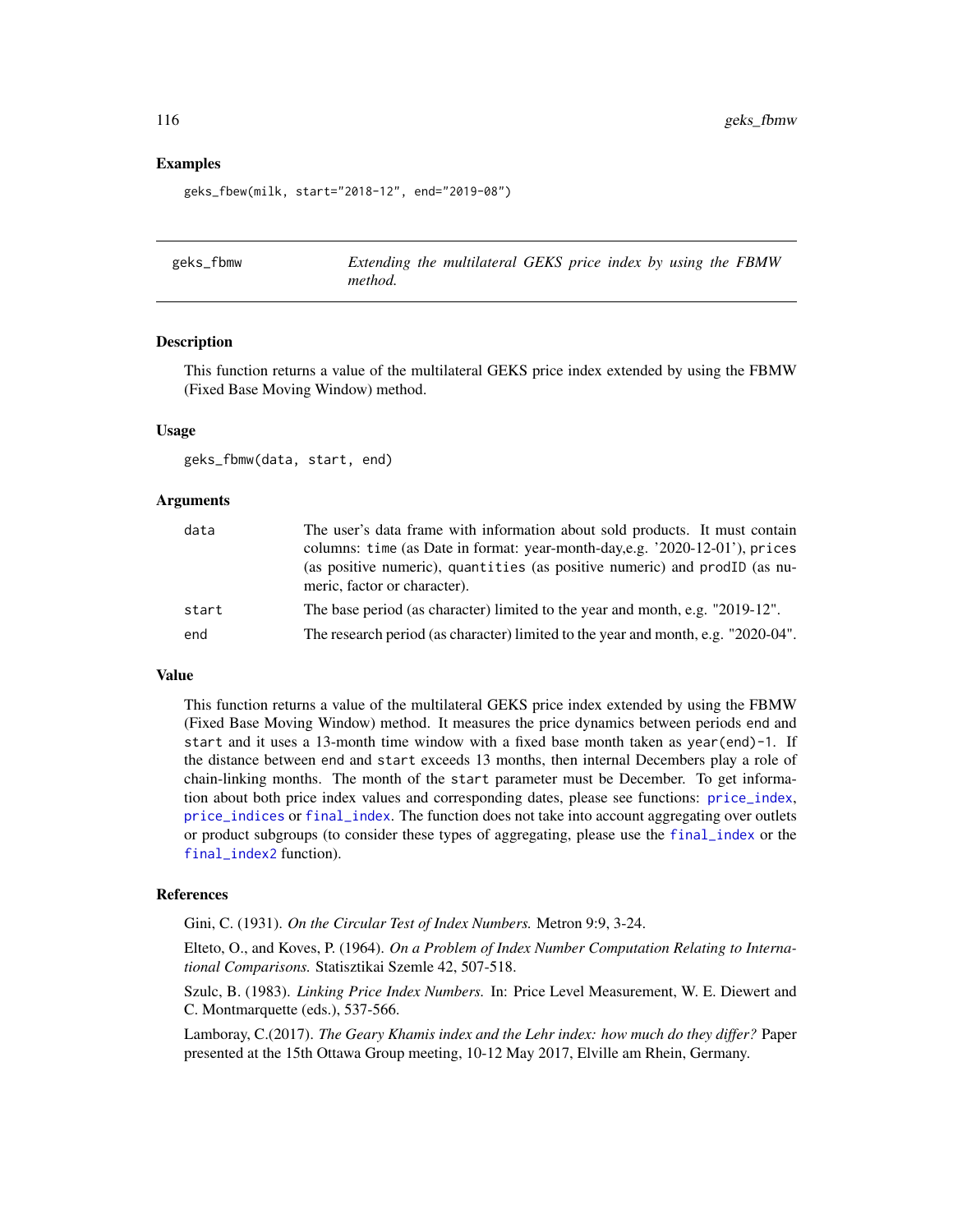# geks\_splice 117

# Examples

geks\_fbmw(milk, start="2019-12", end="2020-04")

geks\_splice *Extending the multilateral GEKS price index by using window splicing methods.*

# Description

This function returns a value (or values) of the multilateral GEKS price index extended by using window splicing methods. Available splicing methods are: movement splice, window splice, half splice, mean splice and their additional variants: window splice on published indices (WISP), half splice on published indices (HASP) and mean splice on published indices (see References).

# Usage

```
geks_splice(
  data,
  start,
  end,
  window = 13,
  splice = "movement",
  interval = FALSE
)
```

| data     | The user's data frame with information about sold products. It must contain<br>columns: time (as Date in format: year-month-day, e.g. '2020-12-01'), prices<br>(as positive numeric), quantities (as positive numeric) and prodID (as nu-<br>meric, factor or character).                                      |
|----------|----------------------------------------------------------------------------------------------------------------------------------------------------------------------------------------------------------------------------------------------------------------------------------------------------------------|
| start    | The base period (as character) limited to the year and month, e.g. "2019-12".                                                                                                                                                                                                                                  |
| end      | The research period (as character) limited to the year and month, e.g. "2020-04".                                                                                                                                                                                                                              |
| window   | The length of the time window (as positive integer: typically multilateral meth-<br>ods are based on the 13-month time window).                                                                                                                                                                                |
| splice   | A character string indicating the splicing method. Available options are: "move-<br>ment", "window", "half", "mean", "window_published", "half_published", "mean_published".                                                                                                                                   |
| interval | A logical value indicating whether the function is to provide the price index<br>comparing the research period defined by end to the base period defined by<br>start (then interval is set to FALSE) or all fixed base multilateral indices are<br>to be presented (the fixed base month is defined by start). |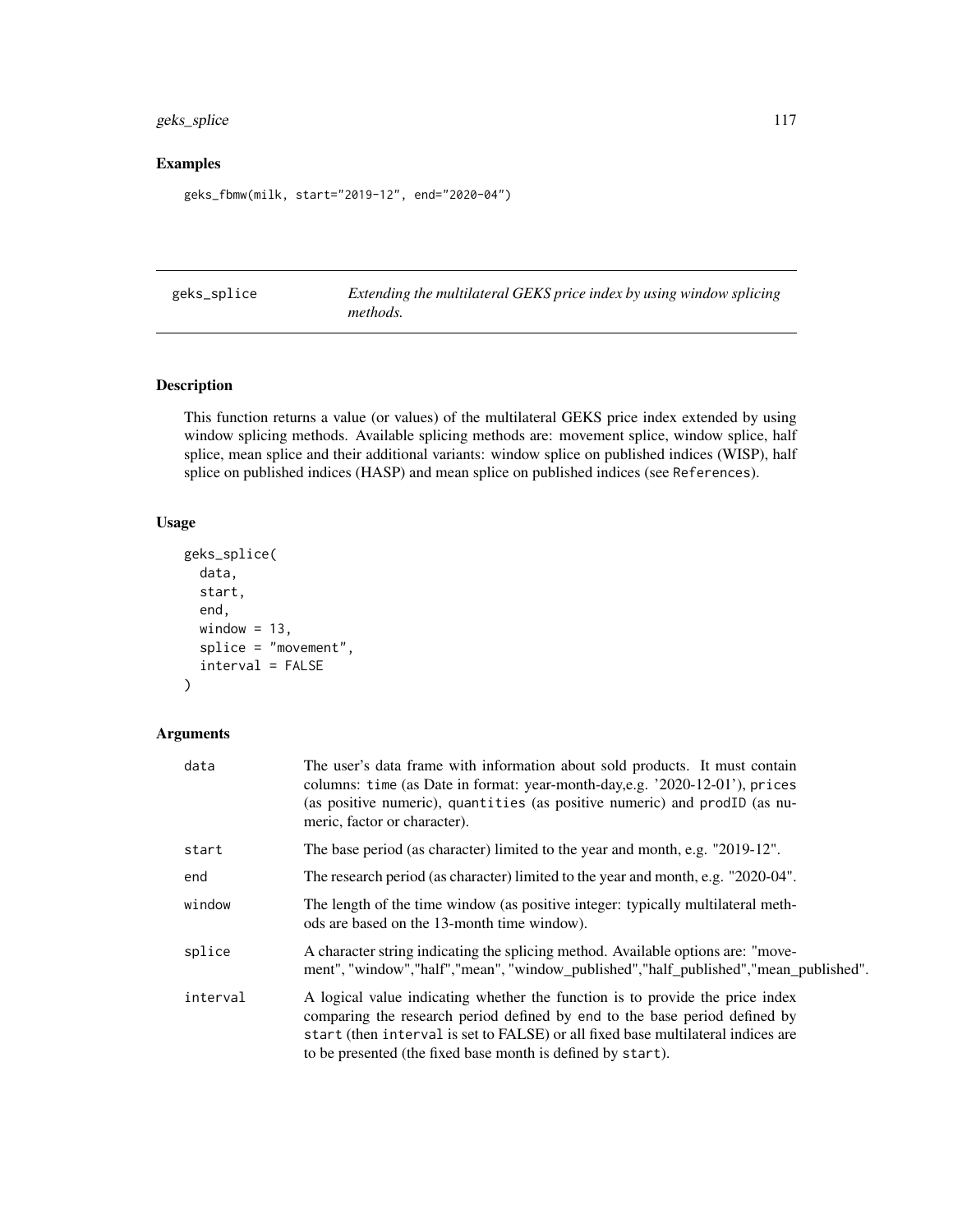This function returns a value or values (depending on interval parameter) of the multilateral GEKS price index extended by using window splicing methods. Available splicing methods are: movement splice, window splice, half splice, mean splice and their additional variants: window splice on published indices (WISP), half splice on published indices (HASP) and mean splice on published indices (see References). The time window starts in start and should consist of at least two months. To get information about both price index values and corresponding dates, please see functions: [price\\_index](#page-153-0), [price\\_indices](#page-154-0) or [final\\_index](#page-72-0). The function does not take into account aggregating over outlets or product subgroups (to consider these types of aggregating, please use the [final\\_index](#page-72-0) or the [final\\_index2](#page-74-0) function).

#### References

Chessa, A. G. (2019). *A Comparison of Index Extension Methods for Multilateral Methods.* Paper presented at the 16th Meeting of the Ottawa Group on Price Indices, 8-10 May 2019, Rio de Janeiro, Brazil.

de Haan, J., van der Grient, H.A. (2011). *Eliminating chain drift in price indexes based on scanner data.* Journal of Econometrics, 161, 36-46.

Krsinich, F. (2014). *The FEWS Index: Fixed Effects with a Window Splice? Non-Revisable Quality-Adjusted Price Indices with No Characteristic Information.* Paper presented at the UNECE-ILO Meeting of the Group of Experts on Consumer Price Indices, 2-4 May 2016, Geneva, Switzerland.

de Haan, J.(2015). *A Framework for Large Scale Use of Scanner Data in the Dutch CPI.* Paper presented at the 14th Ottawa Group meeting, Tokyo, Japan.

Diewert, W.E., and Fox, K.J. (2017). *Substitution Bias in Multilateral Methods for CPI Construction using Scanner Data.* Discussion paper 17-02, Vancouver School of Economics, The University of British Columbia, Vancouver, Canada.

## Examples

```
geks_splice(milk, start="2018-12", end="2020-02",splice="half")
geks_splice(milk, start="2018-12", end="2020-02",window=10,interval=TRUE)
```
generate *Generating an artificial scanner dataset*

## **Description**

This function provides artificial scanner datasets where prices and quantities are lognormally distributed.

#### Usage

```
generate(
  pmi = c(),
  psigma = c(),
  qmi = c(),
```
## Value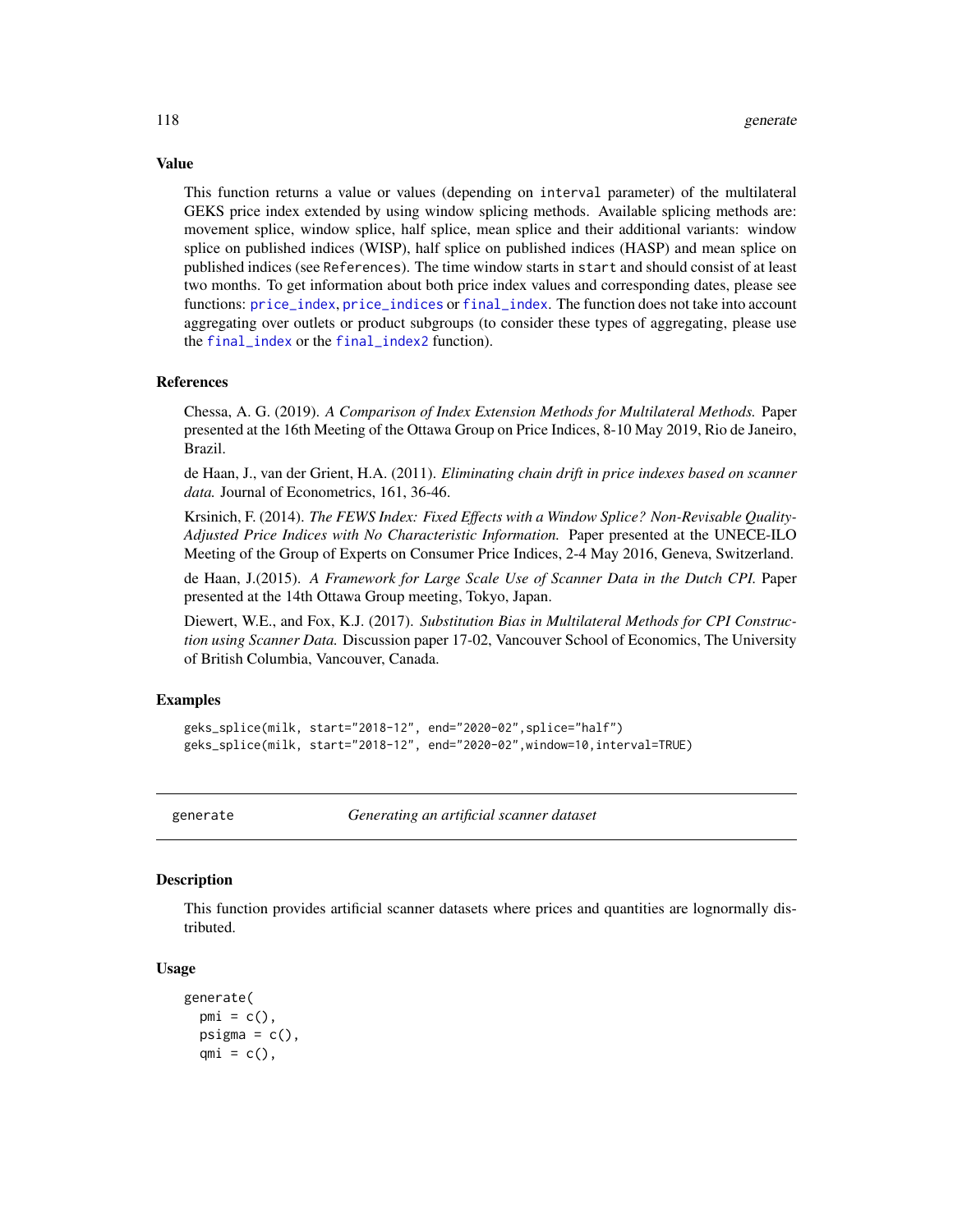generate the contract of the contract of the contract of the contract of the contract of the contract of the contract of the contract of the contract of the contract of the contract of the contract of the contract of the c

```
qsigma = c(),
prec = c(2, 0),
n = 100.
n0 = 1,
r = 1,
r0 = 1,
start,
days = FALSE
```

```
\lambda
```
## Arguments

| pmi    | A numeric vector indicating mi parameters for lognormally distributed prices                                                                                                                                                          |
|--------|---------------------------------------------------------------------------------------------------------------------------------------------------------------------------------------------------------------------------------------|
|        | from the subsequent months.                                                                                                                                                                                                           |
| psigma | A numeric vector indicating sigma parameters for lognormally distributed prices<br>from the subsequent months.                                                                                                                        |
| qmi    | A numeric vector indicating mi parameters for lognormally distributed quantities<br>from the subsequent months.                                                                                                                       |
| qsigma | A numeric vector indicating sigma parameters for lognormally distributed quan-<br>tities from the subsequent months.                                                                                                                  |
| prec   | A two-dimensional numeric vector indicating precision, i.e. the number of dec-<br>imal places, for presenting prices and quantities.                                                                                                  |
| n      | An integer parameter indicating the number of products which are to be gener-<br>ated.                                                                                                                                                |
| n0     | An integer parameter indicating the first (the smallest) prodID.                                                                                                                                                                      |
| r      | An integer parameter indicating the number of outlets (retailer sale points) for<br>which prices and quantities are to be generated.                                                                                                  |
| r0     | n0 An integer parameter indicating the first (the smallest) retID.                                                                                                                                                                    |
| start  | The first period in the generated data frame (as character) limited to the year and<br>month, e.g. '2019-12'.                                                                                                                         |
| days   | A logical parameter indicating whether the trading day in a given month is to<br>be randomised. The default value of days is FALSE, which means that each<br>transaction for a given month takes place on the first day of the month. |

# Value

This function returns an artificial scanner dataset where prices and quantities are lognormally distributed. The characteristics for these lognormal distributions are set by pmi, sigma, qmi and qsigma parameters. This function works for a fixed number of products and outlets (see n and r parameters). The generated dataset is ready for further price index calculations.

```
generate(pmi=c(1.02,1.03,1.04),psigma=c(0.05,0.09,0.02),qmi=c(3,4,4),
qsigma=c(0.1,0.1,0.15),start="2020-01",days=TRUE)
generate(pmi=c(1.02,1.03,1.04),psigma=c(0.05,0.09,0.02),qmi=c(6,6,7),
qsigma=c(0.1,0.1,0.15),start="2020-01",n=1000,n0=132578,r=10)
```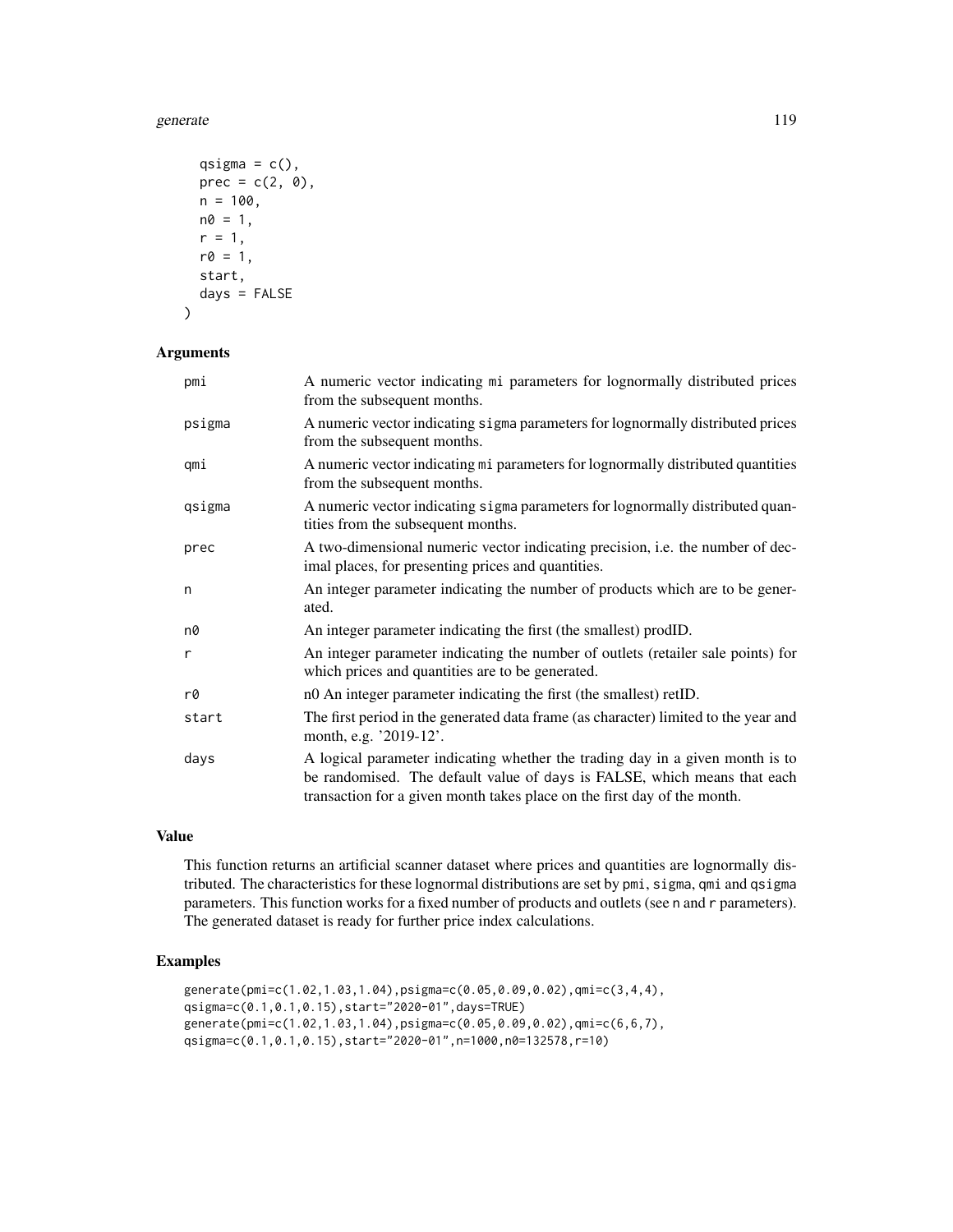This function returns a value (or vector of values) of the bilateral geohybrid price index. The geohybrid index was proposed by Bialek (2020) and it uses correlation coefficients between prices and quantities.

#### Usage

```
geohybrid(data, start, end, base = start, interval = FALSE)
```
#### Arguments

| data     | The user's data frame with information about sold products. It must contain<br>columns: time (as Date in format: year-month-day,e.g. '2020-12-01'), prices                                                                                                                                                                                                                            |  |
|----------|---------------------------------------------------------------------------------------------------------------------------------------------------------------------------------------------------------------------------------------------------------------------------------------------------------------------------------------------------------------------------------------|--|
|          | (as positive numeric), quantities (as positive numeric) and prodID (as nu-<br>meric, factor or character).                                                                                                                                                                                                                                                                            |  |
| start    | The base period (as character) limited to the year and month, e.g. "2020-03".                                                                                                                                                                                                                                                                                                         |  |
| end      | The research period (as character) limited to the year and month, e.g. "2020-04".                                                                                                                                                                                                                                                                                                     |  |
| base     | The prior period used in the geohybrid price index formula (as character) limited<br>to the year and month, e.g. "2020-01"                                                                                                                                                                                                                                                            |  |
| interval | A logical value indicating whether the function is to compare the research period<br>defined by end to the base period defined by start (then interval is set to<br>FALSE) or all fixed base indices are to be calculated. In this latter case, all<br>months from the time interval $\leq$ tart, end> are considered and start defines<br>the base period (interval is set to TRUE). |  |

# Value

The function returns a value (or vector of values) of the bilateral geohybrid price index depending on the interval parameter. If the interval parameter is set to TRUE, the function returns a vector of price index values without dates. To get information about both price index values and corresponding dates, please see functions: [price\\_index](#page-153-0), [price\\_indices](#page-154-0) or [final\\_index](#page-72-0). The function does not take into account aggregating over outlets or product subgroups (to consider these types of aggregating, please use the [final\\_index](#page-72-0) or the [final\\_index2](#page-74-0) function).

## References

Bialek, J. (2020). *Proposition of a Hybrid Price Index Formula for the Consumer Price Index Measurement*. Equilibrium. Quarterly Journal of Economics and Economic Policy, 15(4), 697-716.

```
geohybrid(sugar, start="2019-12", end="2020-08", base="2018-12")
geohybrid(milk, start="2019-12", end="2020-08", base="2018-12", interval=TRUE)
```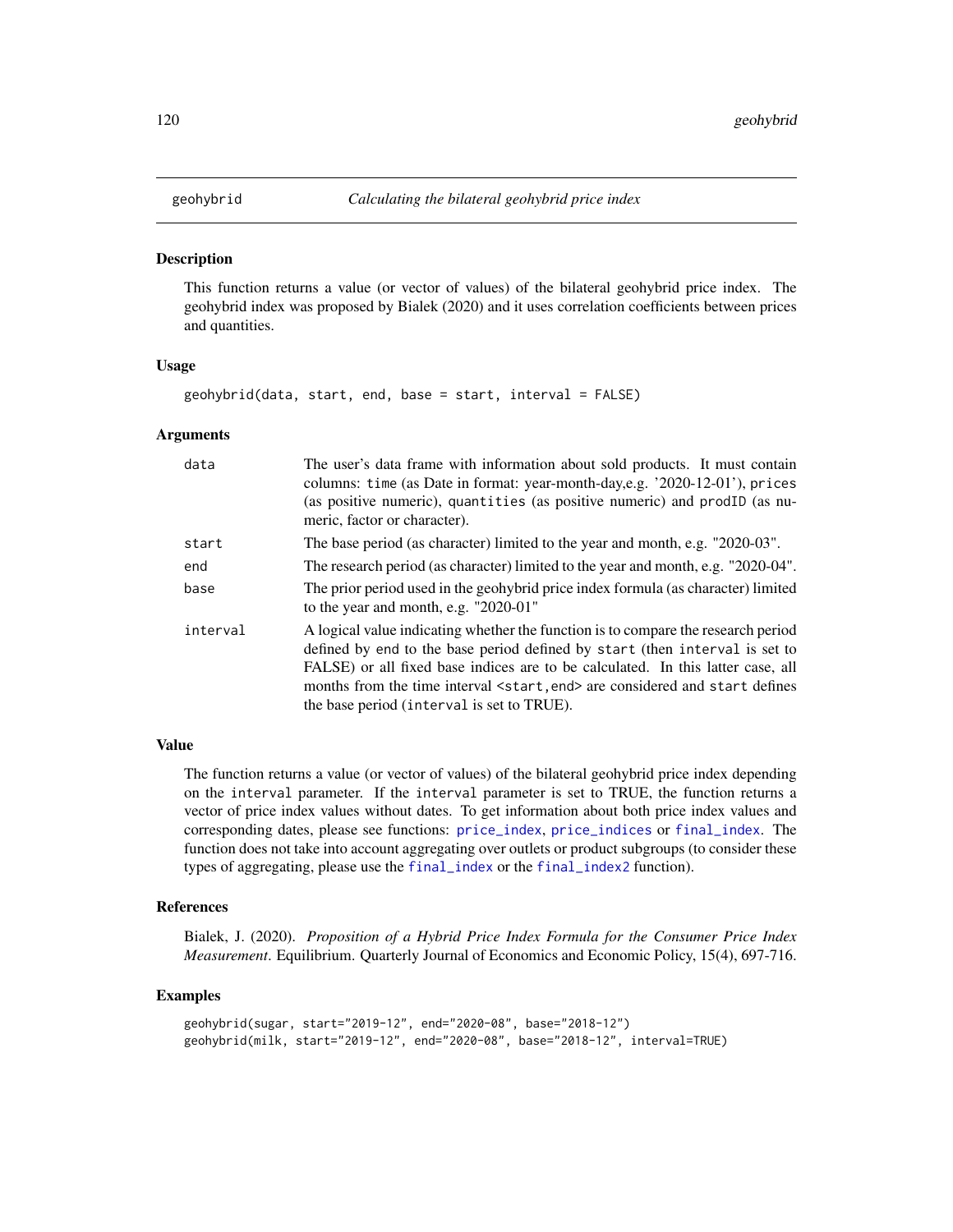This function returns a value (or vector of values) of the bilateral geo-logarithmic Laspeyres price index.

# Usage

geolaspeyres(data, start, end, interval = FALSE)

#### Arguments

| data     | The user's data frame with information about sold products. It must contain<br>columns: time (as Date in format: year-month-day, e.g. '2020-12-01'), prices<br>(as positive numeric), quantities (as positive numeric) and prodID (as nu-<br>meric, factor or character).                                                                                                             |  |
|----------|---------------------------------------------------------------------------------------------------------------------------------------------------------------------------------------------------------------------------------------------------------------------------------------------------------------------------------------------------------------------------------------|--|
| start    | The base period (as character) limited to the year and month, e.g. "2020-03".                                                                                                                                                                                                                                                                                                         |  |
| end      | The research period (as character) limited to the year and month, e.g. "2020-04".                                                                                                                                                                                                                                                                                                     |  |
| interval | A logical value indicating whether the function is to compare the research period<br>defined by end to the base period defined by start (then interval is set to<br>FALSE) or all fixed base indices are to be calculated. In this latter case, all<br>months from the time interval $\leq$ tart, end> are considered and start defines<br>the base period (interval is set to TRUE). |  |

# Value

The function returns a value (or vector of values) of the bilateral geo-logarithmic Laspeyres price index depending on the interval parameter. If the interval parameter is set to TRUE, the function returns a vector of price index values without dates. To get information about both price index values and corresponding dates, please see functions: [price\\_index](#page-153-0), [price\\_indices](#page-154-0) or [final\\_index](#page-72-0). The function does not take into account aggregating over outlets or product subgroups (to consider these types of aggregating, please use the [final\\_index](#page-72-0) or the [final\\_index2](#page-74-0) function).

## References

Von der Lippe, P. (2007). *Index Theory and Price Statistics*. Peter Lang: Berlin, Germany.

(2004). *Consumer Price Index Manual. Theory and practice*. ILO/IMF/OECD/UNECE/Eurostat/The World Bank, International Labour Office (ILO), Geneva.

```
geolaspeyres(sugar, start="2018-12", end="2019-12")
geolaspeyres(milk, start="2018-12", end="2020-01", interval=TRUE)
```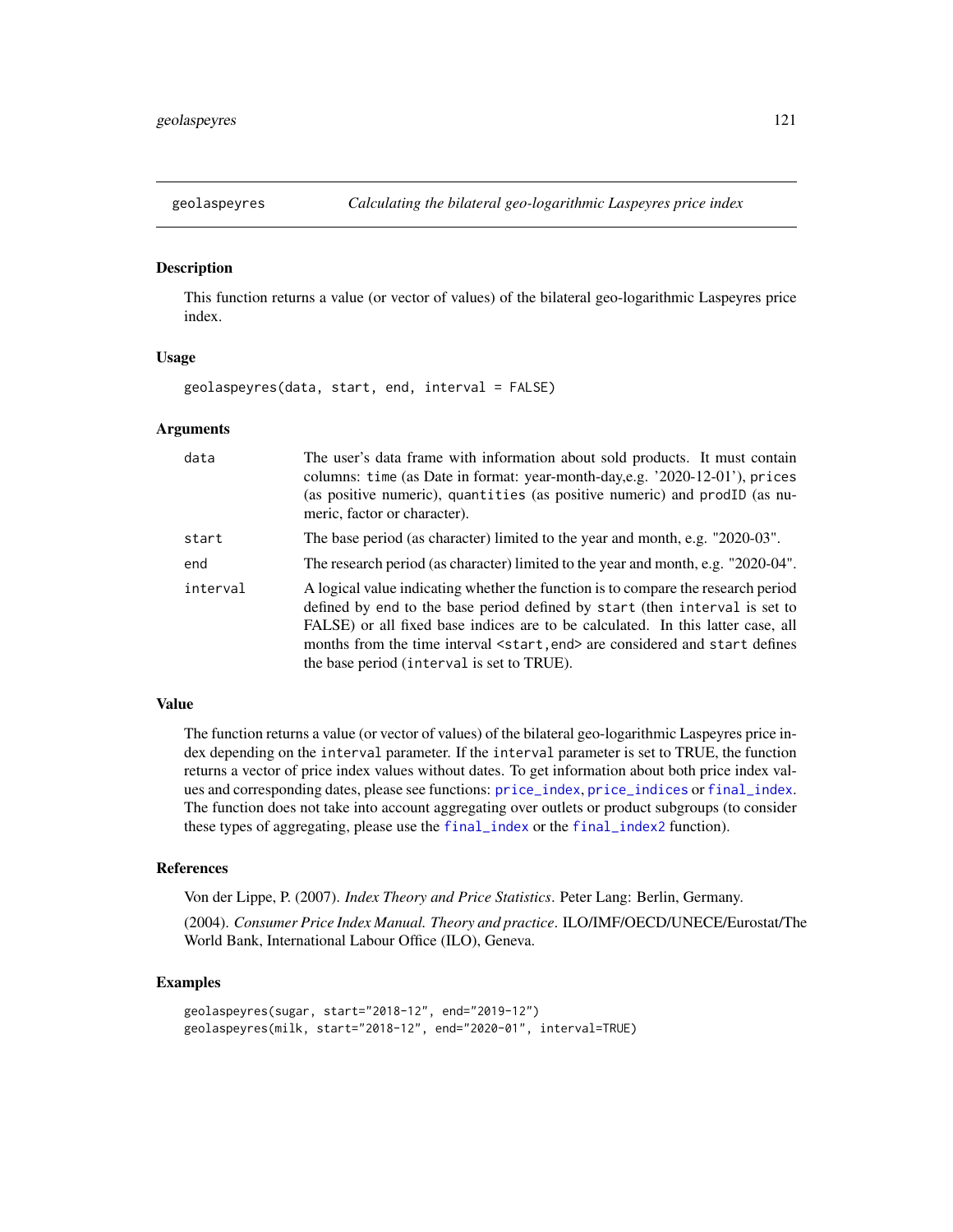This function returns a value (or vector of values) of the bilateral geometric Lowe price index.

## Usage

geolowe(data, start, end, base = start, interval = FALSE)

## Arguments

| data     | The user's data frame with information about sold products. It must contain<br>columns: time (as Date in format: year-month-day,e.g. '2020-12-01'), prices<br>(as positive numeric), quantities (as positive numeric) and prodID (as nu-<br>meric, factor or character).                                                                                                                      |
|----------|-----------------------------------------------------------------------------------------------------------------------------------------------------------------------------------------------------------------------------------------------------------------------------------------------------------------------------------------------------------------------------------------------|
| start    | The base period (as character) limited to the year and month, e.g. "2020-03".                                                                                                                                                                                                                                                                                                                 |
| end      | The research period (as character) limited to the year and month, e.g. "2020-04".                                                                                                                                                                                                                                                                                                             |
| base     | The prior period used in the geometric Lowe price index formula (as character)<br>limited to the year and month, e.g. "2020-01"                                                                                                                                                                                                                                                               |
| interval | A logical value indicating whether the function is to compare the research period<br>defined by end to the base period defined by start (then interval is set to<br>FALSE) or all fixed base indices are to be calculated. In this latter case, all<br>months from the time interval <start, end=""> are considered and start defines<br/>the base period (interval is set to TRUE).</start,> |

### Value

The function returns a value (or vector of values) of the bilateral geometric Lowe price index depending on the interval parameter. If the interval parameter is set to TRUE, the function returns a vector of price index values without dates. To get information about both price index values and corresponding dates, please see functions: [price\\_index](#page-153-0), [price\\_indices](#page-154-0) or [final\\_index](#page-72-0). The function does not take into account aggregating over outlets or product subgroups (to consider these types of aggregating, please use the [final\\_index](#page-72-0) or the [final\\_index2](#page-74-0) function).

## References

(2004). *Consumer Price Index Manual. Theory and practice*. ILO/IMF/OECD/UNECE/Eurostat/The World Bank, International Labour Office (ILO), Geneva.

```
geolowe(sugar, start="2019-01", end="2020-01",base="2018-12")
geolowe(milk, start="2018-12", end="2020-01", interval=TRUE)
```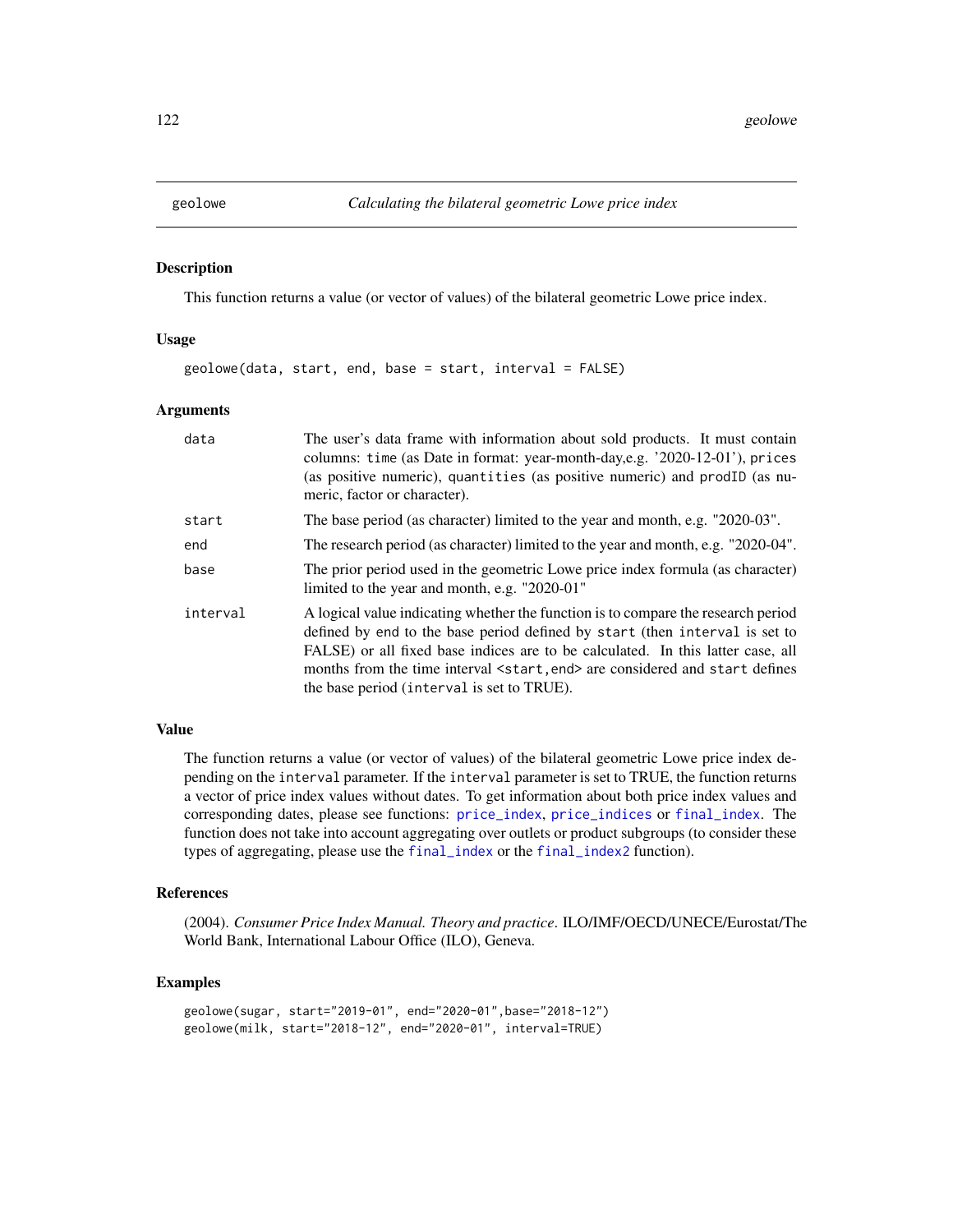This function returns a value (or vector of values) of the bilateral geo-logarithmic Paasche price index.

# Usage

geopaasche(data, start, end, interval = FALSE)

#### Arguments

| data     | The user's data frame with information about sold products. It must contain<br>columns: time (as Date in format: year-month-day,e.g. '2020-12-01'), prices<br>(as positive numeric), quantities (as positive numeric) and prodID (as nu-<br>meric, factor or character).                                                                                                                      |  |
|----------|-----------------------------------------------------------------------------------------------------------------------------------------------------------------------------------------------------------------------------------------------------------------------------------------------------------------------------------------------------------------------------------------------|--|
| start    | The base period (as character) limited to the year and month, e.g. "2020-03".                                                                                                                                                                                                                                                                                                                 |  |
| end      | The research period (as character) limited to the year and month, e.g. "2020-04".                                                                                                                                                                                                                                                                                                             |  |
| interval | A logical value indicating whether the function is to compare the research period<br>defined by end to the base period defined by start (then interval is set to<br>FALSE) or all fixed base indices are to be calculated. In this latter case, all<br>months from the time interval <start, end=""> are considered and start defines<br/>the base period (interval is set to TRUE).</start,> |  |

## Value

The function returns a value (or vector of values) of the bilateral geo-logarithmic Paasche price index depending on the interval parameter. If the interval parameter is set to TRUE, the function returns a vector of price index values without dates. To get information about both price index values and corresponding dates, please see functions: [price\\_index](#page-153-0), [price\\_indices](#page-154-0) or [final\\_index](#page-72-0). The function does not take into account aggregating over outlets or product subgroups (to consider these types of aggregating, please use the [final\\_index](#page-72-0) or the [final\\_index2](#page-74-0) function).

#### References

Von der Lippe, P. (2007). *Index Theory and Price Statistics*. Peter Lang: Berlin, Germany.

(2004). *Consumer Price Index Manual. Theory and practice*. ILO/IMF/OECD/UNECE/Eurostat/The World Bank, International Labour Office (ILO), Geneva.

```
geopaasche(sugar, start="2018-12", end="2019-12")
geopaasche(milk, start="2018-12", end="2020-01", interval=TRUE)
```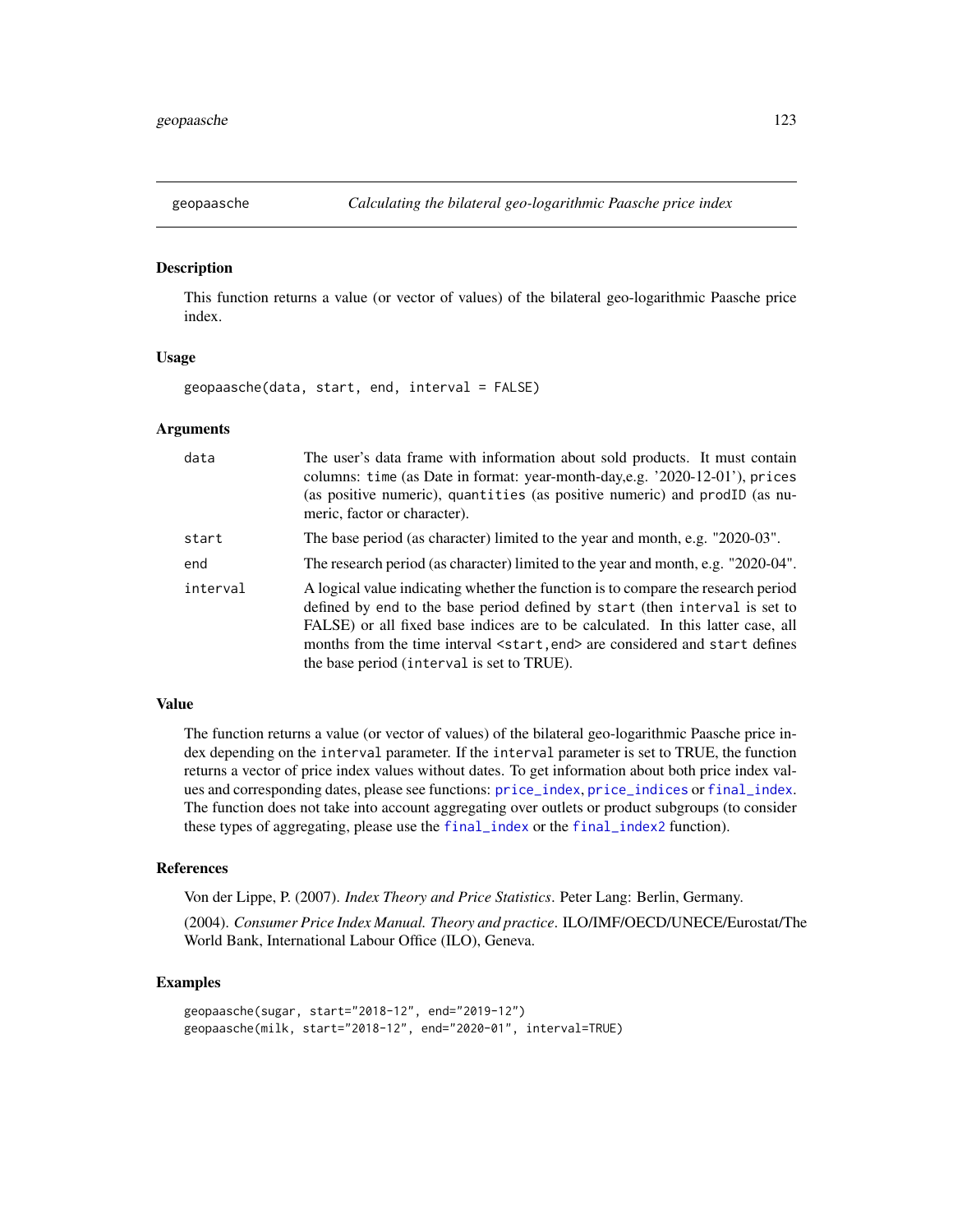This function returns a value (or vector of values) of the bilateral geometric Young price index.

## Usage

geoyoung(data, start, end, base = start, interval = FALSE)

#### Arguments

| data     | The user's data frame with information about sold products. It must contain<br>columns: time (as Date in format: year-month-day, e.g. '2020-12-01'), prices<br>(as positive numeric), quantities (as positive numeric) and prodID (as nu-<br>meric, factor or character).                                                                                                                     |  |
|----------|-----------------------------------------------------------------------------------------------------------------------------------------------------------------------------------------------------------------------------------------------------------------------------------------------------------------------------------------------------------------------------------------------|--|
| start    | The base period (as character) limited to the year and month, e.g. "2020-03".                                                                                                                                                                                                                                                                                                                 |  |
| end      | The research period (as character) limited to the year and month, e.g. "2020-04".                                                                                                                                                                                                                                                                                                             |  |
| base     | The prior period used in the geometric Young price index formula (as character)<br>limited to the year and month, e.g. "2020-01"                                                                                                                                                                                                                                                              |  |
| interval | A logical value indicating whether the function is to compare the research period<br>defined by end to the base period defined by start (then interval is set to<br>FALSE) or all fixed base indices are to be calculated. In this latter case, all<br>months from the time interval <start, end=""> are considered and start defines<br/>the base period (interval is set to TRUE).</start,> |  |

# Value

The function returns a value (or vector of values) of the bilateral geometric Young price index depending on the interval parameter. If the interval parameter is set to TRUE, the function returns a vector of price index values without dates. To get information about both price index values and corresponding dates, please see functions: [price\\_index](#page-153-0), [price\\_indices](#page-154-0) or [final\\_index](#page-72-0). The function does not take into account aggregating over outlets or product subgroups (to consider these types of aggregating, please use the [final\\_index](#page-72-0) or the [final\\_index2](#page-74-0) function).

## References

Young, A. H. (1992). *Alternative Measures of Change in Real Output and Prices.* Survey of Current Business, 72, 32-48.

(2004). *Consumer Price Index Manual. Theory and practice*. ILO/IMF/OECD/UNECE/Eurostat/The World Bank, International Labour Office (ILO), Geneva.

```
geoyoung(sugar, start="2019-01", end="2020-01",base="2018-12")
geoyoung(milk, start="2018-12", end="2020-01", interval=TRUE)
```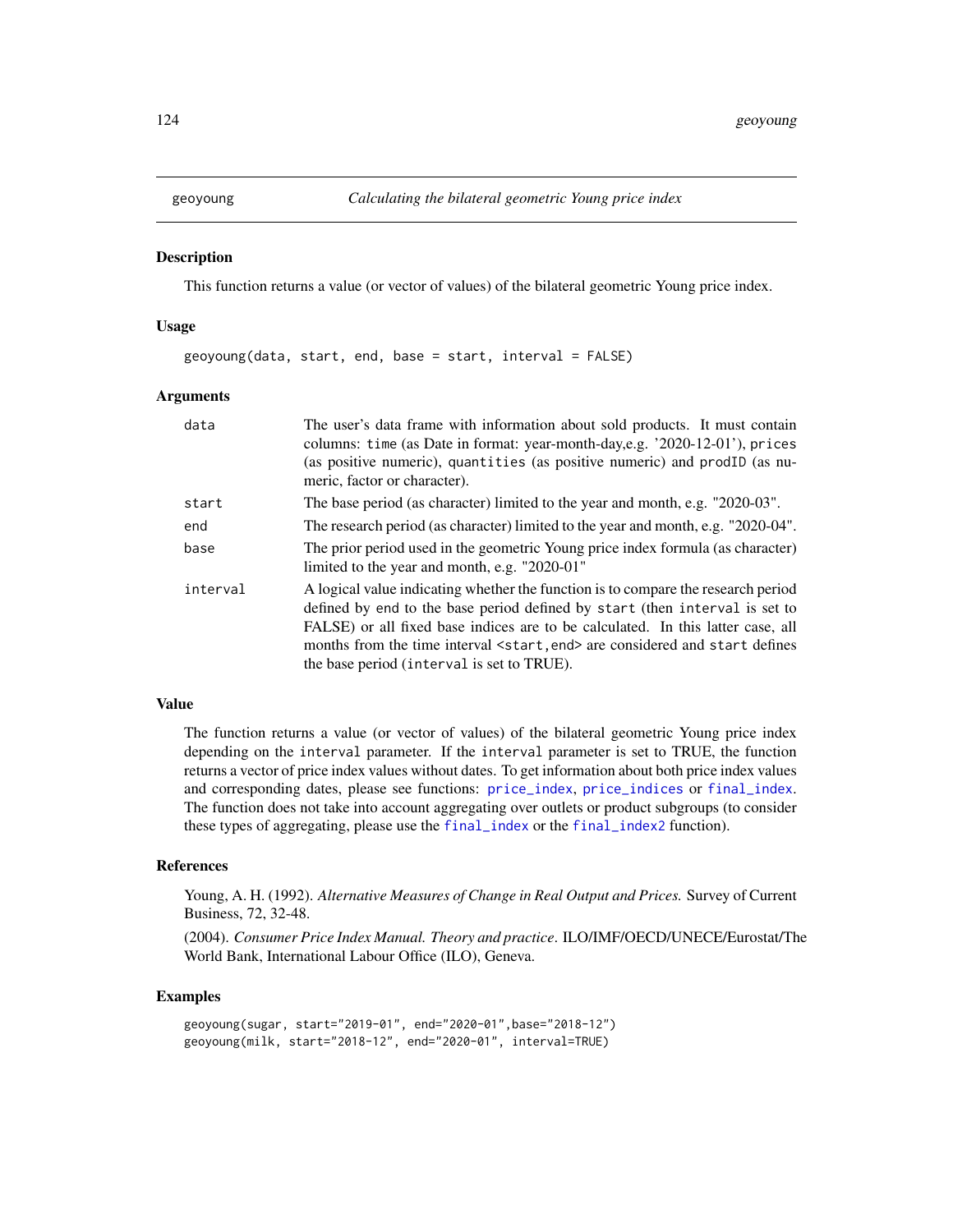This function returns a value of the multilateral Geary-Khamis price index.

## Usage

 $gk(data, start, end, wstart = start, window = 13)$ 

## Arguments

| data   | The user's data frame with information about sold products. It must contain<br>columns: time (as Date in format: year-month-day, e.g. '2020-12-01'), prices<br>(as positive numeric), quantities (as positive numeric) and prodID (as nu-<br>meric, factor or character). |
|--------|---------------------------------------------------------------------------------------------------------------------------------------------------------------------------------------------------------------------------------------------------------------------------|
| start  | The base period (as character) limited to the year and month, e.g. "2020-03".                                                                                                                                                                                             |
| end    | The research period (as character) limited to the year and month, e.g. "2020-04".                                                                                                                                                                                         |
| wstart | The beginning of the time interval (which is used by multilateral methods) lim-<br>ited to the year and month, e.g. "2020-01".                                                                                                                                            |
| window | The length of the time window (as positive integer: typically multilateral meth-<br>ods are based on the 13-month time window).                                                                                                                                           |

#### Value

This function returns a value of the multilateral Geary-Khamis price index which considers the time window defined by wstart and window parameters. The Geary-Khamis price index is calculated by using a special iterative algorithm from Chessa (2016). It measures the price dynamics by comparing period end to period start (both start and end must be inside the considered time window). To get information about both price index values and corresponding dates, please see functions: [price\\_index](#page-153-0), [price\\_indices](#page-154-0) or [final\\_index](#page-72-0). The function does not take into account aggregating over outlets or product subgroups (to consider these types of aggregating, please use the [final\\_index](#page-72-0) or the [final\\_index2](#page-74-0) function).

## References

Geary, R. G. (1958). *A Note on Comparisons of Exchange Rates and Purchasing Power between Countries.* Journal of the Royal Statistical Society, Series A, 121, 97-99.

Khamis, S. H. (1970). *Properties and Conditions for the Existence of a new Type of Index Number.* Sankhya Series B32, 81-98.

Chessa, A.G. (2016). *A New Methodology for Processing Scanner Data in the Dutch CPI.* Eurona 1/2016, 49-69.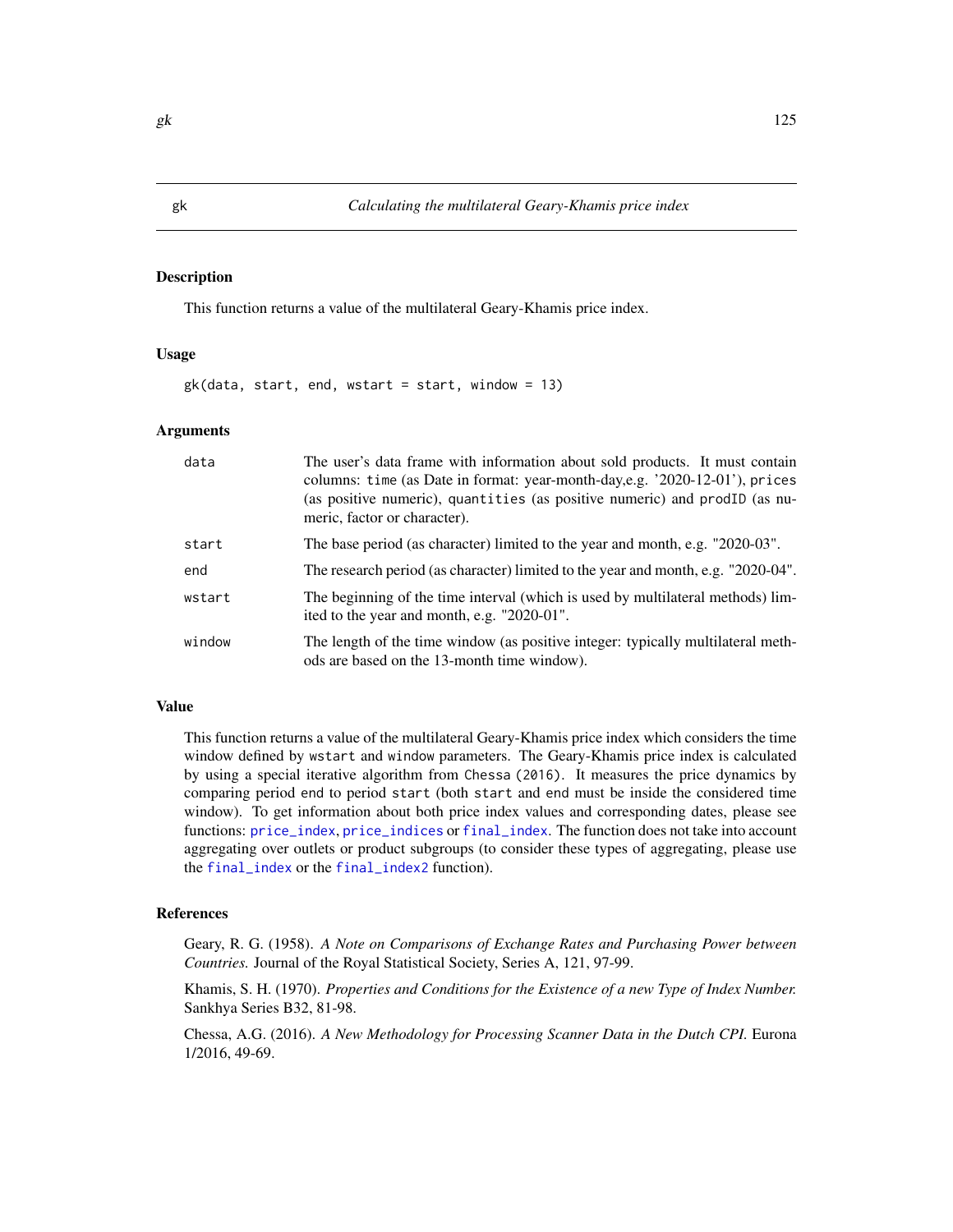#### Examples

```
gk(milk, start="2019-01", end="2019-08",window=10)
gk(milk, start="2018-12", end="2019-12")
```
gk\_fbew *Extending the multilateral Geary-Khamis price index by using the FBEW method.*

## **Description**

This function returns a value of the multilateral Geary-Khamis price index extended by using the FBEW (Fixed Base Monthly Expanding Window) method.

## Usage

gk\_fbew(data, start, end)

#### Arguments

| data  | The user's data frame with information about sold products. It must contain                                |
|-------|------------------------------------------------------------------------------------------------------------|
|       | columns: time (as Date in format: year-month-day, e.g. '2020-12-01'), prices                               |
|       | (as positive numeric), quantities (as positive numeric) and prodID (as nu-<br>meric, factor or character). |
| start | The base period (as character) limited to the year and month, e.g. "2019-12".                              |
| end   | The research period (as character) limited to the year and month, e.g. "2020-04".                          |

## Value

This function returns a value of the multilateral Geary-Khamis price index extended by using the FBEW (Fixed Base Monthly Expanding Window) method. The FBEW method uses a time window with a fixed base month every year (December). The window is enlarged every month with one month in order to include information from a new month. The full window length (13 months) is reached in December of each year. The function measures the price dynamics between periods end and start. The month of the start parameter must be December. If the distance between end and start exceeds 13 months, then internal Decembers play a role of chain-linking months. To get information about both price index values and corresponding dates, please see functions: [price\\_index](#page-153-0), [price\\_indices](#page-154-0) or [final\\_index](#page-72-0). The function does not take into account aggregating over outlets or product subgroups (to consider these types of aggregating, please use the [final\\_index](#page-72-0) or the [final\\_index2](#page-74-0) function).

## References

Geary, R. G. (1958). *A Note on Comparisons of Exchange Rates and Purchasing Power between Countries.* Journal of the Royal Statistical Society, Series A, 121, 97-99.

Khamis, S. H. (1970). *Properties and Conditions for the Existence of a new Type of Index Number.* Sankhya Series B32, 81-98.

Chessa, A.G. (2016). *A New Methodology for Processing Scanner Data in the Dutch CPI.* Eurona 1/2016, 49-69.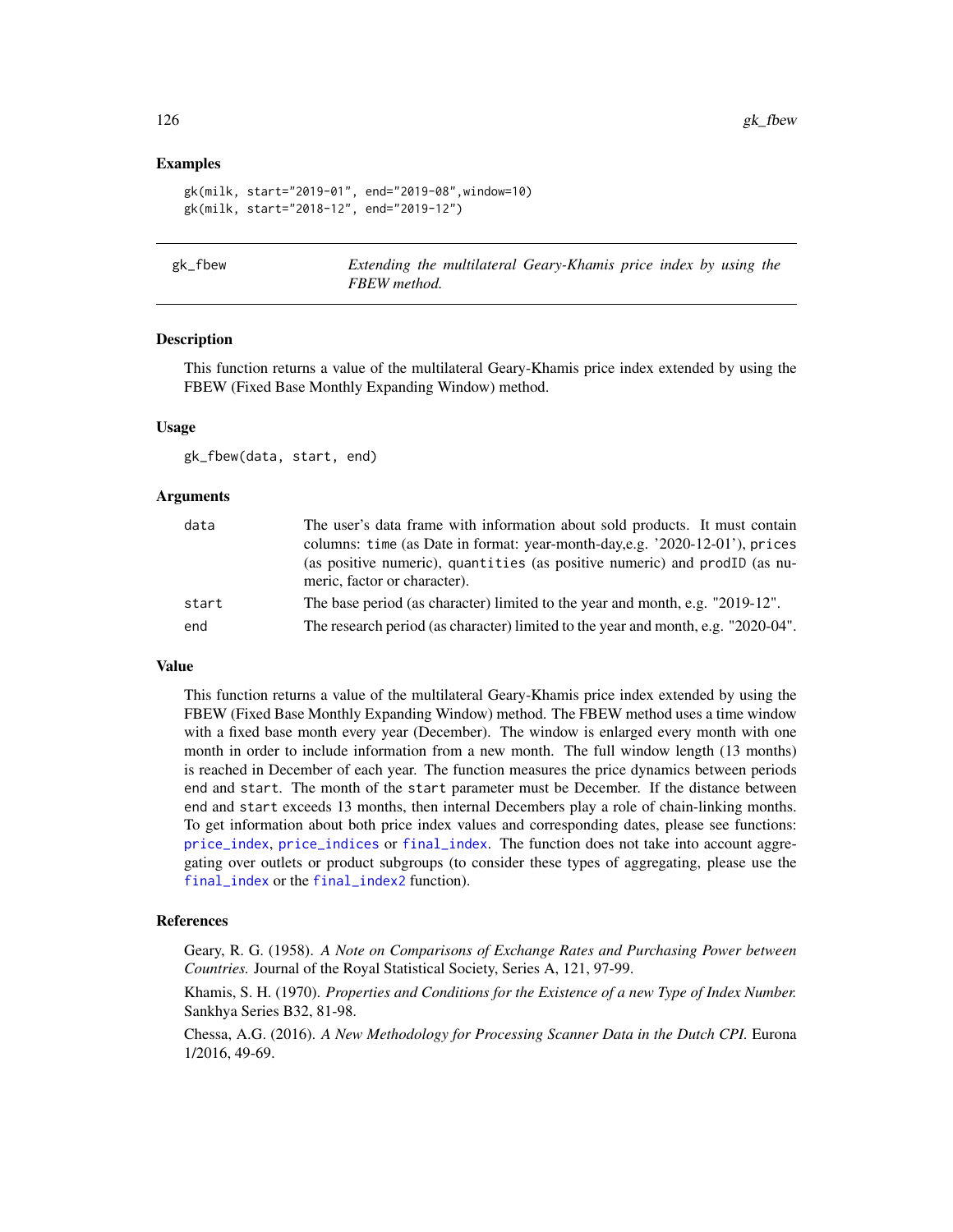#### gk\_fbmw  $127$

## Examples

gk\_fbew(milk, start="2018-12", end="2019-08")

gk\_fbmw *Extending the multilateral Geary-Khamis price index by using the FBMW method.*

#### **Description**

This function returns a value of the multilateral Geary-Khamis price index extended by using the FBMW (Fixed Base Moving Window) method.

# Usage

gk\_fbmw(data, start, end)

#### Arguments

| data  | The user's data frame with information about sold products. It must contain                                |  |
|-------|------------------------------------------------------------------------------------------------------------|--|
|       | columns: time (as Date in format: year-month-day, e.g. '2020-12-01'), prices                               |  |
|       | (as positive numeric), quantities (as positive numeric) and prodID (as nu-<br>meric, factor or character). |  |
| start | The base period (as character) limited to the year and month, e.g. "2019-12".                              |  |
| end   | The research period (as character) limited to the year and month, e.g. "2020-04".                          |  |

#### Value

This function returns a value of the multilateral Geary-Khamis price index extended by using the FBMW (Fixed Base Moving Window) method. It measures the price dynamics between periods end and start and it uses a 13-month time window with a fixed base month taken as year (end)-1. If the distance between end and start exceeds 13 months, then internal Decembers play a role of chain-linking months. The month of the start parameter must be December. To get information about both price index values and corresponding dates, please see functions: [price\\_index](#page-153-0), [price\\_indices](#page-154-0) or [final\\_index](#page-72-0). The function does not take into account aggregating over outlets or product subgroups (to consider these types of aggregating, please use the [final\\_index](#page-72-0) or the [final\\_index2](#page-74-0) function).

# References

Geary, R. G. (1958). *A Note on Comparisons of Exchange Rates and Purchasing Power between Countries.* Journal of the Royal Statistical Society, Series A, 121, 97-99.

Khamis, S. H. (1970). *Properties and Conditions for the Existence of a new Type of Index Number.* Sankhya Series B32, 81-98.

Lamboray, C.(2017). *The Geary Khamis index and the Lehr index: how much do they differ?* Paper presented at the 15th Ottawa Group meeting, 10-12 May 2017, Elville am Rhein, Germany.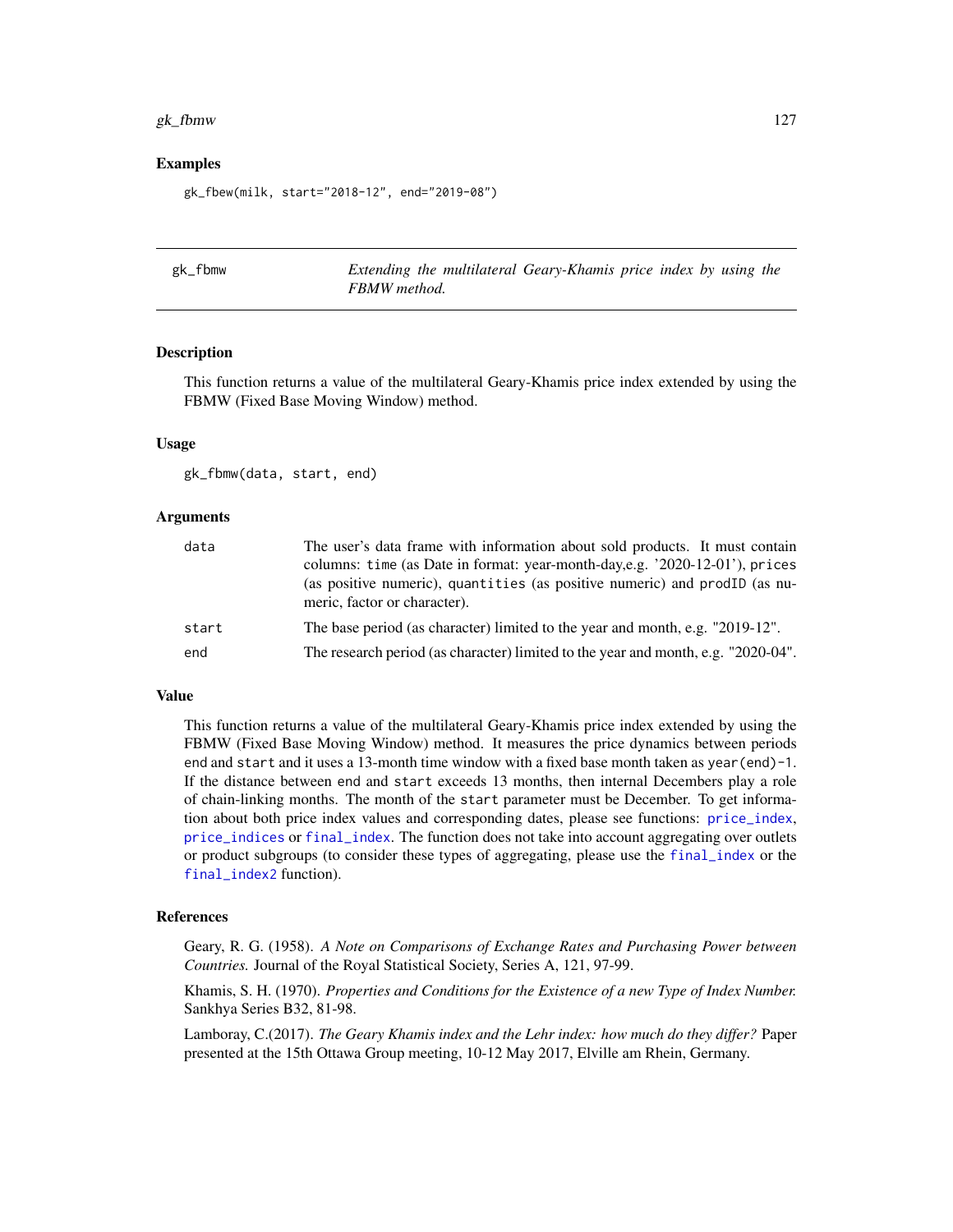## Examples

gk\_fbmw(milk, start="2019-12", end="2020-04")

gk\_splice *Extending the multilateral Geary-Khamis price index by using window splicing methods.*

## Description

This function returns a value (or values) of the multilateral Geary-Khamis price index extended by using window splicing methods. Available splicing methods are: movement splice, window splice, half splice, mean splice and their additional variants: window splice on published indices (WISP), half splice on published indices (HASP) and mean splice on published indices (see References).

#### Usage

gk\_splice(data, start, end, window = 13, splice = "movement", interval = FALSE)

## Arguments

| data     | The user's data frame with information about sold products. It must contain<br>columns: time (as Date in format: year-month-day, e.g. '2020-12-01'), prices<br>(as positive numeric), quantities (as positive numeric) and prodID (as nu-<br>meric, factor or character).                                      |  |
|----------|----------------------------------------------------------------------------------------------------------------------------------------------------------------------------------------------------------------------------------------------------------------------------------------------------------------|--|
| start    | The base period (as character) limited to the year and month, e.g. "2019-12".                                                                                                                                                                                                                                  |  |
| end      | The research period (as character) limited to the year and month, e.g. "2020-04".                                                                                                                                                                                                                              |  |
| window   | The length of the time window (as positive integer: typically multilateral meth-<br>ods are based on the 13-month time window).                                                                                                                                                                                |  |
| splice   | A character string indicating the splicing method. Available options are: "move-<br>ment", "window", "half", "mean", "window_published", "half_published", "mean_published".                                                                                                                                   |  |
| interval | A logical value indicating whether the function is to provide the price index<br>comparing the research period defined by end to the base period defined by<br>start (then interval is set to FALSE) or all fixed base multilateral indices are<br>to be presented (the fixed base month is defined by start). |  |

#### Value

This function returns a value or values (depending on interval parameter) of the multilateral Geary-Khamis price index extended by using window splicing methods. Available splicing methods are: movement splice, window splice, half splice, mean splice and their additional variants: window splice on published indices (WISP), half splice on published indices (HASP) and mean splice on published indices (see References). The time window starts in start and should consist of at least two months. To get information about both price index values and corresponding dates, please see functions: [price\\_index](#page-153-0), [price\\_indices](#page-154-0) or [final\\_index](#page-72-0). The function does not take into account aggregating over outlets or product subgroups (to consider these types of aggregating, please use the [final\\_index](#page-72-0) or the [final\\_index2](#page-74-0) function).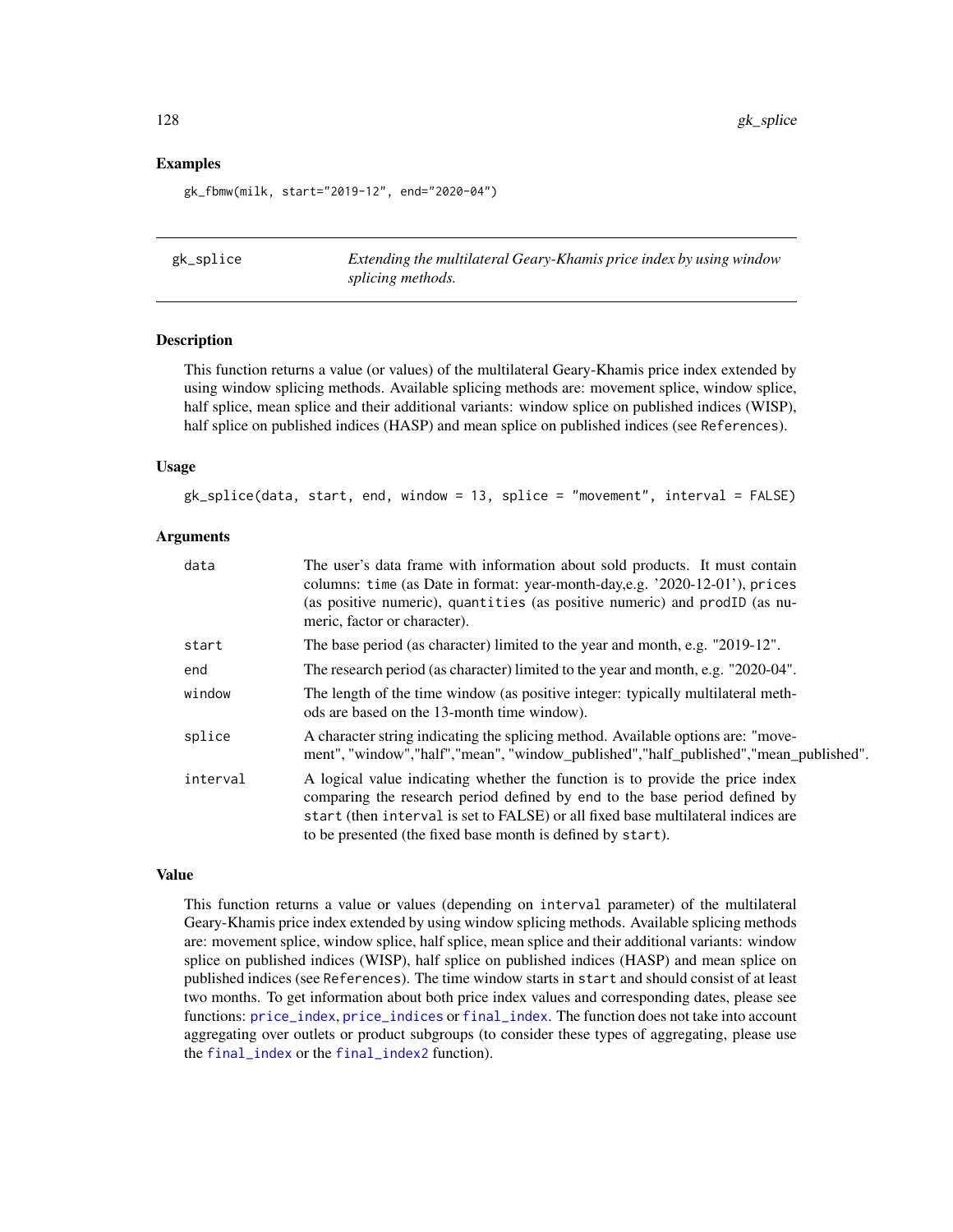#### harmonic that the contract of the contract of the contract of the contract of the contract of the contract of the contract of the contract of the contract of the contract of the contract of the contract of the contract of

#### References

Chessa, A. G. (2019). *A Comparison of Index Extension Methods for Multilateral Methods.* Paper presented at the 16th Meeting of the Ottawa Group on Price Indices, 8-10 May 2019, Rio de Janeiro, Brazil.

de Haan, J., van der Grient, H.A. (2011). *Eliminating chain drift in price indexes based on scanner data.* Journal of Econometrics, 161, 36-46.

Krsinich, F. (2014). *The FEWS Index: Fixed Effects with a Window Splice? Non-Revisable Quality-Adjusted Price Indices with No Characteristic Information.* Paper presented at the UNECE-ILO Meeting of the Group of Experts on Consumer Price Indices, 2-4 May 2016, Geneva, Switzerland.

de Haan, J.(2015). *A Framework for Large Scale Use of Scanner Data in the Dutch CPI.* Paper presented at the 14th Ottawa Group meeting, Tokyo, Japan.

Diewert, W.E., and Fox, K.J. (2017). *Substitution Bias in Multilateral Methods for CPI Construction using Scanner Data.* Discussion paper 17-02, Vancouver School of Economics, The University of British Columbia, Vancouver, Canada.

# Examples

gk\_splice(milk, start="2018-12", end="2020-02",splice="half") gk\_splice(milk, start="2018-12", end="2020-02",window=10,interval=TRUE)

harmonic *Calculating the unweighted harmonic price index*

#### Description

This function returns a value (or vector of values) of the unweighted "unnamed" harmonic price index.

# Usage

harmonic(data, start, end, interval = FALSE)

| data     | The user's data frame with information about sold products. It must contain<br>columns: time (as Date in format: year-month-day,e.g. '2020-12-01'), prices<br>(as positive numeric) and prodID (as numeric, factor or character). A column<br>quantities (as positive numeric) is also needed because this function uses unit<br>values as monthly prices.                                    |  |
|----------|-----------------------------------------------------------------------------------------------------------------------------------------------------------------------------------------------------------------------------------------------------------------------------------------------------------------------------------------------------------------------------------------------|--|
| start    | The base period (as character) limited to the year and month, e.g. "2020-03".                                                                                                                                                                                                                                                                                                                 |  |
| end      | The research period (as character) limited to the year and month, e.g. "2020-04".                                                                                                                                                                                                                                                                                                             |  |
| interval | A logical value indicating whether the function is to compare the research period<br>defined by end to the base period defined by start (then interval is set to<br>FALSE) or all fixed base indices are to be calculated. In this latter case, all<br>months from the time interval <start, end=""> are considered and start defines<br/>the base period (interval is set to TRUE).</start,> |  |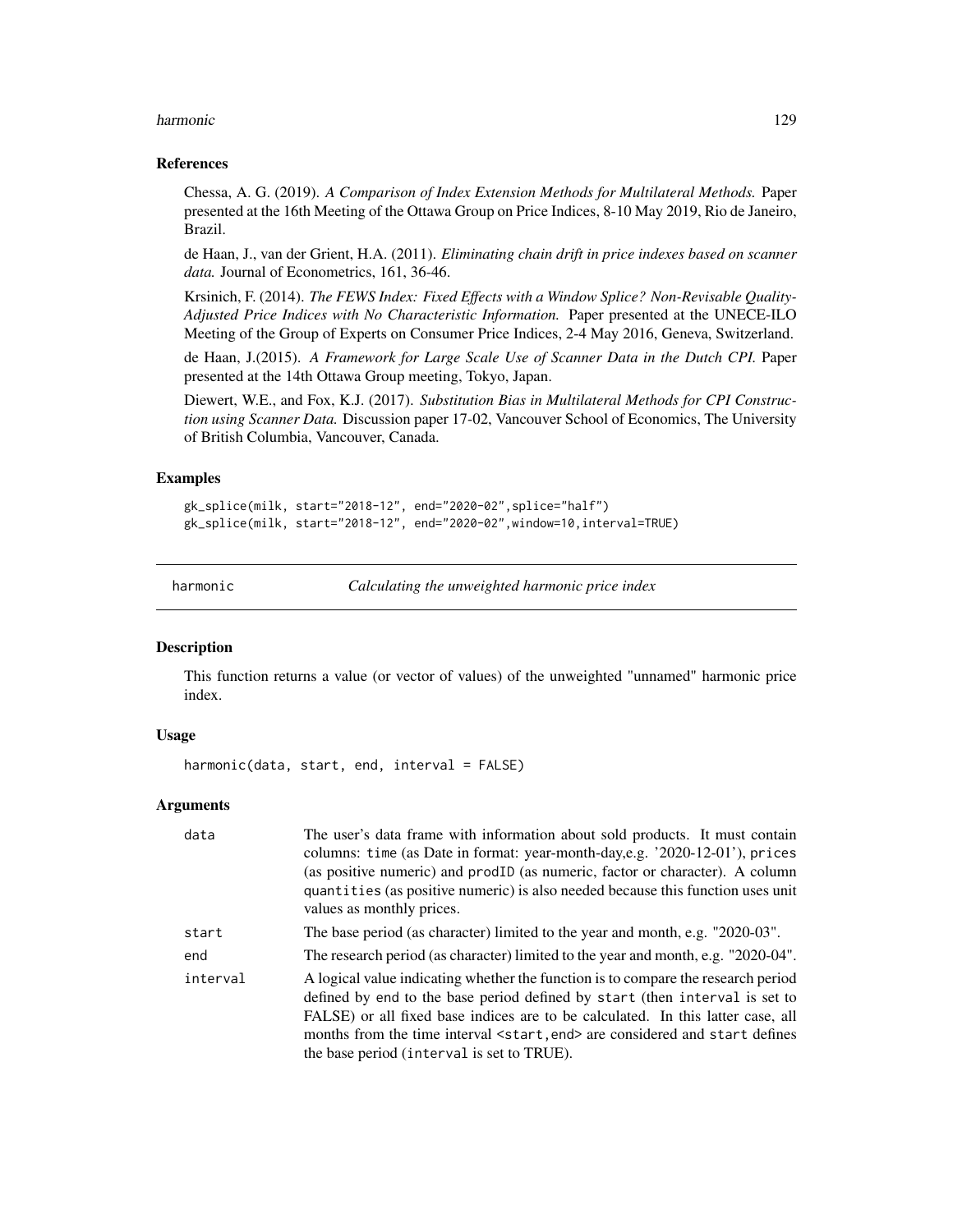The function returns a value (or vector of values) of the unweighted bilateral harmonic price index depending on the interval parameter. If the interval parameter is set to TRUE, the function returns a vector of price index values without dates. To get information about both price index values and corresponding dates, please see functions: [price\\_index](#page-153-0), [price\\_indices](#page-154-0) or [final\\_index](#page-72-0). The function does not take into account aggregating over outlets or product subgroups (to consider these types of aggregating, please use the [final\\_index](#page-72-0) or the [final\\_index2](#page-74-0) function).

# References

Von der Lippe, P. (2007). *Index Theory and Price Statistics*. Peter Lang: Berlin, Germany. (2004). *Consumer Price Index Manual. Theory and practice*. ILO/IMF/OECD/UNECE/Eurostat/The World Bank, International Labour Office (ILO), Geneva.

## Examples

```
harmonic(sugar, start="2018-12", end="2019-12")
harmonic(milk, start="2018-12", end="2020-01", interval=TRUE)
```

| vnr |  |
|-----|--|
|     |  |

hybrid *Calculating the bilateral hybrid price index*

## **Description**

This function returns a value (or a vector of values) of the bilateral hybrid price index. The hybrid index was proposed by Bialek (2020) and it uses correlation coefficients between prices and quantities.

## Usage

```
hybrid(data, start, end, base = start, interval = FALSE)
```

| data     | The user's data frame with information about sold products. It must contain<br>columns: time (as Date in format: year-month-day, e.g. '2020-12-01'), prices<br>(as positive numeric), quantities (as positive numeric) and prodID (as nu-<br>meric, factor or character).                                                                                                             |
|----------|---------------------------------------------------------------------------------------------------------------------------------------------------------------------------------------------------------------------------------------------------------------------------------------------------------------------------------------------------------------------------------------|
| start    | The base period (as character) limited to the year and month, e.g. '2020-03'.                                                                                                                                                                                                                                                                                                         |
| end      | The research period (as character) limited to the year and month, e.g. '2020-04'.                                                                                                                                                                                                                                                                                                     |
| base     | The prior period used in the hybrid price index formula (as character) limited to<br>the year and month, e.g. $2020-01$ .                                                                                                                                                                                                                                                             |
| interval | A logical value indicating whether the function is to compare the research period<br>defined by end to the base period defined by start (then interval is set to<br>FALSE) or all fixed base indices are to be calculated. In this latter case, all<br>months from the time interval $\leq$ tart, end> are considered and start defines<br>the base period (interval is set to TRUE). |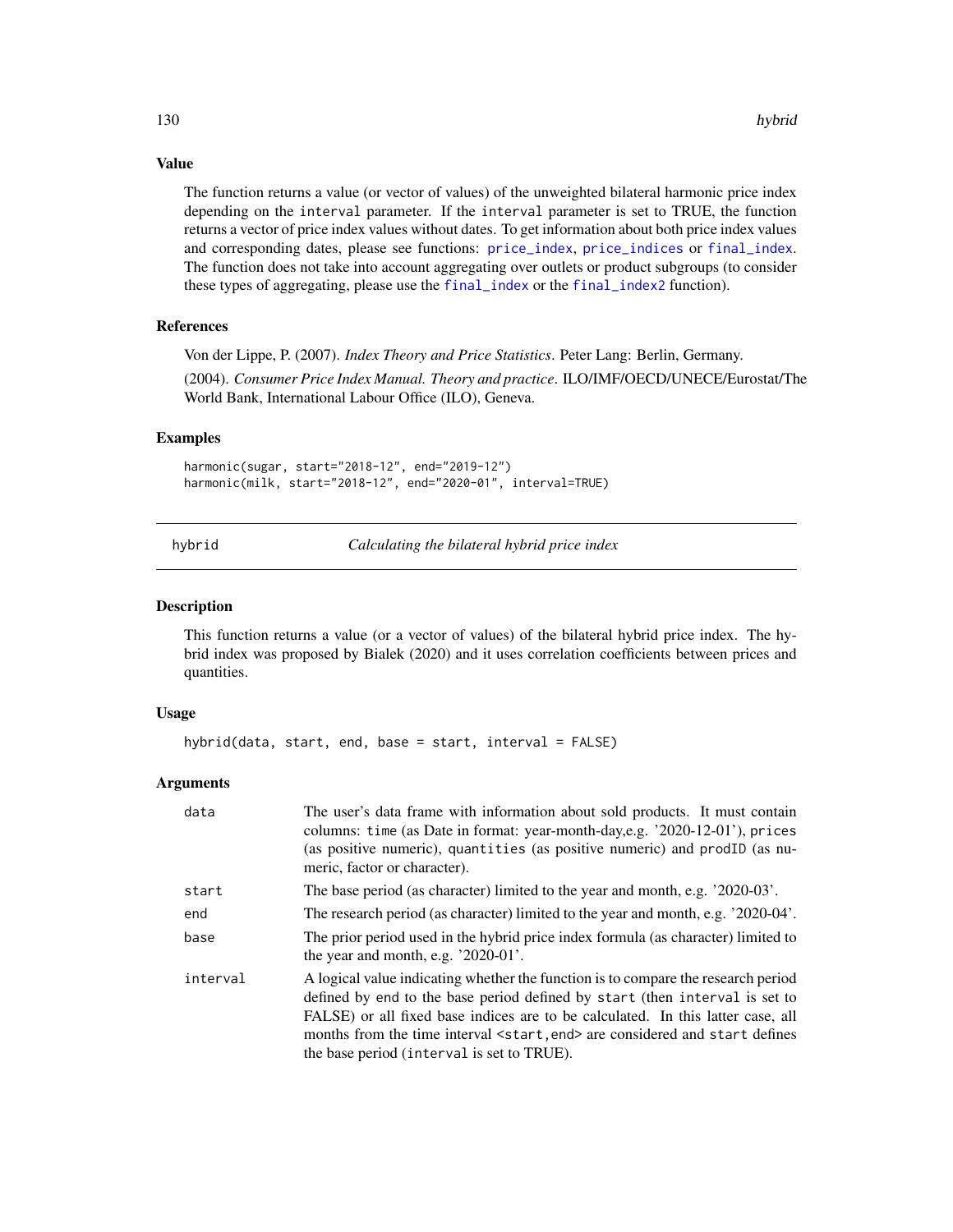#### jevons 131

## Value

The function returns a value (or a vector of values) of the bilateral hybrid price index depending on the interval parameter. If the interval parameter is set to TRUE, the function returns a vector of price index values without dates. To get information about both price index values and corresponding dates, please see functions: [price\\_index](#page-153-0), [price\\_indices](#page-154-0), [final\\_index](#page-72-0) or [final\\_index2](#page-74-0). The function does not take into account aggregating over outlets or product subgroups (to consider these types of aggregating, please use the [final\\_index](#page-72-0) or [final\\_index2](#page-74-0) function).

## References

Bialek, J. (2020). *Proposition of a Hybrid Price Index Formula for the Consumer Price Index Measurement*. Equilibrium. Quarterly Journal of Economics and Economic Policy, 15(4), 697-716.

#### Examples

```
hybrid(sugar, start="2019-12", end="2020-08", base="2018-12")
hybrid(milk, start="2019-12", end="2020-08", base="2018-12", interval=TRUE)
```
jevons *Calculating the unweighted Jevons price index*

## Description

This function returns a value (or vector of values) of the unweighted bilateral Jevons price index.

## Usage

```
jevons(data, start, end, interval = FALSE)
```

| data     | The user's data frame with information about sold products. It must contain<br>columns: time (as Date in format: year-month-day, e.g. '2020-12-01'), prices<br>(as positive numeric) and prodID (as numeric, factor or character). A column<br>quantities (as positive numeric) is also needed because this function uses unit<br>values as monthly prices.                           |
|----------|---------------------------------------------------------------------------------------------------------------------------------------------------------------------------------------------------------------------------------------------------------------------------------------------------------------------------------------------------------------------------------------|
| start    | The base period (as character) limited to the year and month, e.g. "2020-03".                                                                                                                                                                                                                                                                                                         |
| end      | The research period (as character) limited to the year and month, e.g. "2020-04".                                                                                                                                                                                                                                                                                                     |
| interval | A logical value indicating whether the function is to compare the research period<br>defined by end to the base period defined by start (then interval is set to<br>FALSE) or all fixed base indices are to be calculated. In this latter case, all<br>months from the time interval $\leq$ tart, end> are considered and start defines<br>the base period (interval is set to TRUE). |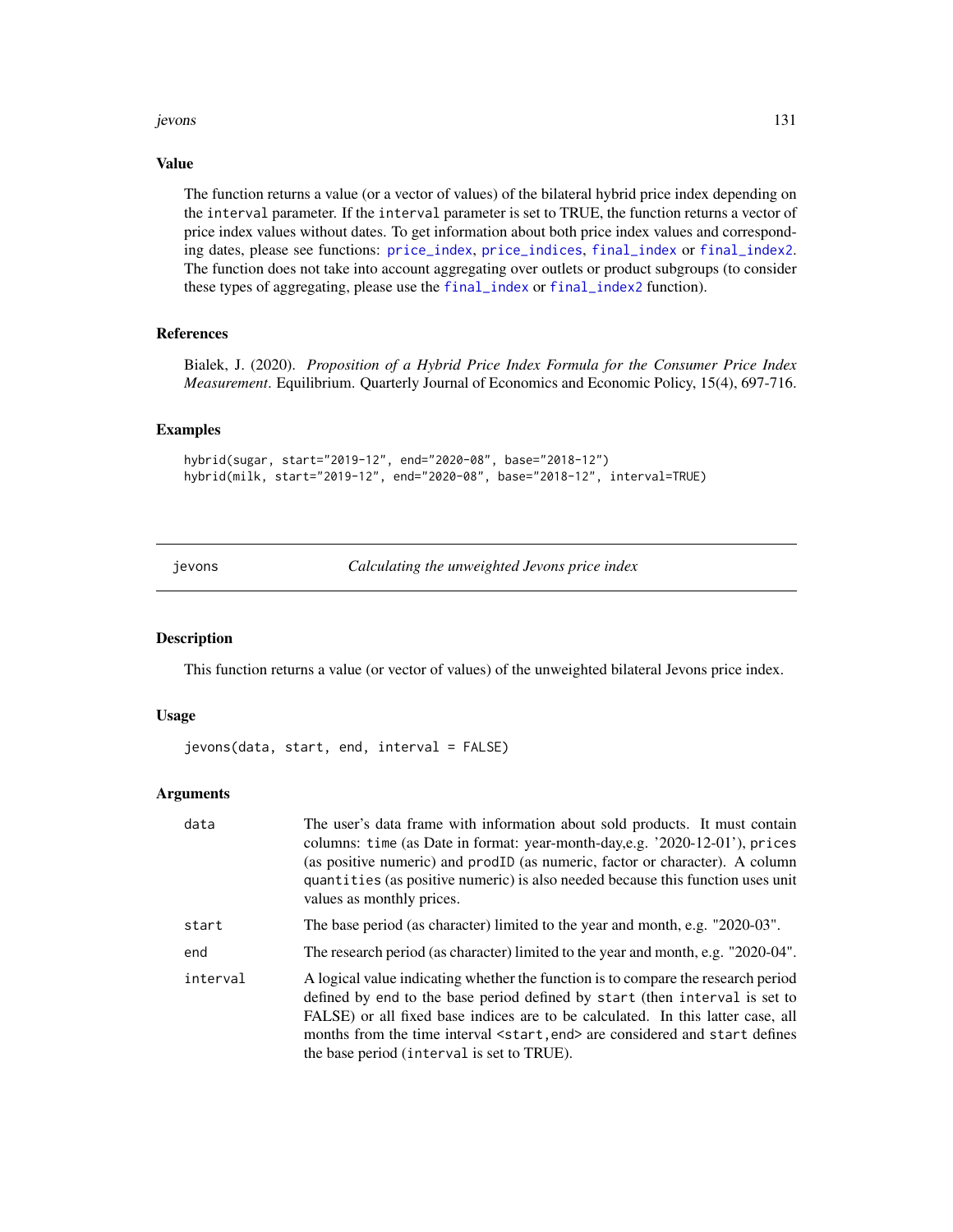The function returns a value (or vector of values) of the unweighted bilateral Jevons price index depending on the interval parameter. If the interval parameter is set to TRUE, the function returns a vector of price index values without dates. To get information about both price index values and corresponding dates, please see functions: [price\\_index](#page-153-0), [price\\_indices](#page-154-0) or [final\\_index](#page-72-0). The function does not take into account aggregating over outlets or product subgroups (to consider these types of aggregating, please use the [final\\_index](#page-72-0) or the [final\\_index2](#page-74-0) function).

## References

Jevons, W. S., (1865). *The variation of prices and the value of the currency since 1782*. J. Statist. Soc. Lond., 28, 294-320.

(2004). *Consumer Price Index Manual. Theory and practice*. ILO/IMF/OECD/UNECE/Eurostat/The World Bank, International Labour Office (ILO), Geneva.

## Examples

jevons(milk, start="2018-12", end="2020-01") jevons(milk, start="2018-12", end="2020-01", interval=TRUE)

laspeyres *Calculating the bilateral Laspeyres price index*

# Description

This function returns a value (or vector of values) of the bilateral Laspeyres price index.

## Usage

laspeyres(data, start, end, interval = FALSE)

| data     | The user's data frame with information about sold products. It must contain<br>columns: time (as Date in format: year-month-day, e.g. '2020-12-01'), prices<br>(as positive numeric), quantities (as positive numeric) and prodID (as nu-<br>meric, factor or character).                                                                                                                     |
|----------|-----------------------------------------------------------------------------------------------------------------------------------------------------------------------------------------------------------------------------------------------------------------------------------------------------------------------------------------------------------------------------------------------|
| start    | The base period (as character) limited to the year and month, e.g. "2020-03".                                                                                                                                                                                                                                                                                                                 |
| end      | The research period (as character) limited to the year and month, e.g. "2020-04".                                                                                                                                                                                                                                                                                                             |
| interval | A logical value indicating whether the function is to compare the research period<br>defined by end to the base period defined by start (then interval is set to<br>FALSE) or all fixed base indices are to be calculated. In this latter case, all<br>months from the time interval <start, end=""> are considered and start defines<br/>the base period (interval is set to TRUE).</start,> |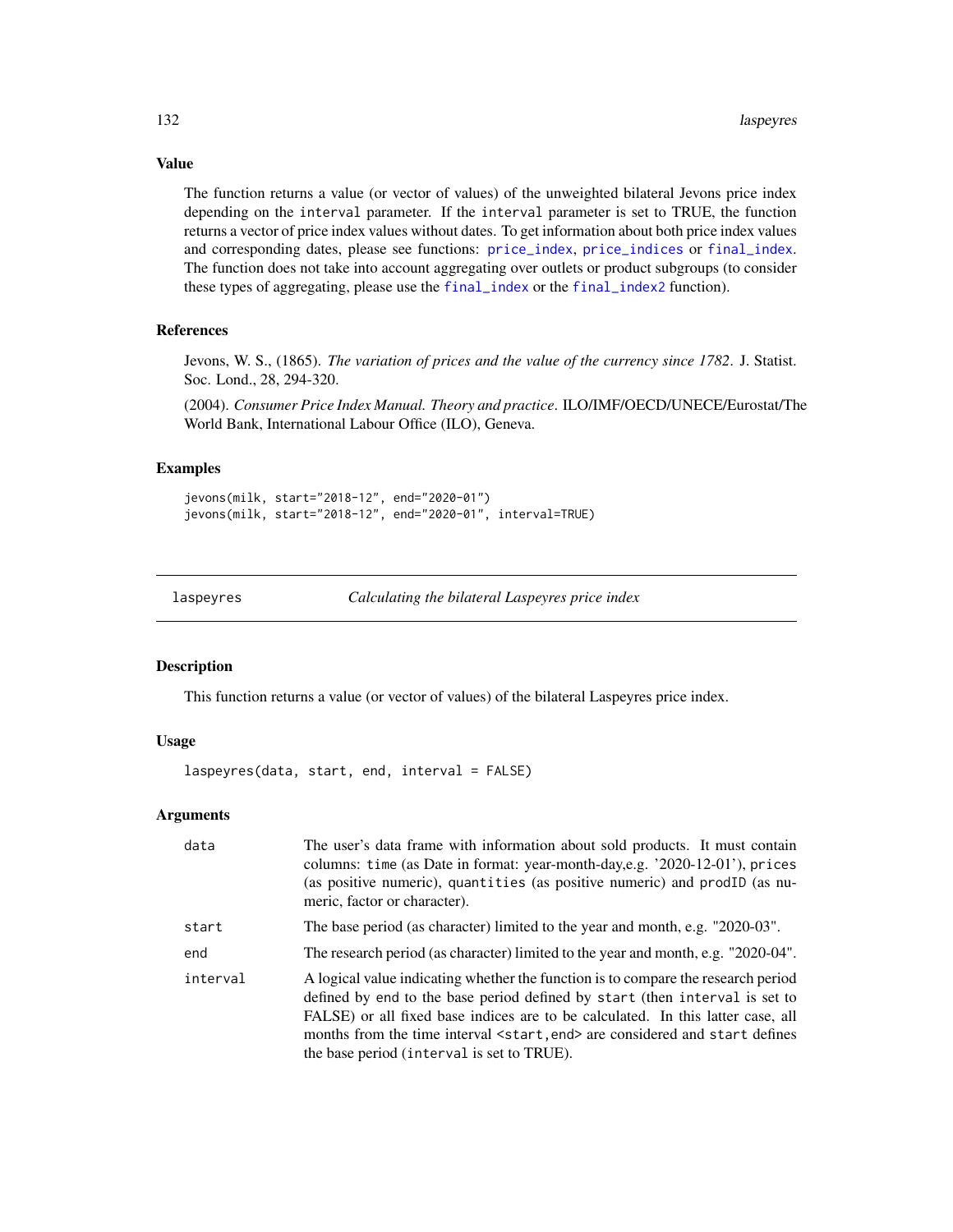#### lehr 133

# Value

The function returns a value (or vector of values) of the bilateral Laspeyres price index depending on the interval parameter. If the interval parameter is set to TRUE, the function returns a vector of price index values without dates. To get information about both price index values and corresponding dates, please see functions: [price\\_index](#page-153-0), [price\\_indices](#page-154-0) or [final\\_index](#page-72-0). The function does not take into account aggregating over outlets or product subgroups (to consider these types of aggregating, please use the [final\\_index](#page-72-0) or the [final\\_index2](#page-74-0) function).

## References

Laspeyres, E. (1871). *Die Berechnung einer mittleren Waarenpreissteigerung*. Jahrbucher fur Nationalokonomie und Statistik 16, 296-314.

(2004). *Consumer Price Index Manual. Theory and practice*. ILO/IMF/OECD/UNECE/Eurostat/The World Bank, International Labour Office (ILO), Geneva.

## Examples

```
laspeyres(sugar, start="2018-12", end="2019-12")
laspeyres(milk, start="2018-12", end="2020-01", interval=TRUE)
```
lehr *Calculating the bilateral Lehr price index*

# Description

This function returns a value (or vector of values) of the bilateral Lehr price index.

## Usage

lehr(data, start, end, interval = FALSE)

| data     | The user's data frame with information about sold products. It must contain<br>columns: time (as Date in format: year-month-day,e.g. '2020-12-01'), prices<br>(as positive numeric), quantities (as positive numeric) and prodID (as nu-<br>meric, factor or character).                                                                                                              |
|----------|---------------------------------------------------------------------------------------------------------------------------------------------------------------------------------------------------------------------------------------------------------------------------------------------------------------------------------------------------------------------------------------|
| start    | The base period (as character) limited to the year and month, e.g. "2020-03".                                                                                                                                                                                                                                                                                                         |
| end      | The research period (as character) limited to the year and month, e.g. "2020-04".                                                                                                                                                                                                                                                                                                     |
| interval | A logical value indicating whether the function is to compare the research period<br>defined by end to the base period defined by start (then interval is set to<br>FALSE) or all fixed base indices are to be calculated. In this latter case, all<br>months from the time interval $\leq$ tart, end> are considered and start defines<br>the base period (interval is set to TRUE). |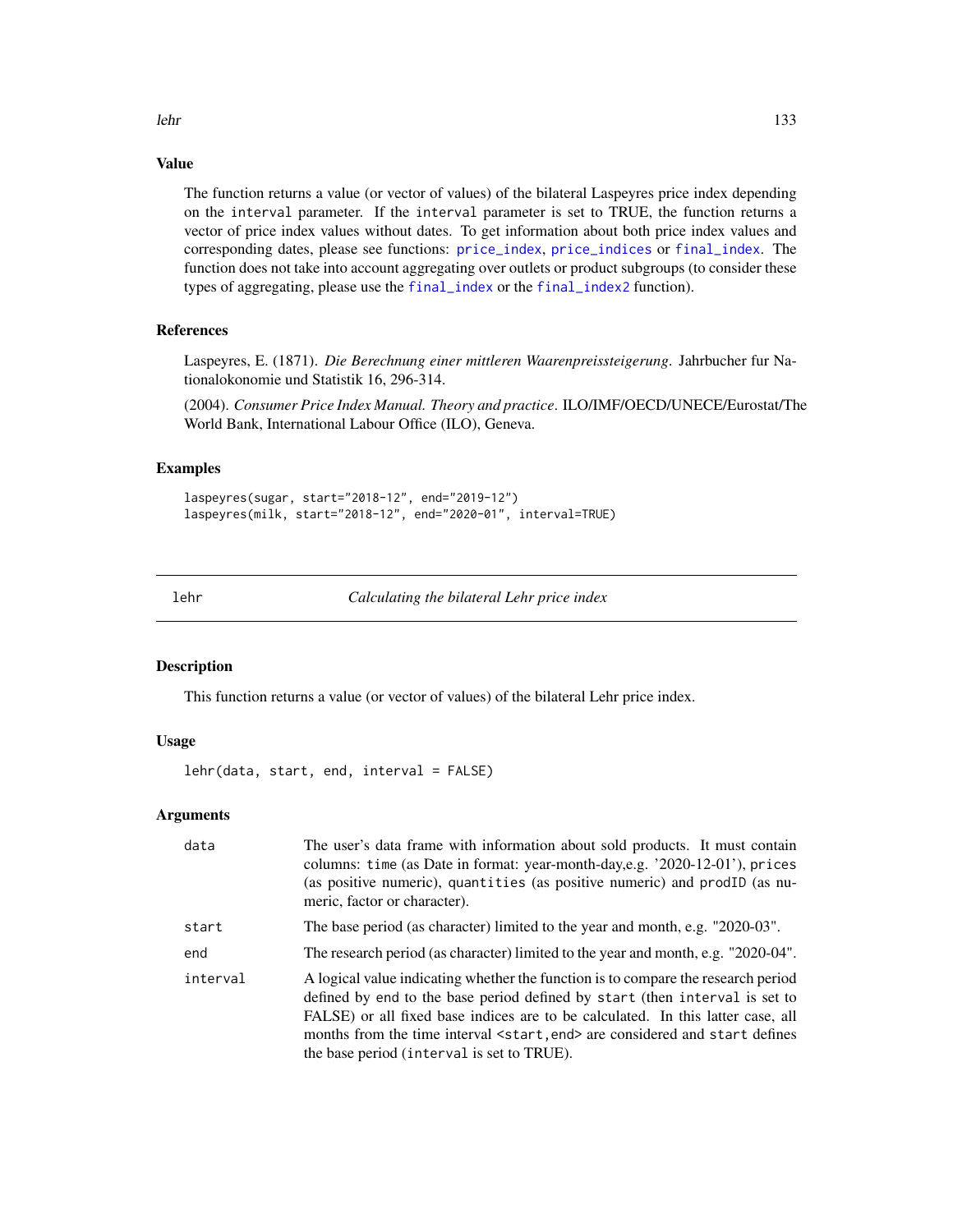The function returns a value (or vector of values) of the bilateral Lehr price index depending on the interval parameter. If the interval parameter is set to TRUE, the function returns a vector of price index values without dates. To get information about both price index values and corresponding dates, please see functions: [price\\_index](#page-153-0), [price\\_indices](#page-154-0) or [final\\_index](#page-72-0). The function does not take into account aggregating over outlets or product subgroups (to consider these types of aggregating, please use the [final\\_index](#page-72-0) or the [final\\_index2](#page-74-0) function).

## References

Lehr, J. (1885). *Beitrage zur Statistik der Preise, insbesondere des Geldes und des Holzes.* J. D. Sauerlander, Frankfurt am Main.

(2004). *Consumer Price Index Manual. Theory and practice*. ILO/IMF/OECD/UNECE/Eurostat/The World Bank, International Labour Office (ILO), Geneva.

# Examples

```
lehr(sugar, start="2018-12", end="2019-12")
lehr(milk, start="2018-12", end="2020-01", interval=TRUE)
```
lloyd\_moulton *Calculating the bilateral Lloyd-Moulton price index*

# Description

This function returns a value (or vector of values) of the bilateral Lloyd-Moulton price index.

#### Usage

```
lloyd_moulton(data, start, end, sigma = 0.7, interval = FALSE)
```

| data     | The user's data frame with information about sold products. It must contain<br>columns: time (as Date in format: year-month-day,e.g. '2020-12-01'), prices<br>(as positive numeric), quantities (as positive numeric) and prodID (as nu-<br>meric, factor or character).                                                                                                                      |
|----------|-----------------------------------------------------------------------------------------------------------------------------------------------------------------------------------------------------------------------------------------------------------------------------------------------------------------------------------------------------------------------------------------------|
| start    | The base period (as character) limited to the year and month, e.g. "2020-03".                                                                                                                                                                                                                                                                                                                 |
| end      | The research period (as character) limited to the year and month, e.g. "2020-04".                                                                                                                                                                                                                                                                                                             |
| sigma    | The elasticity of substitution parameter (as numeric).                                                                                                                                                                                                                                                                                                                                        |
| interval | A logical value indicating whether the function is to compare the research period<br>defined by end to the base period defined by start (then interval is set to<br>FALSE) or all fixed base indices are to be calculated. In this latter case, all<br>months from the time interval <start, end=""> are considered and start defines<br/>the base period (interval is set to TRUE).</start,> |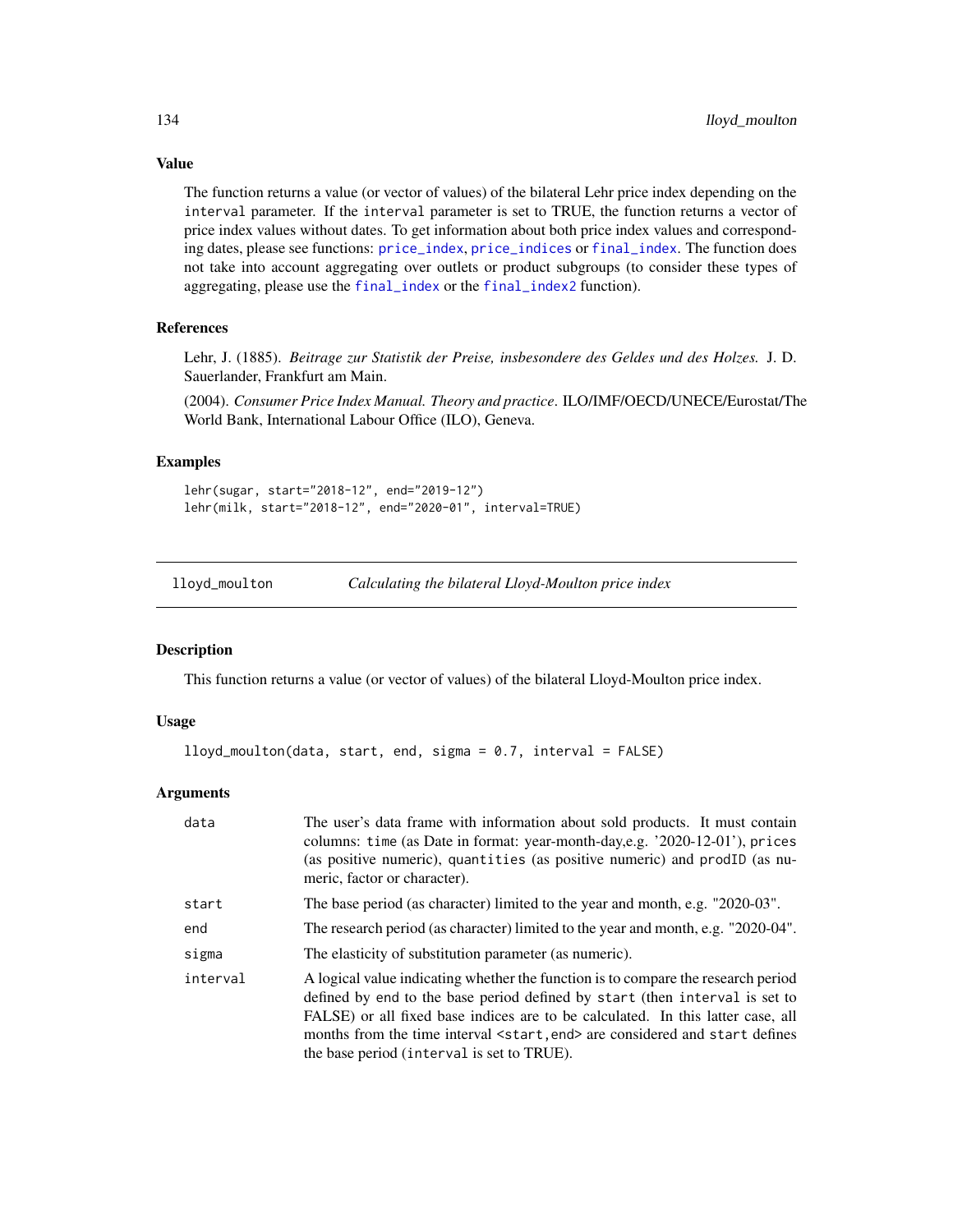#### load\_model 135

## Value

The function returns a value (or vector of values) of the bilateral Lloyd-Moulton price index depending on the interval parameter. If the interval parameter is set to TRUE, the function returns a vector of price index values without dates. To get information about both price index values and corresponding dates, please see functions: [price\\_index](#page-153-0), [price\\_indices](#page-154-0) or [final\\_index](#page-72-0). The function does not take into account aggregating over outlets or product subgroups (to consider these types of aggregating, please use the [final\\_index](#page-72-0) or the [final\\_index2](#page-74-0) function).

## References

Lloyd, P. J. (1975). *Substitution Effects and Biases in Nontrue Price Indices.* The American Economic Review, 65, 301-313.

Moulton, B. R. (1996). *Constant Elasticity Cost-of-Living Index in Share-Relative Form.* Washington DC: U. S. Bureau of Labor Statistics, mimeograph

(2004). *Consumer Price Index Manual. Theory and practice*. ILO/IMF/OECD/UNECE/Eurostat/The World Bank, International Labour Office (ILO), Geneva.

Von der Lippe, P. (2007). *Index Theory and Price Statistics*. Peter Lang: Berlin, Germany.

## Examples

```
lloyd_moulton(sugar, start="2018-12", end="2019-12",sigma=0.9)
lloyd_moulton(milk, start="2018-12", end="2020-01", interval=TRUE)
```
load\_model *Loading the machine learning model from the disk*

## Description

This function loads a list of machine learning model elements from the disk, i.e. the needed 8 files are read.

# Usage

```
load_model(dir = "ML_model")
```
#### Arguments

dir The name of the directory from which the machine learning model is to be loaded. The directory must be in the working directory.

## Value

This function loads a list of ML model elements from the disk, i.e. the needed 8 files are read from the directory selected by dir. After loading the model it can be used for product classification by using data\_classifying function.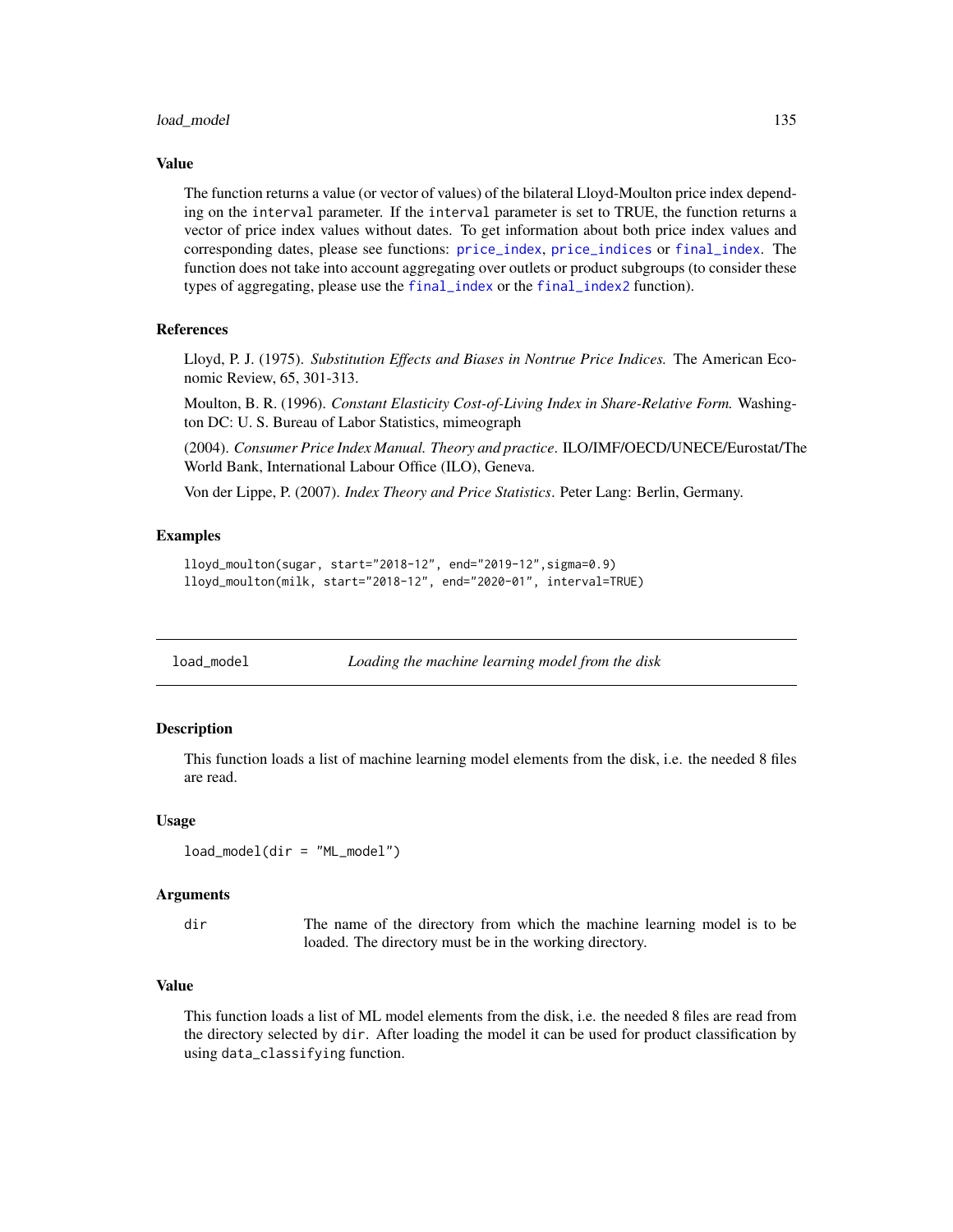#### 136 lower and the set of the set of the set of the set of the set of the set of the set of the set of the set of the set of the set of the set of the set of the set of the set of the set of the set of the set of the set of

## Examples

```
#Setting a temporal directory as a working directory
## Not run: wd<-tempdir()
## Not run: setwd(wd)
#Building the model
## Not run: my.grid=list(eta=c(0.01,0.02,0.05),subsample=c(0.5))
## Not run: data_train<-dplyr::filter(dataCOICOP,dataCOICOP$time<=as.Date("2020-08-01"))
## Not run: data_test<-dplyr::filter(dataCOICOP,dataCOICOP$time>as.Date("2020-08-01"))
## Not run: ML<-model_classification(data_train,data_test,grid=my.grid,
indicators=c("prodID","unit","description"),key_words=c("milk"),rounds=50)
## End(Not run)
#Saving the model
## Not run: save_model(ML, dir="My_model")
#Loading the model
## Not run: ML_fromPC<-load_model("My_model")
#COICOP predicting
## Not run: data_classifying(ML_fromPC, data_test)
```
lowe *Calculating the bilateral Lowe price index*

#### Description

This function returns a value (or vector of values) of the bilateral Lowe price index.

#### Usage

 $lowe(data, start, end, base = start, interval = FALSE)$ 

| data     | The user's data frame with information about sold products. It must contain<br>columns: time (as Date in format: year-month-day,e.g. '2020-12-01'), prices<br>(as positive numeric), quantities (as positive numeric) and prodID (as nu-<br>meric, factor or character).                                                                                                                      |
|----------|-----------------------------------------------------------------------------------------------------------------------------------------------------------------------------------------------------------------------------------------------------------------------------------------------------------------------------------------------------------------------------------------------|
| start    | The base period (as character) limited to the year and month, e.g. "2020-03".                                                                                                                                                                                                                                                                                                                 |
| end      | The research period (as character) limited to the year and month, e.g. "2020-04".                                                                                                                                                                                                                                                                                                             |
| base     | The prior period used in the Lowe price index formula (as character) limited to<br>the year and month, e.g. $"2020-01"$ .                                                                                                                                                                                                                                                                     |
| interval | A logical value indicating whether the function is to compare the research period<br>defined by end to the base period defined by start (then interval is set to<br>FALSE) or all fixed base indices are to be calculated. In this latter case, all<br>months from the time interval <start, end=""> are considered and start defines<br/>the base period (interval is set to TRUE).</start,> |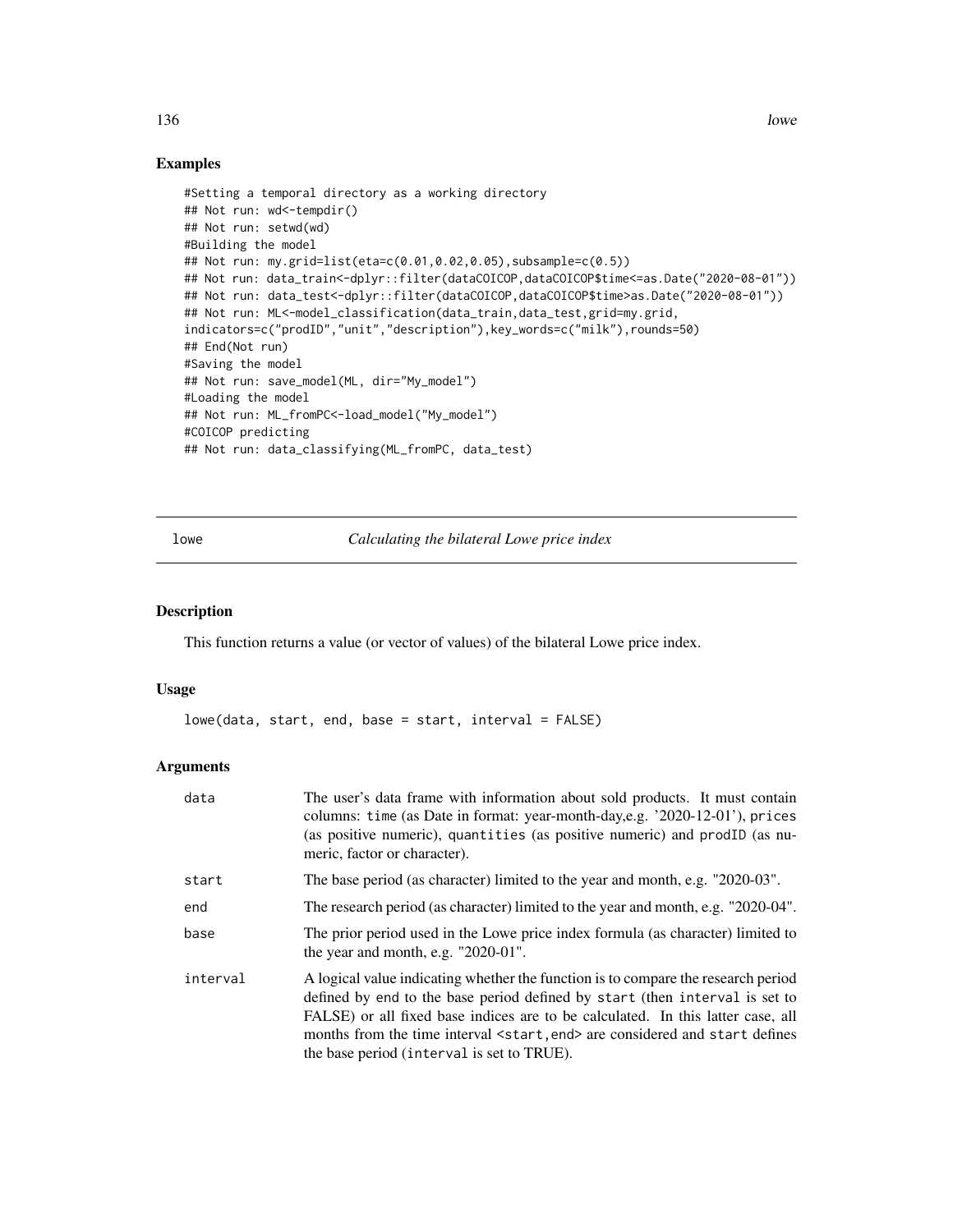The function returns a value (or vector of values) of the bilateral Lowe price index depending on the interval parameter. If the interval parameter is set to TRUE, the function returns a vector of price index values without dates. To get information about both price index values and corresponding dates, please see functions: [price\\_index](#page-153-0), [price\\_indices](#page-154-0) or [final\\_index](#page-72-0). The function does not take into account aggregating over outlets or product subgroups (to consider these types of aggregating, please use the [final\\_index](#page-72-0) or the [final\\_index2](#page-74-0) function).

## References

(2004). *Consumer Price Index Manual. Theory and practice*. ILO/IMF/OECD/UNECE/Eurostat/The World Bank, International Labour Office (ILO), Geneva.

#### Examples

```
lowe(sugar, start="2019-01", end="2020-01",base="2018-12")
lowe(milk, start="2018-12", end="2020-01", interval=TRUE)
```
marshall\_edgeworth *Calculating the bilateral Marshall-Edgeworth price index*

# Description

This function returns a value (or vector of values) of the bilateral Marshall-Edgeworth price index.

### Usage

```
marshall_edgeworth(data, start, end, interval = FALSE)
```

| data     | The user's data frame with information about sold products. It must contain<br>columns: time (as Date in format: year-month-day, e.g. '2020-12-01'), prices<br>(as positive numeric), quantities (as positive numeric) and prodID (as nu-<br>meric, factor or character).                                                                                                                     |
|----------|-----------------------------------------------------------------------------------------------------------------------------------------------------------------------------------------------------------------------------------------------------------------------------------------------------------------------------------------------------------------------------------------------|
| start    | The base period (as character) limited to the year and month, e.g. "2020-03".                                                                                                                                                                                                                                                                                                                 |
| end      | The research period (as character) limited to the year and month, e.g. "2020-04".                                                                                                                                                                                                                                                                                                             |
| interval | A logical value indicating whether the function is to compare the research period<br>defined by end to the base period defined by start (then interval is set to<br>FALSE) or all fixed base indices are to be calculated. In this latter case, all<br>months from the time interval <start, end=""> are considered and start defines<br/>the base period (interval is set to TRUE).</start,> |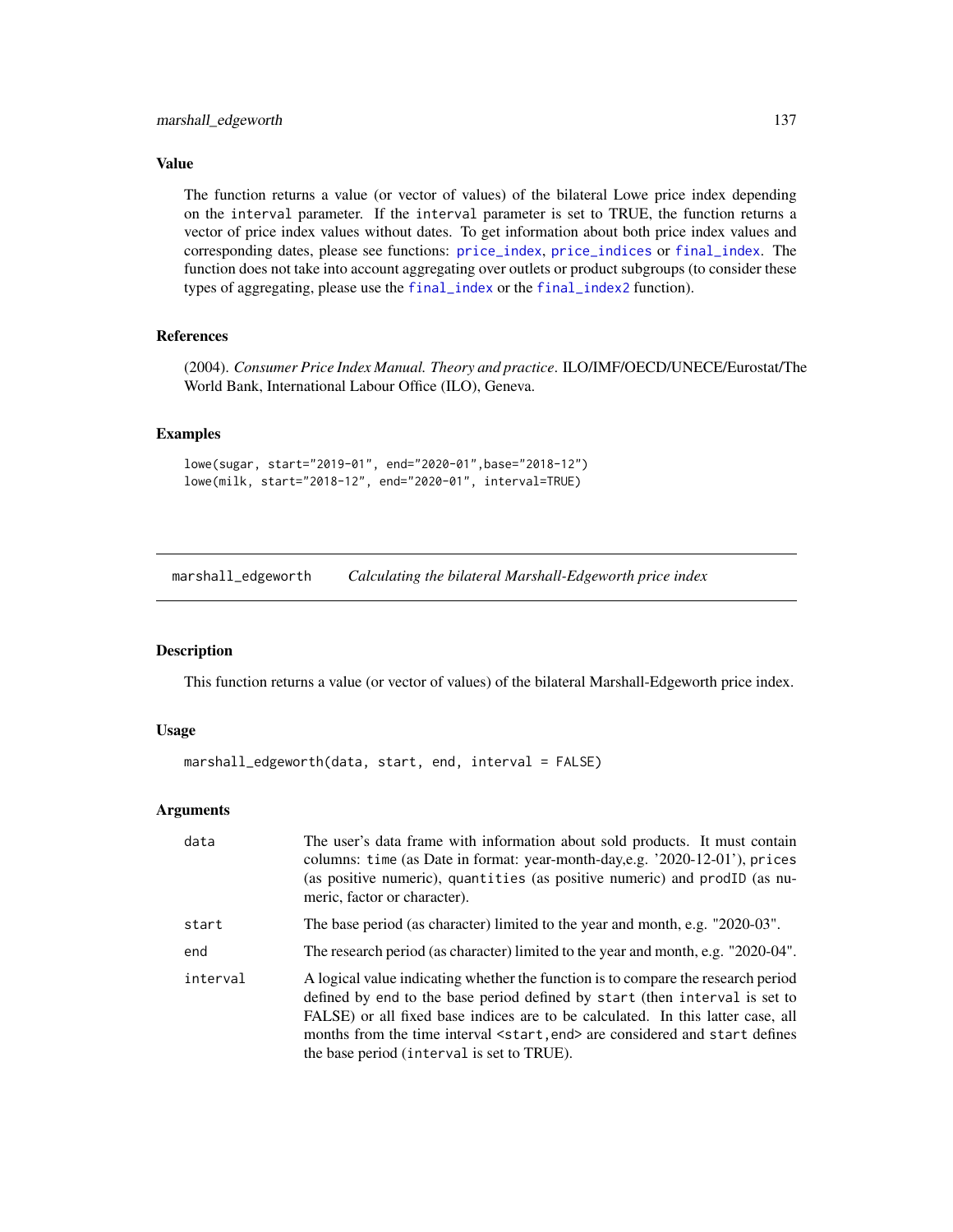The function returns a value (or vector of values) of the bilateral Marshall-Edgeworth price index depending on the interval parameter. If the interval parameter is set to TRUE, the function returns a vector of price index values without dates. To get information about both price index values and corresponding dates, please see functions: [price\\_index](#page-153-0), [price\\_indices](#page-154-0) or [final\\_index](#page-72-0). The function does not take into account aggregating over outlets or product subgroups (to consider these types of aggregating, please use the [final\\_index](#page-72-0) or the [final\\_index2](#page-74-0) function).

## **References**

Marshall, A. (1887). *Remedies for Fluctuations of General Prices*. Contemporary Review, 51, 355-375.

Edgeworth, F. Y. (1887). *Measurement of Change in Value of Money I*. The first Memorandum presented to the British Association for the Advancement of Science; reprinted in Papers Relating to Political Economy, Vol. 1, New York, Burt Franklin, s. 1925.

(2004). *Consumer Price Index Manual. Theory and practice*. ILO/IMF/OECD/UNECE/Eurostat/The World Bank, International Labour Office (ILO), Geneva.

Von der Lippe, P. (2007). *Index Theory and Price Statistics*. Peter Lang: Berlin, Germany.

## Examples

```
marshall_edgeworth(sugar, start="2018-12", end="2019-12")
marshall_edgeworth(milk, start="2018-12", end="2020-01", interval=TRUE)
```

| matched | Providing values from the indicated column that occur simultaneously |
|---------|----------------------------------------------------------------------|
|         | in the compared periods or in a given time interval.                 |

# Description

The function returns all values from the indicated column (defined by the type parameter) which occur simultaneously in the compared periods or in a given time interval.

## Usage

```
matched(data, period1, period2, type = "prodID", interval = FALSE)
```

| data    | The user's data frame. It must contain a column time (as Date in format: year-<br>month-day, e.g. '2020-12-01') and also a column indicated by the type param-<br>eter. |
|---------|-------------------------------------------------------------------------------------------------------------------------------------------------------------------------|
| period1 | The first period (as character) limited to the year and month, e.g. "2019-03".                                                                                          |
| period2 | The second period (as character) limited to the year and month, e.g. "2019-04".                                                                                         |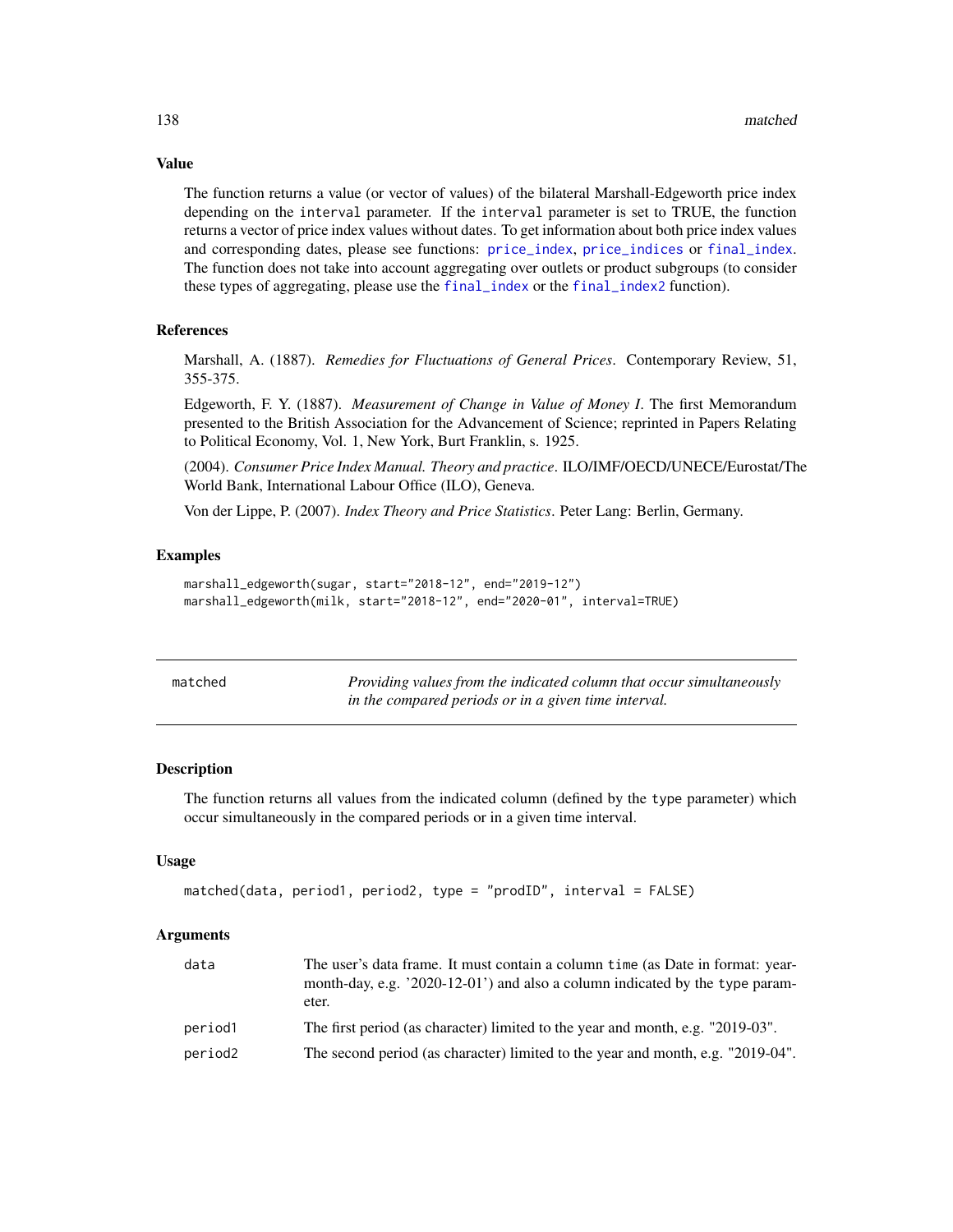| type     | This parameters defines the column which is used in the procedure. Possi-                                                                   |
|----------|---------------------------------------------------------------------------------------------------------------------------------------------|
|          | ble values of the type parameter are: retID, prodID, codeIN, codeOUT or<br>description.                                                     |
| interval | A logical parameter indicating whether the procedure is to work for the whole<br>time period between period and period 2 (then it is TRUE). |

The function returns all values from the indicated column (defined by the type parameter) which occur simultaneously in the compared periods or in a given time interval. Possible values of the type parameter are: retID, prodID, codeIN, codeOUT or description. If the interval parameter is set to FALSE, then the function compares only periods defined by period1 and period2. Otherwise the whole time period between period1 and period2 is considered.

### Examples

```
matched(milk, period1="2018-12", period2="2019-12", interval=TRUE)
matched(milk, period1="2018-12", period2="2019-12", type="description")
```
matched\_fig *Providing a time dependent matched\_index() function*

# **Description**

The function provides a data frame or a figure presenting the [matched\\_index](#page-139-0) function calculated for the column defined by the type parameter and for each month from the considered time interval

#### Usage

```
matched_fig(
  data,
  start,
  end,
  base = "start".
  type = "prodD",fixedbase = TRUE,
  figure = TRUE,
  date_breaks = "1 month"\lambda
```

| data  | The user's data frame. It must contain a column time (as Date in format: year-<br>month-day, e.g. '2020-12-01' and also a column indicated by the type parame- |
|-------|----------------------------------------------------------------------------------------------------------------------------------------------------------------|
|       | ter.                                                                                                                                                           |
| start | The beginning of a time interval (as character) limited to the year and month,<br>e.g. $"2019-03"$ .                                                           |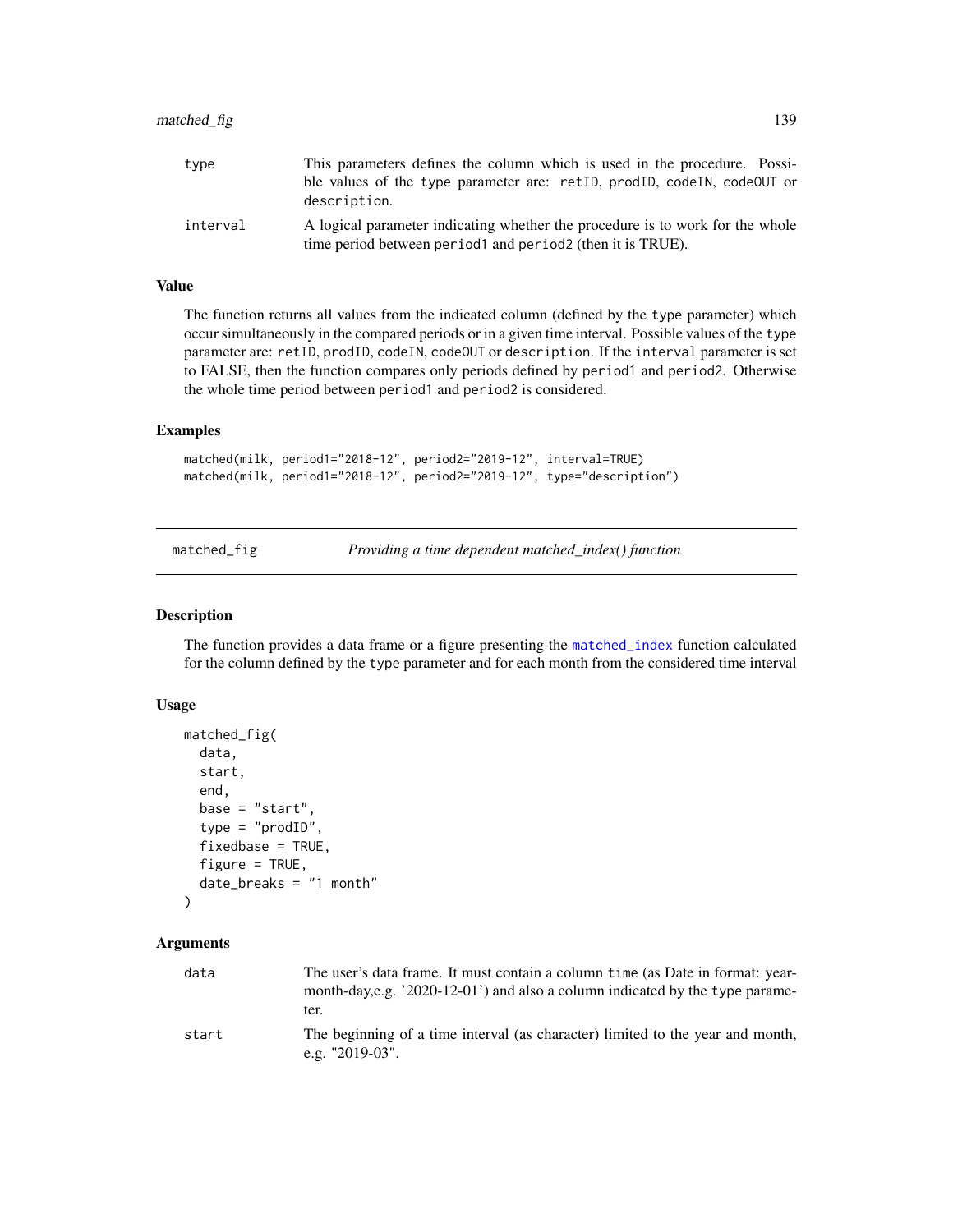| end         | The end of a time interval (as character) limited to the year and month, e.g.<br>"2019-04".                                                                                                                                             |
|-------------|-----------------------------------------------------------------------------------------------------------------------------------------------------------------------------------------------------------------------------------------|
| base        | The base period (as character) for product comparisons. Its possible values are:<br>"start" and "end".                                                                                                                                  |
| type        | This parameter defines the column which is used in the procedure. Possible val-<br>ues of the type parameter are: retID, prodID, codeIN, codeOUT or description.                                                                        |
| fixedbase   | A logical parameter indicating whether the procedure is to work for subsequent<br>months from the considered time interval (fixedbase=FALSE). Otherwise the<br>period defined by base plays a role of fixed base month (fixedbase=TRUE) |
| figure      | A logical parameter indicating whether the function returns a figure (TRUE) or<br>a data frame (FALSE) with matched_index values.                                                                                                       |
| date_breaks | A string giving the distance between breaks on the X axis like "1 month" (default<br>value) or "4 months".                                                                                                                              |

The function returns a data frame or a figure presenting the [matched\\_index](#page-139-0) function calculated for the column defined by the type parameter and for each month from the considered time interval. The interval is set by start and end parameters. The returned object (data frame or figure) depends on the value of figure parameter. The returned values belong to [0,1].

## Examples

```
matched_fig(milk, start="2018-12", end="2019-12")
matched_fig(milk, start="2018-12", end="2019-12", figure=FALSE)
```
<span id="page-139-0"></span>

| matched_index | Providing the ratio of number of matched values from the indicated |
|---------------|--------------------------------------------------------------------|
|               | column to the number of all available values from this column      |

#### Description

The function returns a ratio of number of values from the indicated column that occur simultaneously in the compared periods or in a given time interval to the number of all available values from the above-mentioned column (defined by the type parameter) at the same time.

#### Usage

```
matched_index(data, period1, period2, type = "prodID", interval = FALSE)
```

| data    | The user's data frame. It must contain a column time (as Date in format: year-<br>month-day, e.g. '2020-12-01') and also a column indicated by the type parame-<br>ter. |
|---------|-------------------------------------------------------------------------------------------------------------------------------------------------------------------------|
| period1 | The first period (as character) limited to the year and month, e.g. "2019-03".                                                                                          |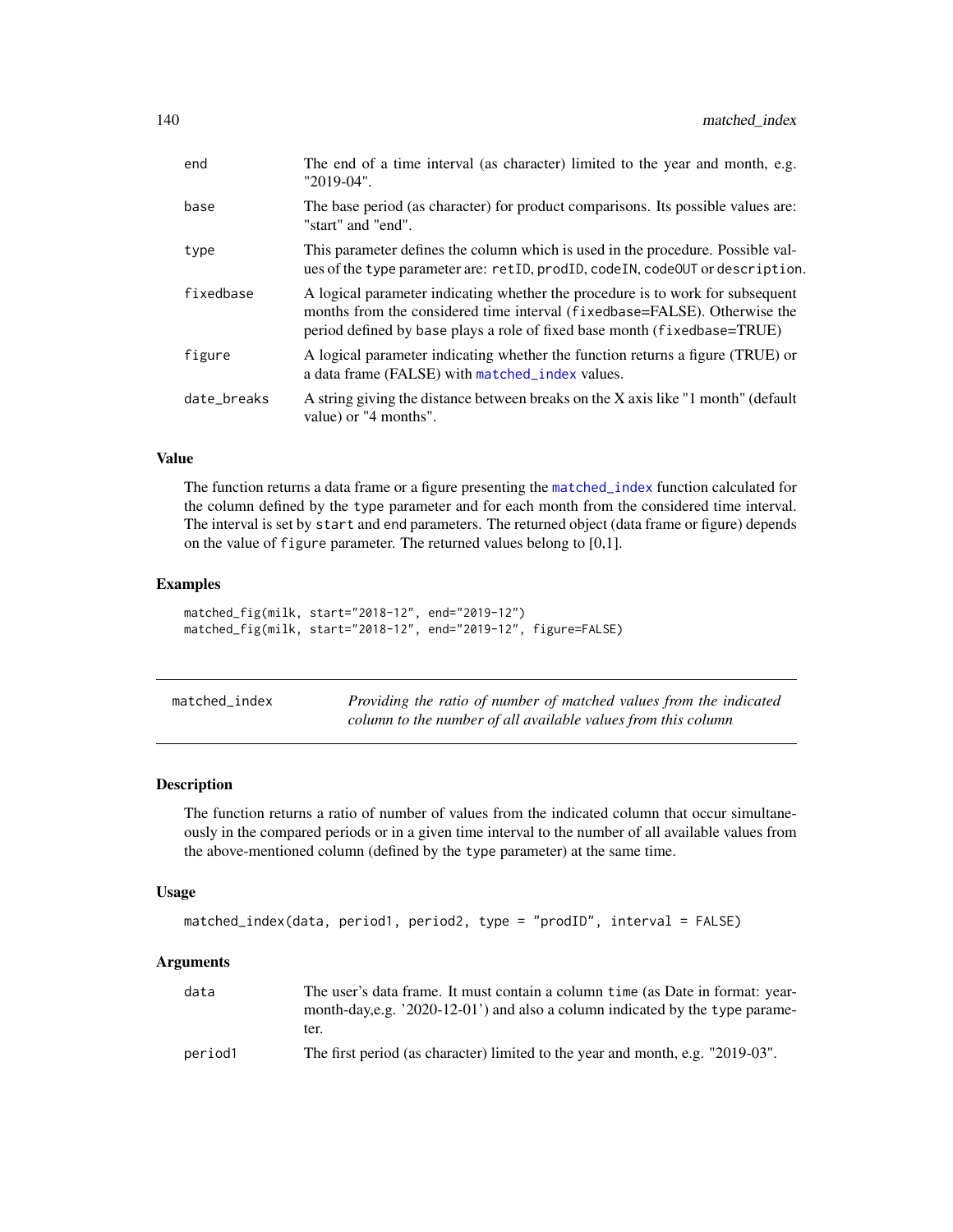| milk |  | 141 |
|------|--|-----|
|      |  |     |

| period2  | The second period (as character) limited to the year and month, e.g. "2019-04".                                                                                  |
|----------|------------------------------------------------------------------------------------------------------------------------------------------------------------------|
| type     | This parameter defines the column which is used in the procedure. Possible val-<br>ues of the type parameter are: retID, prodID, codeIN, codeOUT or description. |
| interval | A logical parameter indicating whether the procedure is to work for the whole<br>time period between period and period 2 (then it is TRUE).                      |

The function returns a ratio of number of values from the indicated column that occur simultaneously in the compared periods or in a given time interval to the number of all available values from the above-mentioned column (defined by the type parameter) at the same time. Possible values of the type parameter are: retID, prodID or description. If the interval parameter is set to FALSE, then the function compares only periods defined by period1 and period2. Otherwise the whole time period between period1 and period2 is considered. The returned value belongs to [0,1].

## Examples

matched\_index(milk, period1="2018-12", period2="2019-12", interval=TRUE) matched\_index(milk, period1="2018-12", period2="2019-12", type="retID")

milk *A real data set on sold milk*

## Description

A collection of scanner data on the sale of milk in one of Polish supermarkets in the period from December 2018 to August 2020

## Usage

milk

# Format

A data frame with 6 columns and 4386 rows. The used variables are as follows:

time - Dates of transactions (Year-Month-Day)

prices - Prices of sold products [PLN]

quantities - Quantities of sold products [liters]

prodID - Unique product codes (data set contains 68 different prodIDs)

retID - Unique codes identifying outlets/retailer sale points (data set contains 5 different retIDs)

description Descriptions of sold milk products (data set contains 6 different product descriptions)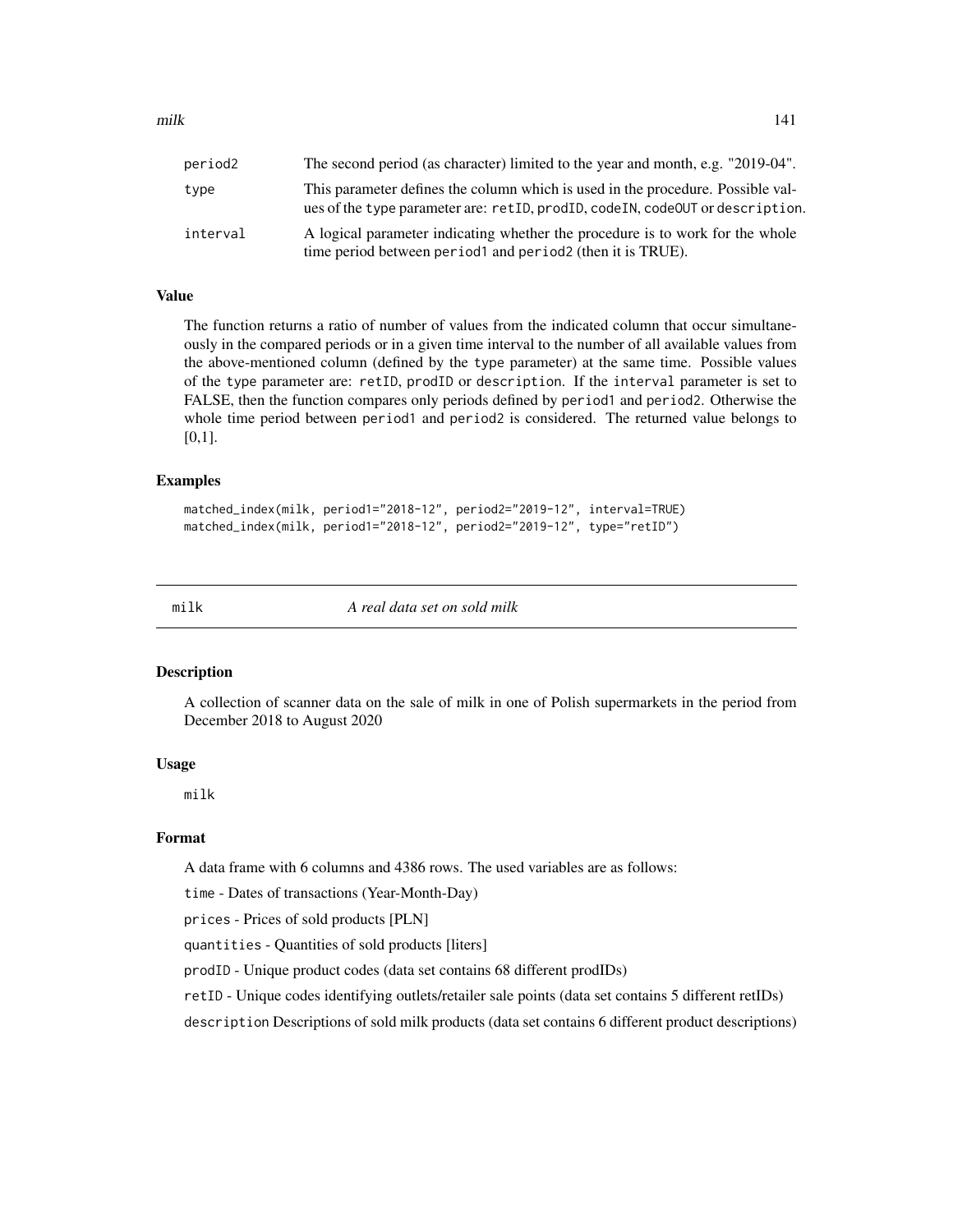model\_classification *Building the machine learning model for product classification*

# Description

This function provides a trained machine learning model to classify products into coicop groups. In addition, the function returns the characteristics of the model and figures describing the learning process.

## Usage

```
model_classification(
  data_train = data.frame(),
  data_test = data.frame(),indicators = c(),
  key\_words = c(),
  sensitivity = FALSE,
 p = 0.9,
 w = 0.2,
  rounds = 200,
  grid = list()\mathcal{E}
```

| data_train  | Training data set for the model. This set must contain all the columns defined<br>by the indicators parameter and the coicop column (with matched coicop<br>groups to all products). If the key_words vector is non-empty, the set should<br>also contain a description column. Ideally, the indicators should be of the<br>numerical type. If the indicator is not of the numerical type, it will be converted<br>to this type. |
|-------------|----------------------------------------------------------------------------------------------------------------------------------------------------------------------------------------------------------------------------------------------------------------------------------------------------------------------------------------------------------------------------------------------------------------------------------|
| data_test   | A test set that is used to validate the machine learning model. This set should<br>have the same structure as the training set, but it is not obligatory. If the test set<br>is not specified by the user then the test set is drawn from the training set (see p<br>parameter).                                                                                                                                                 |
| indicators  | A vector of column names to be considered in building a machine learning<br>model.                                                                                                                                                                                                                                                                                                                                               |
| key_words   | A vector of keywords or phrases that will be recognized in the description<br>column. For each such keyword and or phrase, a new binary variable (column)<br>will be created and included in the machine model training process.                                                                                                                                                                                                 |
| sensitivity | A logical parameter that indicates whether lowercase or uppercase letters are to<br>be distinguished when the key_words vector is not empty.                                                                                                                                                                                                                                                                                     |
| р           | A parameter related to creating the testing set, if it has not been specified by the<br>user. The test set is then created on the basis of a coicop-balanced subsample of<br>the training set. The size of this subsample is 100p percents of the training set<br>size.                                                                                                                                                          |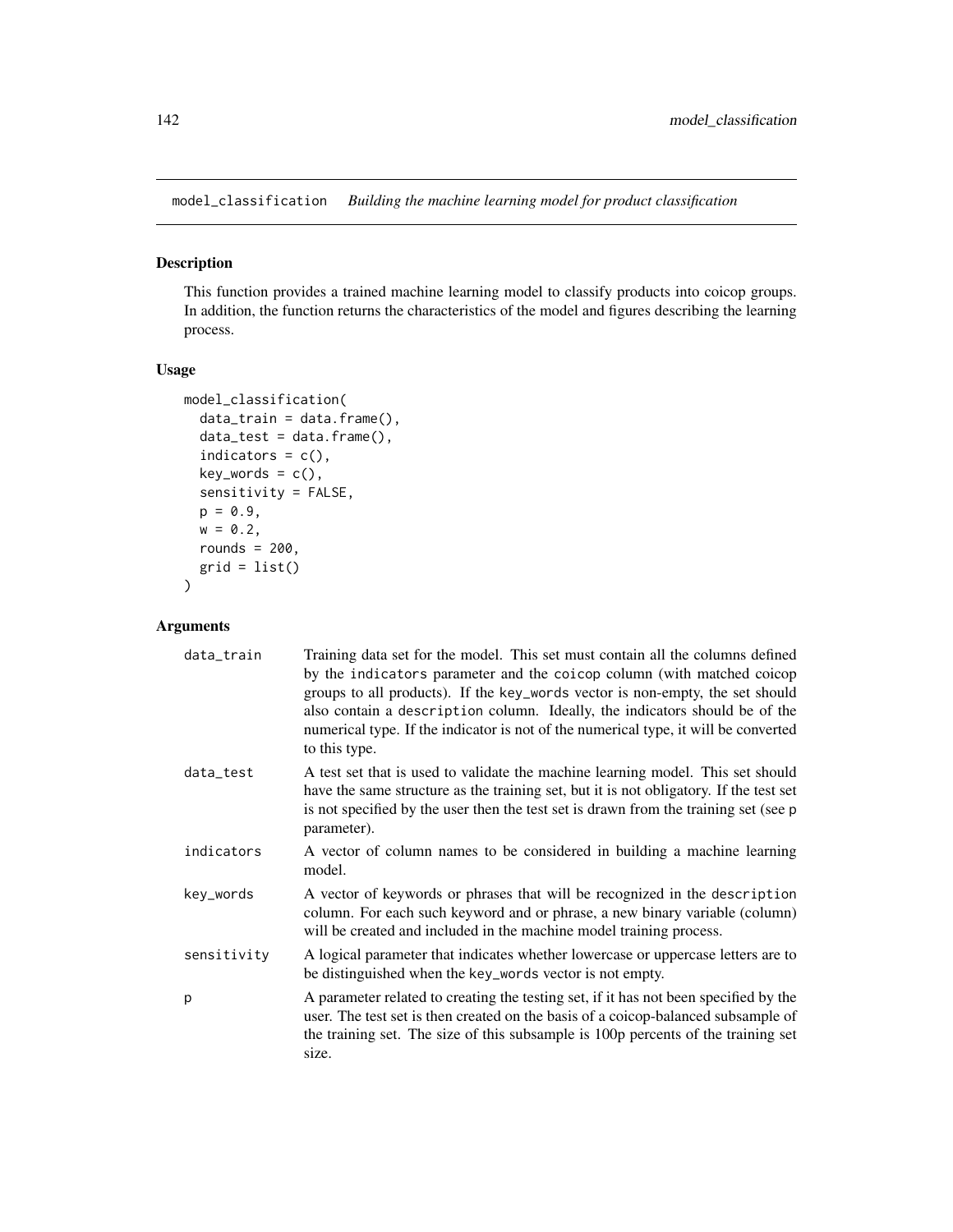| W      | A parameter for determining the measure of choosing the optimal machine learn-<br>ing model. For each combination of parameters specified in the grid list, the<br>error rate of the trained model is calculated on the basis of the error on the<br>training set (error_L=1-accuracy_L) and the error on the testing set (error_T=1-<br>$accuracy_T$ ). Final accuracy of the model is estimated as: w accuracy_L + (1-w)<br>accuracy_T. |
|--------|-------------------------------------------------------------------------------------------------------------------------------------------------------------------------------------------------------------------------------------------------------------------------------------------------------------------------------------------------------------------------------------------------------------------------------------------|
| rounds | The maximum number of iterations during the training stage.                                                                                                                                                                                                                                                                                                                                                                               |
| grid   | The list of vectors of parameters which are taken into consideration during the<br>Extreme Gradient Boosting training. The default value of this list is as fol-<br>lows: grid=list(eta=c(0.05,0.1,0.2),max_depth=c(6),min_child_weight=c(1),max_delta_st<br>The complete list of parameters for the used Tree Booster is available online<br>here.                                                                                       |

In general, this function provides a trained machine learning model to classify products into coicop groups. In addition, the function returns the characteristics of the model and figures describing the learning process. The machine learning process is based on the XGBoost algorithm (from the XGBoost package) which is an implementation of gradient boosted decision trees designed for speed and performance. The function takes into account each combination of model parameters (specified by the grid list) and provides, inter alia, an optimally trained model (a model that minimizes the error rate calculated on the basis of a fixed value of the w parameter). After all, the function returns a list of the following objects: model - the optimally trained model; best\_parameters - a set of parameters of the optimal model; indicators - a vector of all indicators used; key\_words - a vector of all key words and phrases used; coicops - a dataframe with categorized COICOPs; sensitivity - a value of the used 'sensitivity' parameter; figure\_training - a plot of the error levels calculated for the training set and the testing set during the learning process of the returned model (error  $= 1$  accuracy); figure\_importance - a plot of the relative importance of the used indicators.

## References

Tianqi Chen and Carlos Guestrin (2016). *XGBoost: A Scalable Tree Boosting System*. 22nd SIGKDD Conference on Knowledge Discovery and Data Mining.

```
my.grid=list(eta=c(0.01,0.02,0.05),subsample=c(0.5))
data_train<-dplyr::filter(dataCOICOP,dataCOICOP$time<=as.Date("2020-08-01"))
data_test<-dplyr::filter(dataCOICOP,dataCOICOP$time>as.Date("2020-08-01"))
ML<-model_classification(data_train,data_test,grid=my.grid,
indicators=c("prodID","unit","description"),key_words=c("milk"),rounds=50)
ML$best_parameters
ML$indicators
ML$figure_training
ML$figure_importance
```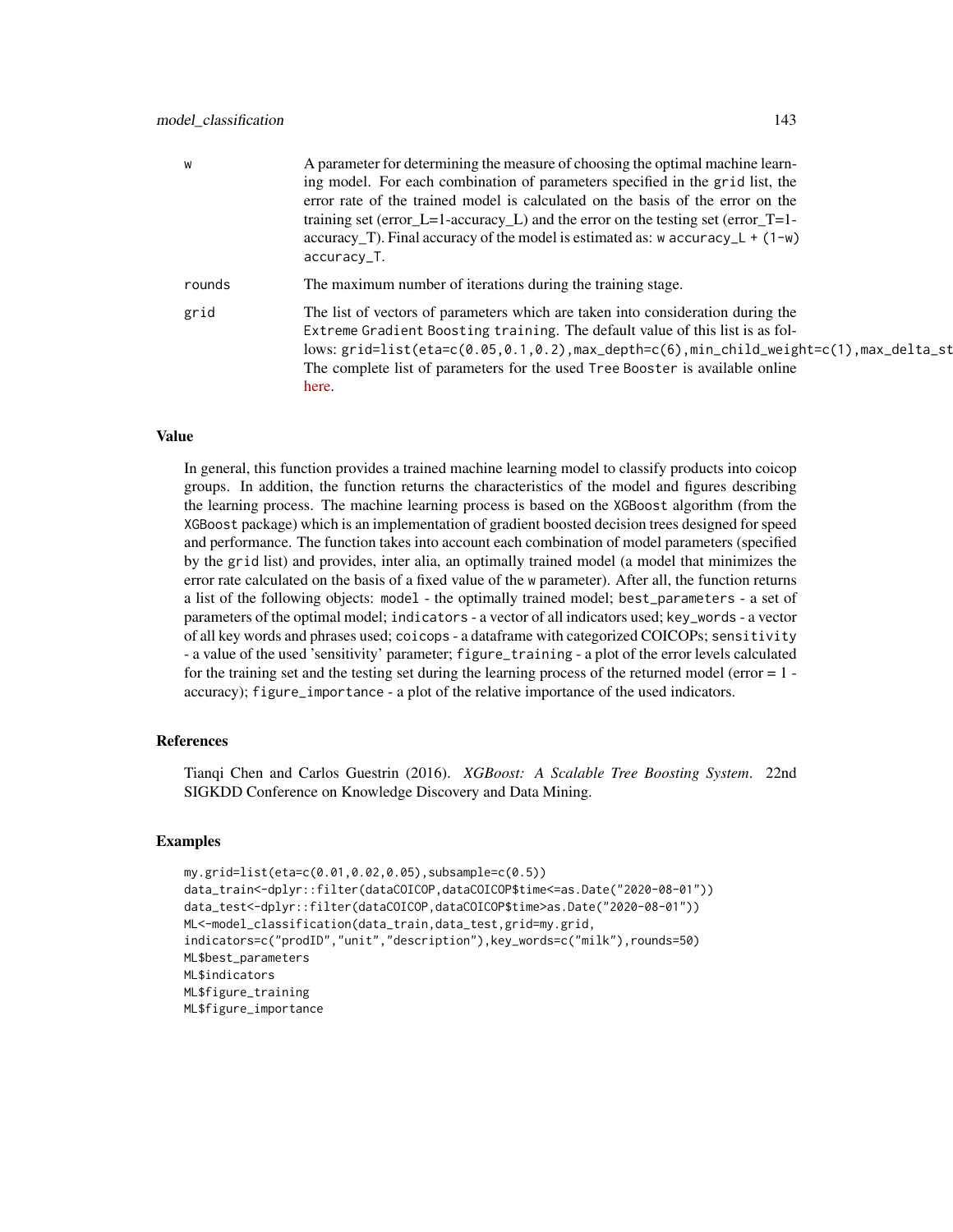This function returns a value (or vector of values) of the bilateral Paasche price index.

#### Usage

paasche(data, start, end, interval = FALSE)

#### Arguments

| data     | The user's data frame with information about sold products. It must contain<br>columns: time (as Date in format: year-month-day, e.g. '2020-12-01'), prices<br>(as positive numeric), quantities (as positive numeric) and prodID (as nu-<br>meric, factor or character).                                                                                                                     |
|----------|-----------------------------------------------------------------------------------------------------------------------------------------------------------------------------------------------------------------------------------------------------------------------------------------------------------------------------------------------------------------------------------------------|
| start    | The base period (as character) limited to the year and month, e.g. "2020-03".                                                                                                                                                                                                                                                                                                                 |
| end      | The research period (as character) limited to the year and month, e.g. "2020-04".                                                                                                                                                                                                                                                                                                             |
| interval | A logical value indicating whether the function is to compare the research period<br>defined by end to the base period defined by start (then interval is set to<br>FALSE) or all fixed base indices are to be calculated. In this latter case, all<br>months from the time interval <start, end=""> are considered and start defines<br/>the base period (interval is set to TRUE).</start,> |

## Value

The function returns a value (or vector of values) of the bilateral Paasche price index depending on the interval parameter. If the interval parameter is set to TRUE, the function returns a vector of price index values without dates. To get information about both price index values and corresponding dates, please see functions: [price\\_index](#page-153-0), [price\\_indices](#page-154-0) or [final\\_index](#page-72-0). The function does not take into account aggregating over outlets or product subgroups (to consider these types of aggregating, please use the [final\\_index](#page-72-0) or the [final\\_index2](#page-74-0) function).

#### References

Paasche, H. (1874). *Uber die Preisentwicklung der letzten Jahre nach den Hamburger Borsennotirungen*. Jahrbucher fur Nationalokonomie und Statistik, 12, 168-178.

(2004). *Consumer Price Index Manual. Theory and practice*. ILO/IMF/OECD/UNECE/Eurostat/The World Bank, International Labour Office (ILO), Geneva.

```
paasche(sugar, start="2018-12", end="2019-12")
paasche(milk, start="2018-12", end="2020-01", interval=TRUE)
```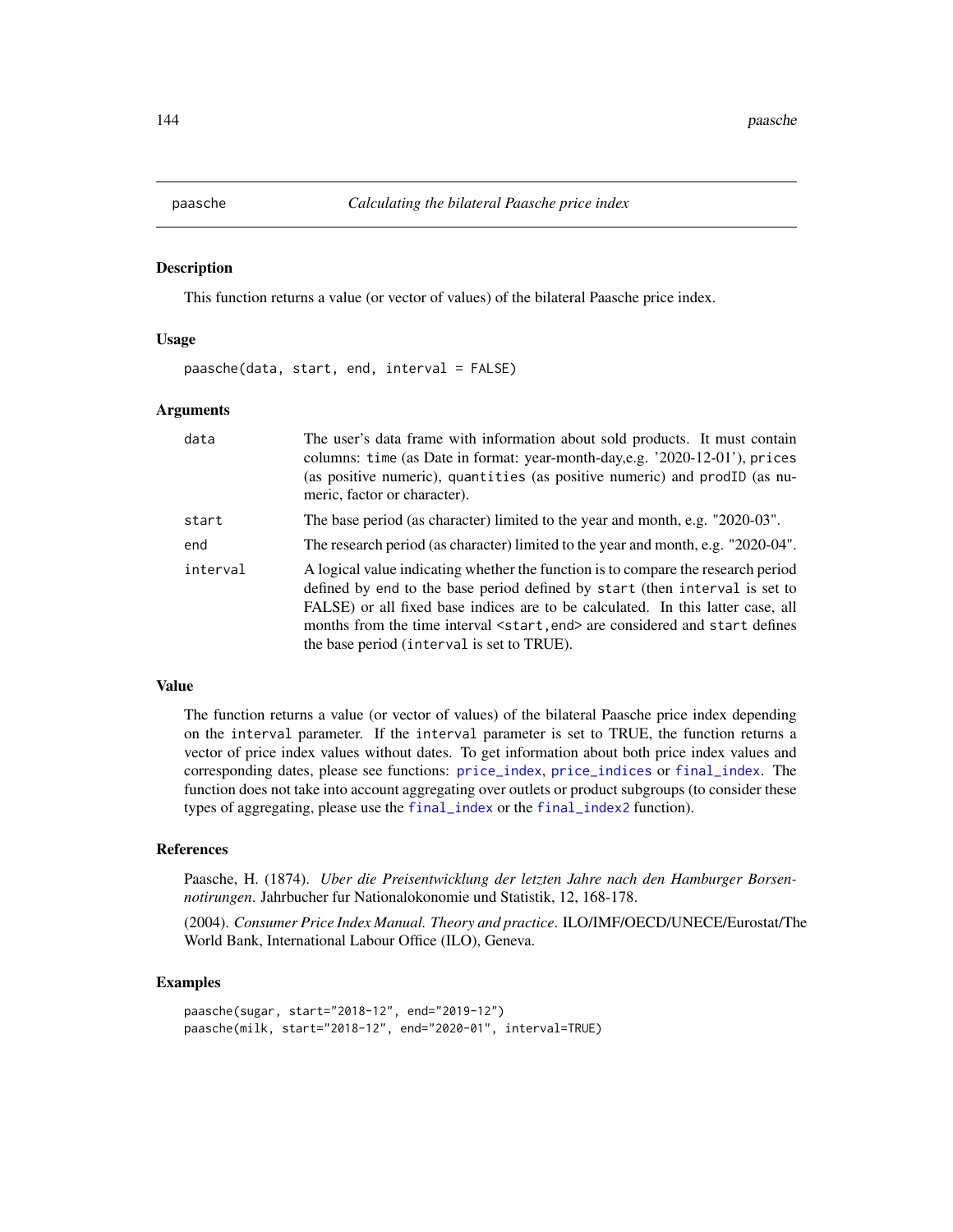<span id="page-144-0"></span>

This function returns a value (or vector of values) of the bilateral Palgrave price index.

## Usage

palgrave(data, start, end, interval = FALSE)

## **Arguments**

| data     | The user's data frame with information about sold products. It must contain<br>columns: time (as Date in format: year-month-day,e.g. '2020-12-01'), prices<br>(as positive numeric), quantities (as positive numeric) and prodID (as nu-<br>meric, factor or character).                                                                                                                      |
|----------|-----------------------------------------------------------------------------------------------------------------------------------------------------------------------------------------------------------------------------------------------------------------------------------------------------------------------------------------------------------------------------------------------|
| start    | The base period (as character) limited to the year and month, e.g. "2020-03".                                                                                                                                                                                                                                                                                                                 |
| end      | The research period (as character) limited to the year and month, e.g. "2020-04".                                                                                                                                                                                                                                                                                                             |
| interval | A logical value indicating whether the function is to compare the research period<br>defined by end to the base period defined by start (then interval is set to<br>FALSE) or all fixed base indices are to be calculated. In this latter case, all<br>months from the time interval <start, end=""> are considered and start defines<br/>the base period (interval is set to TRUE).</start,> |

## Value

The function returns a value (or vector of values) of the bilateral Palgrave price index depending on the interval parameter. If the interval parameter is set to TRUE, the function returns a vector of price index values without dates. To get information about both price index values and corresponding dates, please see functions: [price\\_index](#page-153-0), [price\\_indices](#page-154-0) or [final\\_index](#page-72-0). The function does not take into account aggregating over outlets or product subgroups (to consider these types of aggregating, please use the [final\\_index](#page-72-0) or the [final\\_index2](#page-74-0) function).

#### References

Palgrave, R. H. I. (1886). *Currency and Standard of Value in England, France and India and the Rates of Exchange Between these Countries.* Memorandum submitted to the Royal Commission on Depression of trade and Industry, Third Report, Appendix B, 312-390.

(2004). *Consumer Price Index Manual. Theory and practice*. ILO/IMF/OECD/UNECE/Eurostat/The World Bank, International Labour Office (ILO), Geneva.

Von der Lippe, P. (2007). *Index Theory and Price Statistics*. Peter Lang: Berlin, Germany.

```
palgrave(sugar, start="2018-12", end="2019-12")
palgrave(milk, start="2018-12", end="2020-01", interval=TRUE)
```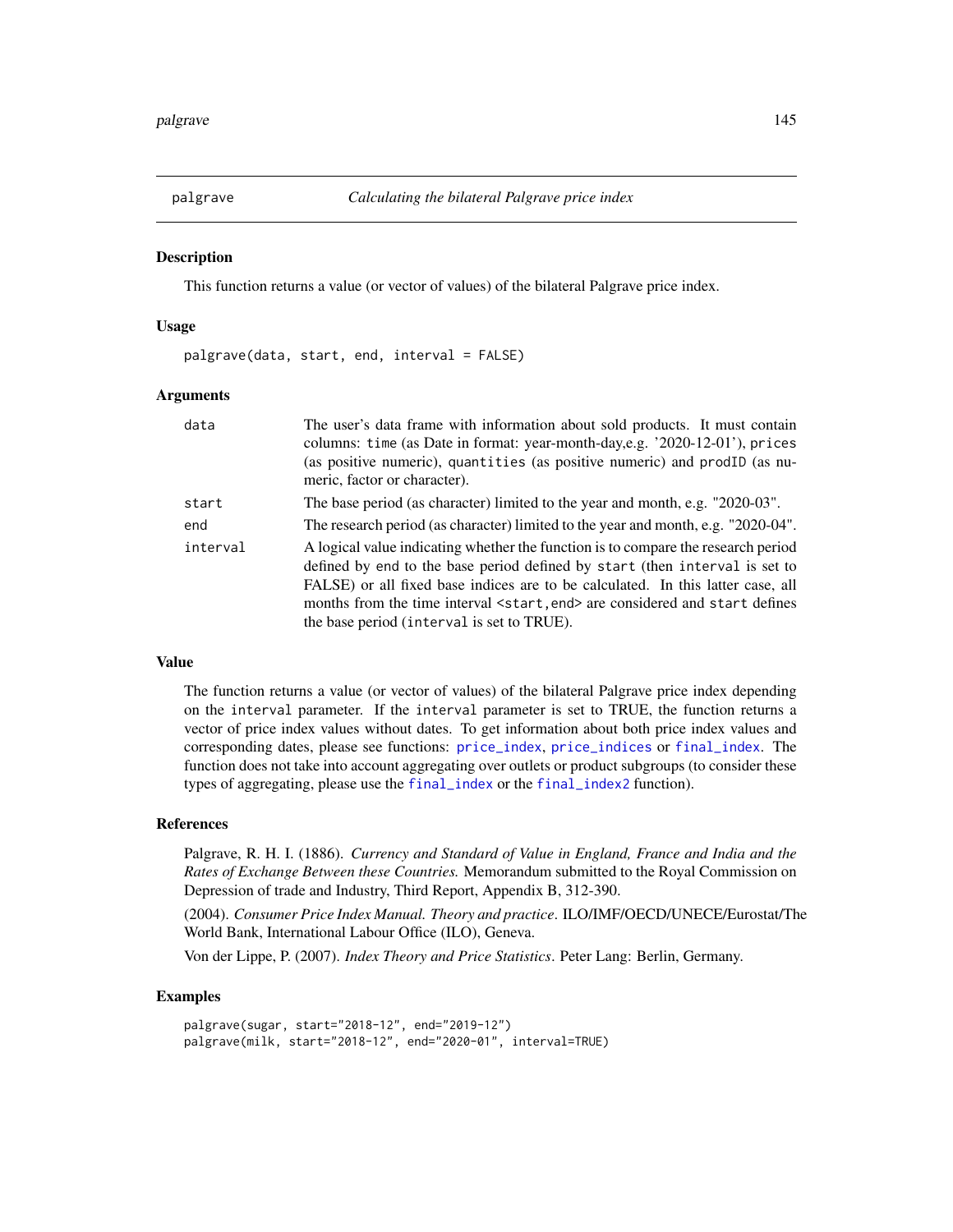<span id="page-145-0"></span>

The function returns correlation between price and quantity of sold products with given IDs.

## Usage

 $pqcor(data, period, set = c(), figure = FALSE)$ 

# Arguments

| data   | The user's data frame. It must contain columns: time (as Date in format: year-<br>month-day, e.g. '2020-12-01'), prices (as positive numeric), quantities (as<br>positive numeric) and prodID (as numeric, factor or character) with unique prod-<br>uct IDs. |
|--------|---------------------------------------------------------------------------------------------------------------------------------------------------------------------------------------------------------------------------------------------------------------|
| period | The time period (as character) limited to the year and month, e.g. "2019-03".                                                                                                                                                                                 |
| set    | The set of unique product IDs to be used for determining correlation between<br>price and quantity of sold products (see also data_matching). If the set is<br>empty, the function works for all products being available in period.                          |
| figure | A logical parameter indicating whether the function returns a figure (TRUE)<br>or a data frame (FALSE) with correlations between price and quantity of sold<br>products.                                                                                      |

## Value

The function returns Pearson's correlation coefficient between price and quantity of products with given IDs and sold in period.

# Examples

pqcor(milk, period="2019-03") pqcor(milk, period="2019-03",figure=TRUE)

<span id="page-145-1"></span>pqcor\_fig *Providing correlations between price and quantity of sold products*

## Description

The function returns Pearson's correlation coefficients between price and quantity of sold products with given IDs.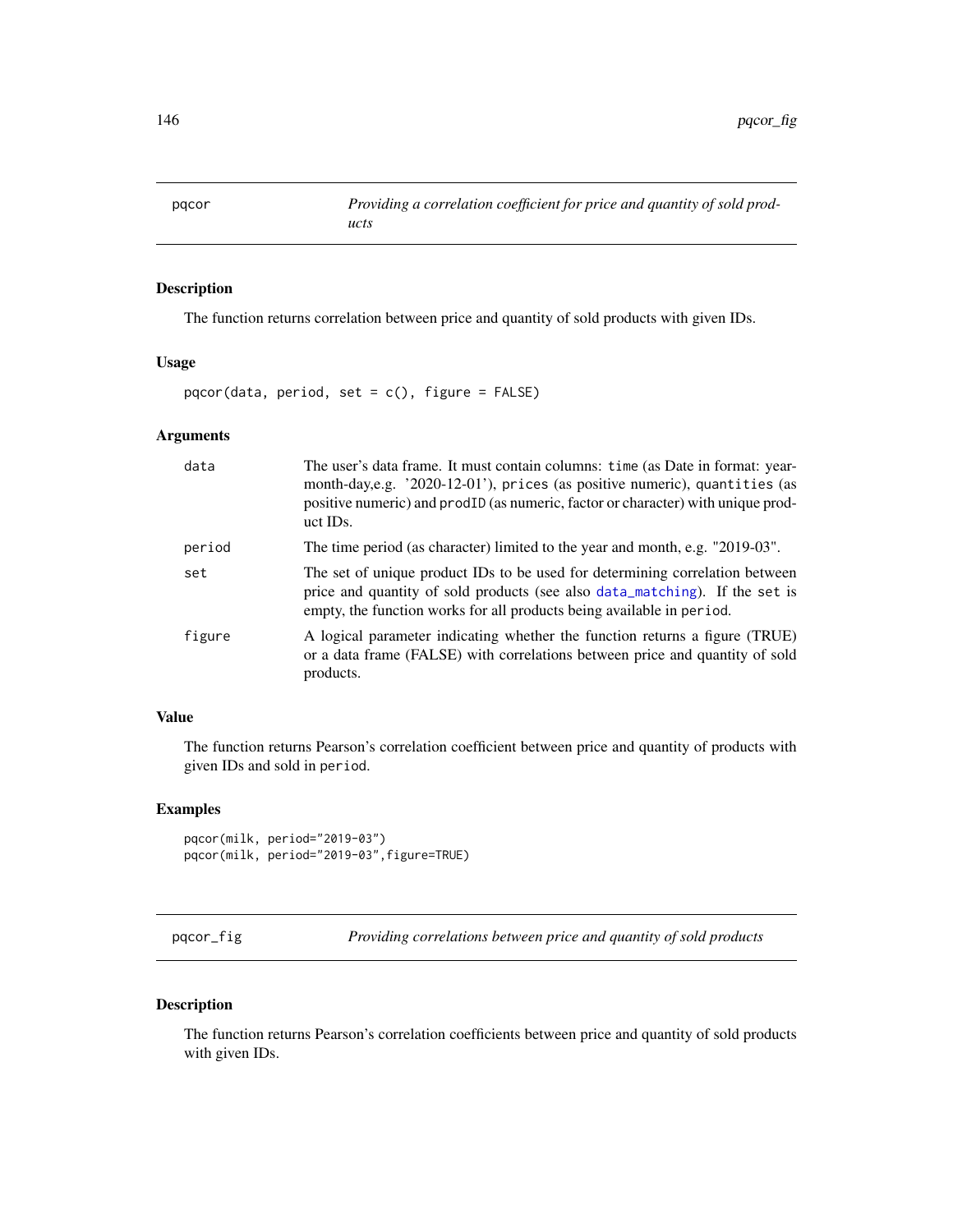#### PriceIndices 2002 2012 2022 2023 2024 2022 2022 2023 2024 2022 2023 2024 2022 2023 2024 2022 2023 2024 2022 20

# Usage

pqcor\_fig(data, start, end, figure = TRUE, date\_breaks = "1 month", set = c())

# Arguments

| data        | The user's data frame. It must contain columns: time (as Date in format: year-<br>month-day, e.g. '2020-12-01'), prices (as positive numeric), quantities (as<br>positive numeric) and prodID (as numeric, factor or character) with unique prod-<br>uct IDs. |
|-------------|---------------------------------------------------------------------------------------------------------------------------------------------------------------------------------------------------------------------------------------------------------------|
| start       | The beginning of the considered time interval (as character) limited to the year<br>and month, e.g. "2020-03".                                                                                                                                                |
| end         | The end of the considered time interval (as character) limited to the year and<br>month, e.g. "2020-04".                                                                                                                                                      |
| figure      | A logical parameter indicating whether the function returns a figure (TRUE) or<br>a data frame (FALSE) with price-quantity correlations.                                                                                                                      |
| date_breaks | A string giving the distance between breaks on the X axis like "1 month" (default<br>value) or "4 months".                                                                                                                                                    |
| set         | The set of unique product IDs to be used for determining correlation between<br>prices and quantities of sold products (see also data_matching). If the set is<br>empty, the function works for all products being available in period.                       |

#### Value

The function returns Pearson's correlation coefficients between price and quantity of products with given IDs and sold in the time interval: <start,end>. Correlation coefficients are calculated for each month separately. Results are presented in tabular or graphical form depending on the figure parameter.

## Examples

```
pqcor_fig(milk, start="2018-12", end="2019-12", figure=FALSE)
pqcor_fig(milk, start="2018-12", end="2019-12", figure=TRUE)
```
<span id="page-146-0"></span>PriceIndices *The list of package functions and their demonstration*

# Description

The PriceIndices package is a tool for Bilateral and Multilateral Price Index Calculations. A demonstration of package functions is here: [README.](https://github.com/JacekBialek/important_documents/blob/main/README.pdf) The package documentation can be found [HERE.](https://github.com/JacekBialek/important_documents/blob/main/PriceIndices_manual.pdf) The list of package functions is as follows: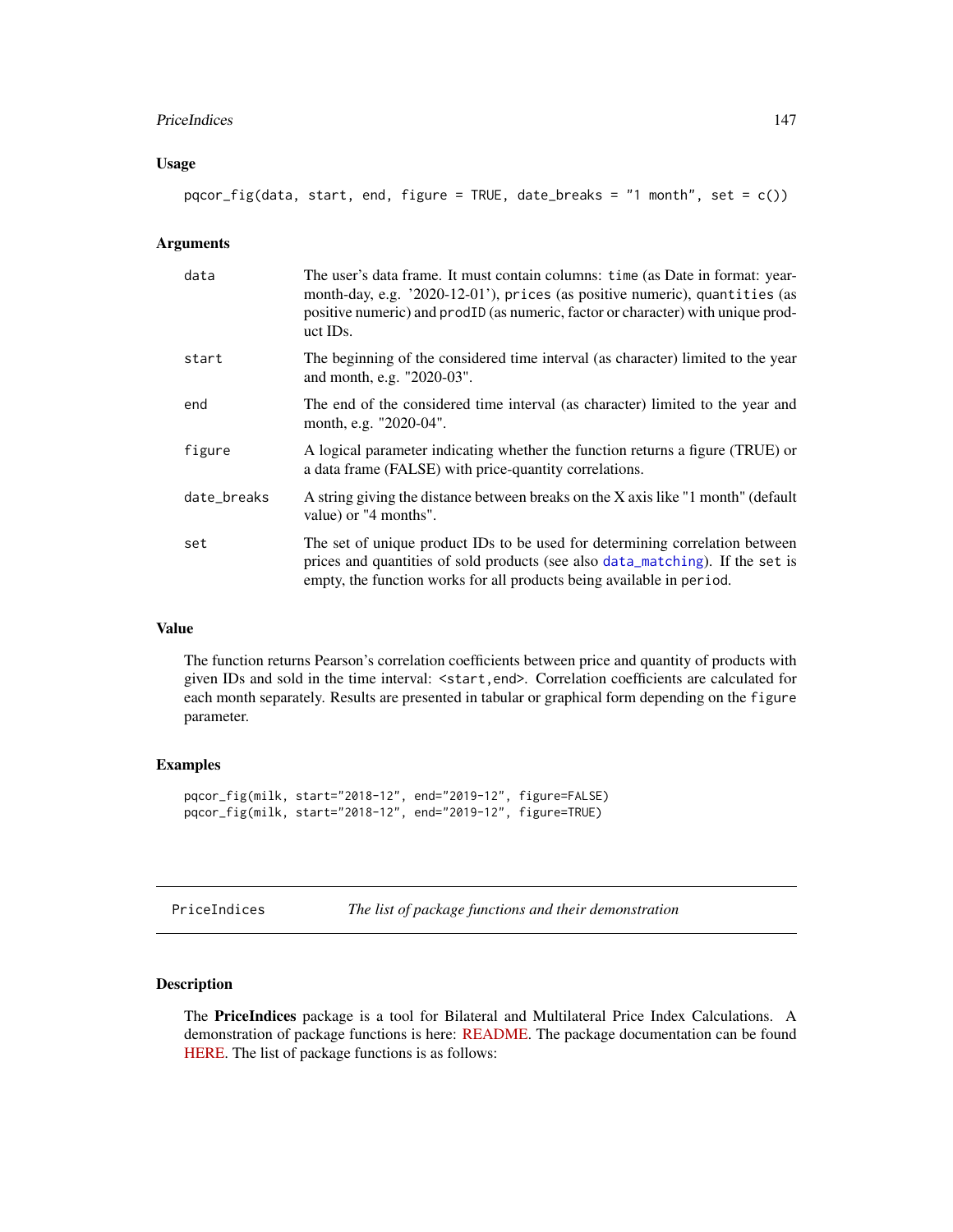# Data sets in the package and generating artificial scanner data sets

[dataAGGR](#page-55-0) [dataMATCH](#page-56-0) [dataCOICOP](#page-55-1) [milk](#page-140-0) [sugar](#page-165-0) [coffee](#page-47-0) [dataU](#page-56-1) [generate](#page-117-0) [tindex](#page-166-0)

# Functions for data processing

[data\\_check](#page-58-0) [data\\_preparing](#page-63-0) [data\\_aggregating](#page-57-0) [data\\_unit](#page-66-0) [data\\_norm](#page-62-0) [data\\_selecting](#page-65-0) [data\\_classifying](#page-58-1) [model\\_classification](#page-141-0) [save\\_model](#page-162-0) [load\\_model](#page-134-0) [data\\_matching](#page-60-0) [data\\_filtering](#page-59-0)

# Functions providing dataset characteristics

[available](#page-5-0) [matched](#page-137-0) [matched\\_index](#page-139-0) [matched\\_fig](#page-138-0) [prices](#page-152-0) [quantities](#page-157-0) [sales](#page-158-0) [sales\\_groups](#page-159-0) [sales\\_groups2](#page-160-0) [pqcor](#page-145-0) [pqcor\\_fig](#page-145-1)

[dissimilarity\\_fig](#page-69-0)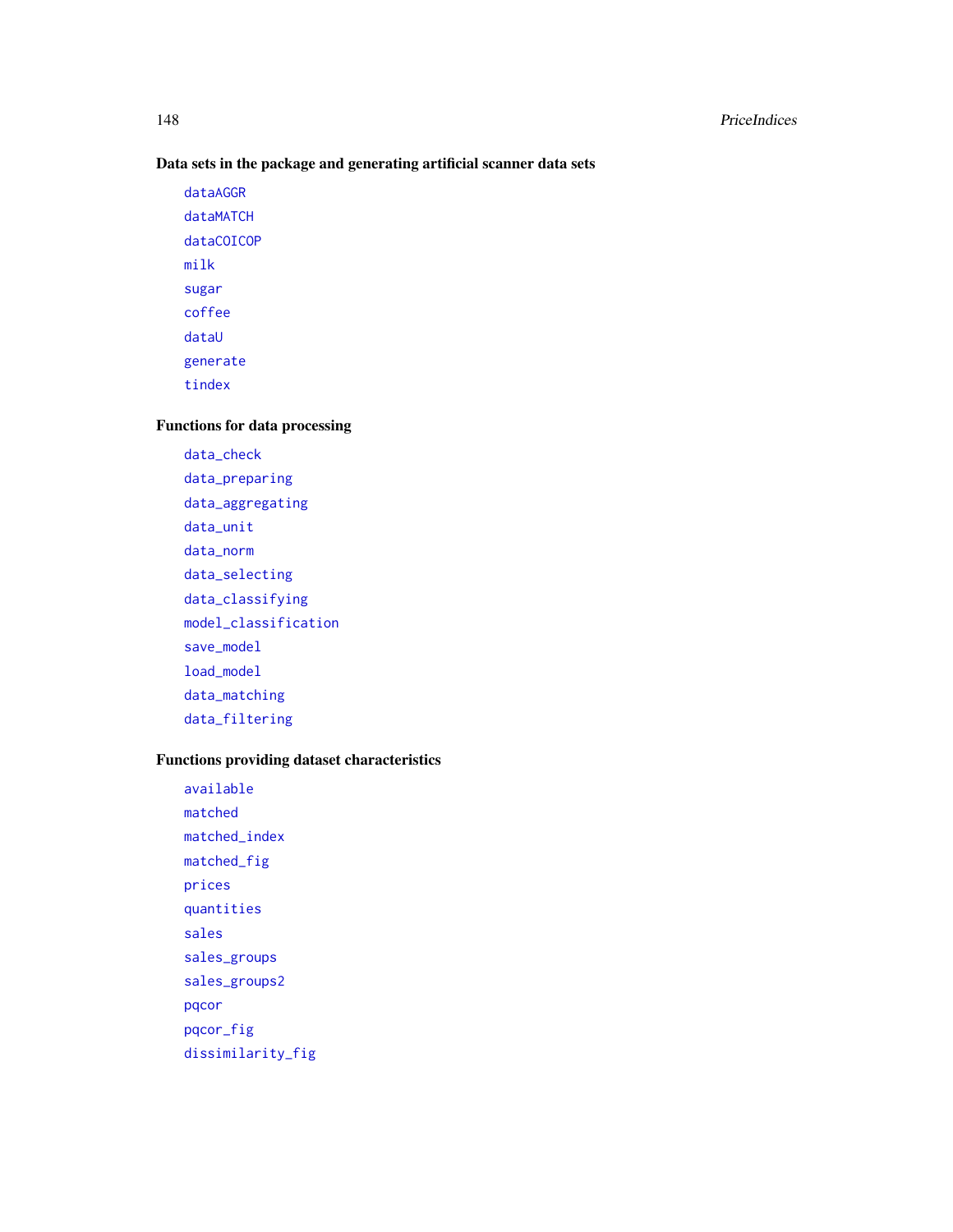# PriceIndices 2008 149

# Functions for bilateral unweighted price index calculation

[bmw](#page-8-0) [carli](#page-9-0) [cswd](#page-53-0) [dutot](#page-71-0) [jevons](#page-130-0) [harmonic](#page-128-0)

# Functions for bilateral weighted price index calculation

[agmean](#page-4-0) [banajree](#page-6-0) [bialek](#page-7-0) [davies](#page-67-0) [drobisch](#page-70-0) [fisher](#page-76-0) [geary\\_khamis](#page-77-0) [geolaspeyres](#page-120-0) [geolowe](#page-121-0) [geopaasche](#page-122-0) [geoyoung](#page-123-0) [geohybrid](#page-119-0) [hybrid](#page-129-0) [laspeyres](#page-131-0) [lehr](#page-132-0) [lloyd\\_moulton](#page-133-0) [lowe](#page-135-0) [marshall\\_edgeworth](#page-136-0) [paasche](#page-143-0) [palgrave](#page-144-0) [sato\\_vartia](#page-161-0) [stuvel](#page-164-0) [tornqvist](#page-167-0) [vartia](#page-172-0) [walsh](#page-173-0) [young](#page-204-0)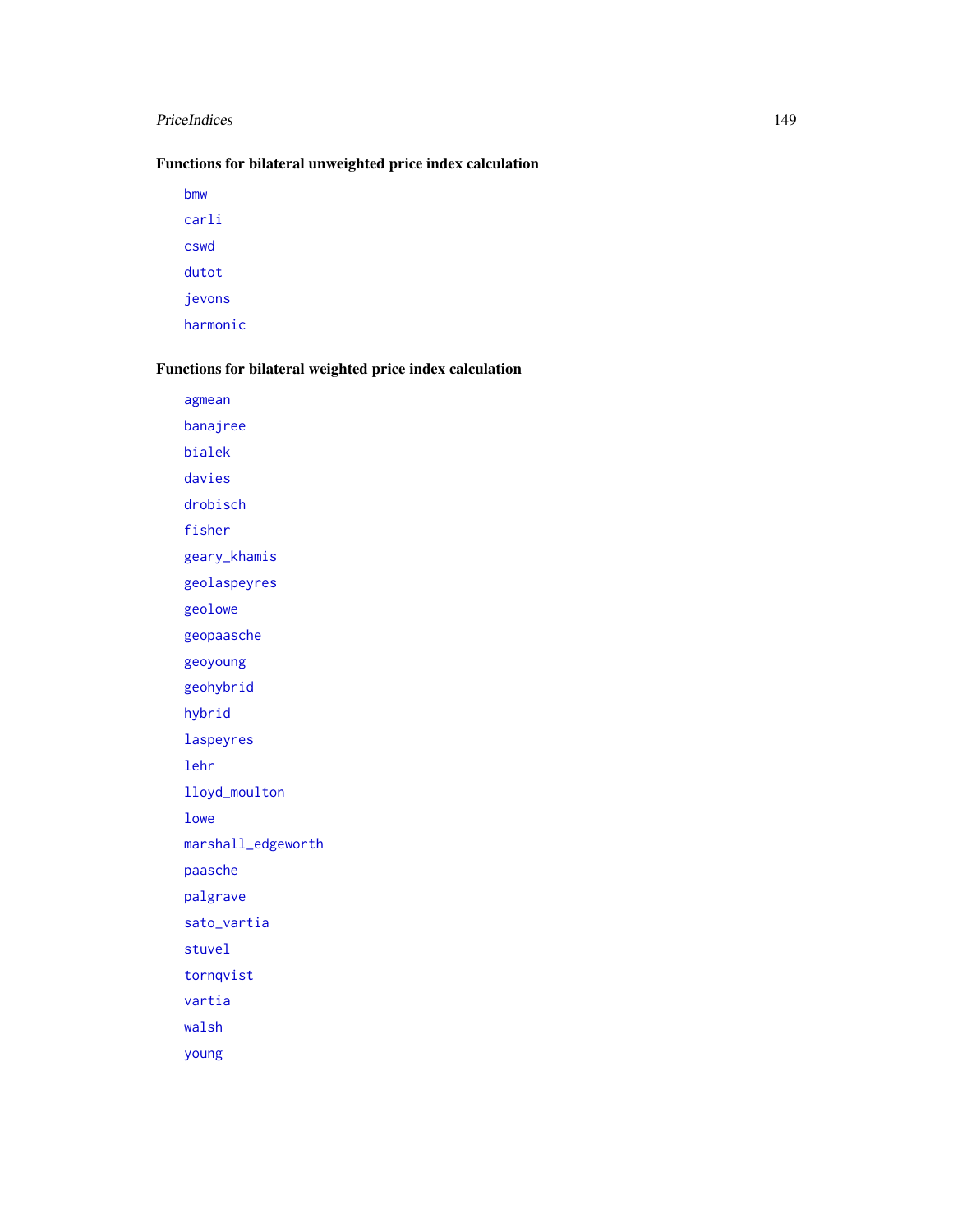# Functions for chain price index calculation

[chbmw](#page-18-0)

[chcarli](#page-19-0)

[chcswd](#page-20-0)

[chdutot](#page-23-0)

[chjevons](#page-33-0)

[chharmonic](#page-31-0)

[chagmean](#page-15-0)

[chbanajree](#page-16-0)

[chbialek](#page-17-0)

[davies](#page-67-0)

[chdrobisch](#page-22-0)

[chfisher](#page-24-0)

[chgeary\\_khamis](#page-25-0)

[chgeolaspeyres](#page-27-0)

[chgeolowe](#page-28-0)

[chgeopaasche](#page-29-0)

[chgeoyoung](#page-30-0)

[chgeohybrid](#page-26-0)

[chhybrid](#page-32-0)

[chlaspeyres](#page-34-0)

[chlehr](#page-35-0)

[chlloyd\\_moulton](#page-36-0)

[chlowe](#page-37-0)

[chmarshall\\_edgeworth](#page-38-0)

[chpaasche](#page-39-0)

[chpalgrave](#page-40-0)

[chsato\\_vartia](#page-41-0)

[chstuvel](#page-42-0)

[chtornqvist](#page-43-0)

[chvartia](#page-44-0)

[chwalsh](#page-45-0)

[chyoung](#page-46-0)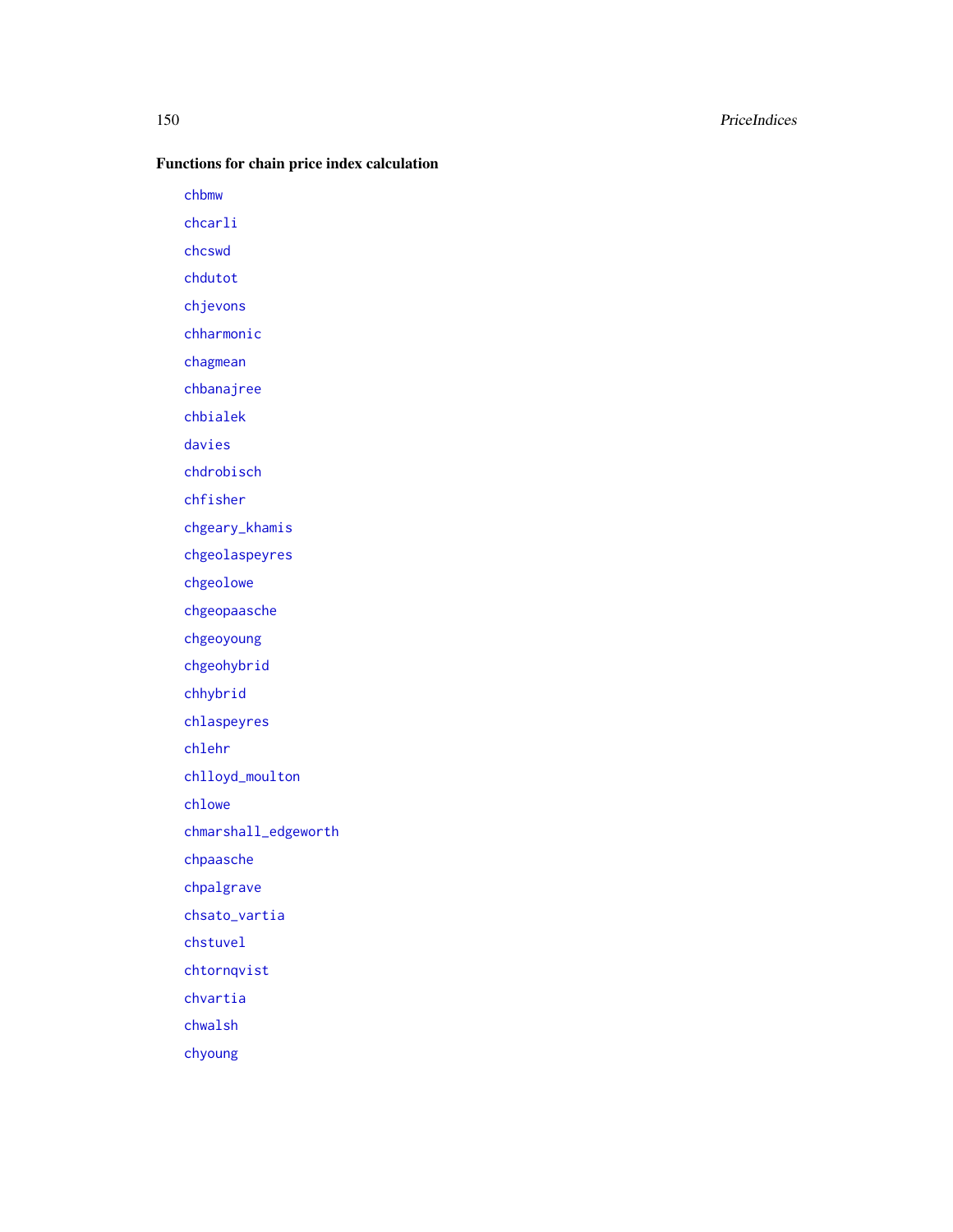#### PriceIndices 151

# Functions for multilateral price index calculation

[ccdi](#page-10-0) [geks](#page-78-0) [wgeks](#page-174-0) [geksl](#page-104-0) [wgeksl](#page-195-0) [geksgl](#page-94-0) [wgeksgl](#page-190-0) [geksaqu](#page-84-0) [wgeksaqu](#page-180-0) [geksaqi](#page-79-0) [wgeksaqi](#page-175-0) [geksgaqi](#page-89-0) [wgeksgaqi](#page-185-0) [geksj](#page-99-0) [geksw](#page-109-0) [gk](#page-124-0) [QU](#page-156-0) [tpd](#page-168-0) [SPQ](#page-163-0)

# Functions for extending multilateral price indices by using splicing methods

[ccdi\\_splice](#page-13-0) [geks\\_splice](#page-116-0) [wgeks\\_splice](#page-202-0) [geksj\\_splice](#page-102-0) [geksw\\_splice](#page-112-0) [geksl\\_splice](#page-107-0) [wgeksl\\_splice](#page-198-0) [geksgl\\_splice](#page-97-0) [wgeksgl\\_splice](#page-194-0) [geksaqu\\_splice](#page-87-0) [wgeksaqu\\_splice](#page-184-0) [geksaqi\\_splice](#page-82-0) [wgeksaqi\\_splice](#page-179-0) [geksgaqi\\_splice](#page-92-0) [wgeksgaqi\\_splice](#page-189-0) [gk\\_splice](#page-127-0) [tpd\\_splice](#page-171-0)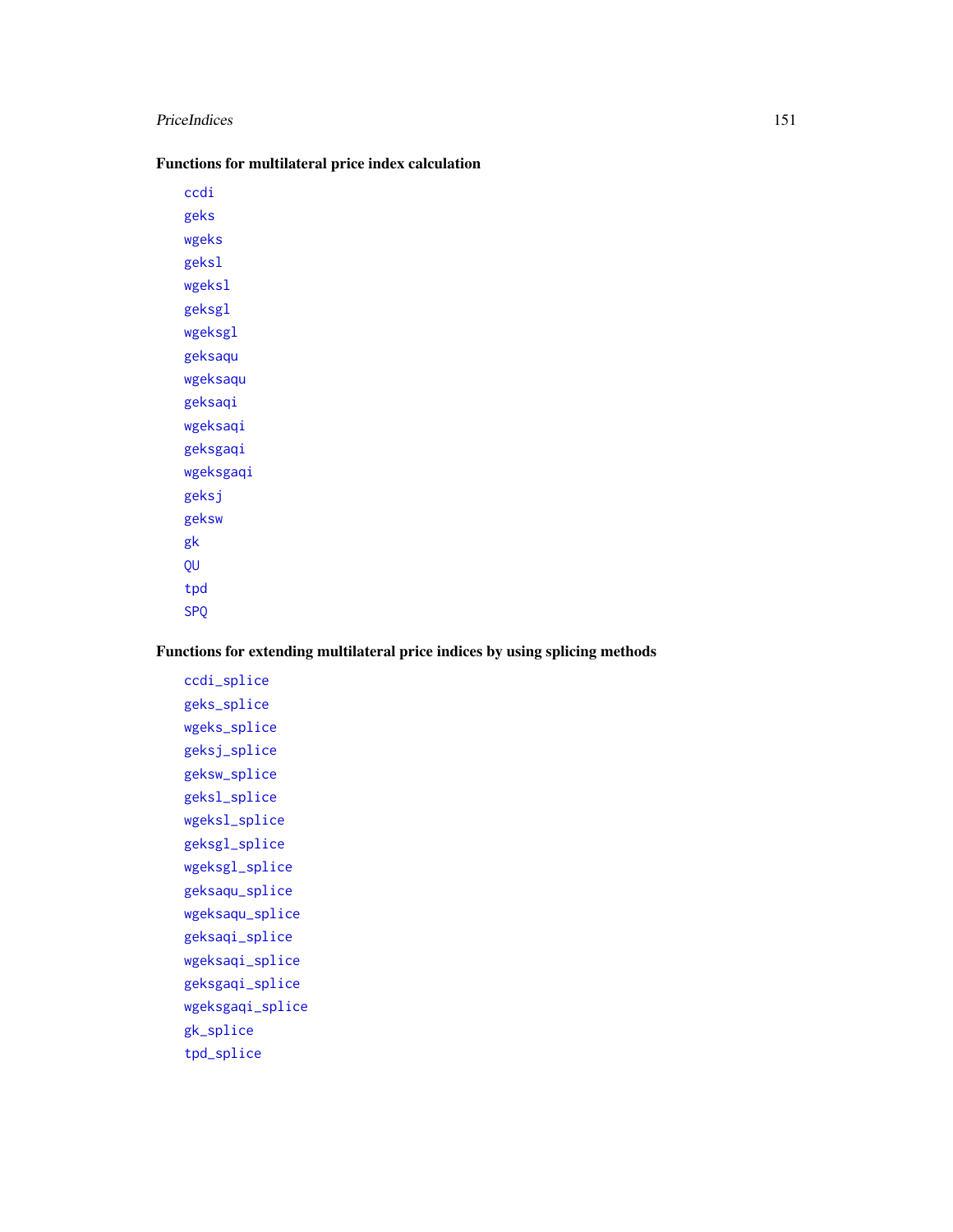# Functions for extending multilateral price indices by using the FBEW method

[ccdi\\_fbew](#page-11-0) [geks\\_fbew](#page-114-0) [wgeks\\_fbew](#page-200-0) [geksj\\_fbew](#page-100-0) [geksw\\_fbew](#page-110-0) [geksl\\_fbew](#page-105-0) [wgeksl\\_fbew](#page-196-0) [geksgl\\_fbew](#page-95-0) [wgeksgl\\_fbew](#page-191-0) [geksaqu\\_fbew](#page-85-0) [wgeksaqu\\_fbew](#page-181-0) [geksaqi\\_fbew](#page-80-0) [wgeksaqi\\_fbew](#page-177-0) [geksgaqi\\_fbew](#page-90-0) [wgeksgaqi\\_fbew](#page-186-0) [gk\\_fbew](#page-125-0) [tpd\\_fbew](#page-169-0)

## Functions for extending multilateral price indices by using the FBMW method

[ccdi\\_fbmw](#page-12-0) [geks\\_fbmw](#page-115-0) [wgeks\\_fbmw](#page-201-0) [geksj\\_fbmw](#page-101-0) [geksw\\_fbmw](#page-111-0) [geksl\\_fbmw](#page-106-0) [wgeksl\\_fbmw](#page-197-0) [geksgl\\_fbmw](#page-96-0) [wgeksgl\\_fbmw](#page-193-0) [geksaqu\\_fbmw](#page-86-0) [wgeksaqu\\_fbmw](#page-183-0) [geksaqi\\_fbmw](#page-81-0) [wgeksaqi\\_fbmw](#page-178-0) [geksgaqi\\_fbmw](#page-91-0) [wgeksgaqi\\_fbmw](#page-188-0) [gk\\_fbmw](#page-126-0) [tpd\\_fbmw](#page-170-0)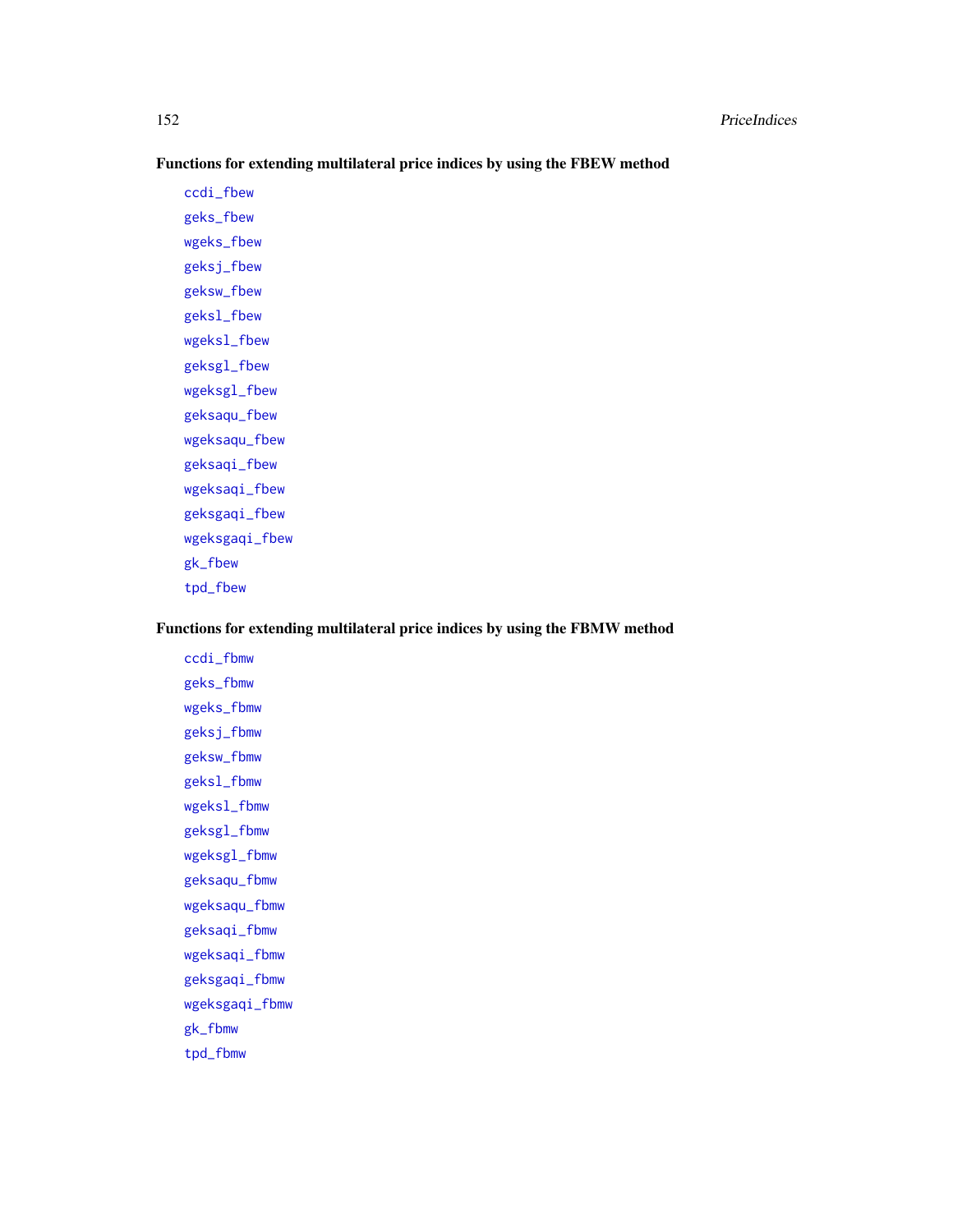#### prices and the state of the state of the state of the state of the state of the state of the state of the state of the state of the state of the state of the state of the state of the state of the state of the state of the

## General functions for price index calculations

[price\\_index](#page-153-0) [price\\_indices](#page-154-0) [final\\_index](#page-72-0) [final\\_index2](#page-74-0)

# Functions for comparisons of price indices

```
compare_indices
compare_final_indices
compare_distances
compare_to_target
```
<span id="page-152-0"></span>prices *Providing prices (unit values) of sold products*

# Description

The function returns prices (unit values) of sold products with given IDs.

## Usage

prices(data, period, set =  $c()$ )

## Arguments

| data   | The user's data frame. It must contain columns: time (as Date in format: year-<br>month-day, e.g. '2020-12-01'), prices (as positive numeric), quantities (as<br>positive numeric) and prodID (as numeric, factor or character) with unique prod-<br>uct IDs. |
|--------|---------------------------------------------------------------------------------------------------------------------------------------------------------------------------------------------------------------------------------------------------------------|
| period | The time period (as character) limited to the year and month, e.g. "2019-03".                                                                                                                                                                                 |
| set    | The set of unique product IDs to be used for determining prices of sold products<br>(see also data_matching). If the set is empty, the function returns prices of all<br>products being available in period.                                                  |

## Value

The function analyzes the user's data frame and returns prices (unit value) of products with given ID and being sold in the time period indicated by the period parameter.

```
prices(milk, period="2019-06")
prices(milk, period="2019-12",set=c(400032, 71772, 82919))
```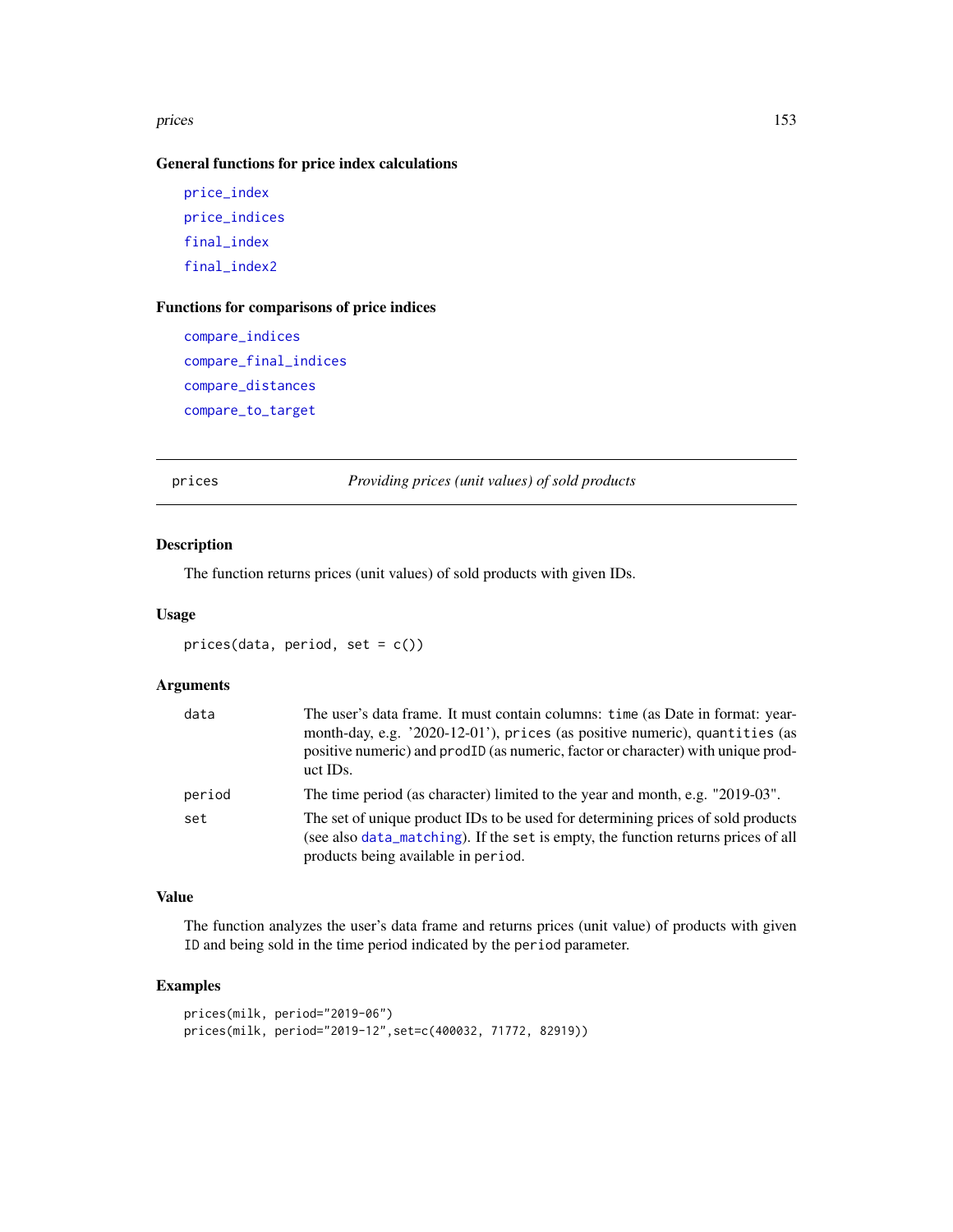<span id="page-153-0"></span>

This function returns a value or values of the selected price index.

# Usage

```
price_index(
 data,
  start,
  end,
  formula = "fisher",
 window = 13,
  splice = "movement",
 base = start,
  sigma = 0.7,
  interval = FALSE
\mathcal{L}
```

| data     | The user's data frame with information about sold products. It must contain<br>columns: time (as Date in format: year-month-day,e.g. '2020-12-01'), prices<br>(as positive numeric) and prodID (as numeric, factor or character). A column<br>quantities (as positive numeric) is also essential even if the selected index is<br>an unweighted formula (unit values are calculated). |
|----------|---------------------------------------------------------------------------------------------------------------------------------------------------------------------------------------------------------------------------------------------------------------------------------------------------------------------------------------------------------------------------------------|
| start    | The base period (as character) limited to the year and month, e.g. "2019-12".                                                                                                                                                                                                                                                                                                         |
| end      | The research period (as character) limited to the year and month, e.g. "2020-04".                                                                                                                                                                                                                                                                                                     |
| formula  | The character string indicating the price index formula is to be calculated. To<br>see available options please use the link: PriceIndices.                                                                                                                                                                                                                                           |
| window   | The length of the time window if the multilateral index is selected (as positive<br>integer: typically multilateral methods are based on the 13-month time window).                                                                                                                                                                                                                   |
| splice   | A character string indicating the splicing method (if the multilateral splicing in-<br>dex is selected). Available options are: "movement", "window","half","mean"<br>and their additional variants: "window_published", "half_published" and "mean_published".                                                                                                                       |
| base     | The prior period used in the Young- or Lowe-type price indices (as character)<br>limited to the year and month, e.g. "2020-01".                                                                                                                                                                                                                                                       |
| sigma    | The elasticity of substitution parameter used in the Lloyed-Moulton and AG<br>Mean indices (as numeric).                                                                                                                                                                                                                                                                              |
| interval | A logical value indicating whether the function is to provide the price index<br>comparing the research period defined by end to the base period defined by<br>start (then interval is set to FALSE) or all fixed base indices are to be pre-<br>sented (the fixed base month is defined by start).                                                                                   |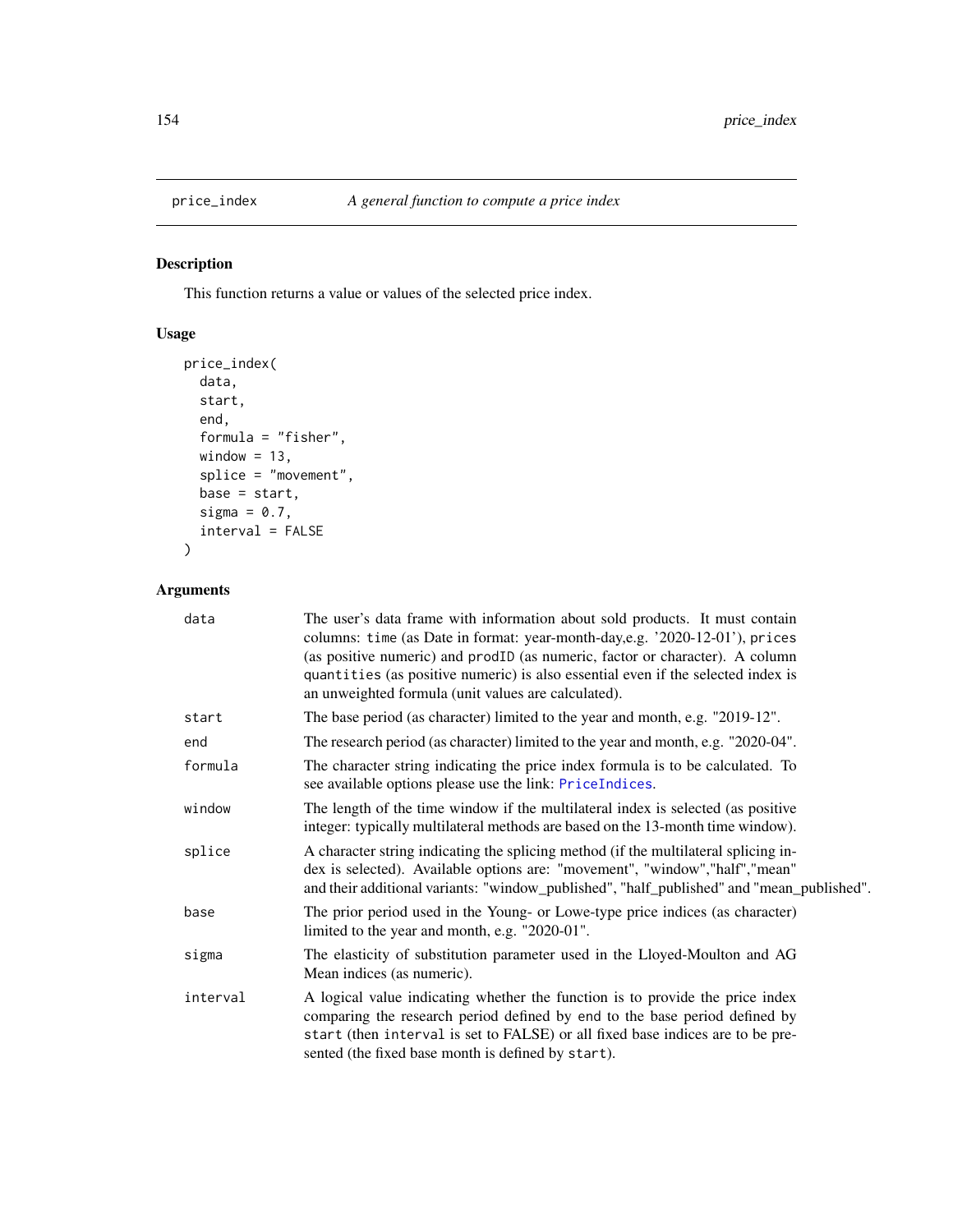# price\_indices 155

## Value

This function returns a value or values of the selected price index. If the interval parameter is set to TRUE then it returns a data frame with two columns: dates and index values. The function does not take into account aggregating over outlets or product subgroups (to consider these types of aggregating, please use the [final\\_index](#page-72-0) or the [final\\_index2](#page-74-0) function).

#### Examples

```
price_index(milk, start="2018-12", end="2020-02",formula="walsh",interval=FALSE)
price_index(milk, start="2018-12",end="2020-02",formula="tpd_splice",
splice="half",interval=TRUE)
```
<span id="page-154-0"></span>price\_indices *A very general function to compute one or more price indices*

#### Description

This function returns a value or values of the selected price indices.

```
price_indices(
  data,
  start,
  end,
  bilateral = c(),
  bindex = c(),
  base = c(),
  cesindex = c(),
  sigma = c(),
  simindex = c(),
  fbmulti = c(),
  fbwindow = c(),
  splitcemulti = c(),
  splitcewindow = c(),
  splitce = c(),
  namebilateral = bilateral,
  namebindex = bindex,
  namecesindex = cesindex,
  namesimindex = simindex,
  namefbmulti = fbmulti,
  namesplicemulti = splicemulti,
  interval = FALSE
```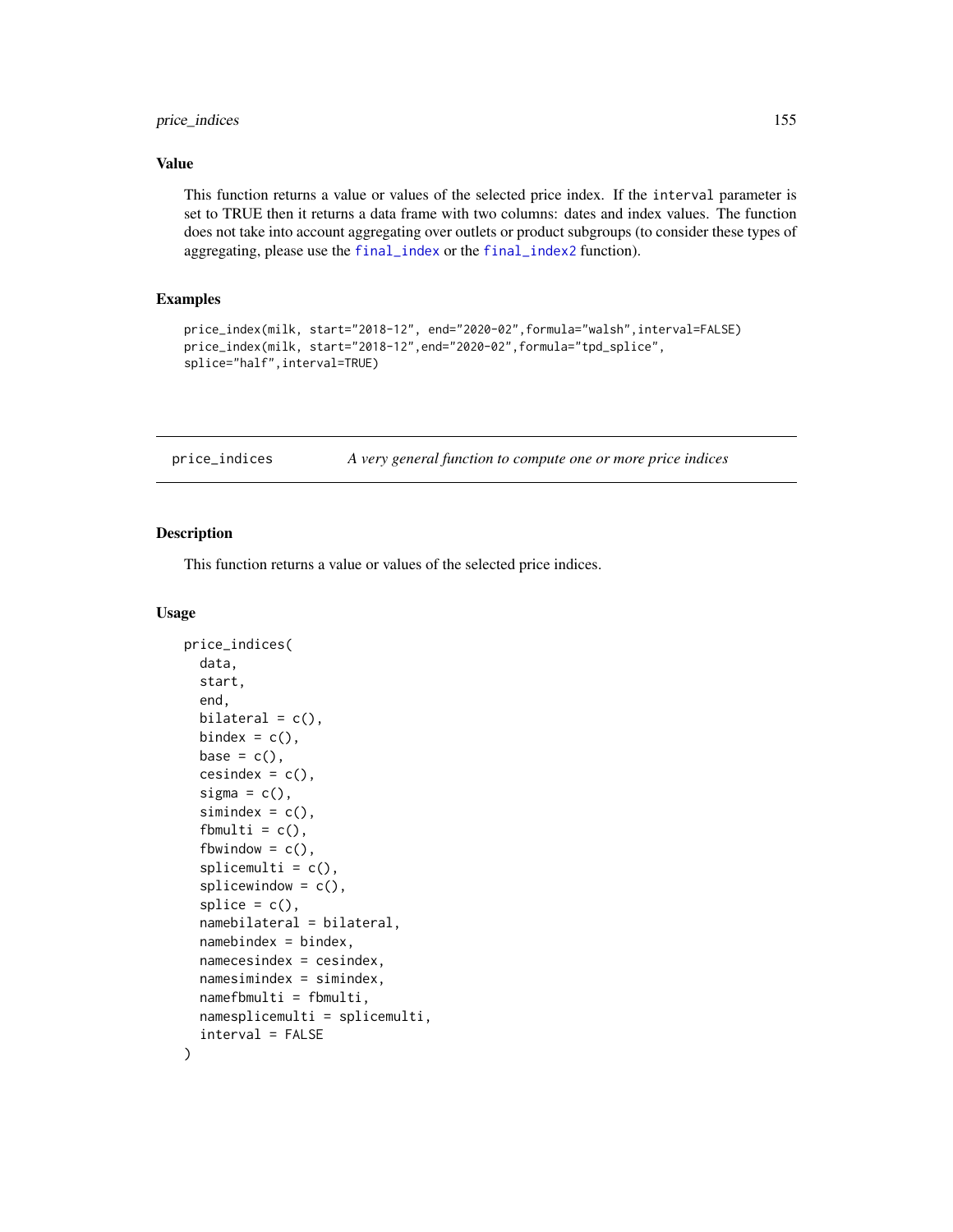| data          | The user's data frame with information about sold products. It must contain<br>columns: time (as Date in format: year-month-day,e.g. '2020-12-01'), prices<br>(as positive numeric) and prodID (as numeric, factor or character). A column<br>quantities (as positive numeric) is also essential even if the selected index is<br>an unweighted formula (unit values are calculated). |
|---------------|---------------------------------------------------------------------------------------------------------------------------------------------------------------------------------------------------------------------------------------------------------------------------------------------------------------------------------------------------------------------------------------|
| start         | The base period (as character) limited to the year and month, e.g. "2019-12".                                                                                                                                                                                                                                                                                                         |
| end           | The research period (as character) limited to the year and month, e.g. "2020-04".                                                                                                                                                                                                                                                                                                     |
| bilateral     | A vector of character strings indicating bilateral price index formulas that are to<br>be calculated. To see available options please use the link: PriceIndices.                                                                                                                                                                                                                     |
| bindex        | A vector of character strings indicating Lowe- or Young-type price index formu-<br>las that are to be calculated. Available options are: young, geoyoung, lowe and<br>geolowe.                                                                                                                                                                                                        |
| base          | The vector of prior periods used in the Young- or Lowe-type price indices. Each<br>element of the vector (as character) must be limited to the year and month, e.g.<br>"2020-01".                                                                                                                                                                                                     |
| cesindex      | A vector of character strings indicating CES price index formulas that are to be<br>calculated. To see available options, please use the link: PriceIndices.                                                                                                                                                                                                                          |
| sigma         | The vector of elasticity of substitution parameters used in the Lloyed-Moulton<br>and AG Mean indices.                                                                                                                                                                                                                                                                                |
| simindex      | A vector of character strings indicating multilateral price index formulas based<br>on relative price and quantity similarity that are to be calculated. To see available<br>options, please use the link: PriceIndices.                                                                                                                                                              |
| fbmulti       | A vector of character strings indicating multilateral price index formulas that are<br>to be calculated. The available set of indices includes full-window multilateral<br>indices or their FBEW and FBMW extensions. To see available options, please<br>use the link: PriceIndices.                                                                                                 |
| fbwindow      | A vector of integers. Each element of the vector defines the length of the time<br>window of the corresponding multilateral index (if it is selected by fbmulti).                                                                                                                                                                                                                     |
| splicemulti   | A vector of character strings indicating multilateral price index formulas that are<br>to be extended by using splicing methods. To see available options. please use<br>the link: PriceIndices.                                                                                                                                                                                      |
| splicewindow  | A vector of integers. Each element of the vector defines the length of the time<br>window of the corresponding multilateral index (if it is selected by splicemulti).                                                                                                                                                                                                                 |
| splice        | A vector of character strings. Each element of the vector indicates the splicing<br>method is to be used for the corresponding multilateral index (if it is selected<br>by splicemulti). Available values of vector elements are: "movement", "win-<br>dow","half","mean" and their additional variants: "window_published", "half_published"<br>and "mean_published".                |
| namebilateral | A vector of character strings describing names of bilateral price indices that are<br>to be displayed. If this vector is empty, then default names are used.                                                                                                                                                                                                                          |
| namebindex    | A vector of character strings describing names of Young- and/or Lowe-type<br>price indices are to be displayed. If this vector is empty, then default names<br>are used.                                                                                                                                                                                                              |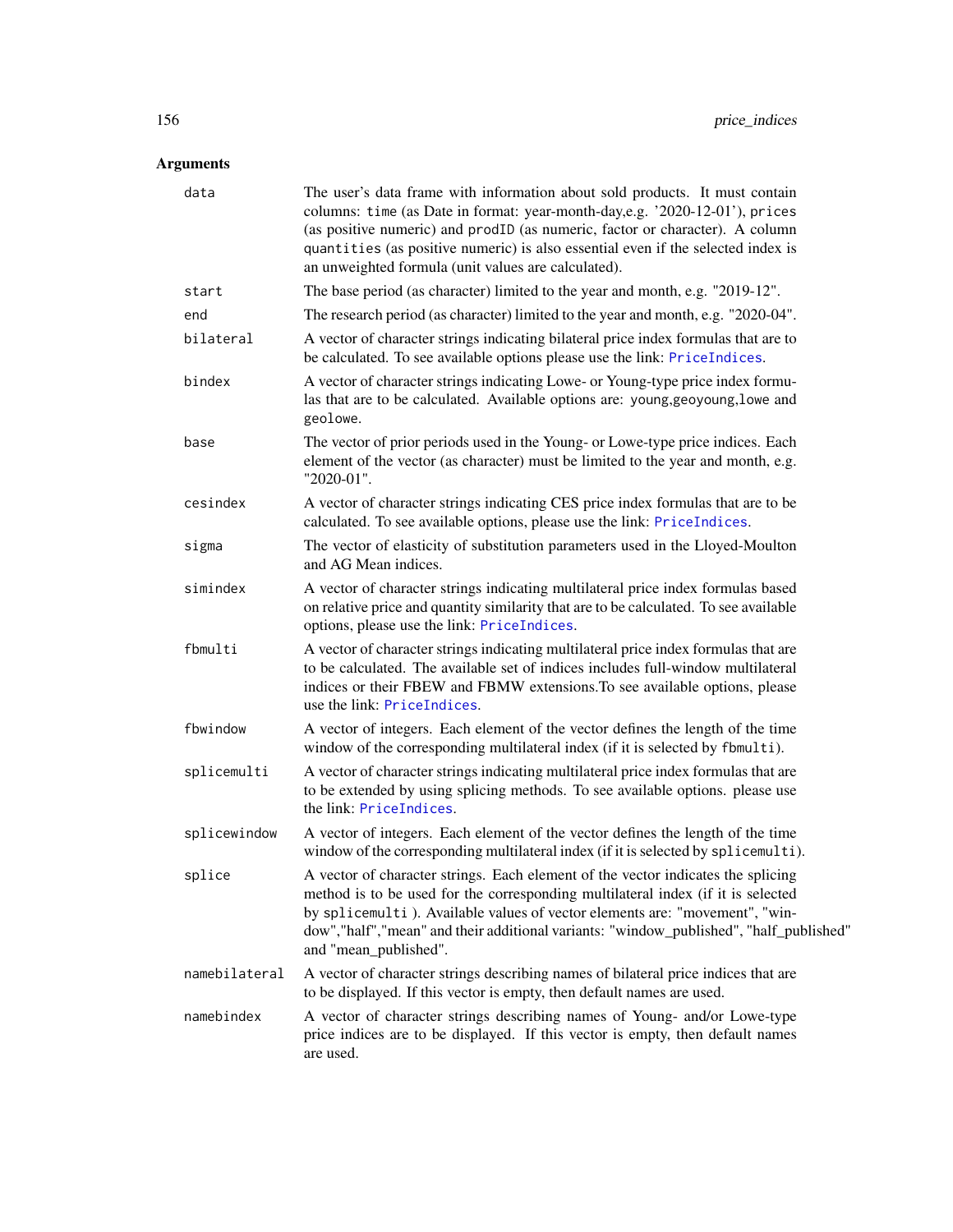| namecesindex    | A vector of character strings describing names of CES price indices that are to<br>be displayed. If this vector is empty, then default names are used.                                                                                                                                              |
|-----------------|-----------------------------------------------------------------------------------------------------------------------------------------------------------------------------------------------------------------------------------------------------------------------------------------------------|
| namesimindex    | A vector of character strings describing names of multilateral price index for-<br>mulas based on relative price and quantity similarity that are to be displayed. If<br>this vector is empty, then default names are used.                                                                         |
| namefbmulti     | A vector of character strings describing names of full-window multilateral indices<br>or their FBEW and FBMW extensions that are to be displayed. If this vector is<br>empty, then default names are used.                                                                                          |
| namesplicemulti |                                                                                                                                                                                                                                                                                                     |
|                 | A vector of character strings describing names of multilateral splice indices that<br>are to be displayed. If this vector is empty, then default names are used.                                                                                                                                    |
| interval        | A logical value indicating whether the function is to provide the price index<br>comparing the research period defined by end to the base period defined by<br>start (then interval is set to FALSE) or all fixed base indices are to be pre-<br>sented (the fixed base month is defined by start). |

## Value

This general function returns a value or values of the selected price indices. If the interval parameter is set to TRUE, then it returns a data frame where its first column indicates dates and the remaining columns show corresponding values of all selected price indices. The function does not take into account aggregating over outlets or product subgroups (to consider these types of aggregating, please use the [final\\_index](#page-72-0) or the [final\\_index2](#page-74-0) function).

## Examples

```
price_indices(milk, start="2018-12",end="2019-04",bilateral=c("jevons"),
fbmulti=c("tpd"),fbwindow=c(6),interval=TRUE)
price_indices(milk, start="2018-12", end="2019-05",
fbmulti=c("tpd","geks"),fbwindow=c(10,12),interval=TRUE)
```
<span id="page-156-0"></span>QU *Calculating the quality adjusted unit value index (QU index)*

## Description

This function returns a value of the quality adjusted unit value index (QU index) for a given set of adjustment factors.

#### Usage

QU(data, start, end, v)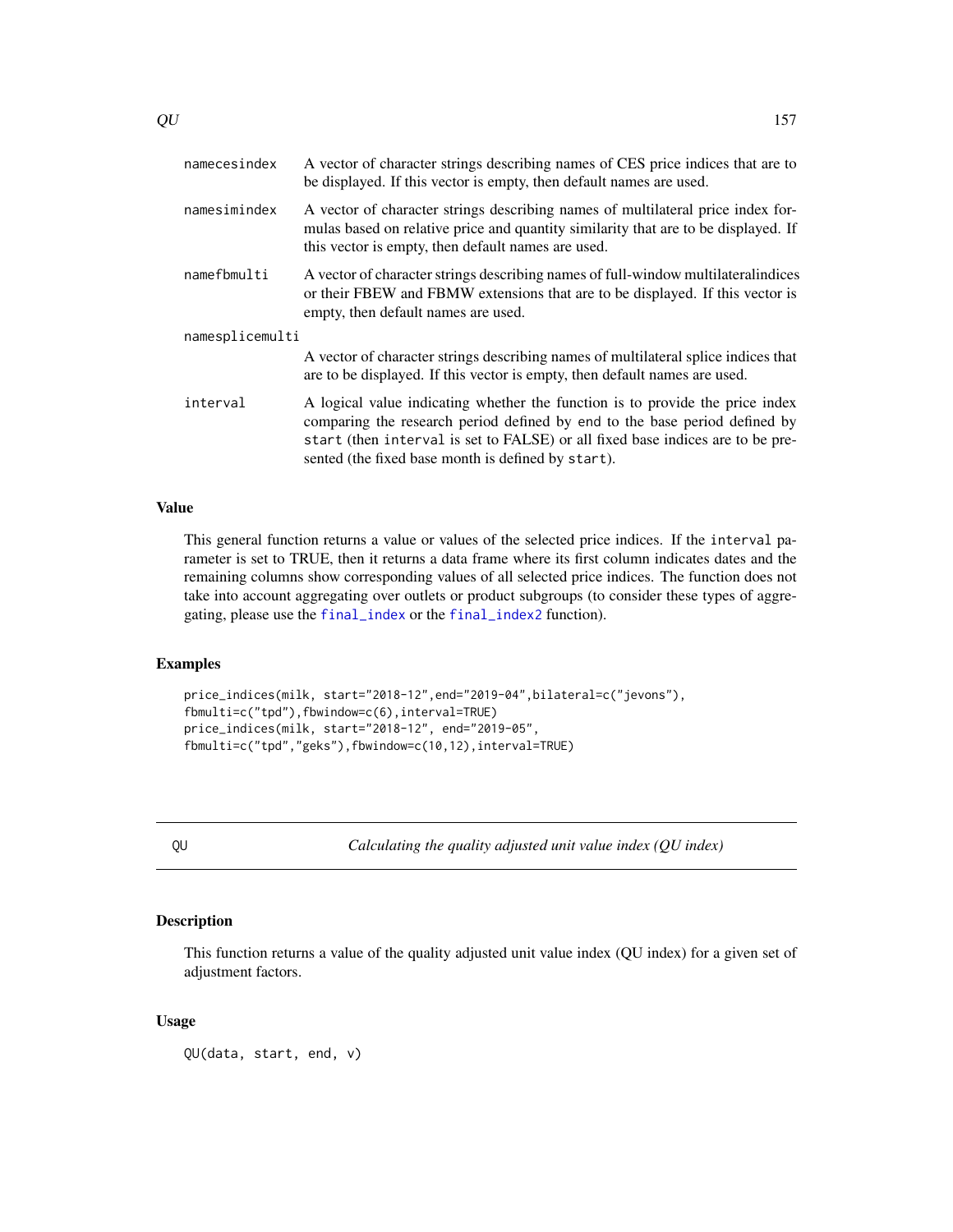## Arguments

| data  | The user's data frame with information about sold products. It must contain<br>columns: time (as Date in format: year-month-day, e.g. '2020-12-01'), prices<br>(as positive numeric), quantities (as positive numeric) and prodID (as nu-<br>meric, factor or character). |
|-------|---------------------------------------------------------------------------------------------------------------------------------------------------------------------------------------------------------------------------------------------------------------------------|
| start | The base period (as character) limited to the year and month, e.g. "2020-03".                                                                                                                                                                                             |
| end   | The research period (as character) limited to the year and month, e.g. "2020-04".                                                                                                                                                                                         |
| v     | The data frame with adjustment factors for at least all matched prodIDs. It must<br>contain two columns: prodID (as numeric or character) with unique product IDs<br>and values (as positive numeric) with corresponding adjustment factors.                              |

# Value

This function returns a value of the quality adjusted unit value index (QU index) for a given set of adjustment factors (adjusted factors must be available for all matched prodIDs).

#### References

Chessa, A.G. (2016). *A New Methodology for Processing Scanner Data in the Dutch CPI.* Eurona 1/2016, 49-69.

# Examples

```
## Creating a data frame with artificial adjustment factors
## (random numbers from uniform distribution U[1,2])
prodID<-unique(milk$prodID)
values<-stats::runif(length(prodID),1,2)
v<-data.frame(prodID,values)
## Calculating the QU index for the created data frame 'v'
QU(milk, start="2018-12", end="2019-12", v)
```
<span id="page-157-0"></span>quantities *Providing quantities of sold products*

#### Description

The function returns quantities of sold products with given IDs.

```
quantities(data, period, set = c())
```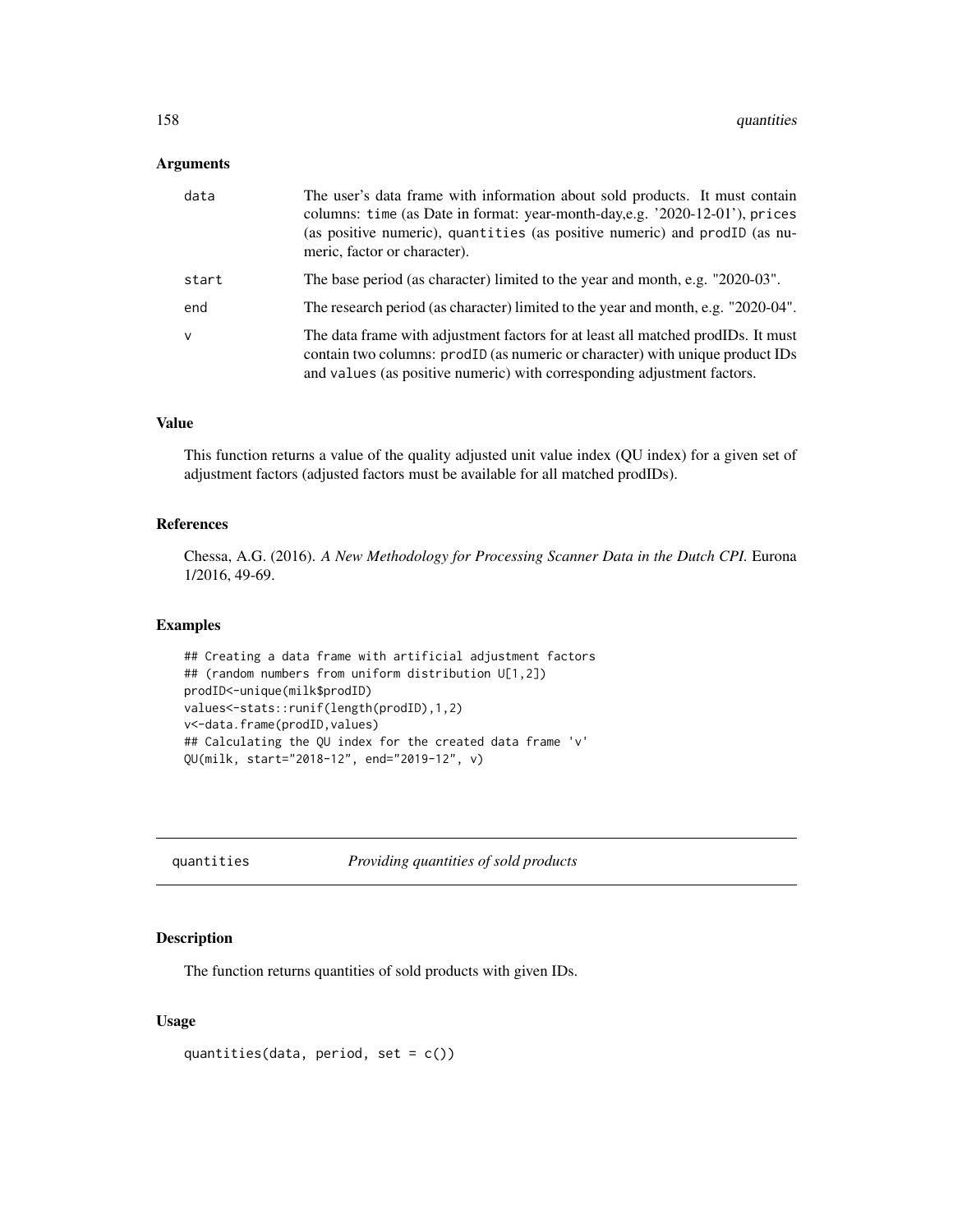#### sales and the same of the same of the same of the same of the same of the same of the same of the same of the same of the same of the same of the same of the same of the same of the same of the same of the same of the same

# Arguments

| data   | The user's data frame. It must contain columns: time (as Date in format: year-<br>month-day, e.g. '2020-12-01'), quantities (as positive numeric) and prodID<br>(as numeric, factor or character) with unique product IDs. |
|--------|----------------------------------------------------------------------------------------------------------------------------------------------------------------------------------------------------------------------------|
| period | The time period (as character) limited to the year and month, e.g. "2019-03".                                                                                                                                              |
| set    | The set of unique product IDs to be used for determining quantities of sold<br>products (see also data_matching). If the set is empty, the function returns<br>quantities of all products being available in period.       |

# Value

The function analyzes the user's data frame and returns quantities of products with given ID and being sold in the time period indicated by the period parameter.

# Examples

```
quantities(milk, period="2019-06")
quantities(milk, period="2019-12",set=c(400032, 71772, 82919))
```
<span id="page-158-0"></span>sales *Providing values of product sales*

# Description

The function returns values of sales of products with given IDs.

# Usage

```
sales(data, period, set = c(), shares = FALSE, hist = FALSE)
```

| data   | The user's data frame. It must contain columns: time (as Date in format: year-<br>month-day, e.g. '2020-12-01'), prices (as positive numeric), quantities (as<br>positive numeric) and prodID (as numeric, factor or character) with unique prod-<br>uct IDs. |
|--------|---------------------------------------------------------------------------------------------------------------------------------------------------------------------------------------------------------------------------------------------------------------|
| period | The time period (as character) limited to the year and month, e.g. "2019-03".                                                                                                                                                                                 |
| set    | The set of unique product IDs to be used for determining product sales values<br>(see also data_matching). If the set is empty, then the function returns sale<br>values of all products being available in period.                                           |
| shares | A logical parameter indicating whether the function is to return shares of product<br>sales.                                                                                                                                                                  |
| hist   | A logical parameter indicating whether the function is to return histogram of<br>product sales.                                                                                                                                                               |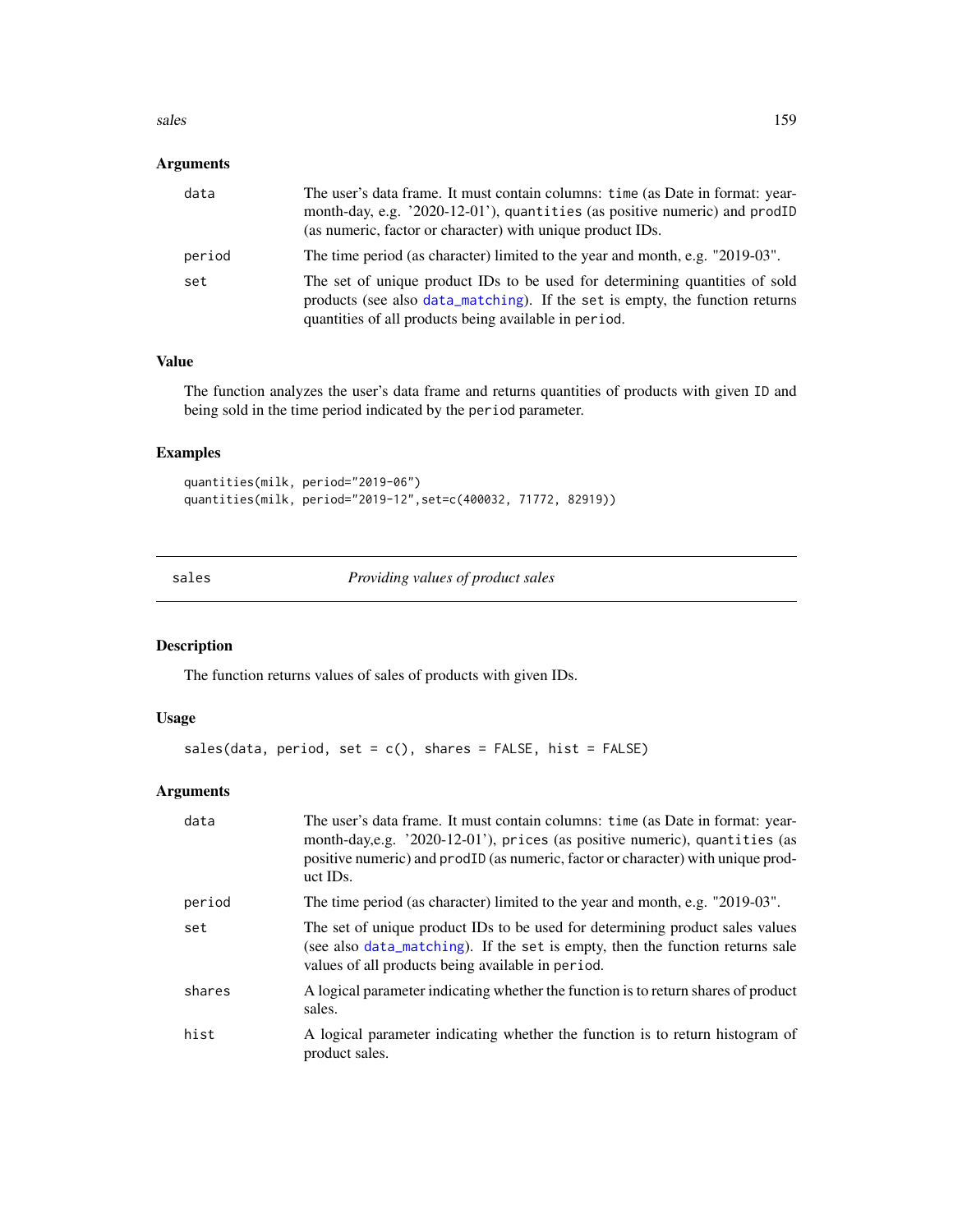# Value

The function analyzes the user's data frame and returns values of sales of products with given IDs and being sold in time period indicated by the period parameter.

## Examples

```
sales(milk, period="2019-06", shares=TRUE, hist=TRUE)
sales(milk, period="2019-12",set=unique(milk$prodID)[1])
```
<span id="page-159-0"></span>

| sales_groups |          | Providing information about sales of products from one or more |  |  |  |  |
|--------------|----------|----------------------------------------------------------------|--|--|--|--|
|              | datasets |                                                                |  |  |  |  |

# Description

The function returns values of sales of products from one or more datasets or the corresponding barplot for these sales.

# Usage

```
sales_groups(
  datasets = list(),
  start,
  end,
  shares = FALSE,
 barparplot = FALSE,
  names = c())
```

| datasets | A list of user's data frames. Each data frame must contain columns: time (as<br>Date in format: year-month-day, e.g. '2020-12-01'), prices (as positive nu-<br>meric) and quantities (as positive numeric). |
|----------|-------------------------------------------------------------------------------------------------------------------------------------------------------------------------------------------------------------|
| start    | The beginning of the considered time interval (as character) limited to the year<br>and month, e.g. "2020-03".                                                                                              |
| end      | The end of the considered time interval (as character) limited to the year and<br>month, e.g. "2020-04".                                                                                                    |
| shares   | A logical parameter indicating whether the function is to calculate shares of<br>product sales                                                                                                              |
| barplot  | A logical parameter indicating whether the function is to return barplot for prod-<br>uct sales.                                                                                                            |
| names    | A vector of characters describing product groups defined by datasets.                                                                                                                                       |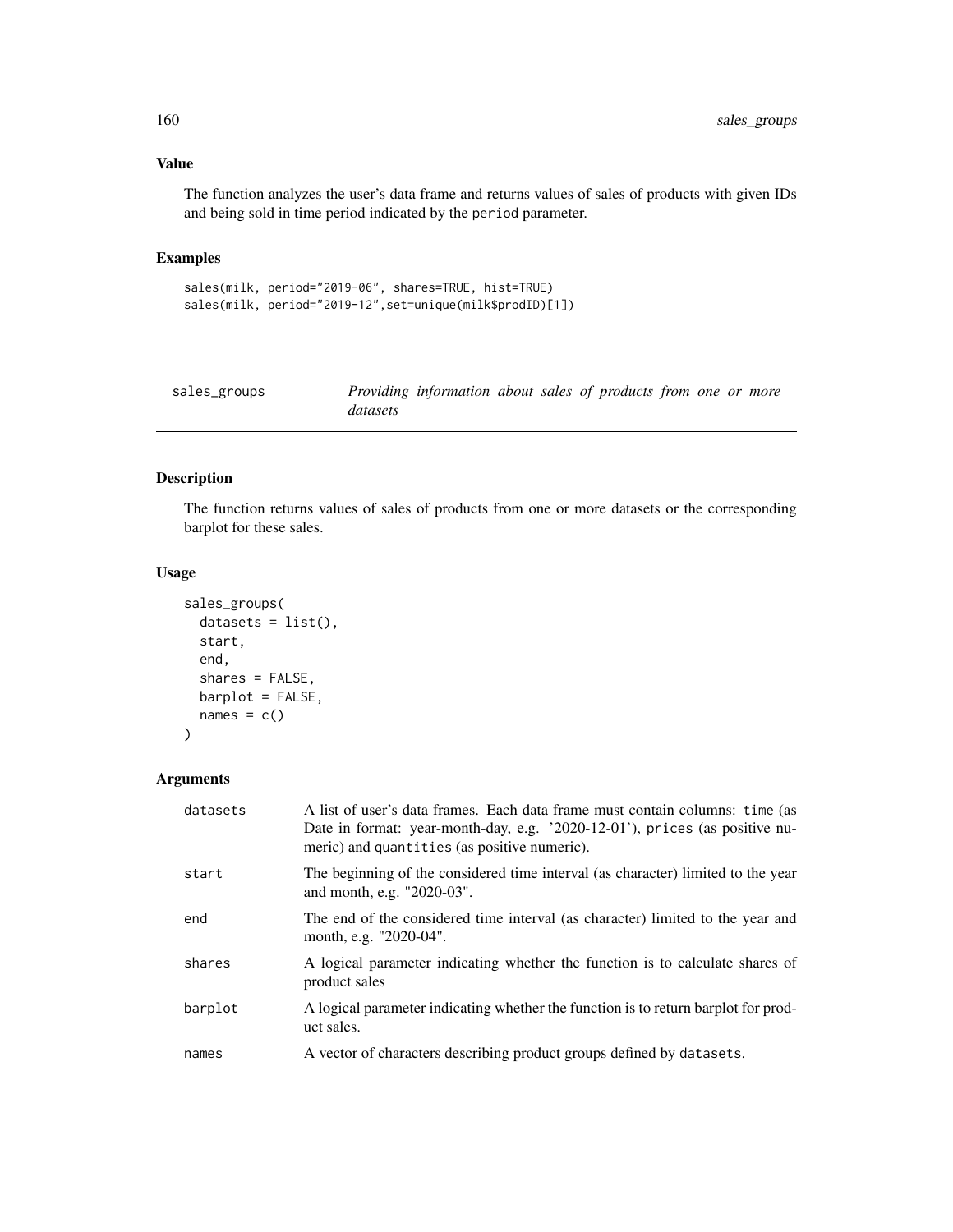# sales\_groups2 161

## Value

The function returns values of sales of products from one or more datasets or the corresponding barplot for these sales (if barplot is TRUE). Alternatively, it calculates the sale shares (if shares is TRUE).

## Examples

```
## Creating 3 subgroups of milk:
ctg<-unique(milk$description)
categories<-c(ctg[1],ctg[2],ctg[3])
milk1<-dplyr::filter(milk, milk$description==categories[1])
milk2<-dplyr::filter(milk, milk$description==categories[2])
milk3<-dplyr::filter(milk, milk$description==categories[3])
## Sample use of this function:
sales_groups(datasets=list(milk1,milk2,milk3),start="2019-04",end="2019-04",shares=TRUE)
sales_groups(datasets=list(milk1,milk2,milk3),start="2019-04",end="2019-07",
barplot=TRUE, names=categories)
```
#### <span id="page-160-0"></span>sales\_groups2 *Providing information about sales of products*

#### Description

The function returns values of sales of products or the corresponding barplot for these sales.

## Usage

```
sales_groups2(
  data = data.frame(),by,
  start,
 end,
  shares = FALSE,
 barplot = FALSE,
  names = c())
```

| data  | The user's data frame with subgroups of sold products (see by parameter). The<br>data frame must contain columns: time (as Date in format: year-month-day,<br>e.g. '2020-12-01'), prices (as positive numeric) and quantities (as positive<br>numeric). An additional column indicated via by parameter is also needed. |
|-------|-------------------------------------------------------------------------------------------------------------------------------------------------------------------------------------------------------------------------------------------------------------------------------------------------------------------------|
| by    | The column name indicating grouping variable, i.e. this column is used for<br>creating subgroups of products.                                                                                                                                                                                                           |
| start | The beginning of the considered time interval (as character) limited to the year<br>and month, e.g. "2020-03".                                                                                                                                                                                                          |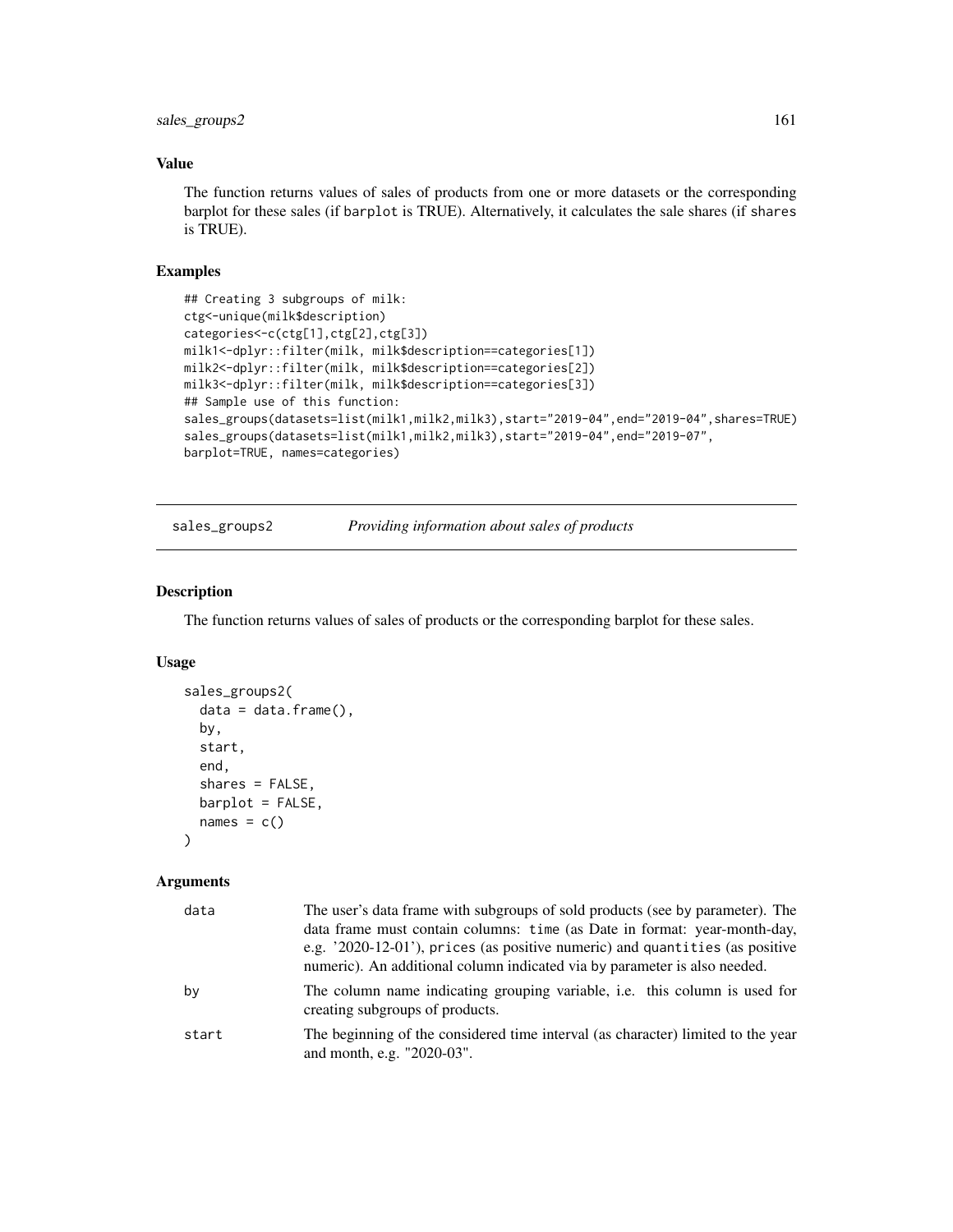| end     | The end of the considered time interval (as character) limited to the year and<br>month, e.g. "2020-04". |
|---------|----------------------------------------------------------------------------------------------------------|
| shares  | A logical parameter indicating whether the function is to calculate shares of<br>product sales           |
| barplot | A logical parameter indicating whether the function is to return barplot for prod-<br>uct sales.         |
| names   | A vector of characters describing product groups defined by datasets.                                    |

# Value

The function returns values of sales of products or the corresponding barplot for these sales (if barplot is TRUE). Alternatively, it calculates the sale shares (if shares is TRUE).

## Examples

```
outlets<-as.character(unique(milk$retID))
sales_groups2(milk,by="retID",start="2019-04",end="2019-04",
shares=TRUE,barplot=TRUE,names=outlets)
```
<span id="page-161-0"></span>sato\_vartia *Calculating the bilateral Vartia-II (Sato-Vartia) price index*

# Description

This function returns a value (or vector of values) of the bilateral Vartia-II (Sato-Vartia) price index.

# Usage

sato\_vartia(data, start, end, interval = FALSE)

| data     | The user's data frame with information about sold products. It must contain<br>columns: time (as Date in format: year-month-day, e.g. '2020-12-01'), prices<br>(as positive numeric), quantities (as positive numeric) and prodID (as nu-<br>meric, factor or character).                                                                                                                     |
|----------|-----------------------------------------------------------------------------------------------------------------------------------------------------------------------------------------------------------------------------------------------------------------------------------------------------------------------------------------------------------------------------------------------|
| start    | The base period (as character) limited to the year and month, e.g. "2020-03".                                                                                                                                                                                                                                                                                                                 |
| end      | The research period (as character) limited to the year and month, e.g. "2020-04".                                                                                                                                                                                                                                                                                                             |
| interval | A logical value indicating whether the function is to compare the research period<br>defined by end to the base period defined by start (then interval is set to<br>FALSE) or all fixed base indices are to be calculated. In this latter case, all<br>months from the time interval <start, end=""> are considered and start defines<br/>the base period (interval is set to TRUE).</start,> |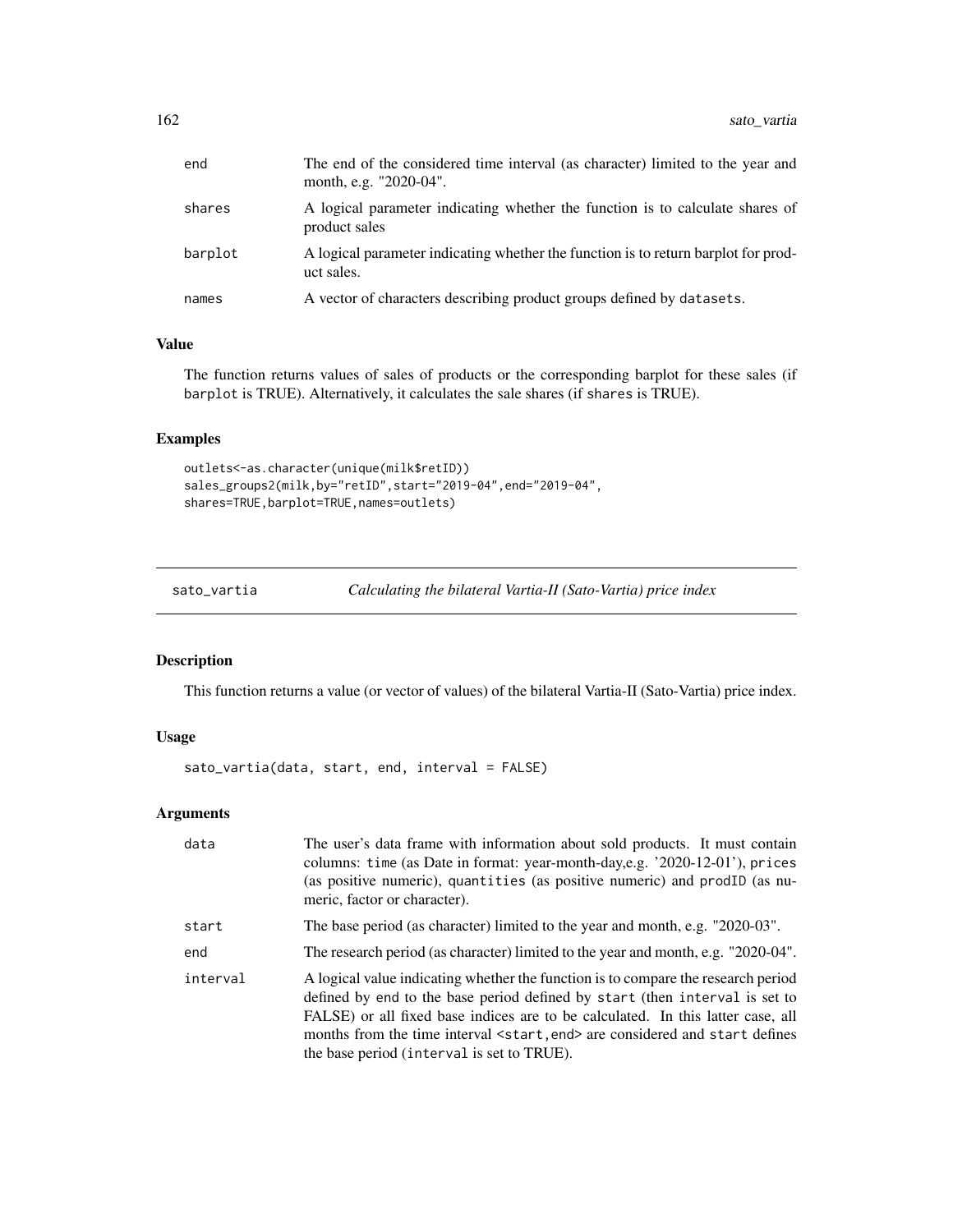#### save\_model 163

#### Value

The function returns a value (or vector of values) of the bilateral Vartia-II (Sato-Vartia) price index depending on the interval parameter. If the interval parameter is set to TRUE, the function returns a vector of price index values without dates. To get information about both price index values and corresponding dates, please see functions: [price\\_index](#page-153-0), [price\\_indices](#page-154-0) or [final\\_index](#page-72-0). The function does not take into account aggregating over outlets or product subgroups (to consider these types of aggregating, please use the [final\\_index](#page-72-0) or the [final\\_index2](#page-74-0) function).

## References

Sato, K. (1976). *The Ideal Log-Change Index Number.* The Review of Economics and Statistics, 58(2), 223-228.

Vartia, Y. 0. (1976). *Ideal Log-Change Index Numbers .* Scandinavian Journal of Statistics 3(3), 121-126.

(2004). *Consumer Price Index Manual. Theory and practice*. ILO/IMF/OECD/UNECE/Eurostat/The World Bank, International Labour Office (ILO), Geneva.

Von der Lippe, P. (2007). *Index Theory and Price Statistics*. Peter Lang: Berlin, Germany.

## Examples

```
sato_vartia(sugar, start="2018-12", end="2019-12")
sato_vartia(milk, start="2018-12", end="2020-01", interval=TRUE)
```
<span id="page-162-0"></span>save\_model *Saving the machine learning model on the disk*

## **Description**

This function saves a list of machine learning model elements on the disk, i.e. the resulting 8 files are written.

## Usage

 $save_model(model = list(), dir = "ML_model")$ 

## Arguments

| model | A list of 8 elements which identify the previously built machine learning model |
|-------|---------------------------------------------------------------------------------|
|       | (the list is obtained via the model_classification function).                   |
| dir   | The name of the directory where the selected model should be saved. The direc-  |
|       | tory with all necessary files will be created in the working directory.         |

#### Value

This function saves a list of ML model elements on the disk, i.e. the resulting 8 files are written into the new directory specified by dir. The list should be obtained previously using the model\_classification function. After saving the model, it can be loaded at any time by using the load\_model function.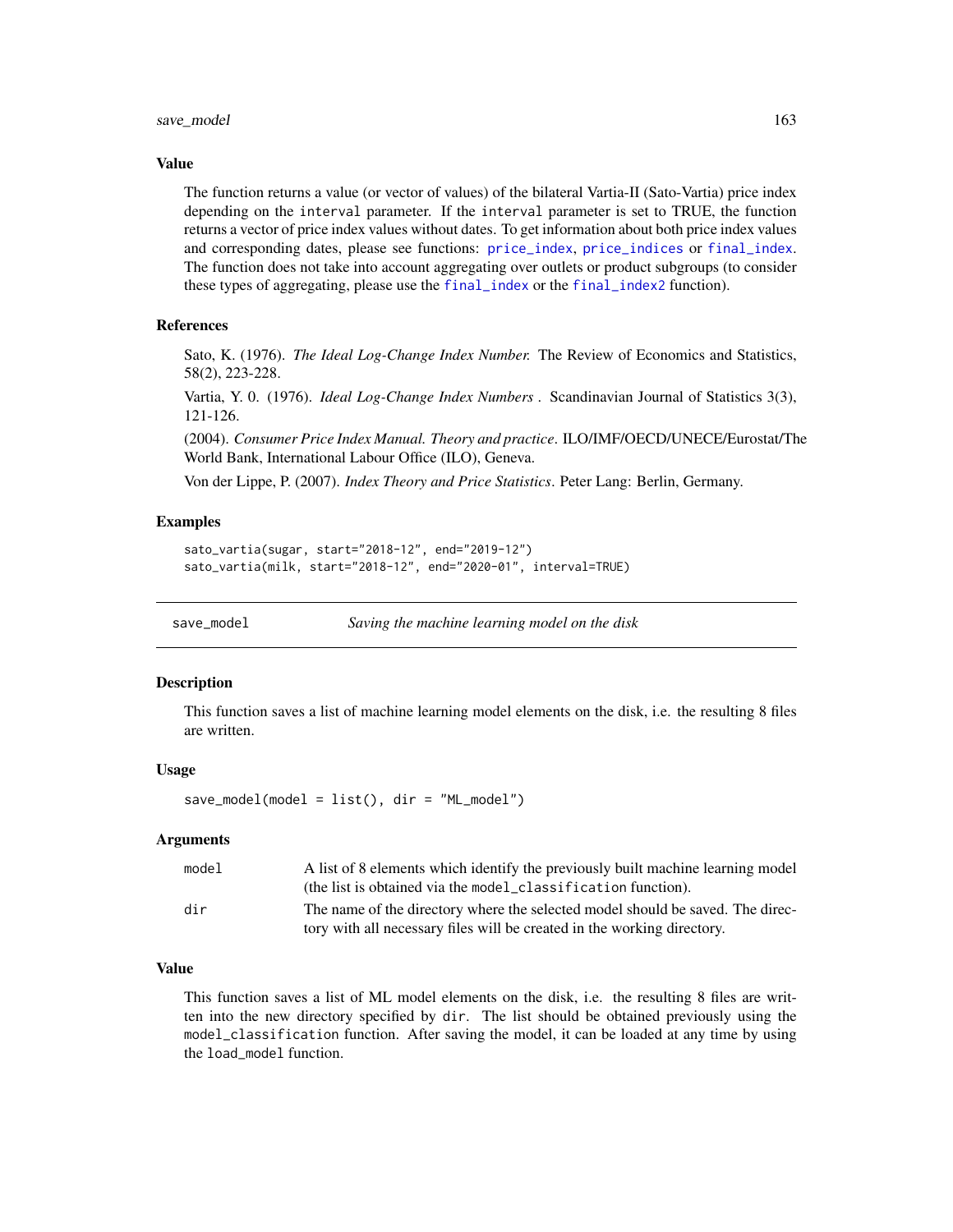#### Examples

```
#Setting a temporal directory as a working director
## Not run: wd<-tempdir()
## Not run: setwd(wd)
#Building the model
#Building the model
## Not run: my.grid=list(eta=c(0.01,0.02,0.05),subsample=c(0.5))
## Not run: data_train<-dplyr::filter(dataCOICOP,dataCOICOP$time<=as.Date("2020-08-01"))
## Not run: data_test<-dplyr::filter(dataCOICOP,dataCOICOP$time>as.Date("2020-08-01"))
## Not run: ML<-model_classification(data_train,data_test,grid=my.grid,
indicators=c("prodID","unit","description"),key_words=c("milk"),rounds=50)
## End(Not run)
#Saving the model
## Not run: save_model(ML, dir="My_model")
```
<span id="page-163-0"></span>SPQ *Calculating the multilateral SPQ price index*

#### Description

This function returns a value of the multilateral SPQ price index which is based on the relative price and quantity dissimilarity measure.

#### Usage

 $SPQ(data, start, end, interval = FALSE)$ 

## Arguments

| data     | The user's data frame with information about sold products. It must contain<br>columns: time (as Date in format: year-month-day, e.g. '2020-12-01'), prices<br>(as positive numeric), quantities (as positive numeric) and prodID (as nu-<br>meric, factor or character).                                                                                                                     |
|----------|-----------------------------------------------------------------------------------------------------------------------------------------------------------------------------------------------------------------------------------------------------------------------------------------------------------------------------------------------------------------------------------------------|
| start    | The base period (as character) limited to the year and month, e.g. '2019-03'.                                                                                                                                                                                                                                                                                                                 |
| end      | The research period (as character) limited to the year and month, e.g. '2019-07'.                                                                                                                                                                                                                                                                                                             |
| interval | A logical value indicating whether the function is to compare the research period<br>defined by end to the base period defined by start (then interval is set to<br>FALSE) or all fixed base indices are to be calculated. In this latter case, all<br>months from the time interval <start, end=""> are considered and start defines<br/>the base period (interval is set to TRUE).</start,> |

## Value

This function returns a value of the multilateral SPQ price index which is based on the relative price and quantity dissimilarity measure (see References). If the interval parameter is set to TRUE, the function returns a vector of price index values without dates. To get information about both price index values and corresponding dates, please see functions: [price\\_index](#page-153-0), [price\\_indices](#page-154-0),

164 SPQ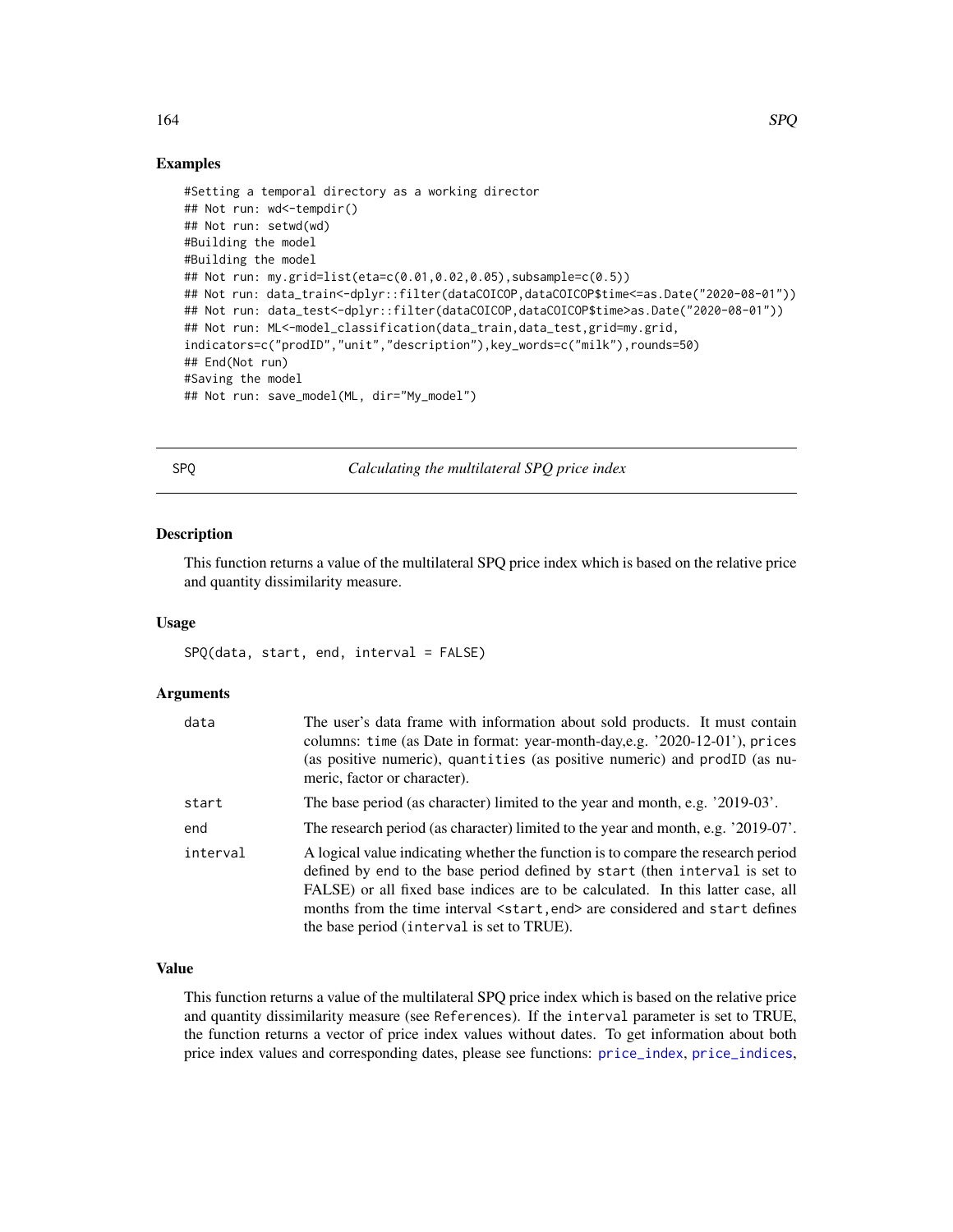#### stuvel the state of the state of the state of the state of the state of the state of the state of the state of the state of the state of the state of the state of the state of the state of the state of the state of the sta

[final\\_index](#page-72-0) or [final\\_index2](#page-74-0). The function does not take into account aggregating over outlets or product subgroups (to consider these types of aggregating, please use the [final\\_index](#page-72-0) or [final\\_index2](#page-74-0) function).

## References

Diewert, E. (2020). *The Chain Drift Problem and Multilateral Indexes.* Chapter 6 in: Consumer Price Index Theory (draft)

#### Examples

```
SPQ(sugar, start="2018-12",end="2019-02")
SPQ(milk, start="2018-12",end="2019-12",interval=TRUE)
```
<span id="page-164-0"></span>

stuvel *Calculating the bilateral Stuvel price index*

#### Description

This function returns a value (or vector of values) of the bilateral Stuvel price index.

#### Usage

stuvel(data, start, end, interval = FALSE)

## Arguments

| data     | The user's data frame with information about sold products. It must contain<br>columns: time (as Date in format: year-month-day,e.g. '2020-12-01'), prices<br>(as positive numeric), quantities (as positive numeric) and prodID (as nu-<br>meric, factor or character).                                                                                                                      |
|----------|-----------------------------------------------------------------------------------------------------------------------------------------------------------------------------------------------------------------------------------------------------------------------------------------------------------------------------------------------------------------------------------------------|
| start    | The base period (as character) limited to the year and month, e.g. "2020-03".                                                                                                                                                                                                                                                                                                                 |
| end      | The research period (as character) limited to the year and month, e.g. "2020-04".                                                                                                                                                                                                                                                                                                             |
| interval | A logical value indicating whether the function is to compare the research period<br>defined by end to the base period defined by start (then interval is set to<br>FALSE) or all fixed base indices are to be calculated. In this latter case, all<br>months from the time interval <start, end=""> are considered and start defines<br/>the base period (interval is set to TRUE).</start,> |

#### Value

The function returns a value (or vector of values) of the bilateral Stuvel price index depending on the interval parameter. If the interval parameter is set to TRUE, the function returns a vector of price index values without dates. To get information about both price index values and corresponding dates, please see functions: [price\\_index](#page-153-0), [price\\_indices](#page-154-0) or [final\\_index](#page-72-0). The function does not take into account aggregating over outlets or product subgroups (to consider these types of aggregating, please use the [final\\_index](#page-72-0) or the [final\\_index2](#page-74-0) function).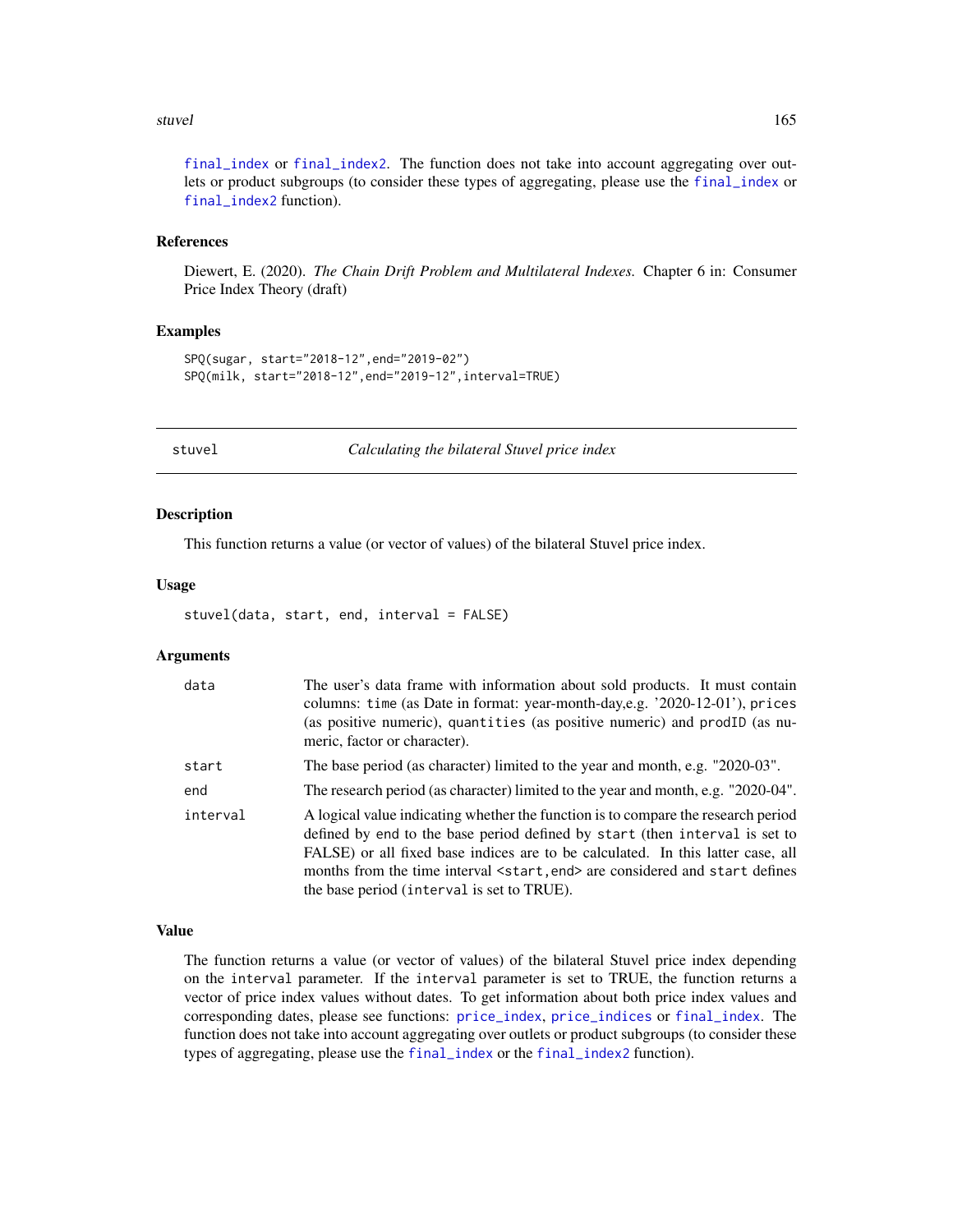## References

Stuvel, G. (1957). *A New Index Number Formula.* Econometrica, 25, 123-131.

(2004). *Consumer Price Index Manual. Theory and practice*. ILO/IMF/OECD/UNECE/Eurostat/The World Bank, International Labour Office (ILO), Geneva.

Von der Lippe, P. (2007). *Index Theory and Price Statistics*. Peter Lang: Berlin, Germany.

#### Examples

```
stuvel(sugar, start="2018-12", end="2019-12")
stuvel(milk, start="2018-12", end="2020-01", interval=TRUE)
```
<span id="page-165-0"></span>sugar *A real data set on sold sugar*

## Description

A collection of scanner data on the sale of sugar in one of Polish supermarkets in the period from December 2017 to October 2020

## Usage

sugar

## Format

A data frame with 6 columns and 7666 rows. The used variables are as follows:

time - Dates of transactions (Year-Month-Day)

prices - Prices of sold products [PLN]

quantities - Quantities of sold products [kg]

prodID - Unique product codes (data set contains 11 different prodIDs)

retID - Unique codes identifying outlets/retailer sale points (data set contains 20 different retIDs)

description Descriptions of sold sugar products (data set contains 3 different product descriptions)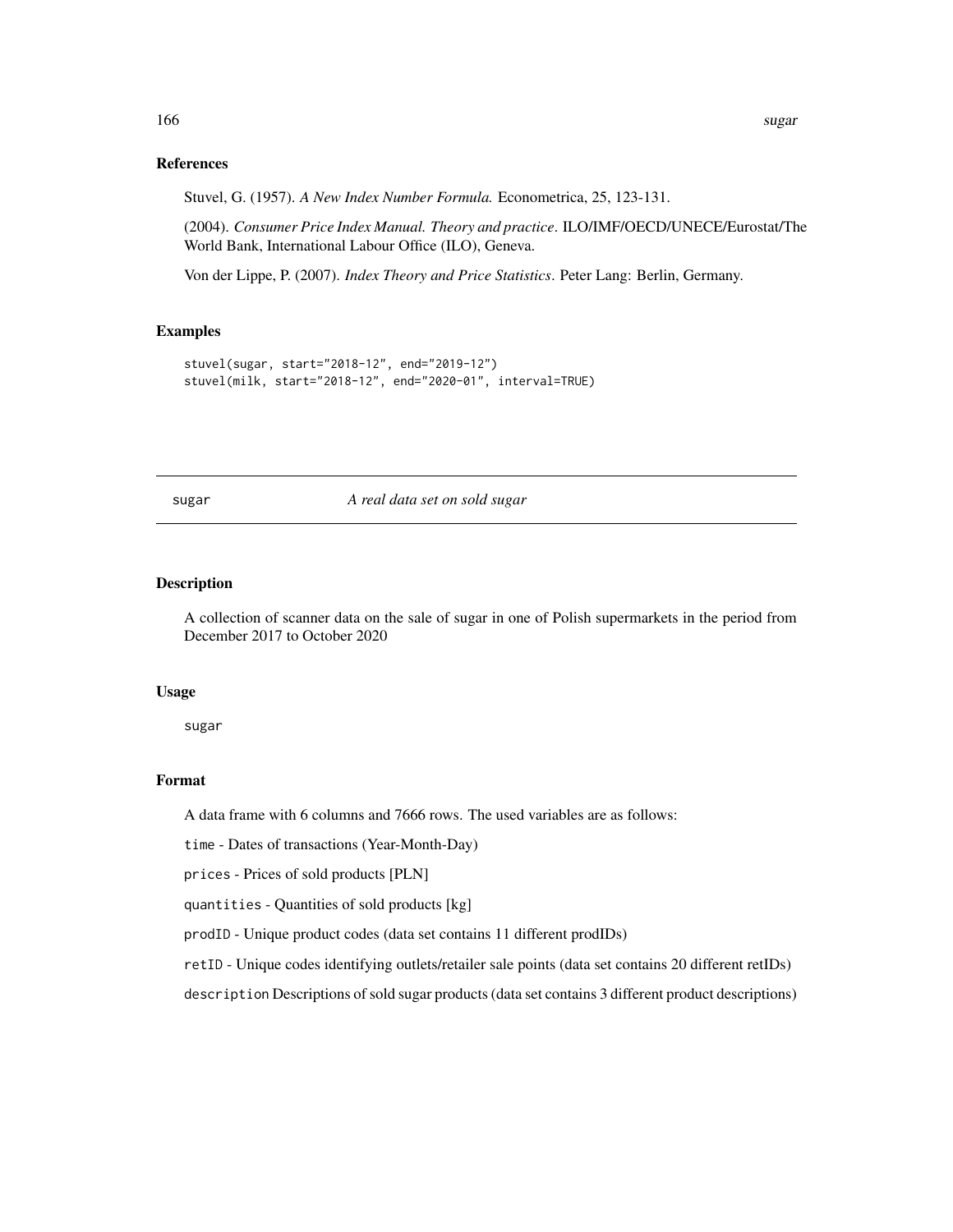<span id="page-166-0"></span>

This function calculates the theoretical value of the unweighted price index for lognormally distributed prices.

## Usage

tindex(pmi =  $c()$ , psigma =  $c()$ , start, ratio = TRUE)

## Arguments

| pmi    | A numeric vector indicating mi parameters for lognormally distributed prices<br>from the subsequent months.                                                                                                                                                                                             |
|--------|---------------------------------------------------------------------------------------------------------------------------------------------------------------------------------------------------------------------------------------------------------------------------------------------------------|
| psigma | A numeric vector indicating sigma parameters for lognormally distributed prices<br>from the subsequent months.                                                                                                                                                                                          |
| start  | The first period in the generated data frame (as character) limited to the year and<br>month, e.g. '2019-12'.                                                                                                                                                                                           |
| ratio  | A logical parameter indicating how we define the theoretical unweighted price<br>index. If it is set to TRUE, then the resulting value is a ratio of expected price<br>values from compared months; otherwise the resulting value is the expected<br>value of the ratio of prices from compared months. |

## Value

This function calculates the theoretical value of the unweighted price index for lognormally distributed prices (the month defined by start parameter plays a role of the fixed base period). The characteristics for these lognormal distributions are set by pmi and sigma parameters. The ratio parameter allows to control the definition of resulting theoretical price index values. The function provides a data frame consisting of dates and corresponding expected values of the theoretical unweighted price index. The generated dataset is ready for further price index calculations.

```
tindex(pmi=c(1,1.2,1.3),psigma=c(0.1,0.2,0.15),start="2020-01")
tindex(pmi=c(1,1.2,1.3),psigma=c(0.1,0.2,0.15),start="2020-01",ratio=FALSE)
```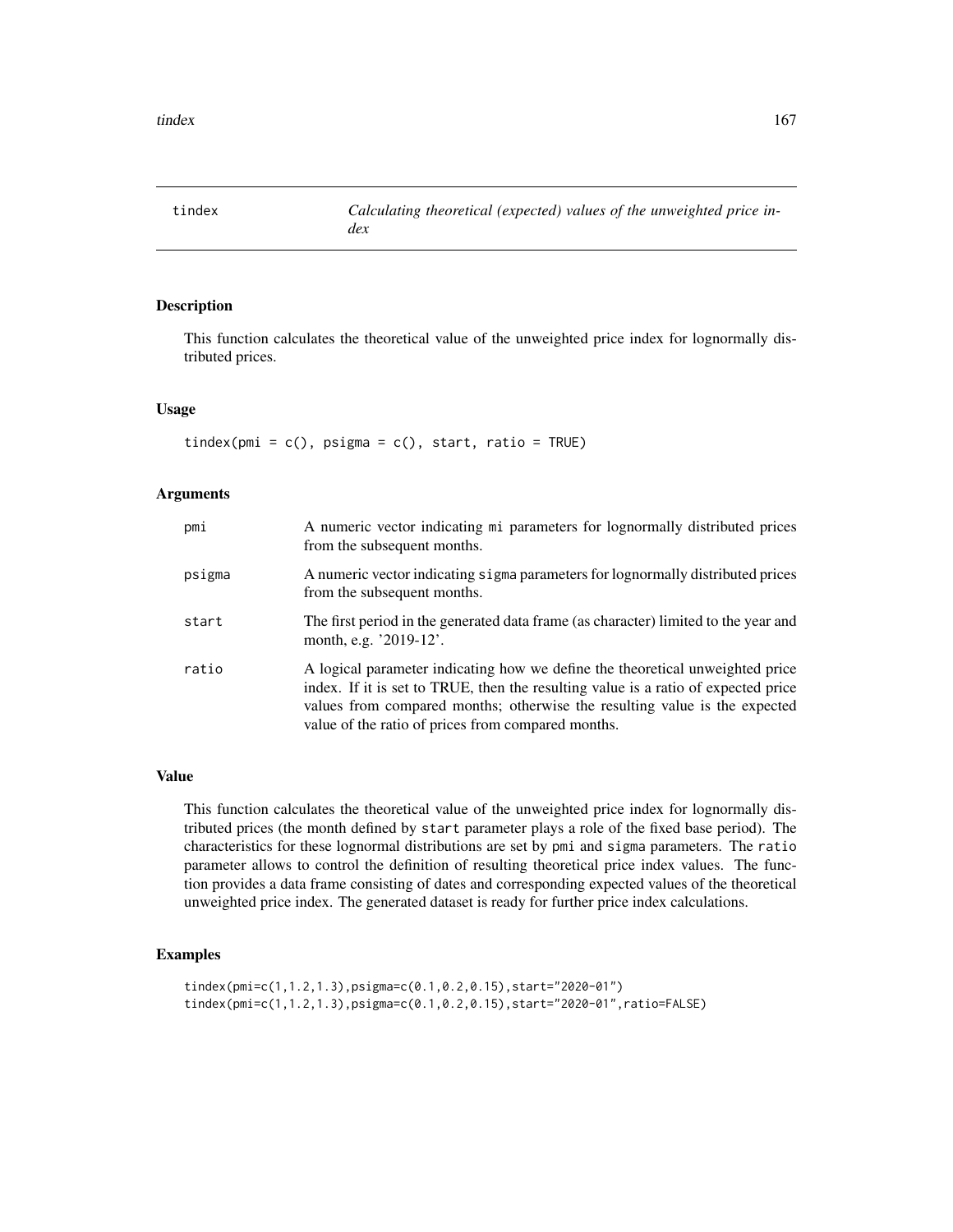<span id="page-167-0"></span>

This function returns a value (or vector of values) of the bilateral Tornqvist price index.

#### Usage

tornqvist(data, start, end, interval = FALSE)

# Arguments

| data     | The user's data frame with information about sold products. It must contain<br>columns: time (as Date in format: year-month-day,e.g. '2020-12-01'), prices<br>(as positive numeric), quantities (as positive numeric) and prodID (as nu-<br>meric, factor or character).                                                                                                                      |
|----------|-----------------------------------------------------------------------------------------------------------------------------------------------------------------------------------------------------------------------------------------------------------------------------------------------------------------------------------------------------------------------------------------------|
| start    | The base period (as character) limited to the year and month, e.g. "2020-03".                                                                                                                                                                                                                                                                                                                 |
| end      | The research period (as character) limited to the year and month, e.g. "2020-04".                                                                                                                                                                                                                                                                                                             |
| interval | A logical value indicating whether the function is to compare the research period<br>defined by end to the base period defined by start (then interval is set to<br>FALSE) or all fixed base indices are to be calculated. In this latter case, all<br>months from the time interval <start, end=""> are considered and start defines<br/>the base period (interval is set to TRUE).</start,> |

## Value

The function returns a value (or vector of values) of the bilateral Tornqvist price index depending on the interval parameter. If the interval parameter is set to TRUE, the function returns a vector of price index values without dates. To get information about both price index values and corresponding dates, please see functions: [price\\_index](#page-153-0), [price\\_indices](#page-154-0) or [final\\_index](#page-72-0). The function does not take into account aggregating over outlets or product subgroups (to consider these types of aggregating, please use the [final\\_index](#page-72-0) or the [final\\_index2](#page-74-0) function).

#### References

Tornqvist, L. (1936). *The Bank of Finland's Consumption Price Index*. Bank of Finland Monthly Bulletin 10, 1-8.

(2004). *Consumer Price Index Manual. Theory and practice*. ILO/IMF/OECD/UNECE/Eurostat/The World Bank, International Labour Office (ILO), Geneva.

```
tornqvist(sugar, start="2018-12", end="2019-12")
tornqvist(milk, start="2018-12", end="2020-01", interval=TRUE)
```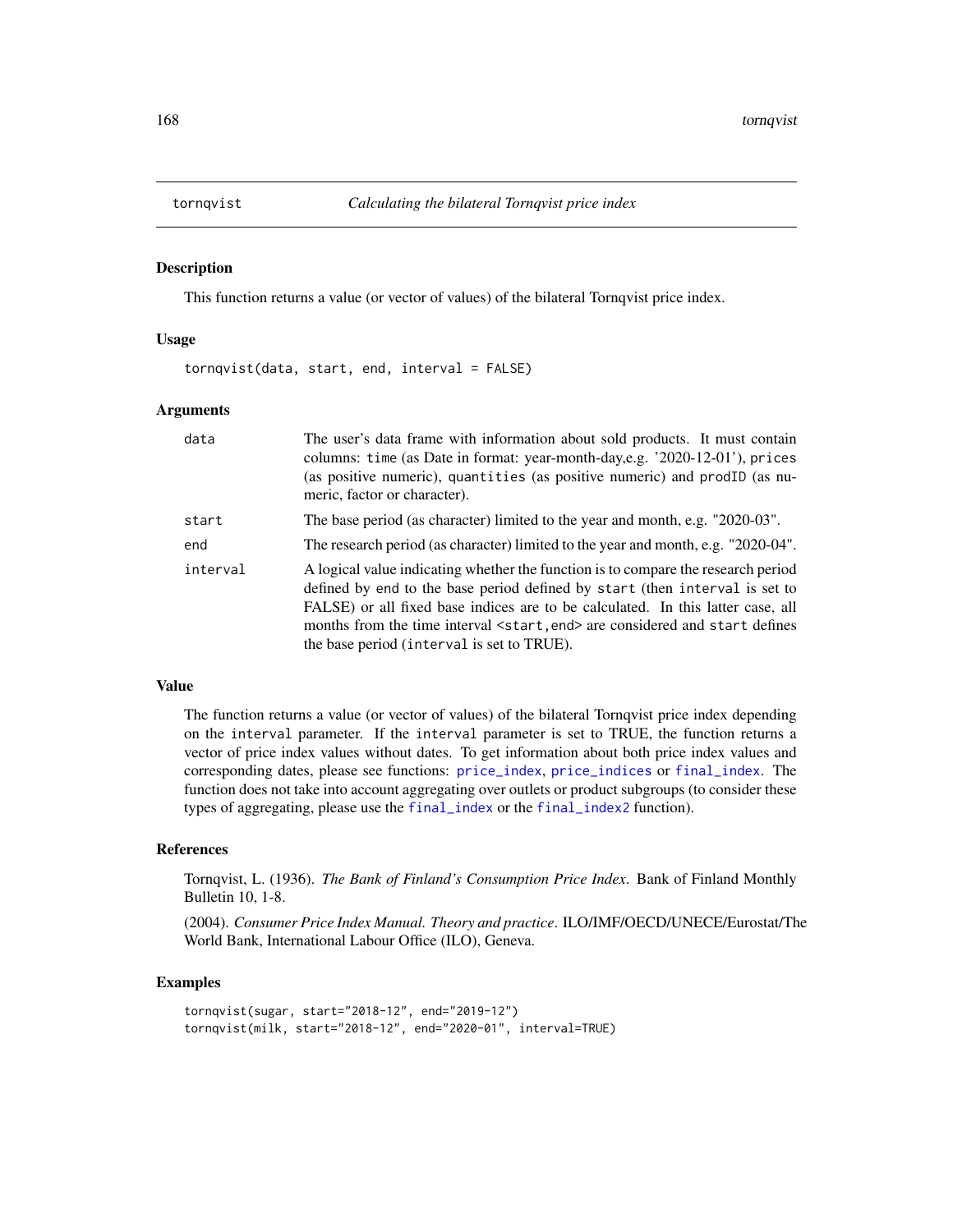<span id="page-168-0"></span>This function returns a value of the multilateral TPD (Time Product Dummy) price index.

#### Usage

 $tpd(data, start, end, wstart = start, window = 13)$ 

#### Arguments

| data   | The user's data frame with information about sold products. It must contain<br>columns: time (as Date in format: year-month-day,e.g. '2020-12-01'), prices<br>(as positive numeric), quantities (as positive numeric) and prodID (as nu-<br>meric, factor or character). |
|--------|--------------------------------------------------------------------------------------------------------------------------------------------------------------------------------------------------------------------------------------------------------------------------|
| start  | The base period (as character) limited to the year and month, e.g. "2020-03".                                                                                                                                                                                            |
| end    | The research period (as character) limited to the year and month, e.g. "2020-04".                                                                                                                                                                                        |
| wstart | The beginning of the time interval (which is used by multilateral methods) lim-<br>ited to the year and month, e.g. "2020-01".                                                                                                                                           |
| window | The length of the time window (as positive integer: typically multilateral meth-<br>ods are based on the 13-month time window).                                                                                                                                          |

#### Value

This function returns a value of the multilateral TPD price index which considers the time window defined by wstart and window parameters. It measures the price dynamics by comparing period end to period start (both start and end must be inside the considered time window). Please note that a Weighted Least Squares (WLS) regression is run with the expenditure shares in each period serving as weights.To get information about both price index values and corresponding dates, please see functions: [price\\_index](#page-153-0), [price\\_indices](#page-154-0) or [final\\_index](#page-72-0). The function does not take into account aggregating over outlets or product subgroups (to consider these types of aggregating, please use the [final\\_index](#page-72-0) or the [final\\_index2](#page-74-0) function).

#### References

de Haan, J. and F. Krsinich (2014). *Time Dummy Hedonic and Quality-Adjusted Unit Value Indexes: Do They Really Differ?* Paper presented at the Society for Economic Measurement Conference, 18- 20 August 2014, Chicago, U.S.

```
tpd(milk, start="2019-01", end="2019-08",window=10)
tpd(milk, start="2018-12", end="2019-12")
```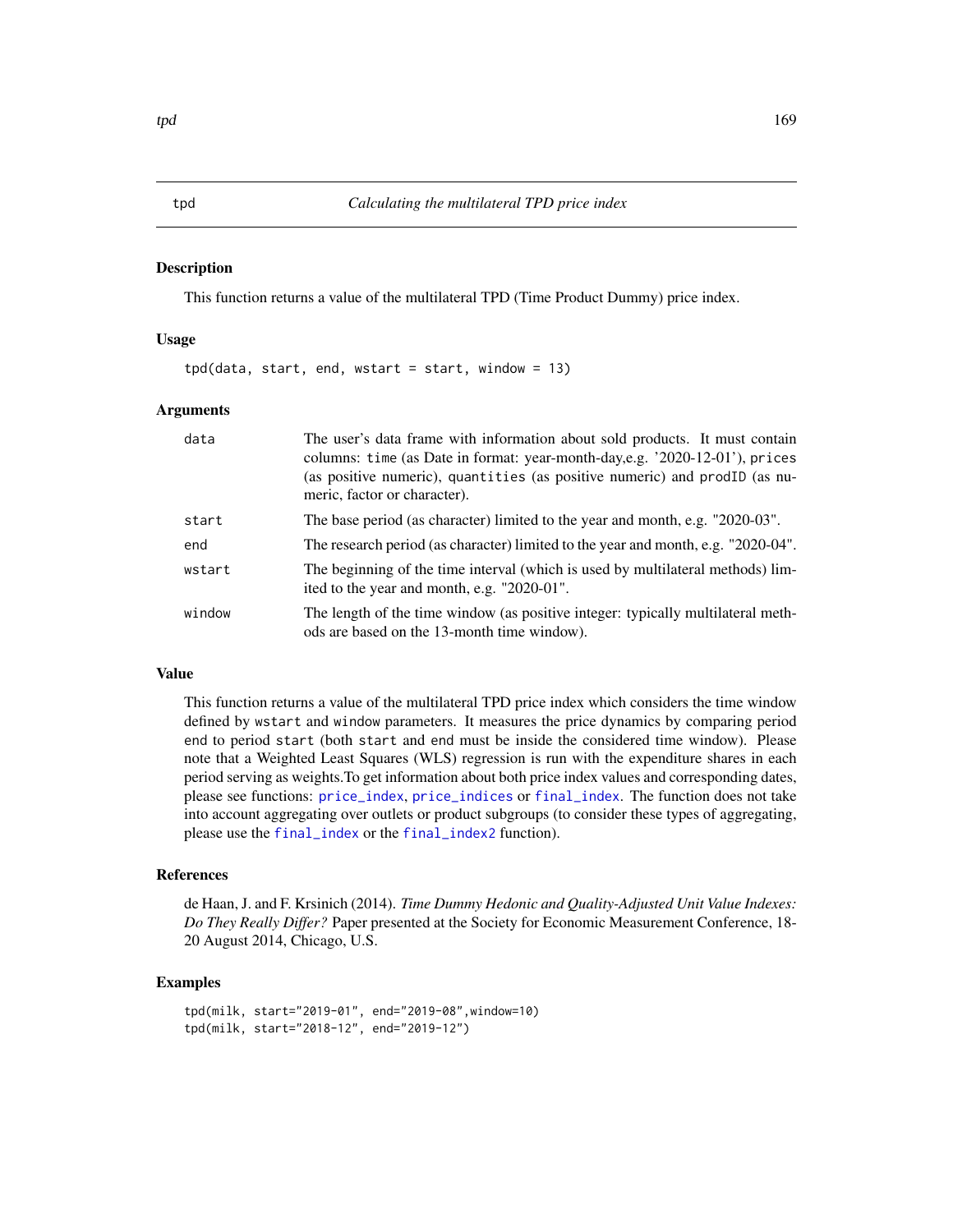<span id="page-169-0"></span>

This function returns a value of the multilateral TPD price index (Time Product Dummy index) extended by using the FBEW (Fixed Base Monthly Expanding Window) method.

#### Usage

tpd\_fbew(data, start, end)

## Arguments

| data  | The user's data frame with information about sold products. It must contain                                |
|-------|------------------------------------------------------------------------------------------------------------|
|       | columns: time (as Date in format: year-month-day, e.g. '2020-12-01'), prices                               |
|       | (as positive numeric), quantities (as positive numeric) and prodID (as nu-<br>meric, factor or character). |
| start | The base period (as character) limited to the year and month, e.g. "2019-12".                              |
|       |                                                                                                            |
| end   | The research period (as character) limited to the year and month, e.g. "2020-04".                          |

## Value

This function returns a value of the multilateral TPD price index extended by using the FBEW (Fixed Base Monthly Expanding Window) method. The FBEW method uses a time window with a fixed base month every year (December). The window is enlarged every month with one month in order to include information from a new month. The full window length (13 months) is reached in December of each year. The function measures the price dynamics between periods end and start. The month of the start parameter must be December. If the distance between end and start exceeds 13 months, then internal Decembers play a role of chain-linking months. To get information about both price index values and corresponding dates, please see functions: [price\\_index](#page-153-0), [price\\_indices](#page-154-0) or [final\\_index](#page-72-0). The function does not take into account aggregating over outlets or product subgroups (to consider these types of aggregating, please use the [final\\_index](#page-72-0) or the [final\\_index2](#page-74-0) function).

## References

de Haan, J. and F. Krsinich (2014). *Time Dummy Hedonic and Quality-Adjusted Unit Value Indexes: Do They Really Differ?* Paper presented at the Society for Economic Measurement Conference, 18- 20 August 2014, Chicago, U.S.

Chessa, A.G. (2016). *A New Methodology for Processing Scanner Data in the Dutch CPI.* Eurona 1/2016, 49-69.

```
tpd_fbew(milk, start="2018-12", end="2019-08")
```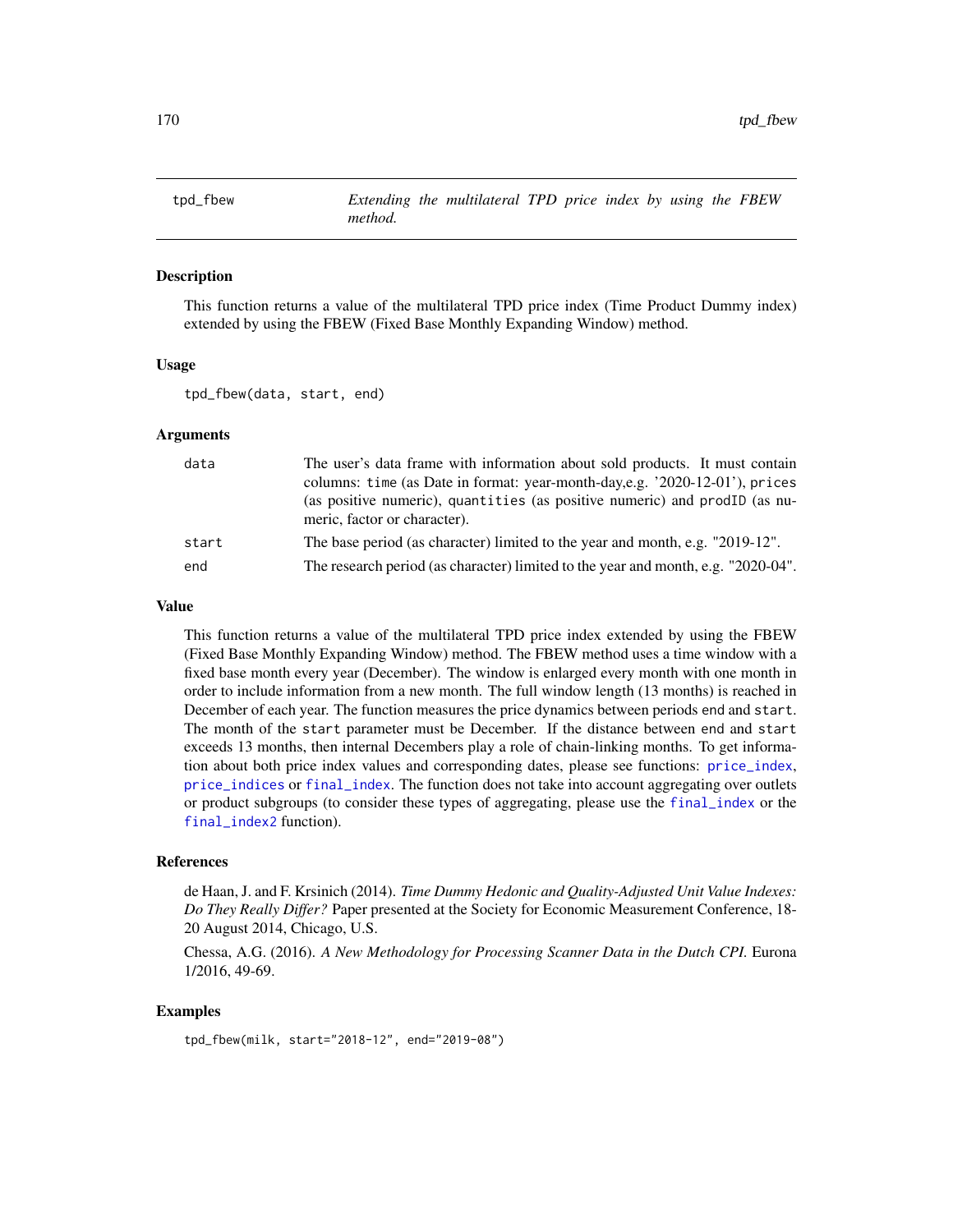<span id="page-170-0"></span>

This function returns a value of the multilateral TPD price index (Time Product Dummy index) extended by using the FBMW (Fixed Base Moving Window) method.

## Usage

tpd\_fbmw(data, start, end)

## Arguments

| data  | The user's data frame with information about sold products. It must contain                                |
|-------|------------------------------------------------------------------------------------------------------------|
|       | columns: time (as Date in format: year-month-day, e.g. '2020-12-01'), prices                               |
|       | (as positive numeric), quantities (as positive numeric) and prodID (as nu-<br>meric, factor or character). |
| start | The base period (as character) limited to the year and month, e.g. "2019-12".                              |
| end   | The research period (as character) limited to the year and month, e.g. "2020-04".                          |

# Value

This function returns a value of the multilateral TPD price index extended by using the FBMW (Fixed Base Moving Window) method. It measures the price dynamics between periods end and start and it uses a 13-month time window with a fixed base month taken as year(end)-1. If the distance between end and start exceeds 13 months, then internal Decembers play a role of chain-linking months. The month of the start parameter must be December. To get information about both price index values and corresponding dates, please see functions: [price\\_index](#page-153-0), [price\\_indices](#page-154-0) or [final\\_index](#page-72-0). The function does not take into account aggregating over outlets or product subgroups (to consider these types of aggregating, please use the [final\\_index](#page-72-0) or the [final\\_index2](#page-74-0) function).

## References

de Haan, J. and F. Krsinich (2014). *Time Dummy Hedonic and Quality-Adjusted Unit Value Indexes: Do They Really Differ?* Paper presented at the Society for Economic Measurement Conference, 18- 20 August 2014, Chicago, U.S.

Lamboray, C.(2017). *The Geary Khamis index and the Lehr index: how much do they differ?* Paper presented at the 15th Ottawa Group meeting, 10-12 May 2017, Elville am Rhein, Germany.

## Examples

tpd\_fbmw(milk, start="2019-12", end="2020-04")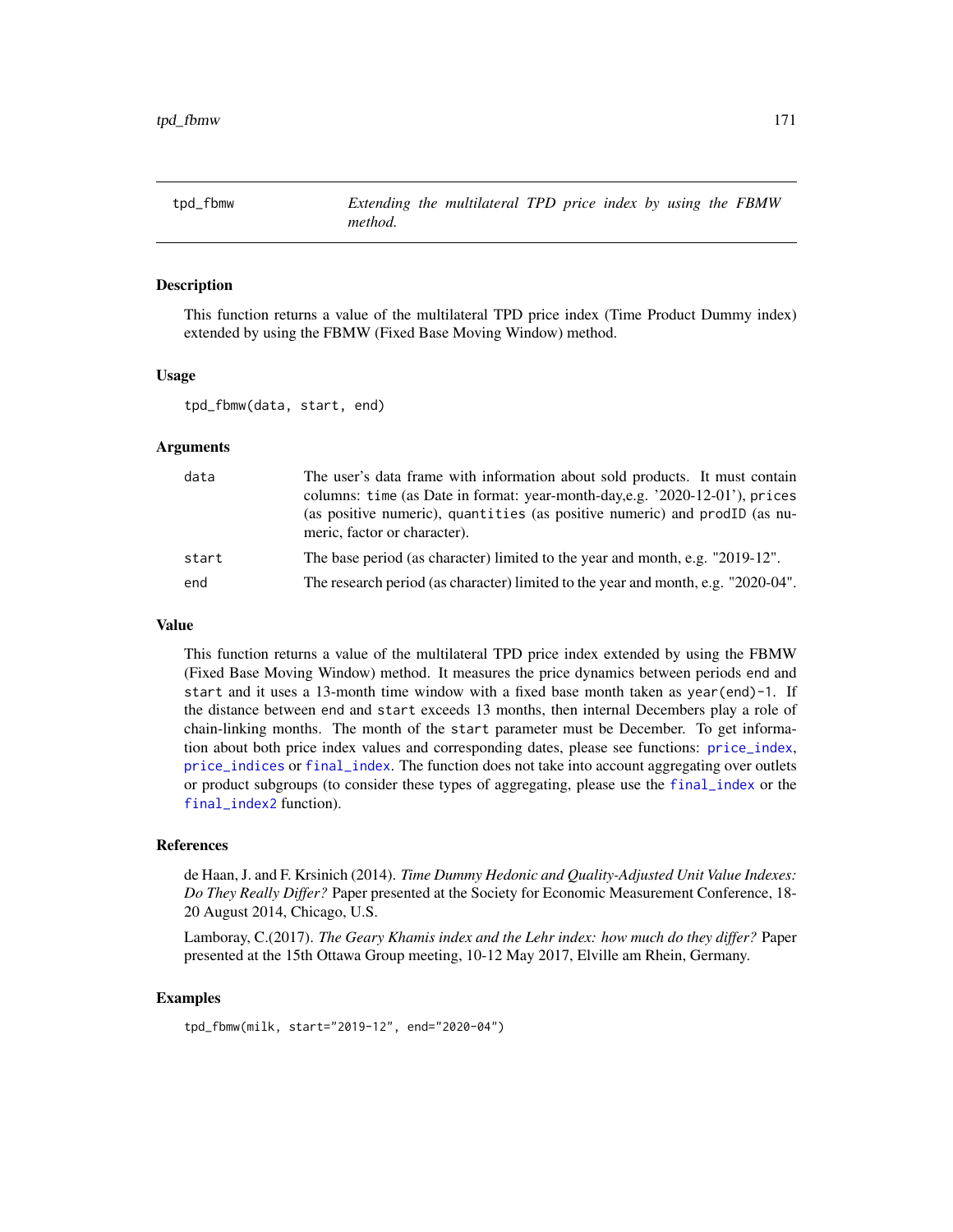<span id="page-171-0"></span>tpd\_splice *Extending the multilateral TPD price index by using window splicing methods.*

# Description

This function returns a value (or values) of the multilateral TPD price index (Time Product Dummy index) extended by using window splicing methods. Available splicing methods are: movement splice, window splice, half splice, mean splice and their additional variants: window splice on published indices (WISP), half splice on published indices (HASP) and mean splice on published indices (see References).

## Usage

```
tpd_splice(
  data,
  start,
  end,
 window = 13,
  splice = "movement",
  interval = FALSE
)
```
## Arguments

| data     | The user's data frame with information about sold products. It must contain<br>columns: time (as Date in format: year-month-day, e.g. '2020-12-01'), prices<br>(as positive numeric), quantities (as positive numeric) and prodID (as nu-<br>meric, factor or character).                                      |
|----------|----------------------------------------------------------------------------------------------------------------------------------------------------------------------------------------------------------------------------------------------------------------------------------------------------------------|
| start    | The base period (as character) limited to the year and month, e.g. "2019-12".                                                                                                                                                                                                                                  |
| end      | The research period (as character) limited to the year and month, e.g. "2020-04".                                                                                                                                                                                                                              |
| window   | The length of the time window (as positive integer: typically multilateral meth-<br>ods are based on the 13-month time window).                                                                                                                                                                                |
| splice   | A character string indicating the splicing method. Available options are: "move-<br>ment", "window", "half", "mean", "window_published", "half_published", "mean_published".                                                                                                                                   |
| interval | A logical value indicating whether the function is to provide the price index<br>comparing the research period defined by end to the base period defined by<br>start (then interval is set to FALSE) or all fixed base multilateral indices are<br>to be presented (the fixed base month is defined by start). |

# Value

This function returns a value or values (depending on interval parameter) of the multilateral TPD price index extended by using window splicing methods. Available splicing methods are: movement splice, window splice, half splice, mean splice and their additional variants: window splice on published indices (WISP), half splice on published indices (HASP) and mean splice on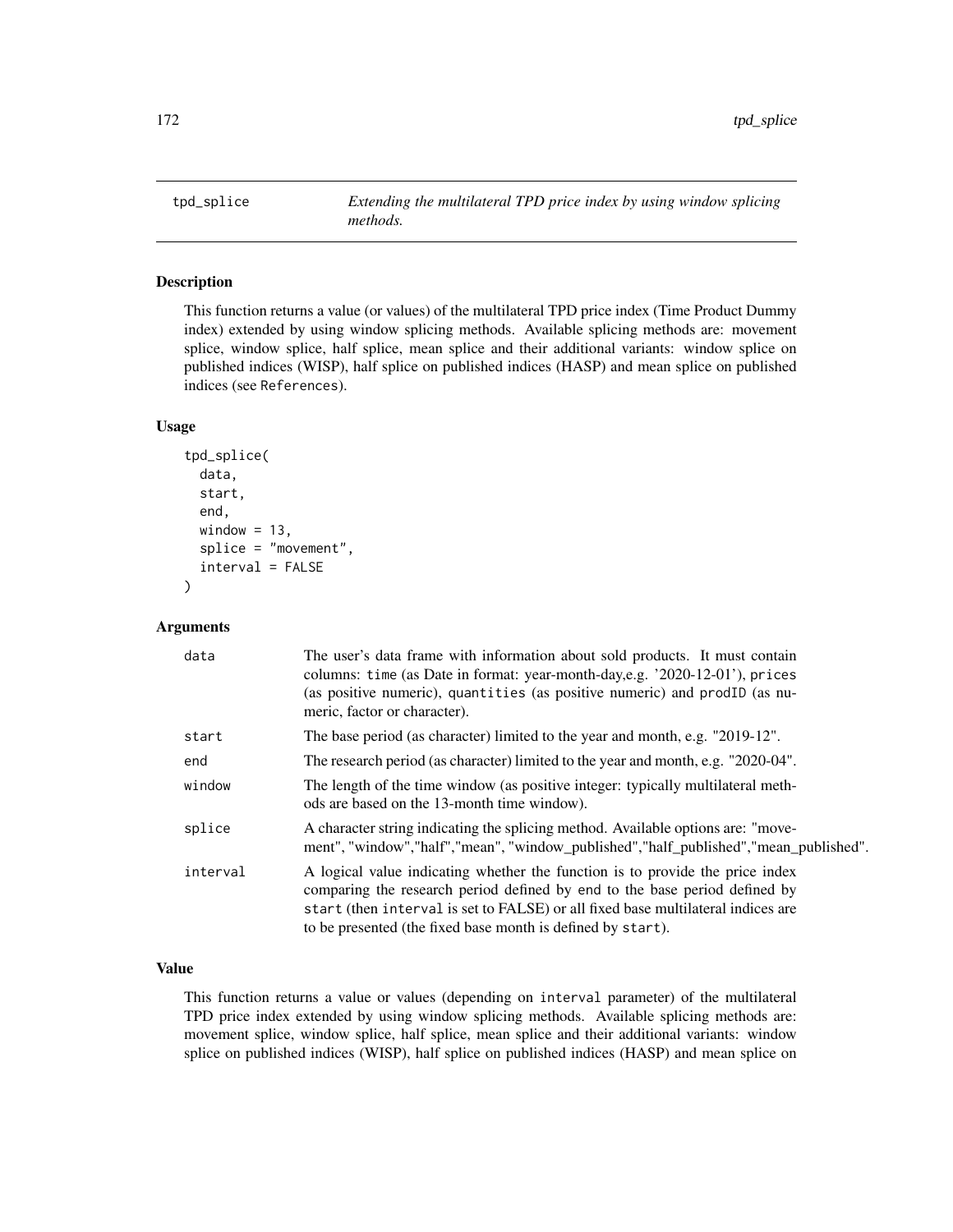#### vartia 173

published indices (see References). The time window starts in start and should consist of at least two months. To get information about both price index values and corresponding dates, please see functions: [price\\_index](#page-153-0), [price\\_indices](#page-154-0) or [final\\_index](#page-72-0). The function does not take into account aggregating over outlets or product subgroups (to consider these types of aggregating, please use the [final\\_index](#page-72-0) or the [final\\_index2](#page-74-0) function).

## References

Chessa, A. G. (2019). *A Comparison of Index Extension Methods for Multilateral Methods.* Paper presented at the 16th Meeting of the Ottawa Group on Price Indices, 8-10 May 2019, Rio de Janeiro, Brazil.

de Haan, J., van der Grient, H.A. (2011). *Eliminating chain drift in price indexes based on scanner data.* Journal of Econometrics, 161, 36-46.

de Haan, J. and F. Krsinich (2014). *Time Dummy Hedonic and Quality-Adjusted Unit Value Indexes: Do They Really Differ?* Paper presented at the Society for Economic Measurement Conference, 18- 20 August 2014, Chicago, U.S.

Krsinich, F. (2014). *The FEWS Index: Fixed Effects with a Window Splice? Non-Revisable Quality-Adjusted Price Indices with No Characteristic Information.* Paper presented at the UNECE-ILO Meeting of the Group of Experts on Consumer Price Indices, 2-4 May 2016, Geneva, Switzerland.

de Haan, J.(2015). *A Framework for Large Scale Use of Scanner Data in the Dutch CPI.* Paper presented at the 14th Ottawa Group meeting, Tokyo, Japan.

Diewert, W.E., and Fox, K.J. (2017). *Substitution Bias in Multilateral Methods for CPI Construction using Scanner Data.* Discussion paper 17-02, Vancouver School of Economics, The University of British Columbia, Vancouver, Canada.

## Examples

```
tpd_splice(milk, start="2018-12", end="2020-02",splice="half")
tpd_splice(milk, start="2018-12", end="2020-02",window=10,interval=TRUE)
```
<span id="page-172-0"></span>

vartia *Calculating the bilateral Vartia-I price index*

## **Description**

This function returns a value (or vector of values) of the bilateral Vartia-I price index.

```
vartia(data, start, end, interval = FALSE)
```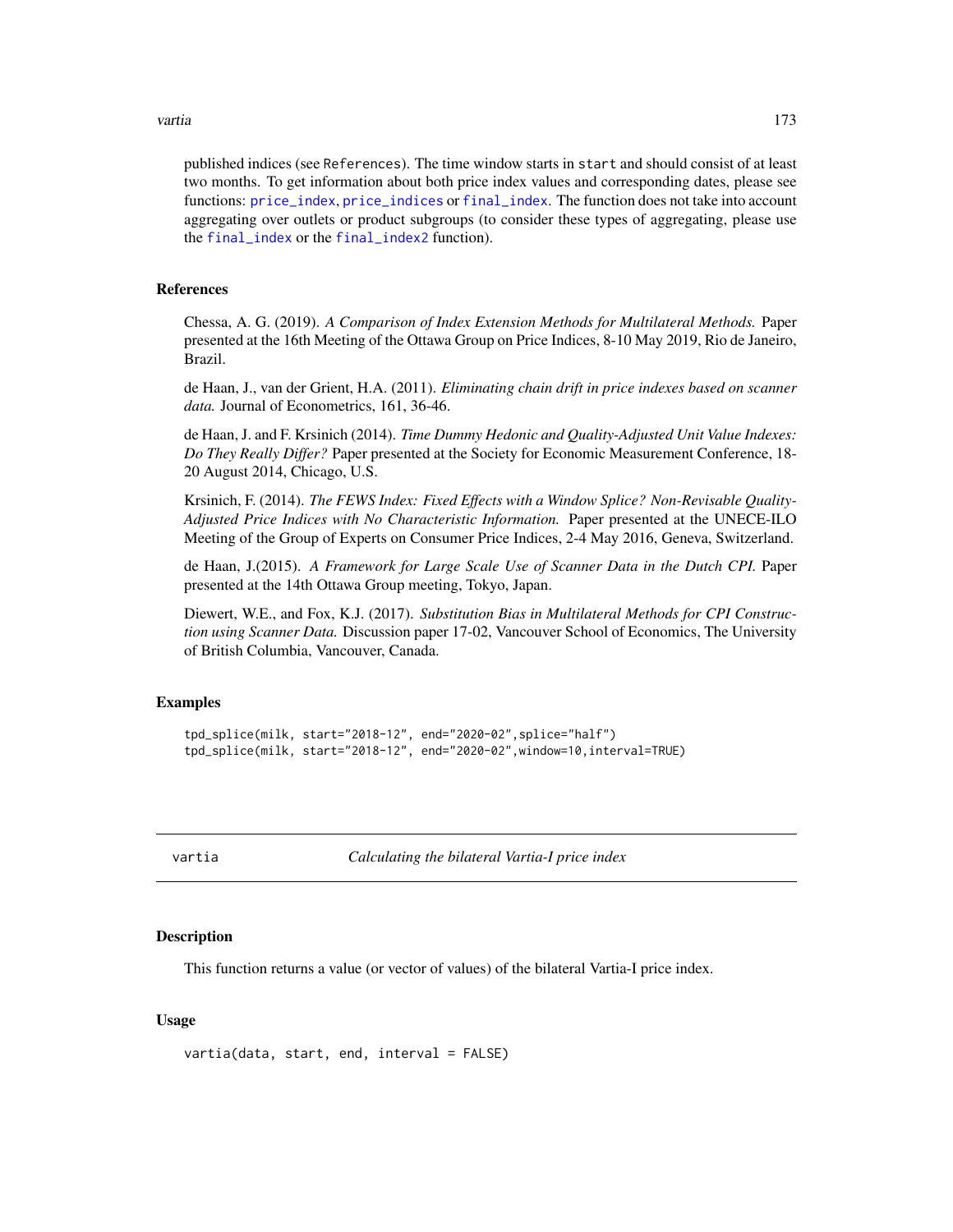## Arguments

| data     | The user's data frame with information about sold products. It must contain<br>columns: time (as Date in format: year-month-day, e.g. '2020-12-01'), prices<br>(as positive numeric), quantities (as positive numeric) and prodID (as nu-<br>meric, factor or character).                                                                                                                     |
|----------|-----------------------------------------------------------------------------------------------------------------------------------------------------------------------------------------------------------------------------------------------------------------------------------------------------------------------------------------------------------------------------------------------|
| start    | The base period (as character) limited to the year and month, e.g. "2020-03".                                                                                                                                                                                                                                                                                                                 |
| end      | The research period (as character) limited to the year and month, e.g. "2020-04".                                                                                                                                                                                                                                                                                                             |
| interval | A logical value indicating whether the function is to compare the research period<br>defined by end to the base period defined by start (then interval is set to<br>FALSE) or all fixed base indices are to be calculated. In this latter case, all<br>months from the time interval <start, end=""> are considered and start defines<br/>the base period (interval is set to TRUE).</start,> |

# Value

The function returns a value (or vector of values) of the bilateral Vartia-I price index depending on the interval parameter. If the interval parameter is set to TRUE, the function returns a vector of price index values without dates. To get information about both price index values and corresponding dates, please see functions: [price\\_index](#page-153-0), [price\\_indices](#page-154-0) or [final\\_index](#page-72-0). The function does not take into account aggregating over outlets or product subgroups (to consider these types of aggregating, please use the [final\\_index](#page-72-0) or the [final\\_index2](#page-74-0) function).

#### References

Vartia, Y. 0. (1976). *Ideal Log-Change Index Numbers .* Scandinavian Journal of Statistics 3(3), 121-126.

(2004). *Consumer Price Index Manual. Theory and practice*. ILO/IMF/OECD/UNECE/Eurostat/The World Bank, International Labour Office (ILO), Geneva.

Von der Lippe, P. (2007). *Index Theory and Price Statistics*. Peter Lang: Berlin, Germany.

#### Examples

```
vartia(sugar, start="2018-12", end="2019-12")
vartia(milk, start="2018-12", end="2020-01", interval=TRUE)
```
<span id="page-173-0"></span>

walsh *Calculating the bilateral Walsh price index*

## Description

This function returns a value (or vector of values) of the bilateral Walsh price index.

```
walsh(data, start, end, interval = FALSE)
```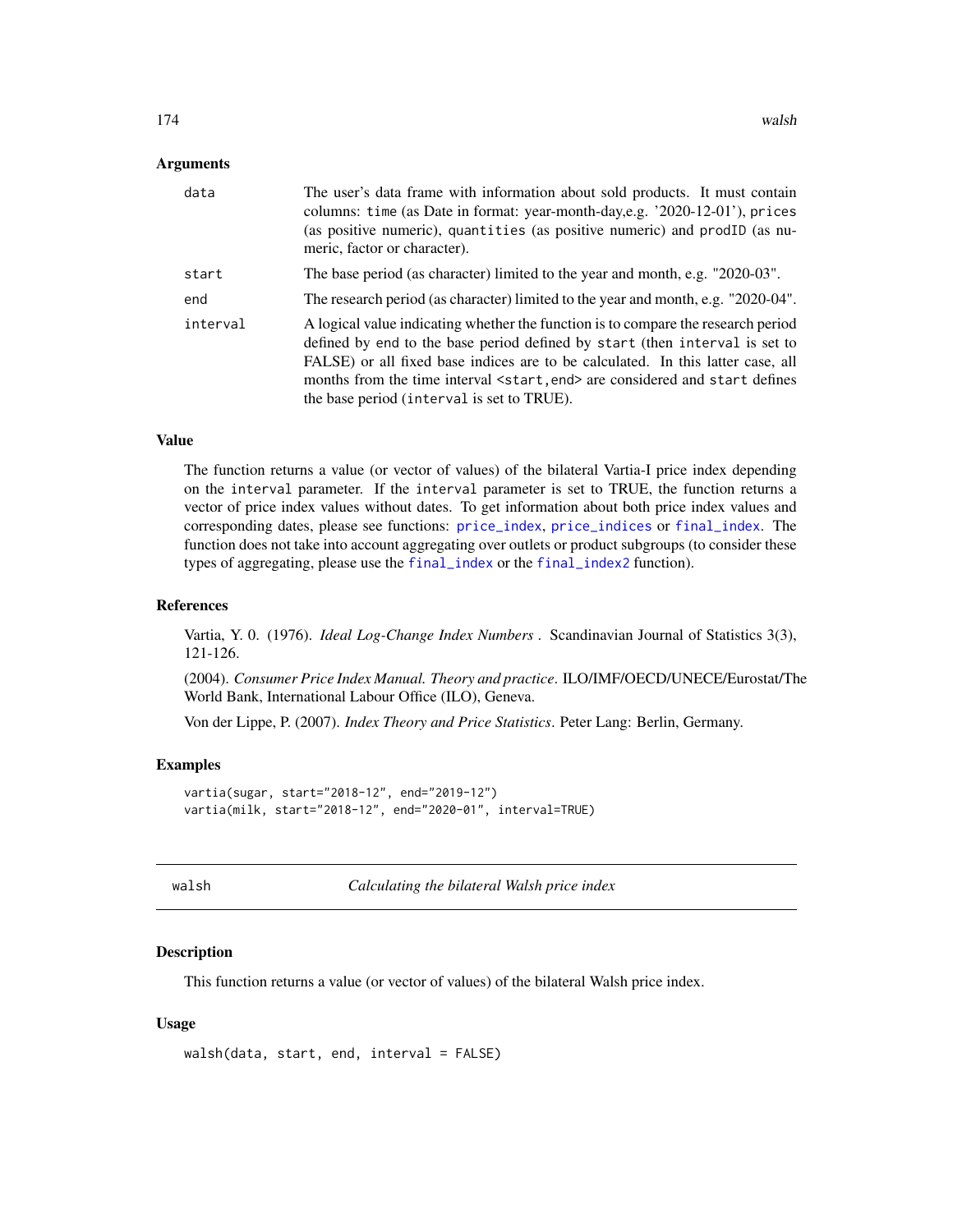#### wgeks and the state of the state of the state of the state of the state of the state of the state of the state of the state of the state of the state of the state of the state of the state of the state of the state of the

## Arguments

| data     | The user's data frame with information about sold products. It must contain<br>columns: time (as Date in format: year-month-day,e.g. '2020-12-01'), prices<br>(as positive numeric), quantities (as positive numeric) and prodID (as nu-<br>meric, factor or character).                                                                                                                      |
|----------|-----------------------------------------------------------------------------------------------------------------------------------------------------------------------------------------------------------------------------------------------------------------------------------------------------------------------------------------------------------------------------------------------|
| start    | The base period (as character) limited to the year and month, e.g. "2020-03".                                                                                                                                                                                                                                                                                                                 |
| end      | The research period (as character) limited to the year and month, e.g. "2020-04".                                                                                                                                                                                                                                                                                                             |
| interval | A logical value indicating whether the function is to compare the research period<br>defined by end to the base period defined by start (then interval is set to<br>FALSE) or all fixed base indices are to be calculated. In this latter case, all<br>months from the time interval <start, end=""> are considered and start defines<br/>the base period (interval is set to TRUE).</start,> |

# Value

The function returns a value (or vector of values) of the bilateral Walsh price index depending on the interval parameter. If the interval parameter is set to TRUE, the function returns a vector of price index values without dates. To get information about both price index values and corresponding dates, please see functions: [price\\_index](#page-153-0), [price\\_indices](#page-154-0) or [final\\_index](#page-72-0). The function does not take into account aggregating over outlets or product subgroups (to consider these types of aggregating, please use the [final\\_index](#page-72-0) or the [final\\_index2](#page-74-0) function).

# References

Walsh, C. M. (1901). *The Measurement of General Exchange Value*. The MacMillan Company, New York.

(2004). *Consumer Price Index Manual. Theory and practice*. ILO/IMF/OECD/UNECE/Eurostat/The World Bank, International Labour Office (ILO), Geneva.

Von der Lippe, P. (2007). *Index Theory and Price Statistics*. Peter Lang: Berlin, Germany.

#### Examples

walsh(sugar, start="2018-12", end="2019-12") walsh(milk, start="2018-12", end="2020-01", interval=TRUE)

<span id="page-174-0"></span>wgeks *Calculating the multilateral weighted WGEKS price index*

## **Description**

This function returns a value of the multilateral weighted WGEKS price index (to be more precise: the weighted GEKS index based on the Fisher formula).

```
wgeks(data, start, end, wstart = start, window = 13)
```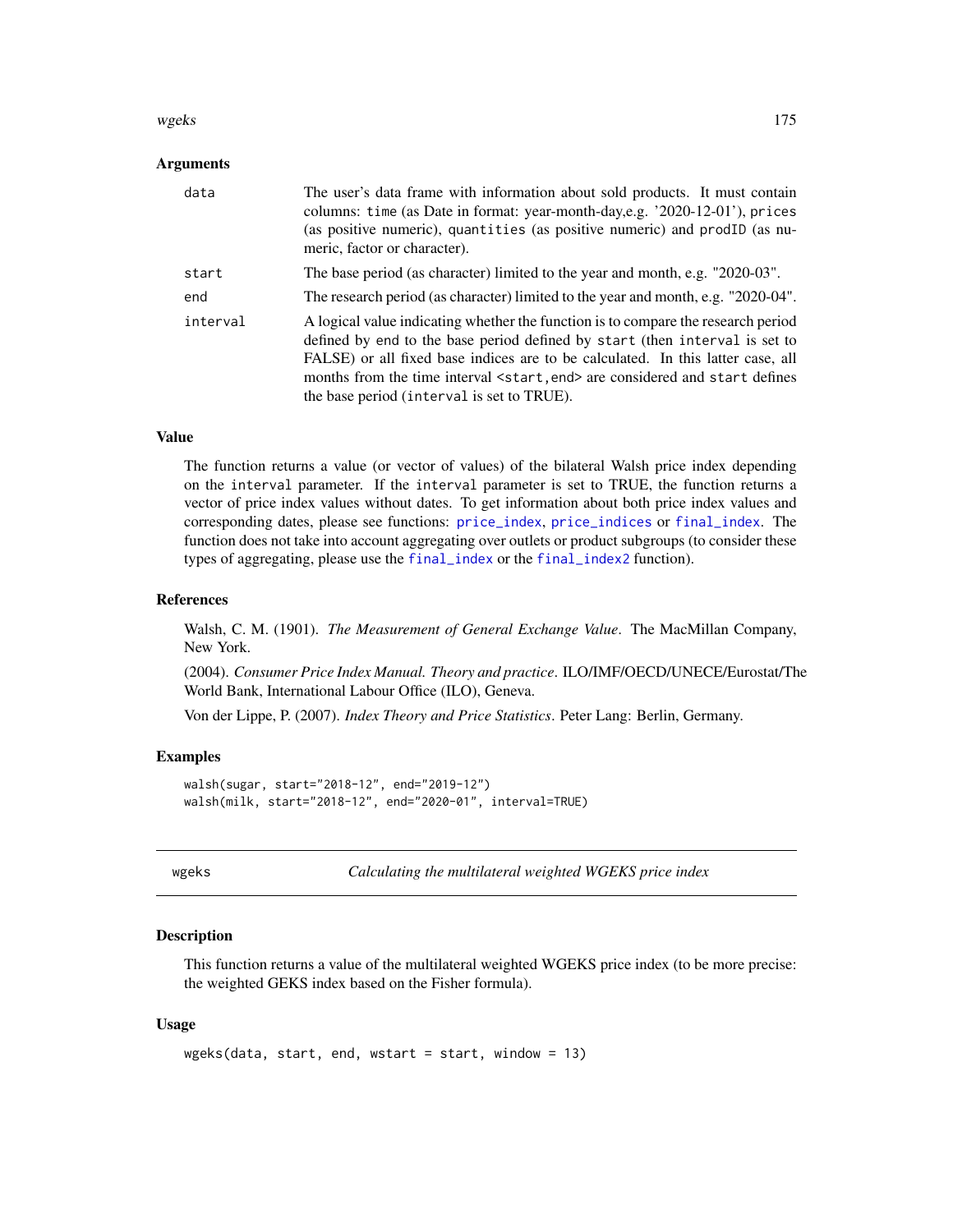## Arguments

| data   | The user's data frame with information about sold products. It must contain<br>columns: time (as Date in format: year-month-day, e.g. '2020-12-01'), prices<br>(as positive numeric), quantities (as positive numeric) and prodID (as nu-<br>meric, factor or character). |
|--------|---------------------------------------------------------------------------------------------------------------------------------------------------------------------------------------------------------------------------------------------------------------------------|
| start  | The base period (as character) limited to the year and month, e.g. "2020-03".                                                                                                                                                                                             |
| end    | The research period (as character) limited to the year and month, e.g. "2020-04".                                                                                                                                                                                         |
| wstart | The beginning of the time interval (which is used by multilateral methods) lim-<br>ited to the year and month, e.g. "2020-01".                                                                                                                                            |
| window | The length of the time window (as positive integer: typically multilateral meth-<br>ods are based on the 13-month time window).                                                                                                                                           |

## Value

This function returns a value of the multilateral weighted WGEKS price index (to be more precise: the weighted GEKS index based on the Fisher formula) which considers the time window defined by wstart and window parameters. It measures the price dynamics by comparing period end to period start (both start and end must be inside the considered time window). To get information about both price index values and corresponding dates, please see functions: [price\\_index](#page-153-0), [price\\_indices](#page-154-0) or [final\\_index](#page-72-0). The function does not take into account aggregating over outlets or product subgroups (to consider these types of aggregating, please use the [final\\_index](#page-72-0) or the [final\\_index2](#page-74-0) function).

#### References

Gini, C. (1931). *On the Circular Test of Index Numbers.* Metron 9:9, 3-24.

Elteto, O., and Koves, P. (1964). *On a Problem of Index Number Computation Relating to International Comparisons.* Statisztikai Szemle 42, 507-518.

Szulc, B. (1983). *Linking Price Index Numbers.* In: Price Level Measurement, W. E. Diewert and C. Montmarquette (eds.), 537-566.

#### Examples

wgeks(milk, start="2019-01", end="2019-08",window=10) wgeks(milk, start="2018-12", end="2019-12")

<span id="page-175-0"></span>wgeksaqi *Calculating the multilateral weighted WGEKS-AQI price index*

#### Description

This function returns a value of the multilateral weighted WGEKS-AQI price index (to be more precise: the weighted GEKS index based on the asynchronous quality adjusted price index formula).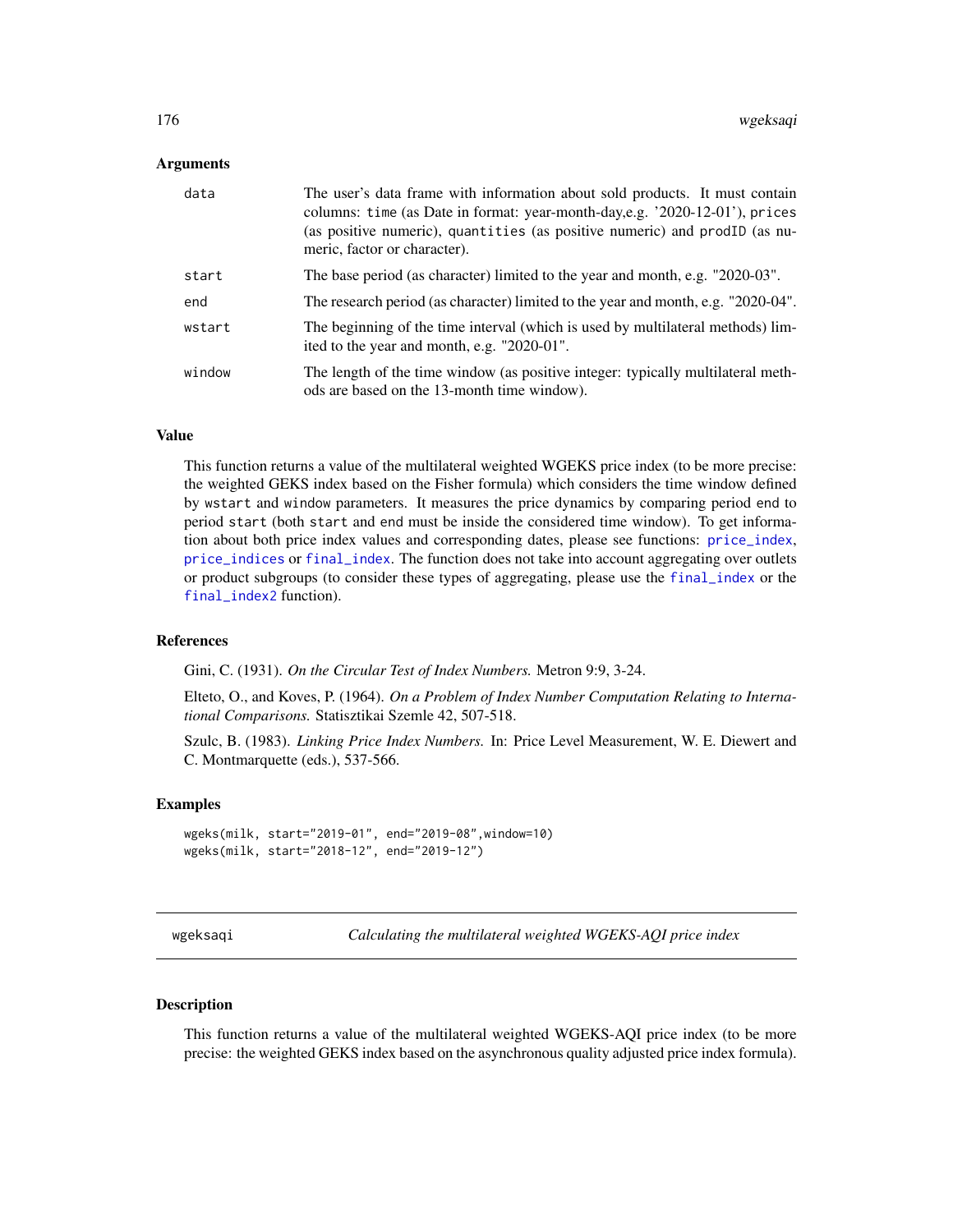#### wgeksaqi 177

#### Usage

wgeksaqi(data, start, end, wstart = start, window = 13)

#### Arguments

| data   | The user's data frame with information about sold products. It must contain<br>columns: time (as Date in format: year-month-day,e.g. '2020-12-01'), prices<br>(as positive numeric), quantities (as positive numeric) and prodID (as nu-<br>meric, factor or character). |
|--------|--------------------------------------------------------------------------------------------------------------------------------------------------------------------------------------------------------------------------------------------------------------------------|
| start  | The base period (as character) limited to the year and month, e.g. "2020-03".                                                                                                                                                                                            |
| end    | The research period (as character) limited to the year and month, e.g. "2020-04".                                                                                                                                                                                        |
| wstart | The beginning of the time interval (which is used by multilateral methods) lim-<br>ited to the year and month, e.g. "2020-01".                                                                                                                                           |
| window | The length of the time window (as positive integer: typically multilateral meth-<br>ods are based on the 13-month time window).                                                                                                                                          |

#### Value

This function returns a value of the multilateral weighted WGEKS-AQI price index (to be more precise: the weighted GEKS index based on the asynchronous quality adjusted price index formula) which considers the time window defined by wstart and window parameters. It measures the price dynamics by comparing period end to period start (both start and end must be inside the considered time window). To get information about both price index values and corresponding dates, please see functions: [price\\_index](#page-153-0), [price\\_indices](#page-154-0) or [final\\_index](#page-72-0). The function does not take into account aggregating over outlets or product subgroups (to consider these types of aggregating, please use the [final\\_index](#page-72-0) or the [final\\_index2](#page-74-0) function).

## References

Gini, C. (1931). *On the Circular Test of Index Numbers.* Metron 9:9, 3-24.

Elteto, O., and Koves, P. (1964). *On a Problem of Index Number Computation Relating to International Comparisons.* Statisztikai Szemle 42, 507-518.

Szulc, B. (1983). *Linking Price Index Numbers.* In: Price Level Measurement, W. E. Diewert and C. Montmarquette (eds.), 537-566.

```
wgeksaqi(milk, start="2019-01", end="2019-08",window=10)
wgeksaqi(milk, start="2018-12", end="2019-12")
```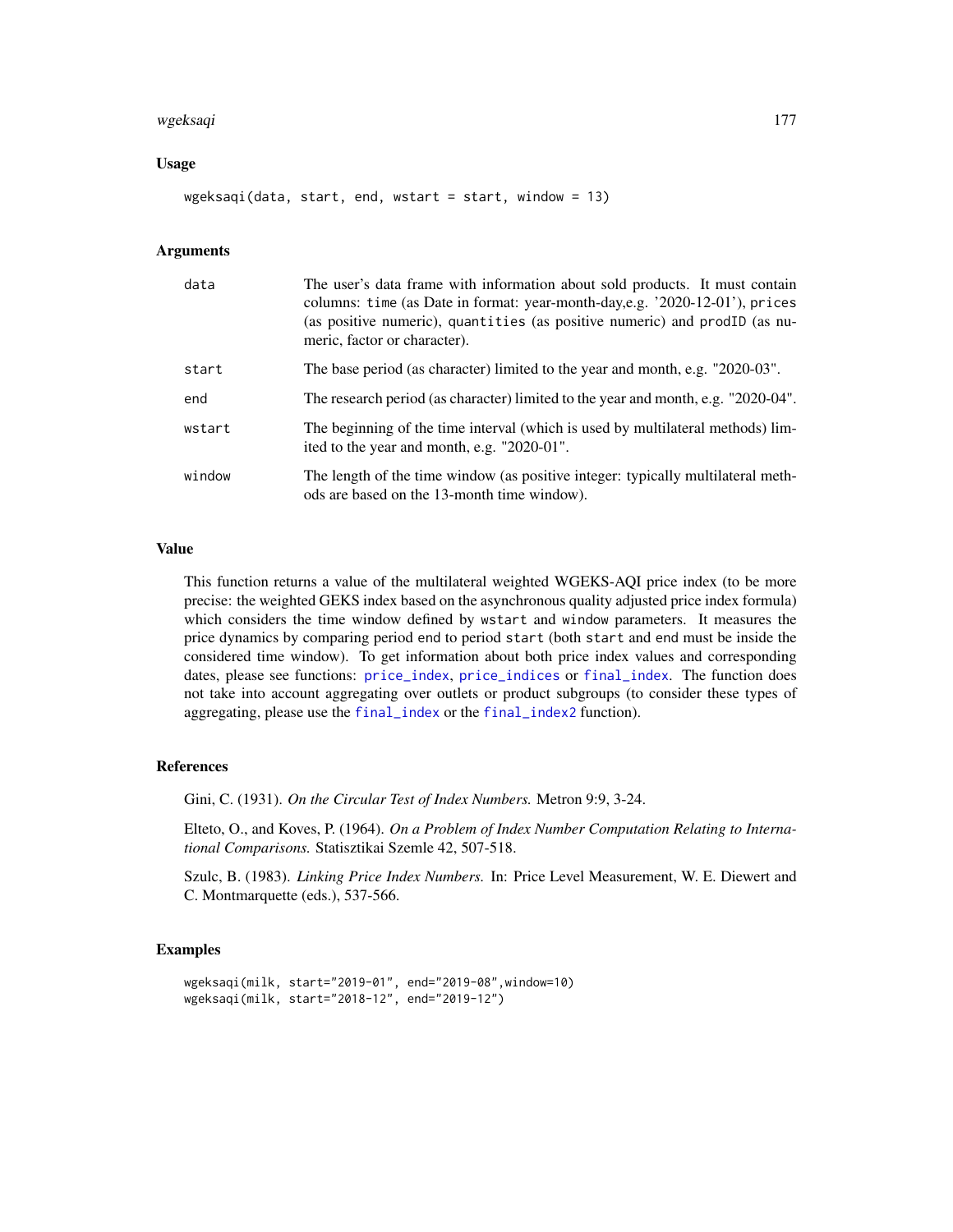<span id="page-177-0"></span>

This function returns a value of the multilateral weighted GEKS-AQI price index extended by using the FBEW (Fixed Base Monthly Expanding Window) method.

#### Usage

wgeksaqi\_fbew(data, start, end)

## Arguments

| data  | The user's data frame with information about sold products. It must contain                                |
|-------|------------------------------------------------------------------------------------------------------------|
|       | columns: time (as Date in format: year-month-day, e.g. '2020-12-01'), prices                               |
|       | (as positive numeric), quantities (as positive numeric) and prodID (as nu-<br>meric, factor or character). |
| start | The base period (as character) limited to the year and month, e.g. "2019-12".                              |
| end   | The research period (as character) limited to the year and month, e.g. "2020-04".                          |

#### Value

This function returns a value of the multilateral weighted GEKS-AQI price index (the weighted GEKS index based on the asynchronous quality adjusted price index formula) extended by using the FBEW (Fixed Base Monthly Expanding Window) method. The FBEW method uses a time window with a fixed base month every year (December). The window is enlarged every month with one month in order to include information from a new month. The full window length (13 months) is reached in December of each year. The function measures the price dynamics between periods end and start. The month of the start parameter must be December. If the distance between end and start exceeds 13 months, then internal Decembers play a role of chain-linking months. To get information about both price index values and corresponding dates, please see functions: [price\\_index](#page-153-0), [price\\_indices](#page-154-0) or [final\\_index](#page-72-0). The function does not take into account aggregating over outlets or product subgroups (to consider these types of aggregating, please use the [final\\_index](#page-72-0) or the [final\\_index2](#page-74-0) function).

#### References

Gini, C. (1931). *On the Circular Test of Index Numbers.* Metron 9:9, 3-24.

Elteto, O., and Koves, P. (1964). *On a Problem of Index Number Computation Relating to International Comparisons.* Statisztikai Szemle 42, 507-518.

Szulc, B. (1983). *Linking Price Index Numbers.* In: Price Level Measurement, W. E. Diewert and C. Montmarquette (eds.), 537-566.

Chessa, A.G. (2016). *A New Methodology for Processing Scanner Data in the Dutch CPI.* Eurona 1/2016, 49-69.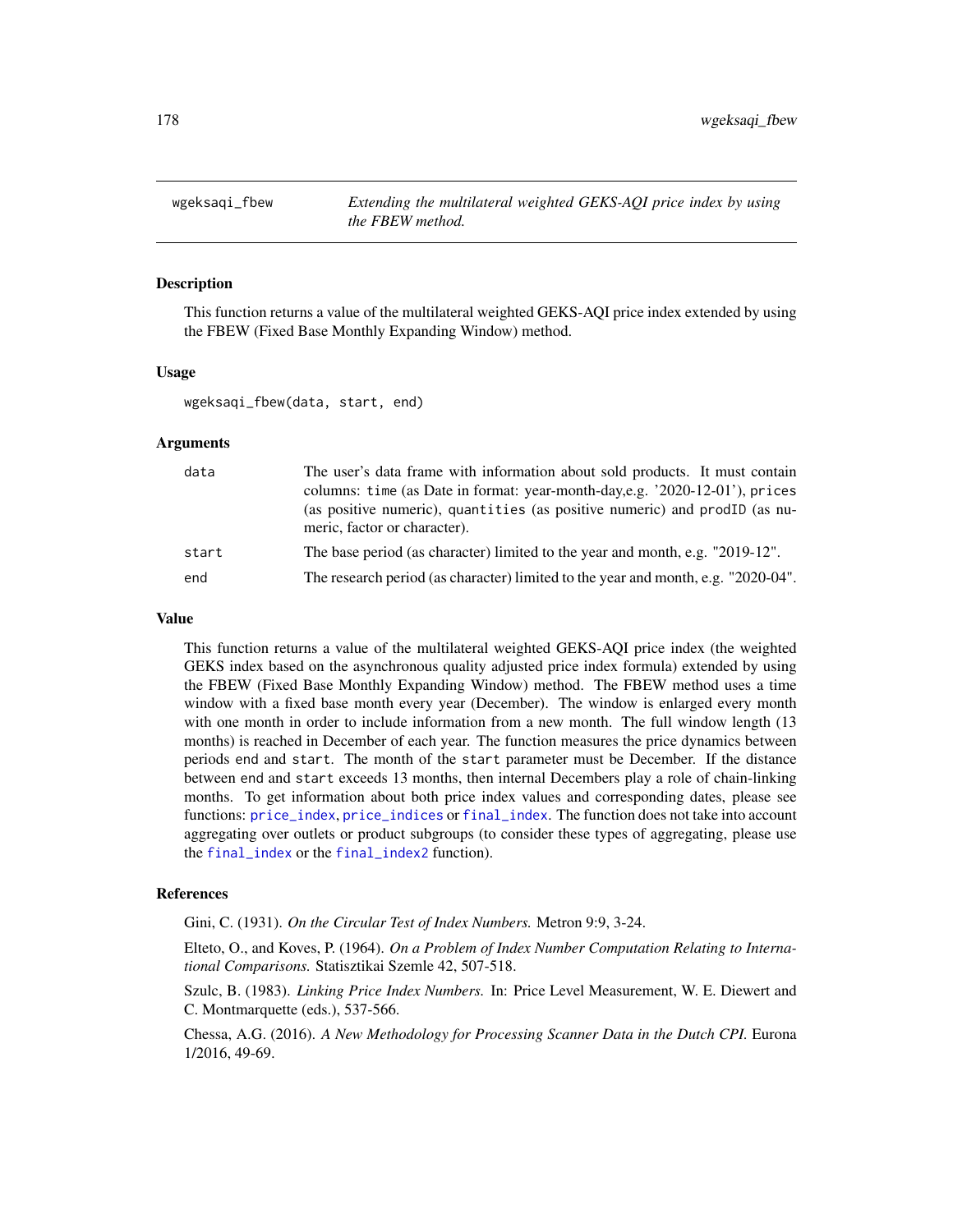## wgeksaqi\_fbmw 179

#### Examples

wgeksaqi\_fbew(milk, start="2018-12", end="2019-08")

<span id="page-178-0"></span>

| wgeksaqi_fbmw | Extending the multilateral weighted GEKS-AQI price index by using |
|---------------|-------------------------------------------------------------------|
|               | the FBMW method.                                                  |

#### Description

This function returns a value of the multilateral weighted GEKS-AQI price index extended by using the FBMW (Fixed Base Moving Window) method.

## Usage

wgeksaqi\_fbmw(data, start, end)

#### Arguments

| data  | The user's data frame with information about sold products. It must contain<br>columns: time (as Date in format: year-month-day, e.g. '2020-12-01'), prices<br>(as positive numeric), quantities (as positive numeric) and prodID (as nu-<br>meric, factor or character). |
|-------|---------------------------------------------------------------------------------------------------------------------------------------------------------------------------------------------------------------------------------------------------------------------------|
| start | The base period (as character) limited to the year and month, e.g. "2019-12".                                                                                                                                                                                             |
| end   | The research period (as character) limited to the year and month, e.g. "2020-04".                                                                                                                                                                                         |

#### Value

This function returns a value of the multilateral weighted GEKS-AQI price index (the GEKS index based on the asynchronous quality adjusted price index formula) extended by using the FBMW (Fixed Base Moving Window) method. It measures the price dynamics between periods end and start and it uses a 13-month time window with a fixed base month taken as year(end)-1. If the distance between end and start exceeds 13 months, then internal Decembers play a role of chain-linking months. The month of the start parameter must be December. To get information about both price index values and corresponding dates, please see functions: [price\\_index](#page-153-0), [price\\_indices](#page-154-0) or [final\\_index](#page-72-0). The function does not take into account aggregating over outlets or product subgroups (to consider these types of aggregating, please use the [final\\_index](#page-72-0) or the [final\\_index2](#page-74-0) function).

## References

Gini, C. (1931). *On the Circular Test of Index Numbers.* Metron 9:9, 3-24.

Elteto, O., and Koves, P. (1964). *On a Problem of Index Number Computation Relating to International Comparisons.* Statisztikai Szemle 42, 507-518.

Szulc, B. (1983). *Linking Price Index Numbers.* In: Price Level Measurement, W. E. Diewert and C. Montmarquette (eds.), 537-566.

Lamboray, C.(2017). *The Geary Khamis index and the Lehr index: how much do they differ?* Paper presented at the 15th Ottawa Group meeting, 10-12 May 2017, Elville am Rhein, Germany.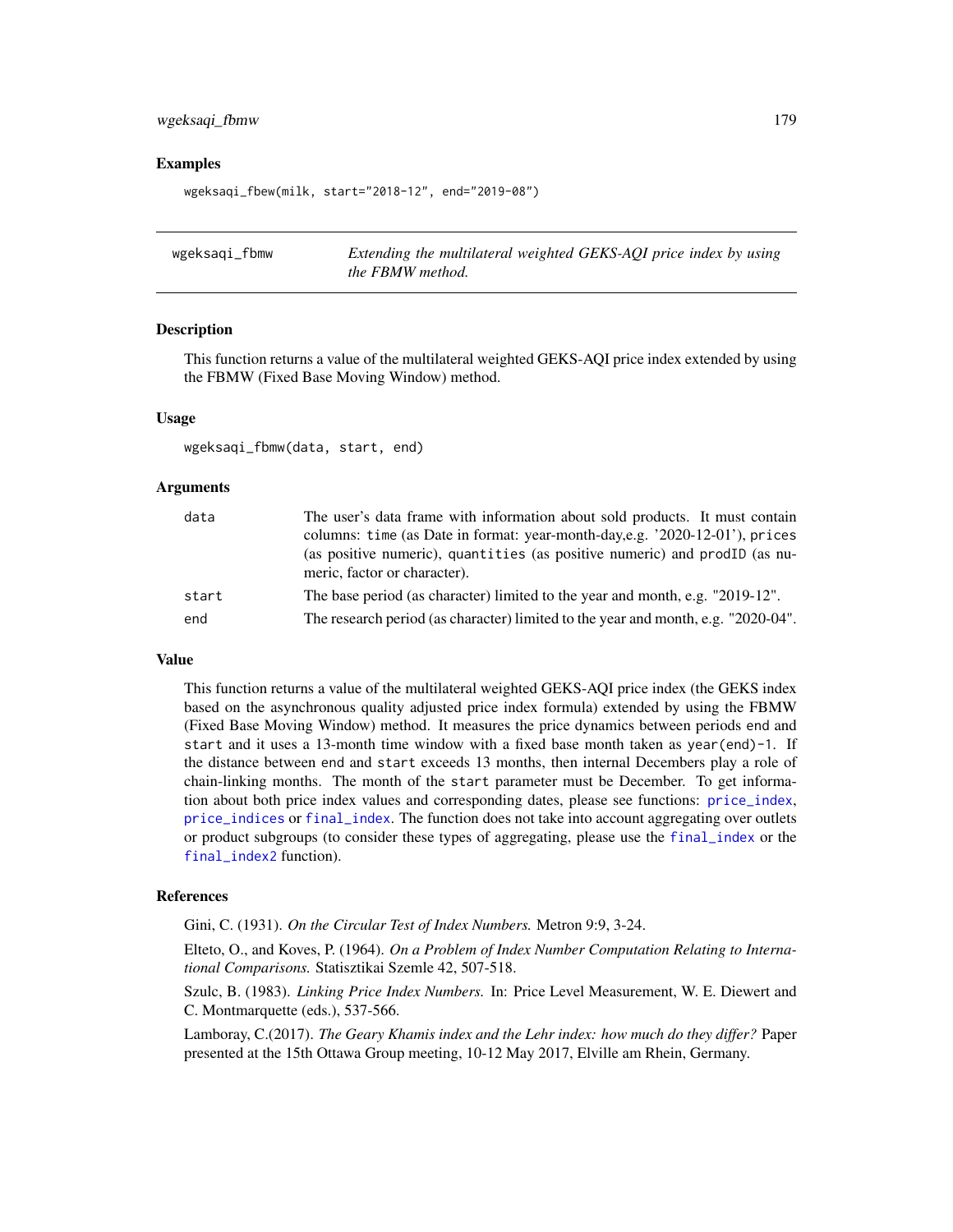# Examples

wgeksaqi\_fbmw(milk, start="2019-12", end="2020-04")

<span id="page-179-0"></span>wgeksaqi\_splice *Extending the multilateral weighted GEKS-AQI price index by using window splicing methods.*

# Description

This function returns a value (or values) of the multilateral weighted GEKS-AQI price index extended by using window splicing methods. Available splicing methods are: movement splice, window splice, half splice, mean splice and their additional variants: window splice on published indices (WISP), half splice on published indices (HASP) and mean splice on published indices (see References).

# Usage

```
wgeksaqi_splice(
  data,
  start,
  end,
  window = 13,
  splice = "movement",
  interval = FALSE
\mathcal{E}
```

| data     | The user's data frame with information about sold products. It must contain<br>columns: time (as Date in format: year-month-day, e.g. '2020-12-01'), prices<br>(as positive numeric), quantities (as positive numeric) and prodID (as nu-<br>meric, factor or character).                                      |
|----------|----------------------------------------------------------------------------------------------------------------------------------------------------------------------------------------------------------------------------------------------------------------------------------------------------------------|
| start    | The base period (as character) limited to the year and month, e.g. "2019-12".                                                                                                                                                                                                                                  |
| end      | The research period (as character) limited to the year and month, e.g. "2020-04".                                                                                                                                                                                                                              |
| window   | The length of the time window (as positive integer: typically multilateral meth-<br>ods are based on the 13-month time window).                                                                                                                                                                                |
| splice   | A character string indicating the splicing method. Available options are: "move-<br>ment", "window", "half", "mean", "window_published", "half_published", "mean_published".                                                                                                                                   |
| interval | A logical value indicating whether the function is to provide the price index<br>comparing the research period defined by end to the base period defined by<br>start (then interval is set to FALSE) or all fixed base multilateral indices are<br>to be presented (the fixed base month is defined by start). |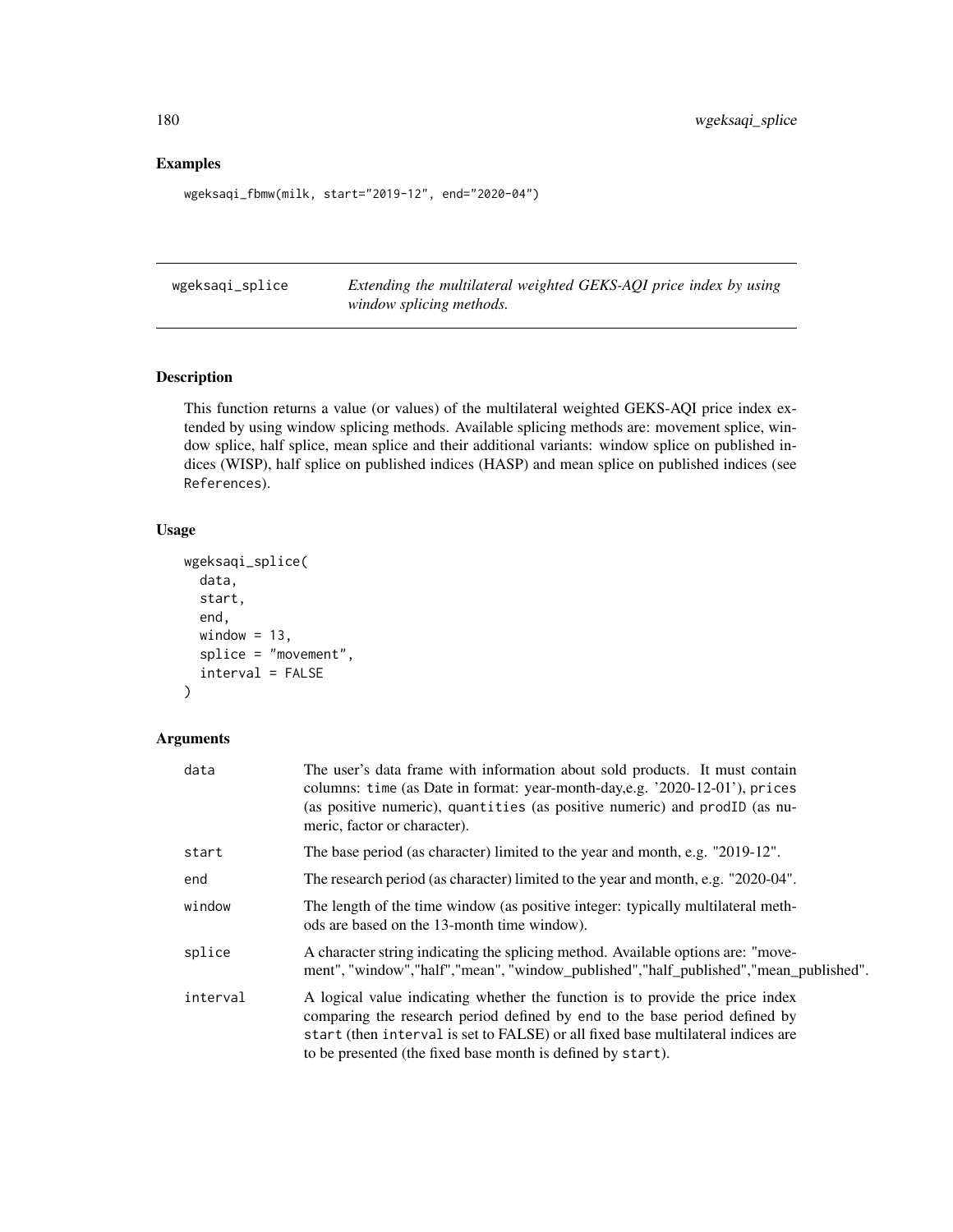#### <span id="page-180-0"></span>wgeksaqu 181

#### Value

This function returns a value or values (depending on interval parameter) of the multilateral weighted GEKS-AQI price index (the weighted GEKS index based on the asynchronous quality adjusted price index formula) extended by using window splicing methods. Available splicing methods are: movement splice, window splice, half splice, mean splice and their additional variants: window splice on published indices (WISP), half splice on published indices (HASP) and mean splice on published indices (see References). The time window starts in start and should consist of at least two months. To get information about both price index values and corresponding dates, please see functions: [price\\_index](#page-153-0), [price\\_indices](#page-154-0) or [final\\_index](#page-72-0). The function does not take into account aggregating over outlets or product subgroups (to consider these types of aggregating, please use the [final\\_index](#page-72-0) or the [final\\_index2](#page-74-0) function).

#### References

Chessa, A. G. (2019). *A Comparison of Index Extension Methods for Multilateral Methods.* Paper presented at the 16th Meeting of the Ottawa Group on Price Indices, 8-10 May 2019, Rio de Janeiro, Brazil.

de Haan, J., van der Grient, H.A. (2011). *Eliminating chain drift in price indexes based on scanner data.* Journal of Econometrics, 161, 36-46.

Krsinich, F. (2014). *The FEWS Index: Fixed Effects with a Window Splice? Non-Revisable Quality-Adjusted Price Indices with No Characteristic Information.* Paper presented at the UNECE-ILO Meeting of the Group of Experts on Consumer Price Indices, 2-4 May 2016, Geneva, Switzerland.

de Haan, J.(2015). *A Framework for Large Scale Use of Scanner Data in the Dutch CPI.* Paper presented at the 14th Ottawa Group meeting, Tokyo, Japan.

Diewert, W.E., and Fox, K.J. (2017). *Substitution Bias in Multilateral Methods for CPI Construction using Scanner Data.* Discussion paper 17-02, Vancouver School of Economics, The University of British Columbia, Vancouver, Canada.

# Examples

```
wgeksaqi_splice(milk, start="2018-12", end="2020-02",splice="half")
wgeksaqi_splice(milk, start="2018-12", end="2020-02",window=10,interval=TRUE)
```
wgeksaqu *Calculating the multilateral weighted WGEKS-AQU price index*

#### Description

This function returns a value of the multilateral weighted WGEKS-AQU price index (to be more precise: the weighted GEKS index based on the asynchronous quality adjusted unit value formula).

#### Usage

```
wgeksaqu(data, start, end, wstart = start, window = 13)
```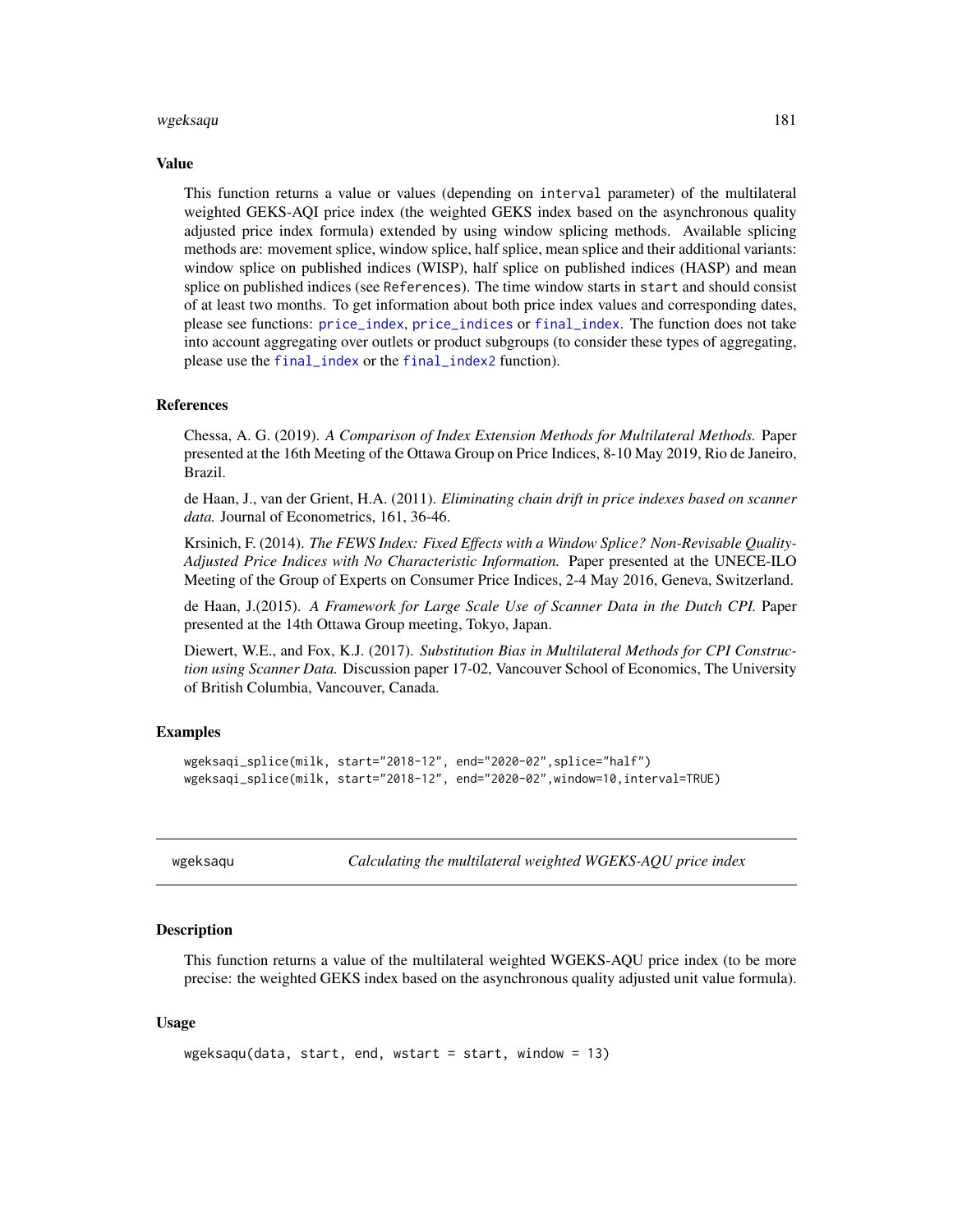#### <span id="page-181-0"></span>Arguments

| data   | The user's data frame with information about sold products. It must contain<br>columns: time (as Date in format: year-month-day, e.g. '2020-12-01'), prices<br>(as positive numeric), quantities (as positive numeric) and prodID (as nu-<br>meric, factor or character). |
|--------|---------------------------------------------------------------------------------------------------------------------------------------------------------------------------------------------------------------------------------------------------------------------------|
| start  | The base period (as character) limited to the year and month, e.g. "2020-03".                                                                                                                                                                                             |
| end    | The research period (as character) limited to the year and month, e.g. "2020-04".                                                                                                                                                                                         |
| wstart | The beginning of the time interval (which is used by multilateral methods) lim-<br>ited to the year and month, e.g. "2020-01".                                                                                                                                            |
| window | The length of the time window (as positive integer: typically multilateral meth-<br>ods are based on the 13-month time window).                                                                                                                                           |

#### Value

This function returns a value of the multilateral weighted WGEKS-AQU price index (to be more precise: the weighted GEKS index based on the asynchronous quality adjusted unit value formula) which considers the time window defined by wstart and window parameters. It measures the price dynamics by comparing period end to period start (both start and end must be inside the considered time window). To get information about both price index values and corresponding dates, please see functions: [price\\_index](#page-153-0), [price\\_indices](#page-154-0) or [final\\_index](#page-72-0). The function does not take into account aggregating over outlets or product subgroups (to consider these types of aggregating, please use the [final\\_index](#page-72-0) or the [final\\_index2](#page-74-0) function).

#### References

Gini, C. (1931). *On the Circular Test of Index Numbers.* Metron 9:9, 3-24.

Elteto, O., and Koves, P. (1964). *On a Problem of Index Number Computation Relating to International Comparisons.* Statisztikai Szemle 42, 507-518.

Szulc, B. (1983). *Linking Price Index Numbers.* In: Price Level Measurement, W. E. Diewert and C. Montmarquette (eds.), 537-566.

#### Examples

```
wgeksaqu(milk, start="2019-01", end="2019-08",window=10)
wgeksaqu(milk, start="2018-12", end="2019-12")
```

| wgeksaqu_fbew | Extending the multilateral weighted GEKS-AQU price index by using |
|---------------|-------------------------------------------------------------------|
|               | the FBEW method.                                                  |

#### Description

This function returns a value of the multilateral weighted GEKS-AQU price index extended by using the FBEW (Fixed Base Monthly Expanding Window) method.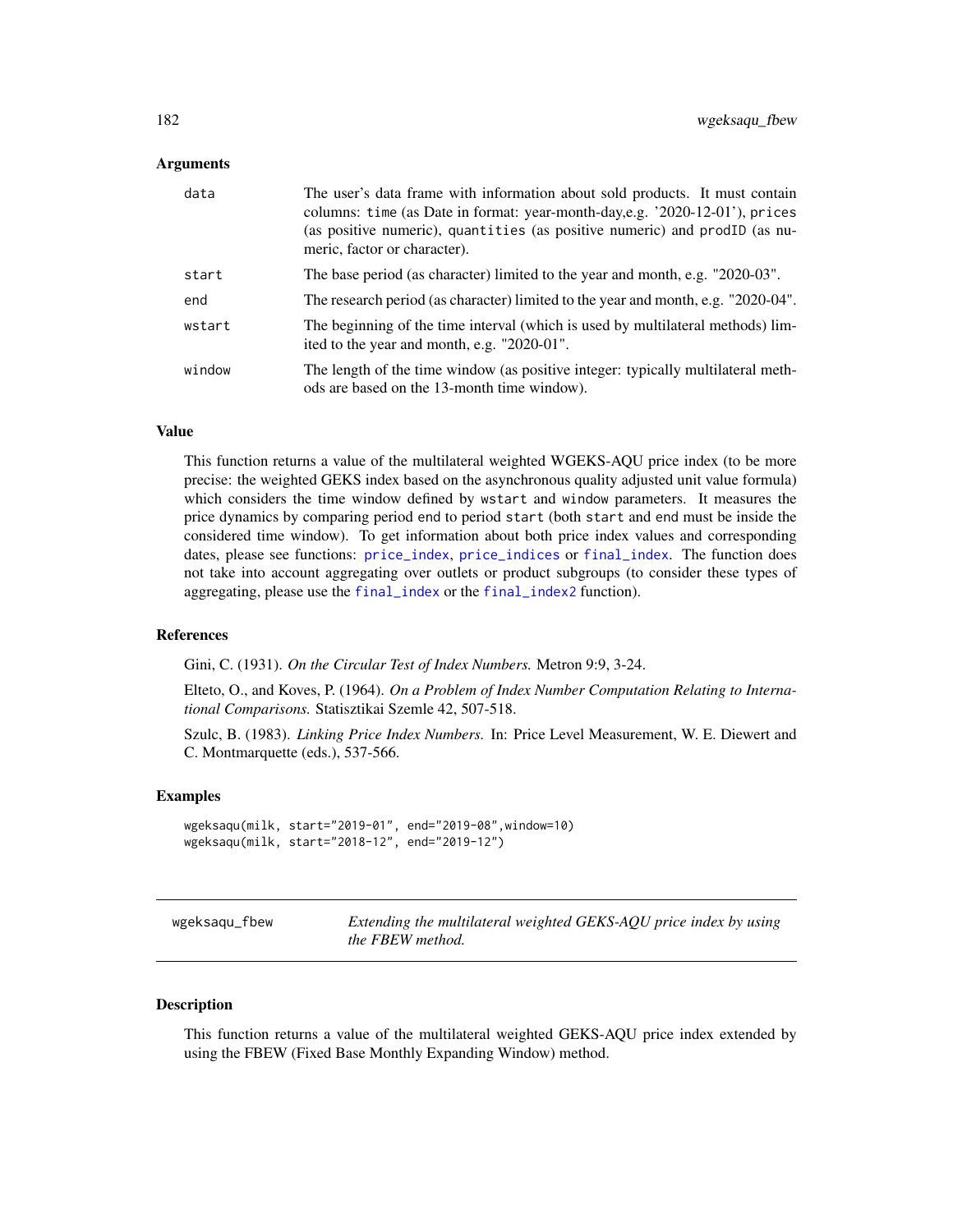#### wgeksaqu\_fbew 183

#### Usage

wgeksaqu\_fbew(data, start, end)

#### Arguments

| data  | The user's data frame with information about sold products. It must contain<br>columns: time (as Date in format: year-month-day, e.g. '2020-12-01'), prices<br>(as positive numeric), quantities (as positive numeric) and prodID (as nu-<br>meric, factor or character). |
|-------|---------------------------------------------------------------------------------------------------------------------------------------------------------------------------------------------------------------------------------------------------------------------------|
| start | The base period (as character) limited to the year and month, e.g. "2019-12".                                                                                                                                                                                             |
| end   | The research period (as character) limited to the year and month, e.g. "2020-04".                                                                                                                                                                                         |

# Value

This function returns a value of the multilateral weighted GEKS-AQU price index (the weighted GEKS index based on the asynchronous quality adjusted unit value formula) extended by using the FBEW (Fixed Base Monthly Expanding Window) method. The FBEW method uses a time window with a fixed base month every year (December). The window is enlarged every month with one month in order to include information from a new month. The full window length (13 months) is reached in December of each year. The function measures the price dynamics between periods end and start. The month of the start parameter must be December. If the distance between end and start exceeds 13 months, then internal Decembers play a role of chain-linking months. To get information about both price index values and corresponding dates, please see functions: [price\\_index](#page-153-0), [price\\_indices](#page-154-0) or [final\\_index](#page-72-0). The function does not take into account aggregating over outlets or product subgroups (to consider these types of aggregating, please use the [final\\_index](#page-72-0) or the [final\\_index2](#page-74-0) function).

#### References

Gini, C. (1931). *On the Circular Test of Index Numbers.* Metron 9:9, 3-24.

Elteto, O., and Koves, P. (1964). *On a Problem of Index Number Computation Relating to International Comparisons.* Statisztikai Szemle 42, 507-518.

Szulc, B. (1983). *Linking Price Index Numbers.* In: Price Level Measurement, W. E. Diewert and C. Montmarquette (eds.), 537-566.

Chessa, A.G. (2016). *A New Methodology for Processing Scanner Data in the Dutch CPI.* Eurona 1/2016, 49-69.

#### Examples

wgeksaqu\_fbew(milk, start="2018-12", end="2019-08")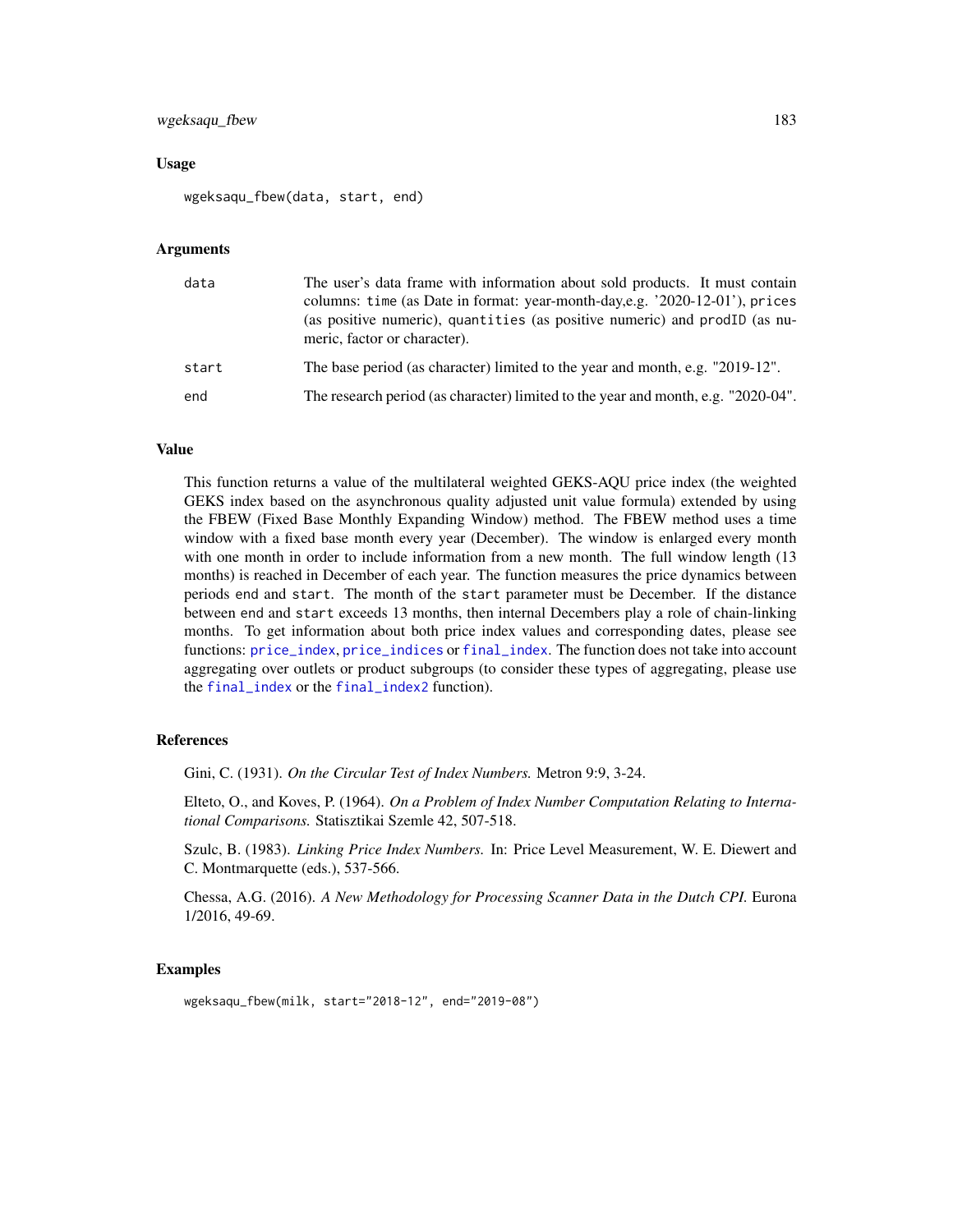<span id="page-183-0"></span>

# Description

This function returns a value of the multilateral weighted GEKS-AQU price index extended by using the FBMW (Fixed Base Moving Window) method.

#### Usage

wgeksaqu\_fbmw(data, start, end)

#### Arguments

| data  | The user's data frame with information about sold products. It must contain<br>columns: time (as Date in format: year-month-day, e.g. '2020-12-01'), prices<br>(as positive numeric), quantities (as positive numeric) and prodID (as nu-<br>meric, factor or character). |
|-------|---------------------------------------------------------------------------------------------------------------------------------------------------------------------------------------------------------------------------------------------------------------------------|
| start | The base period (as character) limited to the year and month, e.g. "2019-12".                                                                                                                                                                                             |
| end   | The research period (as character) limited to the year and month, e.g. "2020-04".                                                                                                                                                                                         |

#### Value

This function returns a value of the multilateral weighted GEKS-AQU price index (the GEKS index based on the asynchronous quality adjusted unit value formula) extended by using the FBMW (Fixed Base Moving Window) method. It measures the price dynamics between periods end and start and it uses a 13-month time window with a fixed base month taken as year(end)-1. If the distance between end and start exceeds 13 months, then internal Decembers play a role of chain-linking months. The month of the start parameter must be December. To get information about both price index values and corresponding dates, please see functions: [price\\_index](#page-153-0), [price\\_indices](#page-154-0) or [final\\_index](#page-72-0). The function does not take into account aggregating over outlets or product subgroups (to consider these types of aggregating, please use the [final\\_index](#page-72-0) or the [final\\_index2](#page-74-0) function).

#### References

Gini, C. (1931). *On the Circular Test of Index Numbers.* Metron 9:9, 3-24.

Elteto, O., and Koves, P. (1964). *On a Problem of Index Number Computation Relating to International Comparisons.* Statisztikai Szemle 42, 507-518.

Szulc, B. (1983). *Linking Price Index Numbers.* In: Price Level Measurement, W. E. Diewert and C. Montmarquette (eds.), 537-566.

Lamboray, C.(2017). *The Geary Khamis index and the Lehr index: how much do they differ?* Paper presented at the 15th Ottawa Group meeting, 10-12 May 2017, Elville am Rhein, Germany.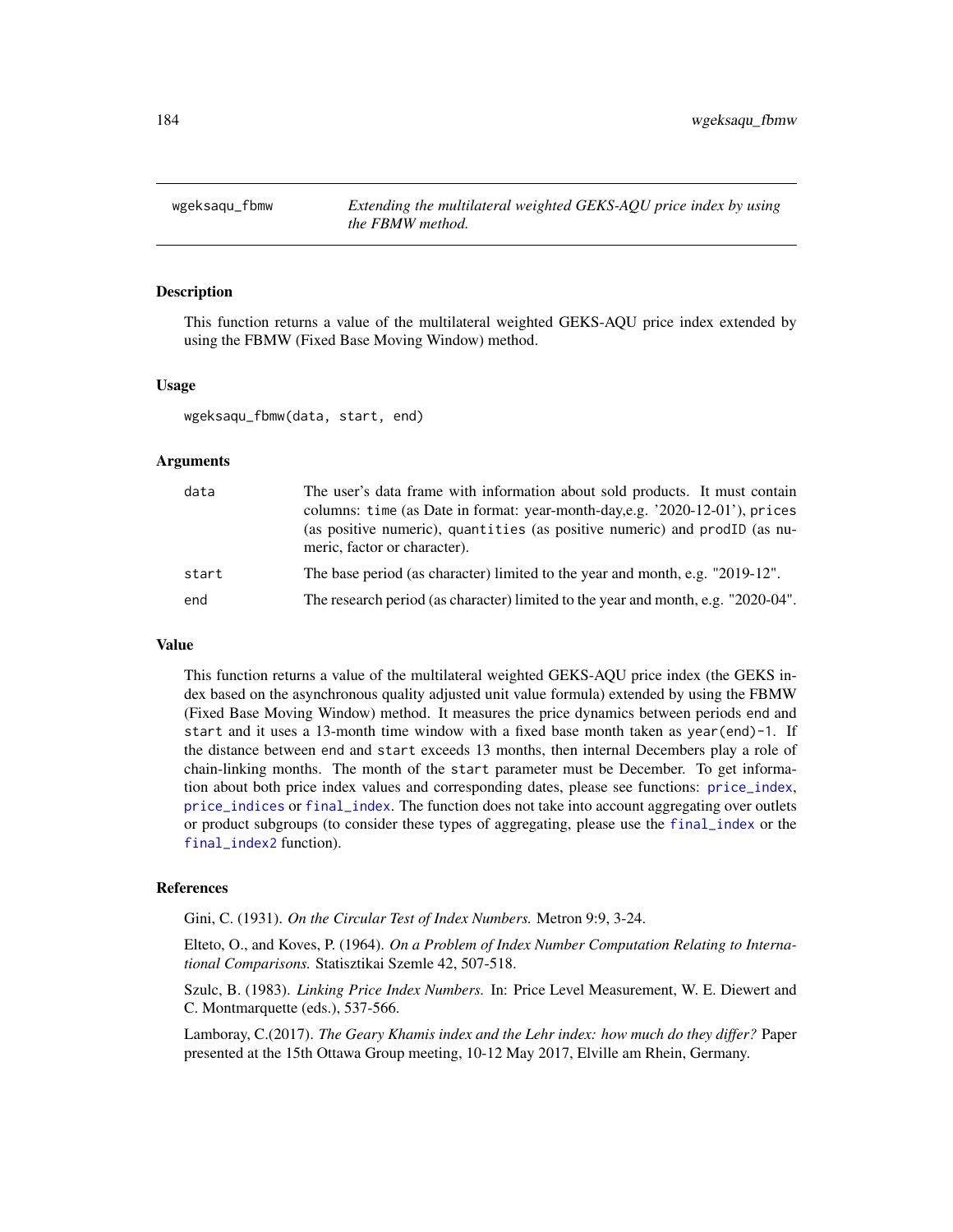<span id="page-184-0"></span>wgeksaqu\_splice 185

# Examples

wgeksaqu\_fbmw(milk, start="2019-12", end="2020-04")

wgeksaqu\_splice *Extending the multilateral weighted GEKS-AQU price index by using window splicing methods.*

# Description

This function returns a value (or values) of the multilateral weighted GEKS-AQU price index extended by using window splicing methods. Available splicing methods are: movement splice, window splice, half splice, mean splice and their additional variants: window splice on published indices (WISP), half splice on published indices (HASP) and mean splice on published indices (see References).

# Usage

```
wgeksaqu_splice(
  data,
  start,
  end,
  window = 13,
  splice = "movement",
  interval = FALSE
\mathcal{E}
```
# Arguments

| data     | The user's data frame with information about sold products. It must contain<br>columns: time (as Date in format: year-month-day, e.g. '2020-12-01'), prices<br>(as positive numeric), quantities (as positive numeric) and prodID (as nu-<br>meric, factor or character).                                      |
|----------|----------------------------------------------------------------------------------------------------------------------------------------------------------------------------------------------------------------------------------------------------------------------------------------------------------------|
| start    | The base period (as character) limited to the year and month, e.g. "2019-12".                                                                                                                                                                                                                                  |
| end      | The research period (as character) limited to the year and month, e.g. "2020-04".                                                                                                                                                                                                                              |
| window   | The length of the time window (as positive integer: typically multilateral meth-<br>ods are based on the 13-month time window).                                                                                                                                                                                |
| splice   | A character string indicating the splicing method. Available options are: "move-<br>ment", "window", "half", "mean", "window_published", "half_published", "mean_published".                                                                                                                                   |
| interval | A logical value indicating whether the function is to provide the price index<br>comparing the research period defined by end to the base period defined by<br>start (then interval is set to FALSE) or all fixed base multilateral indices are<br>to be presented (the fixed base month is defined by start). |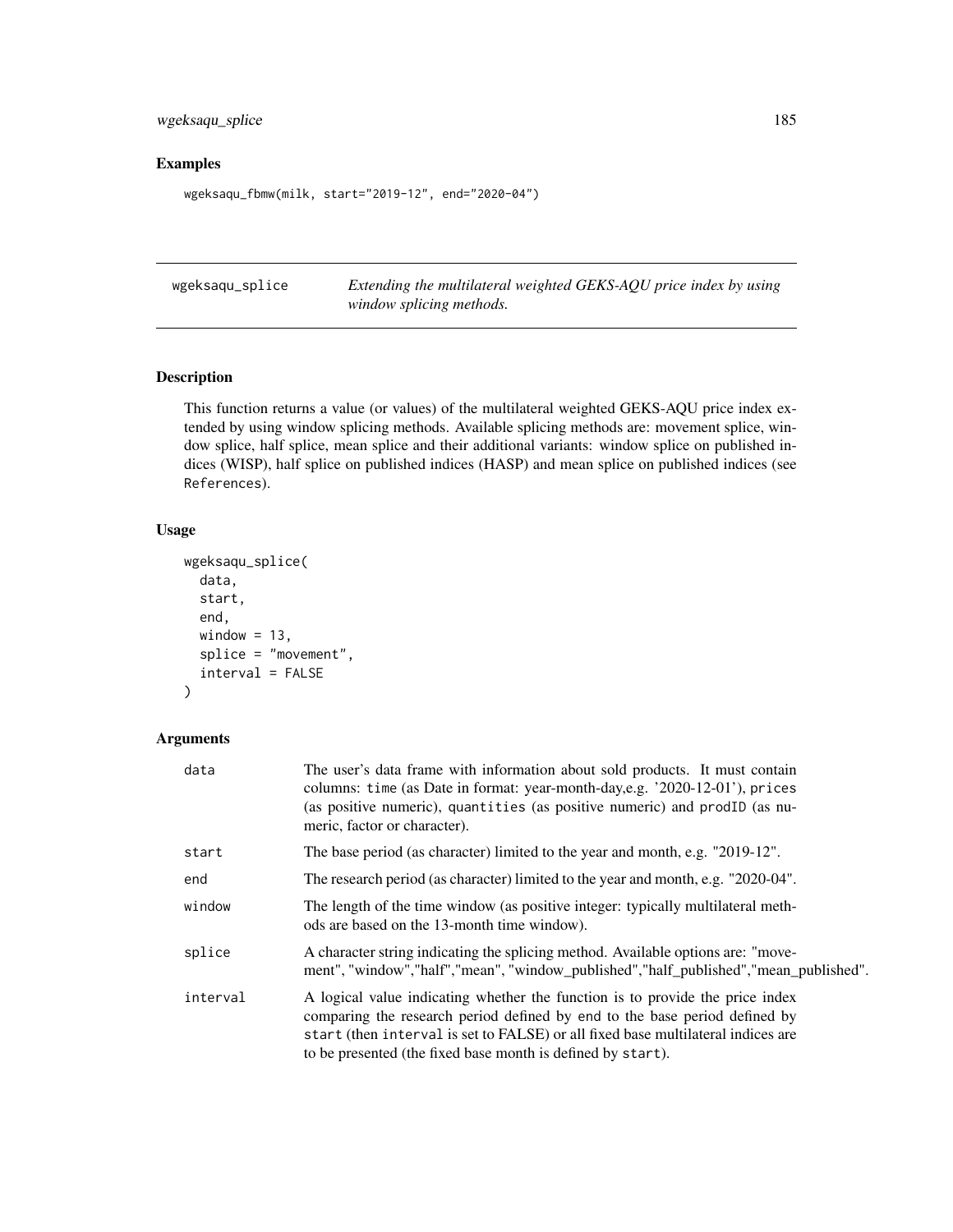This function returns a value or values (depending on interval parameter) of the multilateral weighted GEKS-AQU price index (the weighted GEKS index based on the asynchronous quality adjusted unit value formula) extended by using window splicing methods. Available splicing methods are: movement splice, window splice, half splice, mean splice and their additional variants: window splice on published indices (WISP), half splice on published indices (HASP) and mean splice on published indices (see References). The time window starts in start and should consist of at least two months. To get information about both price index values and corresponding dates, please see functions: [price\\_index](#page-153-0), [price\\_indices](#page-154-0) or [final\\_index](#page-72-0). The function does not take into account aggregating over outlets or product subgroups (to consider these types of aggregating, please use the [final\\_index](#page-72-0) or the [final\\_index2](#page-74-0) function).

#### References

Chessa, A. G. (2019). *A Comparison of Index Extension Methods for Multilateral Methods.* Paper presented at the 16th Meeting of the Ottawa Group on Price Indices, 8-10 May 2019, Rio de Janeiro, Brazil.

de Haan, J., van der Grient, H.A. (2011). *Eliminating chain drift in price indexes based on scanner data.* Journal of Econometrics, 161, 36-46.

Krsinich, F. (2014). *The FEWS Index: Fixed Effects with a Window Splice? Non-Revisable Quality-Adjusted Price Indices with No Characteristic Information.* Paper presented at the UNECE-ILO Meeting of the Group of Experts on Consumer Price Indices, 2-4 May 2016, Geneva, Switzerland.

de Haan, J.(2015). *A Framework for Large Scale Use of Scanner Data in the Dutch CPI.* Paper presented at the 14th Ottawa Group meeting, Tokyo, Japan.

Diewert, W.E., and Fox, K.J. (2017). *Substitution Bias in Multilateral Methods for CPI Construction using Scanner Data.* Discussion paper 17-02, Vancouver School of Economics, The University of British Columbia, Vancouver, Canada.

### Examples

```
wgeksaqu_splice(milk, start="2018-12", end="2020-02",splice="half")
wgeksaqu_splice(milk, start="2018-12", end="2020-02",window=10,interval=TRUE)
```
wgeksgaqi *Calculating the multilateral weighted WGEKS-GAQI price index*

#### Description

This function returns a value of the multilateral weighted WGEKS-GAQI price index (to be more precise: the weighted GEKS index based on the geometric asynchronous quality adjusted price index formula).

#### Usage

```
wgeksgaqi(data, start, end, wstart = start, window = 13)
```
# <span id="page-185-0"></span>Value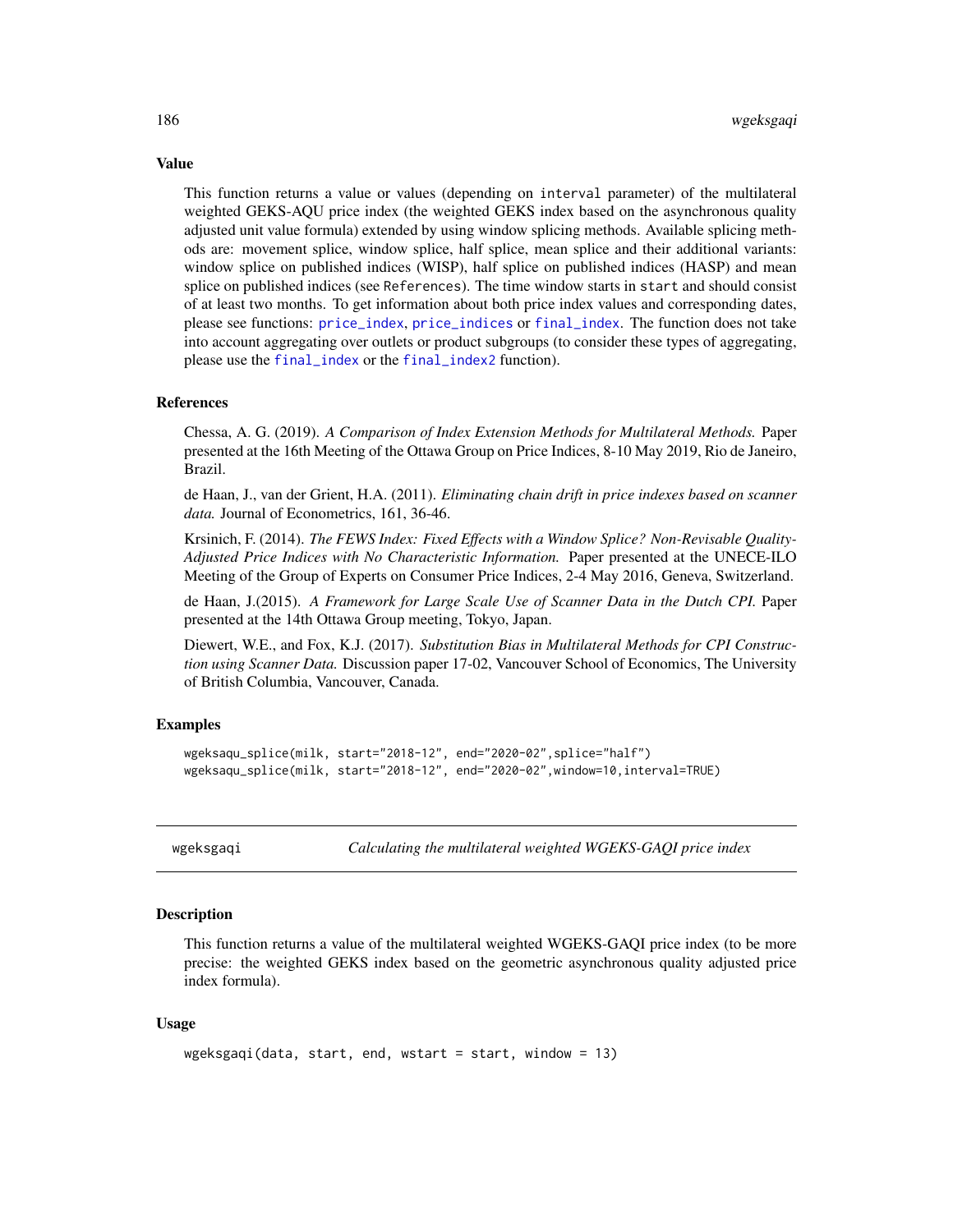# <span id="page-186-0"></span>wgeksgaqi\_fbew 187

#### **Arguments**

| data   | The user's data frame with information about sold products. It must contain<br>columns: time (as Date in format: year-month-day, e.g. '2020-12-01'), prices<br>(as positive numeric), quantities (as positive numeric) and prodID (as nu-<br>meric, factor or character). |
|--------|---------------------------------------------------------------------------------------------------------------------------------------------------------------------------------------------------------------------------------------------------------------------------|
| start  | The base period (as character) limited to the year and month, e.g. "2020-03".                                                                                                                                                                                             |
| end    | The research period (as character) limited to the year and month, e.g. "2020-04".                                                                                                                                                                                         |
| wstart | The beginning of the time interval (which is used by multilateral methods) lim-<br>ited to the year and month, e.g. "2020-01".                                                                                                                                            |
| window | The length of the time window (as positive integer: typically multilateral meth-<br>ods are based on the 13-month time window).                                                                                                                                           |

#### Value

This function returns a value of the multilateral weighted WGEKS-GAQI price index (to be more precise: the weighted GEKS index based on the geometric asynchronous quality adjusted price index formula) which considers the time window defined by wstart and window parameters. It measures the price dynamics by comparing period end to period start (both start and end must be inside the considered time window). To get information about both price index values and corresponding dates, please see functions: [price\\_index](#page-153-0), [price\\_indices](#page-154-0) or [final\\_index](#page-72-0). The function does not take into account aggregating over outlets or product subgroups (to consider these types of aggregating, please use the [final\\_index](#page-72-0) or the [final\\_index2](#page-74-0) function).

#### References

Gini, C. (1931). *On the Circular Test of Index Numbers.* Metron 9:9, 3-24.

Elteto, O., and Koves, P. (1964). *On a Problem of Index Number Computation Relating to International Comparisons.* Statisztikai Szemle 42, 507-518.

Szulc, B. (1983). *Linking Price Index Numbers.* In: Price Level Measurement, W. E. Diewert and C. Montmarquette (eds.), 537-566.

#### Examples

```
wgeksgaqi(milk, start="2019-01", end="2019-08",window=10)
wgeksgaqi(milk, start="2018-12", end="2019-12")
```

| wgeksgaqi_fbew | Extending the multilateral weighted GEKS-GAQI price index by using |
|----------------|--------------------------------------------------------------------|
|                | <i>the FBEW method.</i>                                            |

#### Description

This function returns a value of the multilateral weighted GEKS-GAQI price index extended by using the FBEW (Fixed Base Monthly Expanding Window) method.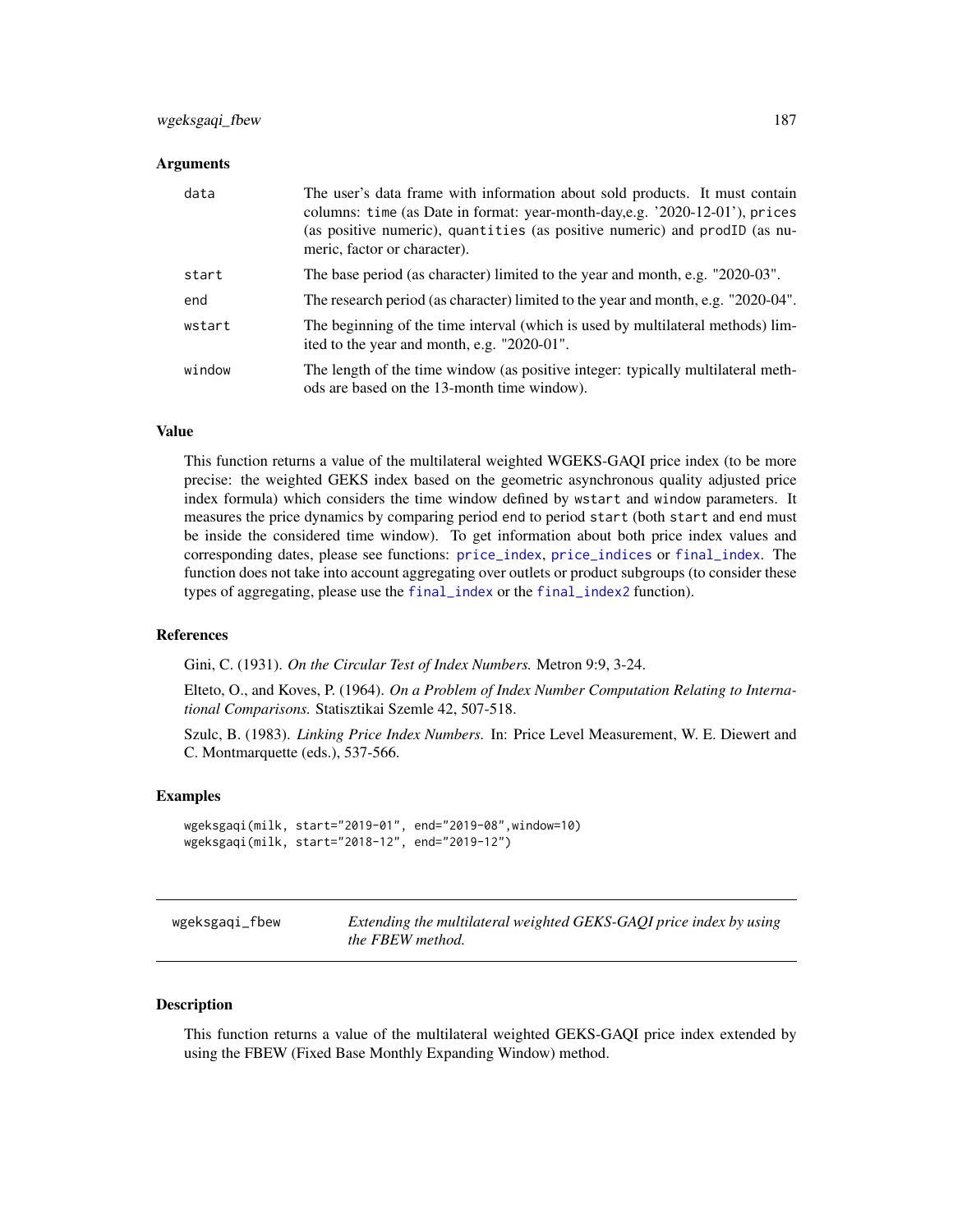#### Usage

wgeksgaqi\_fbew(data, start, end)

#### Arguments

| data  | The user's data frame with information about sold products. It must contain<br>columns: time (as Date in format: year-month-day, e.g. '2020-12-01'), prices<br>(as positive numeric), quantities (as positive numeric) and prodID (as nu-<br>meric, factor or character). |
|-------|---------------------------------------------------------------------------------------------------------------------------------------------------------------------------------------------------------------------------------------------------------------------------|
| start | The base period (as character) limited to the year and month, e.g. "2019-12".                                                                                                                                                                                             |
| end   | The research period (as character) limited to the year and month, e.g. "2020-04".                                                                                                                                                                                         |

#### Value

This function returns a value of the multilateral weighted GEKS-GAQI price index (the weighted GEKS index based on the geometric asynchronous quality adjusted price index formula) extended by using the FBEW (Fixed Base Monthly Expanding Window) method. The FBEW method uses a time window with a fixed base month every year (December). The window is enlarged every month with one month in order to include information from a new month. The full window length (13 months) is reached in December of each year. The function measures the price dynamics between periods end and start. The month of the start parameter must be December. If the distance between end and start exceeds 13 months, then internal Decembers play a role of chain-linking months. To get information about both price index values and corresponding dates, please see functions: [price\\_index](#page-153-0), [price\\_indices](#page-154-0) or [final\\_index](#page-72-0). The function does not take into account aggregating over outlets or product subgroups (to consider these types of aggregating, please use the [final\\_index](#page-72-0) or the [final\\_index2](#page-74-0) function).

#### References

Gini, C. (1931). *On the Circular Test of Index Numbers.* Metron 9:9, 3-24.

Elteto, O., and Koves, P. (1964). *On a Problem of Index Number Computation Relating to International Comparisons.* Statisztikai Szemle 42, 507-518.

Szulc, B. (1983). *Linking Price Index Numbers.* In: Price Level Measurement, W. E. Diewert and C. Montmarquette (eds.), 537-566.

Chessa, A.G. (2016). *A New Methodology for Processing Scanner Data in the Dutch CPI.* Eurona 1/2016, 49-69.

#### Examples

wgeksgaqi\_fbew(milk, start="2018-12", end="2019-08")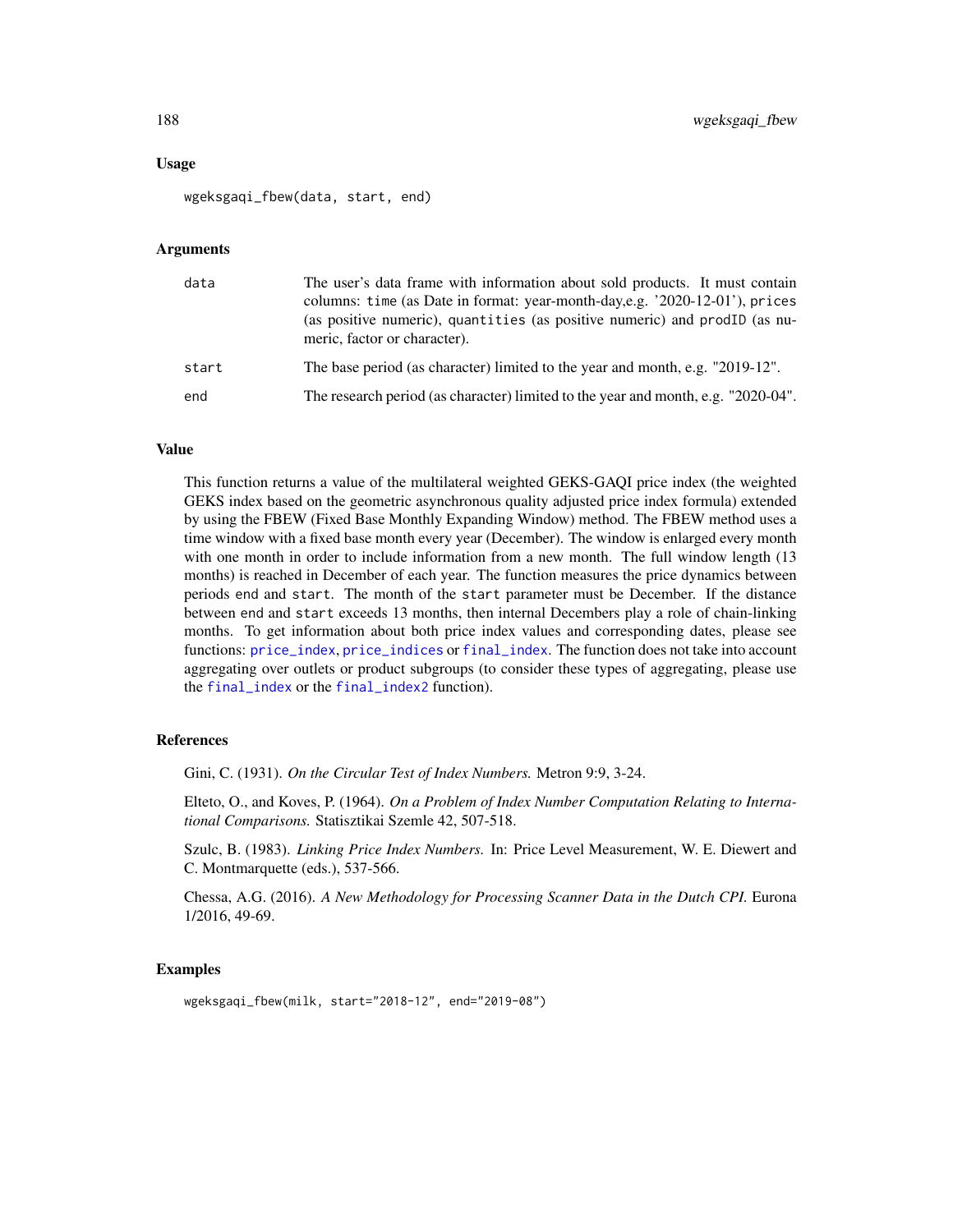<span id="page-188-0"></span>

### Description

This function returns a value of the multilateral weighted GEKS-GAQI price index extended by using the FBMW (Fixed Base Moving Window) method.

#### Usage

wgeksgaqi\_fbmw(data, start, end)

#### Arguments

| data  | The user's data frame with information about sold products. It must contain<br>columns: time (as Date in format: year-month-day, e.g. '2020-12-01'), prices<br>(as positive numeric), quantities (as positive numeric) and prodID (as nu-<br>meric, factor or character). |
|-------|---------------------------------------------------------------------------------------------------------------------------------------------------------------------------------------------------------------------------------------------------------------------------|
| start | The base period (as character) limited to the year and month, e.g. "2019-12".                                                                                                                                                                                             |
| end   | The research period (as character) limited to the year and month, e.g. "2020-04".                                                                                                                                                                                         |

#### Value

This function returns a value of the multilateral weighted GEKS-GAQI price index (the GEKS index based on the geometric asynchronous quality adjusted price index formula) extended by using the FBMW (Fixed Base Moving Window) method. It measures the price dynamics between periods end and start and it uses a 13-month time window with a fixed base month taken as year(end)-1. If the distance between end and start exceeds 13 months, then internal Decembers play a role of chain-linking months. The month of the start parameter must be December. To get information about both price index values and corresponding dates, please see functions: [price\\_index](#page-153-0), [price\\_indices](#page-154-0) or [final\\_index](#page-72-0). The function does not take into account aggregating over outlets or product subgroups (to consider these types of aggregating, please use the [final\\_index](#page-72-0) or the [final\\_index2](#page-74-0) function).

#### References

Gini, C. (1931). *On the Circular Test of Index Numbers.* Metron 9:9, 3-24.

Elteto, O., and Koves, P. (1964). *On a Problem of Index Number Computation Relating to International Comparisons.* Statisztikai Szemle 42, 507-518.

Szulc, B. (1983). *Linking Price Index Numbers.* In: Price Level Measurement, W. E. Diewert and C. Montmarquette (eds.), 537-566.

Lamboray, C.(2017). *The Geary Khamis index and the Lehr index: how much do they differ?* Paper presented at the 15th Ottawa Group meeting, 10-12 May 2017, Elville am Rhein, Germany.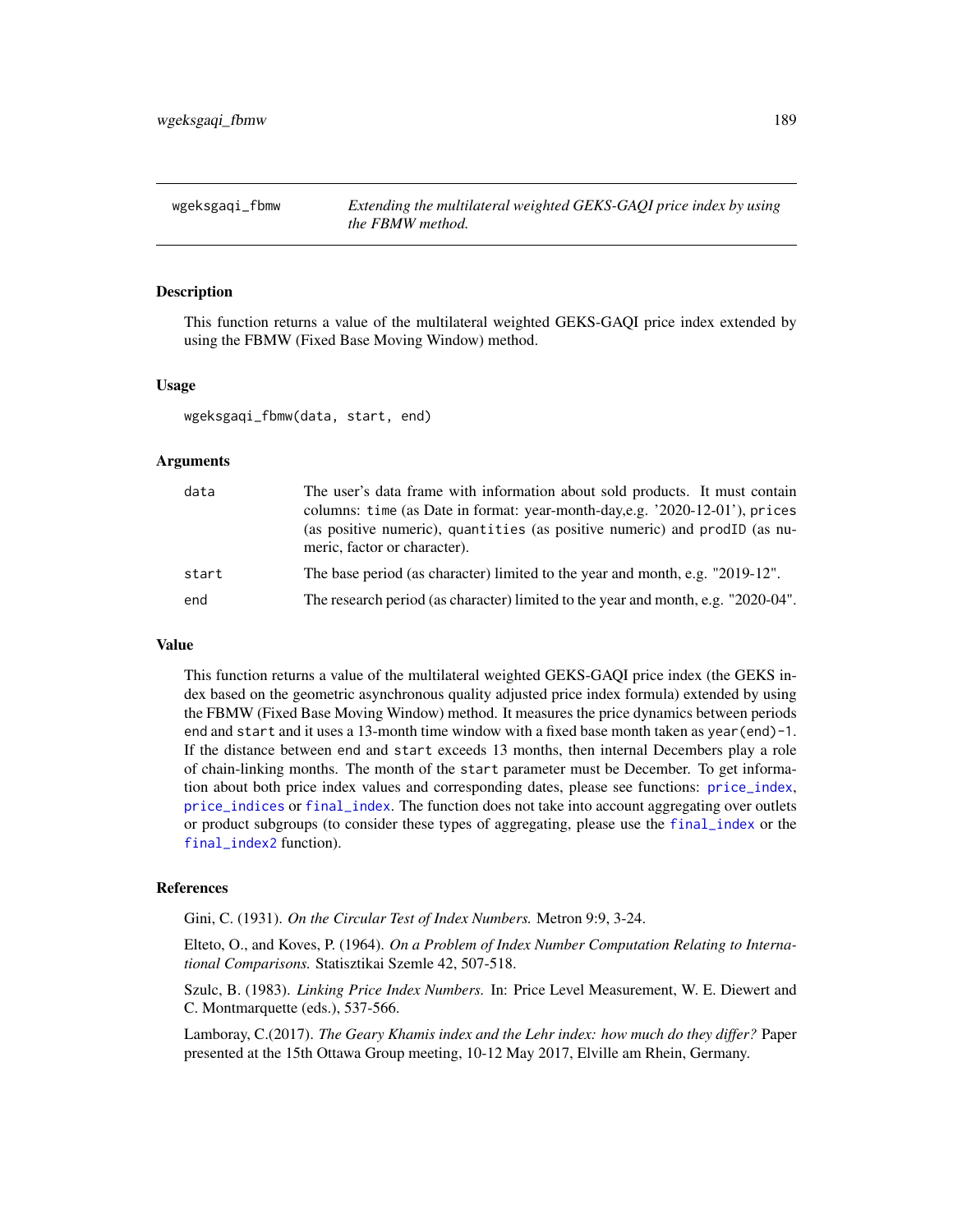# <span id="page-189-0"></span>Examples

wgeksgaqi\_fbmw(milk, start="2019-12", end="2020-04")

wgeksgaqi\_splice *Extending the multilateral weighted GEKS-GAQI price index by using window splicing methods.*

# Description

This function returns a value (or values) of the multilateral weighted GEKS-GAQI price index extended by using window splicing methods. Available splicing methods are: movement splice, window splice, half splice, mean splice and their additional variants: window splice on published indices (WISP), half splice on published indices (HASP) and mean splice on published indices (see References).

# Usage

```
wgeksgaqi_splice(
  data,
  start,
  end,
  window = 13,
  splice = "movement",
  interval = FALSE
\mathcal{E}
```
# Arguments

| data     | The user's data frame with information about sold products. It must contain<br>columns: time (as Date in format: year-month-day, e.g. '2020-12-01'), prices<br>(as positive numeric), quantities (as positive numeric) and prodID (as nu-<br>meric, factor or character).                                      |
|----------|----------------------------------------------------------------------------------------------------------------------------------------------------------------------------------------------------------------------------------------------------------------------------------------------------------------|
| start    | The base period (as character) limited to the year and month, e.g. "2019-12".                                                                                                                                                                                                                                  |
| end      | The research period (as character) limited to the year and month, e.g. "2020-04".                                                                                                                                                                                                                              |
| window   | The length of the time window (as positive integer: typically multilateral meth-<br>ods are based on the 13-month time window).                                                                                                                                                                                |
| splice   | A character string indicating the splicing method. Available options are: "move-<br>ment", "window", "half", "mean", "window_published", "half_published", "mean_published".                                                                                                                                   |
| interval | A logical value indicating whether the function is to provide the price index<br>comparing the research period defined by end to the base period defined by<br>start (then interval is set to FALSE) or all fixed base multilateral indices are<br>to be presented (the fixed base month is defined by start). |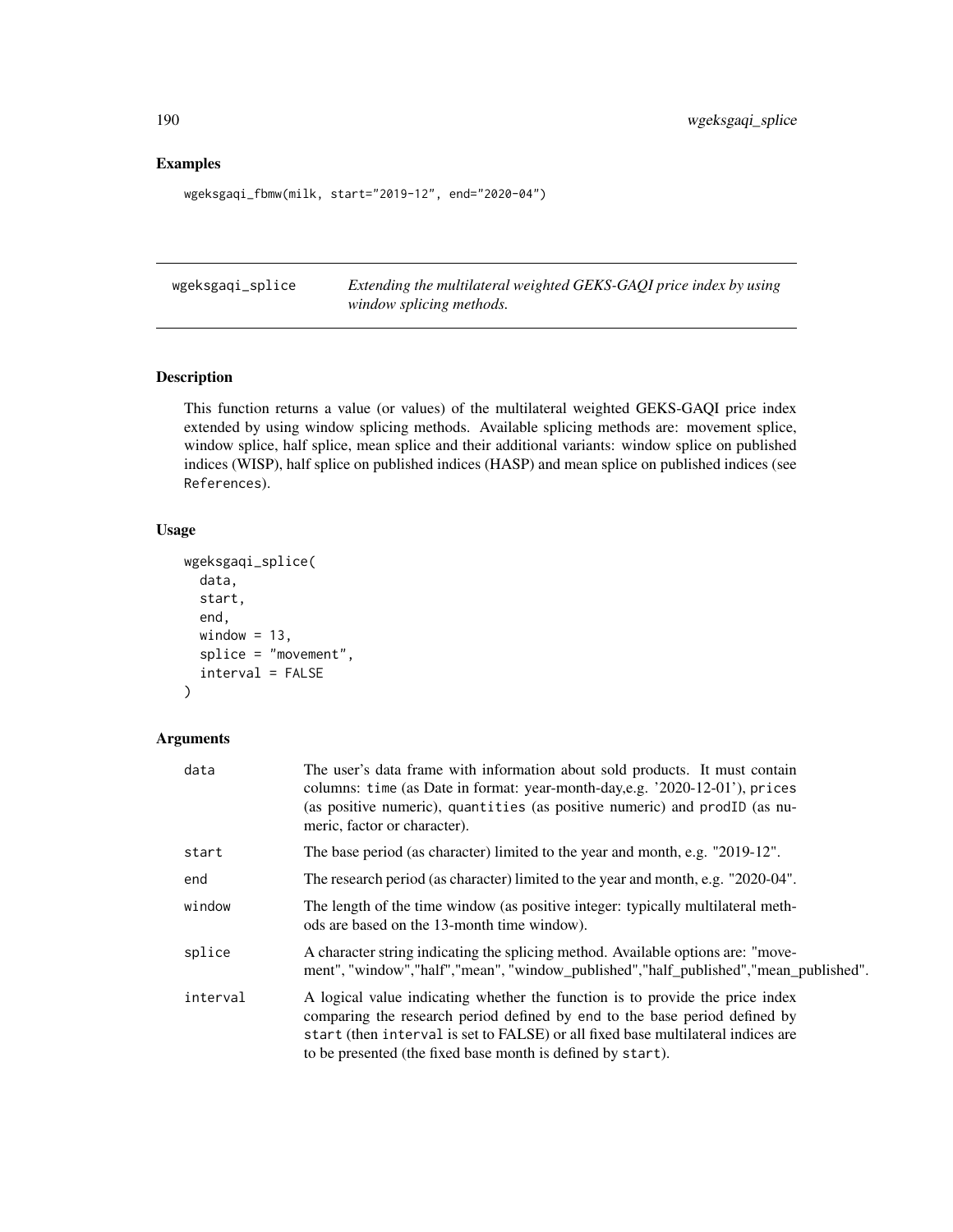#### <span id="page-190-0"></span>wgeksgl 191

#### Value

This function returns a value or values (depending on interval parameter) of the multilateral weighted GEKS-GAQI price index (the weighted GEKS index based on the geometric asynchronous quality adjusted price index formula) extended by using window splicing methods. Available splicing methods are: movement splice, window splice, half splice, mean splice and their additional variants: window splice on published indices (WISP), half splice on published indices (HASP) and mean splice on published indices (see References). The time window starts in start and should consist of at least two months. To get information about both price index values and corresponding dates, please see functions: [price\\_index](#page-153-0), [price\\_indices](#page-154-0) or [final\\_index](#page-72-0). The function does not take into account aggregating over outlets or product subgroups (to consider these types of aggregating, please use the [final\\_index](#page-72-0) or the [final\\_index2](#page-74-0) function).

#### References

Chessa, A. G. (2019). *A Comparison of Index Extension Methods for Multilateral Methods.* Paper presented at the 16th Meeting of the Ottawa Group on Price Indices, 8-10 May 2019, Rio de Janeiro, Brazil.

de Haan, J., van der Grient, H.A. (2011). *Eliminating chain drift in price indexes based on scanner data.* Journal of Econometrics, 161, 36-46.

Krsinich, F. (2014). *The FEWS Index: Fixed Effects with a Window Splice? Non-Revisable Quality-Adjusted Price Indices with No Characteristic Information.* Paper presented at the UNECE-ILO Meeting of the Group of Experts on Consumer Price Indices, 2-4 May 2016, Geneva, Switzerland.

de Haan, J.(2015). *A Framework for Large Scale Use of Scanner Data in the Dutch CPI.* Paper presented at the 14th Ottawa Group meeting, Tokyo, Japan.

Diewert, W.E., and Fox, K.J. (2017). *Substitution Bias in Multilateral Methods for CPI Construction using Scanner Data.* Discussion paper 17-02, Vancouver School of Economics, The University of British Columbia, Vancouver, Canada.

# Examples

```
wgeksgaqi_splice(milk, start="2018-12", end="2020-02",splice="half")
wgeksgaqi_splice(milk, start="2018-12", end="2020-02",window=10,interval=TRUE)
```
wgeksgl *Calculating the multilateral weighted WGEKS-GL price index*

#### Description

This function returns a value of the multilateral weighted WGEKS-GL price index (to be more precise: the weighted GEKS index based on the geometric Laspeyres formula).

#### Usage

```
wgeksgl(data, start, end, wstart = start, window = 13)
```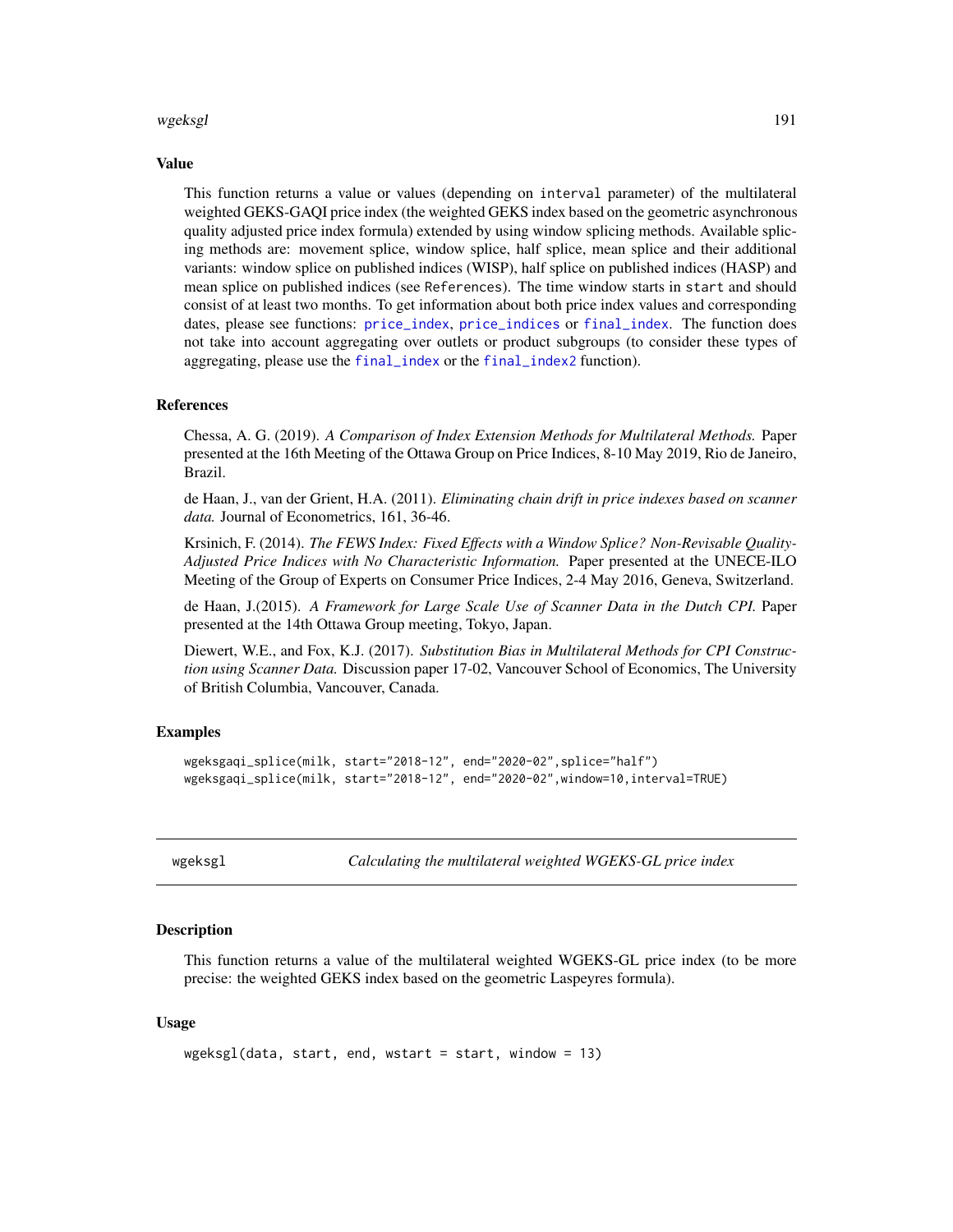### <span id="page-191-0"></span>Arguments

| data   | The user's data frame with information about sold products. It must contain<br>columns: time (as Date in format: year-month-day, e.g. '2020-12-01'), prices<br>(as positive numeric), quantities (as positive numeric) and prodID (as nu-<br>meric, factor or character). |
|--------|---------------------------------------------------------------------------------------------------------------------------------------------------------------------------------------------------------------------------------------------------------------------------|
| start  | The base period (as character) limited to the year and month, e.g. "2020-03".                                                                                                                                                                                             |
| end    | The research period (as character) limited to the year and month, e.g. "2020-04".                                                                                                                                                                                         |
| wstart | The beginning of the time interval (which is used by multilateral methods) lim-<br>ited to the year and month, e.g. "2020-01".                                                                                                                                            |
| window | The length of the time window (as positive integer: typically multilateral meth-<br>ods are based on the 13-month time window).                                                                                                                                           |

#### Value

This function returns a value of the multilateral weighted WGEKS-GL price index (to be more precise: the weighted GEKS index based on the geometric Laspeyres formula) which considers the time window defined by wstart and window parameters. It measures the price dynamics by comparing period end to period start (both start and end must be inside the considered time window). To get information about both price index values and corresponding dates, please see functions: [price\\_index](#page-153-0), [price\\_indices](#page-154-0) or [final\\_index](#page-72-0). The function does not take into account aggregating over outlets or product subgroups (to consider these types of aggregating, please use the [final\\_index](#page-72-0) or the [final\\_index2](#page-74-0) function).

#### References

Gini, C. (1931). *On the Circular Test of Index Numbers.* Metron 9:9, 3-24.

Elteto, O., and Koves, P. (1964). *On a Problem of Index Number Computation Relating to International Comparisons.* Statisztikai Szemle 42, 507-518.

Szulc, B. (1983). *Linking Price Index Numbers.* In: Price Level Measurement, W. E. Diewert and C. Montmarquette (eds.), 537-566.

#### Examples

```
wgeksgl(milk, start="2019-01", end="2019-08",window=10)
wgeksgl(milk, start="2018-12", end="2019-12")
```

| wgeksgl_fbew | Extending the multilateral weighted GEKS-GL price index by using |  |  |  |
|--------------|------------------------------------------------------------------|--|--|--|
|              | <i>the FBEW method.</i>                                          |  |  |  |

#### Description

This function returns a value of the multilateral weighted GEKS-GL price index extended by using the FBEW (Fixed Base Monthly Expanding Window) method.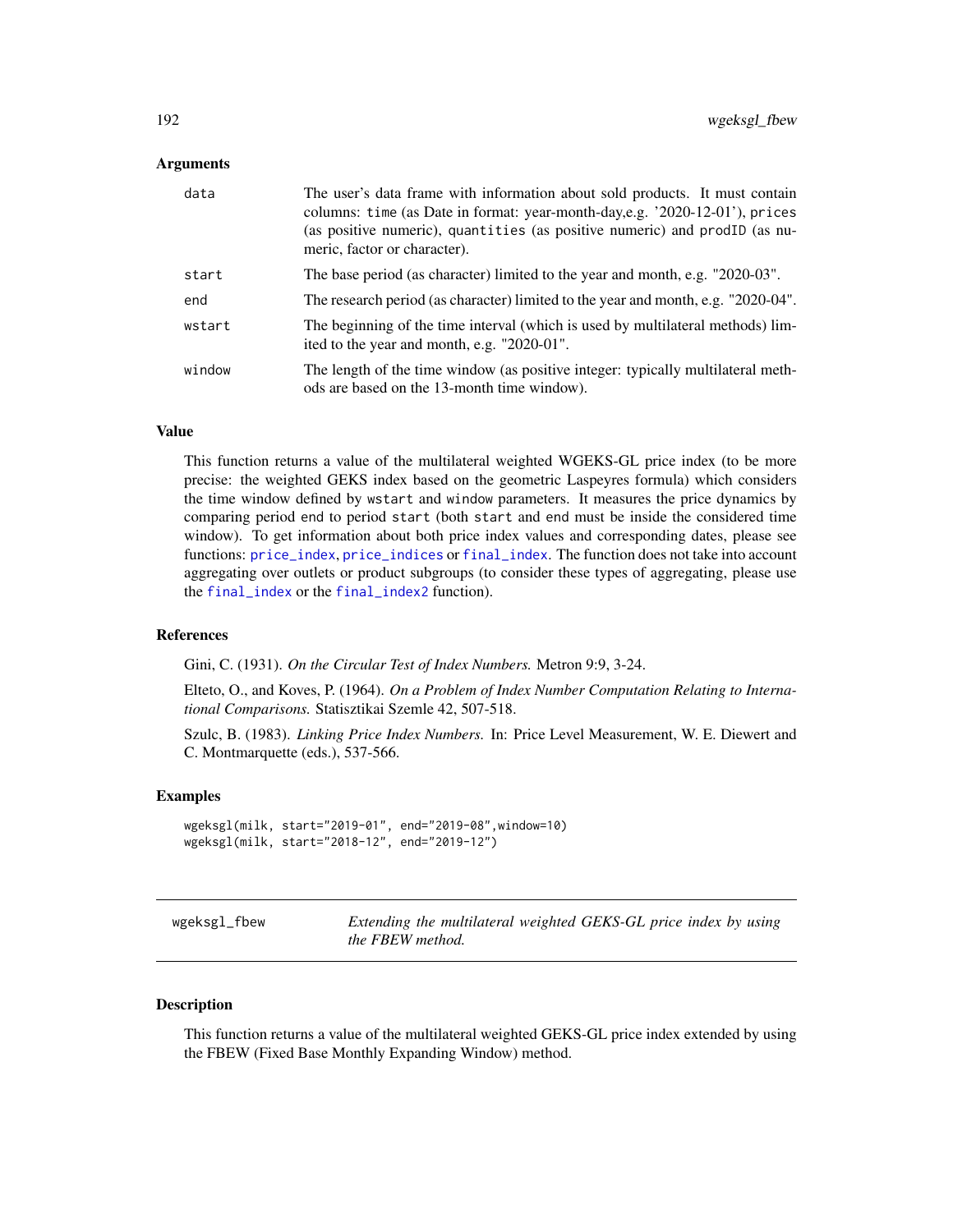#### wgeksgl\_fbew 193

#### Usage

wgeksgl\_fbew(data, start, end)

#### Arguments

| data  | The user's data frame with information about sold products. It must contain<br>columns: time (as Date in format: year-month-day, e.g. '2020-12-01'), prices<br>(as positive numeric), quantities (as positive numeric) and prodID (as nu-<br>meric, factor or character). |
|-------|---------------------------------------------------------------------------------------------------------------------------------------------------------------------------------------------------------------------------------------------------------------------------|
| start | The base period (as character) limited to the year and month, e.g. "2019-12".                                                                                                                                                                                             |
| end   | The research period (as character) limited to the year and month, e.g. "2020-04".                                                                                                                                                                                         |

# Value

This function returns a value of the multilateral weighted GEKS-GL price index (the weighted GEKS index based on the geometric Laspeyres formula) extended by using the FBEW (Fixed Base Monthly Expanding Window) method. The FBEW method uses a time window with a fixed base month every year (December). The window is enlarged every month with one month in order to include information from a new month. The full window length (13 months) is reached in December of each year. The function measures the price dynamics between periods end and start. The month of the start parameter must be December. If the distance between end and start exceeds 13 months, then internal Decembers play a role of chain-linking months. To get information about both price index values and corresponding dates, please see functions: [price\\_index](#page-153-0), [price\\_indices](#page-154-0) or [final\\_index](#page-72-0). The function does not take into account aggregating over outlets or product subgroups (to consider these types of aggregating, please use the [final\\_index](#page-72-0) or the [final\\_index2](#page-74-0) function).

#### References

Gini, C. (1931). *On the Circular Test of Index Numbers.* Metron 9:9, 3-24.

Elteto, O., and Koves, P. (1964). *On a Problem of Index Number Computation Relating to International Comparisons.* Statisztikai Szemle 42, 507-518.

Szulc, B. (1983). *Linking Price Index Numbers.* In: Price Level Measurement, W. E. Diewert and C. Montmarquette (eds.), 537-566.

Chessa, A.G. (2016). *A New Methodology for Processing Scanner Data in the Dutch CPI.* Eurona 1/2016, 49-69.

#### Examples

wgeksgl\_fbew(milk, start="2018-12", end="2019-08")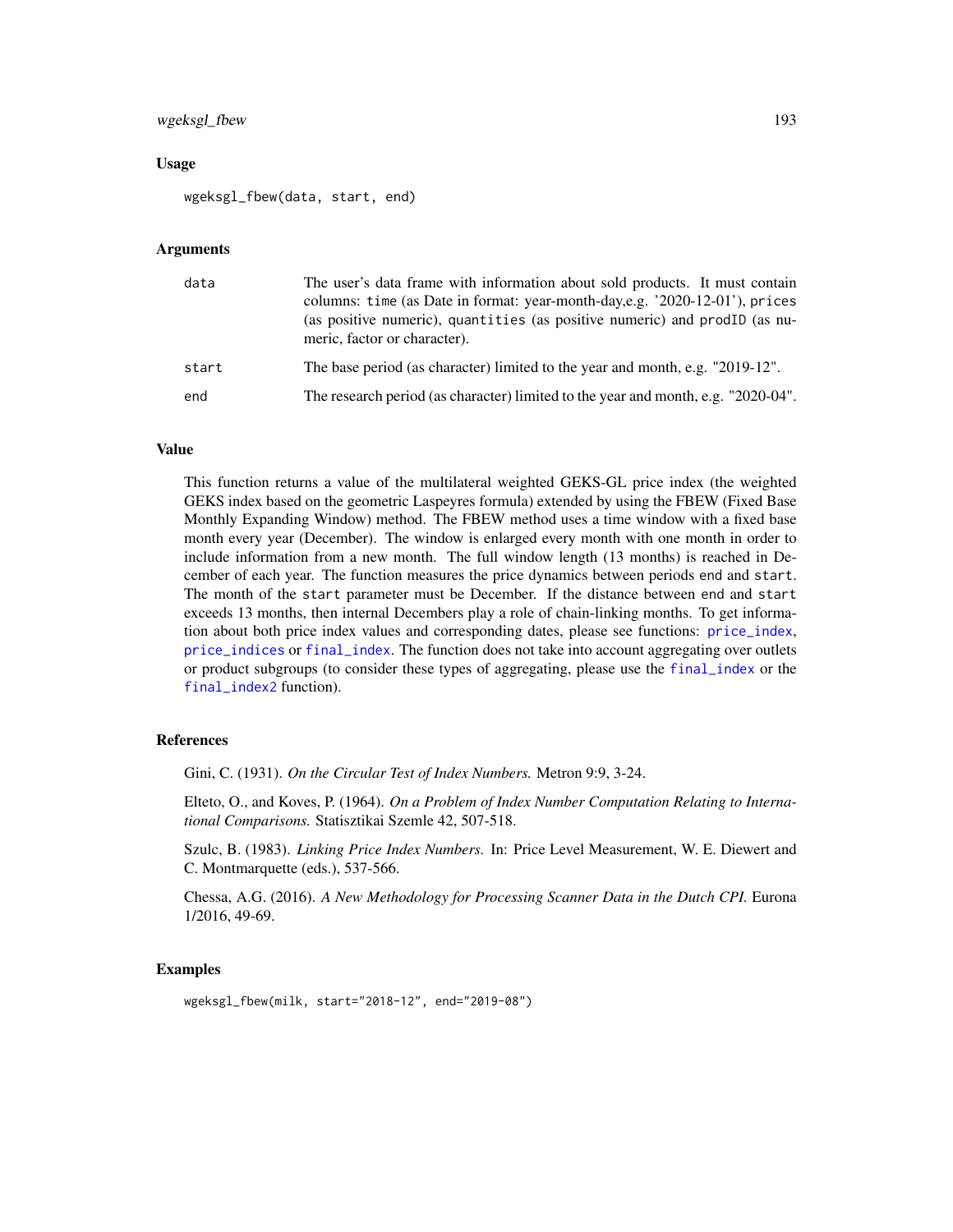<span id="page-193-0"></span>

# **Description**

This function returns a value of the multilateral weighted GEKS-GL price index extended by using the FBMW (Fixed Base Moving Window) method.

#### Usage

wgeksgl\_fbmw(data, start, end)

#### Arguments

| data  | The user's data frame with information about sold products. It must contain       |
|-------|-----------------------------------------------------------------------------------|
|       | columns: time (as Date in format: year-month-day,e.g. '2020-12-01'), prices       |
|       | (as positive numeric), quantities (as positive numeric) and prodID (as nu-        |
|       | meric, factor or character).                                                      |
| start | The base period (as character) limited to the year and month, e.g. "2019-12".     |
| end   | The research period (as character) limited to the year and month, e.g. "2020-04". |

#### Value

This function returns a value of the multilateral weighted GEKS-GL price index (the GEKS index based on the geometric Laspeyres formula) extended by using the FBMW (Fixed Base Moving Window) method. It measures the price dynamics between periods end and start and it uses a 13-month time window with a fixed base month taken as year(end)-1. If the distance between end and start exceeds 13 months, then internal Decembers play a role of chain-linking months. The month of the start parameter must be December. To get information about both price index values and corresponding dates, please see functions: [price\\_index](#page-153-0), [price\\_indices](#page-154-0) or [final\\_index](#page-72-0). The function does not take into account aggregating over outlets or product subgroups (to consider these types of aggregating, please use the [final\\_index](#page-72-0) or the [final\\_index2](#page-74-0) function).

#### References

Gini, C. (1931). *On the Circular Test of Index Numbers.* Metron 9:9, 3-24.

Elteto, O., and Koves, P. (1964). *On a Problem of Index Number Computation Relating to International Comparisons.* Statisztikai Szemle 42, 507-518.

Szulc, B. (1983). *Linking Price Index Numbers.* In: Price Level Measurement, W. E. Diewert and C. Montmarquette (eds.), 537-566.

Lamboray, C.(2017). *The Geary Khamis index and the Lehr index: how much do they differ?* Paper presented at the 15th Ottawa Group meeting, 10-12 May 2017, Elville am Rhein, Germany.

#### Examples

```
wgeksgl_fbmw(milk, start="2019-12", end="2020-04")
```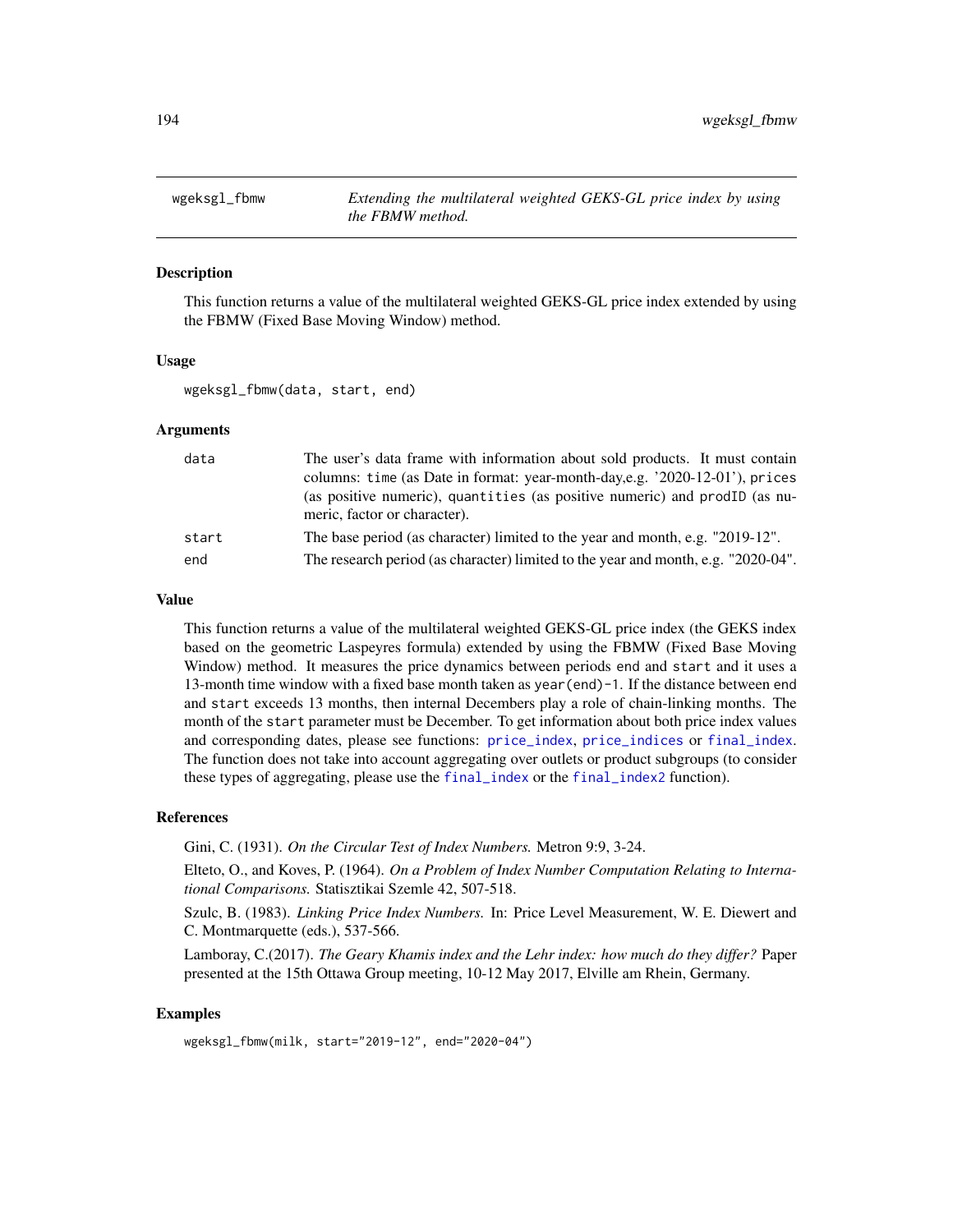<span id="page-194-0"></span>wgeksgl\_splice *Extending the multilateral weighted GEKS-GL price index by using window splicing methods.*

# Description

This function returns a value (or values) of the multilateral weighted GEKS-GL price index extended by using window splicing methods. Available splicing methods are: movement splice, window splice, half splice, mean splice and their additional variants: window splice on published indices (WISP), half splice on published indices (HASP) and mean splice on published indices (see References).

# Usage

```
wgeksgl_splice(
  data,
  start,
  end,
  window = 13,
  splice = "movement",
  interval = FALSE
)
```
# Arguments

| data     | The user's data frame with information about sold products. It must contain<br>columns: time (as Date in format: year-month-day, e.g. '2020-12-01'), prices<br>(as positive numeric), quantities (as positive numeric) and prodID (as nu-<br>meric, factor or character).                                      |
|----------|----------------------------------------------------------------------------------------------------------------------------------------------------------------------------------------------------------------------------------------------------------------------------------------------------------------|
| start    | The base period (as character) limited to the year and month, e.g. "2019-12".                                                                                                                                                                                                                                  |
| end      | The research period (as character) limited to the year and month, e.g. "2020-04".                                                                                                                                                                                                                              |
| window   | The length of the time window (as positive integer: typically multilateral meth-<br>ods are based on the 13-month time window).                                                                                                                                                                                |
| splice   | A character string indicating the splicing method. Available options are: "move-<br>ment", "window", "half", "mean", "window_published", "half_published", "mean_published".                                                                                                                                   |
| interval | A logical value indicating whether the function is to provide the price index<br>comparing the research period defined by end to the base period defined by<br>start (then interval is set to FALSE) or all fixed base multilateral indices are<br>to be presented (the fixed base month is defined by start). |

# Value

This function returns a value or values (depending on interval parameter) of the multilateral weighted GEKS-GL price index (the weighted GEKS index based on the geometric Laspeyres formula) extended by using window splicing methods. Available splicing methods are: movement splice, window splice, half splice, mean splice and their additional variants: window splice on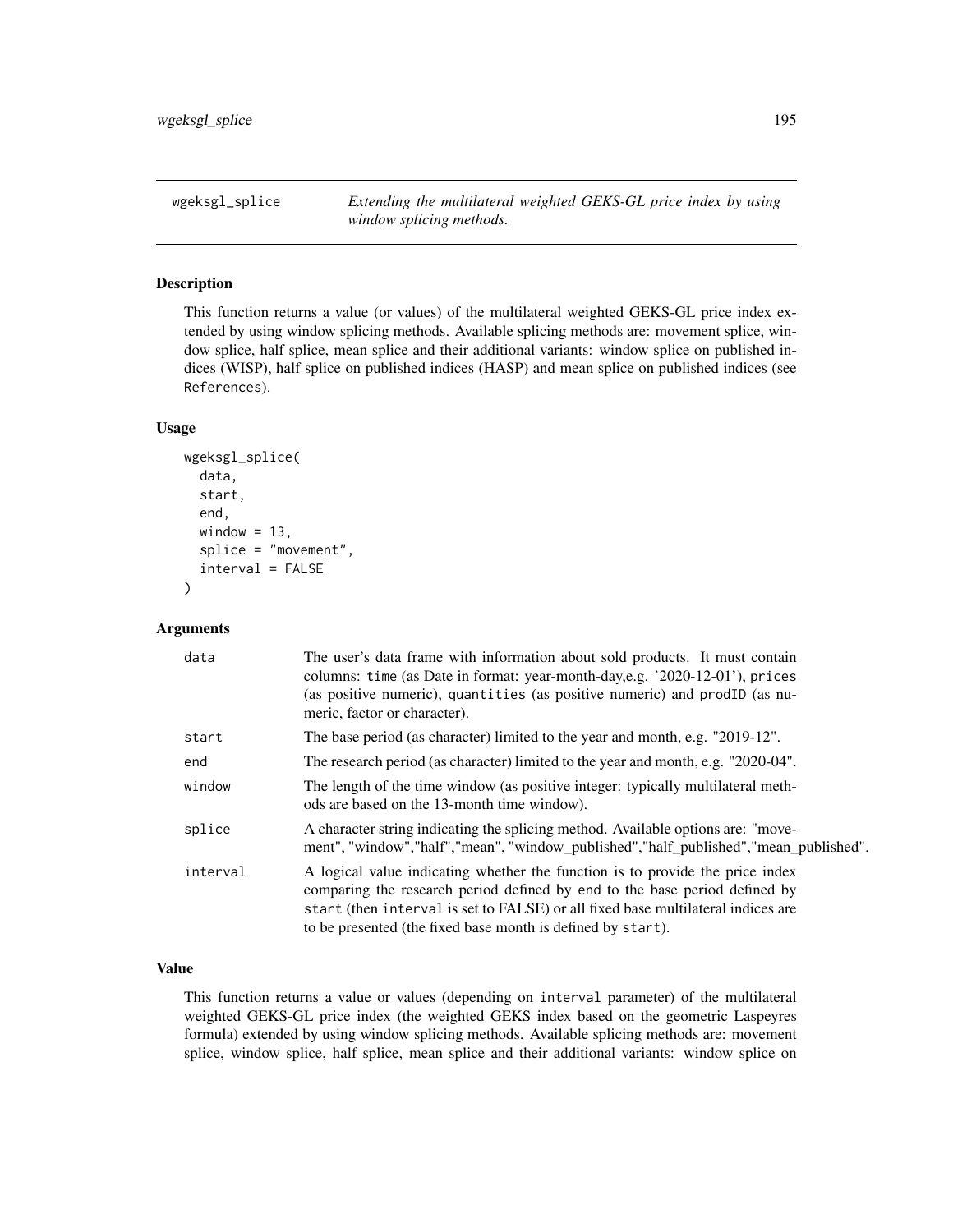published indices (WISP), half splice on published indices (HASP) and mean splice on published indices (see References). The time window starts in start and should consist of at least two months. To get information about both price index values and corresponding dates, please see functions: [price\\_index](#page-153-0), [price\\_indices](#page-154-0) or [final\\_index](#page-72-0). The function does not take into account aggregating over outlets or product subgroups (to consider these types of aggregating, please use the [final\\_index](#page-72-0) or the [final\\_index2](#page-74-0) function).

# References

Chessa, A. G. (2019). *A Comparison of Index Extension Methods for Multilateral Methods.* Paper presented at the 16th Meeting of the Ottawa Group on Price Indices, 8-10 May 2019, Rio de Janeiro, Brazil.

de Haan, J., van der Grient, H.A. (2011). *Eliminating chain drift in price indexes based on scanner data.* Journal of Econometrics, 161, 36-46.

Krsinich, F. (2014). *The FEWS Index: Fixed Effects with a Window Splice? Non-Revisable Quality-Adjusted Price Indices with No Characteristic Information.* Paper presented at the UNECE-ILO Meeting of the Group of Experts on Consumer Price Indices, 2-4 May 2016, Geneva, Switzerland.

de Haan, J.(2015). *A Framework for Large Scale Use of Scanner Data in the Dutch CPI.* Paper presented at the 14th Ottawa Group meeting, Tokyo, Japan.

Diewert, W.E., and Fox, K.J. (2017). *Substitution Bias in Multilateral Methods for CPI Construction using Scanner Data.* Discussion paper 17-02, Vancouver School of Economics, The University of British Columbia, Vancouver, Canada.

#### Examples

wgeksgl\_splice(milk, start="2018-12", end="2020-02",splice="half") wgeksgl\_splice(milk, start="2018-12", end="2020-02",window=10,interval=TRUE)

wgeksl *Calculating the multilateral weighted WGEKS-L price index*

#### Description

This function returns a value of the multilateral weighted WGEKS-L price index (to be more precise: the weighted GEKS index based on the Laspeyres formula).

#### Usage

wgeksl(data, start, end, wstart = start, window = 13)

#### Arguments

data The user's data frame with information about sold products. It must contain columns: time (as Date in format: year-month-day,e.g. '2020-12-01'), prices (as positive numeric), quantities (as positive numeric) and prodID (as numeric, factor or character).

<span id="page-195-0"></span>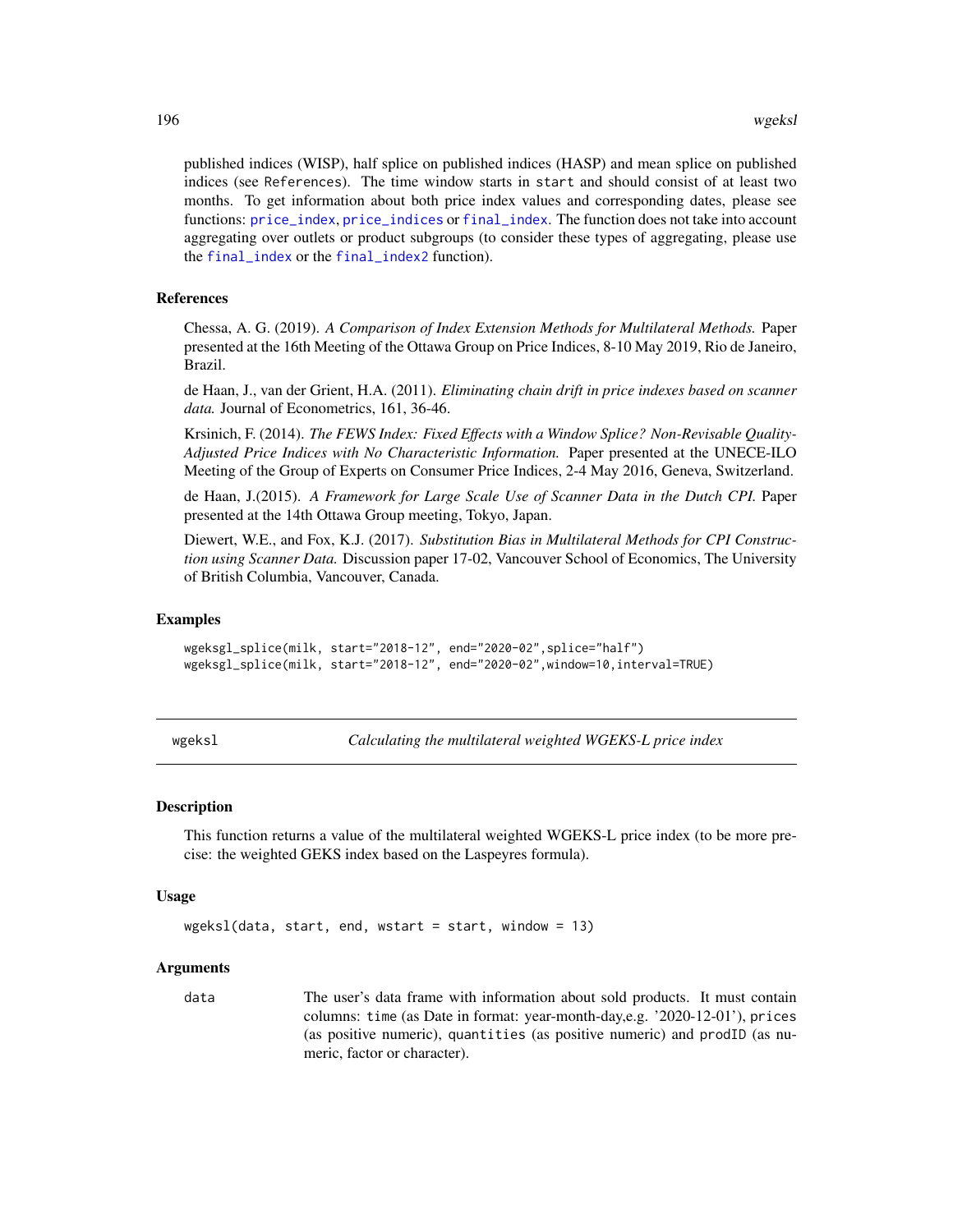<span id="page-196-0"></span>

| start  | The base period (as character) limited to the year and month, e.g. "2020-03".                                                   |
|--------|---------------------------------------------------------------------------------------------------------------------------------|
| end    | The research period (as character) limited to the year and month, e.g. "2020-04".                                               |
| wstart | The beginning of the time interval (which is used by multilateral methods) lim-<br>ited to the year and month, e.g. "2020-01".  |
| window | The length of the time window (as positive integer: typically multilateral meth-<br>ods are based on the 13-month time window). |

#### Value

This function returns a value of the multilateral weighted WGEKS-L price index (to be more precise: the weighted GEKS index based on the Laspeyres formula) which considers the time window defined by wstart and window parameters. It measures the price dynamics by comparing period end to period start (both start and end must be inside the considered time window). To get information about both price index values and corresponding dates, please see functions: [price\\_index](#page-153-0), [price\\_indices](#page-154-0) or [final\\_index](#page-72-0). The function does not take into account aggregating over outlets or product subgroups (to consider these types of aggregating, please use the [final\\_index](#page-72-0) or the [final\\_index2](#page-74-0) function).

# References

Gini, C. (1931). *On the Circular Test of Index Numbers.* Metron 9:9, 3-24.

Elteto, O., and Koves, P. (1964). *On a Problem of Index Number Computation Relating to International Comparisons.* Statisztikai Szemle 42, 507-518.

Szulc, B. (1983). *Linking Price Index Numbers.* In: Price Level Measurement, W. E. Diewert and C. Montmarquette (eds.), 537-566.

# Examples

```
wgeksl(milk, start="2019-01", end="2019-08",window=10)
wgeksl(milk, start="2018-12", end="2019-12")
```

| wgeksl_fbew | Extending the multilateral weighted GEKS-L price index by using the |
|-------------|---------------------------------------------------------------------|
|             | FBEW method.                                                        |

# Description

This function returns a value of the multilateral weighted GEKS-L price index extended by using the FBEW (Fixed Base Monthly Expanding Window) method.

#### Usage

wgeksl\_fbew(data, start, end)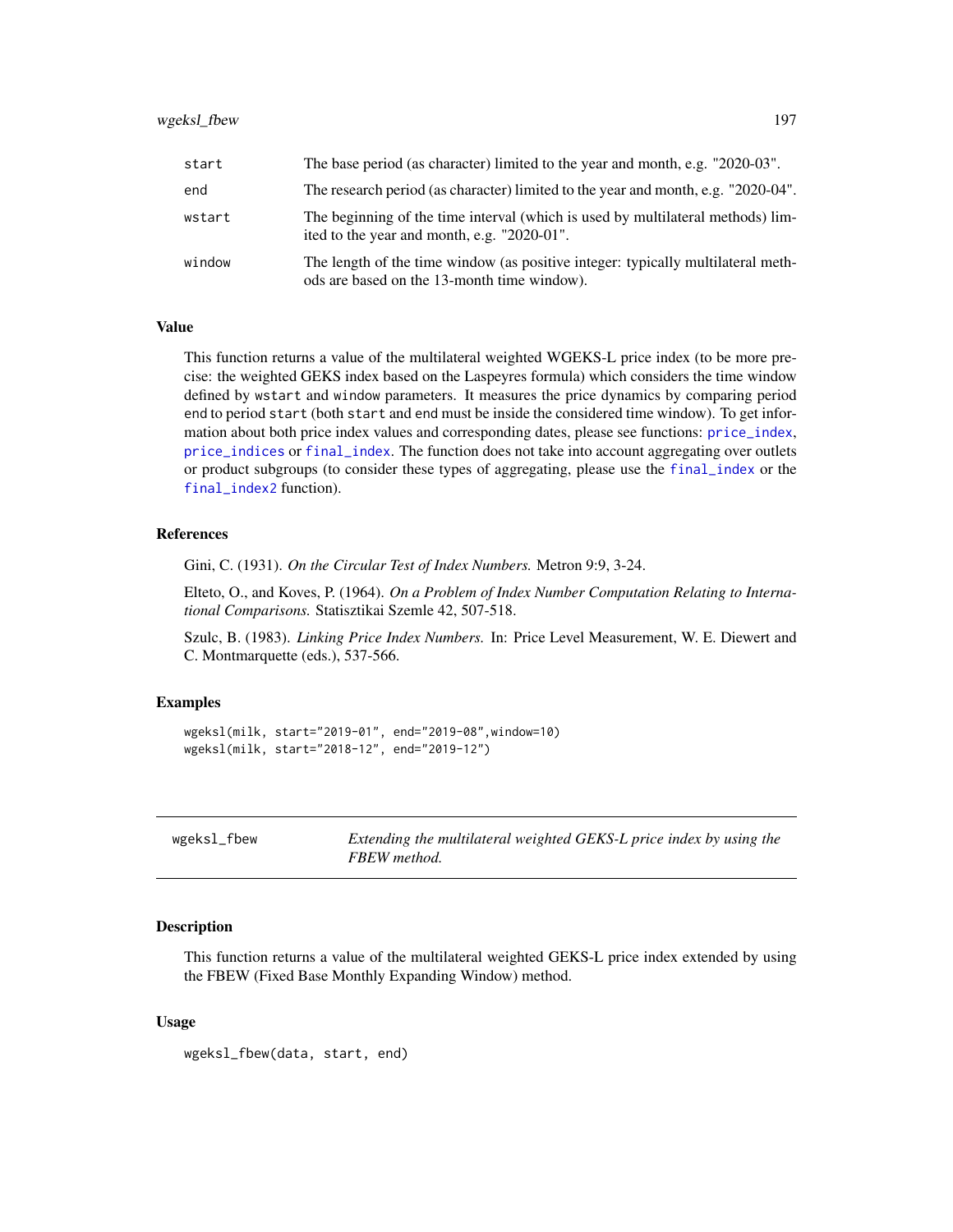#### <span id="page-197-0"></span>Arguments

| data  | The user's data frame with information about sold products. It must contain                                |
|-------|------------------------------------------------------------------------------------------------------------|
|       | columns: time (as Date in format: year-month-day, e.g. '2020-12-01'), prices                               |
|       | (as positive numeric), quantities (as positive numeric) and prodID (as nu-<br>meric, factor or character). |
| start | The base period (as character) limited to the year and month, e.g. "2019-12".                              |
| end   | The research period (as character) limited to the year and month, e.g. "2020-04".                          |

#### Value

This function returns a value of the multilateral weighted GEKS-L price index (the weighted GEKS index based on the Laspeyres formula) extended by using the FBEW (Fixed Base Monthly Expanding Window) method. The FBEW method uses a time window with a fixed base month every year (December). The window is enlarged every month with one month in order to include information from a new month. The full window length (13 months) is reached in December of each year. The function measures the price dynamics between periods end and start. The month of the start parameter must be December. If the distance between end and start exceeds 13 months, then internal Decembers play a role of chain-linking months. To get information about both price index values and corresponding dates, please see functions: [price\\_index](#page-153-0), [price\\_indices](#page-154-0) or [final\\_index](#page-72-0). The function does not take into account aggregating over outlets or product subgroups (to consider these types of aggregating, please use the [final\\_index](#page-72-0) or the [final\\_index2](#page-74-0) function).

#### References

Gini, C. (1931). *On the Circular Test of Index Numbers.* Metron 9:9, 3-24.

Elteto, O., and Koves, P. (1964). *On a Problem of Index Number Computation Relating to International Comparisons.* Statisztikai Szemle 42, 507-518.

Szulc, B. (1983). *Linking Price Index Numbers.* In: Price Level Measurement, W. E. Diewert and C. Montmarquette (eds.), 537-566.

Chessa, A.G. (2016). *A New Methodology for Processing Scanner Data in the Dutch CPI.* Eurona 1/2016, 49-69.

# Examples

```
wgeksl_fbew(milk, start="2018-12", end="2019-08")
```

| wgeksl_fbmw | Extending the multilateral weighted GEKS-L price index by using the |
|-------------|---------------------------------------------------------------------|
|             | FBMW method.                                                        |

#### Description

This function returns a value of the multilateral weighted GEKS-L price index extended by using the FBMW (Fixed Base Moving Window) method.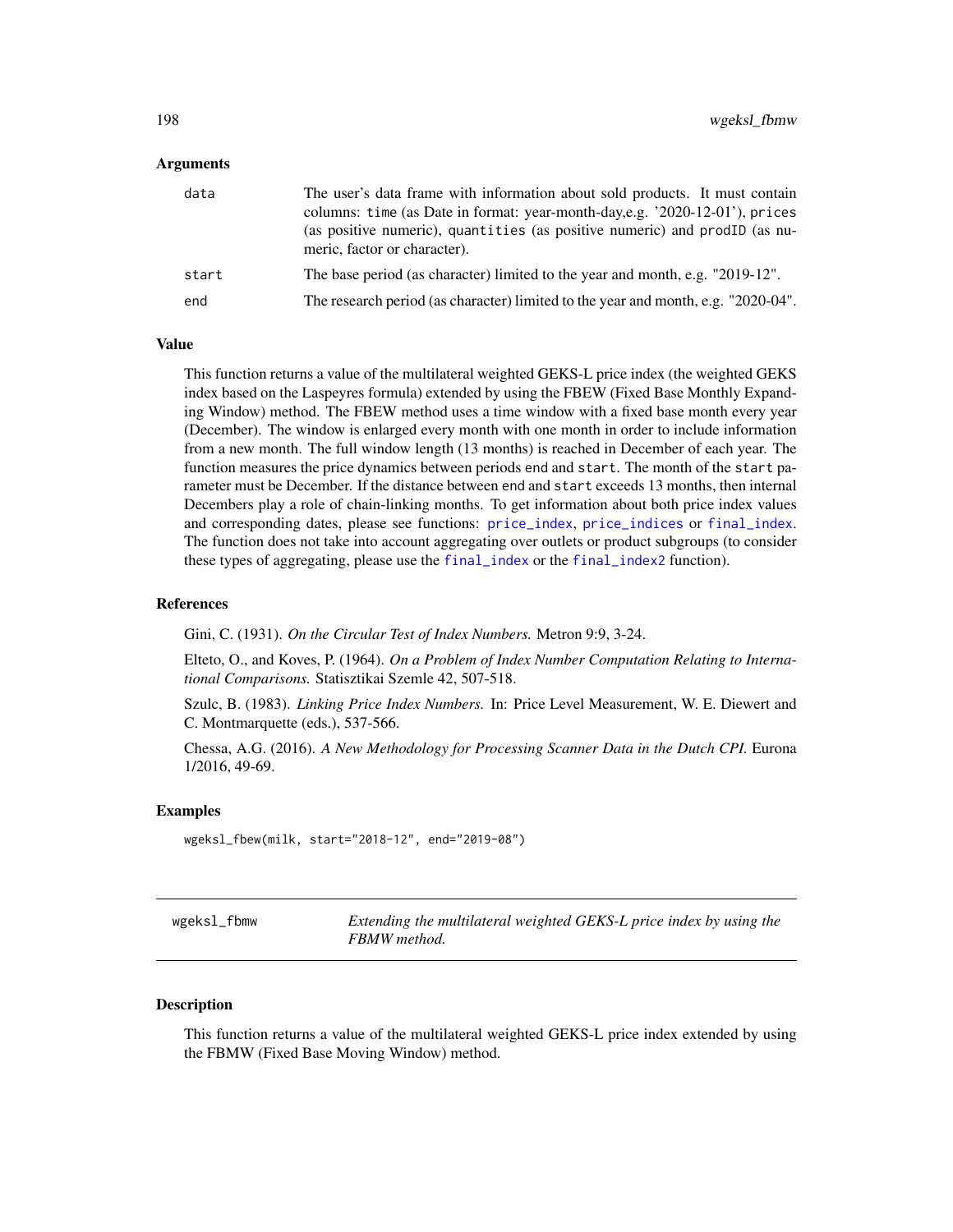# <span id="page-198-0"></span>wgeksl\_splice 199

#### Usage

wgeksl\_fbmw(data, start, end)

#### Arguments

| data  | The user's data frame with information about sold products. It must contain<br>columns: time (as Date in format: year-month-day, e.g. '2020-12-01'), prices<br>(as positive numeric), quantities (as positive numeric) and prodID (as nu- |
|-------|-------------------------------------------------------------------------------------------------------------------------------------------------------------------------------------------------------------------------------------------|
|       | meric, factor or character).                                                                                                                                                                                                              |
| start | The base period (as character) limited to the year and month, e.g. "2019-12".                                                                                                                                                             |
| end   | The research period (as character) limited to the year and month, e.g. "2020-04".                                                                                                                                                         |

#### Value

This function returns a value of the multilateral weighted GEKS-L price index (the GEKS index based on the Laspeyres formula) extended by using the FBMW (Fixed Base Moving Window) method. It measures the price dynamics between periods end and start and it uses a 13-month time window with a fixed base month taken as year(end)-1. If the distance between end and start exceeds 13 months, then internal Decembers play a role of chain-linking months. The month of the start parameter must be December. To get information about both price index values and corresponding dates, please see functions: [price\\_index](#page-153-0), [price\\_indices](#page-154-0) or [final\\_index](#page-72-0). The function does not take into account aggregating over outlets or product subgroups (to consider these types of aggregating, please use the [final\\_index](#page-72-0) or the [final\\_index2](#page-74-0) function).

#### References

Gini, C. (1931). *On the Circular Test of Index Numbers.* Metron 9:9, 3-24.

Elteto, O., and Koves, P. (1964). *On a Problem of Index Number Computation Relating to International Comparisons.* Statisztikai Szemle 42, 507-518.

Szulc, B. (1983). *Linking Price Index Numbers.* In: Price Level Measurement, W. E. Diewert and C. Montmarquette (eds.), 537-566.

Lamboray, C.(2017). *The Geary Khamis index and the Lehr index: how much do they differ?* Paper presented at the 15th Ottawa Group meeting, 10-12 May 2017, Elville am Rhein, Germany.

#### Examples

wgeksl\_fbmw(milk, start="2019-12", end="2020-04")

wgeksl\_splice *Extending the multilateral weighted GEKS-L price index by using window splicing methods.*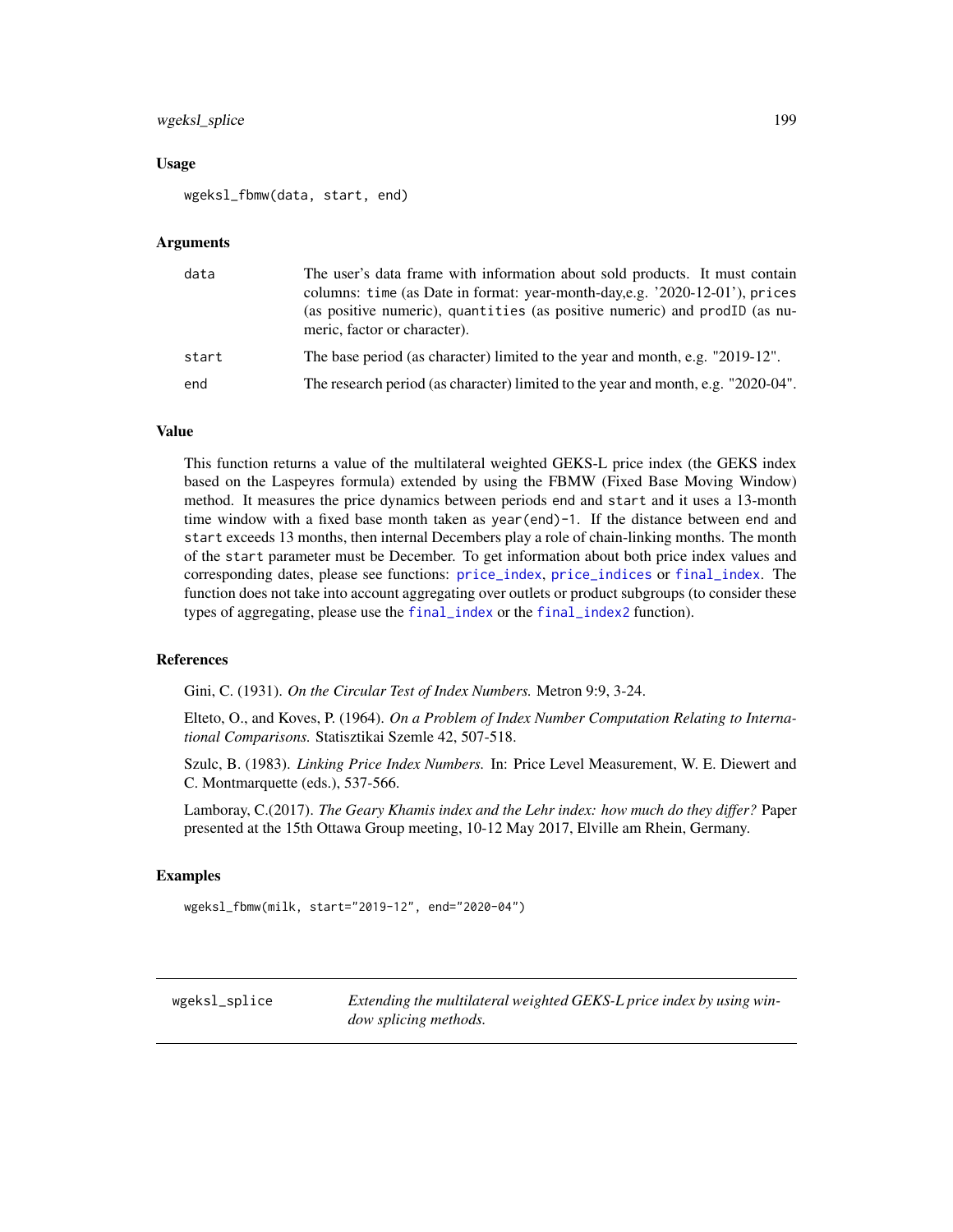#### <span id="page-199-0"></span>Description

This function returns a value (or values) of the multilateral weighted GEKS-L price index extended by using window splicing methods. Available splicing methods are: movement splice, window splice, half splice, mean splice and their additional variants: window splice on published indices (WISP), half splice on published indices (HASP) and mean splice on published indices (see References).

# Usage

```
wgeksl_splice(
  data,
  start,
  end,
  window = 13,
  splice = "movement",
  interval = FALSE
)
```
#### Arguments

| data     | The user's data frame with information about sold products. It must contain<br>columns: time (as Date in format: year-month-day, e.g. '2020-12-01'), prices<br>(as positive numeric), quantities (as positive numeric) and prodID (as nu-<br>meric, factor or character).                                      |
|----------|----------------------------------------------------------------------------------------------------------------------------------------------------------------------------------------------------------------------------------------------------------------------------------------------------------------|
| start    | The base period (as character) limited to the year and month, e.g. "2019-12".                                                                                                                                                                                                                                  |
| end      | The research period (as character) limited to the year and month, e.g. "2020-04".                                                                                                                                                                                                                              |
| window   | The length of the time window (as positive integer: typically multilateral meth-<br>ods are based on the 13-month time window).                                                                                                                                                                                |
| splice   | A character string indicating the splicing method. Available options are: "move-<br>ment", "window", "half", "mean", "window_published", "half_published", "mean_published".                                                                                                                                   |
| interval | A logical value indicating whether the function is to provide the price index<br>comparing the research period defined by end to the base period defined by<br>start (then interval is set to FALSE) or all fixed base multilateral indices are<br>to be presented (the fixed base month is defined by start). |

# Value

This function returns a value or values (depending on interval parameter) of the multilateral weighted GEKS-L price index (the weighted GEKS index based on the Laspeyres formula) extended by using window splicing methods. Available splicing methods are: movement splice, window splice, half splice, mean splice and their additional variants: window splice on published indices (WISP), half splice on published indices (HASP) and mean splice on published indices (see References). The time window starts in start and should consist of at least two months. To get information about both price index values and corresponding dates, please see functions: [price\\_index](#page-153-0), [price\\_indices](#page-154-0) or [final\\_index](#page-72-0). The function does not take into account aggregating over outlets or product subgroups (to consider these types of aggregating, please use the [final\\_index](#page-72-0) or the [final\\_index2](#page-74-0) function).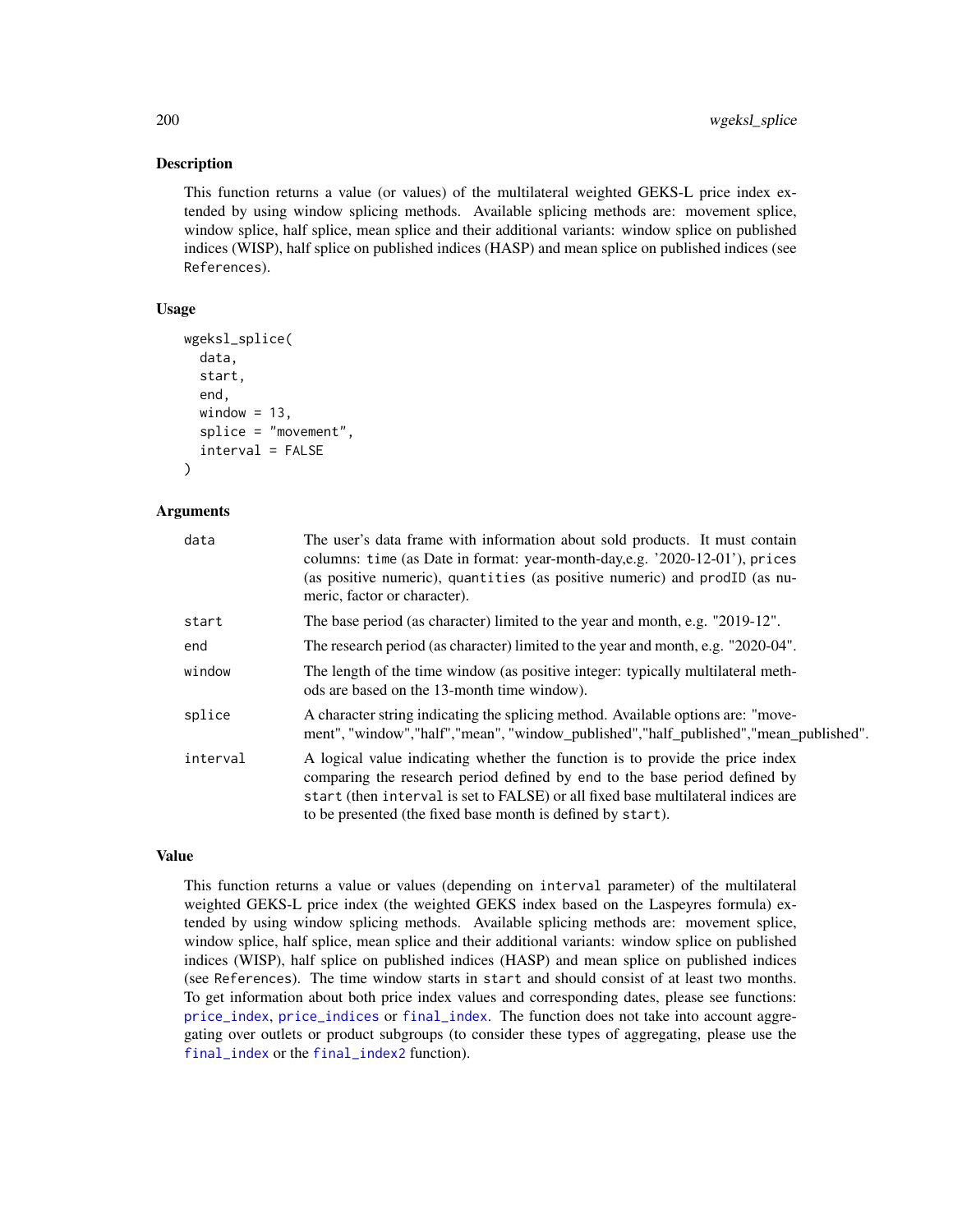# <span id="page-200-0"></span>wgeks\_fbew 201

#### References

Chessa, A. G. (2019). *A Comparison of Index Extension Methods for Multilateral Methods.* Paper presented at the 16th Meeting of the Ottawa Group on Price Indices, 8-10 May 2019, Rio de Janeiro, Brazil.

de Haan, J., van der Grient, H.A. (2011). *Eliminating chain drift in price indexes based on scanner data.* Journal of Econometrics, 161, 36-46.

Krsinich, F. (2014). *The FEWS Index: Fixed Effects with a Window Splice? Non-Revisable Quality-Adjusted Price Indices with No Characteristic Information.* Paper presented at the UNECE-ILO Meeting of the Group of Experts on Consumer Price Indices, 2-4 May 2016, Geneva, Switzerland.

de Haan, J.(2015). *A Framework for Large Scale Use of Scanner Data in the Dutch CPI.* Paper presented at the 14th Ottawa Group meeting, Tokyo, Japan.

Diewert, W.E., and Fox, K.J. (2017). *Substitution Bias in Multilateral Methods for CPI Construction using Scanner Data.* Discussion paper 17-02, Vancouver School of Economics, The University of British Columbia, Vancouver, Canada.

#### Examples

```
wgeksl_splice(milk, start="2018-12", end="2020-02",splice="half")
wgeksl_splice(milk, start="2018-12", end="2020-02",window=10,interval=TRUE)
```

| wgeks_fbew | Extending the multilateral weighted GEKS price index by using the |
|------------|-------------------------------------------------------------------|
|            | FBEW method.                                                      |

# Description

This function returns a value of the multilateral weighted GEKS price index extended by using the FBEW (Fixed Base Monthly Expanding Window) method.

#### Usage

```
wgeks_fbew(data, start, end)
```
#### Arguments

| data  | The user's data frame with information about sold products. It must contain                                                                                                                |
|-------|--------------------------------------------------------------------------------------------------------------------------------------------------------------------------------------------|
|       | columns: time (as Date in format: year-month-day, e.g. '2020-12-01'), prices<br>(as positive numeric), quantities (as positive numeric) and prodID (as nu-<br>meric, factor or character). |
| start | The base period (as character) limited to the year and month, e.g. "2019-12".                                                                                                              |
| end   | The research period (as character) limited to the year and month, e.g. "2020-04".                                                                                                          |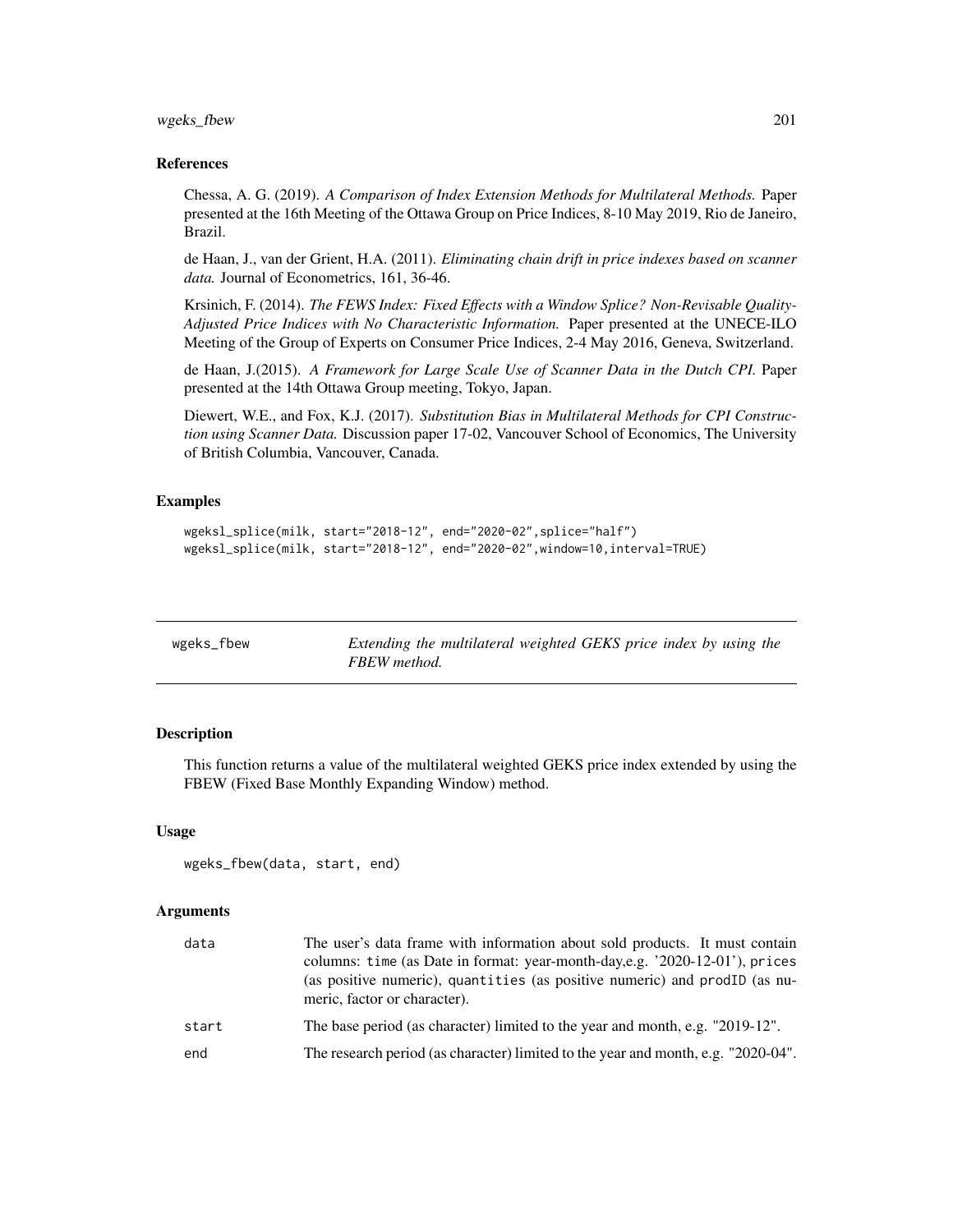This function returns a value of the multilateral weighted GEKS price index (the weighted GEKS index based on the Fisher formula) extended by using the FBEW (Fixed Base Monthly Expanding Window) method. The FBEW method uses a time window with a fixed base month every year (December). The window is enlarged every month with one month in order to include information from a new month. The full window length (13 months) is reached in December of each year. The function measures the price dynamics between periods end and start. The month of the start parameter must be December. If the distance between end and start exceeds 13 months, then internal Decembers play a role of chain-linking months. To get information about both price index values and corresponding dates, please see functions: [price\\_index](#page-153-0), [price\\_indices](#page-154-0) or [final\\_index](#page-72-0). The function does not take into account aggregating over outlets or product subgroups (to consider these types of aggregating, please use the [final\\_index](#page-72-0) or the [final\\_index2](#page-74-0) function).

#### References

Gini, C. (1931). *On the Circular Test of Index Numbers.* Metron 9:9, 3-24.

Elteto, O., and Koves, P. (1964). *On a Problem of Index Number Computation Relating to International Comparisons.* Statisztikai Szemle 42, 507-518.

Szulc, B. (1983). *Linking Price Index Numbers.* In: Price Level Measurement, W. E. Diewert and C. Montmarquette (eds.), 537-566.

Chessa, A.G. (2016). *A New Methodology for Processing Scanner Data in the Dutch CPI.* Eurona 1/2016, 49-69.

# Examples

wgeks\_fbew(milk, start="2018-12", end="2019-08")

| wgeks_fbmw | Extending the multilateral weighted GEKS price index by using the |
|------------|-------------------------------------------------------------------|
|            | FBMW method.                                                      |

# Description

This function returns a value of the multilateral weighted GEKS price index extended by using the FBMW (Fixed Base Moving Window) method.

#### Usage

```
wgeks_fbmw(data, start, end)
```
#### Arguments

| data  | The user's data frame with information about sold products. It must contain                                |
|-------|------------------------------------------------------------------------------------------------------------|
|       | columns: time (as Date in format: year-month-day, e.g. '2020-12-01'), prices                               |
|       | (as positive numeric), quantities (as positive numeric) and prodID (as nu-<br>meric, factor or character). |
| start | The base period (as character) limited to the year and month, e.g. "2019-12".                              |
| end   | The research period (as character) limited to the year and month, e.g. "2020-04".                          |

<span id="page-201-0"></span>

# Value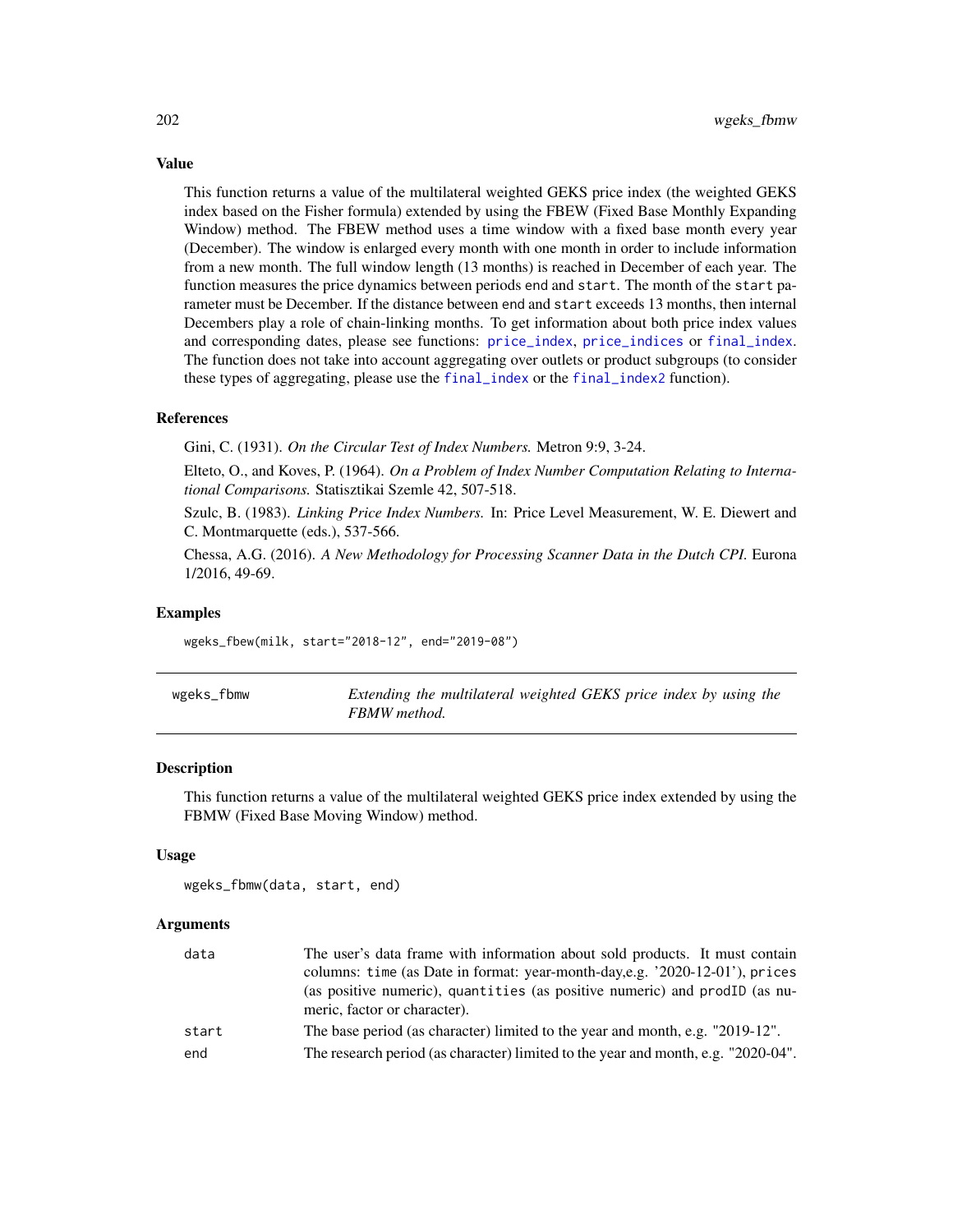#### <span id="page-202-0"></span>Value

This function returns a value of the multilateral weighted GEKS price index (the weighted GEKS index based on the Fisher formula) extended by using the FBMW (Fixed Base Moving Window) method. It measures the price dynamics between periods end and start and it uses a 13-month time window with a fixed base month taken as year(end)-1. If the distance between end and start exceeds 13 months, then internal Decembers play a role of chain-linking months. The month of the start parameter must be December. To get information about both price index values and corresponding dates, please see functions: [price\\_index](#page-153-0), [price\\_indices](#page-154-0) or [final\\_index](#page-72-0). The function does not take into account aggregating over outlets or product subgroups (to consider these types of aggregating, please use the [final\\_index](#page-72-0) or the [final\\_index2](#page-74-0) function).

# References

Gini, C. (1931). *On the Circular Test of Index Numbers.* Metron 9:9, 3-24.

Elteto, O., and Koves, P. (1964). *On a Problem of Index Number Computation Relating to International Comparisons.* Statisztikai Szemle 42, 507-518.

Szulc, B. (1983). *Linking Price Index Numbers.* In: Price Level Measurement, W. E. Diewert and C. Montmarquette (eds.), 537-566.

Lamboray, C.(2017). *The Geary Khamis index and the Lehr index: how much do they differ?* Paper presented at the 15th Ottawa Group meeting, 10-12 May 2017, Elville am Rhein, Germany.

# Examples

wgeks\_fbmw(milk, start="2019-12", end="2020-04")

| wgeks_splice | Extending the multilateral weighted GEKS price index by using win- |
|--------------|--------------------------------------------------------------------|
|              | <i>dow splicing methods.</i>                                       |

#### Description

This function returns a value (or values) of the multilateral weighted GEKS price index extended by using window splicing methods. Available splicing methods are: movement splice, window splice, half splice, mean splice and their additional variants: window splice on published indices (WISP), half splice on published indices (HASP) and mean splice on published indices (see References).

#### Usage

```
wgeks_splice(
  data,
  start,
  end,
  window = 13,
  splice = "movement",
  interval = FALSE
)
```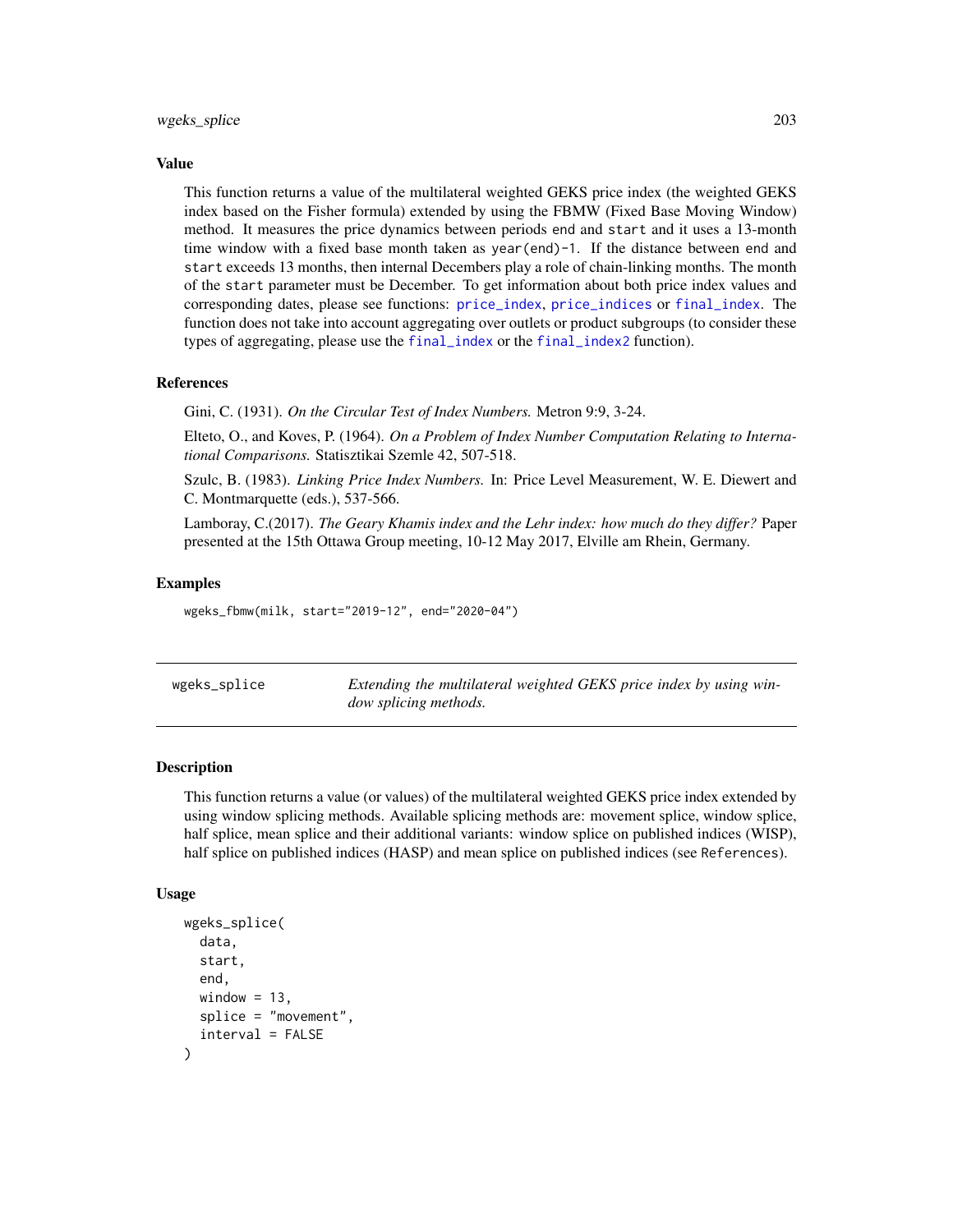#### Arguments

| data     | The user's data frame with information about sold products. It must contain<br>columns: time (as Date in format: year-month-day, e.g. '2020-12-01'), prices<br>(as positive numeric), quantities (as positive numeric) and prodID (as nu-<br>meric, factor or character).                                      |
|----------|----------------------------------------------------------------------------------------------------------------------------------------------------------------------------------------------------------------------------------------------------------------------------------------------------------------|
| start    | The base period (as character) limited to the year and month, e.g. "2019-12".                                                                                                                                                                                                                                  |
| end      | The research period (as character) limited to the year and month, e.g. "2020-04".                                                                                                                                                                                                                              |
| window   | The length of the time window (as positive integer: typically multilateral meth-<br>ods are based on the 13-month time window).                                                                                                                                                                                |
| splice   | A character string indicating the splicing method. Available options are: "move-<br>ment", "window", "half", "mean", "window_published", "half_published", "mean_published".                                                                                                                                   |
| interval | A logical value indicating whether the function is to provide the price index<br>comparing the research period defined by end to the base period defined by<br>start (then interval is set to FALSE) or all fixed base multilateral indices are<br>to be presented (the fixed base month is defined by start). |

# Value

This function returns a value or values (depending on interval parameter) of the multilateral weighted GEKS price index (the weighted GEKS index based on the Fisher formula) extended by using window splicing methods. Available splicing methods are: movement splice, window splice, half splice, mean splice and their additional variants: window splice on published indices (WISP), half splice on published indices (HASP) and mean splice on published indices (see References). The time window starts in start and should consist of at least two months. To get information about both price index values and corresponding dates, please see functions: [price\\_index](#page-153-0), [price\\_indices](#page-154-0) or [final\\_index](#page-72-0). The function does not take into account aggregating over outlets or product subgroups (to consider these types of aggregating, please use the [final\\_index](#page-72-0) or the [final\\_index2](#page-74-0) function).

#### References

Chessa, A. G. (2019). *A Comparison of Index Extension Methods for Multilateral Methods.* Paper presented at the 16th Meeting of the Ottawa Group on Price Indices, 8-10 May 2019, Rio de Janeiro, Brazil.

de Haan, J., van der Grient, H.A. (2011). *Eliminating chain drift in price indexes based on scanner data.* Journal of Econometrics, 161, 36-46.

Krsinich, F. (2014). *The FEWS Index: Fixed Effects with a Window Splice? Non-Revisable Quality-Adjusted Price Indices with No Characteristic Information.* Paper presented at the UNECE-ILO Meeting of the Group of Experts on Consumer Price Indices, 2-4 May 2016, Geneva, Switzerland.

de Haan, J.(2015). *A Framework for Large Scale Use of Scanner Data in the Dutch CPI.* Paper presented at the 14th Ottawa Group meeting, Tokyo, Japan.

Diewert, W.E., and Fox, K.J. (2017). *Substitution Bias in Multilateral Methods for CPI Construction using Scanner Data.* Discussion paper 17-02, Vancouver School of Economics, The University of British Columbia, Vancouver, Canada.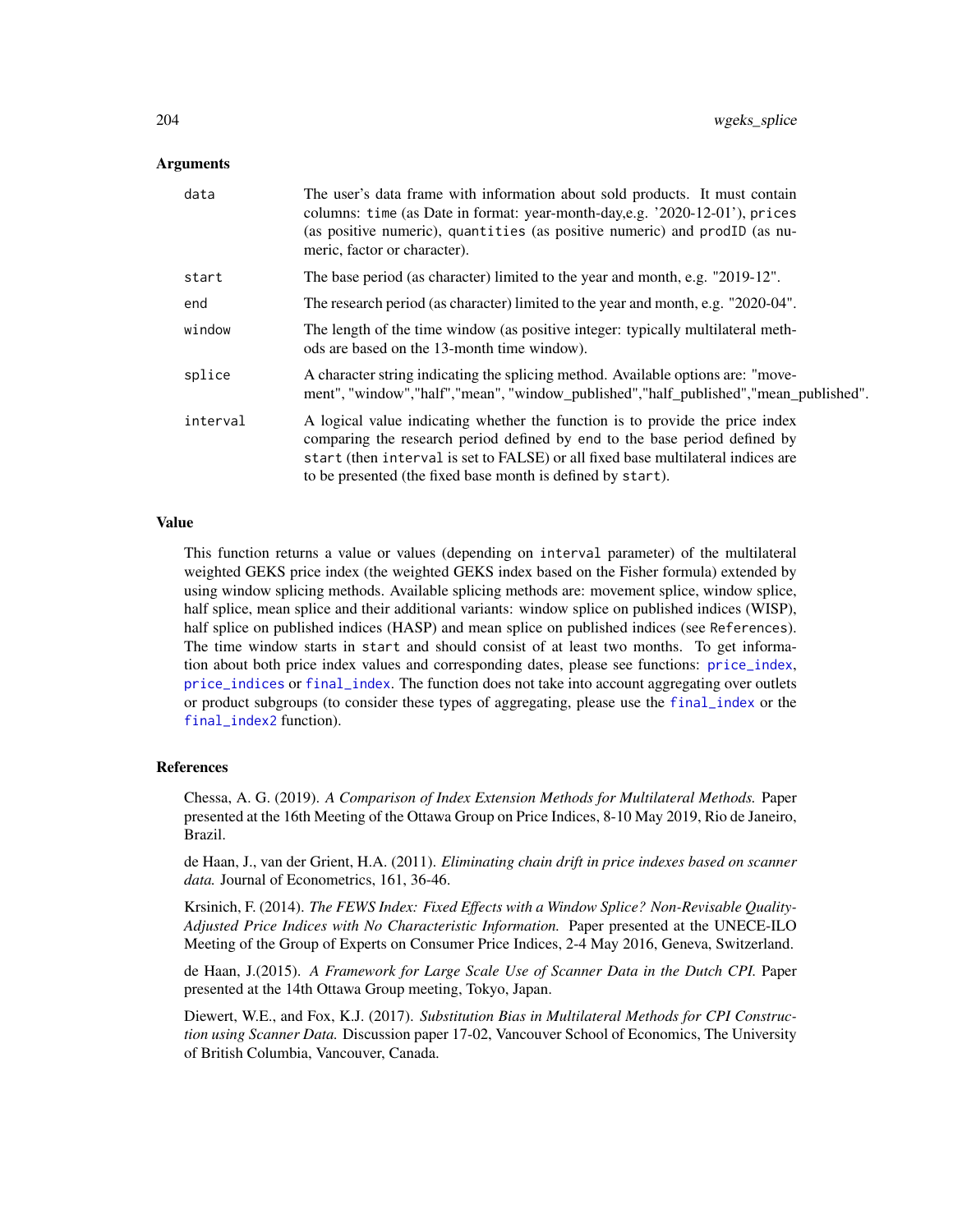#### <span id="page-204-0"></span>young 205

#### Examples

```
wgeks_splice(milk, start="2018-12", end="2020-02",splice="half")
wgeks_splice(milk, start="2018-12", end="2020-02",window=10,interval=TRUE)
```
young *Calculating the bilateral Young price index*

# **Description**

This function returns a value (or vector of values) of the bilateral Young price index.

# Usage

young(data, start, end, base = start, interval = FALSE)

#### Arguments

| data     | The user's data frame with information about sold products. It must contain<br>columns: time (as Date in format: year-month-day, e.g. '2020-12-01'), prices<br>(as positive numeric), quantities (as positive numeric) and prodID (as nu-<br>meric, factor or character).                                                                                                                     |
|----------|-----------------------------------------------------------------------------------------------------------------------------------------------------------------------------------------------------------------------------------------------------------------------------------------------------------------------------------------------------------------------------------------------|
| start    | The base period (as character) limited to the year and month, e.g. "2020-03".                                                                                                                                                                                                                                                                                                                 |
| end      | The research period (as character) limited to the year and month, e.g. "2020-04".                                                                                                                                                                                                                                                                                                             |
| base     | The prior period used in the Young price index formula (as character) limited to<br>the year and month, e.g. "2020-01"                                                                                                                                                                                                                                                                        |
| interval | A logical value indicating whether the function is to compare the research period<br>defined by end to the base period defined by start (then interval is set to<br>FALSE) or all fixed base indices are to be calculated. In this latter case, all<br>months from the time interval <start, end=""> are considered and start defines<br/>the base period (interval is set to TRUE).</start,> |

#### Value

The function returns a value (or vector of values) of the bilateral Young price index depending on the interval parameter. If the interval parameter is set to TRUE, the function returns a vector of price index values without dates. To get information about both price index values and corresponding dates, please see functions: [price\\_index](#page-153-0), [price\\_indices](#page-154-0) or [final\\_index](#page-72-0). The function does not take into account aggregating over outlets or product subgroups (to consider these types of aggregating, please use the [final\\_index](#page-72-0) or the [final\\_index2](#page-74-0) function).

# References

Young, A. H. (1992). *Alternative Measures of Change in Real Output and Prices.* Survey of Current Business, 72, 32-48.

(2004). *Consumer Price Index Manual. Theory and practice*. ILO/IMF/OECD/UNECE/Eurostat/The World Bank, International Labour Office (ILO), Geneva.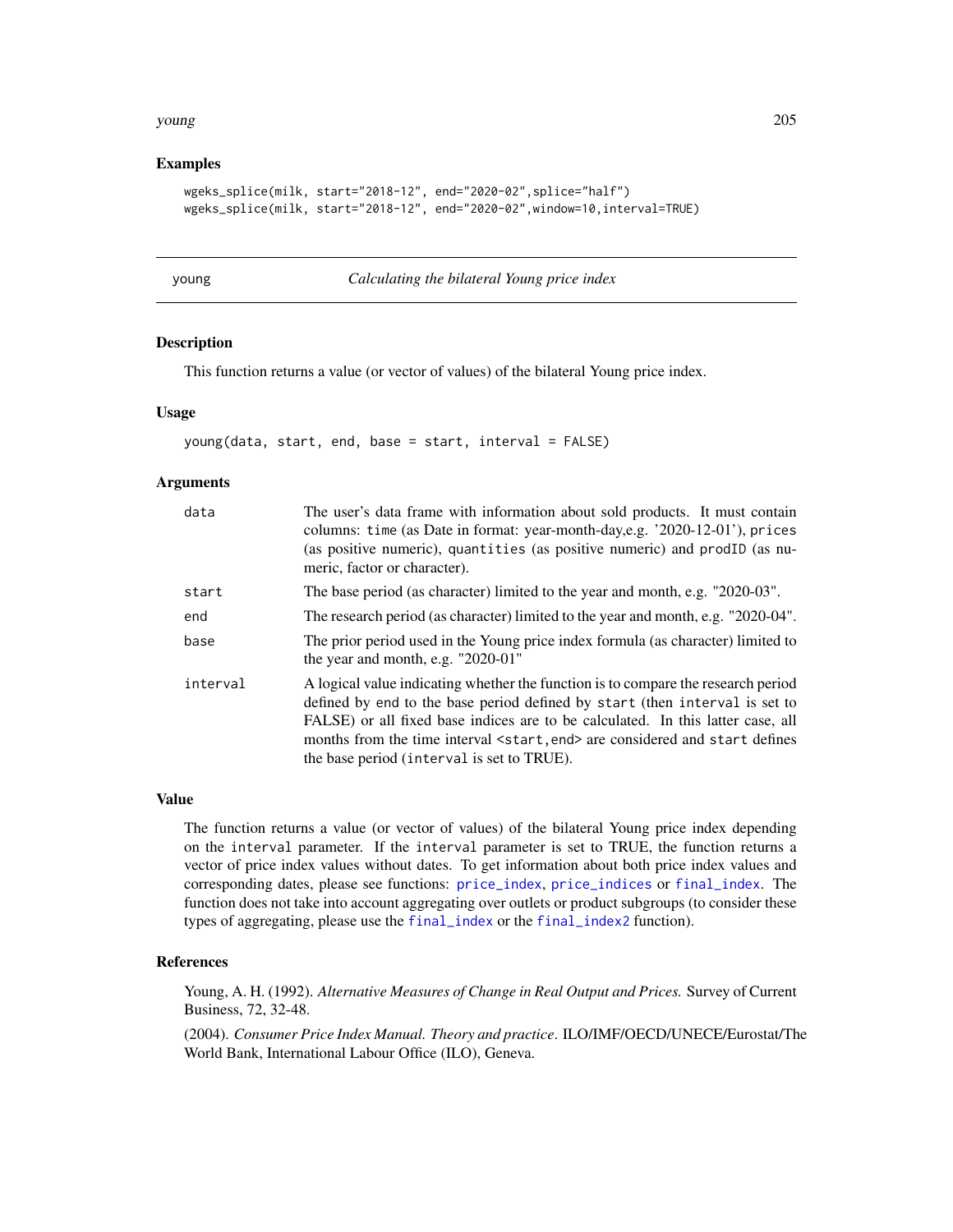206 young

# Examples

young(sugar, start="2019-01", end="2020-01",base="2018-12") young(milk, start="2018-12", end="2020-01", interval=TRUE)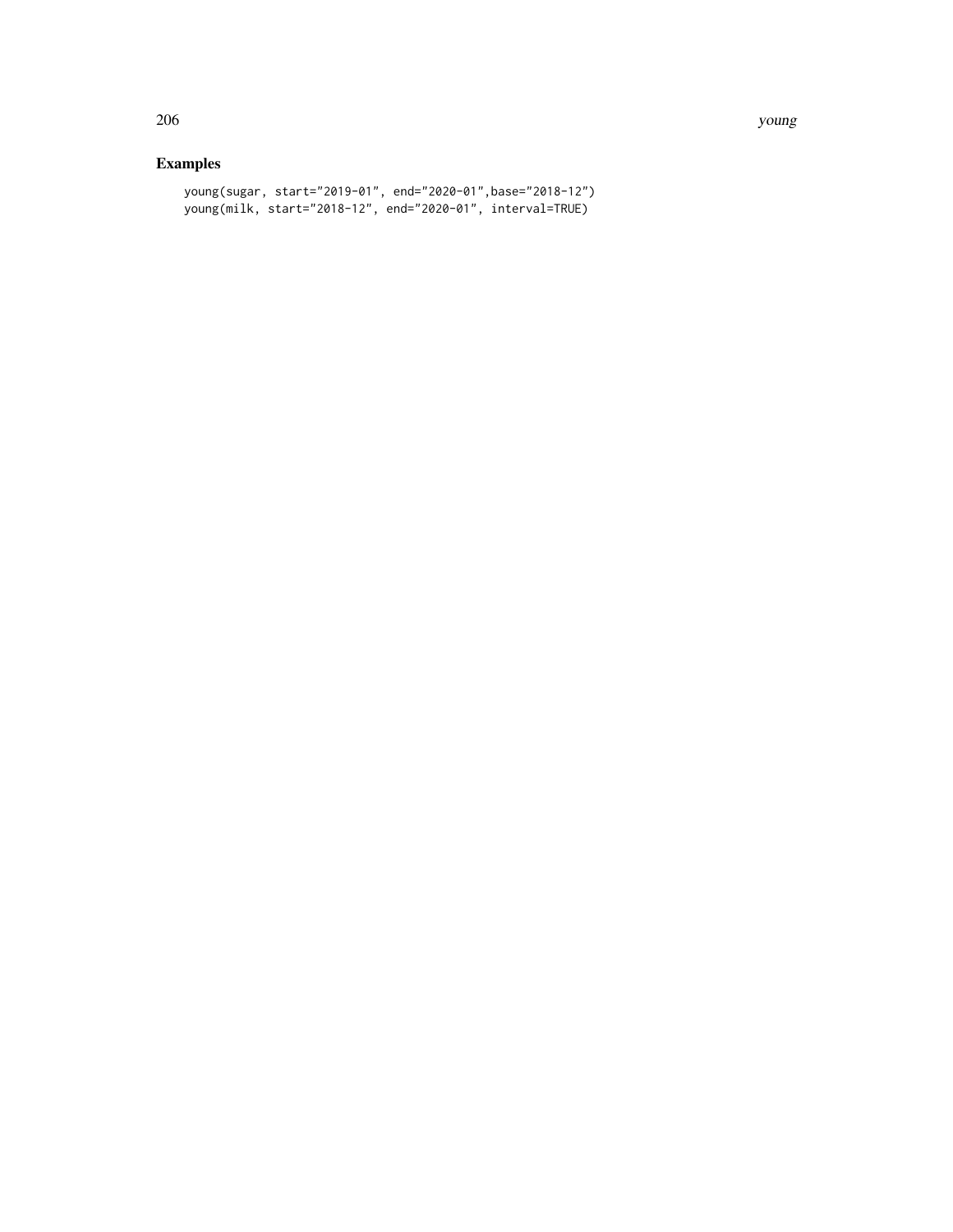# **Index**

∗ datasets coffee , [48](#page-47-0) dataAGGR, [56](#page-55-0) dataCOICOP , [56](#page-55-0) dataMATCH , [57](#page-56-0) dataU , [57](#page-56-0) milk , [141](#page-140-0) sugar , [166](#page-165-0) agmean , [5](#page-4-0) , *[149](#page-148-0)* available , [6](#page-5-0) , *[148](#page-147-0)* banajree , [7](#page-6-0) , *[149](#page-148-0)* bialek , [8](#page-7-0) , *[149](#page-148-0)* bmw , [9](#page-8-0) , *[149](#page-148-0)* carli , [10](#page-9-0) , *[149](#page-148-0)* ccdi , [11](#page-10-0) , *[151](#page-150-0)* ccdi\_fbew , [12](#page-11-0) , *[152](#page-151-0)* ccdi\_fbmw , [13](#page-12-0) , *[152](#page-151-0)* ccdi\_splice , [14](#page-13-0) , *[151](#page-150-0)* chagmean , [16](#page-15-0) , *[150](#page-149-0)* chbanajree , [17](#page-16-0) , *[150](#page-149-0)* chbialek , [18](#page-17-0) , *[150](#page-149-0)* chbmw , [19](#page-18-0) , *[150](#page-149-0)* chcarli , [20](#page-19-0) , *[150](#page-149-0)* chcswd , [21](#page-20-0) , *[150](#page-149-0)* chdavies , [22](#page-21-0) chdrobisch , [23](#page-22-0) , *[150](#page-149-0)* chdutot , [24](#page-23-0) , *[150](#page-149-0)* chfisher , [25](#page-24-0) , *[150](#page-149-0)* chgeary\_khamis , [26](#page-25-0) , *[150](#page-149-0)* chgeohybrid , [27](#page-26-0) , *[150](#page-149-0)* chgeolaspeyres , [28](#page-27-0) , *[150](#page-149-0)* chgeolowe , [29](#page-28-0) , *[150](#page-149-0)* chgeopaasche , [30](#page-29-0) , *[150](#page-149-0)* chgeoyoung , [31](#page-30-0) , *[150](#page-149-0)* chharmonic , [32](#page-31-0) , *[150](#page-149-0)* chhybrid , [33](#page-32-0) , *[150](#page-149-0)* chjevons , [34](#page-33-0) , *[150](#page-149-0)*

chlaspeyres , [35](#page-34-0) , *[150](#page-149-0)* chlehr , [36](#page-35-0) , *[150](#page-149-0)* chlloyd\_moulton , [37](#page-36-0) , *[150](#page-149-0)* chlowe , [38](#page-37-0) , *[150](#page-149-0)* chmarshall\_edgeworth , [39](#page-38-0) , *[150](#page-149-0)* chpaasche , [40](#page-39-0) , *[150](#page-149-0)* chpalgrave , [41](#page-40-0) , *[150](#page-149-0)* chsato\_vartia , [42](#page-41-0) , *[150](#page-149-0)* chstuvel , [43](#page-42-0) , *[150](#page-149-0)* chtornqvist , [44](#page-43-0) , *[150](#page-149-0)* chvartia , [45](#page-44-0) , *[150](#page-149-0)* chwalsh , [46](#page-45-0) , *[150](#page-149-0)* chyoung , [47](#page-46-0) , *[150](#page-149-0)* coffee , [48](#page-47-0) , *[148](#page-147-0)* compare\_distances , [49](#page-48-0) , *[153](#page-152-0)* compare\_final\_indices , [50](#page-49-0) , *[53](#page-52-0)* , *[153](#page-152-0)* compare\_indices , [51](#page-50-0) , *[153](#page-152-0)* compare\_to\_target , [53](#page-52-0) , *[153](#page-152-0)* cswd , [54](#page-53-0) , *[149](#page-148-0)* data\_aggregating , [58](#page-57-0) , *[148](#page-147-0)* data\_check , [59](#page-58-0) , *[148](#page-147-0)* data\_classifying , [59](#page-58-0) , *[148](#page-147-0)* data\_filtering , [60](#page-59-0) , *[148](#page-147-0)* data\_matching , [61](#page-60-0) , *[65](#page-64-0)* , *[146](#page-145-0)[–148](#page-147-0)* , *[153](#page-152-0)* , *[159](#page-158-0)* data\_norm , [63](#page-62-0) , *[148](#page-147-0)* data\_preparing , [64](#page-63-0) , *[148](#page-147-0)* data\_selecting , *[65](#page-64-0)* , [66](#page-65-0) , *[148](#page-147-0)* data\_unit , [67](#page-66-0) , *[148](#page-147-0)* dataAGGR , [56](#page-55-0) , *[148](#page-147-0)* dataCOICOP , [56](#page-55-0) , *[148](#page-147-0)* dataMATCH , [57](#page-56-0) , *[148](#page-147-0)* dataU , [57](#page-56-0) , *[148](#page-147-0)* davies , [68](#page-67-0) , *[149](#page-148-0) , [150](#page-149-0)* dissimilarity, <mark>[69](#page-68-0)</mark> dissimilarity\_fig , [70](#page-69-0) , *[148](#page-147-0)* drobisch , [71](#page-70-0) , *[149](#page-148-0)* dutot , [72](#page-71-0) , *[149](#page-148-0)*

final\_index , *[6](#page-5-0)* , *[8](#page-7-0) [–37](#page-36-0)* , *[39](#page-38-0) [–48](#page-47-0)* , *[53](#page-52-0)* , *[55](#page-54-0)* , *[65](#page-64-0)* , *[68](#page-67-0)* ,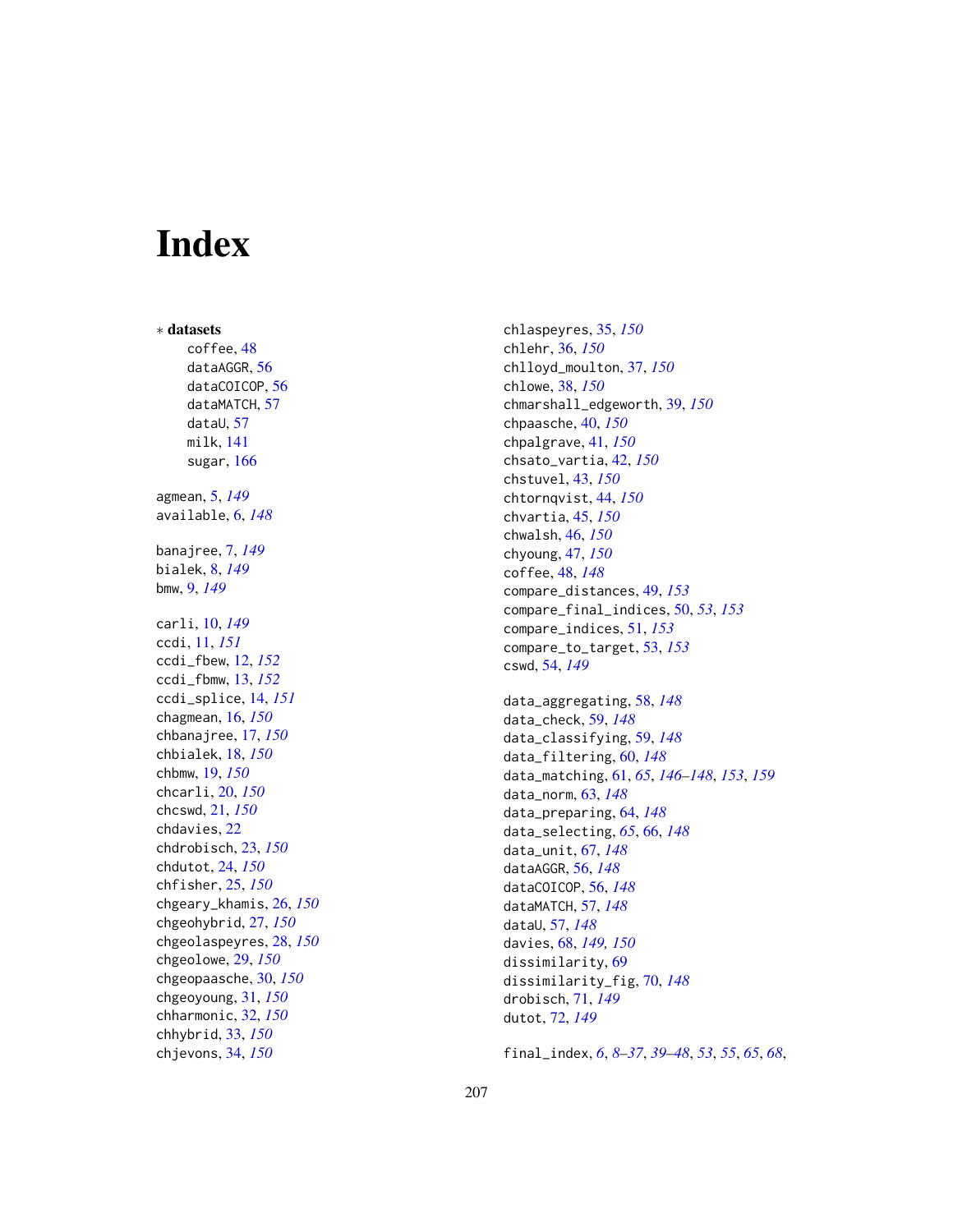#### 208 **INDEX**

*[71,](#page-70-0) [72](#page-71-0)*, [73,](#page-72-1) *[77,](#page-76-0) [78](#page-77-0)*, *[80–](#page-79-0)[84](#page-83-0)*, *[86–](#page-85-0)[92](#page-91-0)*, *[94](#page-93-0)[–97](#page-96-0)*, *[99](#page-98-0)[–102](#page-101-0)*, *[104–](#page-103-0)[107](#page-106-0)*, *[109–](#page-108-0)[112](#page-111-0)*, *[114](#page-113-0)[–116](#page-115-0)*, *[118](#page-117-0)*, *[120–](#page-119-0)[128](#page-127-0)*, *[130–](#page-129-0)[135](#page-134-0)*, *[137,](#page-136-0) [138](#page-137-0)*, *[144,](#page-143-0) [145](#page-144-0)*, *[153](#page-152-0)*, *[155](#page-154-1)*, *[157](#page-156-0)*, *[163](#page-162-0)*, *[165](#page-164-0)*, *[168–](#page-167-0)[171](#page-170-0)*, *[173–](#page-172-0)[179](#page-178-0)*, *[181](#page-180-0)[–184](#page-183-0)*, *[186–](#page-185-0)[189](#page-188-0)*, *[191–](#page-190-0)[194](#page-193-0)*, *[196](#page-195-0)[–200](#page-199-0)*, *[202–](#page-201-0)[205](#page-204-0)* final\_index2, *[6](#page-5-0)*, *[8](#page-7-0)[–37](#page-36-0)*, *[39–](#page-38-0)[48](#page-47-0)*, *[55](#page-54-0)*, *[65](#page-64-0)*, *[68](#page-67-0)*, *[71,](#page-70-0) [72](#page-71-0)*, [75,](#page-74-1) *[77,](#page-76-0) [78](#page-77-0)*, *[80–](#page-79-0)[84](#page-83-0)*, *[86–](#page-85-0)[92](#page-91-0)*, *[94–](#page-93-0)[97](#page-96-0)*, *[99](#page-98-0)[–102](#page-101-0)*, *[104](#page-103-0)[–107](#page-106-0)*, *[109–](#page-108-0)[112](#page-111-0)*, *[114](#page-113-0)[–116](#page-115-0)*, *[118](#page-117-0)*, *[120–](#page-119-0)[128](#page-127-0)*, *[130–](#page-129-0)[135](#page-134-0)*, *[137,](#page-136-0) [138](#page-137-0)*, *[144,](#page-143-0) [145](#page-144-0)*, *[153](#page-152-0)*, *[155](#page-154-1)*, *[157](#page-156-0)*, *[163](#page-162-0)*, *[165](#page-164-0)*, *[168–](#page-167-0)[171](#page-170-0)*, *[173–](#page-172-0)[179](#page-178-0)*, *[181](#page-180-0)[–184](#page-183-0)*, *[186–](#page-185-0)[189](#page-188-0)*, *[191–](#page-190-0)[194](#page-193-0)*, *[196](#page-195-0)[–200](#page-199-0)*, *[202–](#page-201-0)[205](#page-204-0)* fisher, [77,](#page-76-0) *[149](#page-148-0)* geary\_khamis, [78,](#page-77-0) *[149](#page-148-0)* geks, [79,](#page-78-0) *[151](#page-150-0)* geks\_fbew, [115,](#page-114-0) *[152](#page-151-0)* geks\_fbmw, [116,](#page-115-0) *[152](#page-151-0)* geks\_splice, [117,](#page-116-0) *[151](#page-150-0)* geksaqi, [80,](#page-79-0) *[151](#page-150-0)* geksaqi\_fbew, [81,](#page-80-0) *[152](#page-151-0)* geksaqi\_fbmw, [82,](#page-81-0) *[152](#page-151-0)* geksaqi\_splice, [83,](#page-82-0) *[151](#page-150-0)* geksaqu, [85,](#page-84-0) *[151](#page-150-0)* geksaqu\_fbew, [86,](#page-85-0) *[152](#page-151-0)* geksaqu\_fbmw, [87,](#page-86-0) *[152](#page-151-0)* geksaqu\_splice, [88,](#page-87-0) *[151](#page-150-0)* geksgaqi, [90,](#page-89-0) *[151](#page-150-0)* geksgaqi\_fbew, [91,](#page-90-0) *[152](#page-151-0)* geksgaqi\_fbmw, [92,](#page-91-0) *[152](#page-151-0)* geksgaqi\_splice, [93,](#page-92-0) *[151](#page-150-0)* geksgl, [95,](#page-94-0) *[151](#page-150-0)* geksgl\_fbew, [96,](#page-95-0) *[152](#page-151-0)* geksgl\_fbmw, [97,](#page-96-0) *[152](#page-151-0)* geksgl\_splice, [98,](#page-97-0) *[151](#page-150-0)* geksj, [100,](#page-99-0) *[151](#page-150-0)* geksj\_fbew, [101,](#page-100-0) *[152](#page-151-0)* geksj\_fbmw, [102,](#page-101-0) *[152](#page-151-0)* geksj\_splice, [103,](#page-102-0) *[151](#page-150-0)* geksl, [105,](#page-104-0) *[151](#page-150-0)* geksl\_fbew, [106,](#page-105-0) *[152](#page-151-0)* geksl\_fbmw, [107,](#page-106-0) *[152](#page-151-0)* geksl\_splice, [108,](#page-107-0) *[151](#page-150-0)* geksw, [110,](#page-109-0) *[151](#page-150-0)* geksw\_fbew, [111,](#page-110-0) *[152](#page-151-0)* geksw\_fbmw, [112,](#page-111-0) *[152](#page-151-0)*

geksw\_splice, [113,](#page-112-0) *[151](#page-150-0)* generate, [118,](#page-117-0) *[148](#page-147-0)* geohybrid, [120,](#page-119-0) *[149](#page-148-0)* geolaspeyres, [121,](#page-120-0) *[149](#page-148-0)* geolowe, [122,](#page-121-0) *[149](#page-148-0)* geopaasche, [123,](#page-122-0) *[149](#page-148-0)* geoyoung, [124,](#page-123-0) *[149](#page-148-0)* gk, *[26](#page-25-0)*, *[78](#page-77-0)*, [125,](#page-124-0) *[151](#page-150-0)* gk\_fbew, [126,](#page-125-0) *[152](#page-151-0)* gk\_fbmw, [127,](#page-126-0) *[152](#page-151-0)* gk\_splice, [128,](#page-127-0) *[151](#page-150-0)* harmonic, [129,](#page-128-0) *[149](#page-148-0)* hybrid, [130,](#page-129-0) *[149](#page-148-0)* jevons, [131,](#page-130-0) *[149](#page-148-0)* laspeyres, [132,](#page-131-0) *[149](#page-148-0)* lehr, [133,](#page-132-0) *[149](#page-148-0)* lloyd\_moulton, [134,](#page-133-0) *[149](#page-148-0)* load\_model, [135,](#page-134-0) *[148](#page-147-0)* lowe, [136,](#page-135-0) *[149](#page-148-0)* marshall\_edgeworth, [137,](#page-136-0) *[149](#page-148-0)* matched, [138,](#page-137-0) *[148](#page-147-0)* matched\_fig, [139,](#page-138-0) *[148](#page-147-0)* matched\_index, *[139,](#page-138-0) [140](#page-139-0)*, [140,](#page-139-0) *[148](#page-147-0)* milk, [141,](#page-140-0) *[148](#page-147-0)* model\_classification, [142,](#page-141-0) *[148](#page-147-0)* paasche, [144,](#page-143-0) *[149](#page-148-0)* palgrave, [145,](#page-144-0) *[149](#page-148-0)* pqcor, [146,](#page-145-0) *[148](#page-147-0)* pqcor\_fig, [146,](#page-145-0) *[148](#page-147-0)* price\_index, *[6](#page-5-0)*, *[8](#page-7-0)[–37](#page-36-0)*, *[39](#page-38-0)[–48](#page-47-0)*, *[55](#page-54-0)*, *[68](#page-67-0)*, *[71,](#page-70-0) [72](#page-71-0)*, *[77,](#page-76-0) [78](#page-77-0)*, *[80](#page-79-0)[–84](#page-83-0)*, *[86](#page-85-0)[–92](#page-91-0)*, *[94](#page-93-0)[–97](#page-96-0)*, *[99](#page-98-0)[–102](#page-101-0)*, *[104](#page-103-0)[–107](#page-106-0)*, *[109](#page-108-0)[–112](#page-111-0)*, *[114](#page-113-0)[–116](#page-115-0)*, *[118](#page-117-0)*, *[120](#page-119-0)[–128](#page-127-0)*, *[130](#page-129-0)[–135](#page-134-0)*, *[137,](#page-136-0) [138](#page-137-0)*, *[144,](#page-143-0) [145](#page-144-0)*, *[153](#page-152-0)*, [154,](#page-153-1) *[163](#page-162-0)[–165](#page-164-0)*, *[168](#page-167-0)[–171](#page-170-0)*, *[173](#page-172-0)[–179](#page-178-0)*, *[181](#page-180-0)[–184](#page-183-0)*, *[186](#page-185-0)[–189](#page-188-0)*, *[191](#page-190-0)[–194](#page-193-0)*, *[196](#page-195-0)[–200](#page-199-0)*, *[202](#page-201-0)[–205](#page-204-0)* price\_indices, *[6](#page-5-0)*, *[8](#page-7-0)[–37](#page-36-0)*, *[39](#page-38-0)[–48](#page-47-0)*, *[55](#page-54-0)*, *[68](#page-67-0)*, *[71,](#page-70-0) [72](#page-71-0)*, *[77,](#page-76-0) [78](#page-77-0)*, *[80](#page-79-0)[–84](#page-83-0)*, *[86](#page-85-0)[–92](#page-91-0)*, *[94](#page-93-0)[–97](#page-96-0)*, *[99](#page-98-0)[–102](#page-101-0)*, *[104](#page-103-0)[–107](#page-106-0)*, *[109](#page-108-0)[–112](#page-111-0)*, *[114](#page-113-0)[–116](#page-115-0)*, *[118](#page-117-0)*, *[120](#page-119-0)[–128](#page-127-0)*, *[130](#page-129-0)[–135](#page-134-0)*, *[137,](#page-136-0) [138](#page-137-0)*, *[144,](#page-143-0) [145](#page-144-0)*, *[153](#page-152-0)*, [155,](#page-154-1) *[163](#page-162-0)[–165](#page-164-0)*, *[168](#page-167-0)[–171](#page-170-0)*, *[173](#page-172-0)[–179](#page-178-0)*, *[181](#page-180-0)[–184](#page-183-0)*, *[186](#page-185-0)[–189](#page-188-0)*, *[191](#page-190-0)[–194](#page-193-0)*, *[196](#page-195-0)[–200](#page-199-0)*, *[202](#page-201-0)[–205](#page-204-0)*